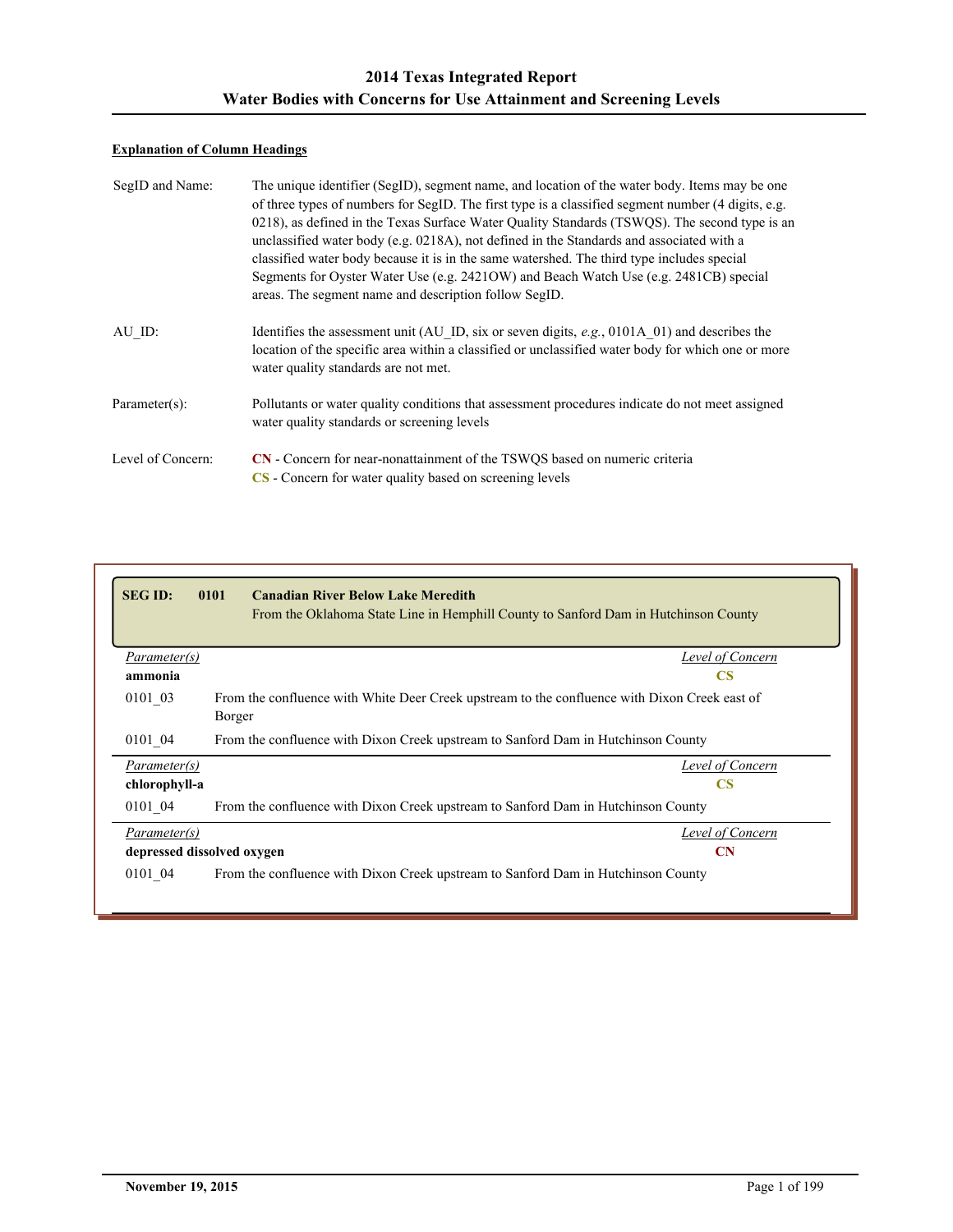| <b>SEG ID:</b>                                                                                                                                                                                                    | <b>Dixon Creek</b><br>0101A<br>Dixon Creek - intermittent stream with perennial pools from the confluence with the<br>Canadian River in Hutchinson County upstream to the confluence with the Middle, West,<br>and East Dixon creeks in Carson County |  |
|-------------------------------------------------------------------------------------------------------------------------------------------------------------------------------------------------------------------|-------------------------------------------------------------------------------------------------------------------------------------------------------------------------------------------------------------------------------------------------------|--|
| Level of Concern<br>Parameter(s)                                                                                                                                                                                  |                                                                                                                                                                                                                                                       |  |
| chlorophyll-a                                                                                                                                                                                                     | <b>CS</b>                                                                                                                                                                                                                                             |  |
| 0101A 02                                                                                                                                                                                                          | Dixon Creek an Appendix D Intermittent stream with perennial pools from the confluence with<br>the permitted outfall receiving waters tributary upstream to the confluence of the East, Middle,<br>and West Forks of Dixon Creek                      |  |
| Parameter(s)                                                                                                                                                                                                      | Level of Concern                                                                                                                                                                                                                                      |  |
| nitrate                                                                                                                                                                                                           | <b>CS</b>                                                                                                                                                                                                                                             |  |
| 0101A 01<br>Dixon Creek an Appendix D Intermittent stream with perennial pools from the confluence with<br>the Canadian River upstream to the confluence with the permitted outfall receiving waters<br>tributary |                                                                                                                                                                                                                                                       |  |

| <b>SEG ID:</b>                                                                                                             | 0101B<br><b>Rock Creek</b><br>Perennial stream from the confluence with the Canadian River upstream to the headwaters<br>in Carson County |  |  |
|----------------------------------------------------------------------------------------------------------------------------|-------------------------------------------------------------------------------------------------------------------------------------------|--|--|
| Parameter(s)                                                                                                               | Level of Concern                                                                                                                          |  |  |
| chlorophyll-a                                                                                                              | CS                                                                                                                                        |  |  |
| 0101B 01<br>Appendix D, Perennial stream from the confluence with the Canadian River up to SH 136 in the<br>City of Borger |                                                                                                                                           |  |  |
| Parameter(s)                                                                                                               | Level of Concern                                                                                                                          |  |  |
| nitrate                                                                                                                    | <b>CS</b>                                                                                                                                 |  |  |
| 0101B 01                                                                                                                   | Appendix D, Perennial stream from the confluence with the Canadian River up to SH 136 in the<br>City of Borger                            |  |  |
| Parameter(s)                                                                                                               | Level of Concern                                                                                                                          |  |  |
| total phosphorus<br><b>CS</b>                                                                                              |                                                                                                                                           |  |  |
| 0101B 01<br>Appendix D, Perennial stream from the confluence with the Canadian River up to SH 136 in the<br>City of Borger |                                                                                                                                           |  |  |

| <b>SEG ID:</b>  | <b>Canadian River Above Lake Meredith</b><br>0103<br>From a point immediately upstream of the confluence of Camp Creek in Potter County to<br>the New Mexico State Line in Oldham County |  |
|-----------------|------------------------------------------------------------------------------------------------------------------------------------------------------------------------------------------|--|
| Parameter(s)    | Level of Concern                                                                                                                                                                         |  |
| <b>bacteria</b> |                                                                                                                                                                                          |  |
| 0103 01         | From the headwaters of Lake Meredith upstream to the confluence with Sand Creek                                                                                                          |  |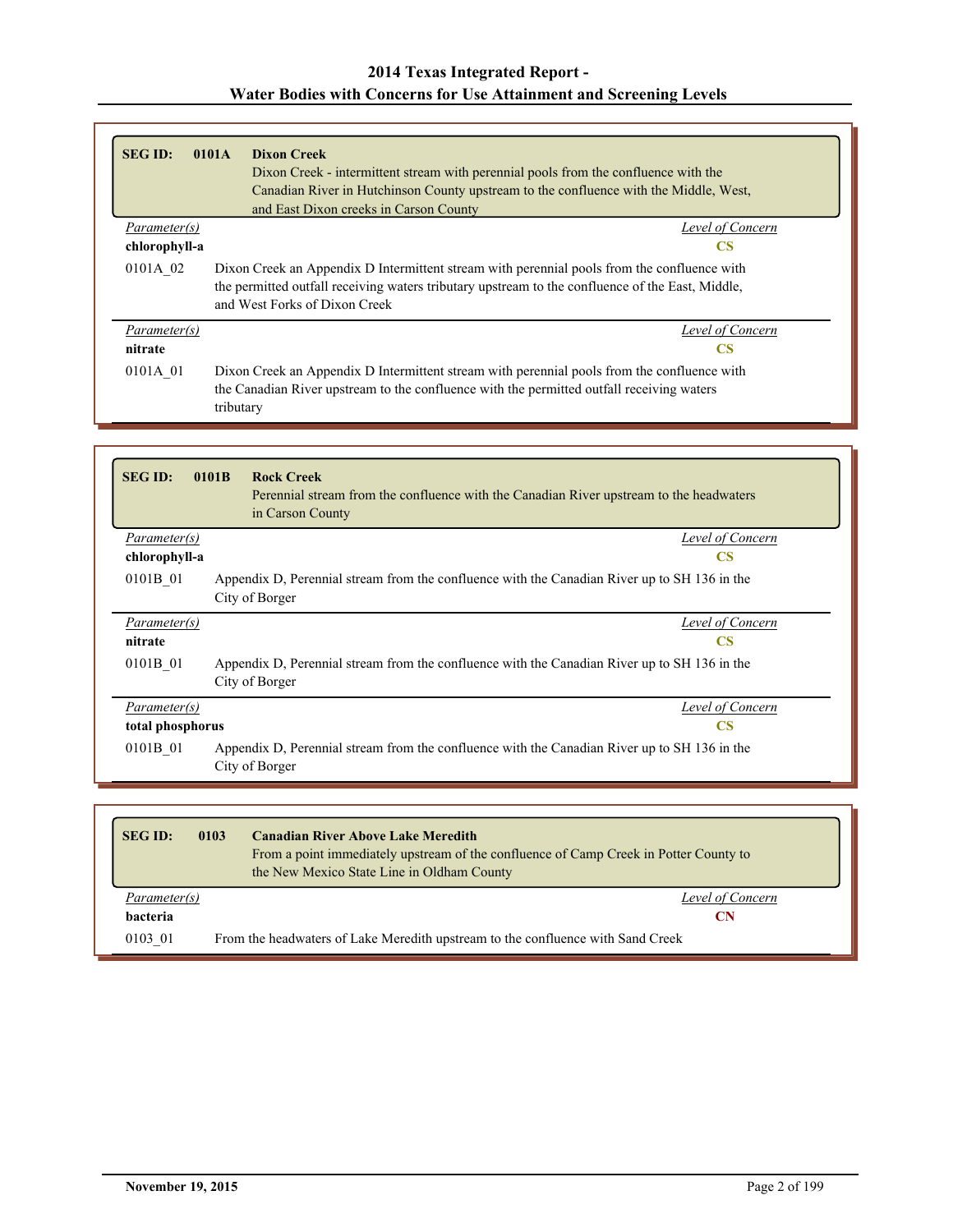| <b>SEG ID:</b>             | 0103A | <b>East Amarillo Creek</b><br>From the confluence of the Canadian River to the headwaters of Thompson Park Lake in<br>Amarillo |  |
|----------------------------|-------|--------------------------------------------------------------------------------------------------------------------------------|--|
| Parameter(s)               |       | Level of Concern                                                                                                               |  |
| chlorophyll-a<br><b>CS</b> |       |                                                                                                                                |  |
| 0103A 01                   |       | From the confluence with the Canadian River upstream to the Thompson Park Lake spillway                                        |  |
| 0103A 02                   |       | From the Thompson Park Lake spillway upstream to the headwaters of the lake                                                    |  |
| Parameter(s)               |       | Level of Concern                                                                                                               |  |
| nitrate                    |       | <b>CS</b>                                                                                                                      |  |
| 0103A 01                   |       | From the confluence with the Canadian River upstream to the Thompson Park Lake spillway                                        |  |

| <b>SEG ID:</b>                                                                                                                                   | <b>Unnamed Tributary of West Amarillo Creek</b><br>0103C | Unnamed tributary of West Amarillo Creek - from the confluence of West Amarillo Creek<br>upstream to the confluence of two unnamed streams near Amarillo Blvd |
|--------------------------------------------------------------------------------------------------------------------------------------------------|----------------------------------------------------------|---------------------------------------------------------------------------------------------------------------------------------------------------------------|
| Parameter(s)                                                                                                                                     |                                                          | Level of Concern                                                                                                                                              |
| chlorophyll-a                                                                                                                                    |                                                          | CS                                                                                                                                                            |
| Unnamed tributary from the confluence of West Amarillo Creek upstream to the confluence of<br>0103C 01<br>two unnamed streams near Amarillo Blvd |                                                          |                                                                                                                                                               |

| <b>SEG ID:</b> | 0104<br><b>Wolf Creek</b><br>From the Oklahoma State Line in Lipscomb County to a point 2.0 kilometers (1.2 miles)<br>upstream of FM 3045 in Ochiltree County |                  |  |
|----------------|---------------------------------------------------------------------------------------------------------------------------------------------------------------|------------------|--|
| Parameter(s)   |                                                                                                                                                               | Level of Concern |  |
|                | chlorophyll-a<br>CS                                                                                                                                           |                  |  |
| 0104 03        | From the Lake Fryer Dam to a point 2.0 km (1.2 mi.) upstream of FM 3045 in Ochiltree County                                                                   |                  |  |

| <b>SEG ID:</b> | 0105<br>Rita Blanca Lake<br>Rita Blanca Lake - from Rita Blanca Dam in Hartley County up to the normal pool elevation<br>of 3860 feet (impounds Rita Blanca Creek) |  |  |
|----------------|--------------------------------------------------------------------------------------------------------------------------------------------------------------------|--|--|
| Parameter(s)   | Level of Concern                                                                                                                                                   |  |  |
| ammonia        | <b>CS</b>                                                                                                                                                          |  |  |
| 0105 01        | Rita Blanca Lake from Rita Blanca Dam up to the normal pool elevation of 3860 feet                                                                                 |  |  |
| Parameter(s)   | Level of Concern                                                                                                                                                   |  |  |
| chlorophyll-a  | CS                                                                                                                                                                 |  |  |
| 0105 01        | Rita Blanca Lake from Rita Blanca Dam up to the normal pool elevation of 3860 feet                                                                                 |  |  |
| Parameter(s)   | Level of Concern                                                                                                                                                   |  |  |
| nitrate        | <b>CS</b>                                                                                                                                                          |  |  |
| 0105 01        | Rita Blanca Lake from Rita Blanca Dam up to the normal pool elevation of 3860 feet                                                                                 |  |  |
| Parameter(s)   | Level of Concern                                                                                                                                                   |  |  |
|                | $\overline{\text{CS}}$<br>total phosphorus                                                                                                                         |  |  |
| 0105 01        | Rita Blanca Lake from Rita Blanca Dam up to the normal pool elevation of 3860 feet                                                                                 |  |  |

Г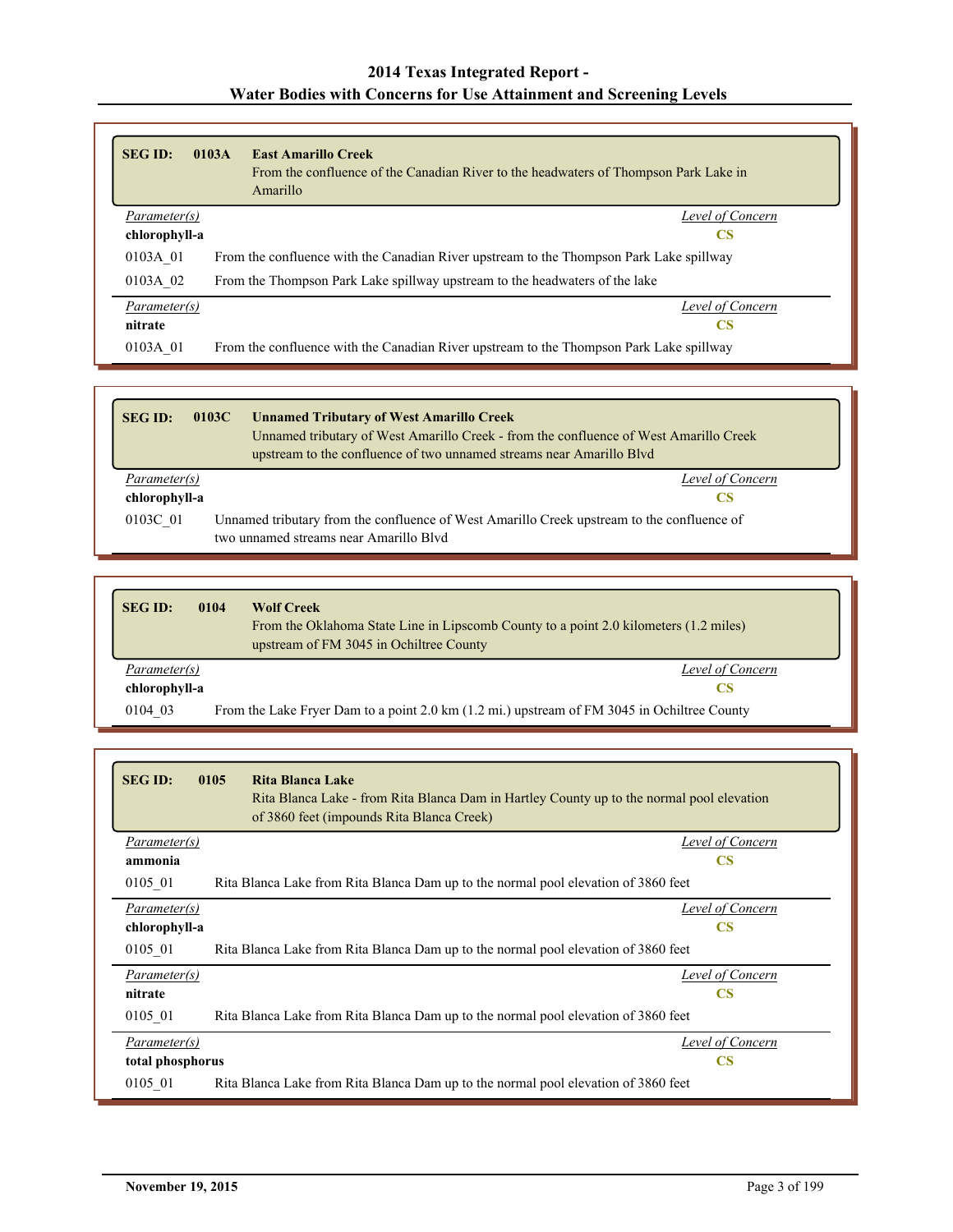| <b>SEG ID:</b>                                                                                                       | 0199A | <b>Palo Duro Reservoir</b><br>Palo Duro Reservoir - from Palo Duro dam up to the normal pool elevation of 2892 feet<br>north of Spearman |
|----------------------------------------------------------------------------------------------------------------------|-------|------------------------------------------------------------------------------------------------------------------------------------------|
| Parameter(s)                                                                                                         |       | Level of Concern                                                                                                                         |
| total phosphorus<br>CS                                                                                               |       |                                                                                                                                          |
| Palo Duro Reservoir from Palo Duro dam up to the normal pool elevation of 2892 feet north of<br>0199A 01<br>Spearman |       |                                                                                                                                          |

| <b>SEG ID:</b>                                                                                         | 0201<br><b>Lower Red River</b><br>From the Arkansas State Line in Bowie County to the Arkansas-Oklahoma State Line in<br><b>Bowie County</b> |
|--------------------------------------------------------------------------------------------------------|----------------------------------------------------------------------------------------------------------------------------------------------|
| Parameter(s)                                                                                           | Level of Concern                                                                                                                             |
| chlorophyll-a                                                                                          | CS                                                                                                                                           |
| 0201 01<br>From the Arkansas state line upstream to the confluence with Walnut Bayou (Oklahoma stream) |                                                                                                                                              |

| <b>SEGID:</b> | <b>Mud Creek</b><br>0201A<br>Mud Creek - from the confluence of the Red River upstream to the headwater near the<br>intersection of US 82 and Bowie CR 3403 |                  |  |
|---------------|-------------------------------------------------------------------------------------------------------------------------------------------------------------|------------------|--|
| Parameter(s)  |                                                                                                                                                             | Level of Concern |  |
| ammonia       | CS                                                                                                                                                          |                  |  |
| 0201A 01      | Mud Creek from the confluence of the Red River upstream to the headwater near the intersection<br>of US 82 and Bowie CR 3403                                |                  |  |
| Parameter(s)  |                                                                                                                                                             | Level of Concern |  |
|               | depressed dissolved oxygen<br>CS                                                                                                                            |                  |  |
| 0201A 01      | Mud Creek from the confluence of the Red River upstream to the headwater near the intersection<br>of US 82 and Bowie CR 3403                                |                  |  |

| <b>SEG ID:</b> | 0202 | <b>Red River Below Lake Texoma</b><br>From the Arkansas-Oklahoma State Line in Bowie County to Denison Dam in Grayson<br>County |
|----------------|------|---------------------------------------------------------------------------------------------------------------------------------|
| Parameter(s)   |      | Level of Concern                                                                                                                |
| chlorophyll-a  |      | CS                                                                                                                              |
| 0202 01        |      | From the Oklahoma/Arkansas state line upstream to the confluence with Pecan Bayou                                               |
| 0202 02        |      | From the confluence with Pecan Bayou upstream to the confluence with Pine Creek                                                 |
| 0202 03        |      | From the confluence with Pine Creek upstream to the confluence with Bois d'Arc Creek                                            |
| 0202 04        |      | From the confluence with Bois d'Arc upstream to the confluence with Choctaw Creek                                               |

Г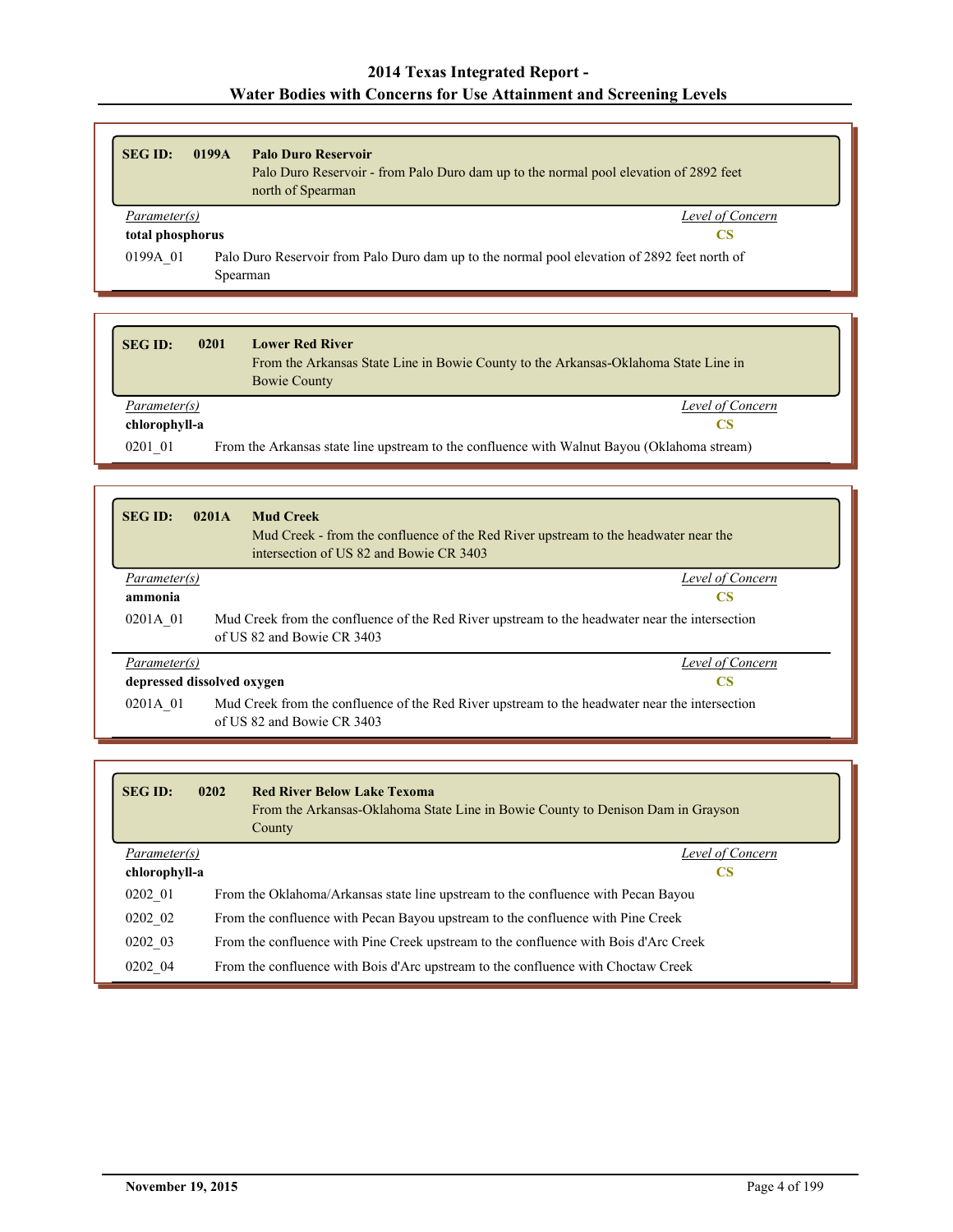| <b>SEG ID:</b> | <b>Pine Creek</b><br>0202D<br>Pine Creek - perennial and intermittent stream from the confluence of the Red River<br>upstream to the dam forming Lake Crook |                  |
|----------------|-------------------------------------------------------------------------------------------------------------------------------------------------------------|------------------|
| Parameter(s)   |                                                                                                                                                             | Level of Concern |
| chlorophyll-a  |                                                                                                                                                             | CS               |
| 0202D 01       | Pine Creek an Appendix D Perennial and intermittent stream from the confluence of the Red                                                                   |                  |
|                | River upstream to the dam forming Lake Crook                                                                                                                |                  |

| <b>SEG ID:</b>                                                                                           | 0202E | <b>Post Oak Creek</b><br>Post Oak Creek - from the confluence of Choctaw Creek upstream to the headwater east of<br>Shadow St northwest of Sherman |
|----------------------------------------------------------------------------------------------------------|-------|----------------------------------------------------------------------------------------------------------------------------------------------------|
| Parameter(s)                                                                                             |       | Level of Concern                                                                                                                                   |
| nitrate                                                                                                  |       | CS                                                                                                                                                 |
| 0202E 01                                                                                                 |       | Post Oak Creek from the confluence of Choctaw Creek upstream to the confluence of Sand Creek                                                       |
| Parameter(s)                                                                                             |       | Level of Concern                                                                                                                                   |
| total phosphorus                                                                                         |       | CS                                                                                                                                                 |
| Post Oak Creek from the confluence of Choctaw Creek upstream to the confluence of Sand Creek<br>0202E 01 |       |                                                                                                                                                    |

| <b>SEG ID:</b>   | 0202F | <b>Choctaw Creek</b><br>From the confluence with the Red River east of Denison to the upstream perennial portion<br>near the intersection of SH 56 and SH 289 in Grayson County |
|------------------|-------|---------------------------------------------------------------------------------------------------------------------------------------------------------------------------------|
| Parameter(s)     |       | Level of Concern                                                                                                                                                                |
| nitrate          |       | CS                                                                                                                                                                              |
| 0202F 01         |       | From the confluence with the Red River upstream to the confluence with Post Oak Creek                                                                                           |
| Parameter(s)     |       | Level of Concern                                                                                                                                                                |
| total phosphorus |       | CS                                                                                                                                                                              |
| 0202F 01         |       | From the confluence with the Red River upstream to the confluence with Post Oak Creek                                                                                           |

| <b>SEGID:</b>          | <b>Smith Creek</b><br>0202G<br>Smith Creek - from the confluence of Pine Creek upstream to the confluence of two<br>unnamed streams south of Loop 286 in Paris |
|------------------------|----------------------------------------------------------------------------------------------------------------------------------------------------------------|
| Parameter(s)           | Level of Concern                                                                                                                                               |
| ammonia                | CS                                                                                                                                                             |
| 0202G 01               | Smith Creek from the confluence of Pine Creek upstream to the confluence of two unnamed<br>streams south of Loop 286 in Paris                                  |
| Parameter(s)           | Level of Concern                                                                                                                                               |
| total phosphorus<br>CS |                                                                                                                                                                |
| 0202G 01               | Smith Creek from the confluence of Pine Creek upstream to the confluence of two unnamed<br>streams south of Loop 286 in Paris                                  |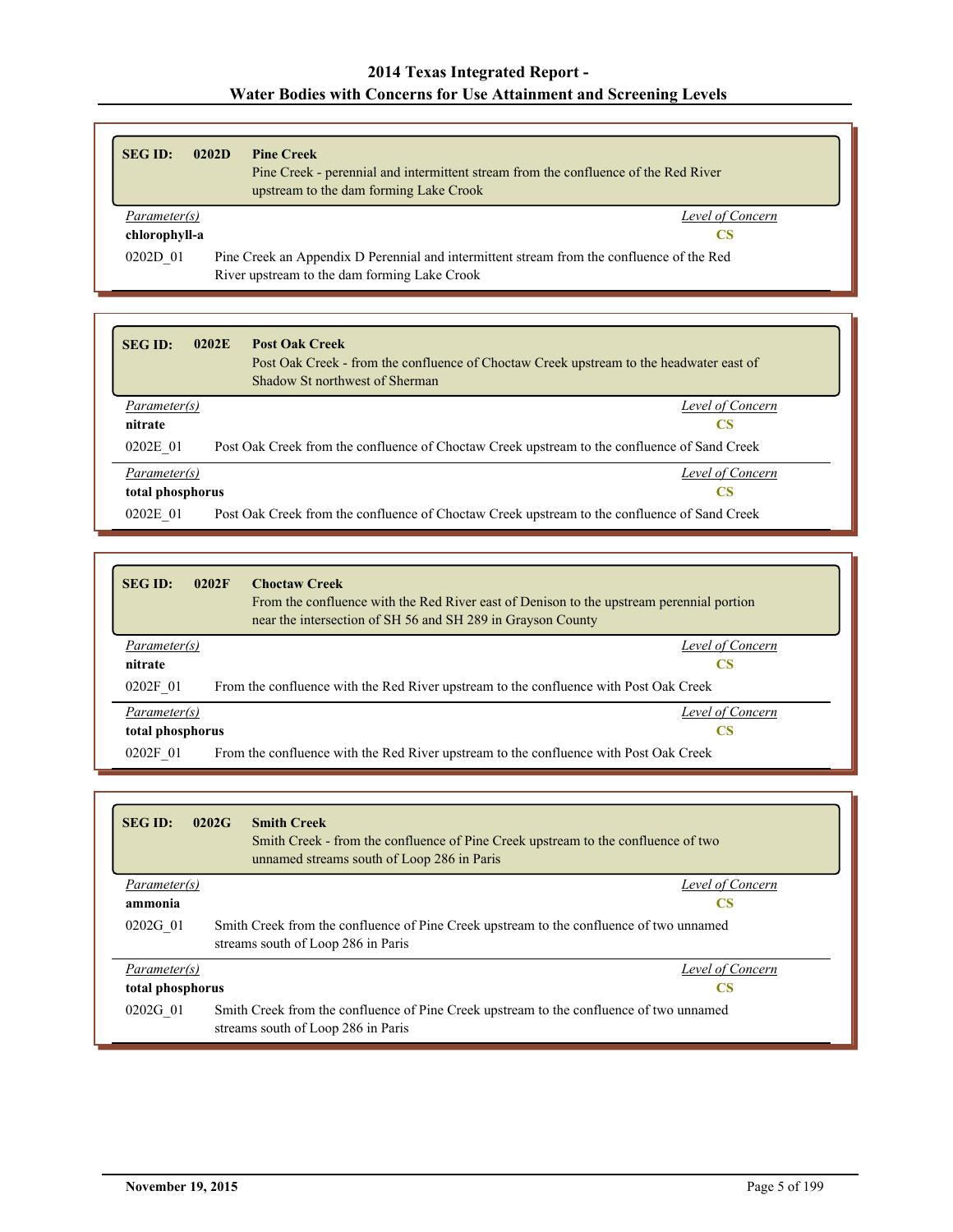| <b>SEG ID:</b>                   | 0202I | <b>Little Pine Creek</b><br>Little Pine Creek - from the confluence of Big Pine Creek upstream to the headwater north<br>of Detroit, TX |  |
|----------------------------------|-------|-----------------------------------------------------------------------------------------------------------------------------------------|--|
| Parameter(s)                     |       | Level of Concern                                                                                                                        |  |
| chlorophyll-a                    |       | <b>CS</b>                                                                                                                               |  |
| 02021 01                         |       | Little Pine Creek from the confluence of Big Pine Creek upstream to the headwater north of<br>Detroit, TX                               |  |
| Parameter(s)                     |       | Level of Concern                                                                                                                        |  |
| depressed dissolved oxygen<br>CS |       |                                                                                                                                         |  |
| 02021 01                         |       | Little Pine Creek from the confluence of Big Pine Creek upstream to the headwater north of<br>Detroit, TX                               |  |

| <b>SEG ID:</b>                | 0202L<br><b>Honey Grove Creek</b><br>Honey Grove Creek - from the confluence of Bois d'Arc Creek upstream to the headwater<br>east of Honey Grove |
|-------------------------------|---------------------------------------------------------------------------------------------------------------------------------------------------|
| Parameter(s)                  | Level of Concern                                                                                                                                  |
| bacteria                      | CN                                                                                                                                                |
| 0202L 01                      | Honey Grove Creek from the confluence of Bois d'Arc Creek upstream to the headwater east of<br>Honey Grove                                        |
| Parameter(s)                  | Level of Concern                                                                                                                                  |
| chlorophyll-a                 | <b>CS</b>                                                                                                                                         |
| 0202L 01                      | Honey Grove Creek from the confluence of Bois d'Arc Creek upstream to the headwater east of<br>Honey Grove                                        |
| Parameter(s)                  | Level of Concern                                                                                                                                  |
| <b>CS</b><br>total phosphorus |                                                                                                                                                   |
| 0202L 01                      | Honey Grove Creek from the confluence of Bois d'Arc Creek upstream to the headwater east of<br>Honey Grove                                        |

| <b>SEG ID:</b><br>0202M | Lake Bonham (Bonham City Lake)<br>Lake Bonham - from the dam up to the normal pool elevation of 565 feet |                  |
|-------------------------|----------------------------------------------------------------------------------------------------------|------------------|
| Parameter(s)            |                                                                                                          | Level of Concern |
| chlorophyll-a           |                                                                                                          | CS               |
| 0202M 01                | Lake Bonham from the dam up to the normal pool elevation of 565 feet                                     |                  |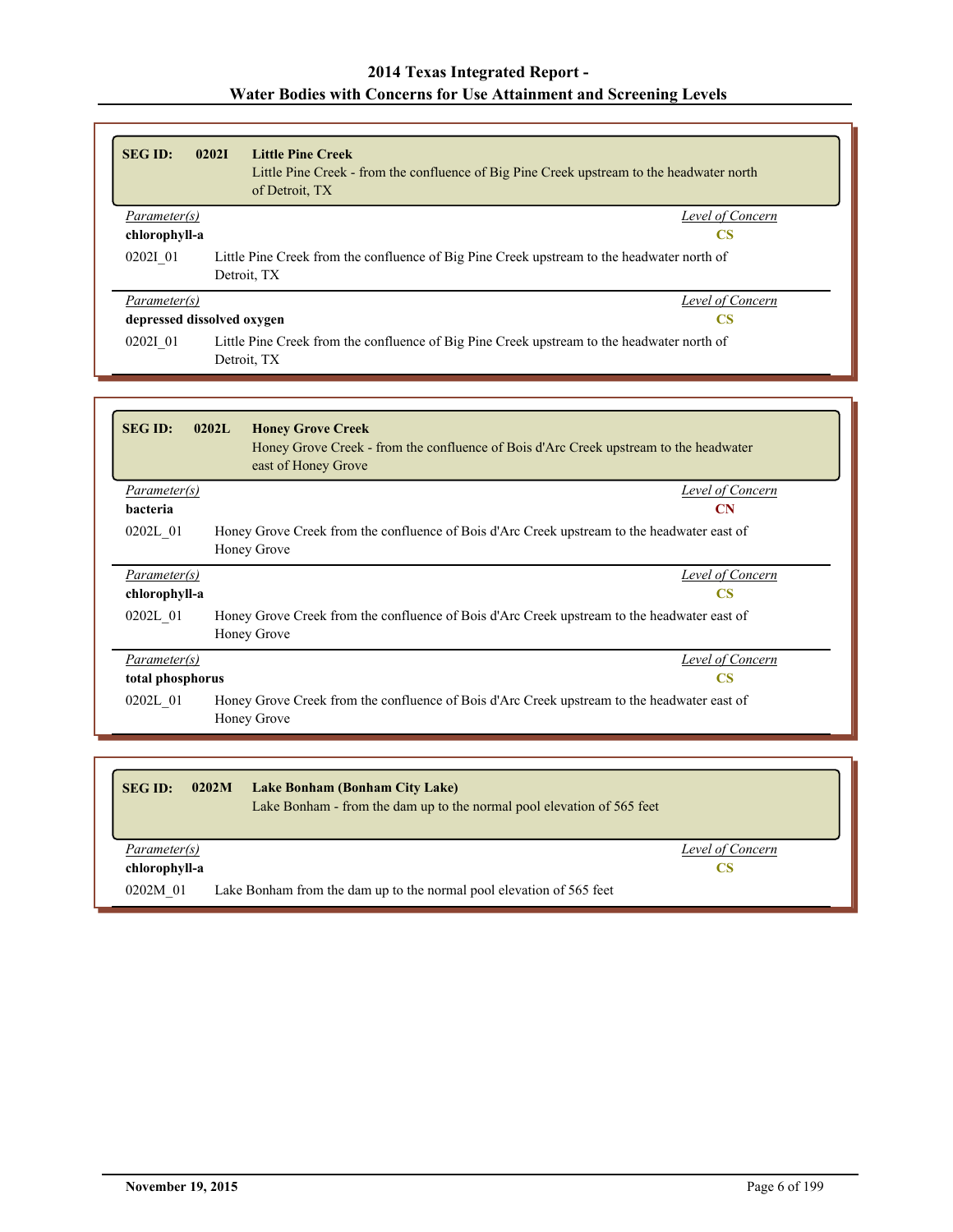| <b>SEG ID:</b>                                            | 0203<br><b>Lake Texoma</b><br>Lake Texoma - from Denison Dam in Grayson County to a point immediately upstream of<br>the confluence of Sycamore Creek in Cooke County, up to the normal pool elevation of 617<br>feet (impounds Red River) |  |
|-----------------------------------------------------------|--------------------------------------------------------------------------------------------------------------------------------------------------------------------------------------------------------------------------------------------|--|
| Parameter(s)                                              | Level of Concern                                                                                                                                                                                                                           |  |
| chlorophyll-a                                             | $\mathbf{CS}$                                                                                                                                                                                                                              |  |
| 0203 04                                                   | Lake Texoma upper-lake area bounded downstream by a line from East Juniper Point to Cardinal<br>Cove (OK) upstream to headwaters                                                                                                           |  |
| Parameter(s)<br>Level of Concern                          |                                                                                                                                                                                                                                            |  |
| $\mathbf{C}\mathbf{N}$<br>harmful algal bloom/golden alga |                                                                                                                                                                                                                                            |  |
| 0203 01                                                   | Lake Texoma lower lake from Denison Dam upstream to a line from Rock Point (TX) to Burns<br>West Recreational Area (OK)                                                                                                                    |  |
| 0203 02                                                   | Lake Texoma Little Mineral Arm from a line from Rocky point to the Episcopal Recreation<br>Center on Preston peninsula                                                                                                                     |  |
| 0203 03                                                   | Lake Texoma mid-lake area bounded upstream by a line from East Juniper Point to Cardinal Cove<br>(OK) and downstream by a line from Treasure Island to Mill Creek picnic area                                                              |  |
| 0203 04                                                   | Lake Texoma upper-lake area bounded downstream by a line from East Juniper Point to Cardinal<br>Cove (OK) upstream to headwaters                                                                                                           |  |
| 0203 05                                                   | Remainder of Lake Texoma not assessed                                                                                                                                                                                                      |  |

| <b>SEG ID:</b>   | 0203A<br><b>Big Mineral Creek</b><br>Big Mineral Creek -intermittent stream with perennial pools from the normal pool elevation<br>of Lake Texoma upstream to the confluence of unnamed tributaries on the North and South<br>Branch, 2.4 km and 1.1 km upstream of US 377, respectively |
|------------------|------------------------------------------------------------------------------------------------------------------------------------------------------------------------------------------------------------------------------------------------------------------------------------------|
| Parameter(s)     | Level of Concern                                                                                                                                                                                                                                                                         |
| nitrate          | <b>CS</b>                                                                                                                                                                                                                                                                                |
| 0203A 01         | Big Mineral Creek an Appendix D Intermittent stream with perennial pools from the normal pool<br>elevation of Lake Texoma upstream to the confluence of unnamed tributaries on the North and<br>South Branch, 2.4 km and 1.1 km upstream of US 377, respectively                         |
| Parameter(s)     | Level of Concern                                                                                                                                                                                                                                                                         |
| total phosphorus |                                                                                                                                                                                                                                                                                          |
| 0203A 01         | Big Mineral Creek an Appendix D Intermittent stream with perennial pools from the normal pool<br>elevation of Lake Texoma upstream to the confluence of unnamed tributaries on the North and<br>South Branch, 2.4 km and 1.1 km upstream of US 377, respectively                         |

| <b>SEG ID:</b> | 0204 | <b>Red River Above Lake Texoma</b><br>From a point immediately upstream of the confluence of Sycamore Creek in Cooke County<br>to the confluence of the Wichita River in Clay County |
|----------------|------|--------------------------------------------------------------------------------------------------------------------------------------------------------------------------------------|
| Parameter(s)   |      | Level of Concern                                                                                                                                                                     |
| chlorophyll-a  |      | <b>CS</b>                                                                                                                                                                            |
| 0204 01        |      | From the normal pool elevation of Lake Texoma upstream to the confluence with Fish Creek                                                                                             |
| 0204 02        |      | From the confluence with Fish Creek upstream to the confluence with Farmers Creek                                                                                                    |
| 0204 03        |      | From the confluence with Farmers Creek upstream to the confluence with the Little Wichita River                                                                                      |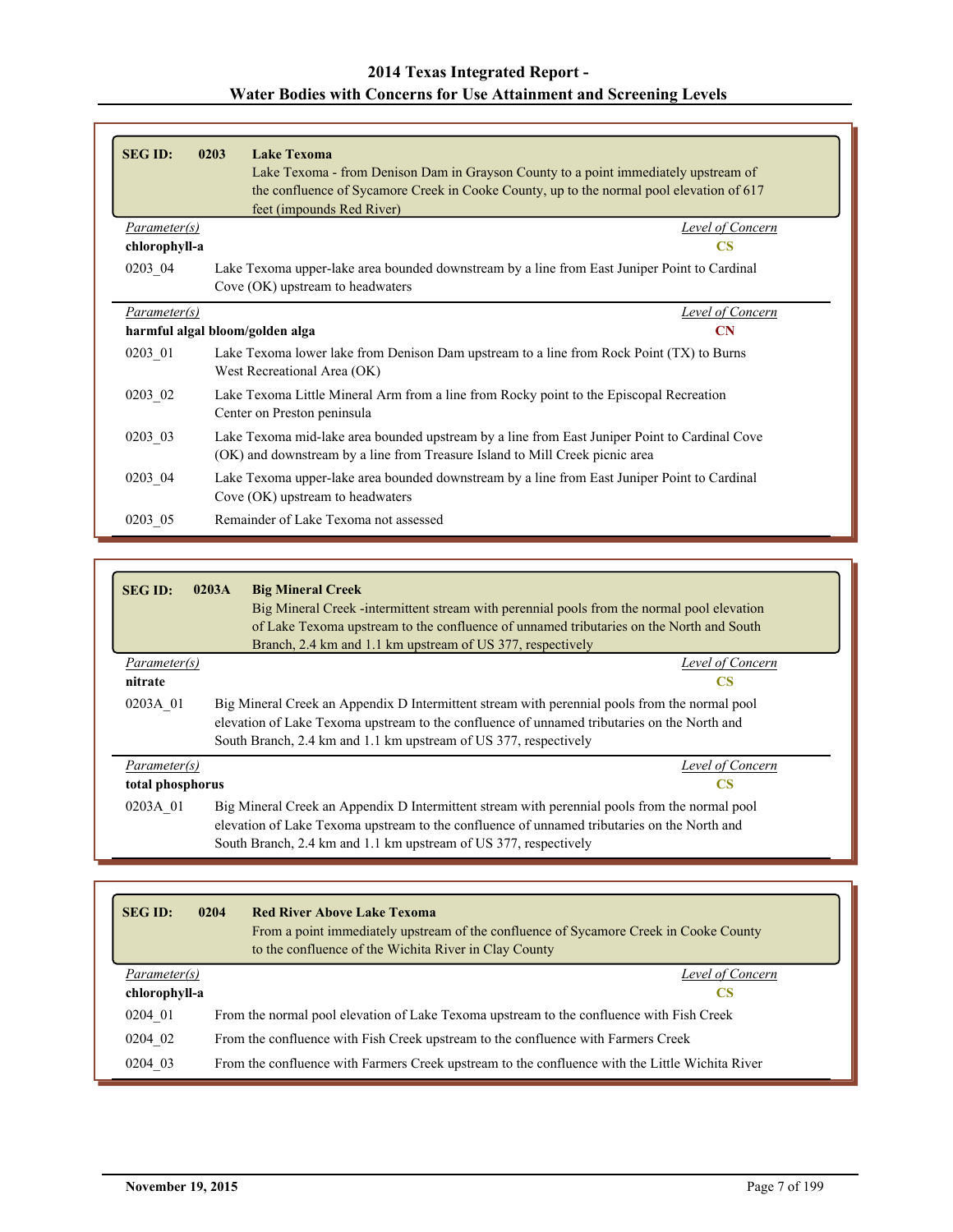| <b>SEG ID:</b>                                                                         | 0205 | <b>Red River Below Pease River</b><br>From the confluence of the Wichita River in Clay County to the confluence of the Pease<br>River in Wilbarger County |                  |
|----------------------------------------------------------------------------------------|------|-----------------------------------------------------------------------------------------------------------------------------------------------------------|------------------|
| Parameter(s)                                                                           |      |                                                                                                                                                           | Level of Concern |
| chlorophyll-a                                                                          |      |                                                                                                                                                           | CS               |
| 0205 01<br>From the confluence with the Wichita River upstream to IH 44 in Burkburnett |      |                                                                                                                                                           |                  |
| 0205 02                                                                                |      | From IH 44 in Burkburnett upstream to the confluence with the Pease River                                                                                 |                  |

| <b>SEG ID:</b>          | <b>South Groesbeck Creek</b><br>0206B<br>South Groesbeck Creek - from the confluence of Groesbeck Creek and North Groesbeck<br>Creek upstream to the headwater 12.6 km southwest of Childress |
|-------------------------|-----------------------------------------------------------------------------------------------------------------------------------------------------------------------------------------------|
| Parameter(s)<br>nitrate | Level of Concern<br>CS                                                                                                                                                                        |
|                         | South Groesbeck Creek from the confluence of Groesbeck Creek and North Groesbeck Creek                                                                                                        |
| 0206B 01                | upstream to the headwater 12.6 km southwest of Childress                                                                                                                                      |

| <b>SEG ID:</b>                | <b>Lower Prairie Dog Town Fork Red River</b><br>0207<br>Lower Prairie Dog Town Fork Red River - from a point immediately upstream of the<br>confluence of Buck Creek in Hardeman County to a point 100 meters (110 yards) upstream<br>of the confluence of Salt Fork Creek in Armstrong County |
|-------------------------------|------------------------------------------------------------------------------------------------------------------------------------------------------------------------------------------------------------------------------------------------------------------------------------------------|
| Parameter(s)<br>chlorophyll-a | Level of Concern<br>CS                                                                                                                                                                                                                                                                         |
| 0207 04                       | Lower Prairie Dog Town Fork Red River from the confluence of Battle Creek upstream to the<br>confluence of Salt Fork Creek upstream of SH 207 south of Claude                                                                                                                                  |

| <b>SEG ID:</b>      | 0207A | <b>Buck Creek</b><br>Buck Creek - from Oklahoma State Line upstream to the headwater south of Hedley |
|---------------------|-------|------------------------------------------------------------------------------------------------------|
| <i>Parameter(s)</i> |       | Level of Concern                                                                                     |
| nitrate             |       | CS                                                                                                   |
| 0207A 01            |       | Buck Creek from Oklahoma State Line upstream to the confluence of House Log Creek                    |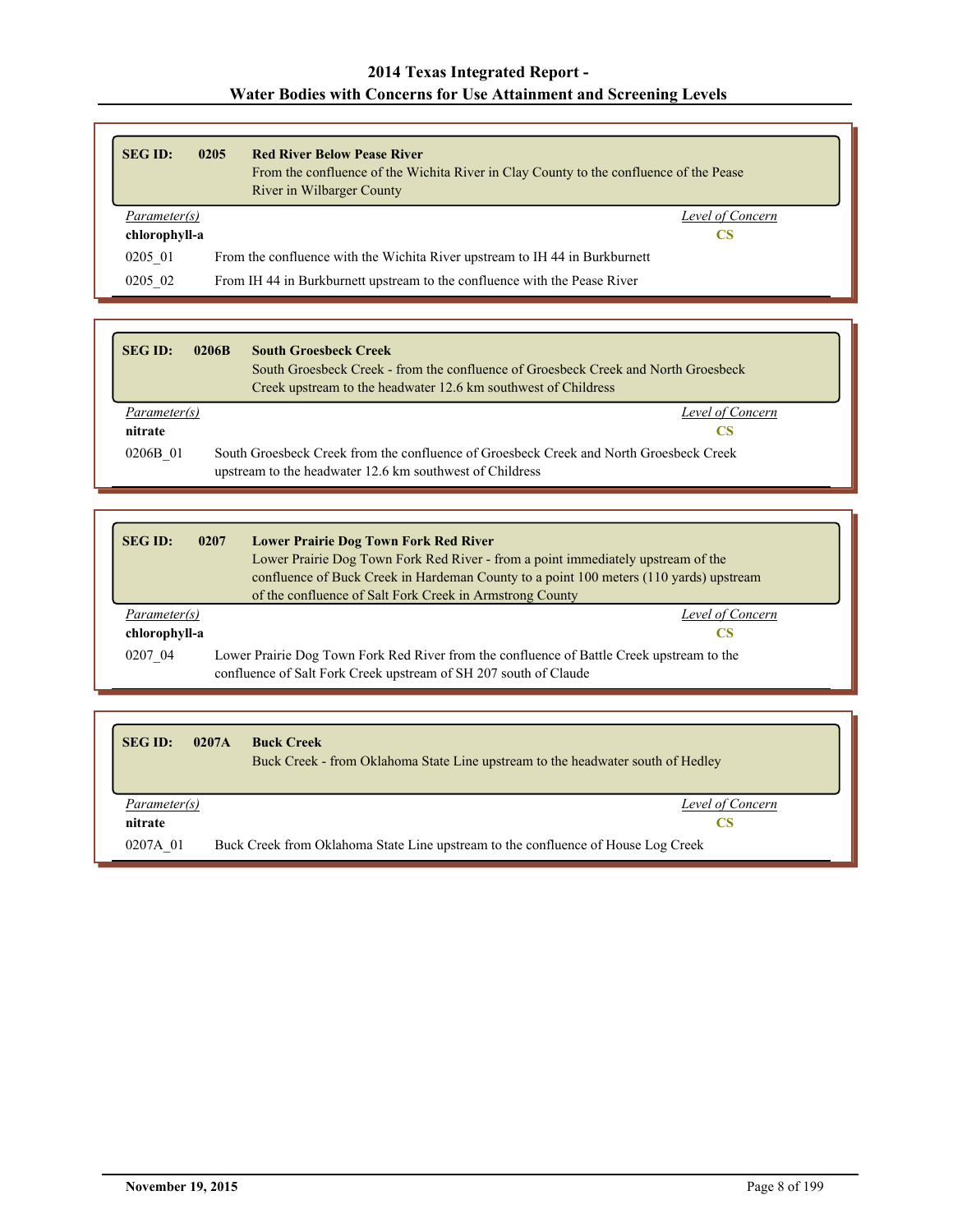| <b>SEG ID:</b>        | 0209<br><b>Pat Mayse Lake</b><br>Pat Mayse Lake - from Pat Mayse Dam in Lamar County up to the normal pool elevation of<br>451 feet (impounds Sanders Creek) |                  |
|-----------------------|--------------------------------------------------------------------------------------------------------------------------------------------------------------|------------------|
| Parameter(s)          |                                                                                                                                                              | Level of Concern |
| chlorophyll-a         |                                                                                                                                                              | <b>CS</b>        |
| 0209 02               | Pat Mayse Lake upper half from the easternmost point of Pat Mayse West campground up to<br>normal pool elevation of 451 feet                                 |                  |
| Parameter(s)          |                                                                                                                                                              | Level of Concern |
| manganese in sediment |                                                                                                                                                              | <b>CS</b>        |
| 0209 01               | Pat Mayse Lake lower half from the dam upstream to the easternmost point of Pat Mayse West<br>campground                                                     |                  |
| 0209 02               | Pat Mayse Lake upper half from the easternmost point of Pat Mayse West campground up to<br>normal pool elevation of 451 feet                                 |                  |

| <b>SEG ID:</b>  | <b>Little Wichita River</b><br>0211<br>County | From the confluence with the Red River in Clay County to Lake Arrowhead Dam in Clay         |
|-----------------|-----------------------------------------------|---------------------------------------------------------------------------------------------|
| Parameter(s)    |                                               | Level of Concern                                                                            |
| <b>bacteria</b> |                                               | CN                                                                                          |
| 0211 02         | Dam                                           | From the confluence with the East Fork Little Wichita River upstream to the Lake Arrowhead  |
| Parameter(s)    |                                               | Level of Concern                                                                            |
| chlorophyll-a   |                                               | <b>CS</b>                                                                                   |
| 0211 01         | Wichita River                                 | From the confluence with the Red River upstream to the confluence with the East Fork Little |

Г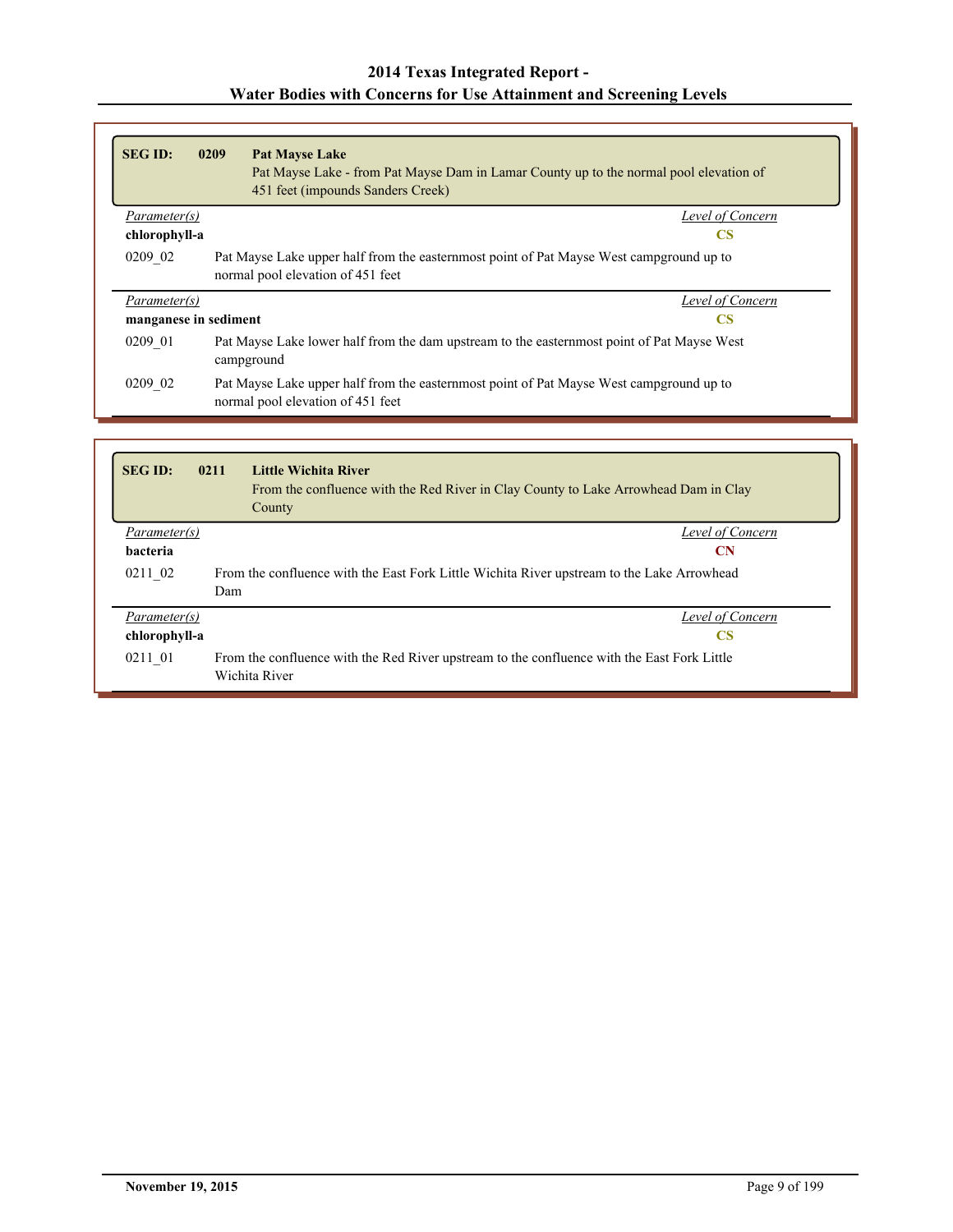| <b>SEG ID:</b>                             | 0214<br><b>Wichita River Below Diversion Lake Dam</b><br>From the confluence with the Red River in Clay County to Diversion Dam in Archer<br>County |
|--------------------------------------------|-----------------------------------------------------------------------------------------------------------------------------------------------------|
| Parameter(s)                               | Level of Concern                                                                                                                                    |
| chlorophyll-a                              | <b>CS</b>                                                                                                                                           |
| 0214 01                                    | From the confluence with the Red River upstream to the confluence with an un-named tributary<br>immediately upstream of FM 2393                     |
| 0214 02                                    | From an un-named tributary immediately upstream of FM 2393 upstream to the River Road<br><b>WWTP</b>                                                |
| 0214 03                                    | From the River Road WWTP upstream to the confluence with Buffalo Creek                                                                              |
| 0214 04                                    | From the confluence with Buffalo Creek upstream to the confluence with Beaver Creek                                                                 |
| 0214 05                                    | From the confluence with Beaver Creek upstream to the Diversion Lake Dam                                                                            |
| Parameter(s)                               | <b>Level of Concern</b>                                                                                                                             |
| nitrate                                    | $\overline{\text{CS}}$                                                                                                                              |
| 0214 01                                    | From the confluence with the Red River upstream to the confluence with an un-named tributary<br>immediately upstream of FM 2393                     |
| 0214 02                                    | From an un-named tributary immediately upstream of FM 2393 upstream to the River Road<br><b>WWTP</b>                                                |
| Parameter(s)                               | <b>Level of Concern</b>                                                                                                                             |
| $\overline{\text{CS}}$<br>total phosphorus |                                                                                                                                                     |
| 0214 01                                    | From the confluence with the Red River upstream to the confluence with an un-named tributary<br>immediately upstream of FM 2393                     |
| 0214 02                                    | From an un-named tributary immediately upstream of FM 2393 upstream to the River Road<br><b>WWTP</b>                                                |

| <b>SEG ID:</b>                          | <b>Beaver Creek</b><br>0214A<br>From the confluence of the Wichita River west of Wichita Falls in Wichita County upstream<br>to the headwaters west of Crowell in Foard County |                  |
|-----------------------------------------|--------------------------------------------------------------------------------------------------------------------------------------------------------------------------------|------------------|
| Parameter(s)                            |                                                                                                                                                                                | Level of Concern |
| chlorophyll-a                           |                                                                                                                                                                                | <b>CS</b>        |
| 0214A 02                                | From the confluence with Bull Creek upstream to the Santa Rosa Lake dam                                                                                                        |                  |
| <i>Parameter(s)</i>                     |                                                                                                                                                                                | Level of Concern |
| depressed dissolved oxygen<br><b>CN</b> |                                                                                                                                                                                |                  |
| 0214A 01                                | From the confluence with the Wichita River upstream to the confluence with Bull Creek                                                                                          |                  |
| 0214A 02                                | From the confluence with Bull Creek upstream to the Santa Rosa Lake dam                                                                                                        |                  |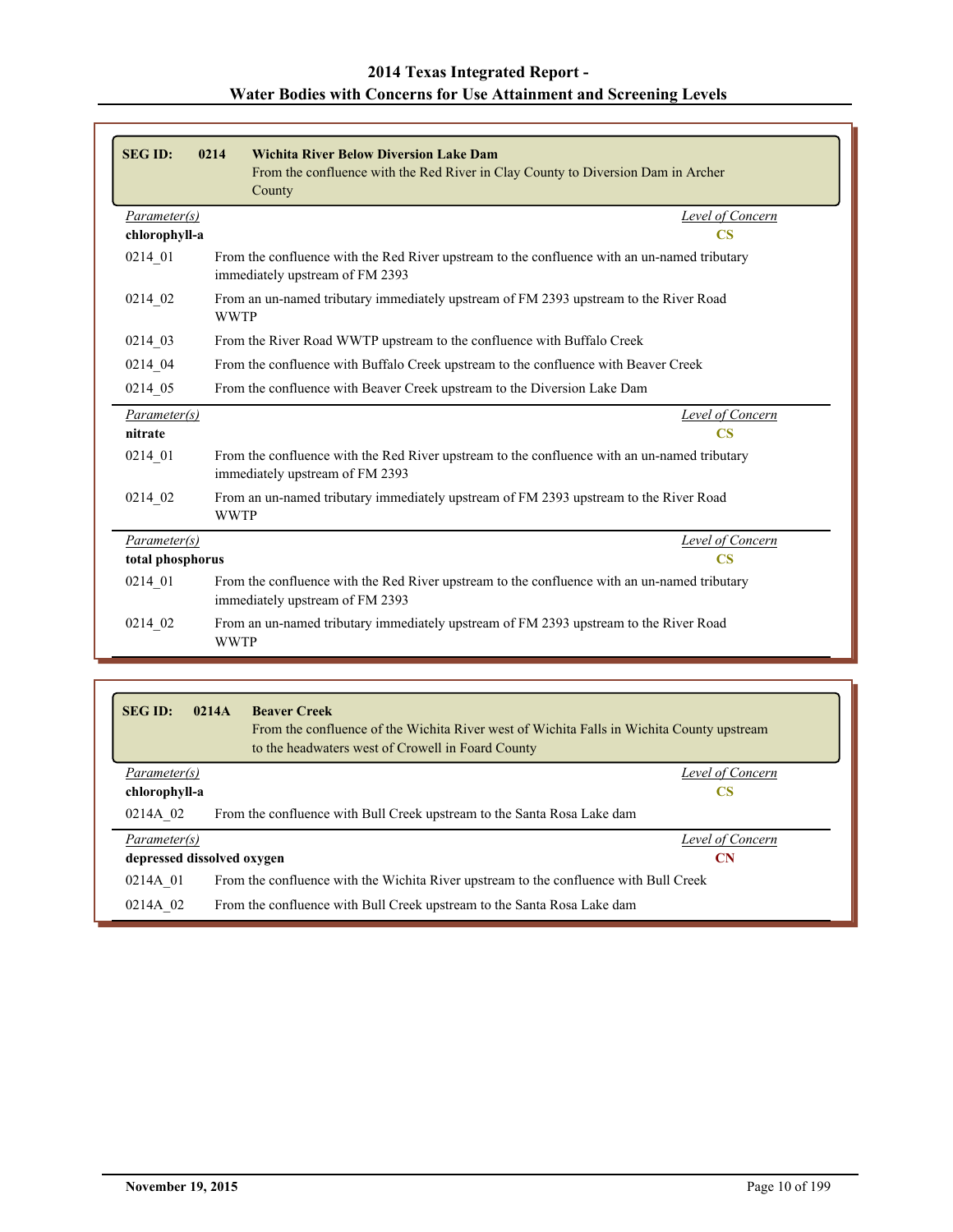| <b>SEG ID:</b>      | 0214B<br><b>Buffalo Creek</b><br>Buffalo Creek - from the confluence of the Wichita River upstream to the headwater east of<br>Electra |
|---------------------|----------------------------------------------------------------------------------------------------------------------------------------|
| <i>Parameter(s)</i> | Level of Concern                                                                                                                       |
| ammonia             | <b>CS</b>                                                                                                                              |
| 0214B 01            | Buffalo Creek from the confluence of the Wichita River upstream to the headwater east of Electra                                       |
| Parameter(s)        | Level of Concern                                                                                                                       |
| chlorophyll-a       | <b>CS</b>                                                                                                                              |
| 0214B 01            | Buffalo Creek from the confluence of the Wichita River upstream to the headwater east of Electra                                       |
| Parameter(s)        | Level of Concern                                                                                                                       |
| nitrate             | <b>CS</b>                                                                                                                              |
| 0214B 01            | Buffalo Creek from the confluence of the Wichita River upstream to the headwater east of Electra                                       |
| <i>Parameter(s)</i> | Level of Concern                                                                                                                       |
| total phosphorus    | <b>CS</b>                                                                                                                              |
| 0214B 01            | Buffalo Creek from the confluence of the Wichita River upstream to the headwater east of Electra                                       |

| <b>SEG ID:</b><br><b>0214E</b> | <b>Wichita Valley Irrigation Project</b><br>South Side Canal |
|--------------------------------|--------------------------------------------------------------|
| Parameter(s)                   | Level of Concern                                             |
| chlorophyll-a                  | <b>CS</b>                                                    |
| 0214E 01                       | South Side Canal                                             |

| <b>SEG ID:</b>                         | 0215 | <b>Diversion Lake</b><br>Diversion Lake - from Diversion Dam in Archer County to a point 1.5 kilometers (0.9 mile)<br>downstream of the confluence of Cottonwood Creek in Baylor County, up to the normal<br>pool elevation of 1052 feet (impounds Wichita River) |  |
|----------------------------------------|------|-------------------------------------------------------------------------------------------------------------------------------------------------------------------------------------------------------------------------------------------------------------------|--|
| Parameter(s)                           |      | Level of Concern                                                                                                                                                                                                                                                  |  |
| harmful algal bloom/golden alga<br>CN. |      |                                                                                                                                                                                                                                                                   |  |
| 0215 01                                |      | Diversion Lake from Diversion Dam to a point 1.5 kilometers downstream of the confluence of<br>Cottonwood Creek, to the normal pool elevation of 1052 feet                                                                                                        |  |

| <b>SEG ID:</b>                  | 0218 | <b>Wichita/North Fork Wichita River</b><br>Wichita/North Fork Wichita River - from a point 9.4 kilometers (5.8 miles) downstream of<br>the confluence of Crooked Creek in Baylor County to a point 8.5 kilometers (5.3 miles)<br>downstream of the most upstream crossing of FM 193 in Dickens County |
|---------------------------------|------|-------------------------------------------------------------------------------------------------------------------------------------------------------------------------------------------------------------------------------------------------------------------------------------------------------|
| Parameter(s)<br><b>bacteria</b> |      | Level of Concern<br>CN                                                                                                                                                                                                                                                                                |
| 0218 02                         |      | North Fork Wichita River from the confluence of the South Fork Wichita River upstream to the<br>confluence of the Middle Fork Wichita River                                                                                                                                                           |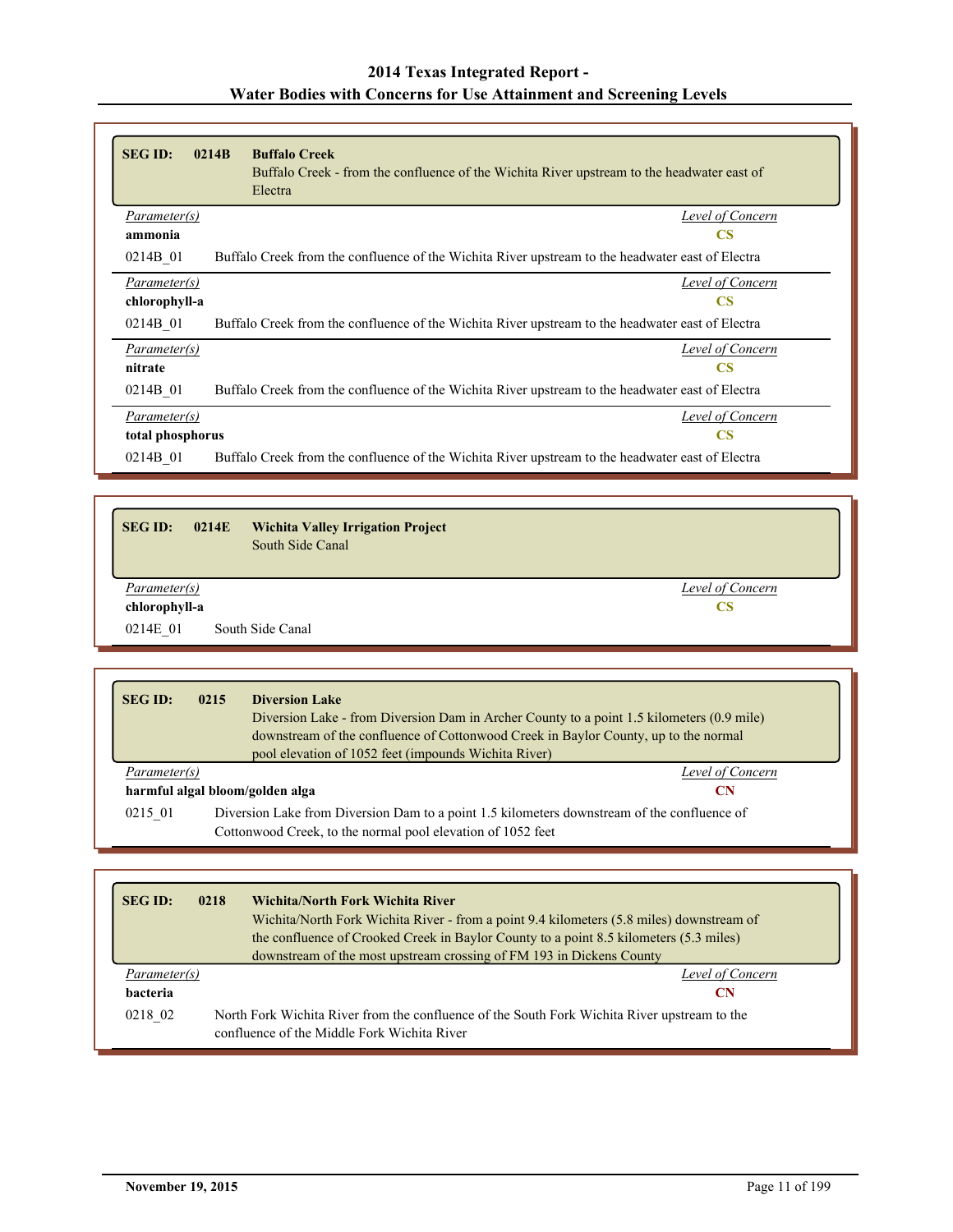| <b>SEG ID:</b>                                                                                                                                          | 0218A                            | <b>Middle Fork Wichita River</b><br>Middle Fork Wichita River - from the confluence of the North Wichita River upstream to<br>the headwater 15 km north of Guthrie in King County |  |
|---------------------------------------------------------------------------------------------------------------------------------------------------------|----------------------------------|-----------------------------------------------------------------------------------------------------------------------------------------------------------------------------------|--|
|                                                                                                                                                         | Level of Concern<br>Parameter(s) |                                                                                                                                                                                   |  |
| selenium in water<br><b>CN</b>                                                                                                                          |                                  |                                                                                                                                                                                   |  |
| Middle Fork Wichita River from the confluence of the North Wichita River upstream to the<br>0218A 01<br>headwater 15 km north of Guthrie in King County |                                  |                                                                                                                                                                                   |  |

| <b>SEG ID:</b><br>0219 | <b>Lake Wichita</b><br>Lake Wichita - from Lake Wichita Dam in Wichita County up to the normal pool elevation<br>of 980.5 feet (impounds Holliday Creek) |                  |
|------------------------|----------------------------------------------------------------------------------------------------------------------------------------------------------|------------------|
| Parameter(s)           |                                                                                                                                                          | Level of Concern |
| chlorophyll-a          |                                                                                                                                                          | CS               |
| 0219 01                | Lake Wichita from the dam up to the normal pool elevation of 980.5 feet                                                                                  |                  |
| Parameter(s)           |                                                                                                                                                          | Level of Concern |
|                        | harmful algal bloom/golden alga                                                                                                                          | <b>CN</b>        |
| 0219 01                | Lake Wichita from the dam up to the normal pool elevation of 980.5 feet                                                                                  |                  |
| <i>Parameter(s)</i>    |                                                                                                                                                          | Level of Concern |
| total phosphorus<br>CS |                                                                                                                                                          |                  |
| 0219 01                | Lake Wichita from the dam up to the normal pool elevation of 980.5 feet                                                                                  |                  |

| <b>SEG ID:</b> | 0222 | <b>Salt Fork Red River</b><br>Salt Fork Red River - from the Oklahoma State Line in Collingsworth County to Greenbelt<br>Dam in Donley County |
|----------------|------|-----------------------------------------------------------------------------------------------------------------------------------------------|
| Parameter(s)   |      | Level of Concern                                                                                                                              |
| nitrate        |      | CS                                                                                                                                            |
| 0222 01        |      | Salt Fork Red River from the Oklahoma State Line upstream to the confluence of Lake Creek                                                     |

| <b>SEG ID:</b> | 0226                                                                                                        | <b>South Fork Wichita River</b><br>South Fork Wichita River - from the confluence with the North Fork Wichita River in Knox<br>County to a point 15.0 kilometers (9.3 miles) upstream of US 82 in Dickens County |  |
|----------------|-------------------------------------------------------------------------------------------------------------|------------------------------------------------------------------------------------------------------------------------------------------------------------------------------------------------------------------|--|
| Parameter(s)   |                                                                                                             | Level of Concern                                                                                                                                                                                                 |  |
| ammonia        |                                                                                                             | CS                                                                                                                                                                                                               |  |
| 0226 02        |                                                                                                             | South Fork Wichita River from SH 6 upstream to the confluence of Willow Creek                                                                                                                                    |  |
| 0226 03        | South Fork Wichita River from confluence of Willow Creek upstream to the confluence of Long<br>Canyon Creek |                                                                                                                                                                                                                  |  |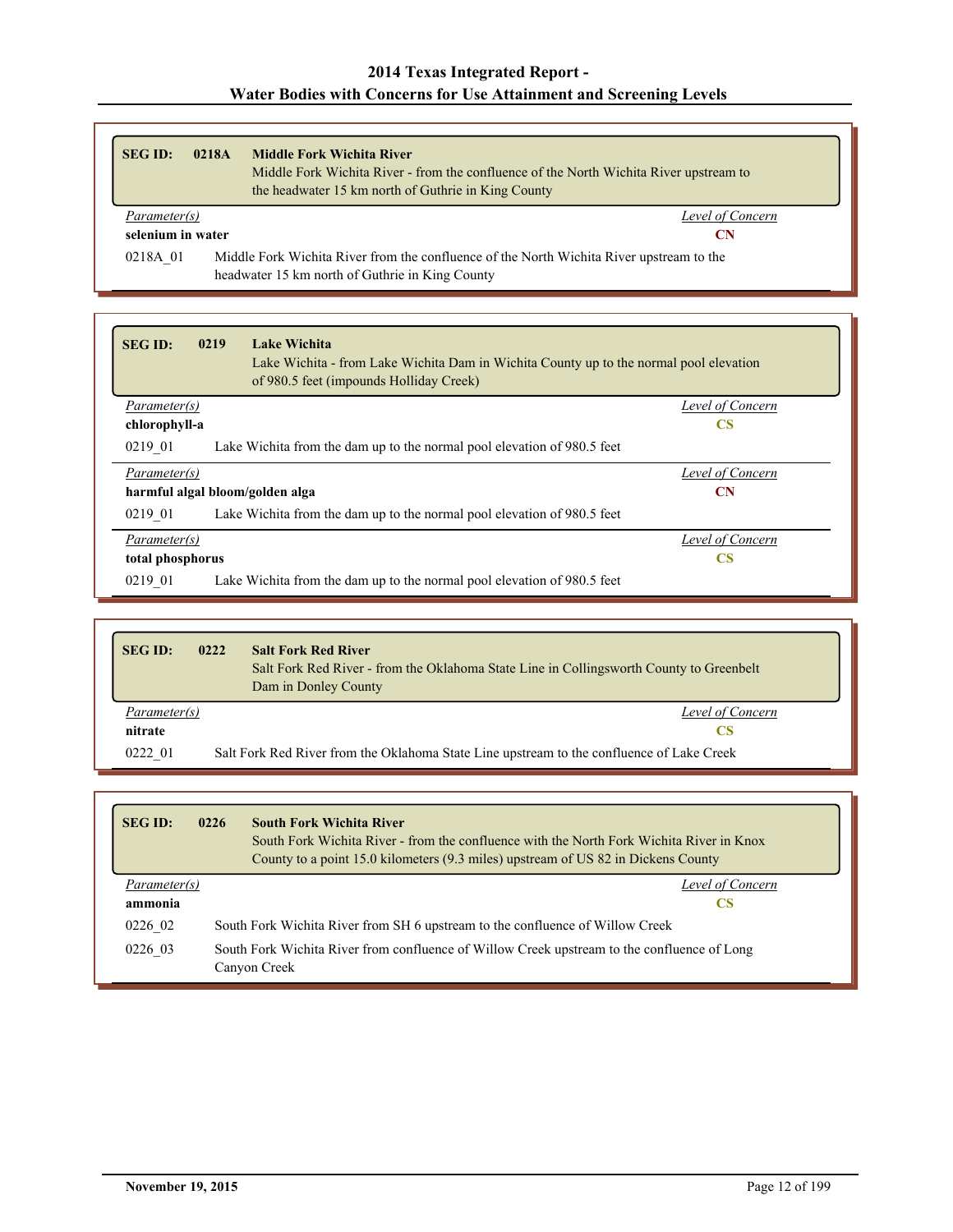| <b>SEGID:</b>              | <b>Upper Prairie Dog Town Fork Red River</b><br>0229<br>Upper Prairie Dog Town Fork Red River - from a point 100 meters (110 yards) upstream of<br>the confluence of Salt Fork Creek in Armstrong County to Lake Tanglewood Dam in<br><b>Randall County</b> |
|----------------------------|-------------------------------------------------------------------------------------------------------------------------------------------------------------------------------------------------------------------------------------------------------------|
| Parameter(s)               | Level of Concern                                                                                                                                                                                                                                            |
| <b>bacteria</b>            | CN                                                                                                                                                                                                                                                          |
| 0229_01                    | Upper Prairie Dog Town Fork Red River from a point 100 m (110 yds) upstream of the<br>confluence of Salt Creek upstream to the Palo Duro Canyon State Park northern boundary                                                                                |
| Parameter(s)               | Level of Concern                                                                                                                                                                                                                                            |
| chlorophyll-a              | $\overline{\text{CS}}$                                                                                                                                                                                                                                      |
| 0229 01                    | Upper Prairie Dog Town Fork Red River from a point 100 m (110 yds) upstream of the<br>confluence of Salt Creek upstream to the Palo Duro Canyon State Park northern boundary                                                                                |
| 0229 02                    | Upper Prairie Dog Town Fork Red River from the Palo Duro Canyon State Park northern<br>boundary upstream to Tanglewood Dam                                                                                                                                  |
| Parameter(s)               | Level of Concern                                                                                                                                                                                                                                            |
| depressed dissolved oxygen | $\overline{\text{CS}}$                                                                                                                                                                                                                                      |
| 0229 02                    | Upper Prairie Dog Town Fork Red River from the Palo Duro Canyon State Park northern<br>boundary upstream to Tanglewood Dam                                                                                                                                  |
| Parameter(s)               | Level of Concern                                                                                                                                                                                                                                            |
| nitrate                    | $\overline{\text{CS}}$                                                                                                                                                                                                                                      |
| 0229 01                    | Upper Prairie Dog Town Fork Red River from a point 100 m (110 yds) upstream of the<br>confluence of Salt Creek upstream to the Palo Duro Canyon State Park northern boundary                                                                                |
| 0229 02                    | Upper Prairie Dog Town Fork Red River from the Palo Duro Canyon State Park northern<br>boundary upstream to Tanglewood Dam                                                                                                                                  |
| Parameter(s)               | <b>Level of Concern</b>                                                                                                                                                                                                                                     |
| total phosphorus           | $\overline{\text{CS}}$                                                                                                                                                                                                                                      |
| 0229 01                    | Upper Prairie Dog Town Fork Red River from a point 100 m (110 yds) upstream of the<br>confluence of Salt Creek upstream to the Palo Duro Canyon State Park northern boundary                                                                                |
| 0229 02                    | Upper Prairie Dog Town Fork Red River from the Palo Duro Canyon State Park northern<br>boundary upstream to Tanglewood Dam                                                                                                                                  |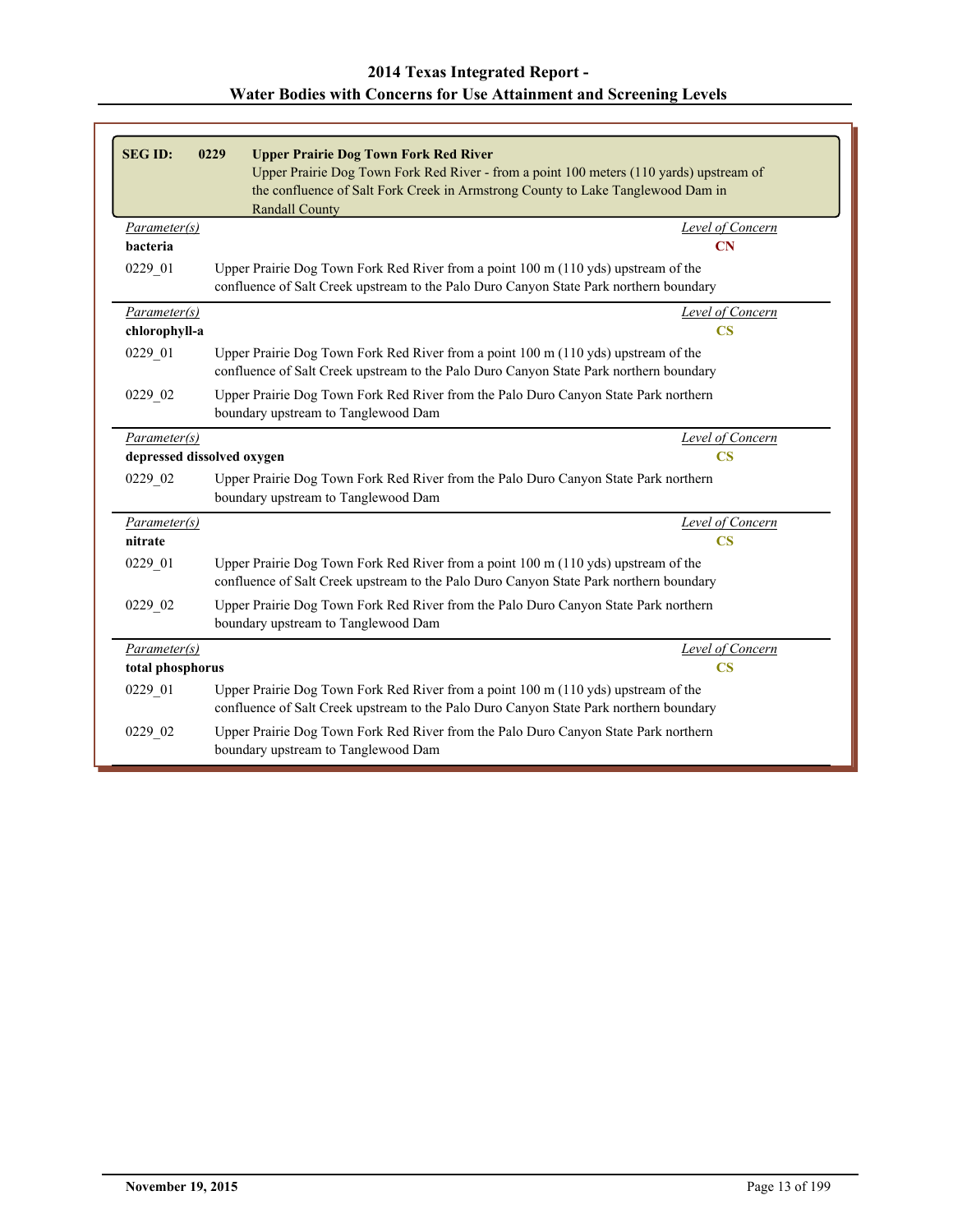| <b>SEG ID:</b><br>0229A<br><b>Lake Tanglewood</b><br>Lake Tanglewood - from the dam up to the Palisades neighborhood |                        |
|----------------------------------------------------------------------------------------------------------------------|------------------------|
| Parameter(s)                                                                                                         | Level of Concern       |
| ammonia                                                                                                              | <b>CS</b>              |
| 0229A 01<br>Lake Tanglewood from the dam up to the Palisades neighborhood                                            |                        |
| Parameter(s)                                                                                                         | Level of Concern       |
| chlorophyll-a                                                                                                        | $\mathbf{CS}$          |
| 0229A_01<br>Lake Tanglewood from the dam up to the Palisades neighborhood                                            |                        |
| Parameter(s)                                                                                                         | Level of Concern       |
| depressed dissolved oxygen                                                                                           | $\overline{\text{CS}}$ |
| 0229A_01<br>Lake Tanglewood from the dam up to the Palisades neighborhood                                            |                        |
| Parameter(s)                                                                                                         | Level of Concern       |
| nitrate                                                                                                              | $\mathbf{CS}$          |
| 0229A 01<br>Lake Tanglewood from the dam up to the Palisades neighborhood                                            |                        |
| <i>Parameter(s)</i>                                                                                                  | Level of Concern       |
| total phosphorus                                                                                                     | $\mathbf{CS}$          |
| 0229A 01<br>Lake Tanglewood from the dam up to the Palisades neighborhood                                            |                        |

| <b>SEG ID:</b>                                                                                                                                                          | <b>Paradise Creek</b><br>0230A<br>Paradise Creek - from the confluence of the Pease River east of Vernon upstream to the<br>headwater 500m west of the intersection of US 70 and Foard CR 233 |
|-------------------------------------------------------------------------------------------------------------------------------------------------------------------------|-----------------------------------------------------------------------------------------------------------------------------------------------------------------------------------------------|
| Parameter(s)                                                                                                                                                            | Level of Concern                                                                                                                                                                              |
| chlorophyll-a                                                                                                                                                           | <b>CS</b>                                                                                                                                                                                     |
| Paradise Creek from the confluence of the Pease River east of Vernon upstream to a point 400m<br>0230A 01<br>upstream of the intersection of FM 433 and Wilbarger CR 97 |                                                                                                                                                                                               |

| <b>SEG ID:</b> | 0301 | <b>Sulphur River Below Wright Patman Lake</b><br>From the Arkansas State Line in Bowie/Cass County to Wright Patman Lake Dam in<br><b>Bowie/Cass County</b> |
|----------------|------|-------------------------------------------------------------------------------------------------------------------------------------------------------------|
| Parameter(s)   |      | Level of Concern                                                                                                                                            |
| chlorophyll-a  |      | <b>CS</b>                                                                                                                                                   |
| 0301 01        |      | From the Arkansas state line approximately 9 miles upstream to the unnamed creek at NHD RC<br>11140302004559                                                |
| 0301 02        |      | From the unnamed creek at NHD RC 11140302004559 approximately 10 miles to Wright Patman<br>Lake Dam                                                         |

| <b>SEG ID:</b>          | 0301A | <b>Akin Creek</b><br>From the confluence with the Sulphur River in Bowie County below Lake Wright Patman to<br>1 kilometer (.6 miles) south of US HWY 82 |
|-------------------------|-------|----------------------------------------------------------------------------------------------------------------------------------------------------------|
| Parameter(s)            |       | Level of Concern                                                                                                                                         |
| impaired fish community |       | CN                                                                                                                                                       |
| 0301A 01                |       | Entire water body                                                                                                                                        |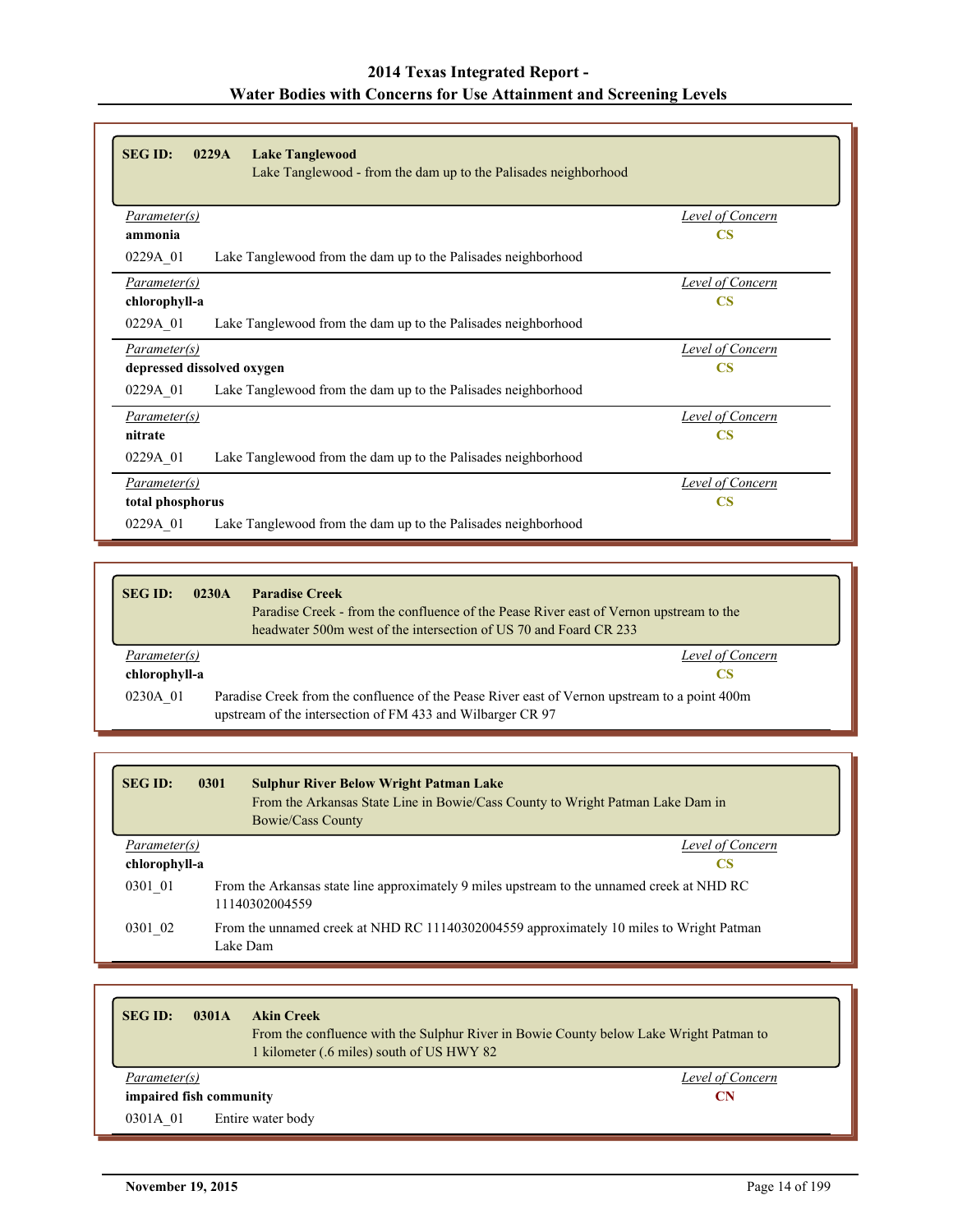| 2014 Texas Integrated Report -                                     |
|--------------------------------------------------------------------|
| Water Bodies with Concerns for Use Attainment and Screening Levels |

| <b>SEG ID:</b> | 0302<br><b>Wright Patman Lake</b><br>From Wright Patman Lake Dam in Bowie/Cass County to a point 1.5 kilometers (0.9 miles)<br>downstream of Bassett Creek in Bowie/Cass County, up to the normal pool elevation of<br>226.4 feet (impounds the Sulphur River) |                        |  |
|----------------|----------------------------------------------------------------------------------------------------------------------------------------------------------------------------------------------------------------------------------------------------------------|------------------------|--|
| Parameter(s)   |                                                                                                                                                                                                                                                                | Level of Concern       |  |
| chlorophyll-a  |                                                                                                                                                                                                                                                                | <b>CS</b>              |  |
| 0302 01        | 800 acres near dam                                                                                                                                                                                                                                             |                        |  |
| 0302 02        | 300 acres at International Paper intake                                                                                                                                                                                                                        |                        |  |
| 0302 03        | 1600 acres southwest of dam                                                                                                                                                                                                                                    |                        |  |
| 0302 04        | 500 acres in the northeast corner of lake                                                                                                                                                                                                                      |                        |  |
| 0302 06        | Big Creek arm                                                                                                                                                                                                                                                  |                        |  |
| 0302 09        | 5000 acres mid-lake, below Hwy 8                                                                                                                                                                                                                               |                        |  |
| Parameter(s)   |                                                                                                                                                                                                                                                                | Level of Concern       |  |
|                | depressed dissolved oxygen                                                                                                                                                                                                                                     | $\overline{\text{CS}}$ |  |
| 0302 01        | 800 acres near dam                                                                                                                                                                                                                                             |                        |  |
| Parameter(s)   |                                                                                                                                                                                                                                                                | Level of Concern       |  |
| pH             |                                                                                                                                                                                                                                                                | $\mathbf{C}$ N         |  |
| 0302 09        | 5000 acres mid-lake, below Hwy 8                                                                                                                                                                                                                               |                        |  |
| Parameter(s)   |                                                                                                                                                                                                                                                                | Level of Concern       |  |
|                | $\overline{\text{CS}}$<br>total phosphorus                                                                                                                                                                                                                     |                        |  |
| 0302 02        | 300 acres at International Paper intake                                                                                                                                                                                                                        |                        |  |

| <b>SEG ID:</b>                                                                                                                                                              | 0302A<br><b>Big Creek</b><br>Intermittent stream with perennial pools from FM 2149 up to 1.3 kilometers south of U.S.<br>82 south-east of New Boston |
|-----------------------------------------------------------------------------------------------------------------------------------------------------------------------------|------------------------------------------------------------------------------------------------------------------------------------------------------|
| Parameter(s)                                                                                                                                                                | Level of Concern                                                                                                                                     |
| total phosphorus                                                                                                                                                            | <b>CS</b>                                                                                                                                            |
| From the confluence with NHD RC 11140302004386 upstream 24.3 km $(15.1 \text{ mi})$ to the<br>0302A 02<br>headwaters near I30 and WQS Appendix D portion of the water body. |                                                                                                                                                      |

| <b>SEG ID:</b><br>0302C | <b>Anderson Creek</b><br>From Lake Wright Patman upstream 88.6 km (55 mi) to the headwaters near US HWY 82 |                  |  |  |
|-------------------------|------------------------------------------------------------------------------------------------------------|------------------|--|--|
| Parameter(s)            |                                                                                                            | Level of Concern |  |  |
| impaired habitat        |                                                                                                            | <b>CS</b>        |  |  |
| 0302C 01                | Entire water body                                                                                          |                  |  |  |
|                         |                                                                                                            |                  |  |  |
|                         |                                                                                                            |                  |  |  |

| <b>SEG ID:</b><br>0302E    | <b>Rice Creek</b>       |                                                                                   |
|----------------------------|-------------------------|-----------------------------------------------------------------------------------|
|                            |                         | From the confluence with Anderson Creek in Bowie County upstream to the dam of TP |
|                            | Lake west of New Boston |                                                                                   |
| Parameter(s)               |                         | Level of Concern                                                                  |
| depressed dissolved oxygen |                         | CS.                                                                               |
| 0302E 01                   | Entire water body       |                                                                                   |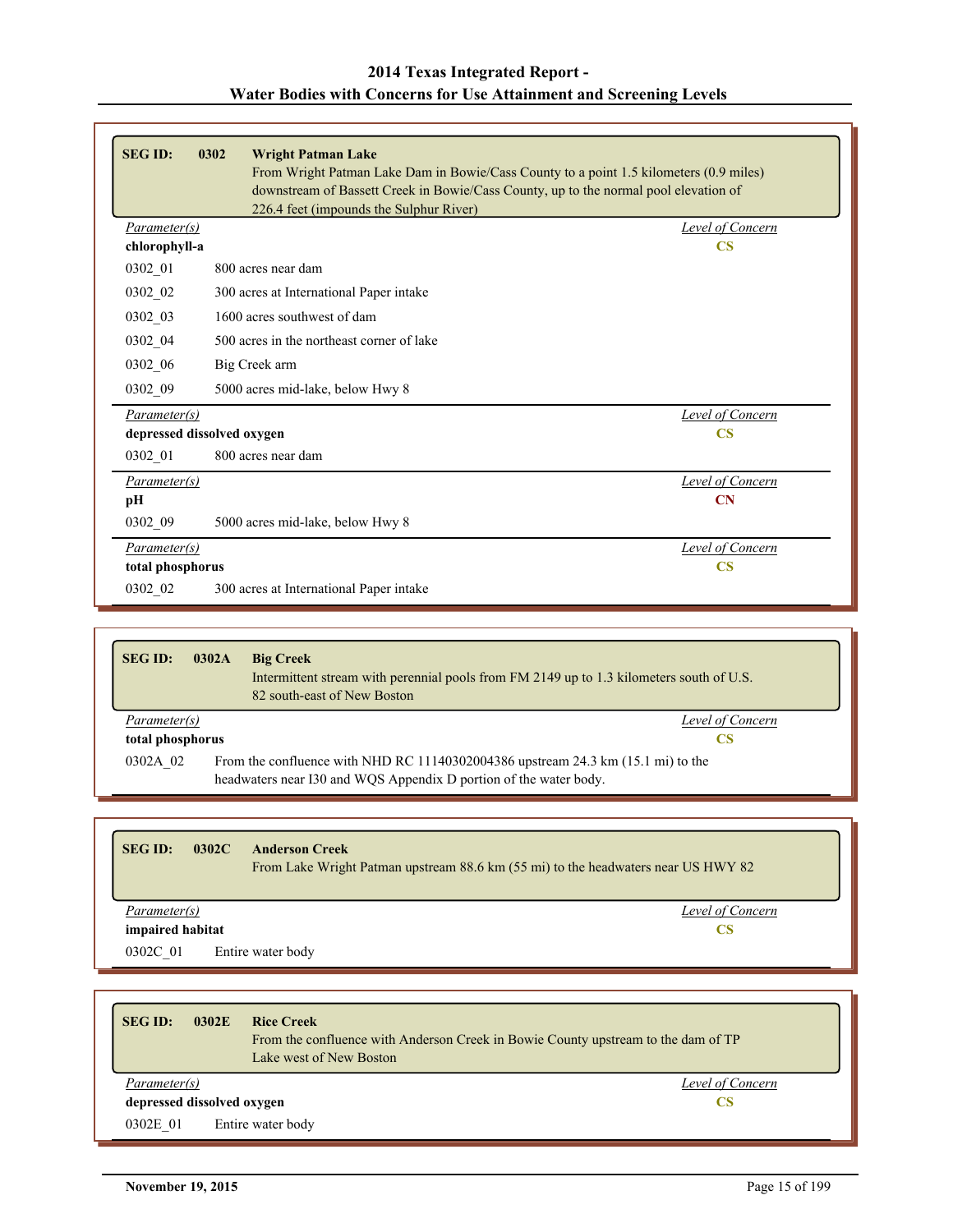| <b>SEG ID:</b><br>0302G    | <b>TP</b> Lake<br>Impounds the portion of Rice Creek 0.02 kilometers south of US 82 in Bowie County<br>extending to the dam |                  |
|----------------------------|-----------------------------------------------------------------------------------------------------------------------------|------------------|
| Parameter(s)               |                                                                                                                             | Level of Concern |
| depressed dissolved oxygen |                                                                                                                             | CS               |
| 0302G 01                   | Entire segment                                                                                                              |                  |

| <b>SEG ID:</b> | <b>Sulphur/South Sulphur River</b><br>0303 | From a point 1.5 kilometers (0.9 miles) downstream of Bassett Creek in Bowie/Cass County<br>to Jim L. Chapman Dam (formerly Cooper Lake dam) in Delta/Hopkins County                   |
|----------------|--------------------------------------------|----------------------------------------------------------------------------------------------------------------------------------------------------------------------------------------|
| Parameter(s)   |                                            | Level of Concern                                                                                                                                                                       |
| chlorophyll-a  |                                            |                                                                                                                                                                                        |
| 0303 05        |                                            | Portion of the Sulphur/South Sulphur River from the confluence with the North Sulphur River<br>approximately 43 km (26.5 mi) upstream to Jim L. Chapman Dam (formerly Cooper Lake dam) |

| <b>SEG ID:</b>             | 0303B<br><b>White Oak Creek</b><br>From the confluence of the Sulphur River north of Naples in Morris County to the upstream<br>perennial portion of the stream east of Sulphur Springs in Hopkins County |
|----------------------------|-----------------------------------------------------------------------------------------------------------------------------------------------------------------------------------------------------------|
| <i>Parameter(s)</i>        | Level of Concern                                                                                                                                                                                          |
| bacteria                   | <b>CN</b>                                                                                                                                                                                                 |
| 0303B 03                   | Portion of White Oak Creek from the confluence with the Ripley Creek approximately 42 km (26)<br>mi) upstream to Stouts Creek.                                                                            |
| Parameter(s)               | Level of Concern                                                                                                                                                                                          |
| depressed dissolved oxygen | <b>CS</b>                                                                                                                                                                                                 |
| 0303B 03                   | Portion of White Oak Creek from the confluence with the Ripley Creek approximately 42 km (26)<br>mi) upstream to Stouts Creek.                                                                            |
| Parameter(s)               | Level of Concern                                                                                                                                                                                          |
| total phosphorus           | <b>CS</b>                                                                                                                                                                                                 |
| 0303B 04                   | Portion of White Oak Creek from the confluence with the Stouts Creek approximately 46 km (28)<br>mi) upstream to Midget Creek.                                                                            |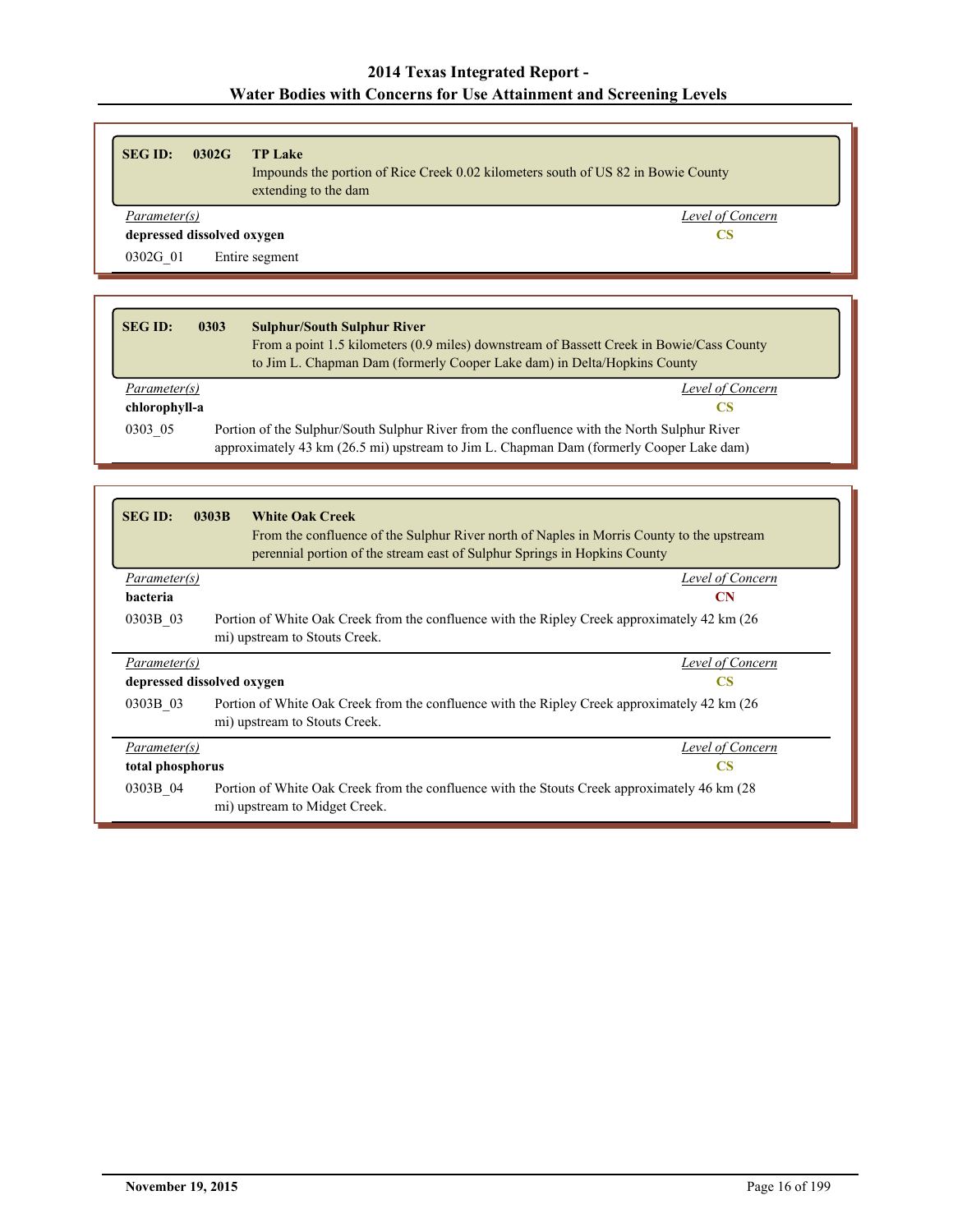| <b>SEG ID:</b><br>0303D<br><b>Rock Creek</b><br>From the confluence with White Oak Creek to the southwest corner of Hughes Springs<br>approximately 2 miles southeast of the intersection of I-30 and State Hwy 19 |                         |
|--------------------------------------------------------------------------------------------------------------------------------------------------------------------------------------------------------------------|-------------------------|
| Parameter(s)                                                                                                                                                                                                       | Level of Concern        |
| <b>bacteria</b>                                                                                                                                                                                                    | CN                      |
| 0303D 01<br>Entire water body                                                                                                                                                                                      |                         |
| Parameter(s)                                                                                                                                                                                                       | Level of Concern        |
| impaired fish community                                                                                                                                                                                            | $\mathbf{C} \mathbf{N}$ |
| 0303D_01<br>Entire water body                                                                                                                                                                                      |                         |
| Parameter(s)                                                                                                                                                                                                       | Level of Concern        |
| impaired habitat                                                                                                                                                                                                   | $\overline{\text{CS}}$  |
| 0303D 01<br>Entire water body                                                                                                                                                                                      |                         |
| Parameter(s)                                                                                                                                                                                                       | <b>Level of Concern</b> |
| nitrate                                                                                                                                                                                                            | <b>CS</b>               |
| Entire water body<br>0303D 01                                                                                                                                                                                      |                         |
| Parameter(s)                                                                                                                                                                                                       | Level of Concern        |
| total phosphorus                                                                                                                                                                                                   | <b>CS</b>               |
| 0303D 01<br>Entire water body                                                                                                                                                                                      |                         |

| 0303E<br><b>East Caney Creek</b><br><b>SEG ID:</b><br>From the confluence with White Oak Creek to just east of Como in southeastern Hopkins<br>County |                        |
|-------------------------------------------------------------------------------------------------------------------------------------------------------|------------------------|
| Parameter(s)                                                                                                                                          | Level of Concern       |
| ammonia                                                                                                                                               | $\overline{\text{CS}}$ |
| 0303E 01<br>Entire water body                                                                                                                         |                        |
| Parameter(s)                                                                                                                                          | Level of Concern       |
| bacteria                                                                                                                                              | $\mathbf{CN}$          |
| 0303E 01<br>Entire water body                                                                                                                         |                        |
| Parameter(s)                                                                                                                                          | Level of Concern       |
| total phosphorus                                                                                                                                      | <b>CS</b>              |
| 0303E 01<br>Entire water body                                                                                                                         |                        |

| <b>SEG ID:</b><br>0303F<br><b>Stouts Creek</b><br>From the confluence with White Oak Creek to approximately 7 miles due east of Como in<br><b>Hopkins County</b> |                  |
|------------------------------------------------------------------------------------------------------------------------------------------------------------------|------------------|
| Parameter(s)                                                                                                                                                     | Level of Concern |
| ammonia                                                                                                                                                          | <b>CS</b>        |
| 0303F 01<br>Entire water body                                                                                                                                    |                  |
| Parameter(s)                                                                                                                                                     | Level of Concern |
| bacteria                                                                                                                                                         | $\mathbf{CN}$    |
| 0303F 01<br>Entire water body                                                                                                                                    |                  |
| Parameter(s)                                                                                                                                                     | Level of Concern |
| total phosphorus<br>$\overline{\mathbf{C}}$                                                                                                                      |                  |
| 0303F 01<br>Entire water body                                                                                                                                    |                  |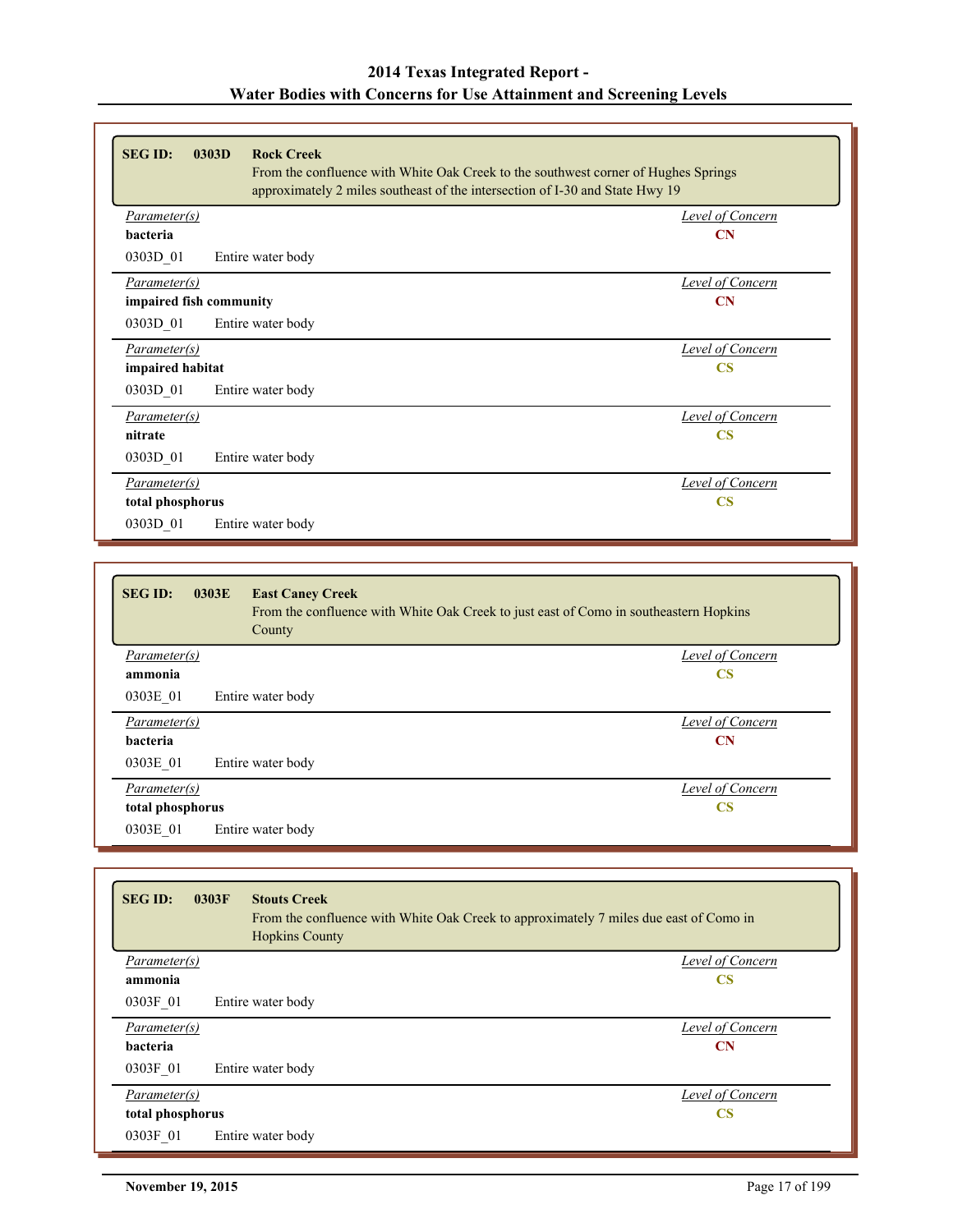| <b>SEG ID:</b><br>0303L | <b>Kickapoo Creek</b><br>From the confluence with Cuthand Creek in Titus County to 1.6 kilometers (1 mile) south of<br><b>FM 114</b>                               |
|-------------------------|--------------------------------------------------------------------------------------------------------------------------------------------------------------------|
| <i>Parameter(s)</i>     | Level of Concern                                                                                                                                                   |
| impaired habitat        | CS                                                                                                                                                                 |
| 0303L 01                | Entire water body                                                                                                                                                  |
|                         |                                                                                                                                                                    |
|                         |                                                                                                                                                                    |
| <b>SEG ID:</b><br>0303M | <b>Smackover Creek</b><br>From the confluence of White Oak Creek upstream to the headwaters at an impoundment<br>1.8 kilometers upstream of FM1001 in Titus County |
| <i>Parameter(s)</i>     | Level of Concern                                                                                                                                                   |
|                         |                                                                                                                                                                    |
| impaired habitat        | CS                                                                                                                                                                 |

| <b>SEG ID:</b> | 0303N                                 | <b>Horse Creek</b><br>From the confluence of White Oak Creek upstream to a small impoundment 0.2 kilometers<br>northeast of the intersection of Highway 67 and FM 1993 in Titus County |  |
|----------------|---------------------------------------|----------------------------------------------------------------------------------------------------------------------------------------------------------------------------------------|--|
| Parameter(s)   |                                       | Level of Concern                                                                                                                                                                       |  |
|                | impaired macrobenthic community<br>CN |                                                                                                                                                                                        |  |
| 0303N 01       |                                       | Entire water body                                                                                                                                                                      |  |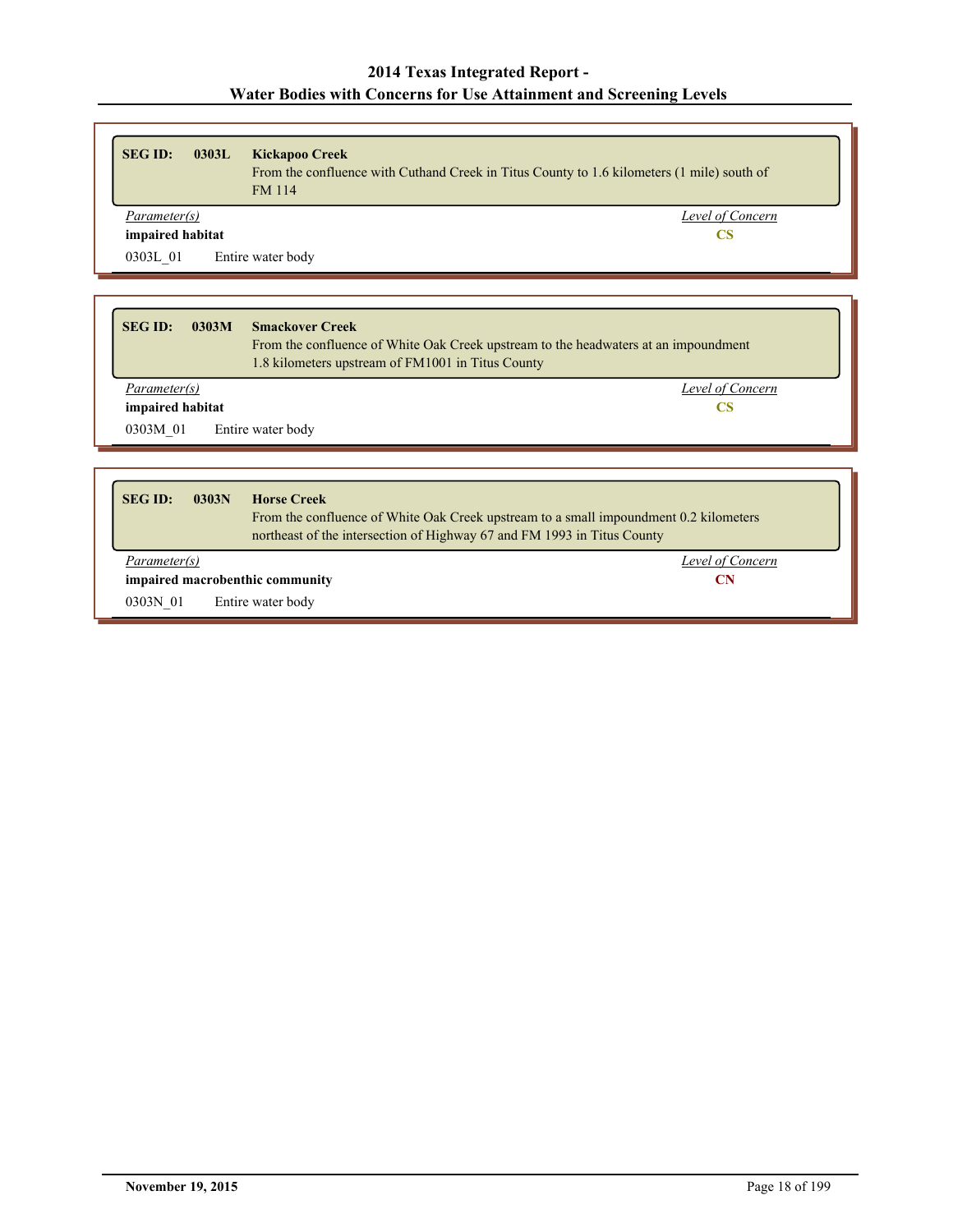| <b>SEG ID:</b><br>0304<br><b>Days Creek</b><br>From the Arkansas State Line in Bowie County to the confluence of Swampoodle Creek and<br>Nix Creek in Bowie County. |                        |
|---------------------------------------------------------------------------------------------------------------------------------------------------------------------|------------------------|
| Parameter(s)                                                                                                                                                        | Level of Concern       |
| acenaphthene in sediment                                                                                                                                            | $\overline{\text{CS}}$ |
| 0304 01<br>Entire water body                                                                                                                                        |                        |
| Parameter(s)                                                                                                                                                        | Level of Concern       |
| benz(a)antracene in sediment                                                                                                                                        | $\overline{\text{CS}}$ |
| 0304 01<br>Entire water body                                                                                                                                        |                        |
| Parameter(s)                                                                                                                                                        | Level of Concern       |
| benzo(a)pyrene in sediment                                                                                                                                          | $\overline{\text{CS}}$ |
| 0304 01<br>Entire water body                                                                                                                                        |                        |
| Parameter(s)                                                                                                                                                        | Level of Concern       |
| chrysene in sediment                                                                                                                                                | $\overline{\text{CS}}$ |
| 0304 01<br>Entire water body                                                                                                                                        |                        |
| Parameter(s)                                                                                                                                                        | Level of Concern       |
| fluoranthene in sediment                                                                                                                                            | <b>CS</b>              |
| 0304 01<br>Entire water body                                                                                                                                        |                        |
| Parameter(s)                                                                                                                                                        | Level of Concern       |
| naphthalene in sediment                                                                                                                                             | $\overline{\text{CS}}$ |
| 0304 01<br>Entire water body                                                                                                                                        |                        |
| Parameter(s)                                                                                                                                                        | Level of Concern       |
| nitrate                                                                                                                                                             | <b>CS</b>              |
| Entire water body<br>0304 01                                                                                                                                        |                        |
| Parameter(s)                                                                                                                                                        | Level of Concern       |
| phenanthrene in sediment                                                                                                                                            | <b>CS</b>              |
| 0304 01<br>Entire water body                                                                                                                                        |                        |
| Parameter(s)                                                                                                                                                        | Level of Concern       |
| pyrene in sediment                                                                                                                                                  | <b>CS</b>              |
| 0304 01<br>Entire water body                                                                                                                                        |                        |

| <b>SEG ID:</b>  | 0304A | <b>Swampoodle Creek</b><br>From the confluence of Days Creek in central Texarkana in Bowie County to the upstream<br>perennial portion of the stream in northern Texarkana in Bowie County |
|-----------------|-------|--------------------------------------------------------------------------------------------------------------------------------------------------------------------------------------------|
| Parameter(s)    |       | Level of Concern                                                                                                                                                                           |
| <b>bacteria</b> |       | CN                                                                                                                                                                                         |
| 0304A 01        |       | Entire water body                                                                                                                                                                          |
| Parameter(s)    |       | Level of Concern                                                                                                                                                                           |
|                 |       | impaired macrobenthic community<br>CN                                                                                                                                                      |
| 0304A 01        |       | Entire water body                                                                                                                                                                          |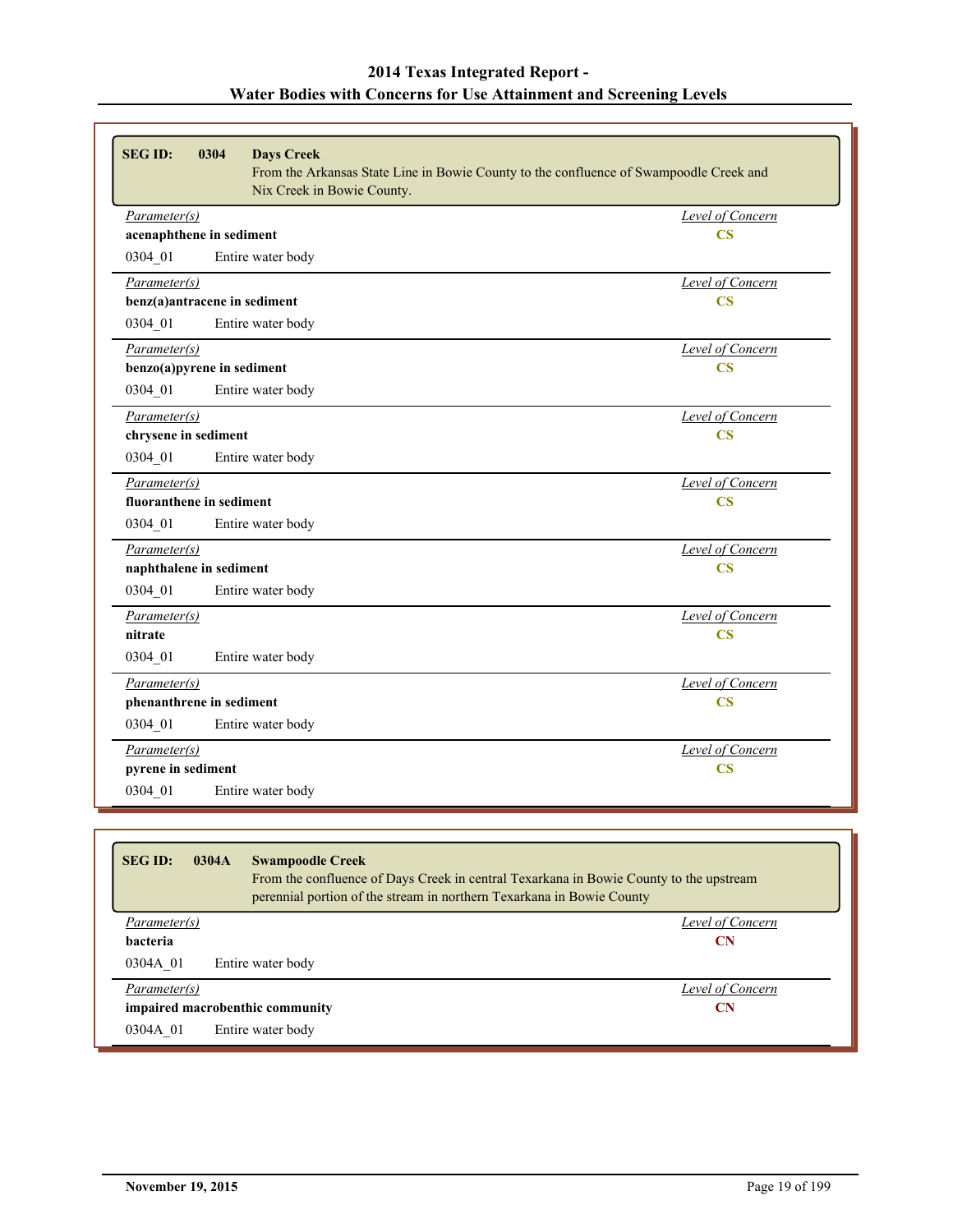| <b>SEG ID:</b>                               | 0304B | <b>Cowhorn Creek</b><br>From the confluence of Wagner Creek in southern Texarkana in Bowie County to the<br>upstream perennial portion of the stream in northern Texarkana in Bowie County |  |
|----------------------------------------------|-------|--------------------------------------------------------------------------------------------------------------------------------------------------------------------------------------------|--|
| Parameter(s)                                 |       | Level of Concern                                                                                                                                                                           |  |
| impaired habitat                             |       | CS                                                                                                                                                                                         |  |
| 0304B 01                                     |       | Entire water body                                                                                                                                                                          |  |
| Parameter(s)                                 |       | Level of Concern                                                                                                                                                                           |  |
| impaired macrobenthic community<br><b>CN</b> |       |                                                                                                                                                                                            |  |
| 0304B 01                                     |       | Entire water body                                                                                                                                                                          |  |

| <b>SEG ID:</b>             | 0304C<br><b>Wagner Creek</b><br>Perennial stream from the confluence with Days Creek to a point 1.5 km upstream of IH 30 |                        |
|----------------------------|--------------------------------------------------------------------------------------------------------------------------|------------------------|
| Parameter(s)               |                                                                                                                          | Level of Concern       |
| ammonia                    |                                                                                                                          | $\overline{\text{CS}}$ |
| 0304C 01                   | Entire water body and WQS Appendix D portion of the water body.                                                          |                        |
| Parameter(s)               |                                                                                                                          | Level of Concern       |
| bacteria                   |                                                                                                                          | CN                     |
| 0304C_01                   | Entire water body and WQS Appendix D portion of the water body.                                                          |                        |
| Parameter(s)               |                                                                                                                          | Level of Concern       |
| depressed dissolved oxygen |                                                                                                                          | CN                     |
| 0304C 01                   | Entire water body and WQS Appendix D portion of the water body.                                                          |                        |
| Parameter(s)               |                                                                                                                          | Level of Concern       |
|                            | impaired macrobenthic community                                                                                          | <b>CN</b>              |
| 0304C 01                   | Entire water body and WQS Appendix D portion of the water body.                                                          |                        |
| Parameter(s)               |                                                                                                                          | Level of Concern       |
| nitrate                    |                                                                                                                          | $\mathbf{CS}$          |
| 0304C 01                   | Entire water body and WQS Appendix D portion of the water body.                                                          |                        |
| Parameter(s)               |                                                                                                                          | Level of Concern       |
| total phosphorus           |                                                                                                                          | $\overline{\text{CS}}$ |
| 0304C 01                   | Entire water body and WQS Appendix D portion of the water body.                                                          |                        |

| <b>SEG ID:</b><br>0304D | <b>Nix Creek</b><br>From the confluence with Swampoodle Creek to 1.6 kilometers (1 mile) directly east of the<br>intersection of US HWY 271 and I30 |
|-------------------------|-----------------------------------------------------------------------------------------------------------------------------------------------------|
| Parameter(s)            | Level of Concern                                                                                                                                    |
| impaired habitat        | CS                                                                                                                                                  |
| 0304D 01                | Entire water body                                                                                                                                   |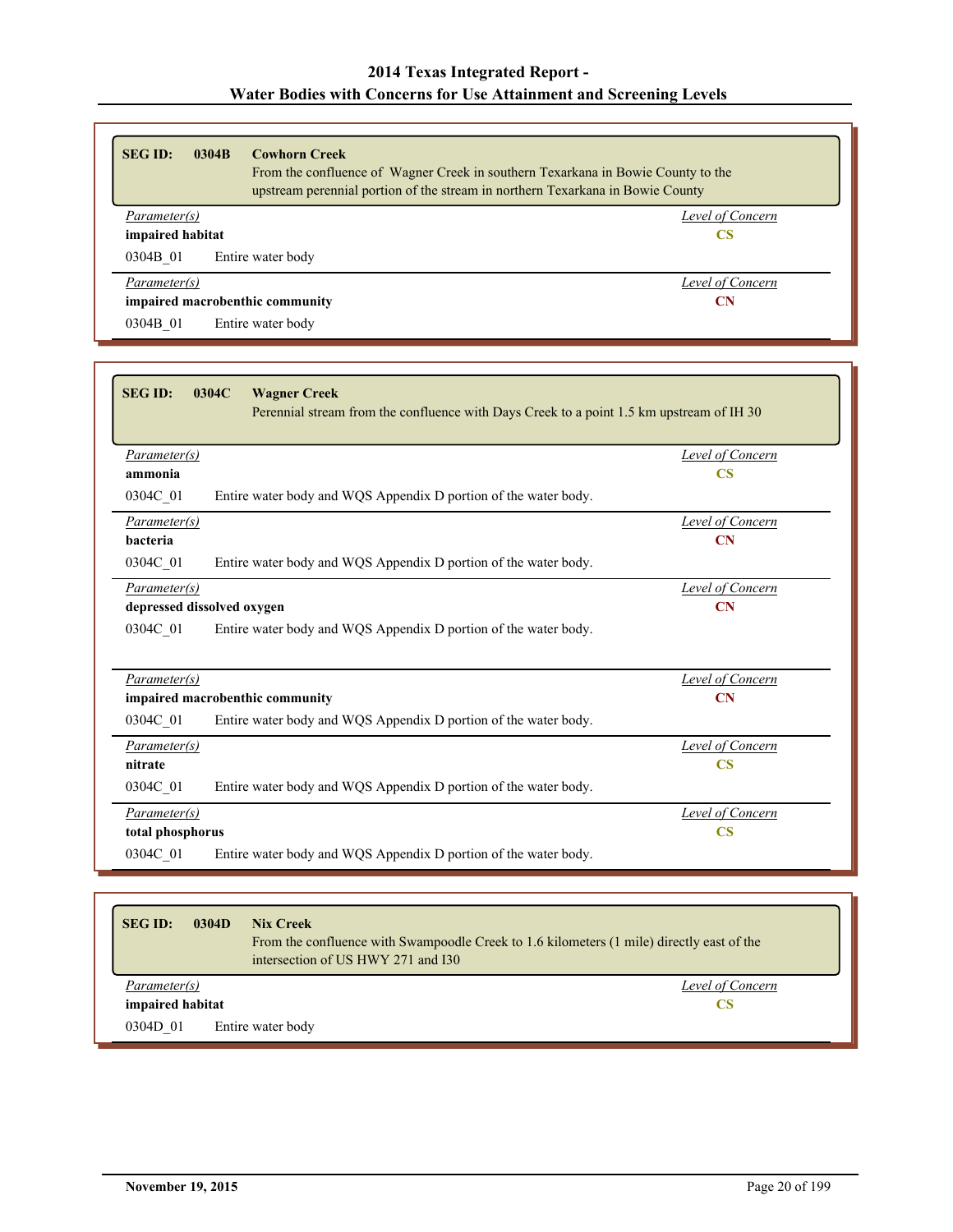| <b>SEG ID:</b> | 0305 | <b>North Sulphur River</b><br>From the confluence with the South Sulphur River in Lamar County to a point 6.7 km (4.2)<br>miles) upstream of FM 68 in Fannin County |
|----------------|------|---------------------------------------------------------------------------------------------------------------------------------------------------------------------|
| Parameter(s)   |      | Level of Concern                                                                                                                                                    |
| chlorophyll-a  |      | CS                                                                                                                                                                  |
| 0305 01        |      | Portion of the North Sulphur River from the confluence with the Sulphur/South Sulphur upstream<br>approximately 41 km (25 mi) to Morrison Creek                     |

| <b>SEG ID:</b>   | 0305B<br><b>Auds Creek</b><br>miles) south of US HWY 82 | From the confluence with the North Sulphur River in Lamar County to 2 kilometers (1.2) |
|------------------|---------------------------------------------------------|----------------------------------------------------------------------------------------|
| Parameter(s)     |                                                         | Level of Concern                                                                       |
| impaired habitat |                                                         | <b>CS</b>                                                                              |
| 0305B 01         | Entire water body                                       |                                                                                        |
| Parameter(s)     |                                                         | Level of Concern                                                                       |
|                  | impaired macrobenthic community                         | <b>CN</b>                                                                              |
| 0305B 01         | Entire water body                                       |                                                                                        |

| <b>SEG ID:</b>                   | 0305D | <b>Big Sandy Creek</b><br>From the confluence with the North Sulphur River in Lamar County to .4 kilometers (.2)<br>miles) Of US HWY 82 Business in Paris |
|----------------------------------|-------|-----------------------------------------------------------------------------------------------------------------------------------------------------------|
| Parameter(s)                     |       | Level of Concern                                                                                                                                          |
| impaired habitat                 |       | <b>CS</b>                                                                                                                                                 |
| 0305D 01                         |       | Entire water body                                                                                                                                         |
| Level of Concern<br>Parameter(s) |       |                                                                                                                                                           |
|                                  |       | impaired macrobenthic community<br><b>CN</b>                                                                                                              |
| 0305D 01                         |       | Entire water body                                                                                                                                         |

| <b>SEG ID:</b>   | 0306<br><b>Upper South Sulphur River</b><br>From a point 1.0 km (0.6 miles) upstream of SH 71 in Delta/Hopkins County to SH 78 in<br><b>Fannin County</b> |
|------------------|-----------------------------------------------------------------------------------------------------------------------------------------------------------|
| Parameter(s)     | Level of Concern                                                                                                                                          |
| chlorophyll-a    | CS                                                                                                                                                        |
| 0306 01          | Portion of the Upper South Sulphur River from a point 1 km (.6 mi) upstream of SH 71 upstream<br>approximately 10 km (6 mi) to Dunbar Creek.              |
| Parameter(s)     | Level of Concern                                                                                                                                          |
| nitrate          | <b>CS</b>                                                                                                                                                 |
| 0306 01          | Portion of the Upper South Sulphur River from a point 1 km (.6 mi) upstream of SH 71 upstream<br>approximately 10 km (6 mi) to Dunbar Creek.              |
| Parameter(s)     | Level of Concern                                                                                                                                          |
| total phosphorus | <b>CS</b>                                                                                                                                                 |
| 0306 01          | Portion of the Upper South Sulphur River from a point 1 km (.6 mi) upstream of SH 71 upstream<br>approximately 10 km (6 mi) to Dunbar Creek.              |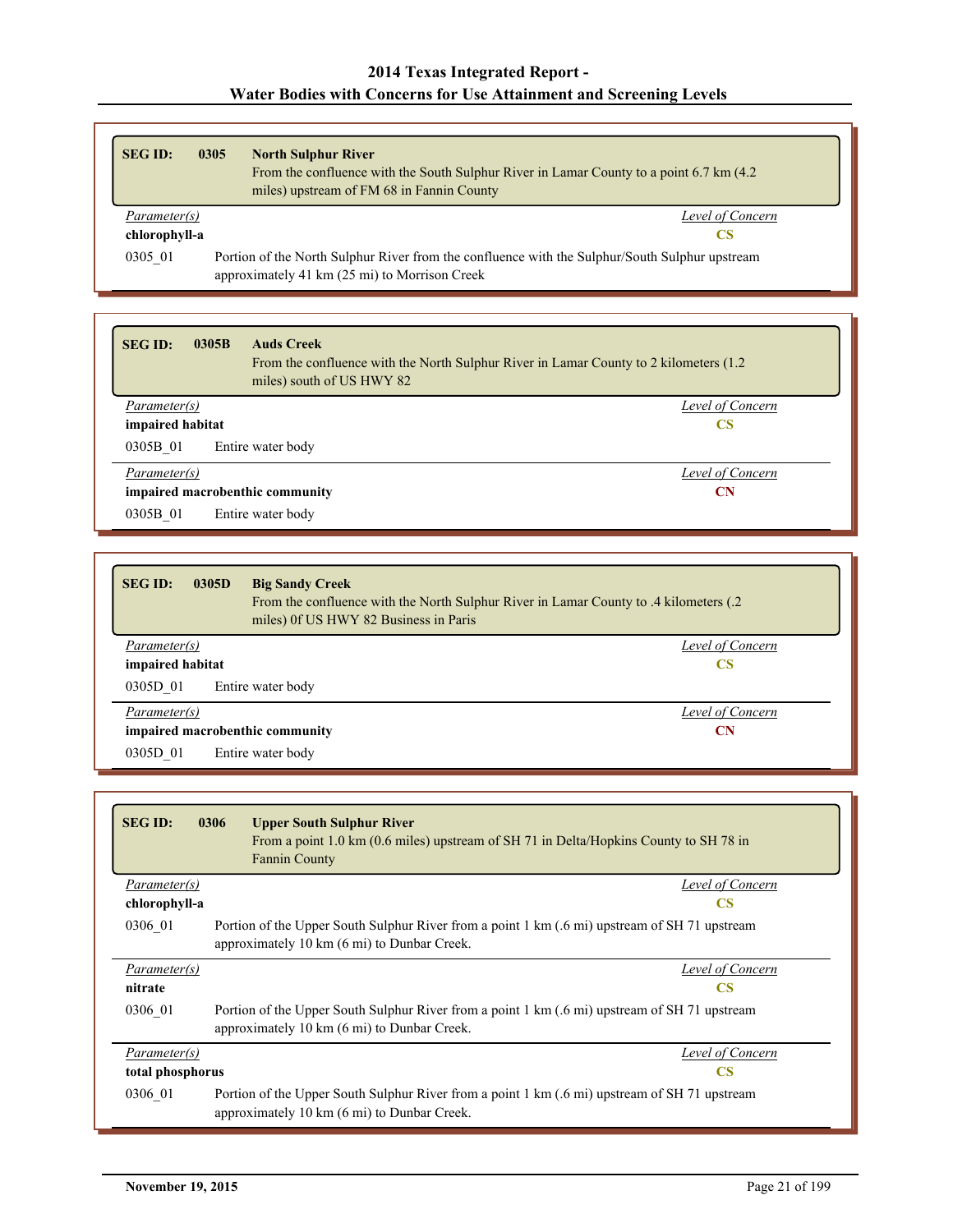| <b>SEG ID:</b>   | 0401<br><b>Caddo Lake</b>                                                              |                         |
|------------------|----------------------------------------------------------------------------------------|-------------------------|
|                  | From the Louisiana State Line in Harrison/Marion County to a point 12.3 km (7.6 miles) |                         |
|                  | downstream of SH 43 in Harrison/Marion County, up to pool elevation of 168.5 feet      |                         |
|                  | (impounds Big Cypress Creek)                                                           |                         |
| Parameter(s)     |                                                                                        | Level of Concern        |
|                  | depressed dissolved oxygen                                                             | $\overline{\text{CS}}$  |
| 0401 02          | Harrison Bayou arm                                                                     |                         |
| 0401 03          | Goose Prairie arm                                                                      |                         |
| 0401 05          | Clinton Lake                                                                           |                         |
| 0401 07          | Mid-lake near Uncertain                                                                |                         |
| Parameter(s)     |                                                                                        | <b>Level of Concern</b> |
| iron in sediment |                                                                                        | $\overline{\text{CS}}$  |
| 0401 01          | Lower 5000 acres                                                                       |                         |
| Parameter(s)     |                                                                                        | Level of Concern        |
|                  | mercury in edible tissue                                                               | $\overline{\mathbf{C}}$ |
| 0401 01          | Lower 5000 acres                                                                       |                         |
| 0401 02          | Harrison Bayou arm                                                                     |                         |
| $0401 - 03$      | Goose Prairie arm                                                                      |                         |
| $0401 - 05$      | Clinton Lake                                                                           |                         |
| 0401 07          | Mid-lake near Uncertain                                                                |                         |
| Parameter(s)     |                                                                                        | Level of Concern        |
| total phosphorus |                                                                                        | $\overline{\text{CS}}$  |
| 0401 07          | Mid-lake near Uncertain                                                                |                         |

| <b>SEG ID:</b> | 0401A | <b>Harrison Bayou</b><br>From the confluence of Caddo Lake east of Karnack in Harrison County to the upstream<br>perennial portion of the stream east of Marshall in Harrison County |
|----------------|-------|--------------------------------------------------------------------------------------------------------------------------------------------------------------------------------------|
| Parameter(s)   |       | Level of Concern                                                                                                                                                                     |
| bacteria       |       | СN                                                                                                                                                                                   |
| 0401A 01       |       | From Caddo Lake upstream 21.8 km (13.5 mi) to the confluence with NHD RC 11140306000177,<br>an unnamed tributary approximately 2 km downstream from FM 1998                          |

| <b>SEG ID:</b>             | 0402 | <b>Big Cypress Creek Below Lake O' the Pines</b><br>From a point 12.3 km (7.6 miles) downstream of SH 43 in Harrison/Marion County to<br>Ferrell's Bridge Dam in Marion County |                  |
|----------------------------|------|--------------------------------------------------------------------------------------------------------------------------------------------------------------------------------|------------------|
| Parameter(s)               |      |                                                                                                                                                                                | Level of Concern |
| depressed dissolved oxygen |      |                                                                                                                                                                                | CS               |
| 0402 02                    |      | From the confluence with Haggerty Creek upstream 25 km (15.5 mi) to the confluence with<br>Black Cypress Bayou.                                                                |                  |
| Parameter(s)               |      |                                                                                                                                                                                | Level of Concern |
|                            |      | impaired macrobenthic community                                                                                                                                                | <b>CN</b>        |
| 0402 03                    |      | From the confluence with Black Cypress Bayou upstream 23.8 km (14.7 mi) to French Creek.                                                                                       |                  |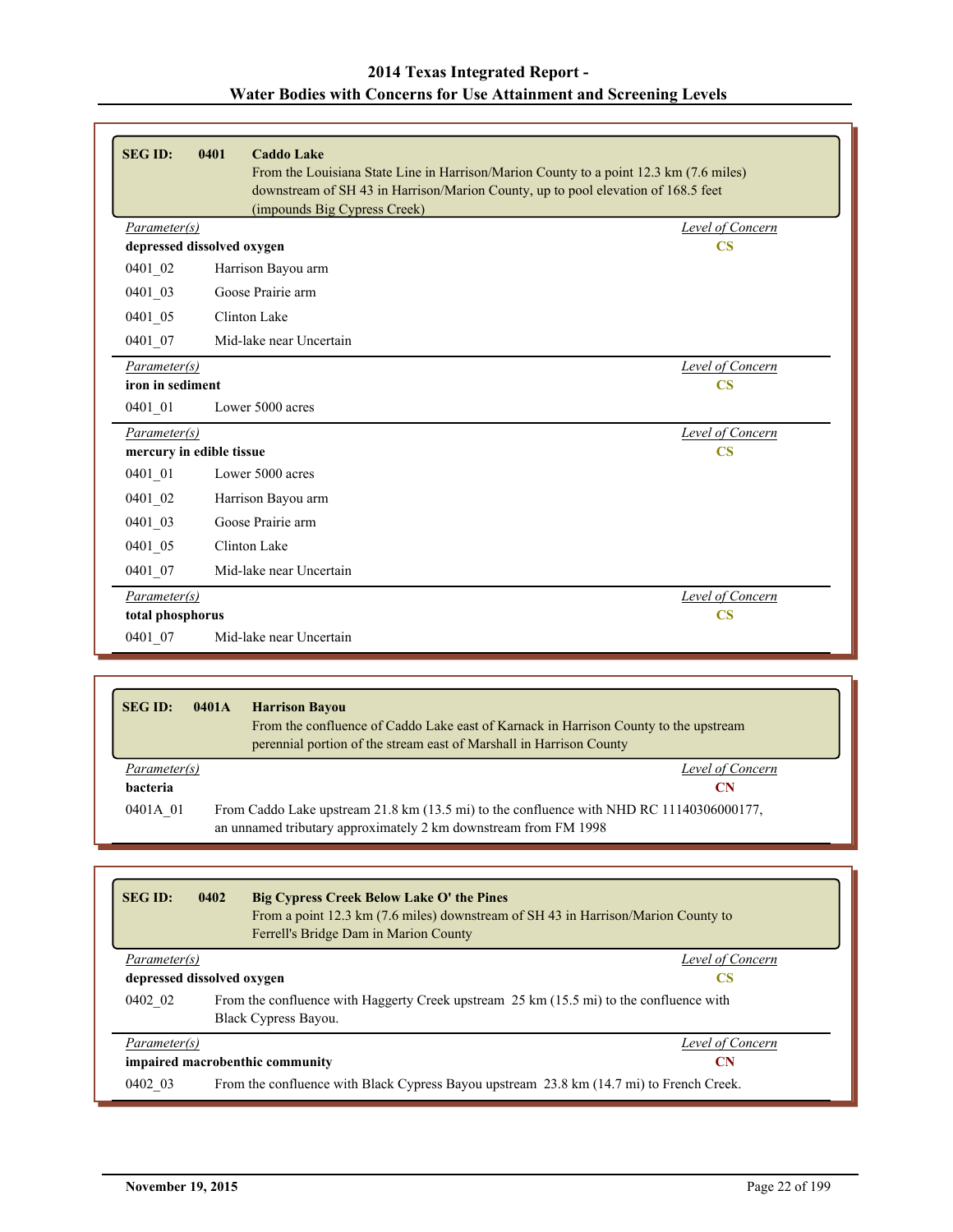| <b>SEG ID:</b>  | 0402A<br><b>Black Cypress Bayou (Creek)</b><br>Perennial stream from the confluence with Big Cypress in Marion County up to 7.5 miles<br>above FM 250 in Cass County. |                  |
|-----------------|-----------------------------------------------------------------------------------------------------------------------------------------------------------------------|------------------|
| Parameter(s)    |                                                                                                                                                                       | Level of Concern |
| bacteria        |                                                                                                                                                                       | <b>CN</b>        |
| 0402A 05        | An Appendix D intermittent stream with perennial pools from the confluence with Kelly Creek<br>upstream to FM 250 north of the City of Hughes Springs                 |                  |
| Parameter(s)    |                                                                                                                                                                       | Level of Concern |
| copper in water |                                                                                                                                                                       | <b>CN</b>        |
| 0402A 01        | From the confluence with Big Cypress Creek upstream 25 km (15.5 mi) to the confluence with<br>White Oak Creek                                                         |                  |
| 0402A 03        | Pruitt Lake beginning near HWY 155, extending upstream 1.8 km (1.1 mi)                                                                                                |                  |
| Parameter(s)    |                                                                                                                                                                       | Level of Concern |
|                 | depressed dissolved oxygen                                                                                                                                            | <b>CS</b>        |
| 0402A 03        | Pruitt Lake beginning near HWY 155, extending upstream 1.8 km (1.1 mi)                                                                                                |                  |
| 0402A 04        | From Pruitt Lake 26.4 km (16.4 mi) upstream to the confluence with Kelly Creek in Cass County                                                                         |                  |

| <b>SEG ID:</b>             | 0403 | Lake O' the Pines<br>From Ferrell's Bridge Dam in Marion County to a point 1.0 km (0.6 miles) downstream of<br>US 259 in Morris/Upshur County, up to normal pool elevation of 228.5 feet (impounds Big<br>Cypress Creek) |                  |
|----------------------------|------|--------------------------------------------------------------------------------------------------------------------------------------------------------------------------------------------------------------------------|------------------|
| Parameter(s)               |      |                                                                                                                                                                                                                          | Level of Concern |
| chlorophyll-a              |      |                                                                                                                                                                                                                          | <b>CS</b>        |
| 0403 02                    |      | Middle 5000 acres                                                                                                                                                                                                        |                  |
| 0403 03                    |      | Middle 5000 acres below Hwy 155                                                                                                                                                                                          |                  |
| 0403 04                    |      | Upper 3700 acres                                                                                                                                                                                                         |                  |
| Parameter(s)               |      |                                                                                                                                                                                                                          | Level of Concern |
| depressed dissolved oxygen |      |                                                                                                                                                                                                                          | <b>CS</b>        |
| 0403 04                    |      | Upper 3700 acres                                                                                                                                                                                                         |                  |
| Parameter(s)               |      |                                                                                                                                                                                                                          | Level of Concern |
| nitrate                    |      |                                                                                                                                                                                                                          | $\mathbf{CS}$    |
| 0403 04                    |      | Upper 3700 acres                                                                                                                                                                                                         |                  |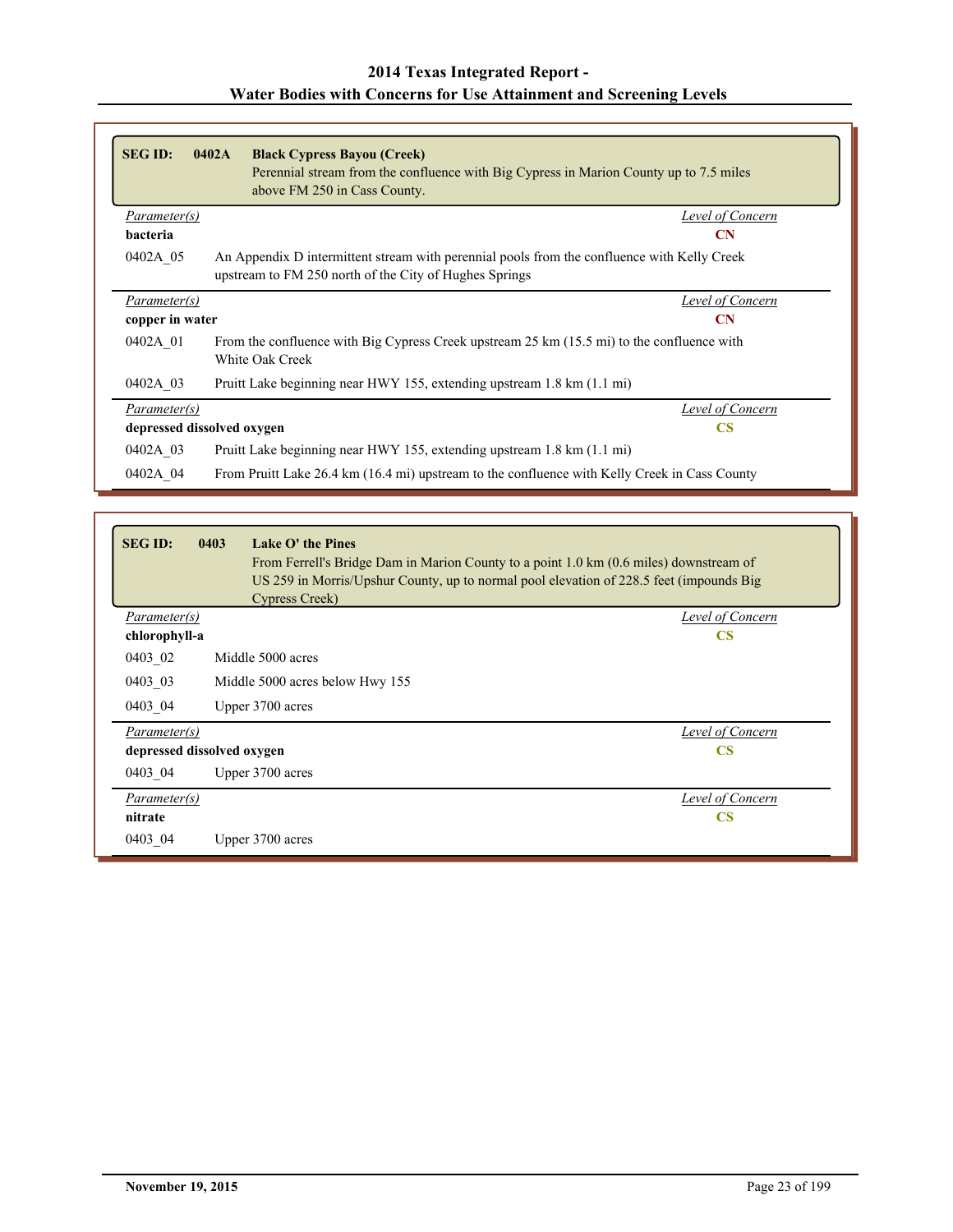| <b>SEG ID:</b>             | 0404<br><b>Big Cypress Creek Below Lake Bob Sandlin</b><br>From a point 1.0 km (0.6 miles) downstream of US 259 in Morris/Upshur Counties to Fort<br>Sherman Dam in Camp/Titus Counties |  |
|----------------------------|-----------------------------------------------------------------------------------------------------------------------------------------------------------------------------------------|--|
| Parameter(s)               | Level of Concern                                                                                                                                                                        |  |
| chlorophyll-a              | <b>CS</b>                                                                                                                                                                               |  |
| 0404 01                    | From the confluence with Lake O' the Pines upstream 24 km (14.9 mi) to the confluence with an<br>unnamed tributary NHD RC 11140305002717                                                |  |
| Parameter(s)               | Level of Concern                                                                                                                                                                        |  |
| depressed dissolved oxygen | $\overline{\text{CN}}$                                                                                                                                                                  |  |
| 0404 01                    | From the confluence with Lake O' the Pines upstream 24 km (14.9 mi) to the confluence with an<br>unnamed tributary NHD RC 11140305002717                                                |  |
| <i>Parameter(s)</i>        | Level of Concern                                                                                                                                                                        |  |
| nitrate                    | <b>CS</b>                                                                                                                                                                               |  |
| 0404 02                    | From the confluence with an unnamed tributary NHD RC 11140305002717 upstream 37.2 km<br>(23 mi) to Lake Bob Sandlin                                                                     |  |
| Parameter(s)               | Level of Concern                                                                                                                                                                        |  |
| total phosphorus           | <b>CS</b>                                                                                                                                                                               |  |
| 0404 02                    | From the confluence with an unnamed tributary NHD RC 11140305002717 upstream 37.2 km<br>(23 mi) to Lake Bob Sandlin                                                                     |  |

| (impounds Ellison Creek)      | From the Morris County Dam up to normal pool elevation near Lone Star in Morris County |
|-------------------------------|----------------------------------------------------------------------------------------|
| Parameter(s)                  | Level of Concern                                                                       |
| cadmium in sediment           | $\overline{\text{CS}}$                                                                 |
| 0404A 01<br>Entire water body |                                                                                        |
| Parameter(s)                  | Level of Concern                                                                       |
| iron in sediment              | $\overline{\text{CS}}$                                                                 |
| 0404A 01<br>Entire water body |                                                                                        |
| Parameter(s)                  | Level of Concern                                                                       |
| lead in sediment              | $\overline{\text{CS}}$                                                                 |
| 0404A 01<br>Entire water body |                                                                                        |
| Parameter(s)                  | Level of Concern                                                                       |
| manganese in sediment         | $\overline{\text{CS}}$                                                                 |
| 0404A 01<br>Entire water body |                                                                                        |
| Parameter(s)                  | Level of Concern                                                                       |
| nickel in sediment            | $\overline{\text{CS}}$                                                                 |
| 0404A 01<br>Entire water body |                                                                                        |
| Parameter(s)                  | Level of Concern                                                                       |
| <b>PCBs in edible tissue</b>  | $\overline{\text{CS}}$                                                                 |
| 0404A_01<br>Entire water body |                                                                                        |
| Parameter(s)                  | Level of Concern                                                                       |
| zinc in sediment              | $\overline{\text{CS}}$                                                                 |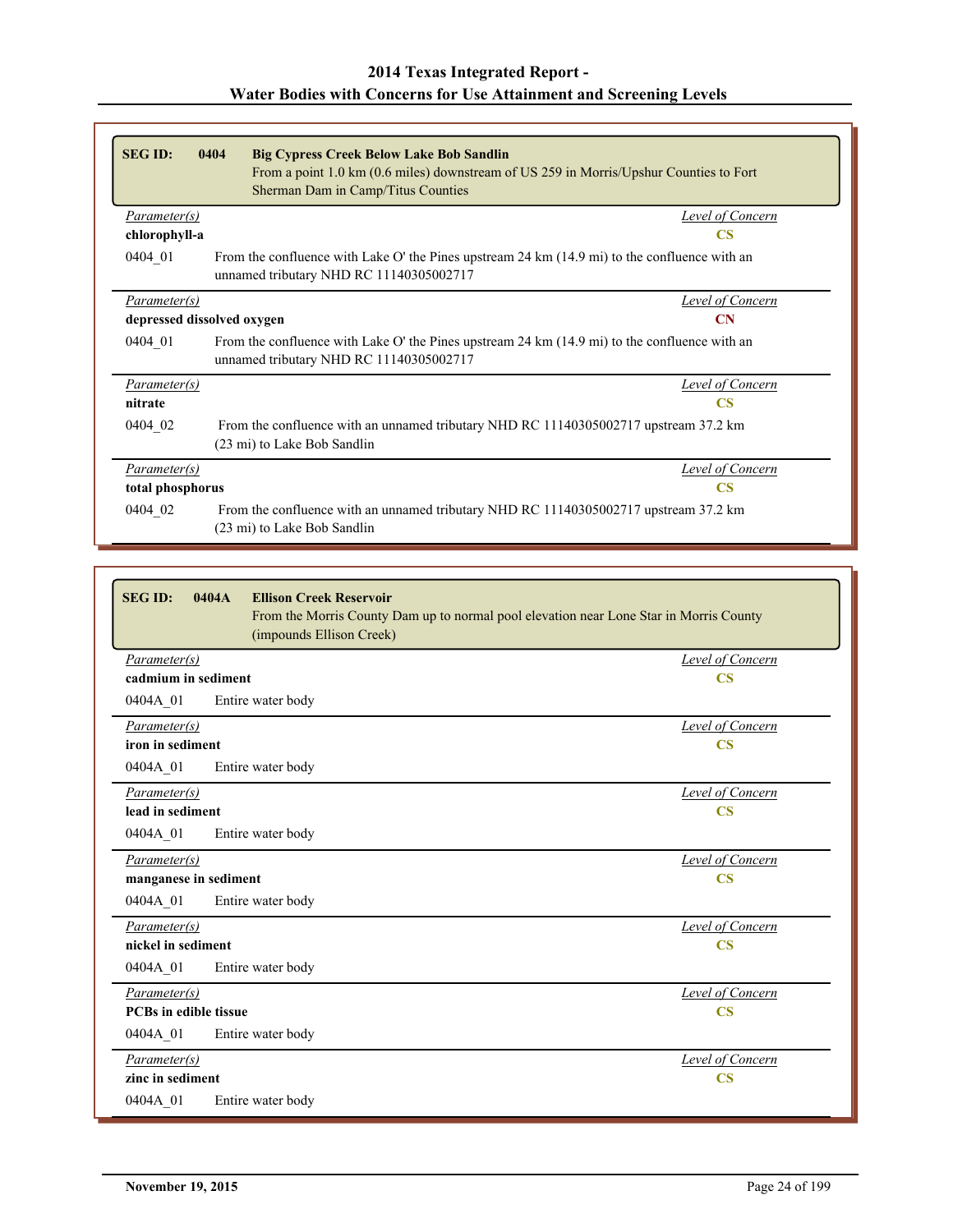| <b>SEG ID:</b>   | 0404B<br><b>Tankersley Creek</b><br>Perennial stream from the confluence with Big Cypress Creek upstream to the confluence<br>with an unnamed tributary 250 meters upstream of IH 30 |
|------------------|--------------------------------------------------------------------------------------------------------------------------------------------------------------------------------------|
| Parameter(s)     | Level of Concern                                                                                                                                                                     |
| ammonia          | $\overline{\text{CS}}$                                                                                                                                                               |
| 0404B 01         | From the confluence with Big Cypress Creek upstream 16.1 km (10 mi) to Tankersley Lake.<br>WQS Appendix D portion of the creek.                                                      |
| Parameter(s)     | Level of Concern                                                                                                                                                                     |
| impaired habitat | CS                                                                                                                                                                                   |
| 0404B 01         | From the confluence with Big Cypress Creek upstream 16.1 km (10 mi) to Tankersley Lake.<br>WQS Appendix D portion of the creek.                                                      |
| Parameter(s)     | Level of Concern                                                                                                                                                                     |
| total phosphorus | <b>CS</b>                                                                                                                                                                            |
| 0404B 01         | From the confluence with Big Cypress Creek upstream 16.1 km (10 mi) to Tankersley Lake.<br>WQS Appendix D portion of the creek.                                                      |

| <b>SEG ID:</b> | 0404C<br><b>Hart Creek</b><br>Perennial stream from the confluence with Big Cypress Creek upstream to 0.2 km upstream<br>of FM $1402$ |
|----------------|---------------------------------------------------------------------------------------------------------------------------------------|
| Parameter(s)   | Level of Concern                                                                                                                      |
| nitrate        | CS.                                                                                                                                   |
| 0404C 01       | Entire water body and WQS Appendix D portion of the water body.                                                                       |

| <b>SEG ID:</b>      | 0404E<br><b>Dry Creek</b><br>Perennial stream from the confluence with Big Cypress Creek upstream to the confluence of<br>Mile Branch and Little Creek |
|---------------------|--------------------------------------------------------------------------------------------------------------------------------------------------------|
| <i>Parameter(s)</i> | Level of Concern                                                                                                                                       |
| nitrate             | CS                                                                                                                                                     |
| 0404E 01            | Entire water body                                                                                                                                      |

| <b>SEG ID:</b><br>0404.J                | <b>Prairie Creek</b><br>From the confluence with Big Cypress Creek to Bennett Lake, south of Pittsburg in Camp<br>County |
|-----------------------------------------|--------------------------------------------------------------------------------------------------------------------------|
| Parameter(s)                            | Level of Concern                                                                                                         |
| depressed dissolved oxygen<br><b>CN</b> |                                                                                                                          |
| 0404J 01                                | Entire water body                                                                                                        |

| <b>SEG ID:</b><br>0404N  | <b>Lake Daingerfield</b><br>Southeast of the City of Daingerfield in Daingerfield State Park in Morris County |
|--------------------------|---------------------------------------------------------------------------------------------------------------|
| Parameter(s)             | Level of Concern                                                                                              |
| mercury in edible tissue | CS                                                                                                            |
| 0404N 01                 | Entire reservoir                                                                                              |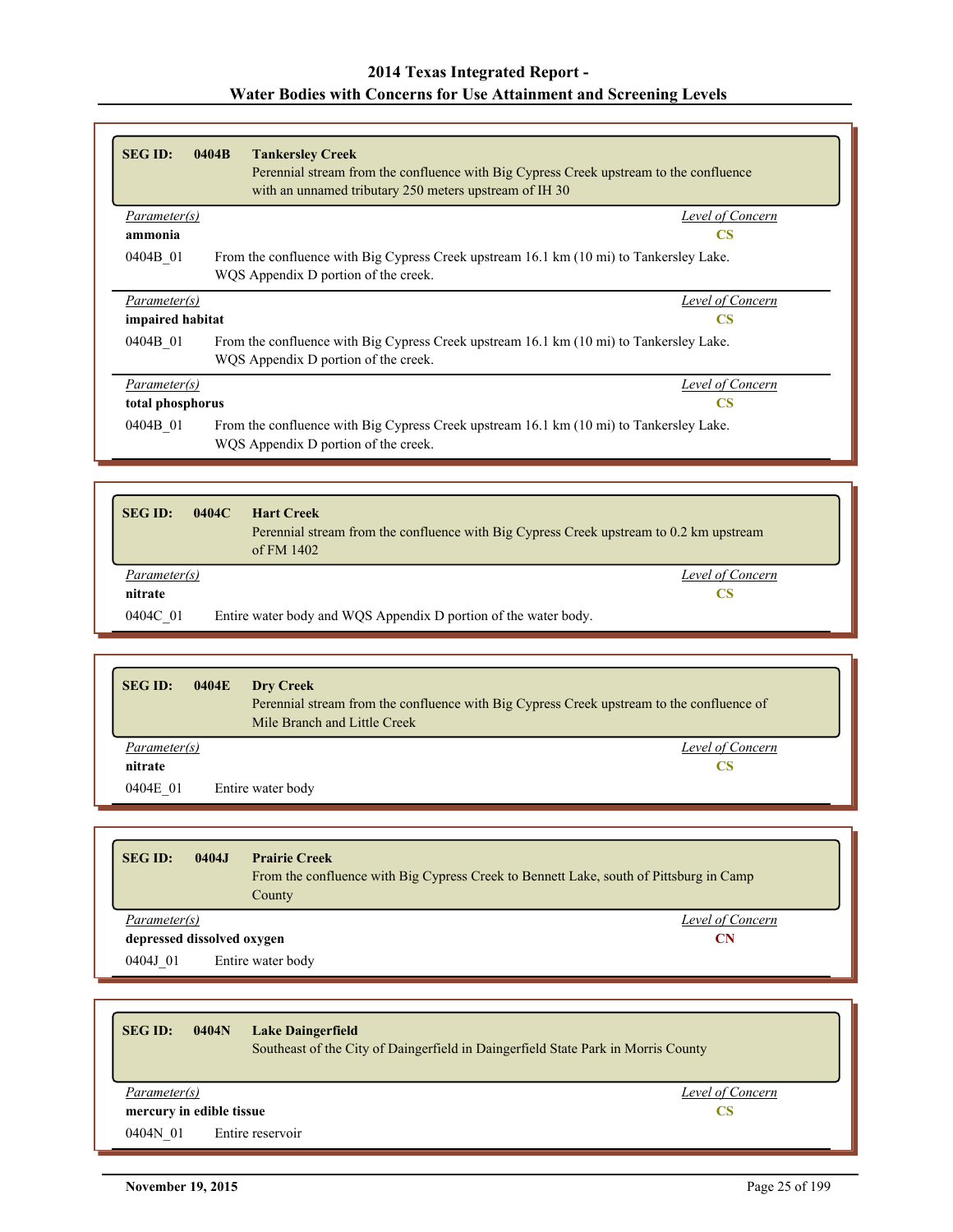| <b>SEG ID:</b> | 0405 | <b>Lake Cypress Springs</b><br>From Franklin County Dam in Franklin County up to the normal pool elevation of 378 feet<br>(impounds Big Cypress Creek) |
|----------------|------|--------------------------------------------------------------------------------------------------------------------------------------------------------|
| Parameter(s)   |      | Level of Concern                                                                                                                                       |
| chlorophyll-a  |      | CS                                                                                                                                                     |
| 0405 02        |      | Upper 2600 acres                                                                                                                                       |
| 0405 03        |      | Panther Arm                                                                                                                                            |

| <b>SEG ID:</b><br>0405A    | <b>Big Cypress Creek</b><br>miles west of State HWY 37 | From the confluence with Lake Cypress springs in Franklin County, to approximately 5 |
|----------------------------|--------------------------------------------------------|--------------------------------------------------------------------------------------|
| Parameter(s)               |                                                        | Level of Concern                                                                     |
| bacteria                   |                                                        | <b>CN</b>                                                                            |
| 0405A 01                   | Entire water body                                      |                                                                                      |
| Parameter(s)               |                                                        | Level of Concern                                                                     |
| depressed dissolved oxygen |                                                        | CS                                                                                   |
| 0405A 01                   | Entire water body                                      |                                                                                      |

| <b>SEG ID:</b><br>0405B | <b>Panther Creek</b><br>Erom the confluence with Lake Cypress springs in Franklin County, to approximately .25<br>miles west of State HWY 37 |
|-------------------------|----------------------------------------------------------------------------------------------------------------------------------------------|
| Parameter(s)            | Level of Concern                                                                                                                             |
| impaired habitat        | CS                                                                                                                                           |
| 0405B 01                | Entire water body                                                                                                                            |

| <b>SEG ID:</b> | 0406<br><b>Black Bayou</b><br>From the Louisiana State Line in Cass County to FM 96 in Cass County                |                        |
|----------------|-------------------------------------------------------------------------------------------------------------------|------------------------|
| Parameter(s)   |                                                                                                                   | Level of Concern       |
| chlorophyll-a  |                                                                                                                   | $\overline{\text{CS}}$ |
| 0406 02        | From the confluence with Hurricane Creek upstream 28.6 km (17.7 mi) to NHD RC<br>11140304000881 near FM 96        |                        |
| Parameter(s)   |                                                                                                                   | Level of Concern       |
|                | depressed dissolved oxygen                                                                                        | <b>CS</b>              |
| 0406 01        | Black Bayou from the LA state line upstream 19.1 km $(11.8 \text{ mi})$ to the confluence with Hurricane<br>Creek |                        |
| 0406 02        | From the confluence with Hurricane Creek upstream 28.6 km (17.7 mi) to NHD RC<br>11140304000881 near FM 96        |                        |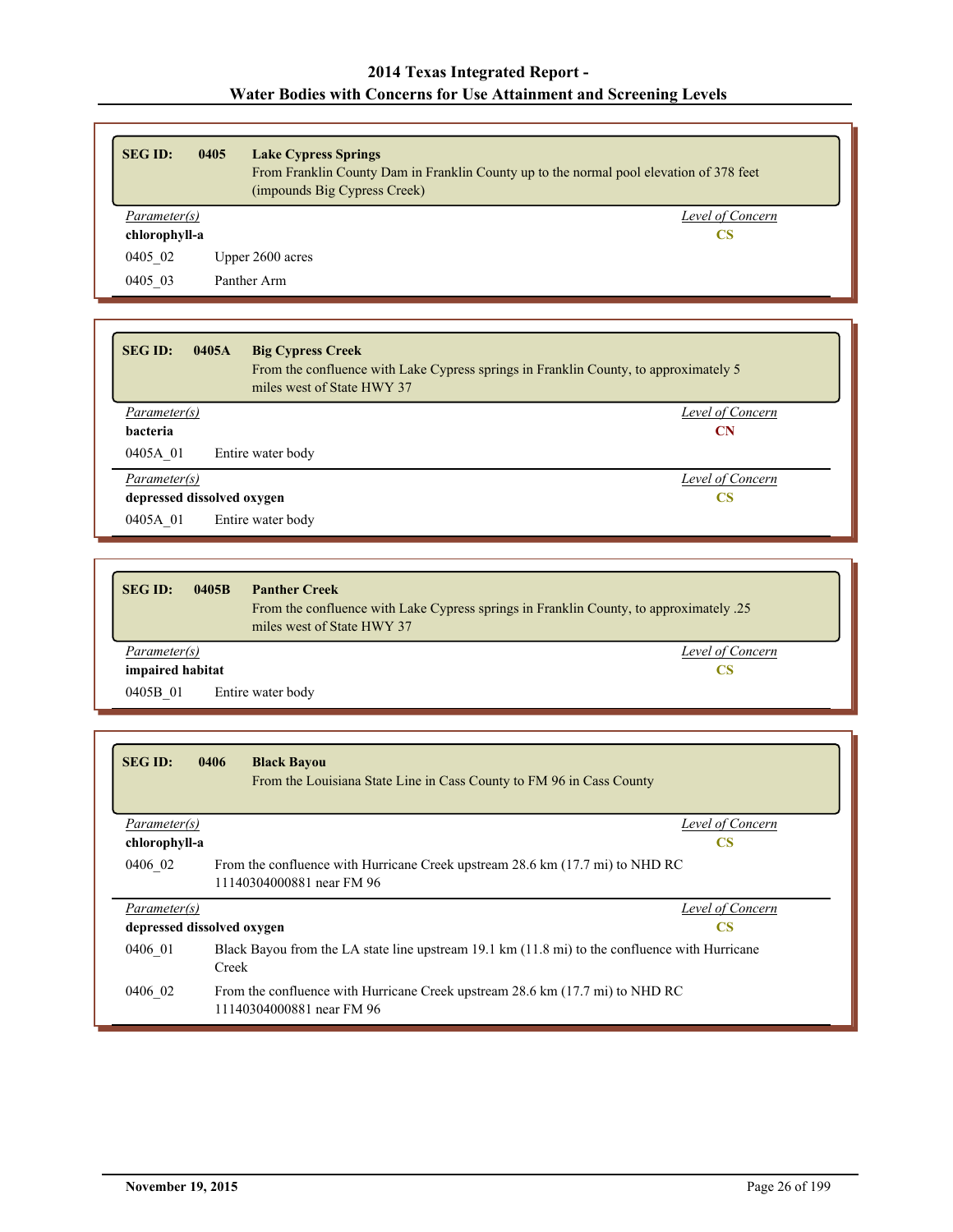| <b>SEG ID:</b>   | 0407<br><b>James' Bayou</b><br><b>Cass County</b>                                    | From the Louisiana State Line in Marion County to Club Lake Road northwest of Linden in       |
|------------------|--------------------------------------------------------------------------------------|-----------------------------------------------------------------------------------------------|
| Parameter(s)     |                                                                                      | Level of Concern                                                                              |
| bacteria         |                                                                                      | <b>CN</b>                                                                                     |
| 0407 01          | From the LA state line upstream 31.6 km (19.6 mi) to the confluence with Bear Creek. |                                                                                               |
| Parameter(s)     |                                                                                      | Level of Concern                                                                              |
| impaired habitat |                                                                                      | <b>CS</b>                                                                                     |
| 0407 01          | From the LA state line upstream 31.6 km (19.6 mi) to the confluence with Bear Creek. |                                                                                               |
| Parameter(s)     |                                                                                      | Level of Concern                                                                              |
|                  | impaired macrobenthic community                                                      | <b>CN</b>                                                                                     |
| 0407 02          | <b>HWY 11</b>                                                                        | From the confluence with Bear Creek upstream 29.8 km (18.5 mi) to approximately 2 km north of |

| <b>SEG ID:</b>             | 0407B | <b>Frazier Creek</b><br>From the confluence with James Bayou to approximately 4 miles northwest of SH 8 near<br>Red Hill in Cass County  |  |
|----------------------------|-------|------------------------------------------------------------------------------------------------------------------------------------------|--|
| Parameter(s)               |       | Level of Concern                                                                                                                         |  |
| depressed dissolved oxygen |       | CS                                                                                                                                       |  |
| 0407B 02                   |       | From the confluence with the confluence with NHD RC 11140306000019 near HWY 59<br>upstream $24.7 \text{ km}$ (15.3 mi) to the headwaters |  |

| <b>SEG ID:</b><br>0408C | <b>Brushy Creek</b><br>From the confluence with Lake Bob Sandlin in Franklin County to Winnsboro at State<br><b>HWY 37</b> |
|-------------------------|----------------------------------------------------------------------------------------------------------------------------|
| Parameter(s)            | Level of Concern                                                                                                           |
| impaired habitat        | CS                                                                                                                         |
| 0408C 01                | Entire water body                                                                                                          |

| <b>SEG ID:</b>                                                                                                                | 0409                             | Little Cypress Bayou (Creek)<br>From the confluence of Big Cypress Creek in Harrison/Marion County to a point 1.0 km<br>(0.6 miles) upstream of FM 2088 in Wood County |  |  |
|-------------------------------------------------------------------------------------------------------------------------------|----------------------------------|------------------------------------------------------------------------------------------------------------------------------------------------------------------------|--|--|
|                                                                                                                               | Level of Concern<br>Parameter(s) |                                                                                                                                                                        |  |  |
| depressed dissolved oxygen<br>CN                                                                                              |                                  |                                                                                                                                                                        |  |  |
| From the confluence with Lawrence Creek upstream 29.2 km (18.1 mi) to the confluence with<br>0409 02<br>NHD RC 11140307000368 |                                  |                                                                                                                                                                        |  |  |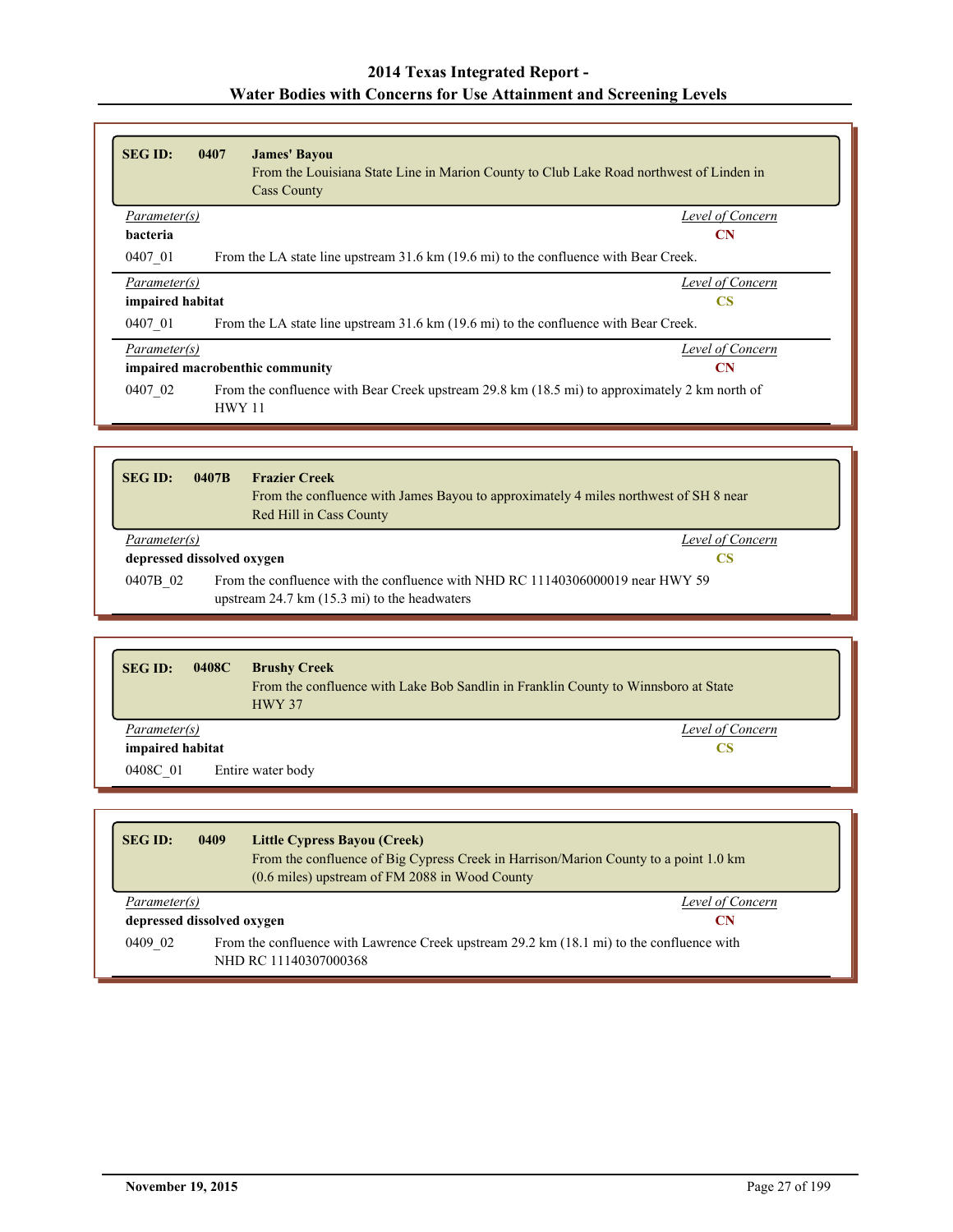| <b>SEG ID:</b> | <b>Lilly Creek</b><br>0409A<br><b>Upshur County.</b> | From the confluence with Little Cypress Creek to the Camp County line near Lawton in |
|----------------|------------------------------------------------------|--------------------------------------------------------------------------------------|
| Parameter(s)   |                                                      | Level of Concern                                                                     |
| bacteria       |                                                      | <b>CN</b>                                                                            |
| 0409A 01       | Entire water body                                    |                                                                                      |
| Parameter(s)   |                                                      | Level of Concern                                                                     |
|                | depressed dissolved oxygen                           | <b>CS</b>                                                                            |
| 0409A 01       | Entire water body                                    |                                                                                      |

| <b>SEG ID:</b>                               | <b>Clear Creek</b><br>0409E<br>west of US HWY 271 | From the confluence with Little Cypress Creek in Upshur County to 1 kilometer (.6 miles) |
|----------------------------------------------|---------------------------------------------------|------------------------------------------------------------------------------------------|
| Parameter(s)<br>impaired habitat             |                                                   | Level of Concern<br><b>CS</b>                                                            |
| 0409E 01                                     | Entire water body                                 |                                                                                          |
| Parameter(s)                                 |                                                   | Level of Concern                                                                         |
| impaired macrobenthic community<br><b>CN</b> |                                                   |                                                                                          |
| 0409E 01                                     | Entire water body                                 |                                                                                          |

| <b>SEG ID:</b>                | 0501B<br><b>Little Cypress Bayou</b><br>Little Cypress Bayou - from the confluence of the Sabine River upstream to the headwater<br>near the intersection of S Teal Rd and Dunromin Rd north of Orange |  |
|-------------------------------|--------------------------------------------------------------------------------------------------------------------------------------------------------------------------------------------------------|--|
| Parameter(s)                  | Level of Concern                                                                                                                                                                                       |  |
|                               | depressed dissolved oxygen<br><b>CS</b>                                                                                                                                                                |  |
| 0501B 01                      | Little Cypress Bayou from the confluence of the Sabine River upstream to a point 340m<br>downstream of 16th St in Orange                                                                               |  |
| 0501B 02                      | Little Cypress Bayou from a point 340m downstream of 16th St in Orange upstream to the<br>confluence of an unnamed stream 100m downstream of Little Cypress Dr                                         |  |
| 0501B 03                      | Little Cypress Bayou from the confluence of an unnamed stream 100m downstream of Little<br>Cypress Dr upstream to the headwater near the intersection of S Teal Rd and Dunromin Rd north<br>of Orange  |  |
| Parameter(s)                  | Level of Concern                                                                                                                                                                                       |  |
| impaired habitat<br><b>CS</b> |                                                                                                                                                                                                        |  |
| 0501B 02                      | Little Cypress Bayou from a point 340m downstream of 16th St in Orange upstream to the<br>confluence of an unnamed stream 100m downstream of Little Cypress Dr                                         |  |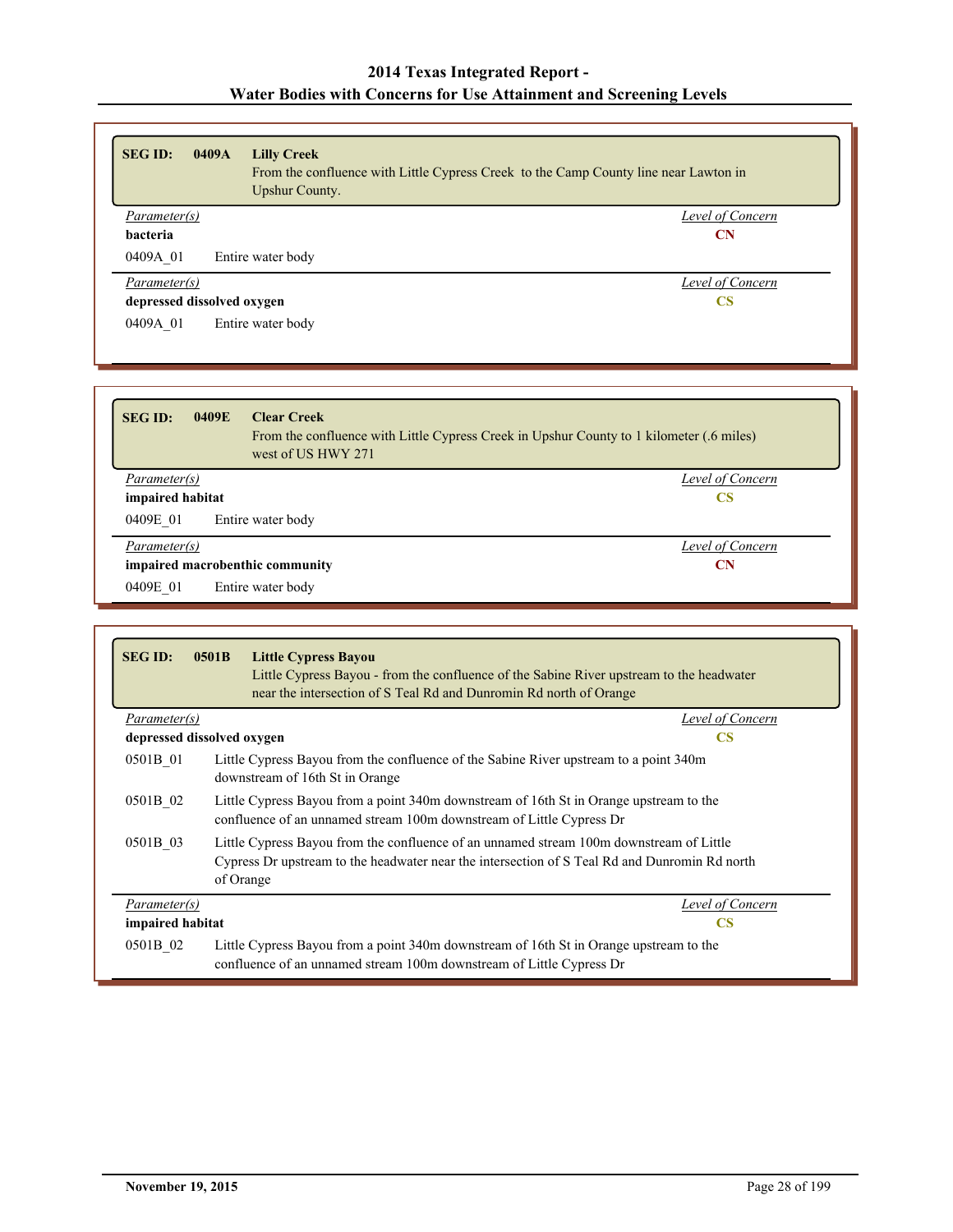| <b>SEG ID:</b>             | 0502 | <b>Sabine River Above Tidal</b><br>Sabine River Above Tidal - from West Bluff in Orange County to the confluence with<br>Caney Creek in Newton County |
|----------------------------|------|-------------------------------------------------------------------------------------------------------------------------------------------------------|
| Parameter(s)               |      | Level of Concern                                                                                                                                      |
| depressed dissolved oxygen |      | CS                                                                                                                                                    |
| 0502 01<br>Bayou           |      | Sabine River from the confluence of Old River at West Bluff upstream to the confluence of Indian                                                      |

| <b>SEG ID:</b>      | 0502E | <b>Cypress Creek</b><br>Cypress Creek - from the confluence of the Sabine River up to the headwater 500m south of<br>FM 82 east of Kirbyville |  |
|---------------------|-------|-----------------------------------------------------------------------------------------------------------------------------------------------|--|
| <i>Parameter(s)</i> |       | Level of Concern                                                                                                                              |  |
| impaired habitat    |       | CS                                                                                                                                            |  |
| 0502E 01            |       | Cypress Creek from the confluence of the Sabine River up to the headwater 500m south of FM 82<br>east of Kirbyville                           |  |
| Parameter(s)        |       | Level of Concern                                                                                                                              |  |
|                     |       | impaired macrobenthic community<br><b>CN</b>                                                                                                  |  |
| 0502E 01            |       | Cypress Creek from the confluence of the Sabine River up to the headwater 500m south of FM 82<br>east of Kirbyville                           |  |

 $\Gamma$ 

Ъ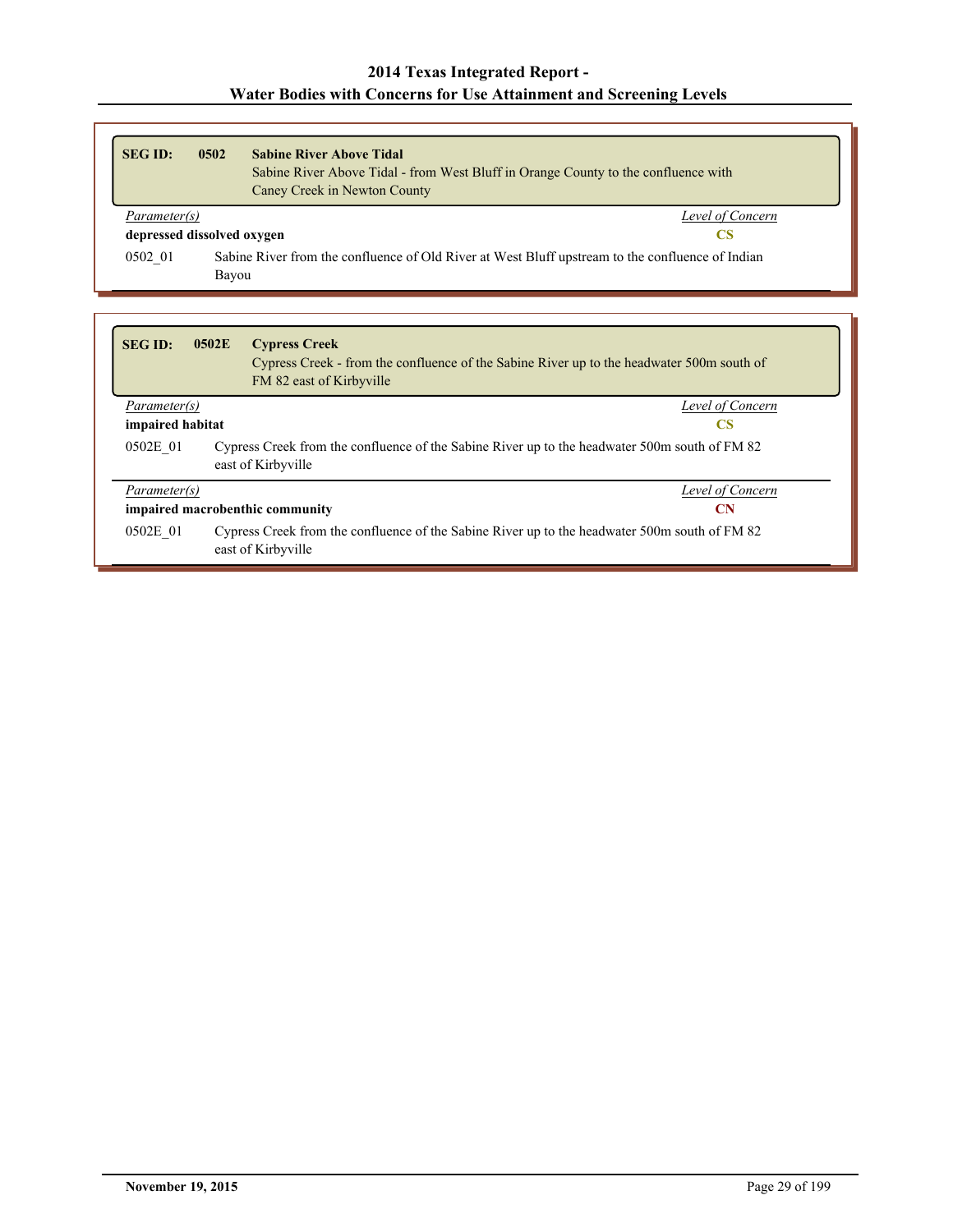| <b>SEG ID:</b>                             | <b>Toledo Bend Reservoir</b><br>0504<br>Toledo Bend Reservoir - from Toledo Bend Dam in Newton County to a point immediately<br>upstream of the confluence of Murvaul Creek in Panola County, up to the normal pool<br>elevation of 172 feet (impounds Sabine River) |
|--------------------------------------------|----------------------------------------------------------------------------------------------------------------------------------------------------------------------------------------------------------------------------------------------------------------------|
| <i>Parameter(s)</i><br>chlorophyll-a       | Level of Concern<br>$\overline{\text{CS}}$                                                                                                                                                                                                                           |
| 0504 07                                    | Toledo Bend Reservoir from a line from the confluence of Pen Bayou (LA) west to the confluence<br>of Tenaha Bayou (TX) up to a point immediately upstream of the confluence of Murvaul Creek,<br>up to the normal pool elevation of 172 feet                         |
| 0504 11                                    | Toledo Bend Reservoir from a line from North Toledo Bend State Park (LA) southwest to Carter's<br>Ferry Rd north of Patroon Bayou (TX) up to a line from the confluence of Ten Acre Creek (LA)<br>west to Shelby CR 2000 near Huxley, TX                             |
| Parameter(s)<br>depressed dissolved oxygen | Level of Concern<br>$\overline{\text{CS}}$                                                                                                                                                                                                                           |
| 0504 07                                    | Toledo Bend Reservoir from a line from the confluence of Pen Bayou (LA) west to the confluence<br>of Tenaha Bayou (TX) up to a point immediately upstream of the confluence of Murvaul Creek,<br>up to the normal pool elevation of 172 feet                         |
| 0504 10                                    | Toledo Bend Reservoir Bayou San Patricio (Louisiana)                                                                                                                                                                                                                 |
| Parameter(s)<br>nitrate                    | <b>Level of Concern</b><br>$\overline{\text{CS}}$                                                                                                                                                                                                                    |
| 0504 07                                    | Toledo Bend Reservoir from a line from the confluence of Pen Bayou (LA) west to the confluence<br>of Tenaha Bayou (TX) up to a point immediately upstream of the confluence of Murvaul Creek,<br>up to the normal pool elevation of 172 feet                         |
| Parameter(s)<br>pН                         | Level of Concern<br>$\mathbf{CN}$                                                                                                                                                                                                                                    |
| 0504 09                                    | Toledo Bend Reservoir Bayou San Miguel (Louisiana) from North Toledo Bend State Park Rd on<br>northside peninsula to Aspen St on southside peninsula                                                                                                                 |

| <b>SEGID:</b>   | <b>Rabbit Creek</b><br>0505D<br>Rabbit Creek - perennial stream from the confluence of the Sabine River upstream to the<br>headwater at Smith CR 246 5.7 km northwest of Overton |
|-----------------|----------------------------------------------------------------------------------------------------------------------------------------------------------------------------------|
| Parameter(s)    | Level of Concern                                                                                                                                                                 |
| <b>bacteria</b> | CN                                                                                                                                                                               |
| 0505D 01        | Rabbit Creek an Appendix D perennial stream from the confluence of the Sabine River upstream<br>to the confluence of Bighead Creek on the north side of Kilgore                  |

| <b>SEG ID:</b>   | 0505G | <b>Wards Creek</b><br>Wards Creek - intermittent stream with perennial pools from the confluence of Sewell Creek<br>upstream to the confluence of an unnamed second order tributary approximately 0.6 km<br>upstream of US 80 |
|------------------|-------|-------------------------------------------------------------------------------------------------------------------------------------------------------------------------------------------------------------------------------|
| Parameter(s)     |       | Level of Concern                                                                                                                                                                                                              |
| impaired habitat |       | CS                                                                                                                                                                                                                            |
| 0505G 01         |       | Wards Creek an Appendix D intermittent stream with perennial pools from the confluence of<br>Sewell Creek upstream to the confluence of an unnamed second order tributary approximately 0.6<br>km upstream of US 80           |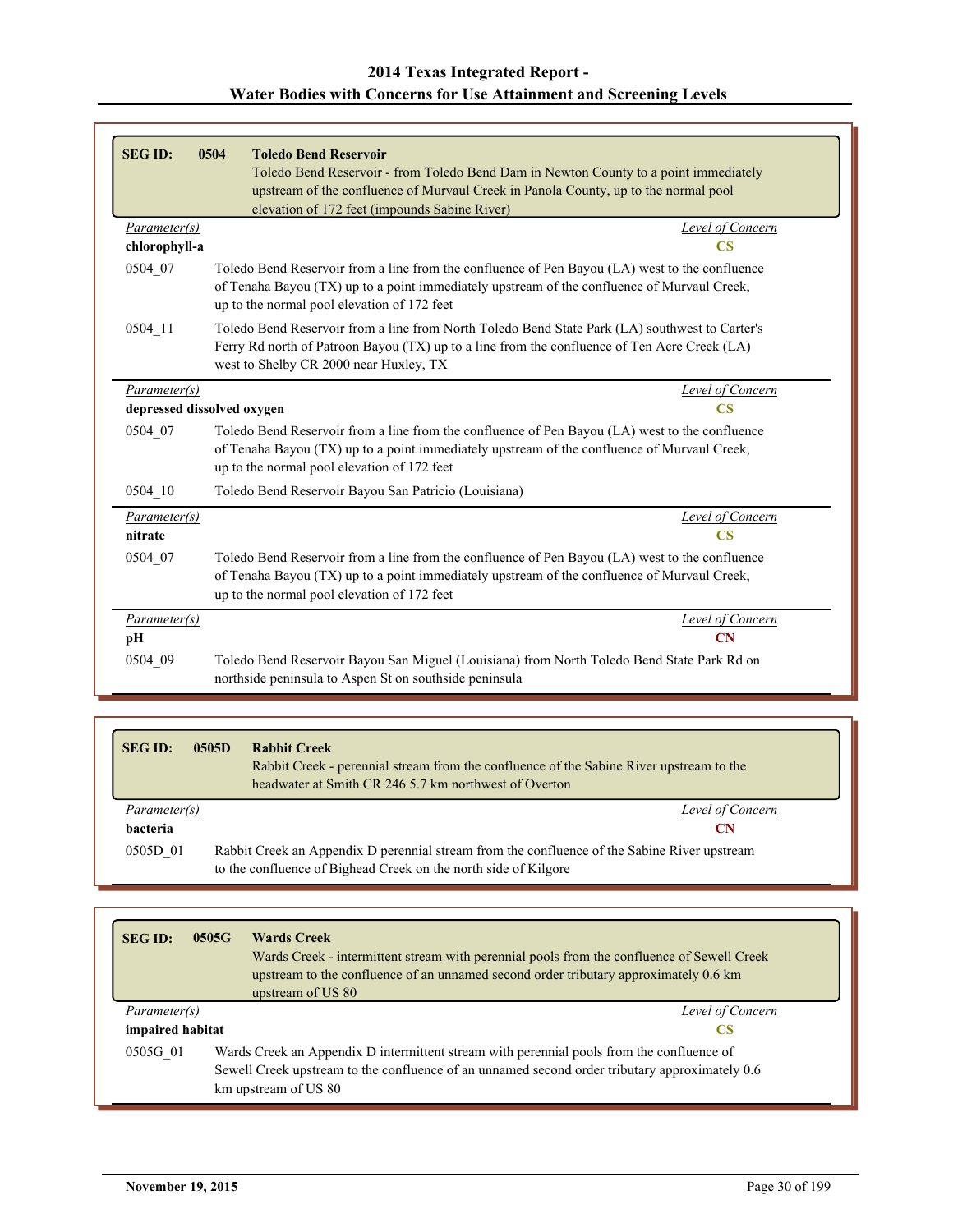| <b>SEGID:</b> | <b>Sabine River Below Lake Tawakoni</b><br>0506<br>US 271 in Gregg County to Iron Bridge Dam in Rains County | Sabine River Below Lake Tawakoni - from a point 100 meters (110 yards) downstream of           |
|---------------|--------------------------------------------------------------------------------------------------------------|------------------------------------------------------------------------------------------------|
| Parameter(s)  |                                                                                                              | Level of Concern                                                                               |
| chlorophyll-a |                                                                                                              | CS                                                                                             |
| 0506 02       | Creek 12 km southeast of Mineola                                                                             | Sabine River from the confluence of Big Sandy Creek upstream to the confluence of Lake Fork    |
| Parameter(s)  |                                                                                                              | Level of Concern                                                                               |
|               | depressed dissolved oxygen                                                                                   | CS                                                                                             |
| 0506 03       | confluence of Grand Saline Creek 7 km west of Mineola                                                        | Sabine River from the confluence of Lake Fork Creek 12 km southeast of Mineola upstream to the |
| 0506 04       | confluence of Mill Creek 9 km northwest of Grand Saline                                                      | Sabine River from the confluence of Grand Saline Creek 7 km west of Mineola upstream to the    |

| <b>SEG ID:</b> | <b>Harris Creek</b><br>0506A<br>Harris Creek - from the confluence of the Sabine River 5.7 km north of Winona upstream to<br>the headwater near SH 64 east of Tyler |  |
|----------------|---------------------------------------------------------------------------------------------------------------------------------------------------------------------|--|
| Parameter(s)   | Level of Concern                                                                                                                                                    |  |
| bacteria       | <b>CN</b>                                                                                                                                                           |  |
| 0506A 01       | Harris Creek from the confluence of the Sabine River 5.7 km north of Winona upstream to the<br>headwater near SH 64 east of Tyler                                   |  |
| Parameter(s)   | Level of Concern                                                                                                                                                    |  |
|                | depressed dissolved oxygen<br>CS.                                                                                                                                   |  |
| 0506A 01       | Harris Creek from the confluence of the Sabine River 5.7 km north of Winona upstream to the<br>headwater near SH 64 east of Tyler                                   |  |

| <b>SEG ID:</b> | 0506C<br><b>Wiggins Creek</b><br>Wiggins Creek - perennial stream from the confluence with Harris Creek upstream to the<br>dam impounding an unnamed reservoir located approximately 3.8 km upstream of FM 2015<br>northeast of the City of Tyler |  |
|----------------|---------------------------------------------------------------------------------------------------------------------------------------------------------------------------------------------------------------------------------------------------|--|
| Parameter(s)   | Level of Concern                                                                                                                                                                                                                                  |  |
| ammonia        |                                                                                                                                                                                                                                                   |  |
| 0506C 01       | Wiggins Creek an Appendix D perennial stream from the confluence with Harris Creek upstream<br>to the dam impounding an unnamed reservoir located approximately 3.8 km upstream of FM 2015<br>northeast of the City of Tyler                      |  |
| Parameter(s)   | Level of Concern                                                                                                                                                                                                                                  |  |
|                | depressed dissolved oxygen<br>CS                                                                                                                                                                                                                  |  |
| 0506C 01       | Wiggins Creek an Appendix D perennial stream from the confluence with Harris Creek upstream<br>to the dam impounding an unnamed reservoir located approximately 3.8 km upstream of FM 2015<br>northeast of the City of Tyler                      |  |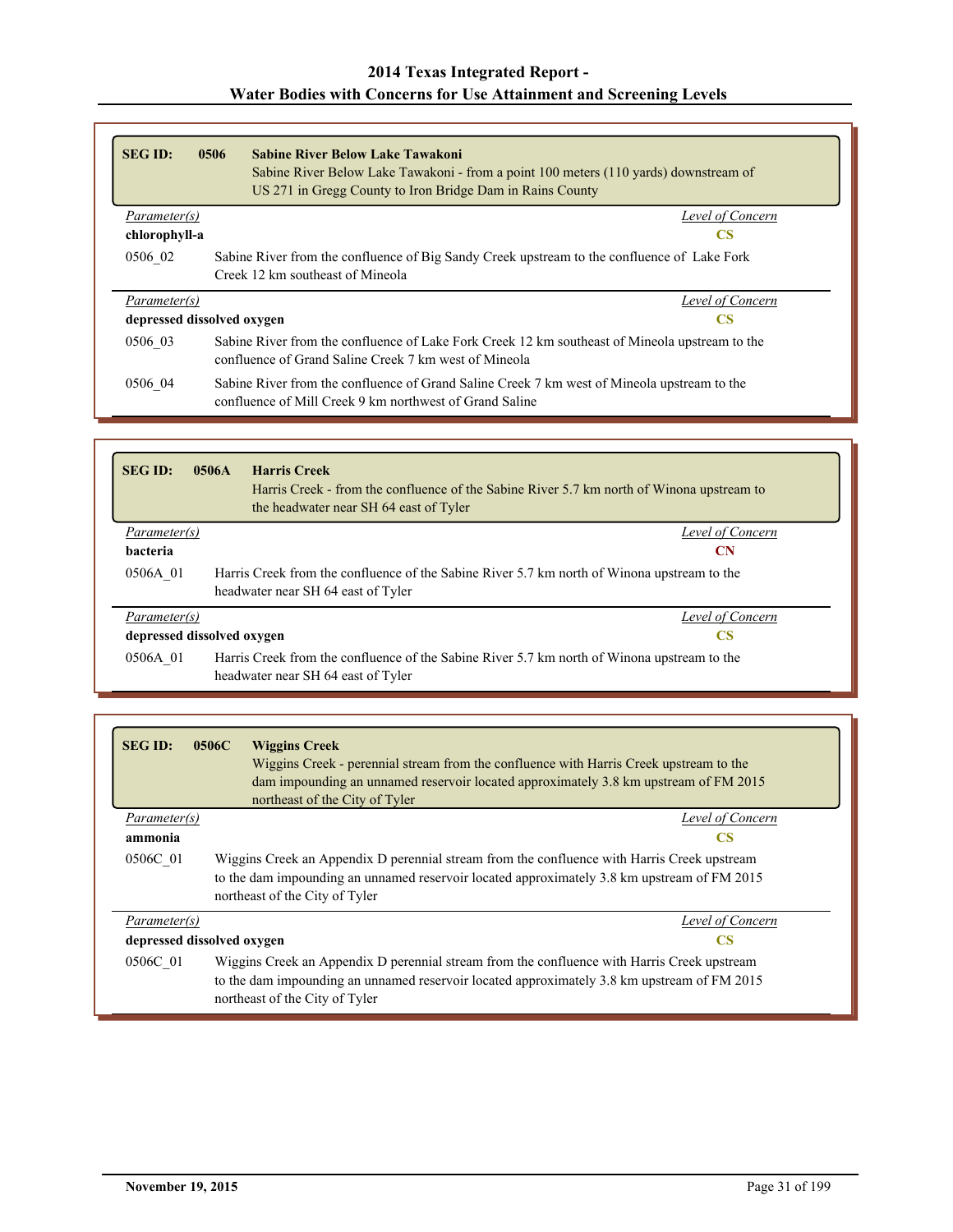| <b>SEG ID:</b><br>0506H | Lake Gladewater<br>Lake Gladewater - from the dam up to the normal pool elevation of 300.2 ft in north<br>Gladewater |
|-------------------------|----------------------------------------------------------------------------------------------------------------------|
| Parameter(s)            | Level of Concern                                                                                                     |
| chlorophyll-a           | CS.                                                                                                                  |
| 0506H 01                | Lake Gladewater from the dam up to the normal pool elevation of 300.2 ft in north Gladewater                         |

| <b>SEG ID:</b> | <b>Lake Tawakoni</b><br>0507<br>Lake Tawakoni - from Iron Bridge Dam in Rains County up to the normal pool elevation of<br>437.5 feet (impounds Sabine River)                                                                                                    |
|----------------|------------------------------------------------------------------------------------------------------------------------------------------------------------------------------------------------------------------------------------------------------------------|
| Parameter(s)   | Level of Concern                                                                                                                                                                                                                                                 |
| chlorophyll-a  | $\overline{\text{CS}}$                                                                                                                                                                                                                                           |
| 0507 01        | Lake Tawakoni lowermost area of reservoir, including Cedar Cove, from Iron Bridge Dam up to a<br>line from Sun Point near East Tawakoni to Autumn Point near the Hunt/Van Zandt County Line<br>on the west side                                                  |
| 0507 02        | Lake Tawakoni from a line from Sun Point in East Tawakoni to Autumn Point near the Hunt/Van<br>Zandt County Line on the west side up to a line from Cloud Point in East Tawakoni to Arm Point<br>near West Tawakoni, including Oak Cove                          |
| 0507_03        | Lake Tawakoni from a line from Cloud Point in East Tawakoni to Arm Point near West Tawakoni<br>up to a line from Thunder Point on the east side to Ice point on the west side, including Wichita<br>Bay                                                          |
| 0507 04        | Lake Tawakoni Cowleech Fork of Sabine River arm, including Pawnee Inlet, from a line from<br>Thunder Point on the east side to Ice Point on the west side up to the confluence of the Cowleech<br>Fork of the Sabine River at the normal pool elevation of 437.5 |
| 0507 05        | Lake Tawakoni South Fork Sabine arm, including Kitsee Inlet and Waco Bay, to a line from<br>Finger Point on the north side to Spring Point in Tawakoni State Park on the south side                                                                              |

| <b>SEG ID:</b>             | 0507A<br><b>Cowleech Fork Sabine River</b><br>Cowleech Fork - from the confluence of Lake Tawakoni upstream to the headwater<br>northwest of Celeste |
|----------------------------|------------------------------------------------------------------------------------------------------------------------------------------------------|
| Parameter(s)               | Level of Concern                                                                                                                                     |
| chlorophyll-a              | CS                                                                                                                                                   |
| 0507A 02                   | Cowleech Fork from the confluence of Long Branch east of Greenville upstream to the headwater<br>northwest of Celeste                                |
| Parameter(s)               | Level of Concern                                                                                                                                     |
| depressed dissolved oxygen | CS                                                                                                                                                   |
| 0507A 01                   | Cowleech Fork from the confluence of Lake Tawakoni upstream to the confluence of Long<br>Branch east of Greenville                                   |
| Parameter(s)               | Level of Concern                                                                                                                                     |
| nitrate                    | CS                                                                                                                                                   |
| 0507A 01                   | Cowleech Fork from the confluence of Lake Tawakoni upstream to the confluence of Long<br>Branch east of Greenville                                   |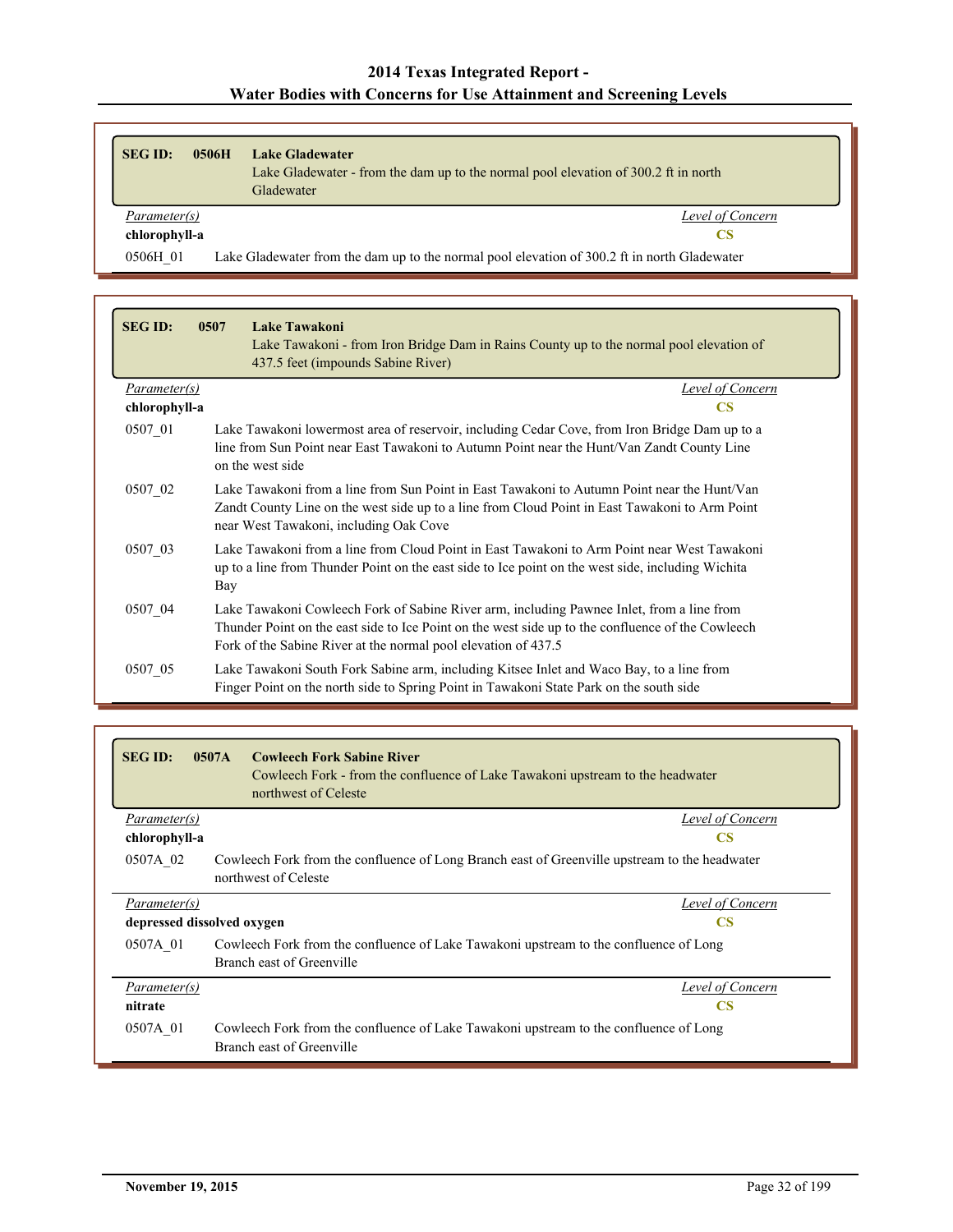| <b>SEG ID:</b> | 0507B | <b>Long Branch</b><br>Long Branch - from the confluence with Cowleech Fork Sabine River east of Greenville<br>upstream to the headwater northeast of Greenville |
|----------------|-------|-----------------------------------------------------------------------------------------------------------------------------------------------------------------|
| Parameter(s)   |       | Level of Concern                                                                                                                                                |
| nitrate        |       | CS.                                                                                                                                                             |
| 0507B 01       |       | Long Branch from the confluence with Cowleech Fork Sabine River east of Greenville upstream<br>to the headwater northeast of Greenville                         |

| <b>SEG ID:</b>                                                                                                                                | 0507H | <b>Caddo Creek</b><br>Caddo Creek - from the confluence of Lake Tawakoni at Caddo Inlet upstream to the<br>confluence of East Caddo and West Caddo Creeks |
|-----------------------------------------------------------------------------------------------------------------------------------------------|-------|-----------------------------------------------------------------------------------------------------------------------------------------------------------|
| Level of Concern<br>Parameter(s)                                                                                                              |       |                                                                                                                                                           |
| depressed dissolved oxygen<br>CN                                                                                                              |       |                                                                                                                                                           |
| Caddo Creek from the confluence of Lake Tawakoni at Caddo Inlet upstream to the confluence of<br>0507H 01<br>East Caddo and West Caddo Creeks |       |                                                                                                                                                           |

| <b>SEG ID:</b> | 0508<br><b>Adams Bayou Tidal</b><br>upstream of IH 10 in Orange County | From the confluence with the Sabine River in Orange County to a point 1.1 km (0.7 miles) |
|----------------|------------------------------------------------------------------------|------------------------------------------------------------------------------------------|
| Parameter(s)   |                                                                        | <b>Level of Concern</b>                                                                  |
|                | depressed dissolved oxygen                                             | <b>CS</b>                                                                                |
| 0508 01        | Lower 3 miles of segment                                               |                                                                                          |
| 0508 02        | 2 mile reach near Western Avenue                                       |                                                                                          |
| 0508 03        | 1 mile reach near Green Avenue                                         |                                                                                          |
| 0508 04        | Upper 2 miles of segment                                               |                                                                                          |
| Parameter(s)   |                                                                        | Level of Concern                                                                         |
| pН             |                                                                        | <b>CN</b>                                                                                |
| 0508 04        | Upper 2 miles of segment                                               |                                                                                          |

| <b>SEG ID:</b>             | 0508C<br><b>Hudson Gully</b><br>From the confluence with Adams Bayou to the headwaters near US 890 in Pinehurst in<br><b>Orange County</b> |                  |
|----------------------------|--------------------------------------------------------------------------------------------------------------------------------------------|------------------|
| Parameter(s)               |                                                                                                                                            | Level of Concern |
| depressed dissolved oxygen |                                                                                                                                            | CS               |
| 0508C 01                   | Entire creek                                                                                                                               |                  |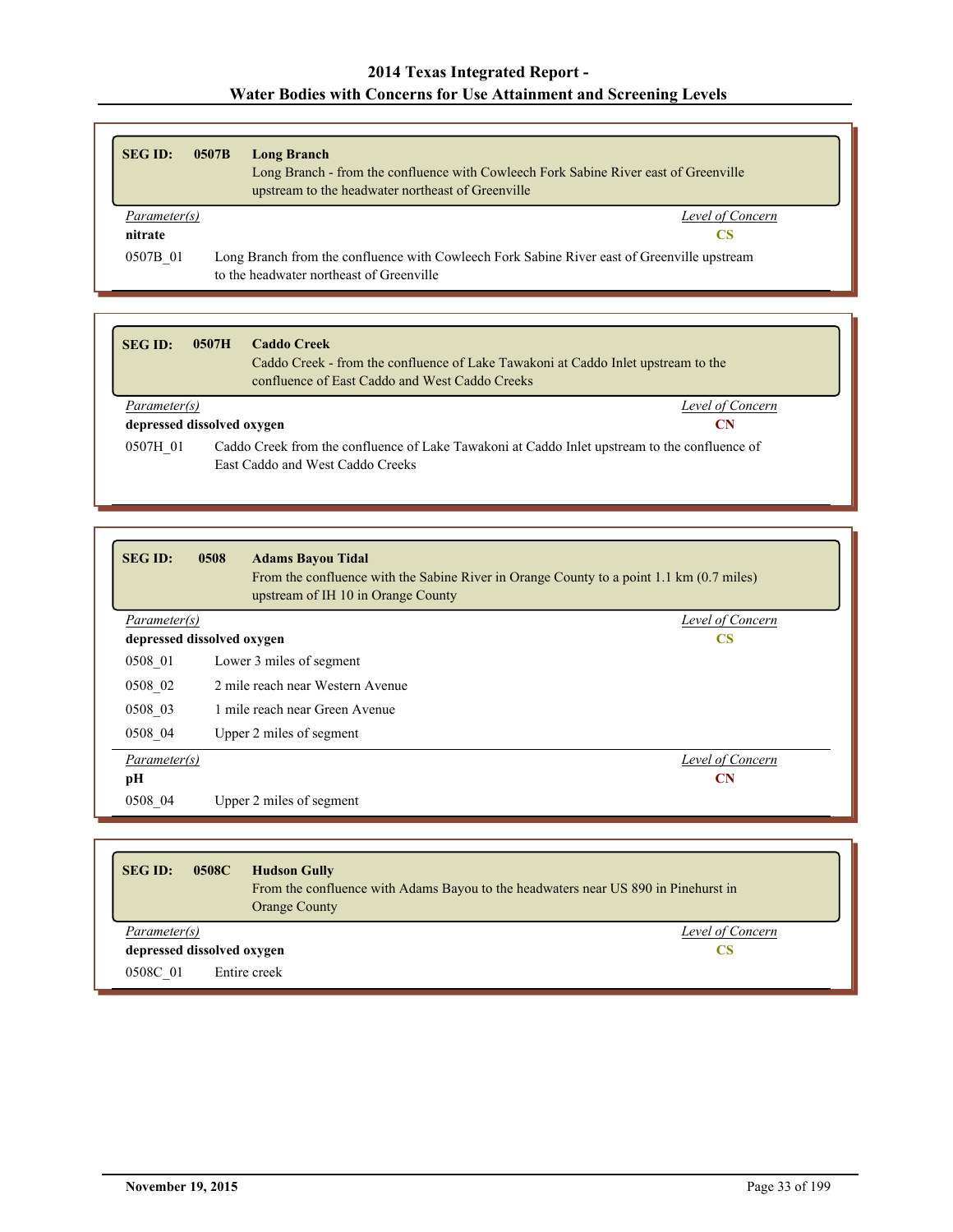| <b>SEGID:</b> | 0509<br><b>Murvaul Lake</b><br>Murvaul Lake - from Murvaul Dam in Panola County up to the normal pool elevation of<br>265.3 feet (impounds Murvaul Bayou) |  |
|---------------|-----------------------------------------------------------------------------------------------------------------------------------------------------------|--|
| Parameter(s)  | Level of Concern                                                                                                                                          |  |
| chlorophyll-a | CS                                                                                                                                                        |  |
| 0509 01       | Murvaul Lake from the dam up to the normal pool elevation of 265.3 feet                                                                                   |  |

| <b>SEG ID:</b>                                                                                                                | 0510                             | <b>Lake Cherokee</b><br>Lake Cherokee - from Cherokee Dam in Gregg/Rusk County up to the normal pool<br>elevation of 280 feet (impounds Cherokee Bayou) |  |
|-------------------------------------------------------------------------------------------------------------------------------|----------------------------------|---------------------------------------------------------------------------------------------------------------------------------------------------------|--|
|                                                                                                                               | Level of Concern<br>Parameter(s) |                                                                                                                                                         |  |
| depressed dissolved oxygen                                                                                                    |                                  | CS                                                                                                                                                      |  |
| Lake Cherokee from a line at the East Texas Regional Airport runway up to the normal pool<br>0510 02<br>elevation of 280 feet |                                  |                                                                                                                                                         |  |

| <b>SEG ID:</b> | <b>Cow Bayou Tidal</b><br>0511          | From the confluence with the Sabine River in Orange County to a point 4.8 km (3.0 miles)<br>upstream of IH 10 in Orange County |  |  |
|----------------|-----------------------------------------|--------------------------------------------------------------------------------------------------------------------------------|--|--|
|                | Level of Concern<br><i>Parameter(s)</i> |                                                                                                                                |  |  |
|                | depressed dissolved oxygen<br>CS        |                                                                                                                                |  |  |
| 0511 04        | Upper 4 miles                           |                                                                                                                                |  |  |

| <b>SEG ID:</b><br>0511A          | <b>Cow Bayou Above Tidal</b><br>From a point 4.8 km (3.0 miles) upstream of IH 10 in Orange County to the upstream<br>perennial portion of the stream northeast of Vidor in Orange County |                  |
|----------------------------------|-------------------------------------------------------------------------------------------------------------------------------------------------------------------------------------------|------------------|
| Parameter(s)                     |                                                                                                                                                                                           | Level of Concern |
| depressed dissolved oxygen<br>CS |                                                                                                                                                                                           |                  |
| 0511A 02                         | Upper 5.3 miles of above-tidal reach                                                                                                                                                      |                  |

| <b>SEG ID:</b> | 0511B                            | <b>Coon Bayou</b><br>From the confluence with Cow Bayou up to the extent of tidal limit in Orange County |  |
|----------------|----------------------------------|----------------------------------------------------------------------------------------------------------|--|
|                | Level of Concern<br>Parameter(s) |                                                                                                          |  |
|                | depressed dissolved oxygen<br>CS |                                                                                                          |  |
| 0511B 01       |                                  | Entire tidal reach                                                                                       |  |

| 0511C<br><b>SEG ID:</b>        | <b>Cole Creek</b><br>From the confluence of Cow Bayou west of Orange in Orange County to the upstream<br>perennial portion of the stream south of Mauriceville in Orange Count |  |  |
|--------------------------------|--------------------------------------------------------------------------------------------------------------------------------------------------------------------------------|--|--|
| Parameter(s)                   | Level of Concern                                                                                                                                                               |  |  |
| depressed dissolved oxygen     |                                                                                                                                                                                |  |  |
| Entire tidal reach<br>0511C 01 |                                                                                                                                                                                |  |  |

Г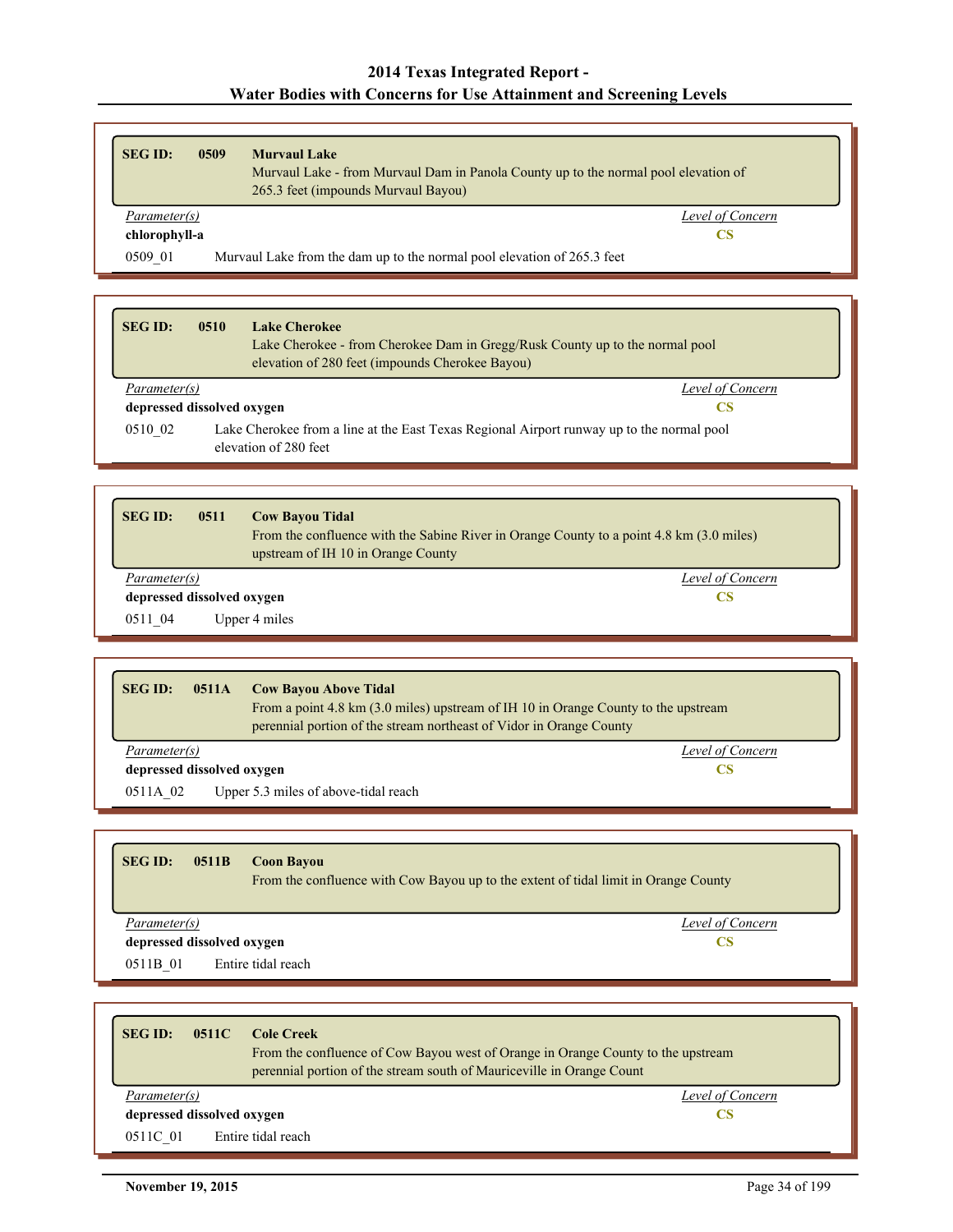| <b>SEG ID:</b> | 0511E                            | <b>Terry Gully</b><br>From the confluence with Cow Bayou in Orange County to the headwaters northeast of<br>Vidor in Orange County |  |
|----------------|----------------------------------|------------------------------------------------------------------------------------------------------------------------------------|--|
|                | Parameter(s)<br>Level of Concern |                                                                                                                                    |  |
|                | depressed dissolved oxygen       | CN                                                                                                                                 |  |
| 0511E 01       | Entire creek                     |                                                                                                                                    |  |

| <b>SEG ID:</b> | 0512<br><b>Lake Fork Reservoir</b><br>Lake Fork Reservoir - from Lake Fork Dam in Wood County up to the normal pool<br>elevation of 403 feet (impounds Lake Fork Creek) |
|----------------|-------------------------------------------------------------------------------------------------------------------------------------------------------------------------|
| Parameter(s)   | Level of Concern                                                                                                                                                        |
| chlorophyll-a  | <b>CS</b>                                                                                                                                                               |
| 0512 02        | Lake Fork from the SH 154 crossing on the Caney Creek arm up to the normal pool elevation of<br>$403$ feet                                                              |
| 0512 05        | Upper Lake Fork Creek arm from the FM 2946 crossing up to the normal pool elevation of 403<br>feet                                                                      |
| Parameter(s)   | Level of Concern                                                                                                                                                        |
| pН             | <b>CN</b>                                                                                                                                                               |
| 0512 05        | Upper Lake Fork Creek arm from the FM 2946 crossing up to the normal pool elevation of 403<br>feet                                                                      |

| <b>SEGID:</b>              | 0512A<br><b>Running Creek</b><br>Running Creek - from the confluence of Lake Fork at the Hopkins/Wood County line<br>upstream to the headwater 400 m south of SH 11 southeast of Sulphur Springs |
|----------------------------|--------------------------------------------------------------------------------------------------------------------------------------------------------------------------------------------------|
| Parameter(s)               | Level of Concern                                                                                                                                                                                 |
| ammonia                    | CS                                                                                                                                                                                               |
| 0512A 01                   | Running Creek from the confluence of Lake Fork at the Hopkins/Wood County line upstream to<br>the headwater 400 m south of SH 11 southeast of Sulphur Springs                                    |
| Parameter(s)               | Level of Concern                                                                                                                                                                                 |
| depressed dissolved oxygen | <b>CS</b>                                                                                                                                                                                        |
| 0512A 01                   | Running Creek from the confluence of Lake Fork at the Hopkins/Wood County line upstream to                                                                                                       |
|                            | the headwater 400 m south of SH 11 southeast of Sulphur Springs                                                                                                                                  |
| Parameter(s)               | Level of Concern                                                                                                                                                                                 |
| nitrate                    | CS                                                                                                                                                                                               |
| 0512A 01                   | Running Creek from the confluence of Lake Fork at the Hopkins/Wood County line upstream to<br>the headwater 400 m south of SH 11 southeast of Sulphur Springs                                    |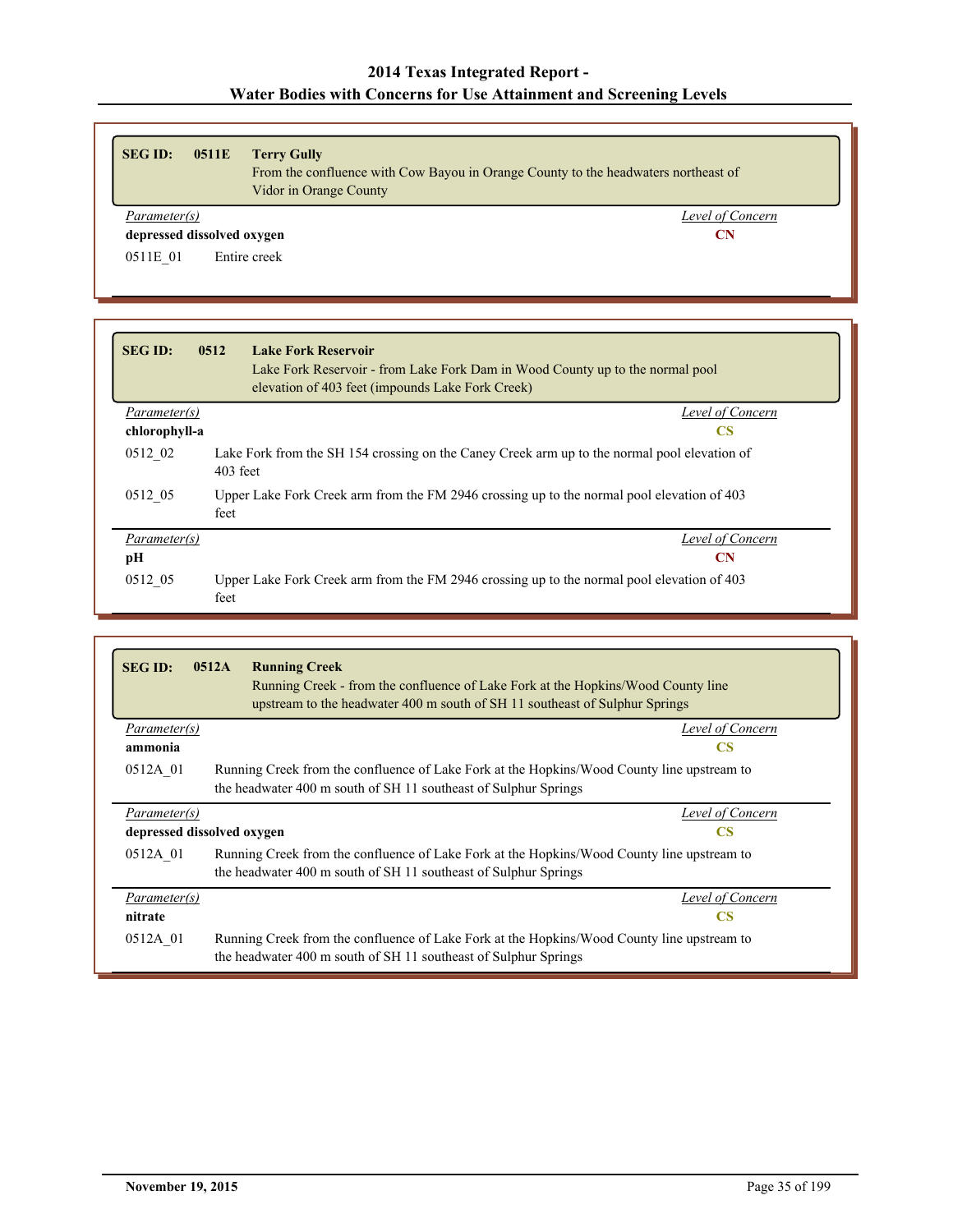| <b>SEG ID:</b> | <b>Elm Creek</b><br>0512B<br>Elm Creek - from the confluence of Lake Fork 375 m downstream of FM 514 upstream to<br>the headwater at Hopkins CR 1110 southwest of Sulphur Springs |
|----------------|-----------------------------------------------------------------------------------------------------------------------------------------------------------------------------------|
| Parameter(s)   | Level of Concern                                                                                                                                                                  |
| ammonia        | CS                                                                                                                                                                                |
| 0512B 01       | Elm Creek from the confluence of Lake Fork 375 m downstream of FM 514 upstream to the<br>headwater at Hopkins CR 1110 southwest of Sulphur Springs                                |
| Parameter(s)   | Level of Concern                                                                                                                                                                  |
|                | depressed dissolved oxygen<br>CN                                                                                                                                                  |
| 0512B 01       | Elm Creek from the confluence of Lake Fork 375 m downstream of FM 514 upstream to the<br>headwater at Hopkins CR 1110 southwest of Sulphur Springs                                |

| <b>SEG ID:</b> | <b>Big Cow Creek</b><br>0513<br>Big Cow Creek - from the confluence with the Sabine River in Newton County to a point<br>4.6 kilometers (2.9 miles) upstream of R 255 in Newton County |  |
|----------------|----------------------------------------------------------------------------------------------------------------------------------------------------------------------------------------|--|
| Parameter(s)   | Level of Concern                                                                                                                                                                       |  |
| lead in water  | CN                                                                                                                                                                                     |  |
| 0513 01        | Big Cow Creek from the confluence of the Sabine River southeast of Kirbyville upstream to the<br>confluence of White Oak Creek west of Kirbyville                                      |  |

| <b>SEGID:</b>              | 0514 | <b>Big Sandy Creek</b><br>Big Sandy Creek - from the confluence with the Sabine River in Upshur County to a point<br>2.6 kilometers (1.6 miles) upstream of SH 11 in Hopkins County |  |
|----------------------------|------|-------------------------------------------------------------------------------------------------------------------------------------------------------------------------------------|--|
| Parameter(s)               |      | Level of Concern                                                                                                                                                                    |  |
| chlorophyll-a              |      | CS                                                                                                                                                                                  |  |
| 0514 02                    |      | Big Sandy Creek from the confluence of Mill Creek near FM 49 north of Hawkins upstream to the<br>headwater 2.6 km upstream of SH 11 northwest of Winnsboro                          |  |
| Parameter(s)               |      | Level of Concern                                                                                                                                                                    |  |
| depressed dissolved oxygen |      | CS                                                                                                                                                                                  |  |
| 0514 02                    |      | Big Sandy Creek from the confluence of Mill Creek near FM 49 north of Hawkins upstream to the<br>headwater 2.6 km upstream of SH 11 northwest of Winnsboro                          |  |

| <b>SEG ID:</b>      | 0515A | <b>Lake Quitman</b><br>Lake Quitman - from the dam up to the normal pool elevation of 400 feet |
|---------------------|-------|------------------------------------------------------------------------------------------------|
| <i>Parameter(s)</i> |       | Level of Concern                                                                               |
| chlorophyll-a       |       | CS                                                                                             |
| 0515A 01            |       | Lake Quitman - from the dam up to the normal pool elevation of 400 feet                        |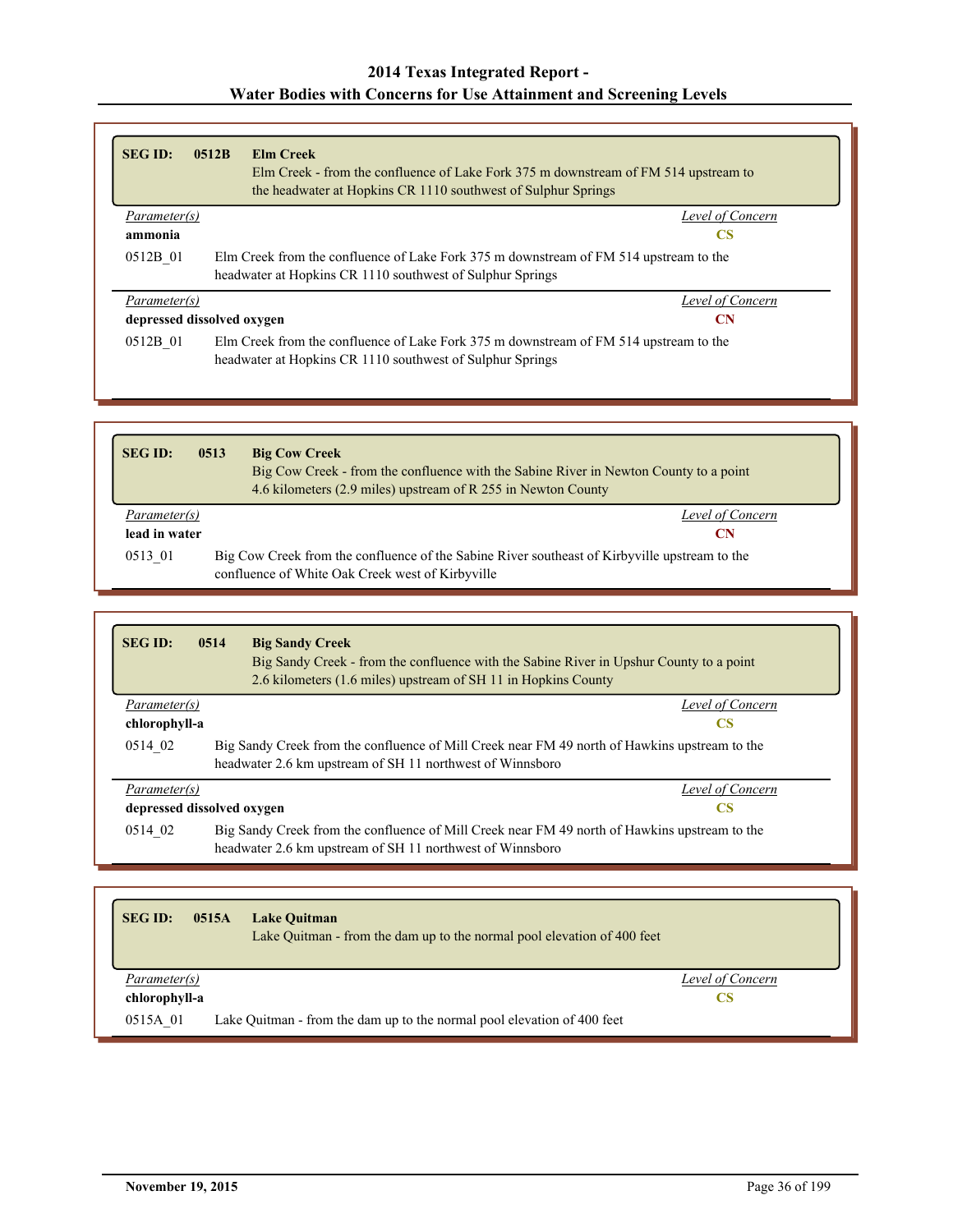| <b>SEG ID:</b>     | 0601 | <b>Neches River Tidal</b><br>From the confluence with Sabine Lake in Orange County to the Neches River Saltwater               |
|--------------------|------|--------------------------------------------------------------------------------------------------------------------------------|
|                    |      | Barrier, which is at a point 0.8 kilometers (0.5 miles) downstream of the confluence of Pine<br>Island Bayou, in Orange County |
| Parameter(s)       |      | Level of Concern                                                                                                               |
| malathion in water |      | CN                                                                                                                             |
| 0601 01            |      | Lower boundary to top of first oxbow, above Bird Island Bayou confluence at NHD RC<br>12020003000004                           |

| <b>SEG ID:</b>     | 0601A | <b>Star Lake Canal</b><br>North of Groves in Jefferson County |                  |
|--------------------|-------|---------------------------------------------------------------|------------------|
|                    |       |                                                               |                  |
| Parameter(s)       |       |                                                               | Level of Concern |
| malathion in water |       |                                                               | CN               |

| <b>SEG ID:</b>                            | 0602 | <b>Neches River Below B. A. Steinhagen Lake</b><br>From the Neches River Saltwater Barrier, which is at a point 0.8 kilometers (0.5 miles)<br>downstream of the confluence of Pine Island Bayou, in Orange County to Town Bluff Dam<br>in Jasper/Tyler County |  |
|-------------------------------------------|------|---------------------------------------------------------------------------------------------------------------------------------------------------------------------------------------------------------------------------------------------------------------|--|
| Parameter(s)                              |      | Level of Concern                                                                                                                                                                                                                                              |  |
| depressed dissolved oxygen<br><b>CS</b>   |      |                                                                                                                                                                                                                                                               |  |
| 0602 02                                   |      | From the confluence with Village Creek 0608 upstream to the confluence with Black Branch<br>NHD RC 12020003000695                                                                                                                                             |  |
| Parameter(s)                              |      | Level of Concern                                                                                                                                                                                                                                              |  |
| mercury in edible tissue<br>$\mathbf{CS}$ |      |                                                                                                                                                                                                                                                               |  |
| 0602 01                                   |      | From the saltwater barrier upstream to confluence with Village Creek 0608 at NHD RC<br>12020003000025                                                                                                                                                         |  |
| 0602 02                                   |      | From the confluence with Village Creek 0608 upstream to the confluence with Black Branch<br>NHD RC 12020003000695                                                                                                                                             |  |
| 0602 03                                   |      | From the confluence with Black Branch upstream to confluence with unnamed tributary at NHD<br>RC 12020003000058                                                                                                                                               |  |
| 0602 04                                   |      | From the confluence with unnamed tributary at NHD RC 12020003000058 upstream to Town<br>Bluff Dam                                                                                                                                                             |  |

| <b>SEG ID:</b> | 0604 | <b>Neches River Below Lake Palestine</b><br>From a point immediately upstream of the confluence of Hopson Mill Creek in Jasper/Tyler<br>County to Blackburn Crossing Dam in Anderson/Cherokee County |
|----------------|------|------------------------------------------------------------------------------------------------------------------------------------------------------------------------------------------------------|
| Parameter(s)   |      | Level of Concern                                                                                                                                                                                     |
| chlorophyll-a  |      | CS                                                                                                                                                                                                   |
| 0604 04        |      | From the confluence with Cedar Creek in Cherokee County near Hargrove lake upstream to the<br>confluence with Beech Creek in Anderson County at NHD RC 12020001006717                                |
| 0604 05        | Dam  | From the confluence with Beech Creek in Anderson County upstream to the Blackburn Crossing                                                                                                           |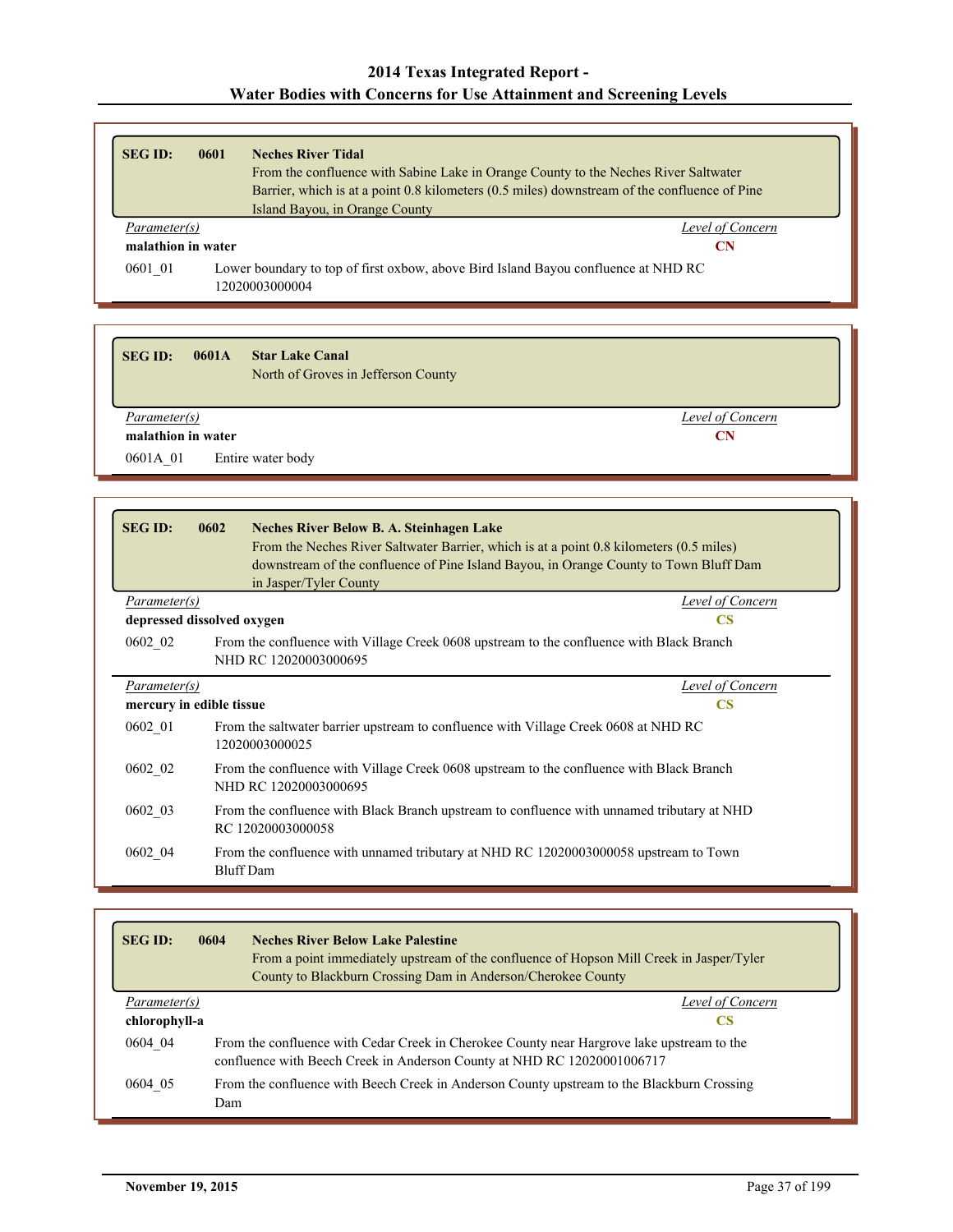| <b>SEG ID:</b>   | 0604A<br><b>Cedar Creek</b><br>From the confluence of the Neches River southwest of Lufkin in Angelina County to the<br>upstream perennial portion of the stream in Lufkin in Angelina County |
|------------------|-----------------------------------------------------------------------------------------------------------------------------------------------------------------------------------------------|
| Parameter(s)     | Level of Concern                                                                                                                                                                              |
| ammonia          | <b>CS</b>                                                                                                                                                                                     |
| 0604A 02         | From the confluence with Jack Creek (0604C) upstream to confluence with unnamed tributary<br>adjacent to State Loop 287, per App. D in WQS, at NHD RC 12020002000436                          |
| Parameter(s)     | Level of Concern                                                                                                                                                                              |
| nitrate          | <b>CS</b>                                                                                                                                                                                     |
| 0604A 02         | From the confluence with Jack Creek (0604C) upstream to confluence with unnamed tributary<br>adjacent to State Loop 287, per App. D in WQS, at NHD RC 12020002000436                          |
| Parameter(s)     | Level of Concern                                                                                                                                                                              |
| total phosphorus | <b>CS</b>                                                                                                                                                                                     |
| 0604A 02         | From the confluence with Jack Creek (0604C) upstream to confluence with unnamed tributary<br>adjacent to State Loop 287, per App. D in WQS, at NHD RC 12020002000436                          |

| <b>SEG ID:</b> | 0604B | <b>Hurricane Creek</b><br>Perennial stream from the confluence with Cedar Creek to the confluence of two unnamed<br>tributaries 100 meters upstream of SH Loop 287 in Lufkin |
|----------------|-------|------------------------------------------------------------------------------------------------------------------------------------------------------------------------------|
| Parameter(s)   |       | Level of Concern                                                                                                                                                             |
| ammonia        |       | CS                                                                                                                                                                           |
| 0604B 01       |       | From the confluence with Cedar Creek (0604A) upstream to confluence with unnamed tributary<br>100m above State Loop 287 in Lufkin, per WQS App. D, at NHD RC 12020002000043  |

| <b>SEG ID:</b>             | 0604C<br><b>Jack Creek</b><br>From the confluence of Cedar Creek southwest of Lufkin in Angelina County to the<br>upstream perennial portion of the stream in northeast Lufkin in Angelina County |                         |
|----------------------------|---------------------------------------------------------------------------------------------------------------------------------------------------------------------------------------------------|-------------------------|
| <i>Parameter(s)</i>        |                                                                                                                                                                                                   | Level of Concern        |
| ammonia                    |                                                                                                                                                                                                   | CS                      |
| 0604C 01                   | From the confluence with Cedar Creek (0604A) upstream to confluence with unnamed tributary<br>1.6km SW of US Hwy 69 NW of Lufkin at NHD RC 12020002012470.                                        |                         |
| Parameter(s)               |                                                                                                                                                                                                   | <b>Level of Concern</b> |
| depressed dissolved oxygen |                                                                                                                                                                                                   | <b>CS</b>               |
| 0604C 01                   | From the confluence with Cedar Creek (0604A) upstream to confluence with unnamed tributary<br>1.6km SW of US Hwy 69 NW of Lufkin at NHD RC 12020002012470.                                        |                         |
| Parameter(s)               |                                                                                                                                                                                                   | Level of Concern        |
| total phosphorus<br>CS     |                                                                                                                                                                                                   |                         |
| 0604C 01                   | From the confluence with Cedar Creek (0604A) upstream to confluence with unnamed tributary<br>1.6km SW of US Hwy 69 NW of Lufkin at NHD RC 12020002012470.                                        |                         |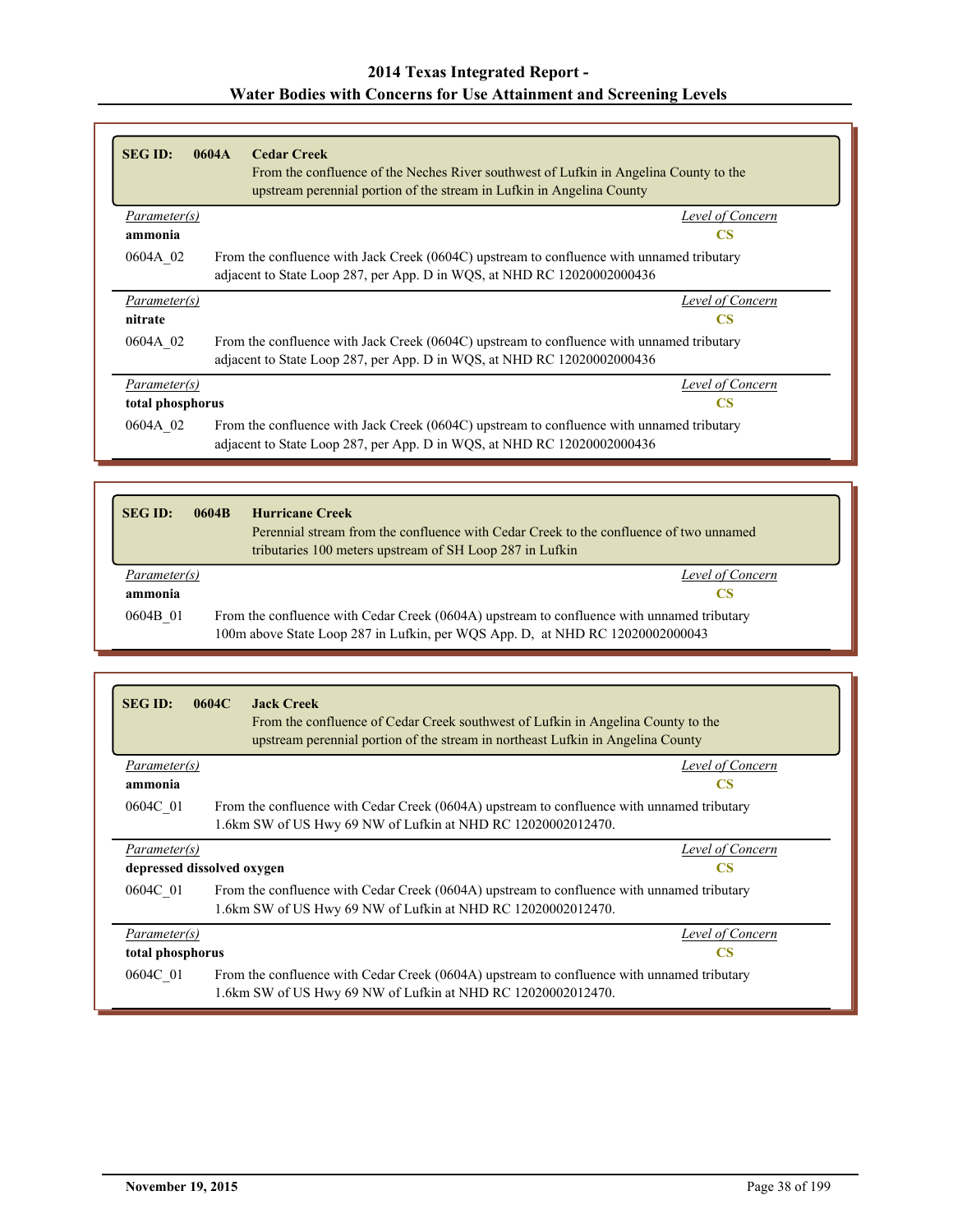| <b>SEG ID:</b>             | <b>Piney Creek</b><br>0604D<br>From the confluence of the Neches River at the Polk/Tyler/Angelina County lines east of<br>Corrigan to the upstream perennial portion of the stream east of Crockett in Houston County |
|----------------------------|-----------------------------------------------------------------------------------------------------------------------------------------------------------------------------------------------------------------------|
| Parameter(s)               | Level of Concern                                                                                                                                                                                                      |
| ammonia                    | CS                                                                                                                                                                                                                    |
| 0604D 01                   | Middle portion of the stream from the confluence with Bear Creek (0604L) in Polk County<br>upstream to the confluence with Caney Creek (0604O) in Trinity County at NHD RC<br>12020002000163.                         |
| Parameter(s)               | <b>Level of Concern</b>                                                                                                                                                                                               |
| chlorophyll-a              | <b>CS</b>                                                                                                                                                                                                             |
| 0604D 02                   | Upper portion of stream from the confluence with Caney Creek (0604O) in Trinity County<br>upstream to confluence with unnamed tributary at NHD RC 12020002000181 in Houston County<br>0.75 km west of FM 2781.        |
| Parameter(s)               | Level of Concern                                                                                                                                                                                                      |
| depressed dissolved oxygen | CS                                                                                                                                                                                                                    |
| 0604D 01                   | Middle portion of the stream from the confluence with Bear Creek (0604L) in Polk County<br>upstream to the confluence with Caney Creek (0604O) in Trinity County at NHD RC<br>12020002000163.                         |

| <b>SEGID:</b>                              | <b>Biloxi Creek</b><br>0604M<br>From the confluence with the Neches River southeast of Diboll to FM 325 east of Lufkin in<br>Angelina County |
|--------------------------------------------|----------------------------------------------------------------------------------------------------------------------------------------------|
| Parameter(s)                               | Level of Concern                                                                                                                             |
| ammonia                                    | $\overline{\text{CS}}$                                                                                                                       |
| 0604M 02                                   | From the confluence with Neches River (0604) upstream to confluence with One Eye Creek in<br>Angelina County SE of Lufkin.                   |
| 0604M 03                                   | From the confluence with One Eye Creek in Angelina County SE of Lufkin upstream to FM 325<br>east of Lufkin                                  |
| Parameter(s)                               | Level of Concern                                                                                                                             |
| depressed dissolved oxygen                 | $\mathbf{CS}$                                                                                                                                |
| 0604M 03                                   | From the confluence with One Eye Creek in Angelina County SE of Lufkin upstream to FM 325<br>east of Lufkin                                  |
| Parameter(s)                               | Level of Concern                                                                                                                             |
| $\overline{\text{CS}}$<br>total phosphorus |                                                                                                                                              |
| 0604M 03                                   | From the confluence with One Eye Creek in Angelina County SE of Lufkin upstream to FM 325<br>east of Lufkin                                  |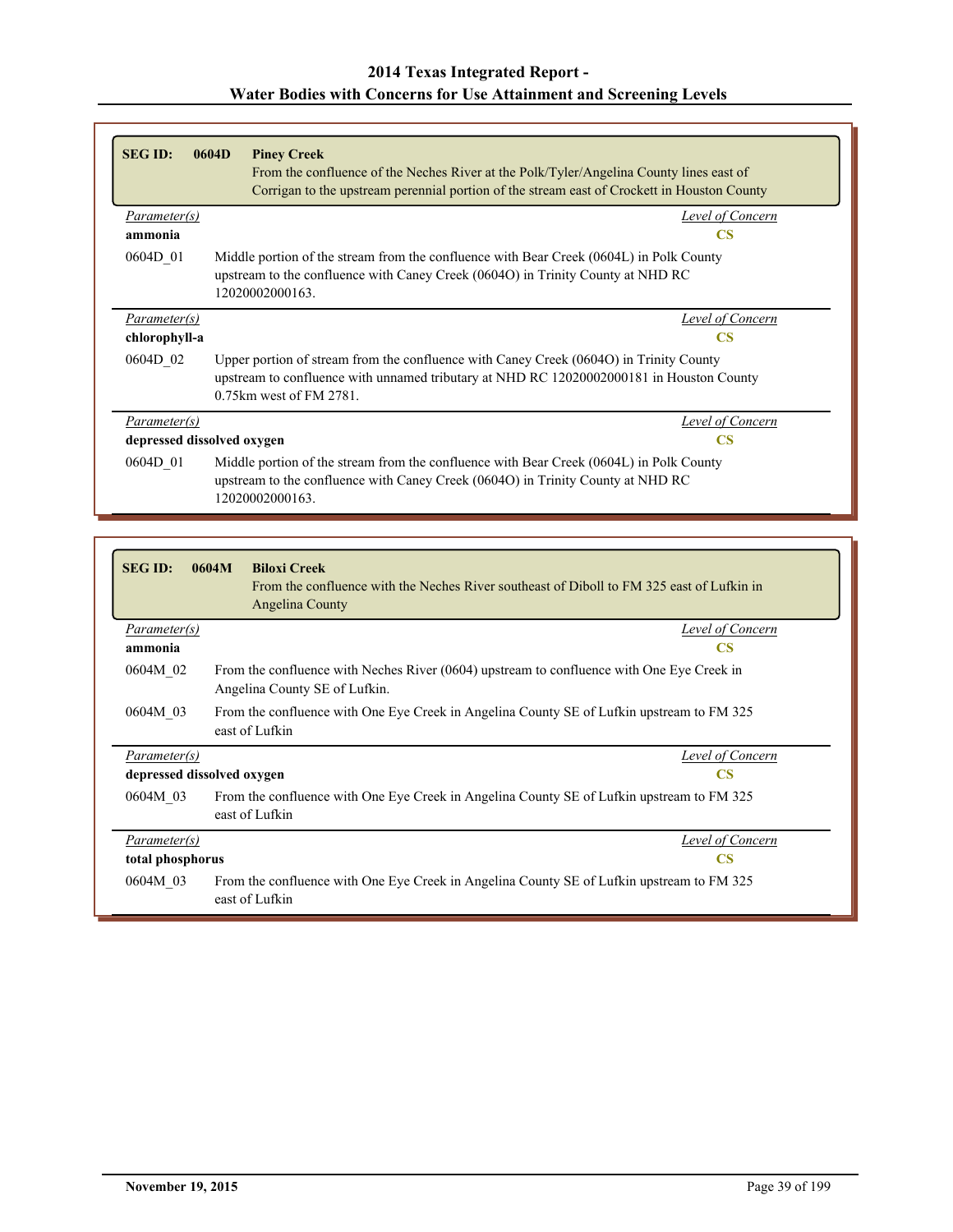| <b>SEG ID:</b>             | 0605 | <b>Lake Palestine</b><br>From Blackburn Crossing Dam in Anderson/Cherokee County to a point 6.7km (4.2 miles)<br>downstream of FM 279 in Henderson/Smith County, up to normal pool elevation of 345 feet<br>(impounds Neches River) |  |
|----------------------------|------|-------------------------------------------------------------------------------------------------------------------------------------------------------------------------------------------------------------------------------------|--|
| <i>Parameter(s)</i>        |      | Level of Concern                                                                                                                                                                                                                    |  |
| chlorophyll-a              |      | $\overline{\text{CS}}$                                                                                                                                                                                                              |  |
| 0605_01                    |      | Lower portion of reservoir near dam to the first bend in reservoir                                                                                                                                                                  |  |
| 0605 03                    |      | Upper mid-lake including Tyler Public Water Supply intake                                                                                                                                                                           |  |
| 0605 09                    |      | Flat Creek Arm                                                                                                                                                                                                                      |  |
| 0605 10                    |      | Upper Lake                                                                                                                                                                                                                          |  |
| 0605 11                    |      | From the SH 155 Bridge crossing to the Flat Creek Arm and across the main portion of the lake at<br>the Flat Creek Arm                                                                                                              |  |
| Parameter(s)               |      | Level of Concern                                                                                                                                                                                                                    |  |
| depressed dissolved oxygen |      | $\overline{\text{CS}}$                                                                                                                                                                                                              |  |
| 0605 01                    |      | Lower portion of reservoir near dam to the first bend in reservoir                                                                                                                                                                  |  |
| <i>Parameter(s)</i>        |      | Level of Concern                                                                                                                                                                                                                    |  |
| pН                         |      | $\mathbf{C} \mathbf{N}$                                                                                                                                                                                                             |  |
| 0605 01                    |      | Lower portion of reservoir near dam to the first bend in reservoir                                                                                                                                                                  |  |

| <b>SEG ID:</b> | 0605A<br><b>Kickapoo Creek in Henderson County</b><br>From the confluence of Lake Palestine east of Brownsboro in Henderson County to the<br>upstream perennial portion of the stream northeast of Murchison in Henderson County |                  |
|----------------|----------------------------------------------------------------------------------------------------------------------------------------------------------------------------------------------------------------------------------|------------------|
| Parameter(s)   |                                                                                                                                                                                                                                  | Level of Concern |
| ammonia        |                                                                                                                                                                                                                                  | CS               |
| 0605A 01       | From the confluence with Lake Palestine (0605) east of Brownsboro in Henderson County to the<br>confluence with Slater Creek (0605E).                                                                                            |                  |
| Parameter(s)   |                                                                                                                                                                                                                                  | Level of Concern |
|                | depressed dissolved oxygen                                                                                                                                                                                                       | CS               |
| 0605A 01       | From the confluence with Lake Palestine (0605) east of Brownsboro in Henderson County to the<br>confluence with Slater Creek (0605E).                                                                                            |                  |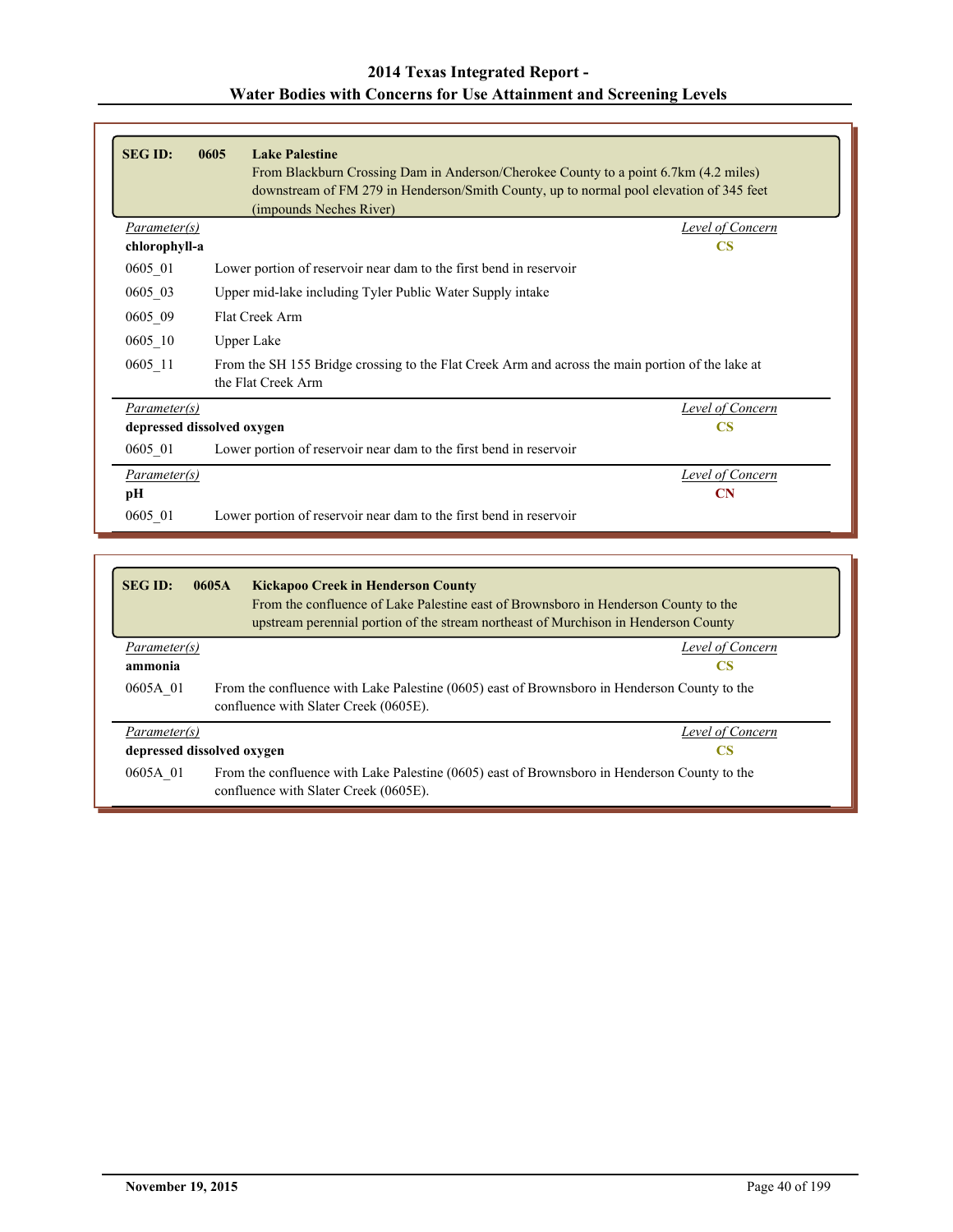| <b>SEG ID:</b>             | <b>Neches River Above Lake Palestine</b><br>0606<br>From a point 6.7 kilometers (4.2 miles) downstream of FM 279 in Henderson/Smith County<br>to Rhine Lake Dam in Van Zandt County before it was breached in 2001 |
|----------------------------|--------------------------------------------------------------------------------------------------------------------------------------------------------------------------------------------------------------------|
| Parameter(s)               | Level of Concern                                                                                                                                                                                                   |
| <b>bacteria</b>            | $\mathbf{CN}$                                                                                                                                                                                                      |
| 0606 02                    | From the confluence with Prairie Creek (0606A) upstream to the Rhine Lake Dam                                                                                                                                      |
| Parameter(s)               | Level of Concern                                                                                                                                                                                                   |
| depressed dissolved oxygen | $\mathbf{CN}$                                                                                                                                                                                                      |
| 0606 02                    | From the confluence with Prairie Creek (0606A) upstream to the Rhine Lake Dam                                                                                                                                      |
|                            |                                                                                                                                                                                                                    |
| Parameter(s)               | <b>Level of Concern</b>                                                                                                                                                                                            |
| nitrate                    | $\overline{\text{CS}}$                                                                                                                                                                                             |
| 0606 01                    | From a point approximately 0.06km (0.03 mi) south of St. Louis Southwestern Railroad upstream<br>to the confluence with Prairie Creek (0606A).                                                                     |
| Parameter(s)               | Level of Concern                                                                                                                                                                                                   |
| total phosphorus           | <b>CS</b>                                                                                                                                                                                                          |
| 0606_01                    | From a point approximately 0.06km (0.03 mi) south of St. Louis Southwestern Railroad upstream<br>to the confluence with Prairie Creek (0606A).                                                                     |
| Parameter(s)               | Level of Concern                                                                                                                                                                                                   |
| zinc in water              | CN                                                                                                                                                                                                                 |
| 0606_02                    | From the confluence with Prairie Creek (0606A) upstream to the Rhine Lake Dam                                                                                                                                      |

| <b>SEG ID:</b> | 0606D | <b>Black Fork Creek</b><br>Perennial stream from the confluence with Prairie Creek to a point 0.4 km downstream of<br>FM 14 in Tyler                                                                                                                   |
|----------------|-------|--------------------------------------------------------------------------------------------------------------------------------------------------------------------------------------------------------------------------------------------------------|
| Parameter(s)   |       | Level of Concern                                                                                                                                                                                                                                       |
| ammonia        |       | <b>CS</b>                                                                                                                                                                                                                                              |
| 0606D 02       |       | From the confluence with unnamed tributary at NHD RC 12020001000072 upstream to a point<br>0.4km downstream of FM 14 in Tyler, at the confluence with unnamed tributary at NHD RC<br>12020001000073, per WQS App. D second entry for Black Fork Creek. |

| <b>SEG ID:</b> | 0607<br><b>Pine Island Bayou</b><br>From the confluence with the Neches River in Hardin/Jefferson County to FM 787 in<br><b>Hardin County</b>                      |                  |
|----------------|--------------------------------------------------------------------------------------------------------------------------------------------------------------------|------------------|
| Parameter(s)   |                                                                                                                                                                    | Level of Concern |
|                | depressed dissolved oxygen                                                                                                                                         | <b>CS</b>        |
| 0607 01        | From the confluence with the Neches River upstream to unnamed tributary at NHD RC<br>12020007001215 that runs through Sherwood Drive in northern City of Beaumont. |                  |
| 0607 02        | From the confluence with unnamed tributary that runs through Sherwood Drive in northern City<br>of Beaumont upstream to the confluence with Black Creek            |                  |
| 0607 03        | From the confluence with Black Creek upstream to the confluence with Willow Creek (0607C)                                                                          |                  |
| 0607 04        | From the confluence with Willow Creek (0607C) upstream to the confluence with Mayhaw<br>Slough near oil fields                                                     |                  |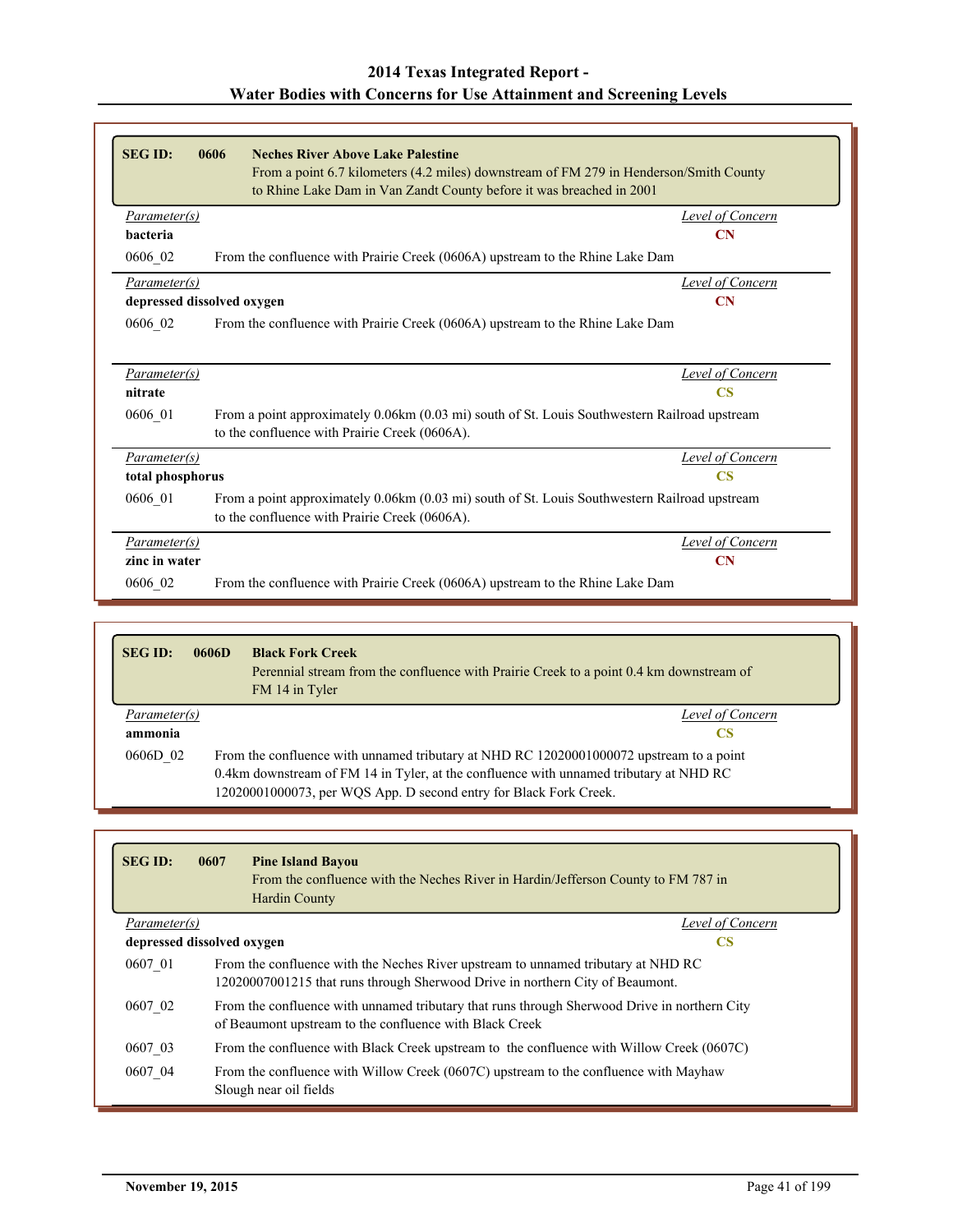| <b>SEG ID:</b>   | 0607A<br><b>Boggy Creek</b><br>From the confluence of Pine Island Bayou upstream to the confluence with an unnamed<br>tributary 4 km downstream of the crossing of the Southern Pacific Railroad.                                       |                  |
|------------------|-----------------------------------------------------------------------------------------------------------------------------------------------------------------------------------------------------------------------------------------|------------------|
| Parameter(s)     |                                                                                                                                                                                                                                         | Level of Concern |
|                  | depressed dissolved oxygen                                                                                                                                                                                                              | CS               |
| 0607A 02         | From the confluence with unnamed tributary 0.39 km downstream of CR 421 upstream to<br>confluence with unnamed tributary 4 km downstream of the crossing of the Southern Pacific<br>Railroad, per WQS App. D, at NHD RC 12020007003034. |                  |
| Parameter(s)     |                                                                                                                                                                                                                                         | Level of Concern |
| impaired habitat |                                                                                                                                                                                                                                         | CS               |
| 0607A 02         | From the confluence with unnamed tributary 0.39 km downstream of CR 421 upstream to<br>confluence with unnamed tributary 4 km downstream of the crossing of the Southern Pacific<br>Railroad, per WQS App. D, at NHD RC 12020007003034. |                  |

| <b>SEGID:</b> | <b>Little Pine Island Bayou</b><br>0607B<br>From the confluence of Pine Island Bayou southwest of Lumberton in Hardin County to the<br>upstream perennial portion of the stream west of Kountze in Hardin County                                             |                  |
|---------------|--------------------------------------------------------------------------------------------------------------------------------------------------------------------------------------------------------------------------------------------------------------|------------------|
| Parameter(s)  |                                                                                                                                                                                                                                                              | Level of Concern |
|               | depressed dissolved oxygen<br>CS                                                                                                                                                                                                                             |                  |
| 0607B 01      | From the confluence with Pine Island Bayou (0607) at the Hardin/Jefferson Counties border<br>upstream to unnamed tributary 1.1 km SE of intersection of FM 770 and FM 787 at NHD RC<br>12020007000021, same tributary as Big Thicket National Park boundary. |                  |
| 0607B 02      | From the confluence with unnamed tributary 1.1 km SE of intersection of FM 770 and 787<br>upstream to headwaters 5.5 km SE of City of Segno in Polk County at NHD RC<br>12020007000151                                                                       |                  |

| <b>SEG ID:</b>                   | 0607C | <b>Willow Creek</b><br>From the confluence of Pine Island Bayou north of Nome in Jefferson County to the<br>upstream perennial portion of the stream east of Devers in Liberty County |  |
|----------------------------------|-------|---------------------------------------------------------------------------------------------------------------------------------------------------------------------------------------|--|
| Level of Concern<br>Parameter(s) |       |                                                                                                                                                                                       |  |
| depressed dissolved oxygen<br>CS |       |                                                                                                                                                                                       |  |
| 0607C 01<br>12020007000200.      |       | From the confluence with Pine Island Bayou (0607) at the State Hwy 326 bridge at NHD RC<br>12020007000258 upstream to headwaters NE of Devers in Liberty County at NHD RC             |  |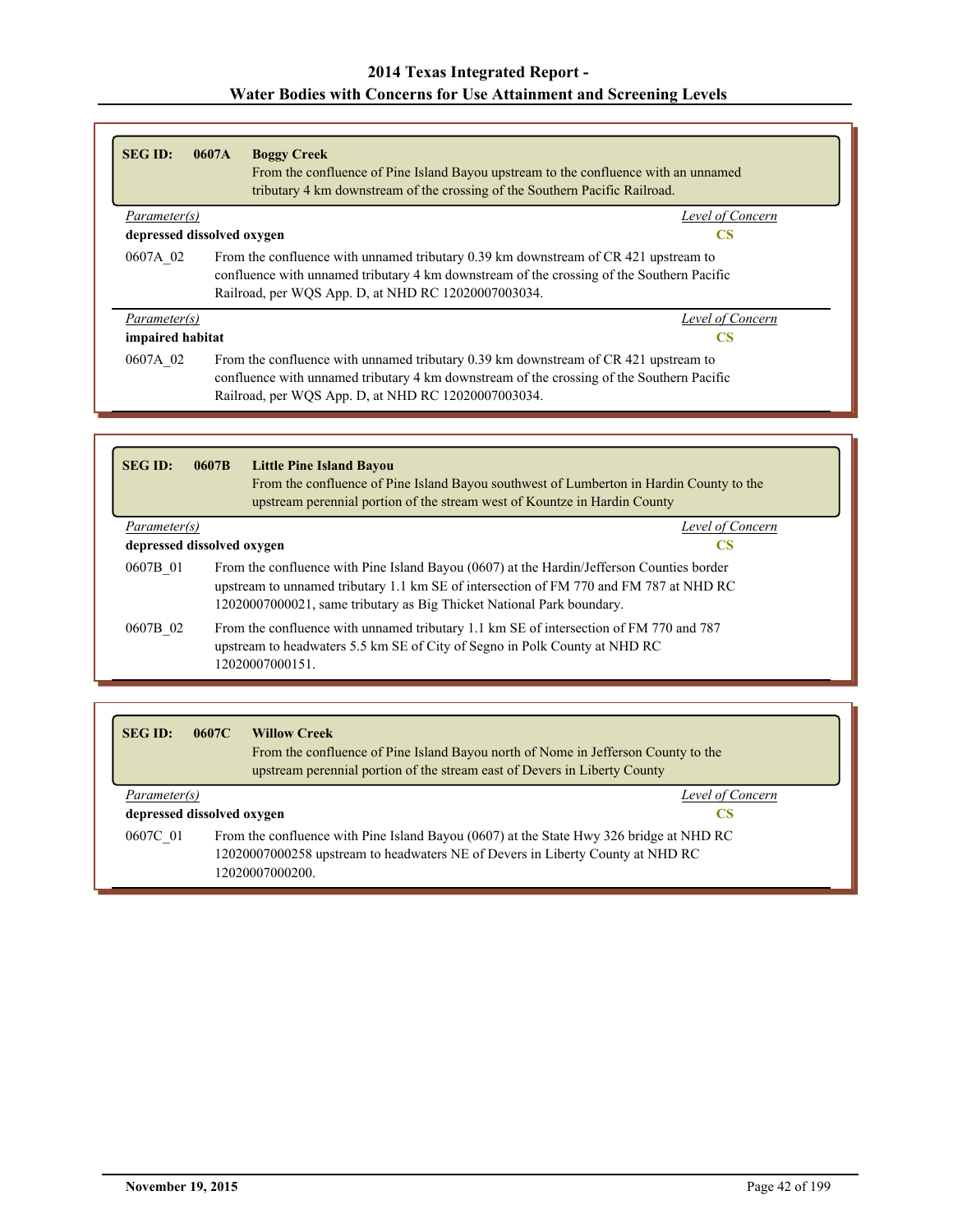| <b>SEG ID:</b>           | 0608<br><b>Village Creek</b><br>From the confluence with the Neches River in Hardin County to Lake Kimble Dam in<br><b>Hardin County</b> |                  |
|--------------------------|------------------------------------------------------------------------------------------------------------------------------------------|------------------|
| Parameter(s)             |                                                                                                                                          | Level of Concern |
| mercury in edible tissue |                                                                                                                                          | CS               |
| 0608 01                  | From the confluence with Neches River (0602) upstream to confluence with Cypress Creek<br>(0608C)                                        |                  |
| 0608 02                  | From the confluence with Cypress Creek (0608C) upstream to confluence with Beech Creek<br>(0608A)                                        |                  |
| Parameter(s)             |                                                                                                                                          | Level of Concern |
| pН                       |                                                                                                                                          | <b>CN</b>        |
| 0608 02                  | From the confluence with Cypress Creek (0608C) upstream to confluence with Beech Creek<br>(0608A)                                        |                  |

| <b>SEG ID:</b>                                                                                                                  | 0608A | <b>Beech Creek</b><br>From the confluence of Village Creek northeast of Kountze in Hardin County to the<br>upstream perennial portion of the stream southeast of Woodville in Tyler County |
|---------------------------------------------------------------------------------------------------------------------------------|-------|--------------------------------------------------------------------------------------------------------------------------------------------------------------------------------------------|
| Level of Concern<br>Parameter(s)                                                                                                |       |                                                                                                                                                                                            |
| impaired habitat                                                                                                                |       | CS                                                                                                                                                                                         |
| From the confluence with Drakes Branch upstream to headwaters 0.62 km south of FM 1746 at<br>0608A 02<br>NHD RC 12020006000035. |       |                                                                                                                                                                                            |

| <b>SEG ID:</b>   | 0608C                            | <b>Cypress Creek</b><br>From the confluence of Village Creek (0608) east of Kountze in Hardin County to the<br>confluence with Bad Luck Creek northwest of Kountze in Hardin County |  |
|------------------|----------------------------------|-------------------------------------------------------------------------------------------------------------------------------------------------------------------------------------|--|
|                  | Level of Concern<br>Parameter(s) |                                                                                                                                                                                     |  |
| impaired habitat |                                  | CS                                                                                                                                                                                  |  |
| 0608C 01         |                                  | Upper portion from the confluence with unnamed tributary upstream of Pea Monk Branch<br>upstream to confluence with Bad Luck Creek, per WQS App. D, at NHD RC 12020006000148.       |  |

Г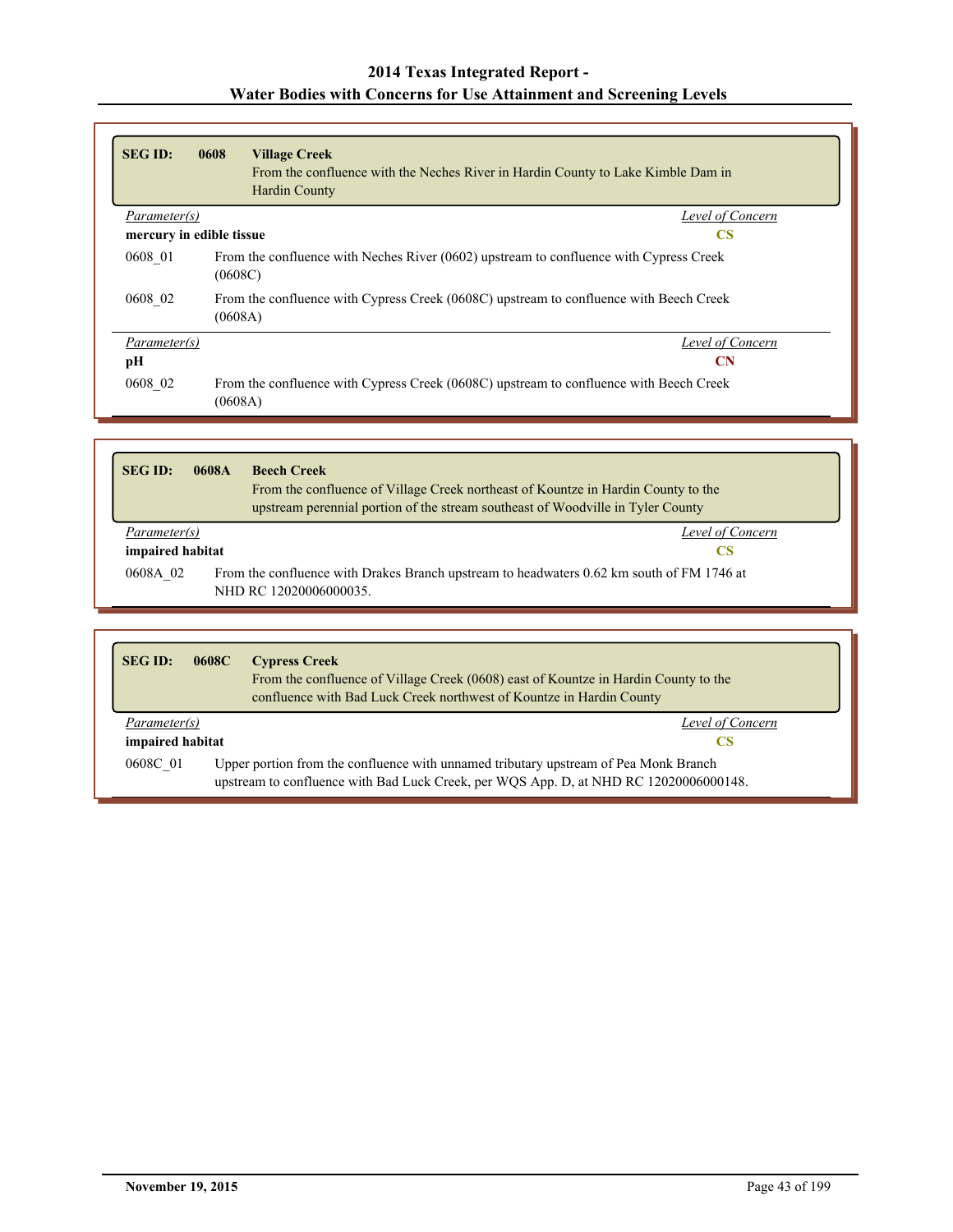| <b>SEG ID:</b>                                  | 0610 | <b>Sam Rayburn Reservoir</b>                                                                                                                                             |                                   |
|-------------------------------------------------|------|--------------------------------------------------------------------------------------------------------------------------------------------------------------------------|-----------------------------------|
|                                                 |      | From Sam Rayburn Dam to a point 5.6 kilometers (3.5 miles) upstream of Marion's Ferry on                                                                                 |                                   |
|                                                 |      | the Angelina River Arm and to a point 3.9 km (2.4 miles) downstream of Curry Creek on<br>the Attoyac Bayou Arm, up to the normal pool elevation of 164.4 feet (except on |                                   |
| Parameter(s)                                    |      |                                                                                                                                                                          | Level of Concern                  |
| ammonia                                         |      |                                                                                                                                                                          | $\overline{\text{CS}}$            |
| 0610 02                                         |      | Sam Rayburn lower Angelina River arm                                                                                                                                     |                                   |
| 0610_04                                         |      | Sam Rayburn upper mid-Angelina River arm                                                                                                                                 |                                   |
| 0610 05                                         |      | Sam Rayburn lower Attoyac Bayou arm                                                                                                                                      |                                   |
| 0610_08                                         |      | Sam Rayburn Bear Creek arm                                                                                                                                               |                                   |
| 0610_09                                         |      | Sam Rayburn lower Ayish Bayou arm                                                                                                                                        |                                   |
| Parameter(s)                                    |      |                                                                                                                                                                          | Level of Concern                  |
| depressed dissolved oxygen                      |      |                                                                                                                                                                          | $\overline{\text{CS}}$            |
| 0610_06                                         |      | Sam Rayburn upper Attoyac Bayou arm                                                                                                                                      |                                   |
| $0610 - 10$                                     |      | Sam Rayburn upper Ayish Bayou arm                                                                                                                                        |                                   |
| Parameter(s)                                    |      |                                                                                                                                                                          | <b>Level of Concern</b>           |
| iron in sediment<br>0610 01                     |      | Sam Rayburn main pool by the dam to the Bear Creek and Ayish Arms                                                                                                        | $\mathbf{CS}$                     |
|                                                 |      |                                                                                                                                                                          |                                   |
| 0610 02                                         |      | Sam Rayburn lower Angelina River arm                                                                                                                                     |                                   |
| 0610_03                                         |      | Sam Rayburn mid-Angelina River arm (area around SH 147)                                                                                                                  |                                   |
| 0610_04                                         |      | Sam Rayburn upper mid-Angelina River arm                                                                                                                                 |                                   |
| 0610_05                                         |      | Sam Rayburn lower Attoyac Bayou arm                                                                                                                                      |                                   |
| 0610 06                                         |      | Sam Rayburn upper Attoyac Bayou arm                                                                                                                                      |                                   |
| $0610$ 07                                       |      | Sam Rayburn upper Angelina arm                                                                                                                                           |                                   |
| 0610 08                                         |      | Sam Rayburn Bear Creek arm                                                                                                                                               |                                   |
| 0610 09                                         |      | Sam Rayburn lower Ayish Bayou arm                                                                                                                                        |                                   |
| $0610 - 10$                                     |      | Sam Rayburn upper Ayish Bayou arm                                                                                                                                        |                                   |
| Parameter(s)<br>manganese in sediment           |      |                                                                                                                                                                          | Level of Concern<br>$\mathbf{CS}$ |
| $0610 - 01$                                     |      | Sam Rayburn main pool by the dam to the Bear Creek and Ayish Arms                                                                                                        |                                   |
| 0610 02                                         |      | Sam Rayburn lower Angelina River arm                                                                                                                                     |                                   |
| 0610_03                                         |      | Sam Rayburn mid-Angelina River arm (area around SH 147)                                                                                                                  |                                   |
| 0610_04                                         |      | Sam Rayburn upper mid-Angelina River arm                                                                                                                                 |                                   |
| 0610_05                                         |      | Sam Rayburn lower Attoyac Bayou arm                                                                                                                                      |                                   |
| 0610 06                                         |      | Sam Rayburn upper Attoyac Bayou arm                                                                                                                                      |                                   |
| 0610 07                                         |      | Sam Rayburn upper Angelina arm                                                                                                                                           |                                   |
| $0610$ 08                                       |      | Sam Rayburn Bear Creek arm                                                                                                                                               |                                   |
| 0610 09                                         |      | Sam Rayburn lower Ayish Bayou arm                                                                                                                                        |                                   |
|                                                 |      | Sam Rayburn upper Ayish Bayou arm                                                                                                                                        |                                   |
| $0610 - 10$                                     |      |                                                                                                                                                                          |                                   |
| <i>Parameter(s)</i><br>mercury in edible tissue |      |                                                                                                                                                                          | Level of Concern<br><b>CS</b>     |
| $0610$ <sup>01</sup>                            |      | Sam Rayburn main pool by the dam to the Bear Creek and Ayish Arms                                                                                                        |                                   |
| 0610_02                                         |      | Sam Rayburn lower Angelina River arm                                                                                                                                     |                                   |
| 0610_03                                         |      | Sam Rayburn mid-Angelina River arm (area around SH 147)                                                                                                                  |                                   |
|                                                 |      |                                                                                                                                                                          |                                   |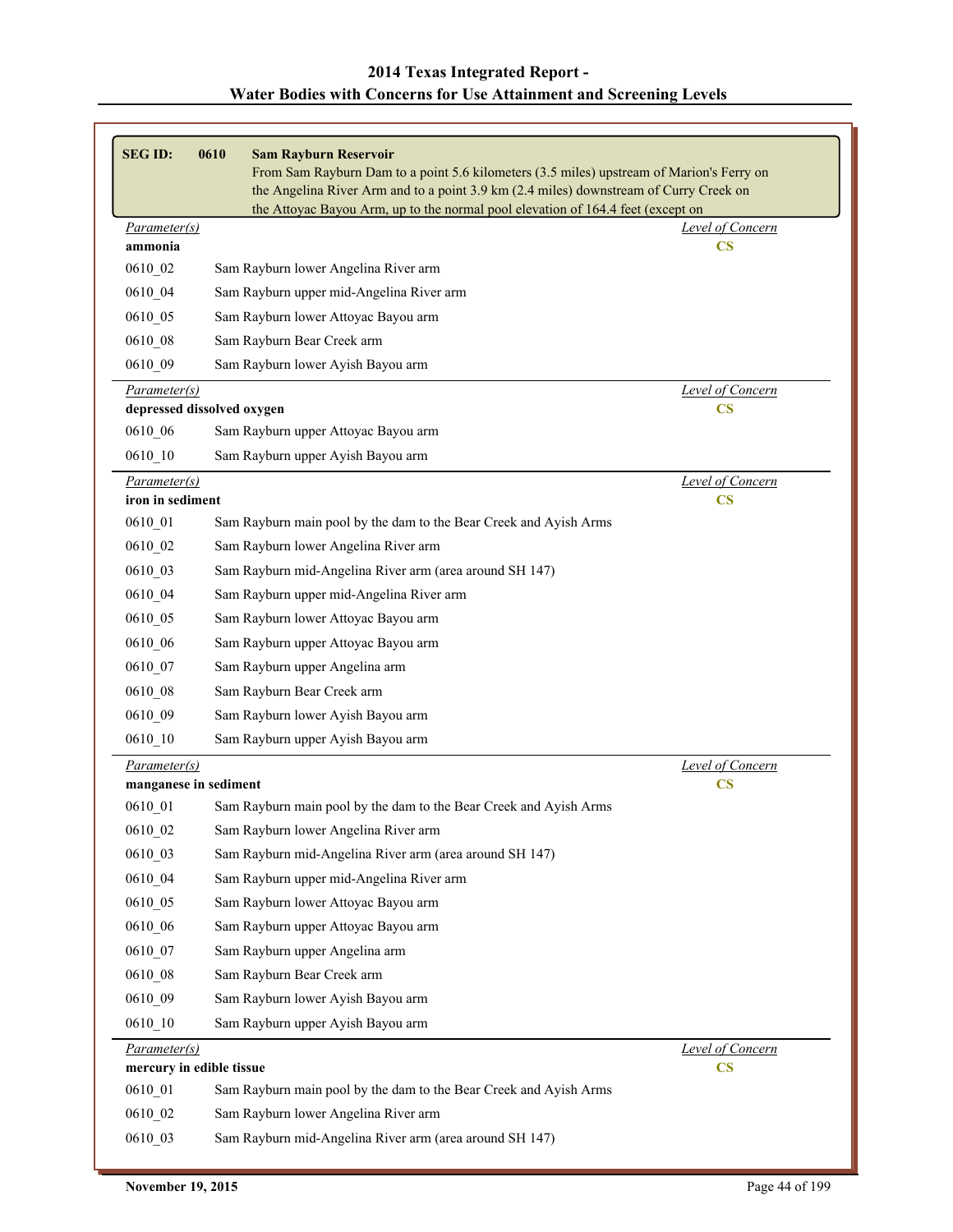| <b>SEG ID:</b>       | 0610<br><b>Sam Rayburn Reservoir</b> | From Sam Rayburn Dam to a point 5.6 kilometers (3.5 miles) upstream of Marion's Ferry on<br>the Angelina River Arm and to a point 3.9 km (2.4 miles) downstream of Curry Creek on<br>the Attoyac Bayou Arm, up to the normal pool elevation of 164.4 feet (except on |
|----------------------|--------------------------------------|----------------------------------------------------------------------------------------------------------------------------------------------------------------------------------------------------------------------------------------------------------------------|
| 0610 04              |                                      | Sam Rayburn upper mid-Angelina River arm                                                                                                                                                                                                                             |
| 0610 05              | Sam Rayburn lower Attoyac Bayou arm  |                                                                                                                                                                                                                                                                      |
| 0610 06              | Sam Rayburn upper Attoyac Bayou arm  |                                                                                                                                                                                                                                                                      |
| $0610$ <sup>07</sup> | Sam Rayburn upper Angelina arm       |                                                                                                                                                                                                                                                                      |
| 0610 08              | Sam Rayburn Bear Creek arm           |                                                                                                                                                                                                                                                                      |
| 0610 09              | Sam Rayburn lower Ayish Bayou arm    |                                                                                                                                                                                                                                                                      |
| 0610 10              | Sam Rayburn upper Ayish Bayou arm    |                                                                                                                                                                                                                                                                      |
| Parameter(s)         |                                      | Level of Concern                                                                                                                                                                                                                                                     |
| pН                   |                                      | <b>CN</b>                                                                                                                                                                                                                                                            |
| 0610 04              |                                      | Sam Rayburn upper mid-Angelina River arm                                                                                                                                                                                                                             |

| <b>SEG ID:</b> | 0611A | <b>East Fork Angelina River</b><br>From the confluence of the Angelina River at the Rusk/Nacogdoches county line upstream<br>to the confluence with Wooten Creek in Rusk County |
|----------------|-------|---------------------------------------------------------------------------------------------------------------------------------------------------------------------------------|
| Parameter(s)   |       | Level of Concern                                                                                                                                                                |
| bacteria       |       | CN                                                                                                                                                                              |
| 0611A 02       |       | From a point immediately upstream of confluence with Beech Creek (0611J) upstream to<br>confluence with Wooten Creek (0611P)                                                    |

| <b>SEG ID:</b>      | 0611B<br>La Nana Bayou<br>From the confluence of the Angelina River south of Nacogdoches in Nacogdoches County<br>to the upstream perennial portion of the stream north of Nacogdoches in Nacogdoches<br>County |
|---------------------|-----------------------------------------------------------------------------------------------------------------------------------------------------------------------------------------------------------------|
| <i>Parameter(s)</i> | Level of Concern                                                                                                                                                                                                |
| ammonia             | <b>CS</b>                                                                                                                                                                                                       |
| 0611B 01            | From the confluence with Angelina River (0611), per WQS App. D, upstream to State Loop 224<br>in City of Nacogdoches                                                                                            |
| Parameter(s)        | Level of Concern                                                                                                                                                                                                |
| bacteria            | <b>CN</b>                                                                                                                                                                                                       |
| 0611B 03            | From the upstream side of FM 1878 in City of Nacogdoches upstream to confluence with Banita<br>Creek.                                                                                                           |
| Parameter(s)        | Level of Concern                                                                                                                                                                                                |
| nitrate             | $\overline{\text{CS}}$                                                                                                                                                                                          |
| 0611B 01            | From the confluence with Angelina River (0611), per WQS App. D, upstream to State Loop 224<br>in City of Nacogdoches                                                                                            |
| Parameter(s)        | Level of Concern                                                                                                                                                                                                |
| total phosphorus    | $\overline{\text{CS}}$                                                                                                                                                                                          |
| 0611B 01            | From the confluence with Angelina River (0611), per WQS App. D, upstream to State Loop 224<br>in City of Nacogdoches                                                                                            |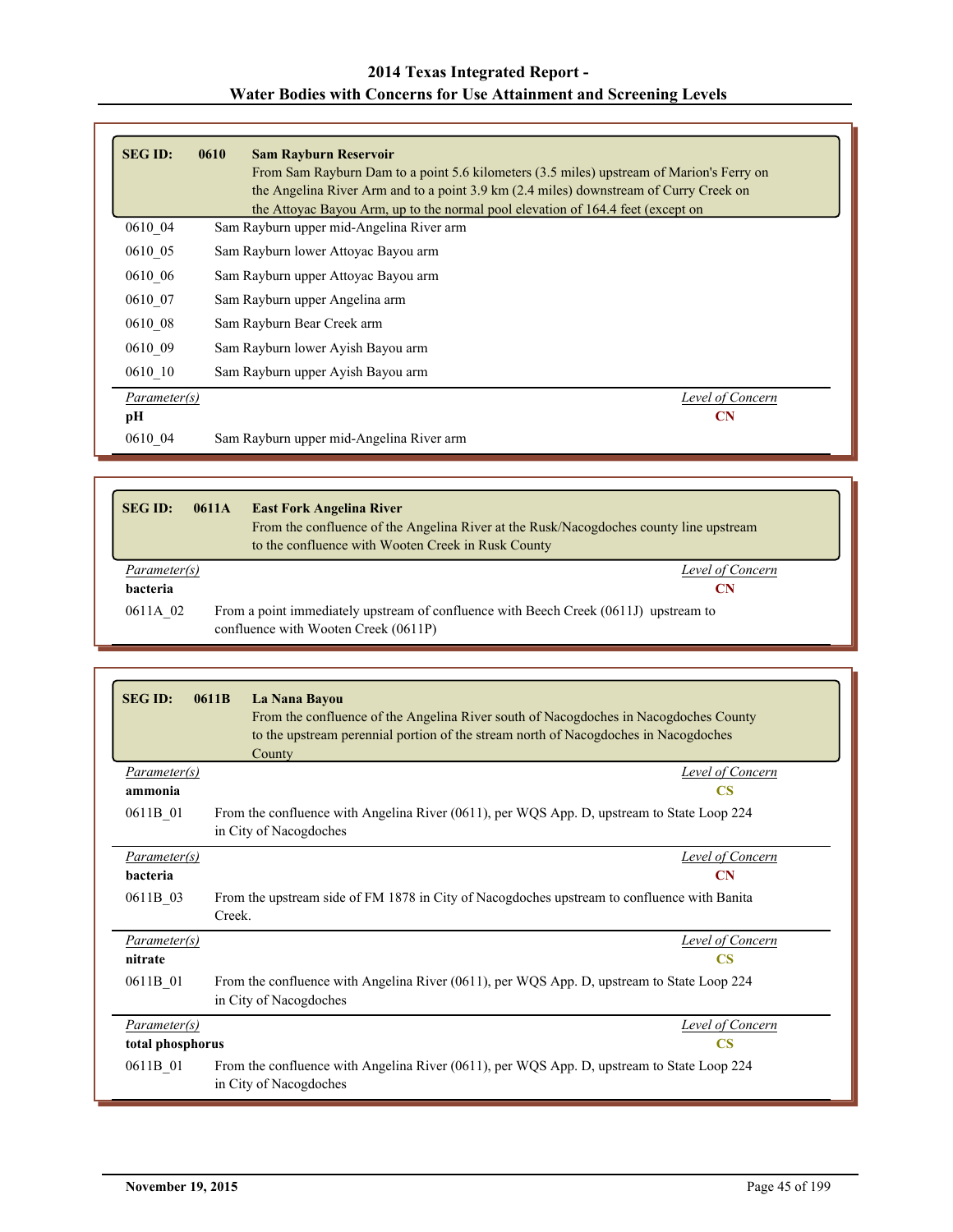| <b>SEG ID:</b> | 0611C<br><b>Mud Creek</b><br>Perennial stream from the confluence with the Angelina River upstream to a point<br>immediately upstream of the confluence of Prairie Creek in Smith County                                                           |                  |
|----------------|----------------------------------------------------------------------------------------------------------------------------------------------------------------------------------------------------------------------------------------------------|------------------|
| Parameter(s)   |                                                                                                                                                                                                                                                    | Level of Concern |
| bacteria       |                                                                                                                                                                                                                                                    | <b>CN</b>        |
| 0611C 02       | From a point immediately upstream of channelized/dredged portion about 2.3 km south of US<br>hwy 79 at -95.150452N/31.956933W upstream to confluence with Prairie Creek in Smith County,<br>per WQS App. D                                         |                  |
| Parameter(s)   |                                                                                                                                                                                                                                                    | Level of Concern |
|                | depressed dissolved oxygen                                                                                                                                                                                                                         | <b>CS</b>        |
| 0611C 01       | From the confluence with Angelina River (0611), per WQS App. D, at the Cherokee and<br>Nacogdoches county line south of City of Reklaw upstream to top of channelized/dredged portion<br>about 2.3 km south of US hwy 79 at -95.150452N/31.956933W |                  |

| <b>SEG ID:</b>      | 0611D<br><b>West Mud Creek</b><br>Perennial stream from the confluence with Mud Creek in Cherokee County to the<br>confluence of an unnamed tributary 300 meters upstream of the most northern crossing of<br>US 69 (approximately 2.25 km south of the intersection of Loop 323) in the City of Tyle* |
|---------------------|--------------------------------------------------------------------------------------------------------------------------------------------------------------------------------------------------------------------------------------------------------------------------------------------------------|
| <i>Parameter(s)</i> | <b>Level of Concern</b>                                                                                                                                                                                                                                                                                |
| ammonia             | <b>CS</b>                                                                                                                                                                                                                                                                                              |
| 0611D 01            | From the confluence with Mud Creek (0611C), per WQS App. D, upstream to confluence with<br>unnamed tributary about 75 m north of WWTP in City of Tyler at NHD RC 12020004000212.                                                                                                                       |
| 0611D 02            | From the confluence with unnamed tributary about 75 m north of WWTP in City of Tyler<br>upstream to confluence of unnamed tributary about 300 meters upstream of the most northern<br>crossing of US 69 in City of Tyler, per WQS App. D, at NHD RC 12020004000212.                                    |
| Parameter(s)        | Level of Concern                                                                                                                                                                                                                                                                                       |
| nitrate             | <b>CS</b>                                                                                                                                                                                                                                                                                              |
| 0611D 01            | From the confluence with Mud Creek (0611C), per WQS App. D, upstream to confluence with<br>unnamed tributary about 75 m north of WWTP in City of Tyler at NHD RC 12020004000212.                                                                                                                       |

| <b>SEG ID:</b> | <b>Lake Nacogdoches</b><br>0611Q<br>Located approximately 10 miles west of Nacogdoches in Nacogdoches County |                  |
|----------------|--------------------------------------------------------------------------------------------------------------|------------------|
| Parameter(s)   |                                                                                                              | Level of Concern |
| ammonia        |                                                                                                              | CS               |
| 0611Q 01       | Entire water body                                                                                            |                  |

| <b>SEG ID:</b><br>0611R | Lake Striker<br>From the dam approximately 0.5 mile west of CR2430 to the north end of the lake south of<br>US HWY 79 in Rusk County north of Reklaw. |
|-------------------------|-------------------------------------------------------------------------------------------------------------------------------------------------------|
| <i>Parameter(s)</i>     | Level of Concern                                                                                                                                      |
| ammonia                 | CS                                                                                                                                                    |
| 0611R 01                | Entire water body                                                                                                                                     |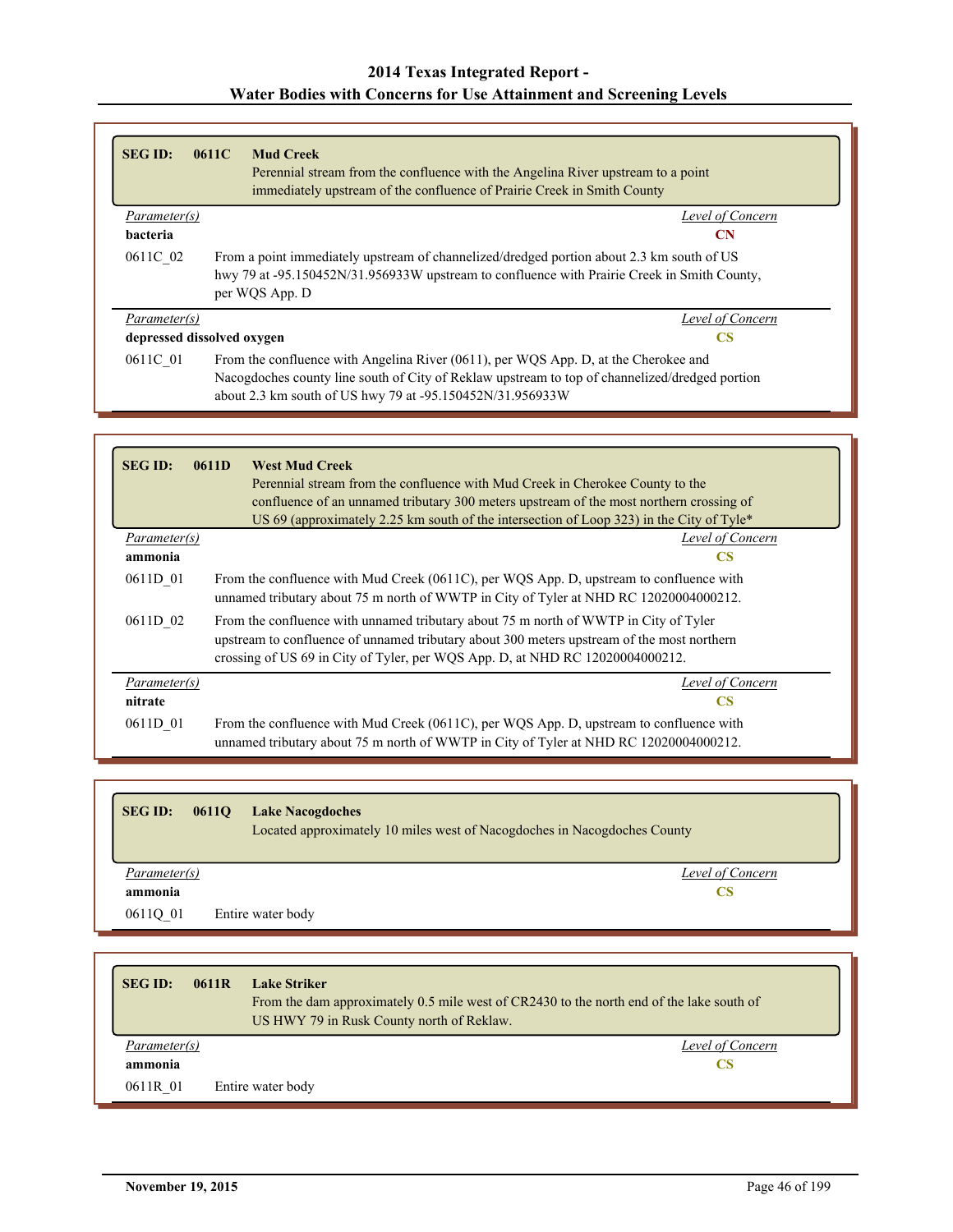| <b>SEG ID:</b> | 0612<br><b>Attoyac Bayou</b><br>From a point 3.9 km (2.4 miles) downstream of Curry Creek in Nacogdoches/San Augustine<br>County to FM 95 in Rusk County |                  |
|----------------|----------------------------------------------------------------------------------------------------------------------------------------------------------|------------------|
| Parameter(s)   |                                                                                                                                                          | Level of Concern |
| ammonia        |                                                                                                                                                          | <b>CS</b>        |
| 0612 03        | From a point immediately upstream of Bear Bayou upstream to upper boundary at FM 95.                                                                     |                  |
| Parameter(s)   |                                                                                                                                                          | Level of Concern |
|                | depressed dissolved oxygen                                                                                                                               | <b>CS</b>        |
| 0612 02        | From a point immediately upstream of Polly Branch confluence upstream to confluence with Bear<br>Bayou.                                                  |                  |
| 0612 03        | From a point immediately upstream of Bear Bayou upstream to upper boundary at FM 95.                                                                     |                  |

| <b>SEG ID:</b> | 0612B<br><b>Waffelow Creek</b><br>From the confluence of Naconiche Creek north of Martinsville in Nacogdoches County<br>upstream to headwaters east of Appleby in Nacogdoches County          |                  |
|----------------|-----------------------------------------------------------------------------------------------------------------------------------------------------------------------------------------------|------------------|
| Parameter(s)   |                                                                                                                                                                                               | Level of Concern |
| ammonia        |                                                                                                                                                                                               | <b>CS</b>        |
| 0612B 01       | From the confluence of Naconiche Creek north of Martinsville in Nacogdoches County upstream<br>to confluence with unnamed tributary about 0.27 km west of CR 234 at NHD RC<br>12020005000207. |                  |
| Parameter(s)   |                                                                                                                                                                                               | Level of Concern |
|                | depressed dissolved oxygen                                                                                                                                                                    | CS               |
| 0612B 01       | From the confluence of Naconiche Creek north of Martinsville in Nacogdoches County upstream<br>to confluence with unnamed tributary about 0.27 km west of CR 234 at NHD RC<br>12020005000207. |                  |

| <b>SEG ID:</b>   | 0615 | Angelina River/Sam Rayburn Reservoir<br>The riverine portion of Sam Rayburn Reservoir from a point 5.6 kilometers (3.5 miles)<br>upstream of Marion?s Ferry to the aqueduct crossing 1.0 kilometer (0.6 mile) upstream of<br>the confluence of Paper Mill Creek |
|------------------|------|-----------------------------------------------------------------------------------------------------------------------------------------------------------------------------------------------------------------------------------------------------------------|
| Parameter(s)     |      | Level of Concern                                                                                                                                                                                                                                                |
| nitrate          |      | <b>CS</b>                                                                                                                                                                                                                                                       |
| 0615 01          |      | Entire water body                                                                                                                                                                                                                                               |
| Parameter(s)     |      | Level of Concern                                                                                                                                                                                                                                                |
| total phosphorus |      | <b>CS</b>                                                                                                                                                                                                                                                       |
| 0615 01          |      | Entire water body                                                                                                                                                                                                                                               |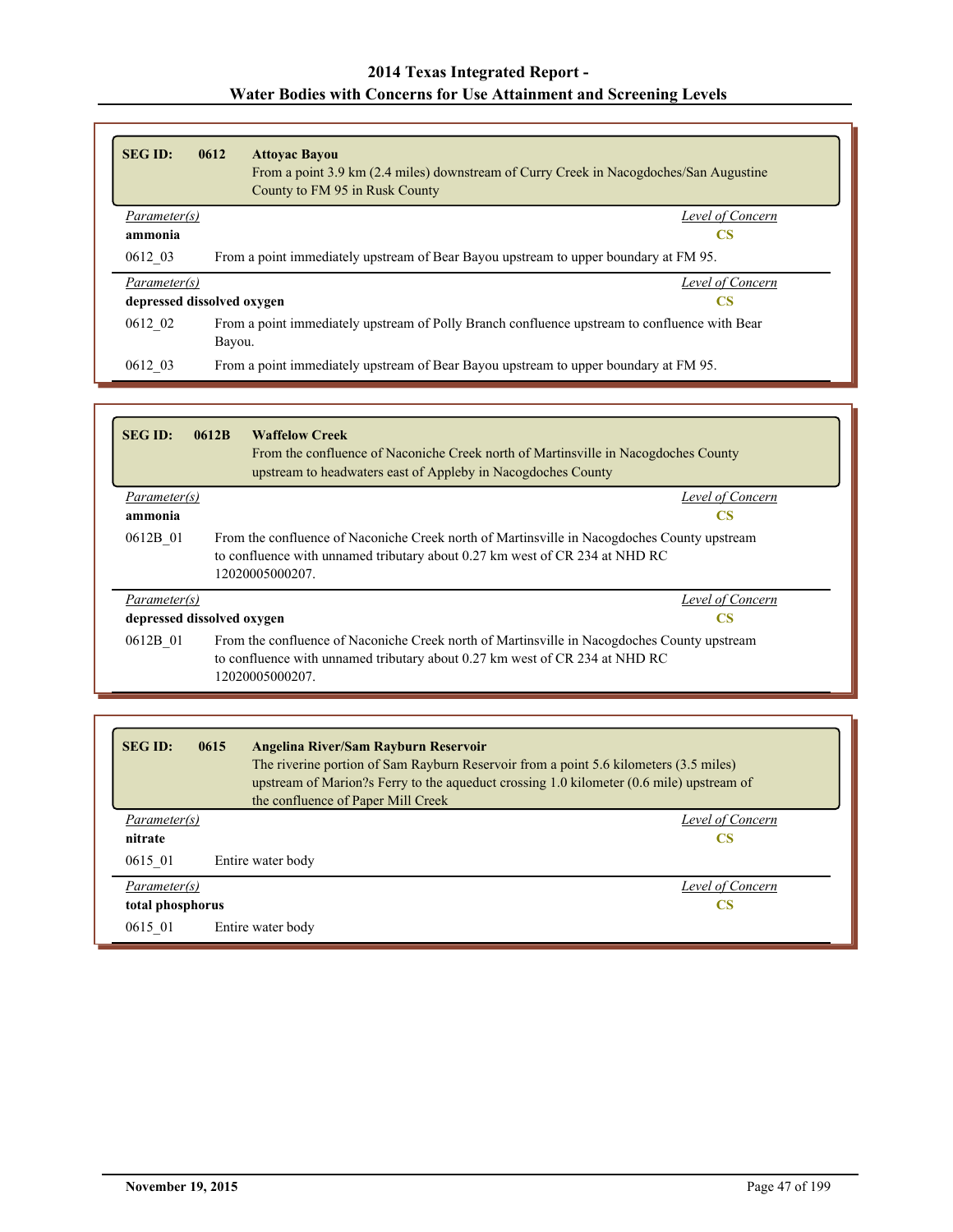| <b>SEG ID:</b> | 0701<br><b>Taylor Bayou/North Fork Taylor Bayou Above Tidal</b><br>From the saltwater lock 7.7 km (4.8 miles) downstream of SH 73 in Jefferson County to the<br>Lower Neches Valley Authority Canal in Jefferson County |  |
|----------------|-------------------------------------------------------------------------------------------------------------------------------------------------------------------------------------------------------------------------|--|
| Parameter(s)   | Level of Concern                                                                                                                                                                                                        |  |
| chlorophyll-a  | <b>CS</b>                                                                                                                                                                                                               |  |
| 0701 01        | From the saltwater lock 7.7 km (4.8 miles) downstream of SH 73 in Jefferson County, per WQS<br>App. C, upstream to the confluence with Hillebrandt Bayou (0704).                                                        |  |
| 0701 02        | From the confluence with Hillebrandt Bayou upstream to confluences with North Fork Taylor<br>Bayou and South Fork Bayou.                                                                                                |  |
| Parameter(s)   | Level of Concern                                                                                                                                                                                                        |  |
|                | depressed dissolved oxygen<br><b>CS</b>                                                                                                                                                                                 |  |
| 0701 01        | From the saltwater lock 7.7 km (4.8 miles) downstream of SH 73 in Jefferson County, per WQS<br>App. C, upstream to the confluence with Hillebrandt Bayou (0704).                                                        |  |
| 0701 02        | From the confluence with Hillebrandt Bayou upstream to confluences with North Fork Taylor<br>Bayou and South Fork Bayou.                                                                                                |  |

| <b>SEG ID:</b>           | 0701D | <b>Shallow Prong Lake</b><br>Widest upper portion of Big Hill Bayou about 2.0 km (1.26 miles) north of Blind Lake |                  |
|--------------------------|-------|-------------------------------------------------------------------------------------------------------------------|------------------|
| Parameter(s)             |       |                                                                                                                   | Level of Concern |
| arsenic in edible tissue |       |                                                                                                                   | CS               |
| 0701D 01                 |       | Portion of Big Hill Bayou, Shallow Prong portion of NHD RC 12040201006920                                         |                  |

| <b>SEG ID:</b> | 0702      | <b>Intracoastal Waterway Tidal</b>                                                           |  |
|----------------|-----------|----------------------------------------------------------------------------------------------|--|
|                |           | From the confluence with Galveston Bay at Port Bolivar in Galveston County to the            |  |
|                |           | confluence with the Sabine-Neches Canal in Jefferson County (including Taylor Bayou          |  |
|                |           | Tidal from the confluence with the Intracoastal Waterway up to the saltwater lock 7.7 $k^*$  |  |
| Parameter(s)   |           | Level of Concern                                                                             |  |
| chlorophyll-a  |           | CS                                                                                           |  |
| 0702 02        | barriers. | Taylor Bayou tidal from the confluence with the Intracoastal Waterway Tidal to the saltwater |  |

| <b>SEG ID:</b>   | 0702A<br>Alligator Bayou and Main Canals A, B, C, and D<br>All perennial canals in Jefferson County Drainage District No. 7 that eventually drain into<br>the tidal portion of Taylor Bayou at the pump house gate, including Alligator Bayou. |                  |
|------------------|------------------------------------------------------------------------------------------------------------------------------------------------------------------------------------------------------------------------------------------------|------------------|
| Parameter(s)     |                                                                                                                                                                                                                                                | Level of Concern |
| chlorophyll-a    |                                                                                                                                                                                                                                                | <b>CS</b>        |
| 0702A 01         | From Taylor Bayou Tidal (0702) to confluence with Main Canal D above SH 82.                                                                                                                                                                    |                  |
| 0702A 03         | Main Canal D from the confluence with Alligator Bayou at SH 82 upstream to about 0.35 km<br>upstream of confluence with Canal A                                                                                                                |                  |
| Parameter(s)     |                                                                                                                                                                                                                                                | Level of Concern |
| lead in sediment |                                                                                                                                                                                                                                                | <b>CS</b>        |
| 0702A 01         | From Taylor Bayou Tidal (0702) to confluence with Main Canal D above SH 82.                                                                                                                                                                    |                  |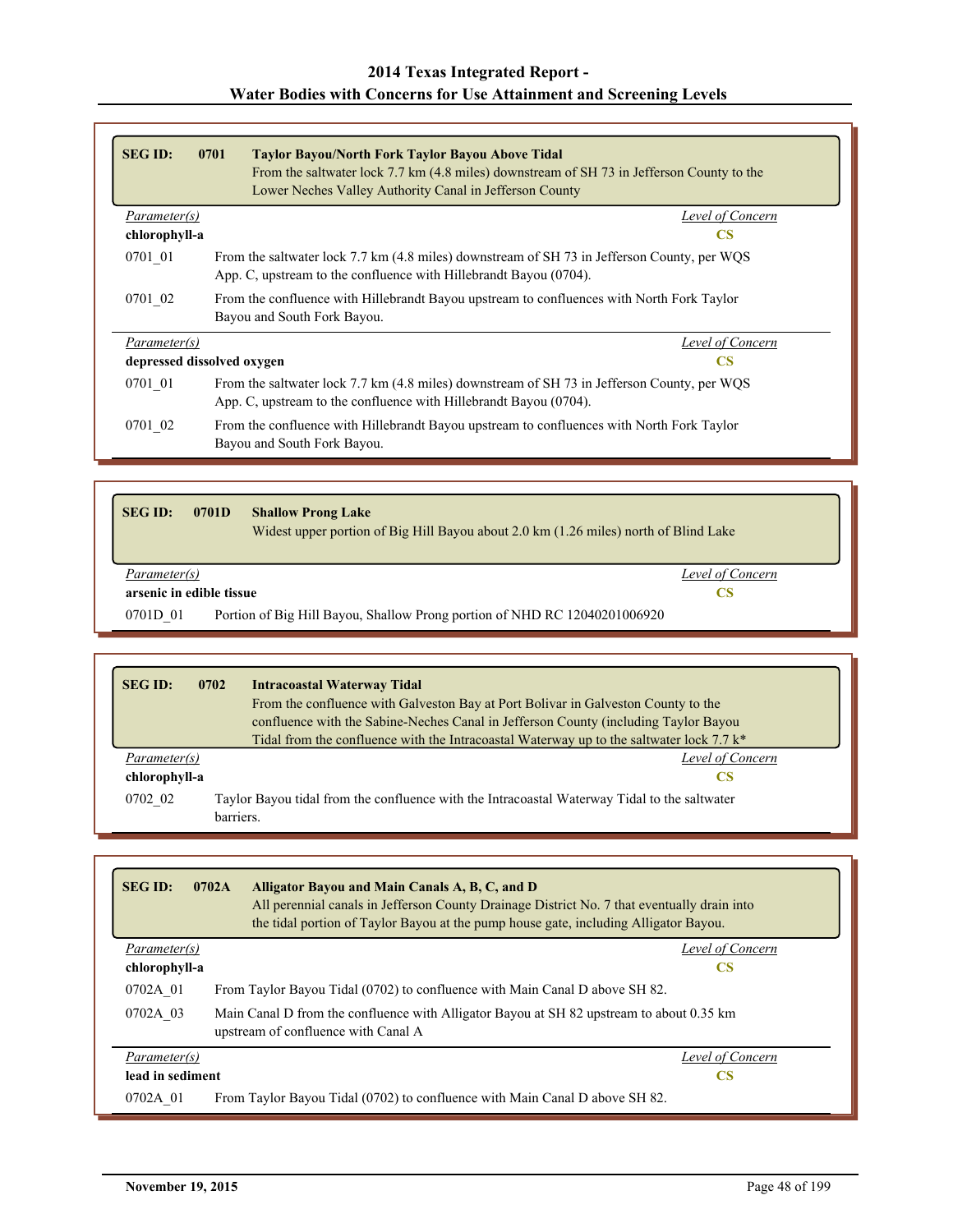| <b>SEG ID:</b>             | 0704<br><b>Hillebrandt Bayou</b><br>From the confluence of Taylor Bayou in Jefferson County to a point 100 meters (110 yards)<br>upstream of SH 124 in Jefferson County |
|----------------------------|-------------------------------------------------------------------------------------------------------------------------------------------------------------------------|
| <i>Parameter(s)</i>        | Level of Concern                                                                                                                                                        |
| ammonia                    | $\overline{\text{CS}}$                                                                                                                                                  |
| 0704_01                    | From the confluence with Taylor Bayou Above Tidal (0701) upstream to confluence with Willow<br>Marsh Bayou (0704A)                                                      |
| 0704 02                    | From the confluence with Willow Marsh Bayou (0704A) upstream to a point 100 meters (110<br>yards) upstream of SH 124 in Jefferson County                                |
| Parameter(s)               | Level of Concern                                                                                                                                                        |
| chlorophyll-a              | <b>CS</b>                                                                                                                                                               |
| 0704 01                    | From the confluence with Taylor Bayou Above Tidal (0701) upstream to confluence with Willow<br>Marsh Bayou (0704A)                                                      |
| 0704 02                    | From the confluence with Willow Marsh Bayou (0704A) upstream to a point 100 meters (110<br>yards) upstream of SH 124 in Jefferson County                                |
| Parameter(s)               | Level of Concern                                                                                                                                                        |
| depressed dissolved oxygen | <b>CN</b>                                                                                                                                                               |
| 0704 02                    | From the confluence with Willow Marsh Bayou (0704A) upstream to a point 100 meters (110<br>yards) upstream of SH 124 in Jefferson County                                |

| <b>SEG ID:</b> | 0801<br><b>Trinity River Tidal</b><br>From the confluence with Anahuac Channel in Chambers County to a point 3.1 km (1.9)<br>miles) downstream of US 90 in Liberty County |
|----------------|---------------------------------------------------------------------------------------------------------------------------------------------------------------------------|
| Parameter(s)   | Level of Concern                                                                                                                                                          |
| chlorophyll-a  | CS                                                                                                                                                                        |
| 0801 01        | Lower 25 miles of segment                                                                                                                                                 |

| <b>SEG ID:</b> | 0801B<br><b>Old River</b><br>From IH 10 in Chambers County to approximately 9 miles upstream of confluence with<br>Cherry Point Gully. |                  |
|----------------|----------------------------------------------------------------------------------------------------------------------------------------|------------------|
| Parameter(s)   |                                                                                                                                        | Level of Concern |
| chlorophyll-a  |                                                                                                                                        | CS               |
| 0801B 01       | <b>Entire Segment</b>                                                                                                                  |                  |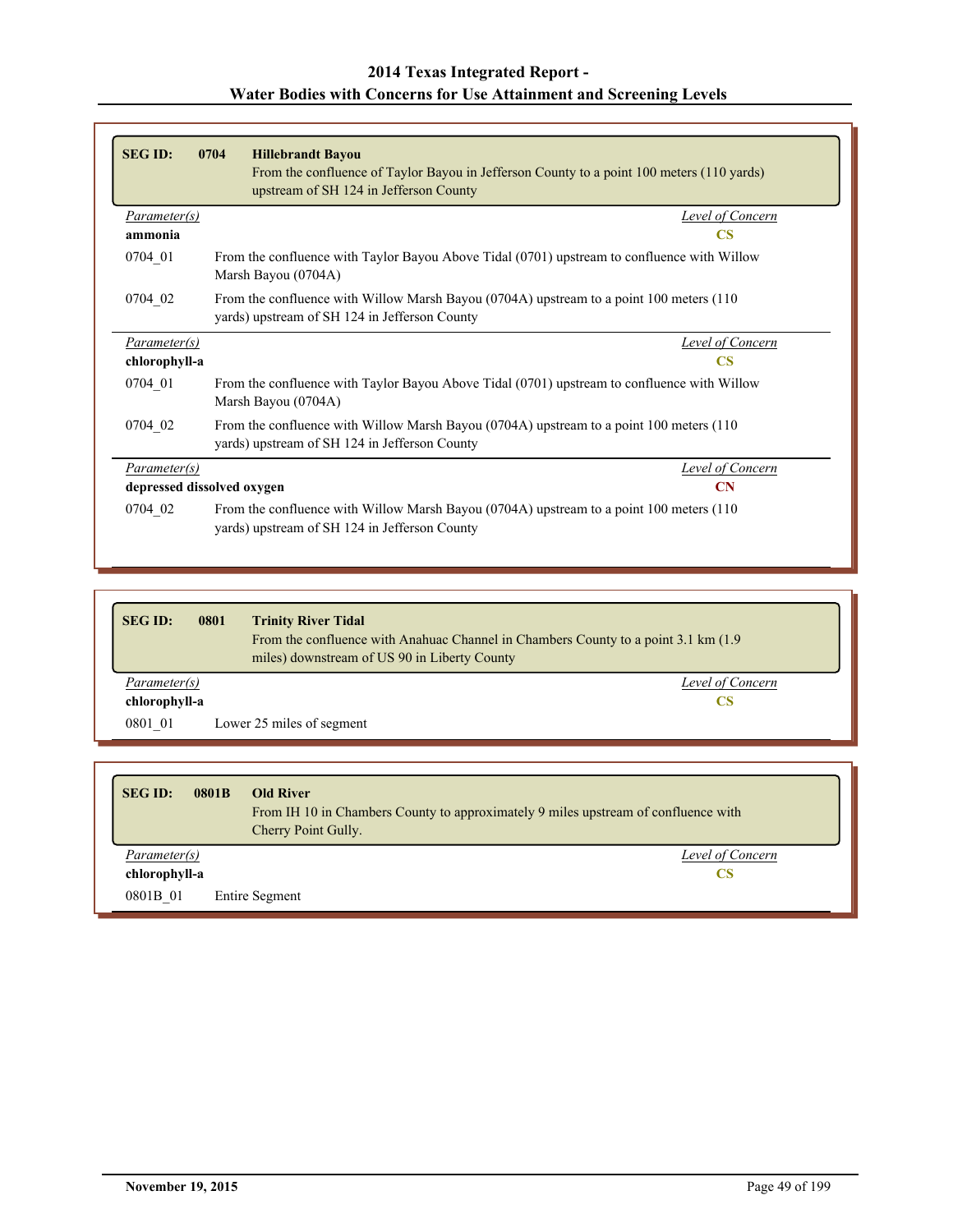| <b>SEG ID:</b><br>0801C<br><b>Cotton Bayou</b><br>From the confluence of Cotton Lake southeast of Mont Belvieu in Chambers County<br>upstream to a point (NHD RC 12040203000496) approximately 1 mile north of IH 10 in<br><b>Chambers County</b> |                  |
|---------------------------------------------------------------------------------------------------------------------------------------------------------------------------------------------------------------------------------------------------|------------------|
| Parameter(s)                                                                                                                                                                                                                                      | Level of Concern |
| chlorophyll-a                                                                                                                                                                                                                                     | $\mathbf{CS}$    |
| 0801C 01<br>Entire Segment                                                                                                                                                                                                                        |                  |
| Parameter(s)                                                                                                                                                                                                                                      | Level of Concern |
| depressed dissolved oxygen                                                                                                                                                                                                                        | CN               |
| 0801C 01<br>Entire Segment                                                                                                                                                                                                                        |                  |
| Parameter(s)                                                                                                                                                                                                                                      | Level of Concern |
| nitrate                                                                                                                                                                                                                                           | <b>CS</b>        |
| 0801C 01<br>Entire Segment                                                                                                                                                                                                                        |                  |
| Parameter(s)                                                                                                                                                                                                                                      | Level of Concern |
| total phosphorus                                                                                                                                                                                                                                  | <b>CS</b>        |
| 0801C 01<br><b>Entire Segment</b>                                                                                                                                                                                                                 |                  |

| <b>SEG ID:</b> | 0802<br><b>Trinity River Below Lake Livingston</b><br>From a point 3.1 km (1.9 miles) downstream of US 90 in Liberty County to Livingston Dam<br>in Polk/San Jacinto County |                  |
|----------------|-----------------------------------------------------------------------------------------------------------------------------------------------------------------------------|------------------|
| Parameter(s)   |                                                                                                                                                                             | Level of Concern |
| chlorophyll-a  |                                                                                                                                                                             | <b>CS</b>        |
| 0802 01        | Lower 17 miles of segment                                                                                                                                                   |                  |
| 0802 03        | 11 miles upstream to approx. 9 miles downstream of FM 787                                                                                                                   |                  |
| 0802 04        | 5 miles upstream to 11 miles downstream of US 59                                                                                                                            |                  |
| 0802 05        | Upper 6 miles of segment                                                                                                                                                    |                  |
| Parameter(s)   |                                                                                                                                                                             | Level of Concern |
| pН             |                                                                                                                                                                             | $\mathbf{CN}$    |
| 0802 02        | Approx. 9 miles upstream to approx. 15 miles downstream of SH 105                                                                                                           |                  |

Г

 $\mathcal{L}(\mathcal{A})$ 

۲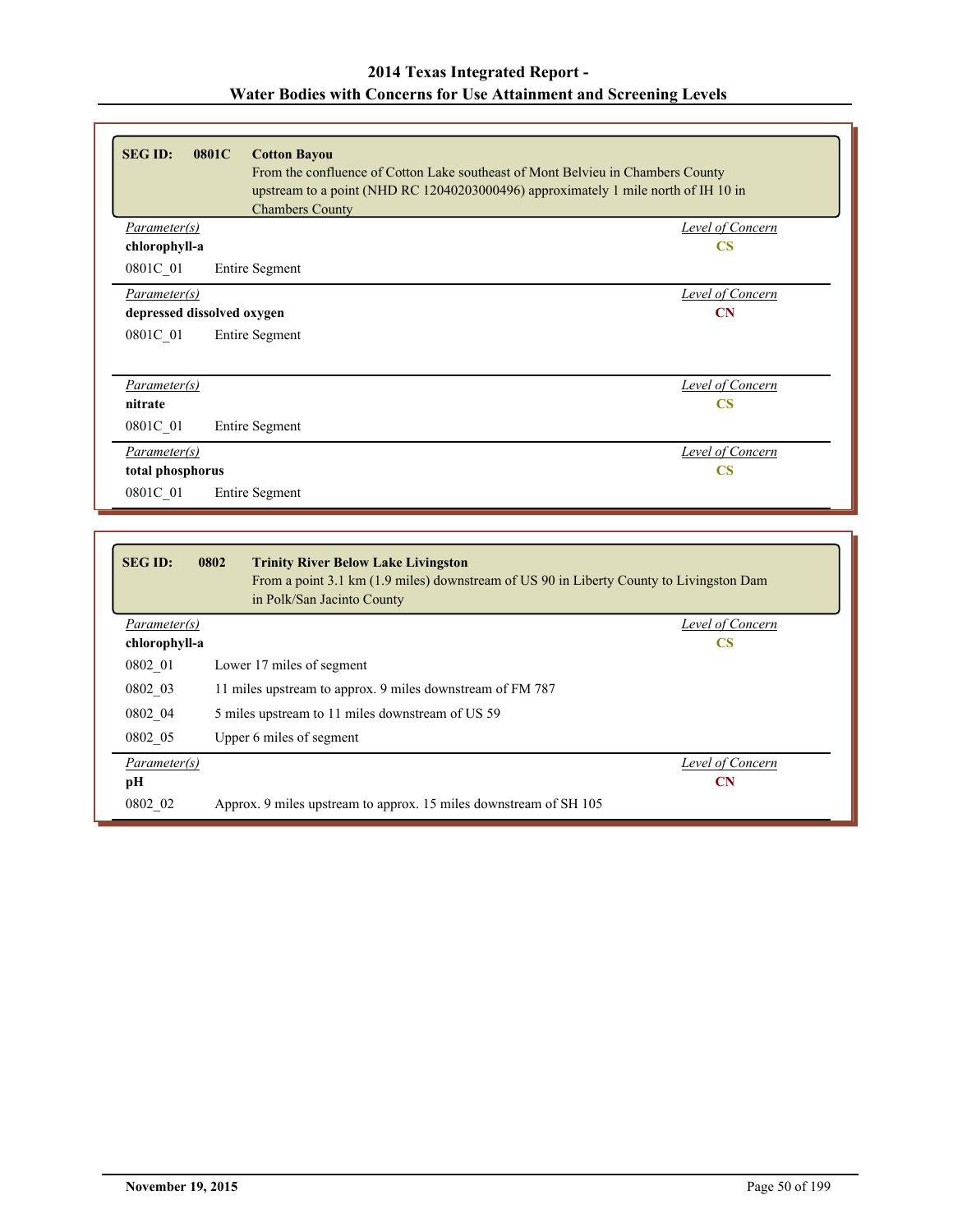| <b>SEGID:</b>                    | 0803<br><b>Lake Livingston</b><br>From Livingston Dam in Polk/San Jacinto County to a point 1.8 km (1.1 miles) upstream of<br>Boggy Creek in Houston/Leon County, up to normal pool elevation of 131 feet (impounds<br><b>Trinity River)</b> |                                          |
|----------------------------------|----------------------------------------------------------------------------------------------------------------------------------------------------------------------------------------------------------------------------------------------|------------------------------------------|
| Parameter(s)                     |                                                                                                                                                                                                                                              | Level of Concern                         |
| chlorophyll-a                    |                                                                                                                                                                                                                                              | $\overline{\text{CS}}$                   |
| 0803 01                          | Lowermost portion of reservoir, adjacent to dam                                                                                                                                                                                              |                                          |
| 0803 05                          | Middle portion of reservoir, downstream of Kickapoo Creek                                                                                                                                                                                    |                                          |
| 0803 06                          | Middle portion of reservoir, centering on US 190                                                                                                                                                                                             |                                          |
| 0803 07                          | Upper portion of reservoir, west of Carlisle                                                                                                                                                                                                 |                                          |
| 0803 10                          | Upper portion of reservoir, centering on SH 19                                                                                                                                                                                               |                                          |
| $0803 - 11$                      | Riverine portion of reservoir, centering on SH 21                                                                                                                                                                                            |                                          |
| Parameter(s)                     |                                                                                                                                                                                                                                              | Level of Concern                         |
|                                  | depressed dissolved oxygen                                                                                                                                                                                                                   | $\overline{\text{CS}}$                   |
| 0803 09                          | West Carolina Creek cove, off upper portion of reservoir                                                                                                                                                                                     |                                          |
| Parameter(s)                     |                                                                                                                                                                                                                                              | <b>Level of Concern</b>                  |
| nitrate                          |                                                                                                                                                                                                                                              | <b>CS</b>                                |
| 0803 04                          | Middle portion of reservoir, East Pointblank                                                                                                                                                                                                 |                                          |
| 0803 06                          | Middle portion of reservoir, centering on US 190                                                                                                                                                                                             |                                          |
| 0803_07                          | Upper portion of reservoir, west of Carlisle                                                                                                                                                                                                 |                                          |
| 0803 08                          | Cove off upper portion of reservoir, East Trinity                                                                                                                                                                                            |                                          |
| 0803 10                          | Upper portion of reservoir, centering on SH 19                                                                                                                                                                                               |                                          |
| $0803 - 11$                      | Riverine portion of reservoir, centering on SH 21                                                                                                                                                                                            |                                          |
| Parameter(s)<br>total phosphorus |                                                                                                                                                                                                                                              | <b>Level of Concern</b><br>$\mathbf{CS}$ |
| 0803 06                          | Middle portion of reservoir, centering on US 190                                                                                                                                                                                             |                                          |
| 0803 07                          | Upper portion of reservoir, west of Carlisle                                                                                                                                                                                                 |                                          |
| 0803 10                          | Upper portion of reservoir, centering on SH 19                                                                                                                                                                                               |                                          |
| 0803 11                          | Riverine portion of reservoir, centering on SH 21                                                                                                                                                                                            |                                          |

| <b>SEGID:</b>    | <b>Harmon Creek</b><br>0803A<br>From the confluence with Lake Livingston (normal pool elevation of 131 feet) to the<br>confluence of East Fork Harmon Creek east of Huntsville in Walker County |  |
|------------------|-------------------------------------------------------------------------------------------------------------------------------------------------------------------------------------------------|--|
| Parameter(s)     | Level of Concern                                                                                                                                                                                |  |
| nitrate          | CS                                                                                                                                                                                              |  |
| 0803A 01         | A 16 mile (25.7 KM) stretch of Harmon Creek extending from Lake Livingston (normal pool<br>elevation of 131 feet) upstream to the confluence of East Fork Harmon Creek.                         |  |
| Parameter(s)     | Level of Concern                                                                                                                                                                                |  |
| total phosphorus | CS                                                                                                                                                                                              |  |
| 0803A 01         | A 16 mile (25.7 KM) stretch of Harmon Creek extending from Lake Livingston (normal pool<br>elevation of 131 feet) upstream to the confluence of East Fork Harmon Creek.                         |  |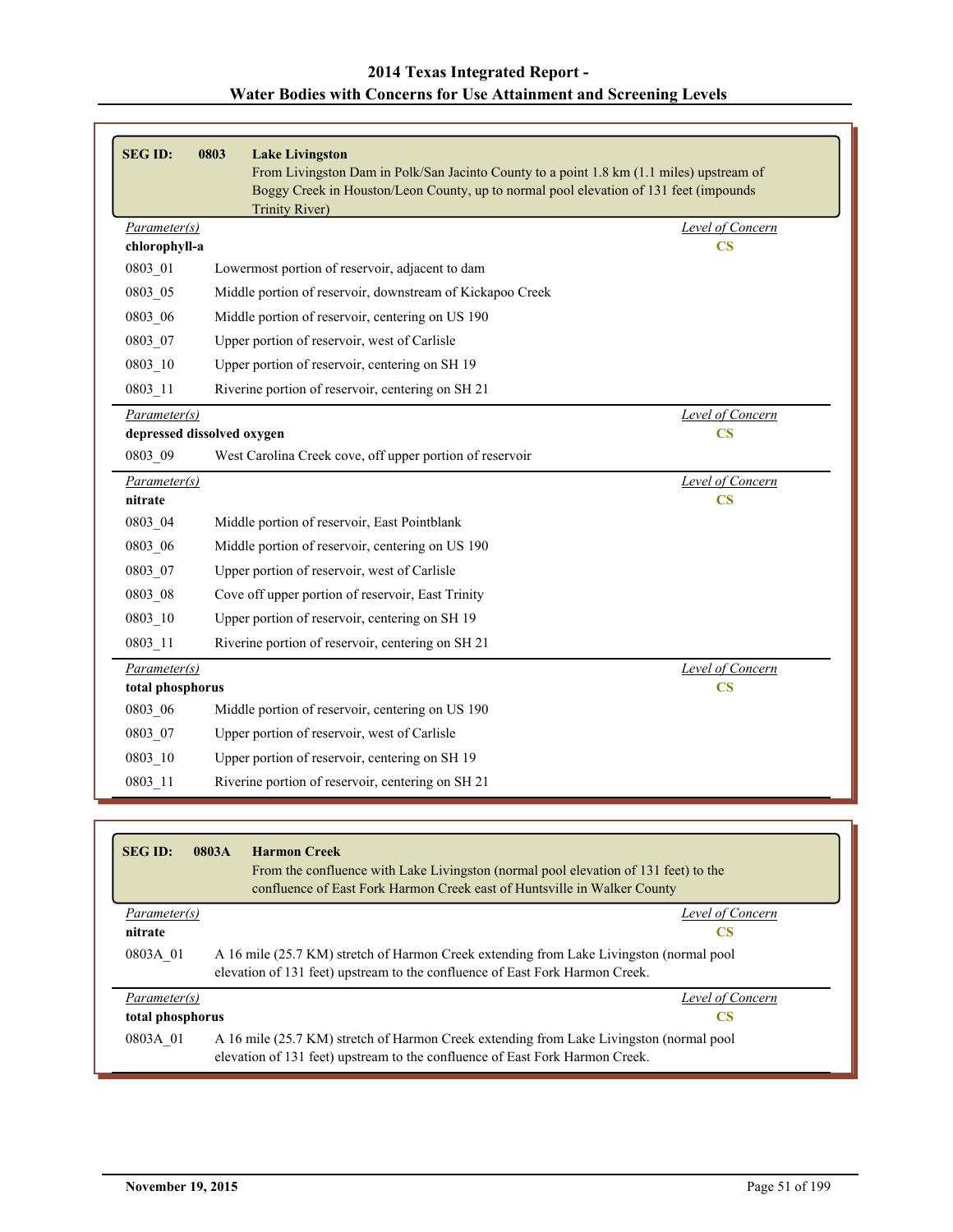| <b>SEGID:</b><br>0803B | <b>White Rock Creek</b><br>From the confluence of Lake Livingston northeast of Trinity in Trinity County to the |                  |
|------------------------|-----------------------------------------------------------------------------------------------------------------|------------------|
|                        | upstream perennial portion of the stream east of Lovelady in Houston County                                     |                  |
| Parameter(s)           |                                                                                                                 | Level of Concern |
| chlorophyll-a          |                                                                                                                 | CS               |
| 0803B 01               | lower 25 miles of segment                                                                                       |                  |

| <b>SEG ID:</b>  | 0803E<br><b>Nelson Creek</b><br>From the confluence with segment 0803 Trinity River, to upper end of Nelson Creek NHD<br>RC 12030202005424 |
|-----------------|--------------------------------------------------------------------------------------------------------------------------------------------|
| Parameter(s)    | Level of Concern                                                                                                                           |
| <b>bacteria</b> | CN                                                                                                                                         |
| 0803E 01        | Entire water body.                                                                                                                         |

| <b>SEG ID:</b>  | 0803F<br><b>Bedias Creek</b><br>From the confluence with segment 0803 Trinity River, to upper end of Bedias Creek, NHD<br>RC 12030202000350 |
|-----------------|---------------------------------------------------------------------------------------------------------------------------------------------|
| Parameter(s)    | Level of Concern                                                                                                                            |
| <b>bacteria</b> | CN                                                                                                                                          |
| 0803F 01        | From the confluence with segment 0803 Trinity River up to confluence with Poole Creek (NHD)<br>RC 12030202000572)                           |
| Parameter(s)    | Level of Concern                                                                                                                            |
| zinc in water   | <b>CN</b>                                                                                                                                   |
| 0803F 02        | From the confluence with Poole Creek (NHD RC 12030202000572) to upper end of NHD RC<br>Bedias Creek (NHD RC 12030202000350)                 |

| <b>SEG ID:</b>      | Lake Madisonville<br>0803G<br>From Lake Madisonville Dam in Madison County up to the normal pool elevation of 285<br>feet (impounds Town Branch) |
|---------------------|--------------------------------------------------------------------------------------------------------------------------------------------------|
| <i>Parameter(s)</i> | Level of Concern                                                                                                                                 |
| chlorophyll-a       | CS                                                                                                                                               |
| 0803G 01            | Entire water body                                                                                                                                |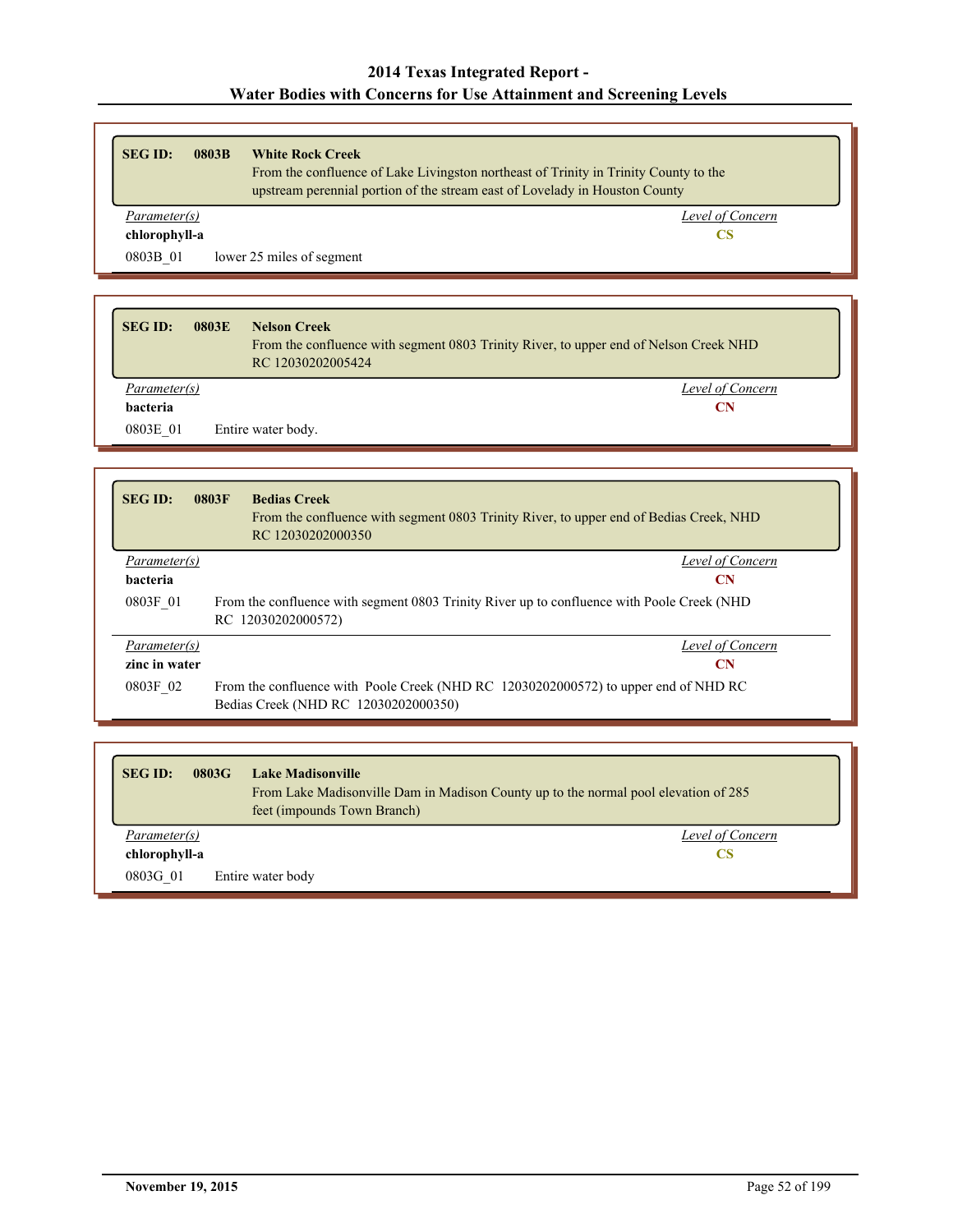| 2014 Texas Integrated Report -                                            |
|---------------------------------------------------------------------------|
| <b>Water Bodies with Concerns for Use Attainment and Screening Levels</b> |

| <b>SEG ID:</b>                | 0804<br><b>Trinity River Above Lake Livingston</b><br>From a point 1.8 km (1.1 miles) upstream of Boggy Creek in Houston/Leon County to a<br>point immediately upstream of the confluence of the Cedar Creek Reservoir discharge canal<br>in Henderson/Navarro County |
|-------------------------------|-----------------------------------------------------------------------------------------------------------------------------------------------------------------------------------------------------------------------------------------------------------------------|
| Parameter(s)<br>chlorophyll-a | Level of Concern<br>$\overline{\text{CS}}$                                                                                                                                                                                                                            |
| 0804 01                       | From the lower end of the segment up to just above the confluence with Hurricane Bayou in<br>Houston County.                                                                                                                                                          |
| 0804 02                       | From just upstream of the confluence with Hurricane Bayou up to just above the confluence with<br>Boons Creek.                                                                                                                                                        |
| 0804 04                       | From the confluence with Caney Creek up to just above the confluence with Indian Creek in<br>Anderson County.                                                                                                                                                         |
| 0804 07                       | From just above the confluence with Richland Creek in Henderson County, up to the upper end of<br>the segment.                                                                                                                                                        |
| Parameter(s)                  | Level of Concern                                                                                                                                                                                                                                                      |
| nitrate                       | $\overline{\text{CS}}$                                                                                                                                                                                                                                                |
| 0804 01                       | From the lower end of the segment up to just above the confluence with Hurricane Bayou in<br>Houston County.                                                                                                                                                          |
| 0804 02                       | From just upstream of the confluence with Hurricane Bayou up to just above the confluence with<br>Boons Creek.                                                                                                                                                        |
| 0804_03                       | From just upstream of the confluence with Boons Creek up to just above the confluence with<br>Caney Creek.                                                                                                                                                            |
| 0804 04                       | From the confluence with Caney Creek up to just above the confluence with Indian Creek in<br>Anderson County.                                                                                                                                                         |
| 0804 07                       | From just above the confluence with Richland Creek in Henderson County, up to the upper end of<br>the segment.                                                                                                                                                        |
| Parameter(s)                  | Level of Concern                                                                                                                                                                                                                                                      |
| total phosphorus              | <b>CS</b>                                                                                                                                                                                                                                                             |
| 0804 01                       | From the lower end of the segment up to just above the confluence with Hurricane Bayou in<br>Houston County.                                                                                                                                                          |
| 0804 02                       | From just upstream of the confluence with Hurricane Bayou up to just above the confluence with<br>Boons Creek.                                                                                                                                                        |
| 0804_04                       | From the confluence with Caney Creek up to just above the confluence with Indian Creek in<br>Anderson County.                                                                                                                                                         |
| 0804 07                       | From just above the confluence with Richland Creek in Henderson County, up to the upper end of<br>the segment.                                                                                                                                                        |

| <b>SEG ID:</b><br>0804G<br><b>Catfish Creek</b><br>Twenty mile stretch of Catfish Creek running upstream from US 287 in Anderson Co., to<br>Catfish Creek Ranch Lake just upstream of SH 19 in Henderson Co. |                  |
|--------------------------------------------------------------------------------------------------------------------------------------------------------------------------------------------------------------|------------------|
| Parameter(s)                                                                                                                                                                                                 | Level of Concern |
| depressed dissolved oxygen<br>CS                                                                                                                                                                             |                  |
| <b>Entire Segment</b><br>0804G 01                                                                                                                                                                            |                  |
| Parameter(s)                                                                                                                                                                                                 | Level of Concern |
| impaired macrobenthic community                                                                                                                                                                              | CN               |
| 0804G 01<br>Entire Segment                                                                                                                                                                                   |                  |

r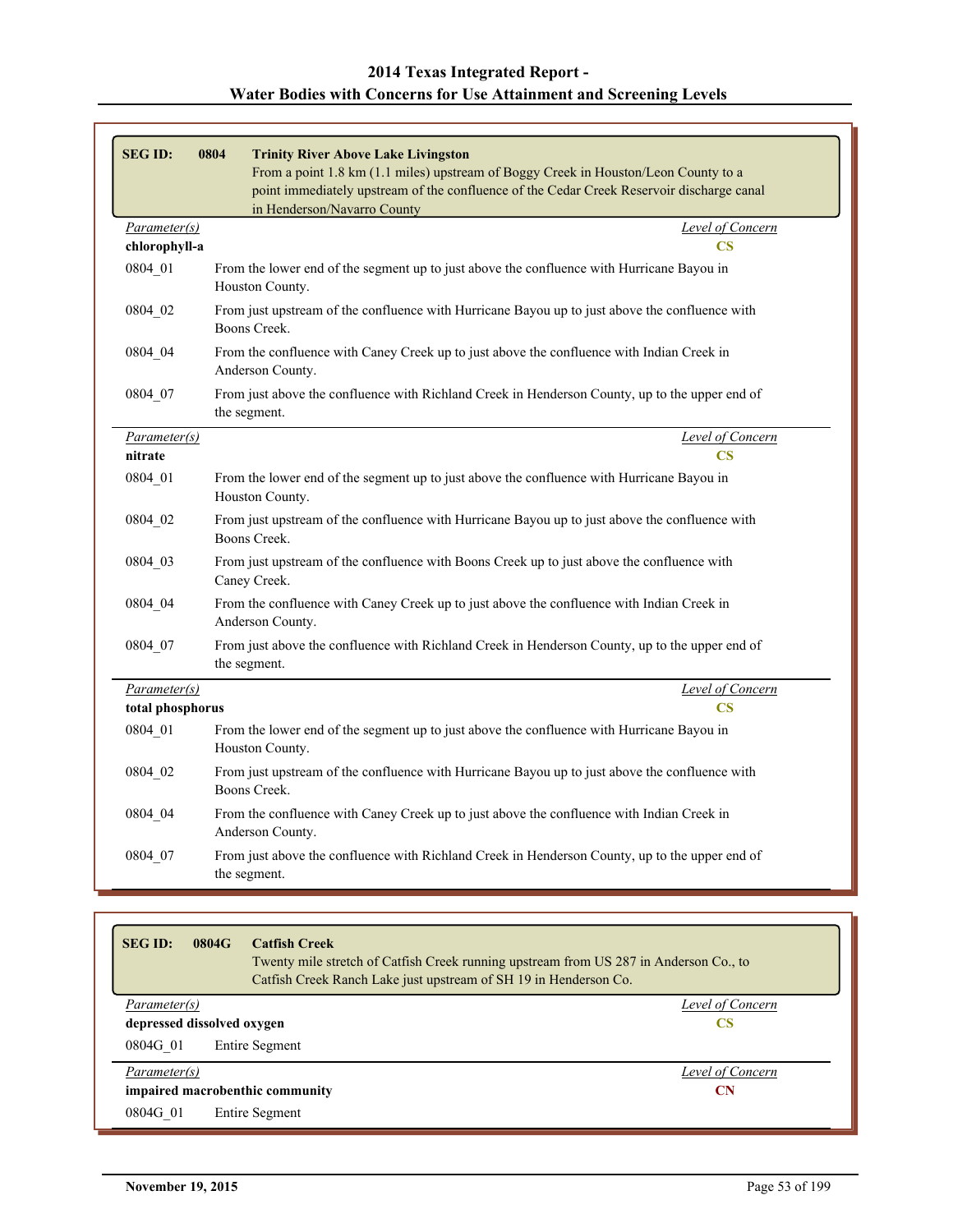| <b>SEG ID:</b> | 0804H | <b>Upper Keechi Creek</b><br>From confluence with segment 0804 Trinity River to the upper end of NHD stream Upper<br>Keechi Creek (NHD RC 12030201001075) |
|----------------|-------|-----------------------------------------------------------------------------------------------------------------------------------------------------------|
| Parameter(s)   |       | Level of Concern                                                                                                                                          |
| chlorophyll-a  |       | CS                                                                                                                                                        |
| 0804H 01       |       | From the confluence with segment 0804 Trinity River up to confluence with Twin Branch (NHD)<br>RC 12030201027099)                                         |

| <b>SEG ID:</b><br>0804J<br><b>Fairfield Lake</b><br>Impounded Big Brown Creek in Freestone County |                         |
|---------------------------------------------------------------------------------------------------|-------------------------|
| <i>Parameter(s)</i>                                                                               | <b>Level of Concern</b> |
| chlorophyll-a                                                                                     | $\overline{\text{CS}}$  |
| 0804J 01<br>Entire segment                                                                        |                         |
| Parameter(s)                                                                                      | <b>Level of Concern</b> |
| depressed dissolved oxygen                                                                        | $\mathbf{CS}$           |
| 0804J 01<br>Entire segment                                                                        |                         |
| Parameter(s)                                                                                      | <b>Level of Concern</b> |
| fish kill report                                                                                  | CN                      |
| 0804J 01<br>Entire segment                                                                        |                         |
| Parameter(s)                                                                                      | <b>Level of Concern</b> |
| total phosphorus                                                                                  | $\overline{\text{CS}}$  |
| 0804J 01<br>Entire segment                                                                        |                         |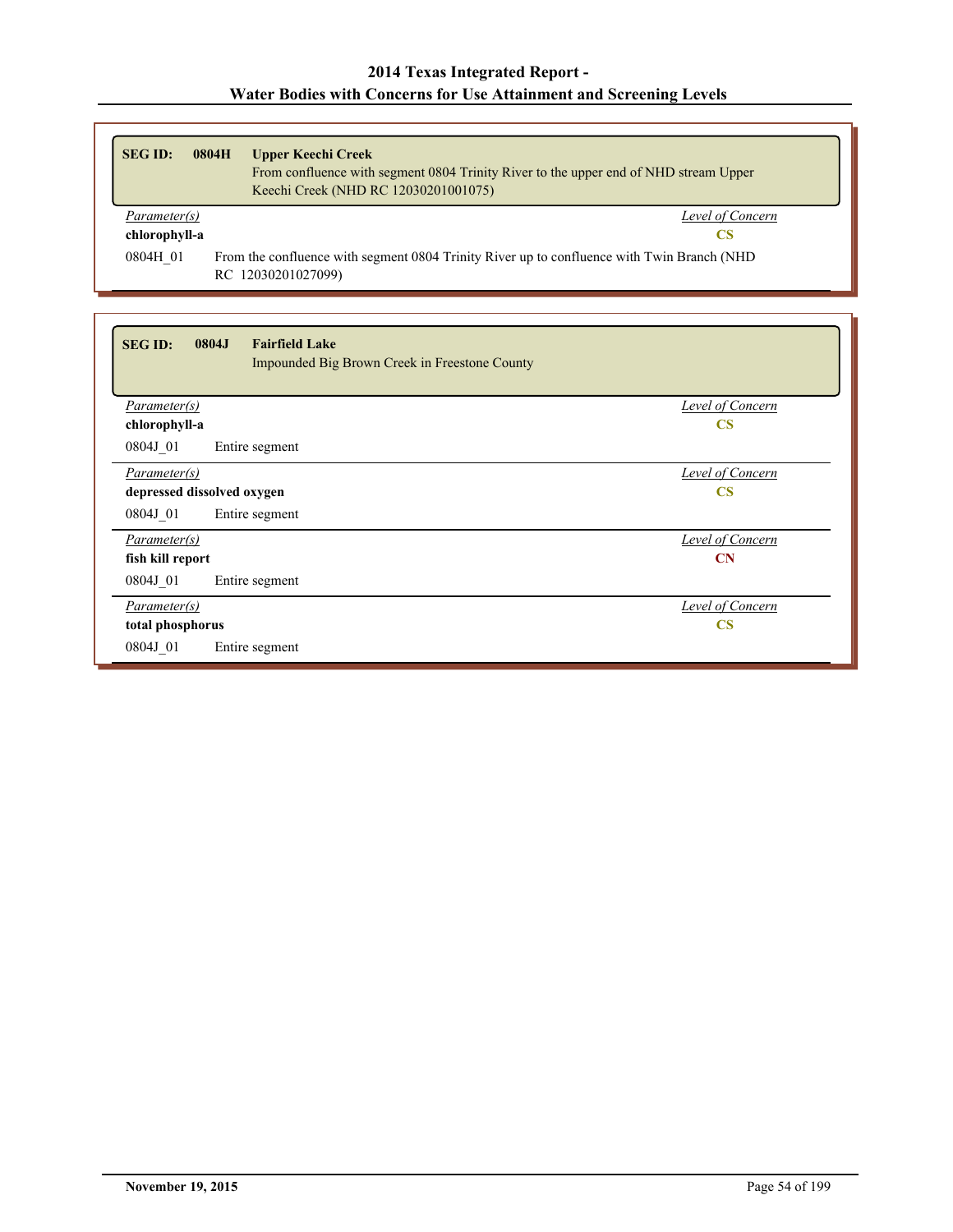| <b>SEG ID:</b>   | 0805<br><b>Upper Trinity River</b>                                                                                                                                     |
|------------------|------------------------------------------------------------------------------------------------------------------------------------------------------------------------|
|                  | From a point immediately upstream of the confluence of the Cedar Creek Reservoir<br>discharge canal in Henderson/Navarro County to a point immediately upstream of the |
|                  | confluence of Elm Fork Trinity River in Dallas County                                                                                                                  |
| Parameter(s)     | Level of Concern                                                                                                                                                       |
| chlorophyll-a    | $\overline{\text{CS}}$                                                                                                                                                 |
| 0805 01          | From confluence of the Cedar Creek Reservoir discharge canal upstream to confluence of Smith<br>Creek.                                                                 |
| 0805 02          | From confluence of Smith Creek upstream to confluence of Tenmile Creek.                                                                                                |
| 0805 03          | From the confluence of Fivemile Creek upstream to the confluence of Cedar Creek.                                                                                       |
| Parameter(s)     | <b>Level of Concern</b>                                                                                                                                                |
| nitrate          | $\overline{\text{CS}}$                                                                                                                                                 |
| 0805 01          | From confluence of the Cedar Creek Reservoir discharge canal upstream to confluence of Smith<br>Creek.                                                                 |
| 0805_02          | From confluence of Smith Creek upstream to confluence of Tenmile Creek.                                                                                                |
| 0805_03          | From the confluence of Fivemile Creek upstream to the confluence of Cedar Creek.                                                                                       |
| 0805 04          | From confluence of Cedar Creek upstream to confluence of Elm Fork Trinity River                                                                                        |
| 0805 06          | From confluence of Tenmile Creek upstream to confluence of Fivemile Creek                                                                                              |
| Parameter(s)     | Level of Concern                                                                                                                                                       |
| total phosphorus | $\overline{\text{CS}}$                                                                                                                                                 |
| 0805 01          | From confluence of the Cedar Creek Reservoir discharge canal upstream to confluence of Smith<br>Creek.                                                                 |
| 0805 02          | From confluence of Smith Creek upstream to confluence of Tenmile Creek.                                                                                                |
| 0805_03          | From the confluence of Fivemile Creek upstream to the confluence of Cedar Creek.                                                                                       |
| 0805 04          | From confluence of Cedar Creek upstream to confluence of Elm Fork Trinity River                                                                                        |
| 0805_06          | From confluence of Tenmile Creek upstream to confluence of Fivemile Creek                                                                                              |

| <b>SEG ID:</b> | 0806 | <b>West Fork Trinity River below Lake Worth</b><br>from a point immediately upstream of the confluence of Village Creek in Tarrant County to<br>Lake Worth Dam in Tarrant County |
|----------------|------|----------------------------------------------------------------------------------------------------------------------------------------------------------------------------------|
| Parameter(s)   |      | Level of Concern                                                                                                                                                                 |
| chlorophyll-a  |      | <b>CS</b>                                                                                                                                                                        |
| 0806 01        |      | From confluence of Village Creek upstream to confluence of Clear Fork Trinity River                                                                                              |

| <b>SEG ID:</b><br>0806A  | <b>Fosdic Lake</b><br>From Fosdic Lake Dam to the reservoir headwaters in Oakland Lake Park in Tarrant County |
|--------------------------|---------------------------------------------------------------------------------------------------------------|
| Parameter(s)             | Level of Concern                                                                                              |
| arsenic in edible tissue | CS                                                                                                            |
| 0806A 01                 | Entire lake                                                                                                   |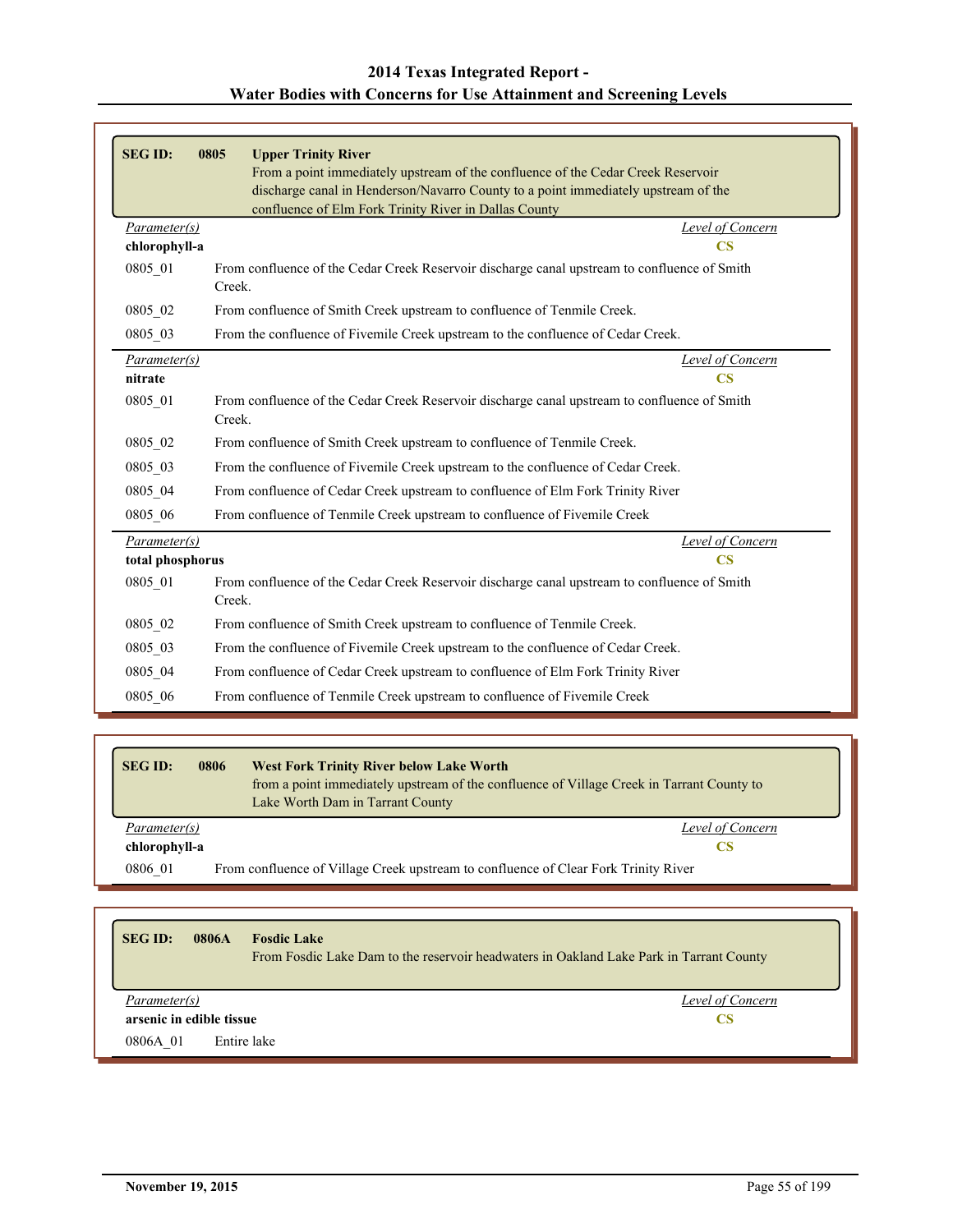| <b>SEG ID:</b>           | 0806B | <b>Echo Lake</b><br>From Echo Lake Dam to the reservoirs headwaters in Tarrant County |                  |
|--------------------------|-------|---------------------------------------------------------------------------------------|------------------|
| Parameter(s)             |       |                                                                                       | Level of Concern |
| arsenic in edible tissue |       |                                                                                       | CS               |
| 0806B 01                 |       | Entire lake                                                                           |                  |
|                          |       |                                                                                       |                  |

| <b>SEG ID:</b> | 0806D<br><b>Marine Creek</b><br>Two mile stretch of Marine Creek running upstream from confluence with the W. Fork of<br>Trinity River to Tenmile Bridge Road in Fort Worth. |  |
|----------------|------------------------------------------------------------------------------------------------------------------------------------------------------------------------------|--|
| Parameter(s)   | Level of Concern                                                                                                                                                             |  |
| bacteria       | CN                                                                                                                                                                           |  |
| 0806D 01       | Marine Creek from the confluence with W. Fork Trinity River 2 miles upstream to Tenmile<br>Bridge Rd. in Ft. Worth                                                           |  |

| <b>SEG ID:</b>           | 0806F | <b>Little Fossil Creek</b><br>A 13.7 mile stretch of Little Fossil Creek running upstream from confluence with segment<br>0806 W. Fork Trinity River upstream to upper end (NHD RC Reach Code of NHD RC<br>stream Little Fossil Creek. |  |
|--------------------------|-------|----------------------------------------------------------------------------------------------------------------------------------------------------------------------------------------------------------------------------------------|--|
| Parameter(s)<br>bacteria |       | Level of Concern<br>CN                                                                                                                                                                                                                 |  |
| 0806F 01                 |       | Entire water body.                                                                                                                                                                                                                     |  |

| <b>SEG ID:</b> | 0807 | <b>Lake Worth</b>                                                                       |
|----------------|------|-----------------------------------------------------------------------------------------|
|                |      | From Lake Worth Dam in Tarrant County to a point 4.0 km (2.5 miles) downstream of       |
|                |      | Eagle Mountain Dam in Tarrant County, up to normal pool elevation of 594 feet (impounds |
|                |      | West Fork Trinity River)                                                                |
| Parameter(s)   |      | Level of Concern                                                                        |
| chlorophyll-a  |      | CS                                                                                      |
| 0807 01        |      | Entire reservoir                                                                        |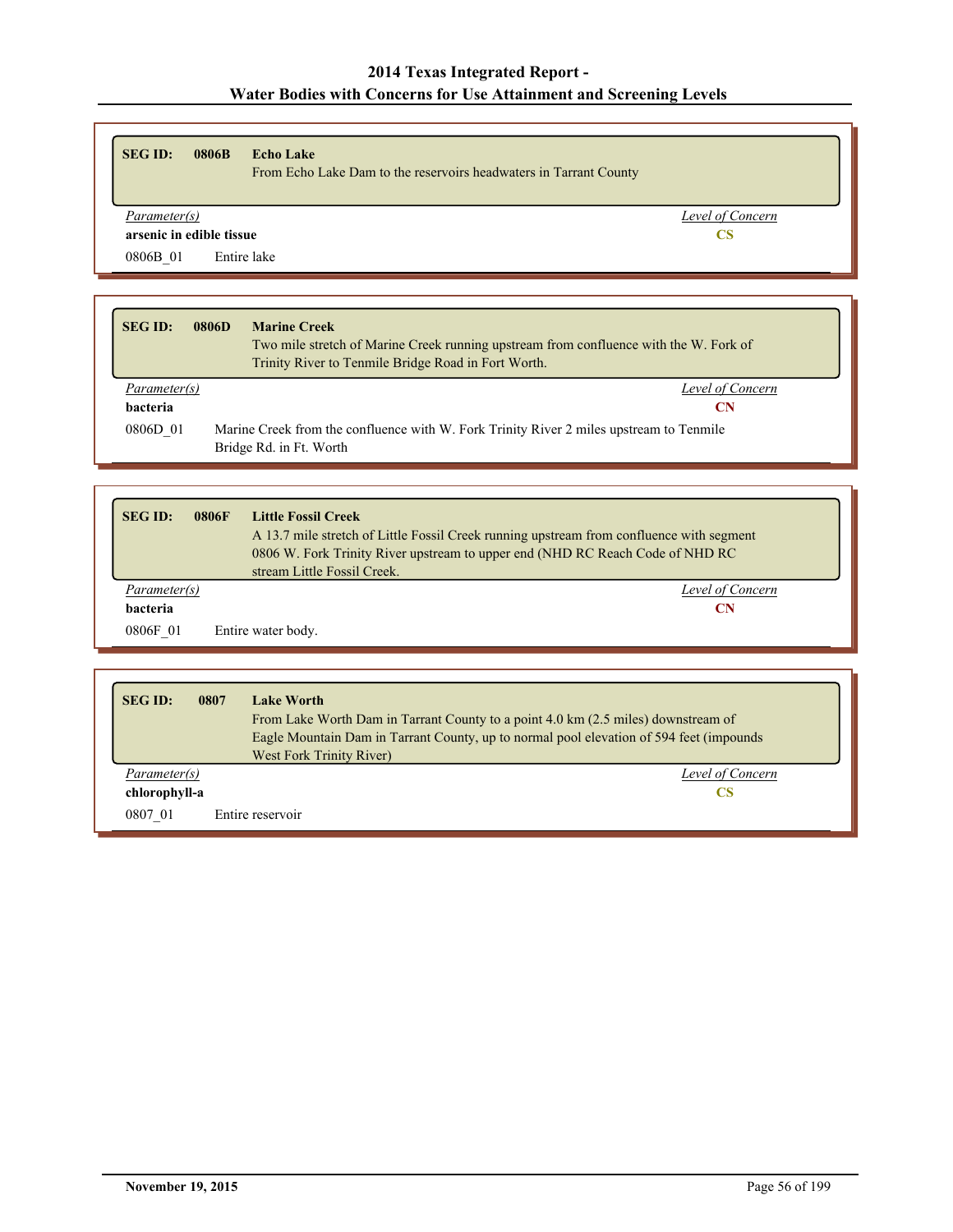| <b>SEG ID:</b>      | 0809<br><b>Eagle Mountain Reservoir</b><br>From Eagle Mountain Dam in Tarrant County to a point 0.6 km (0.4 miles) downstream of<br>the confluence of Oates Branch in Wise County up to normal pool elevation of 649.1 feet<br>(impounds West Fork Trinity River) |                  |
|---------------------|-------------------------------------------------------------------------------------------------------------------------------------------------------------------------------------------------------------------------------------------------------------------|------------------|
| <i>Parameter(s)</i> |                                                                                                                                                                                                                                                                   | Level of Concern |
| ammonia             |                                                                                                                                                                                                                                                                   | <b>CS</b>        |
| 0809 03             | Ash Creek cove                                                                                                                                                                                                                                                    |                  |
| Parameter(s)        |                                                                                                                                                                                                                                                                   | Level of Concern |
| chlorophyll-a       |                                                                                                                                                                                                                                                                   | <b>CS</b>        |
| 0809 01             | Lowermost portion of reservoir near east end of dam                                                                                                                                                                                                               |                  |
| 0809 05             | Lower portion of reservoir east of Walnut Creek cove                                                                                                                                                                                                              |                  |
| 0809 08             | Middle portion of reservoir near Cole subdivision                                                                                                                                                                                                                 |                  |
| 0809 09             | Indian Creek cove                                                                                                                                                                                                                                                 |                  |
| 0809 10             | Upper portion of reservoir near Indian Creek cove                                                                                                                                                                                                                 |                  |
| 0809 14             | Mid-Lake, from just above Walnut Cr. Cove to Oakwood Rd. peninsula                                                                                                                                                                                                |                  |

| <b>SEG ID:</b><br>0809B | <b>Ash Creek</b><br>From the normal pool elevation of Eagle Mountain Reservoir up to the headwaters at Upper<br>Denton Road in Parker County |                  |
|-------------------------|----------------------------------------------------------------------------------------------------------------------------------------------|------------------|
| Parameter(s)            |                                                                                                                                              | Level of Concern |
| nitrate                 |                                                                                                                                              | <b>CS</b>        |
| 0809B 01                | <b>Entire Segment</b>                                                                                                                        |                  |
| Parameter(s)            |                                                                                                                                              | Level of Concern |
| total phosphorus        |                                                                                                                                              | <b>CS</b>        |
| 0809B 01                | <b>Entire Segment</b>                                                                                                                        |                  |

| <b>SEG ID:</b><br>0810 | <b>West Fork Trinity River Below Bridgeport Reservoir</b><br>From a point 0.6 km (0.4 miles) downstream of the confluence of Oates Branch in Wise<br>County to Bridgeport Dam in Wise County |
|------------------------|----------------------------------------------------------------------------------------------------------------------------------------------------------------------------------------------|
| Parameter(s)           | Level of Concern                                                                                                                                                                             |
| chlorophyll-a          | CS                                                                                                                                                                                           |
| 0810 01                | Lower 25 miles of segment                                                                                                                                                                    |

| <b>SEG ID:</b>  | 0812 | <b>West Fork Trinity River Above Bridgeport Reservoir</b><br>From a point immediately upstream of the confluence of Bear Hollow in Jack County to SH<br>79 in Archer County |
|-----------------|------|-----------------------------------------------------------------------------------------------------------------------------------------------------------------------------|
| Parameter(s)    |      | Level of Concern                                                                                                                                                            |
| <b>bacteria</b> |      | CN                                                                                                                                                                          |
| 0812 01         |      | Lower 25 miles of segment                                                                                                                                                   |

ľ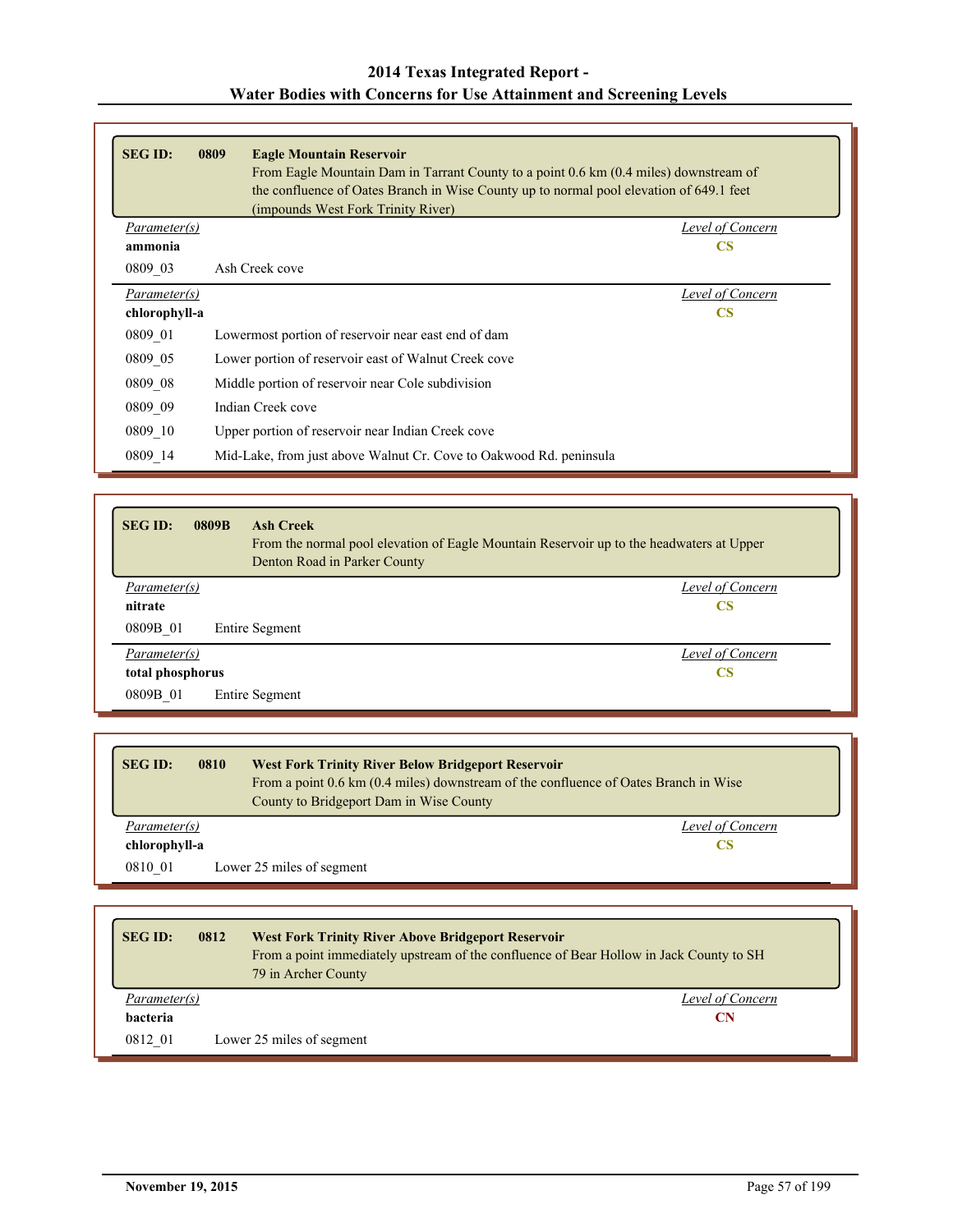| <b>SEG ID:</b>                   | 0814<br><b>Chambers Creek Above Richland-Chambers Reservoir</b><br>From a point 4.0 km (2.5 miles) downstream of Tupelo Branch in Navarro County to the |
|----------------------------------|---------------------------------------------------------------------------------------------------------------------------------------------------------|
|                                  | confluence of North Fork Chambers Creek and South Fork Chambers Creek                                                                                   |
| Parameter(s)                     | Level of Concern                                                                                                                                        |
| chlorophyll-a                    | CS                                                                                                                                                      |
| 0814 01                          | From the lower end of the segment up to just above the confluence with Cummins Creek.                                                                   |
| 0814 03                          | From just above the confluence with Waxahachie Creek up to just above the confluence with Mill                                                          |
|                                  | Branch.                                                                                                                                                 |
| Parameter(s)                     | Level of Concern                                                                                                                                        |
| depressed dissolved oxygen<br>CS |                                                                                                                                                         |
| 0814 01                          | From the lower end of the segment up to just above the confluence with Cummins Creek.                                                                   |
| 0814 03                          | From just above the confluence with Waxahachie Creek up to just above the confluence with Mill<br>Branch.                                               |
| Parameter(s)                     | Level of Concern                                                                                                                                        |
| <b>CS</b><br>total phosphorus    |                                                                                                                                                         |
| 0814 01                          | From the lower end of the segment up to just above the confluence with Cummins Creek.                                                                   |
| 0814 03                          | From just above the confluence with Waxahachie Creek up to just above the confluence with Mill<br>Branch.                                               |

| <b>SEG ID:</b> | <b>Waxahachie Creek</b><br>0815A<br>Perennial stream from the confluence with Bardwell Reservoir (normal pool elevation 421)<br>feet) to the headwaters west of Waxahachie in Ellis County |
|----------------|--------------------------------------------------------------------------------------------------------------------------------------------------------------------------------------------|
| Parameter(s)   | Level of Concern                                                                                                                                                                           |
| nitrate        | CS.                                                                                                                                                                                        |
| 0815A 01       | Entire creek                                                                                                                                                                               |

| <b>SEG ID:</b> | 0816 | Lake Waxahachie<br>From South Prong Dam in Ellis County up to normal pool elevation of 531.5 feet (impounds<br>South Prong Creek) |
|----------------|------|-----------------------------------------------------------------------------------------------------------------------------------|
| Parameter(s)   |      | Level of Concern                                                                                                                  |
| chlorophyll-a  |      | CS                                                                                                                                |
| 0816 01        |      | Entire reservoir                                                                                                                  |

| <b>SEG ID:</b>             | 0817                                    | <b>Navarro Mills Lake</b><br>From Navarro Mills Dam in Navarro County up to normal pool elevation of 424.5 feet<br>(impounds Richland Creek) |  |
|----------------------------|-----------------------------------------|----------------------------------------------------------------------------------------------------------------------------------------------|--|
|                            | Level of Concern<br><i>Parameter(s)</i> |                                                                                                                                              |  |
| depressed dissolved oxygen |                                         | CS                                                                                                                                           |  |
| 0817 01                    |                                         | Entire reservoir                                                                                                                             |  |

Г

Г

ŀ

۲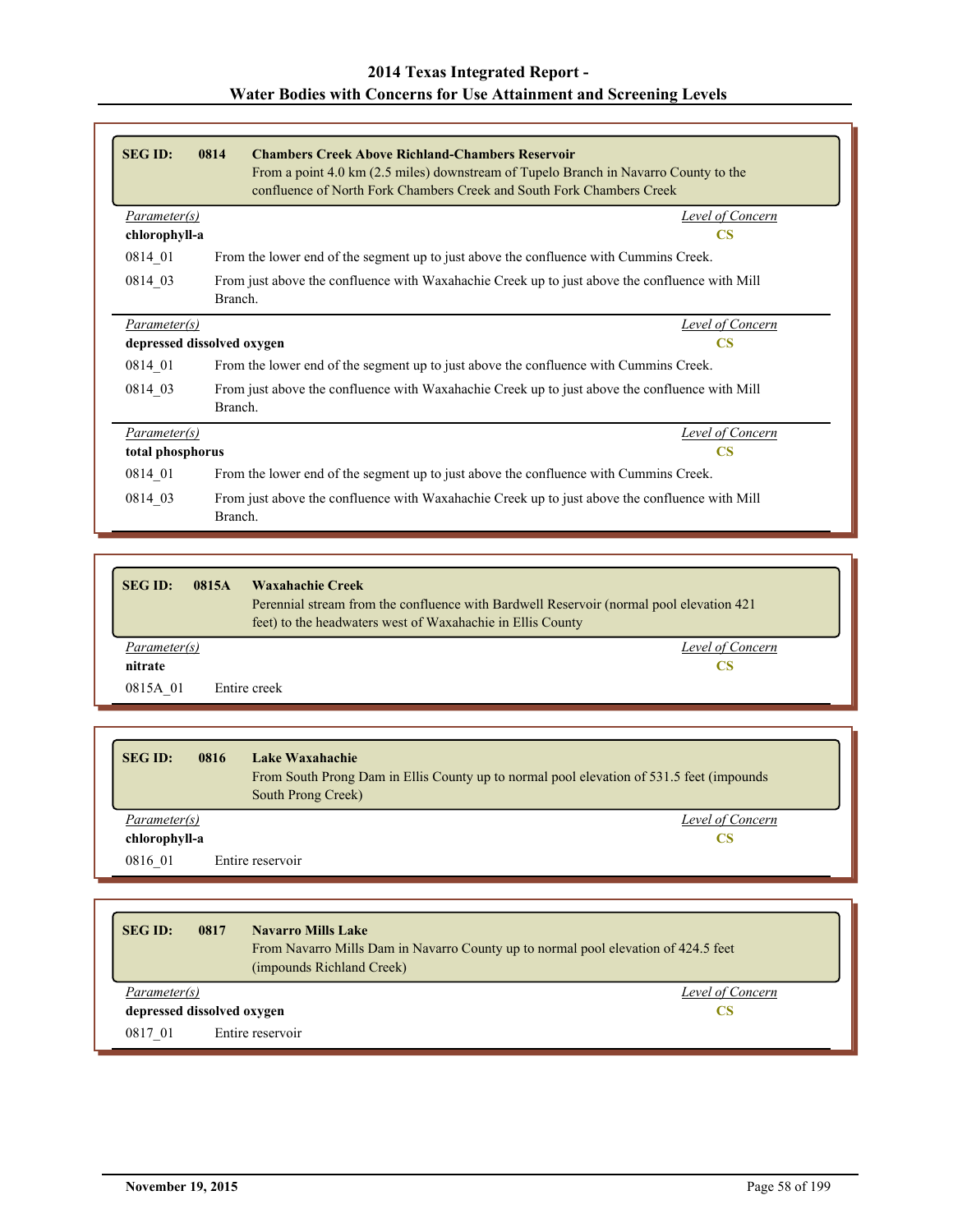| <b>SEG ID:</b> | 0818<br><b>Cedar Creek Reservoir</b><br>From Joe B. Hoggsett Dam in Henderson County up to normal pool elevation of 322 feet<br>(impounds Cedar Creek) |                         |
|----------------|--------------------------------------------------------------------------------------------------------------------------------------------------------|-------------------------|
| Parameter(s)   |                                                                                                                                                        | Level of Concern        |
| ammonia        |                                                                                                                                                        | CS                      |
| 0818 02        | Caney Creek cove                                                                                                                                       |                         |
| 0818 05        | Cove off lower portion of reservoir adjacent to Clearview Estates                                                                                      |                         |
| 0818 08        | Prairie Creek cove                                                                                                                                     |                         |
| 0818 13        | Cedar Creek cove                                                                                                                                       |                         |
| Parameter(s)   |                                                                                                                                                        | <b>Level of Concern</b> |
| chlorophyll-a  |                                                                                                                                                        | $\overline{\text{CS}}$  |
| 0818 01        | Lowermost portion of the reservoir, adjacent to the dam.                                                                                               |                         |
| 0818 04        | Lower portion of reservoir east of Key Ranch Estates                                                                                                   |                         |
| 0818 06        | Middle portion of reservoir downstream of Twin Creeks cove                                                                                             |                         |
| 0818 08        | Prairie Creek cove                                                                                                                                     |                         |
| 0818 09        | Upper portion of reservoir adjacent to Lacy Fork cove                                                                                                  |                         |
| 0818 10        | Lacy Fork cove                                                                                                                                         |                         |
| 0818 11        | Upper portion of reservoir east of Tolosa                                                                                                              |                         |
| 0818 13        | Cedar Creek cove                                                                                                                                       |                         |
| Parameter(s)   |                                                                                                                                                        | <b>Level of Concern</b> |
|                | depressed dissolved oxygen                                                                                                                             | $\overline{\text{CS}}$  |
| 0818 13        | Cedar Creek cove                                                                                                                                       |                         |
| Parameter(s)   |                                                                                                                                                        | Level of Concern        |

**total phosphorus CS** 0818\_13 Cedar Creek cove

| <b>SEG ID:</b><br>0819<br><b>East Fork Trinity River</b><br>From the confluence with the Trinity River in Kaufman County to Rockwall-Forney Dam in<br>Kaufman County |                  |
|----------------------------------------------------------------------------------------------------------------------------------------------------------------------|------------------|
| Parameter(s)                                                                                                                                                         | Level of Concern |
| ammonia                                                                                                                                                              | CS               |
| 0819 01<br>Entire segment                                                                                                                                            |                  |
| Parameter(s)                                                                                                                                                         | Level of Concern |
| chlorophyll-a                                                                                                                                                        | CS               |
| 0819 01<br>Entire segment                                                                                                                                            |                  |
| Parameter(s)                                                                                                                                                         | Level of Concern |
| nitrate                                                                                                                                                              | CS               |
| 0819 01<br>Entire segment                                                                                                                                            |                  |
| Parameter(s)                                                                                                                                                         | Level of Concern |
| total phosphorus                                                                                                                                                     | CS               |
| 0819 01<br>Entire segment                                                                                                                                            |                  |

ī.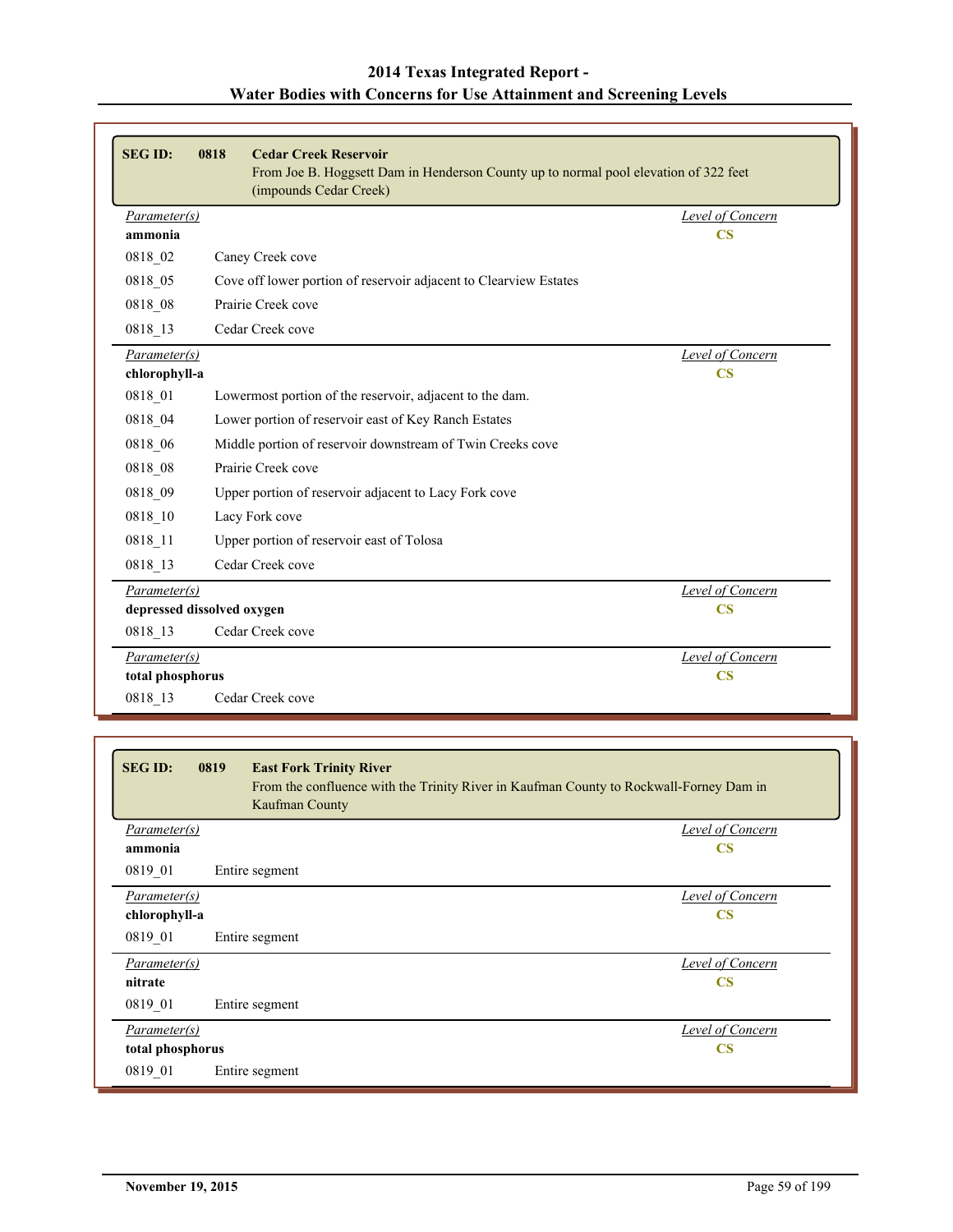| <b>SEG ID:</b>   | 0819B<br><b>Buffalo Creek</b><br>Perennial stream from the confluence with the East Fork Trinity River up to 0.6 km above<br>the confluence of Little Buffalo Creek |                  |
|------------------|---------------------------------------------------------------------------------------------------------------------------------------------------------------------|------------------|
| Parameter(s)     |                                                                                                                                                                     | Level of Concern |
| nitrate          |                                                                                                                                                                     | <b>CS</b>        |
| 0819B 01         | Entire water body.                                                                                                                                                  |                  |
| Parameter(s)     |                                                                                                                                                                     | Level of Concern |
| total phosphorus |                                                                                                                                                                     | <b>CS</b>        |
| 0819B 01         | Entire water body.                                                                                                                                                  |                  |

| <b>SEG ID:</b>                   | 0820 | <b>Lake Ray Hubbard</b><br>From Rockwall-Forney Dam in Kaufman County to Lavon Dam in Collin County, up to<br>normal pool elevation of 435.5 feet (impounds East Fork Trinity River) |  |
|----------------------------------|------|--------------------------------------------------------------------------------------------------------------------------------------------------------------------------------------|--|
| Level of Concern<br>Parameter(s) |      |                                                                                                                                                                                      |  |
| chlorophyll-a                    |      | CS                                                                                                                                                                                   |  |
| 0820 01                          |      | Lower portion of East Fork arm, centering on IH 30                                                                                                                                   |  |
| 0820 02                          |      | Middle portion of East Fork arm, centering on SH 66                                                                                                                                  |  |
| 0820 04                          |      | Lower portion of main body of reservoir extending up from dam to Yankee Cr. Arm.                                                                                                     |  |

| <b>SEG ID:</b> | 0820B<br><b>Rowlett Creek</b><br>Perennial stream from the normal pool elevation of 435.5 feet of Lake Ray Hubbard to the<br>Parker Road crossing |
|----------------|---------------------------------------------------------------------------------------------------------------------------------------------------|
| Parameter(s)   | Level of Concern                                                                                                                                  |
| nitrate        | CS                                                                                                                                                |
| 0820B 01       | Entire water body                                                                                                                                 |

| <b>SEG ID:</b><br>0820C | <b>Muddy Creek</b><br>From the confluence with Lake Ray Hubbard, in Dallas County, to the headwaters east of<br>Allen, in Collin County |
|-------------------------|-----------------------------------------------------------------------------------------------------------------------------------------|
| Parameter(s)            | Level of Concern                                                                                                                        |
| nitrate                 | CS                                                                                                                                      |
| 0820C 01                | Entire creek                                                                                                                            |

| <b>SEGID:</b> | 0821 | Lake Lavon<br>From Lavon Dam in Collin County, up to normal pool elevation of 492 feet (impounds East)<br>Fork Trinity River) |  |
|---------------|------|-------------------------------------------------------------------------------------------------------------------------------|--|
| Parameter(s)  |      | Level of Concern                                                                                                              |  |
| nitrate       |      | CS                                                                                                                            |  |
| 0821 01       |      | Lowermost portion of reservoir                                                                                                |  |

Г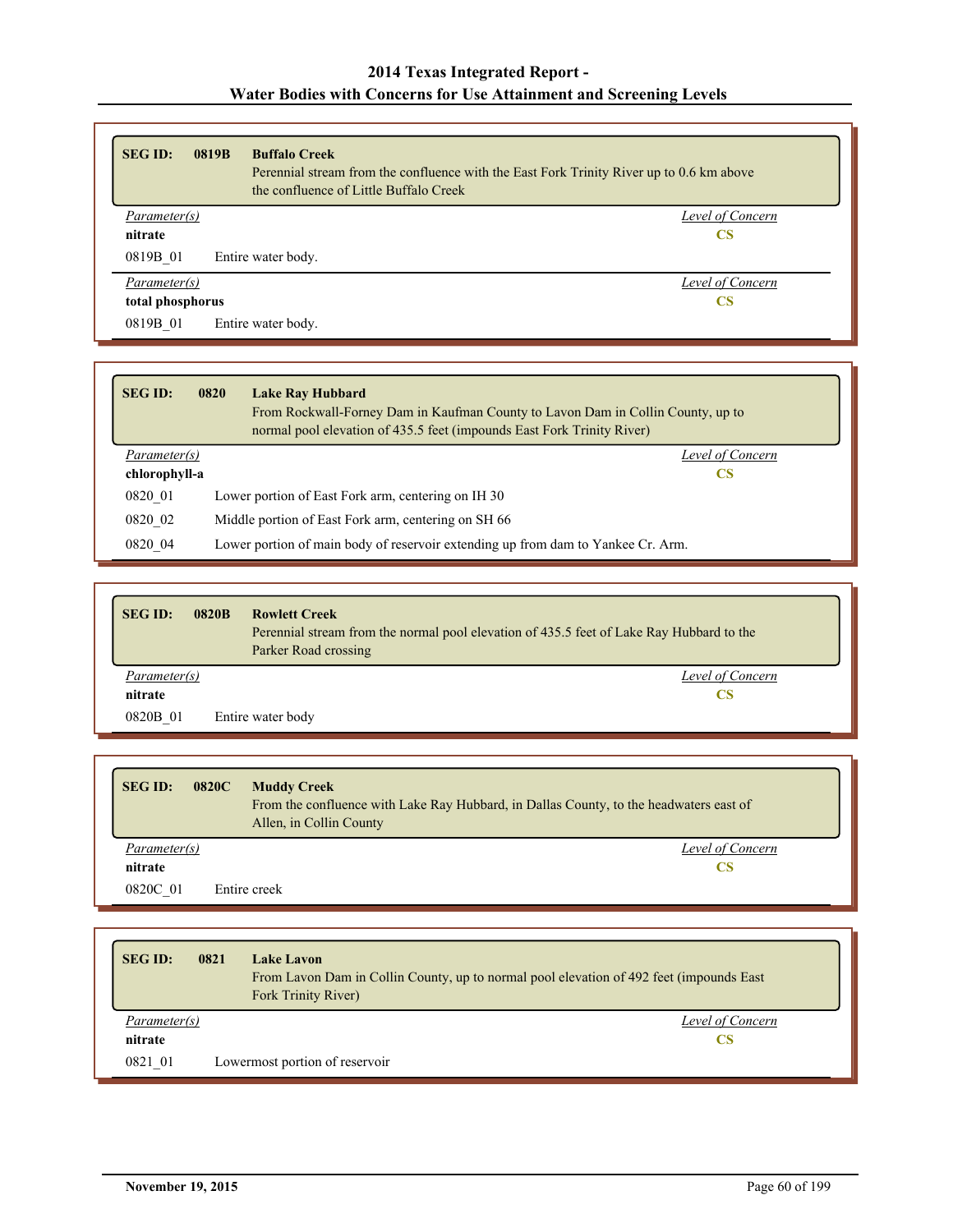| <b>SEG ID:</b> | 0822<br><b>Elm Fork Trinity River Below Lewisville Lake</b><br>From the confluence with the West Fork Trinity River in Dallas County to Lewisville Dam<br>in Denton County |                  |
|----------------|----------------------------------------------------------------------------------------------------------------------------------------------------------------------------|------------------|
| Parameter(s)   |                                                                                                                                                                            | Level of Concern |
| chlorophyll-a  |                                                                                                                                                                            | <b>CS</b>        |
| 0822 01        | Lower 11 miles of segment                                                                                                                                                  |                  |
| 0822 02        | 4.5 miles upstream to 7.5 miles downstream DWU intake                                                                                                                      |                  |
| 0822 04        | Upper 1.5 miles of segment                                                                                                                                                 |                  |
| Parameter(s)   |                                                                                                                                                                            | Level of Concern |
|                | depressed dissolved oxygen                                                                                                                                                 | <b>CS</b>        |
| 0822 01        | Lower 11 miles of segment                                                                                                                                                  |                  |
| 0822 02        | 4.5 miles upstream to 7.5 miles downstream DWU intake                                                                                                                      |                  |

| <b>SEG ID:</b>                          | 0822C<br><b>Hackberry Creek</b><br>A 5.5 mile stretch of Hackberry Creek running upstream from confluence with Cottonwood<br>Branch, to approximately 2.4 miles upstream of SH 114, in Irving, Dallas County. |
|-----------------------------------------|---------------------------------------------------------------------------------------------------------------------------------------------------------------------------------------------------------------|
| Parameter(s)                            | Level of Concern                                                                                                                                                                                              |
| chlorophyll-a                           | CS                                                                                                                                                                                                            |
| 0822C 01                                | A 5.5 mile stretch of Hackberry Creek running upstream from confluence with S. Fork Hackberry<br>Creek to approximately 2.4 miles upstream of SH 114 in Irving, Dallas Co.                                    |
| Parameter(s)                            | Level of Concern                                                                                                                                                                                              |
| depressed dissolved oxygen<br><b>CS</b> |                                                                                                                                                                                                               |
| 0822C 01                                | A 5.5 mile stretch of Hackberry Creek running upstream from confluence with S. Fork Hackberry<br>Creek to approximately 2.4 miles upstream of SH 114 in Irving, Dallas Co.                                    |

| <b>SEG ID:</b> | 0822D | <b>Ski Lake</b><br>A 65 acre reservoir locate just south of the intersection of US 35E and spur 482 in Irving. |
|----------------|-------|----------------------------------------------------------------------------------------------------------------|
| Parameter(s)   |       | Level of Concern                                                                                               |
| chlorophyll-a  |       | CS                                                                                                             |
| 0822D 01       |       | Entire segment.                                                                                                |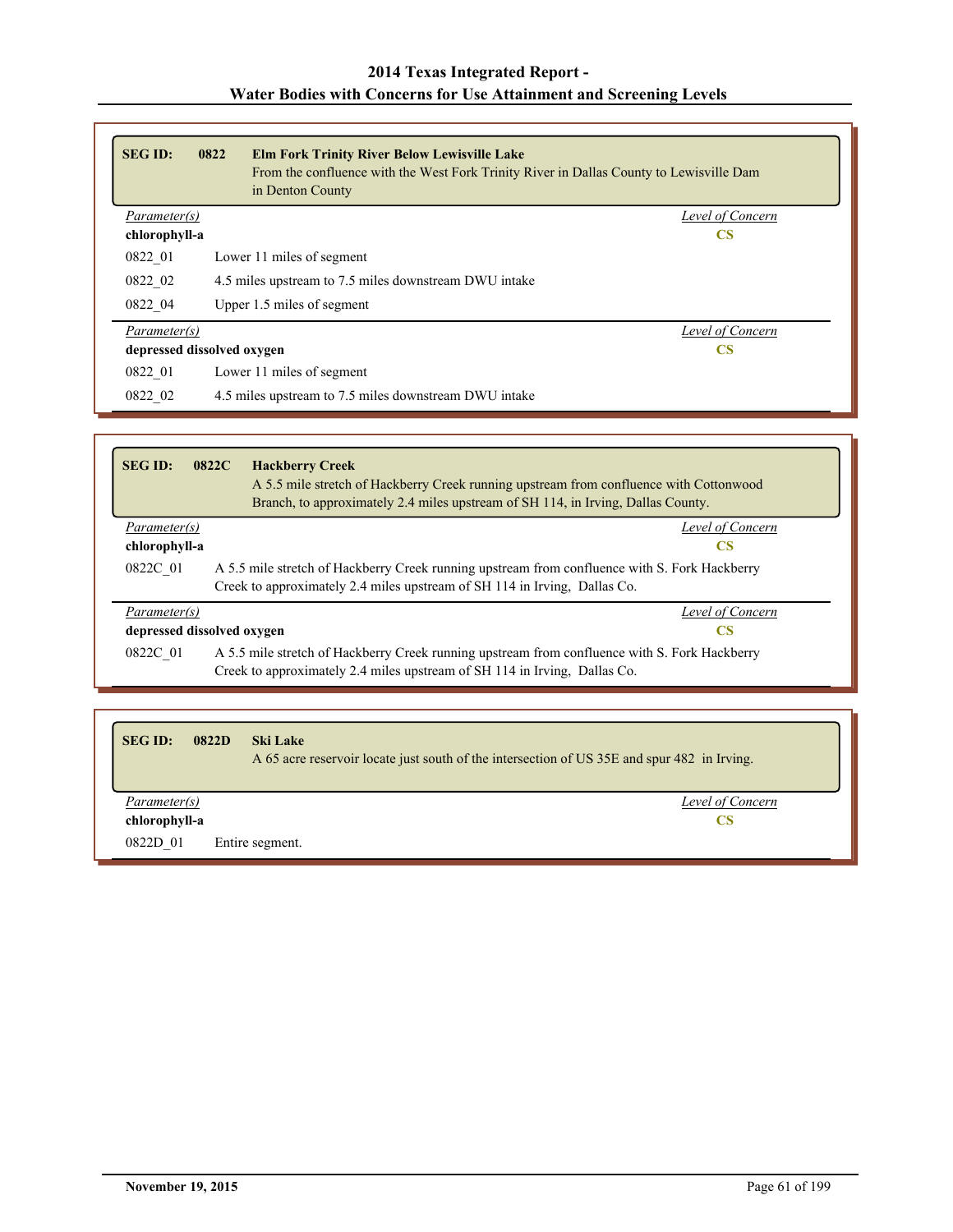| <b>SEG ID:</b>   | 0823<br><b>Lewisville Lake</b><br>River)        | From Lewisville Dam in Denton County to a point 100 meters (110 yards) upstream of US<br>380 in Denton County, up to normal pool elevation of 515 feet (impounds Elm Fork Trinity |
|------------------|-------------------------------------------------|-----------------------------------------------------------------------------------------------------------------------------------------------------------------------------------|
| Parameter(s)     |                                                 | <b>Level of Concern</b>                                                                                                                                                           |
| ammonia          |                                                 | <b>CS</b>                                                                                                                                                                         |
| 0823 02          | <b>Stewart Creek arm</b>                        |                                                                                                                                                                                   |
| Parameter(s)     |                                                 | <b>Level of Concern</b>                                                                                                                                                           |
| chlorophyll-a    |                                                 | <b>CS</b>                                                                                                                                                                         |
| 0823 03          | Hickory Creek arm                               |                                                                                                                                                                                   |
| 0823 05          | Middle portion of reservoir east of Lake Dallas |                                                                                                                                                                                   |
| Parameter(s)     |                                                 | Level of Concern                                                                                                                                                                  |
| nitrate          |                                                 | $\mathbf{CS}$                                                                                                                                                                     |
| 0823 02          | Stewart Creek arm                               |                                                                                                                                                                                   |
| Parameter(s)     |                                                 | Level of Concern                                                                                                                                                                  |
| total phosphorus |                                                 | <b>CS</b>                                                                                                                                                                         |
| 0823 02          | <b>Stewart Creek arm</b>                        |                                                                                                                                                                                   |

| <b>SEG ID:</b>      | 0823B | <b>Stewart Creek</b><br>From the confluence with Lake Lewisville in Denton County to the headwaters near Frisco<br>in Collin County. |  |
|---------------------|-------|--------------------------------------------------------------------------------------------------------------------------------------|--|
| <i>Parameter(s)</i> |       | Level of Concern                                                                                                                     |  |
| nitrate             |       | <b>CS</b>                                                                                                                            |  |
| 0823B 01            |       | Entire segment.                                                                                                                      |  |
| Parameter(s)        |       | Level of Concern                                                                                                                     |  |
| total phosphorus    |       | <b>CS</b>                                                                                                                            |  |
| 0823B 01            |       | Entire segment.                                                                                                                      |  |

| <b>SEG ID:</b>      | 0824<br><b>Elm Fork Trinity River Above Ray Roberts Lake</b><br>County to US 82 in Montague County | From a point 9.5 km (5.9 miles) downstream of the confluence of Pecan Creek in Cooke |
|---------------------|----------------------------------------------------------------------------------------------------|--------------------------------------------------------------------------------------|
| Parameter(s)        |                                                                                                    | Level of Concern                                                                     |
| chlorophyll-a       |                                                                                                    | CS                                                                                   |
| 0824 01             | Lower 7.5 miles of segment                                                                         |                                                                                      |
| 0824 03             | 3.5 mile reach near SH 51                                                                          |                                                                                      |
| <i>Parameter(s)</i> |                                                                                                    | Level of Concern                                                                     |
| nitrate             |                                                                                                    | <b>CS</b>                                                                            |
| 0824 01             | Lower 7.5 miles of segment                                                                         |                                                                                      |
| 0824 02             | 2 mile reach near unmarked county road, 1.4 km downstream Gainesville WWTP                         |                                                                                      |

Г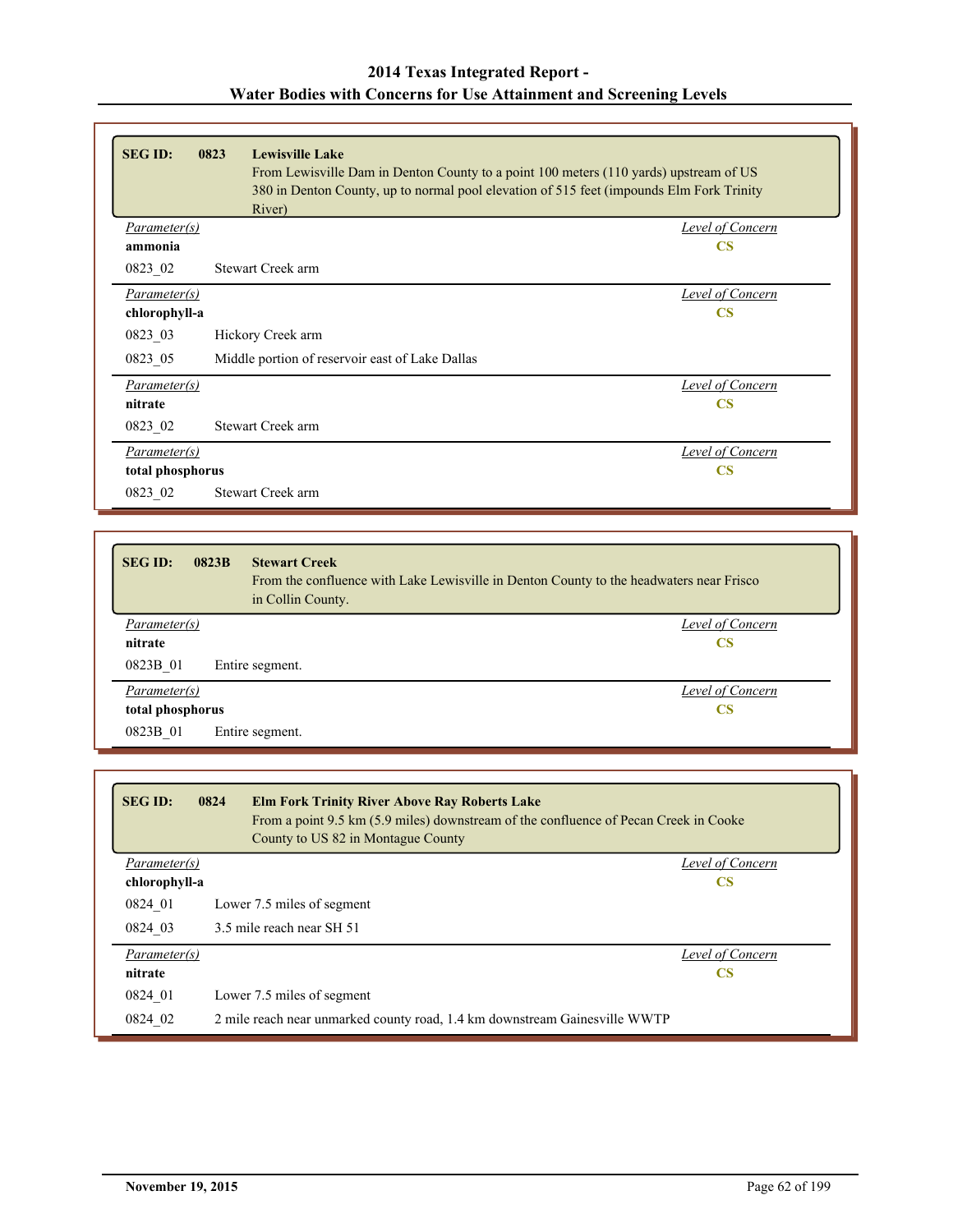| <b>SEG ID:</b> | 0825<br><b>Denton Creek</b><br>in Tarrant County | From the confluence with the Elm Fork Trinity River in Dallas County to Grapevine Dam |
|----------------|--------------------------------------------------|---------------------------------------------------------------------------------------|
| Parameter(s)   |                                                  | Level of Concern                                                                      |
| bacteria       |                                                  | CN                                                                                    |
| 0825 01        | Entire segment                                   |                                                                                       |

| <b>SEG ID:</b> | 0826<br><b>Grapevine Lake</b><br>From Grapevine Dam in Tarrant County up to normal pool elevation of 535 feet (impounds)<br>Denton Creek) |                  |
|----------------|-------------------------------------------------------------------------------------------------------------------------------------------|------------------|
| Parameter(s)   |                                                                                                                                           | Level of Concern |
| chlorophyll-a  |                                                                                                                                           | <b>CS</b>        |
| 0826 06        | Middle portion of reservoir southeast of Walnut Grove Park                                                                                |                  |
| Parameter(s)   |                                                                                                                                           | Level of Concern |
| nitrate        |                                                                                                                                           | <b>CS</b>        |
| 0826 07        | Upper portion of reservoir east of Marshall Creek Park                                                                                    |                  |

| <b>SEG ID:</b><br>0826A | <b>Denton Creek</b><br>Perennial stream from the confluence with Grapevine Lake in Denton County to the<br>headwaters northeast of Bowie in Montague County |
|-------------------------|-------------------------------------------------------------------------------------------------------------------------------------------------------------|
| Parameter(s)            | Level of Concern                                                                                                                                            |
| nitrate                 | CS                                                                                                                                                          |
| 0826A 01                | Lower 7.9 miles of creek                                                                                                                                    |

| <b>SEG ID:</b> | 0827<br><b>White Rock Lake</b><br>From White Rock Dam in Dallas County up to the normal pool elevation of 458 feet<br>(impounds White Rock Creek) |                  |
|----------------|---------------------------------------------------------------------------------------------------------------------------------------------------|------------------|
| Parameter(s)   |                                                                                                                                                   | Level of Concern |
| chlorophyll-a  |                                                                                                                                                   | <b>CS</b>        |
| 0827 01        | Entire segment                                                                                                                                    |                  |

| <b>SEG ID:</b> | 0827A<br><b>White Rock Creek above White Rock Lake</b><br>Perennial stream from the headwaters of White Rock Lake upstream to the confluence with<br>McKamy Branch east of the City of Addison |
|----------------|------------------------------------------------------------------------------------------------------------------------------------------------------------------------------------------------|
| Parameter(s)   | Level of Concern                                                                                                                                                                               |
| bacteria       | <b>CN</b>                                                                                                                                                                                      |
| 0827A 01       | From the headwaters of White Rock Lake upstream to the upper end of the water body at NHD<br>RC 12030105001118                                                                                 |
| Parameter(s)   | Level of Concern                                                                                                                                                                               |
| nitrate        | <b>CS</b>                                                                                                                                                                                      |
| 0827A 01       | From the headwaters of White Rock Lake upstream to the upper end of the water body at NHD<br>RC 12030105001118                                                                                 |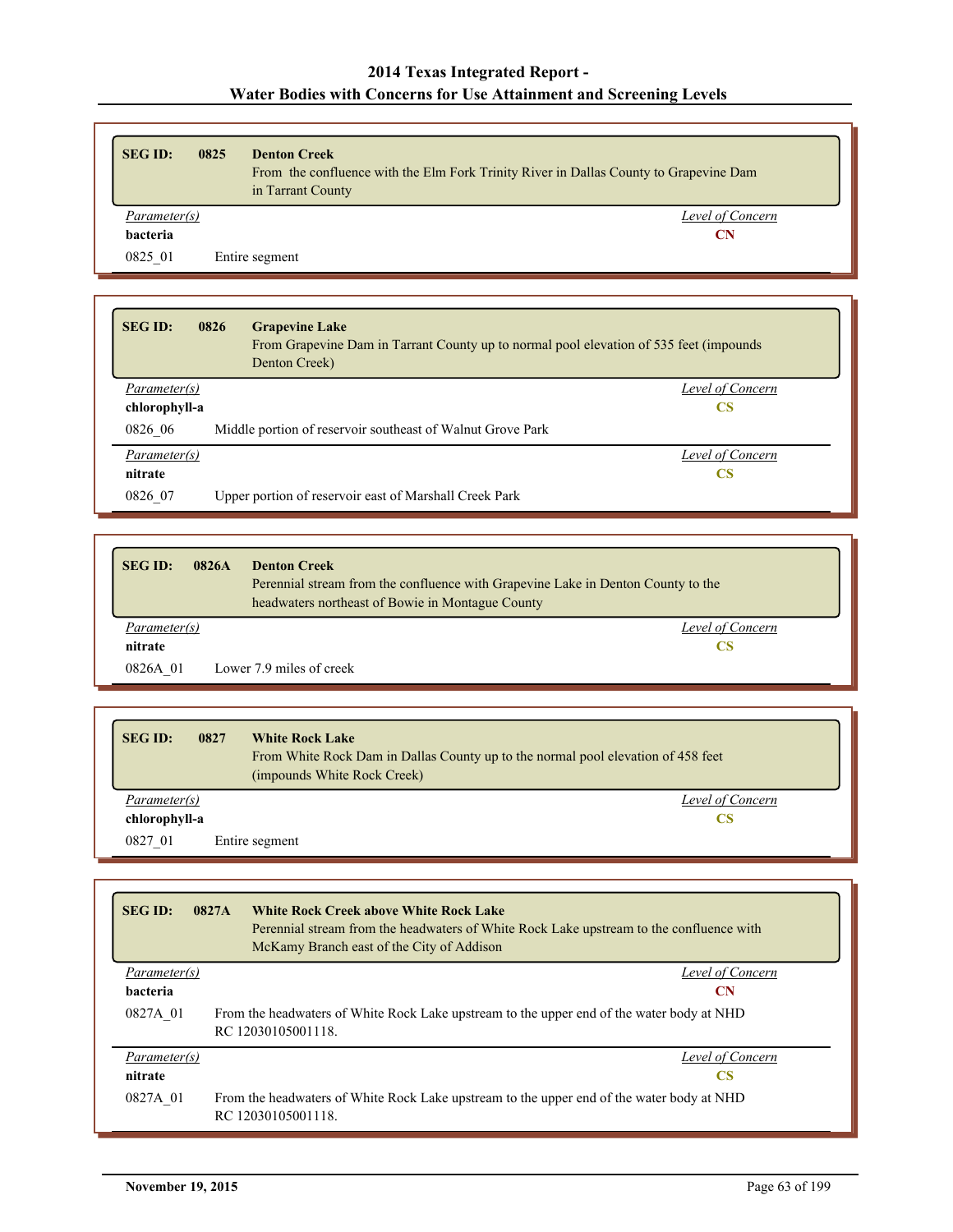| <b>SEG ID:</b> | 0828<br><b>Lake Arlington</b><br>From Arlington Dam in Tarrant County up to the normal pool elevation of 550 feet<br>(impounds Village Creek) |                  |
|----------------|-----------------------------------------------------------------------------------------------------------------------------------------------|------------------|
| Parameter(s)   |                                                                                                                                               | Level of Concern |
| chlorophyll-a  |                                                                                                                                               | <b>CS</b>        |
| 0828 02        | Lowermost portion of lake along eastern half of dam                                                                                           |                  |
| 0828 05        | Western half of upper portion of lake                                                                                                         |                  |
| 0828 06        | Eastern half of upper portion of lake                                                                                                         |                  |
| Parameter(s)   |                                                                                                                                               | Level of Concern |
| nitrate        |                                                                                                                                               | $\mathbf{CS}$    |
| 0828 07        | Uppermost portion of lake                                                                                                                     |                  |

| <b>SEG ID:</b>           | 0829A       | Lake Como<br>From Lake Como Dam to the reservoir headwaters in Lake Como Park in Tarrant County |
|--------------------------|-------------|-------------------------------------------------------------------------------------------------|
| Parameter(s)             |             | Level of Concern                                                                                |
| arsenic in edible tissue |             | CS                                                                                              |
| 0829A 01                 | Entire lake |                                                                                                 |

| <b>SEGID:</b>              | 0830<br><b>Benbrook Lake</b><br>From Benbrook Dam in Tarrant County to a point 200 meters (220 yards) downstream of<br>US 377 in Tarrant County, up to normal pool elevation of 694 feet (impounds Clear Fork<br>Trinity River) |                  |
|----------------------------|---------------------------------------------------------------------------------------------------------------------------------------------------------------------------------------------------------------------------------|------------------|
| Parameter(s)               |                                                                                                                                                                                                                                 | Level of Concern |
| chlorophyll-a              |                                                                                                                                                                                                                                 | $\mathbf{CS}$    |
| 0830 01                    | Lower portion of reservoir                                                                                                                                                                                                      |                  |
| 0830 02                    | Middle portion of reservoir                                                                                                                                                                                                     |                  |
| 0830 03                    | Upper portion of reservoir                                                                                                                                                                                                      |                  |
| 0830 05                    | Rock/Mustang Creek arm of Benbrook Lake.                                                                                                                                                                                        |                  |
| Parameter(s)               |                                                                                                                                                                                                                                 | Level of Concern |
| depressed dissolved oxygen |                                                                                                                                                                                                                                 | <b>CS</b>        |
| 0830 01                    | Lower portion of reservoir                                                                                                                                                                                                      |                  |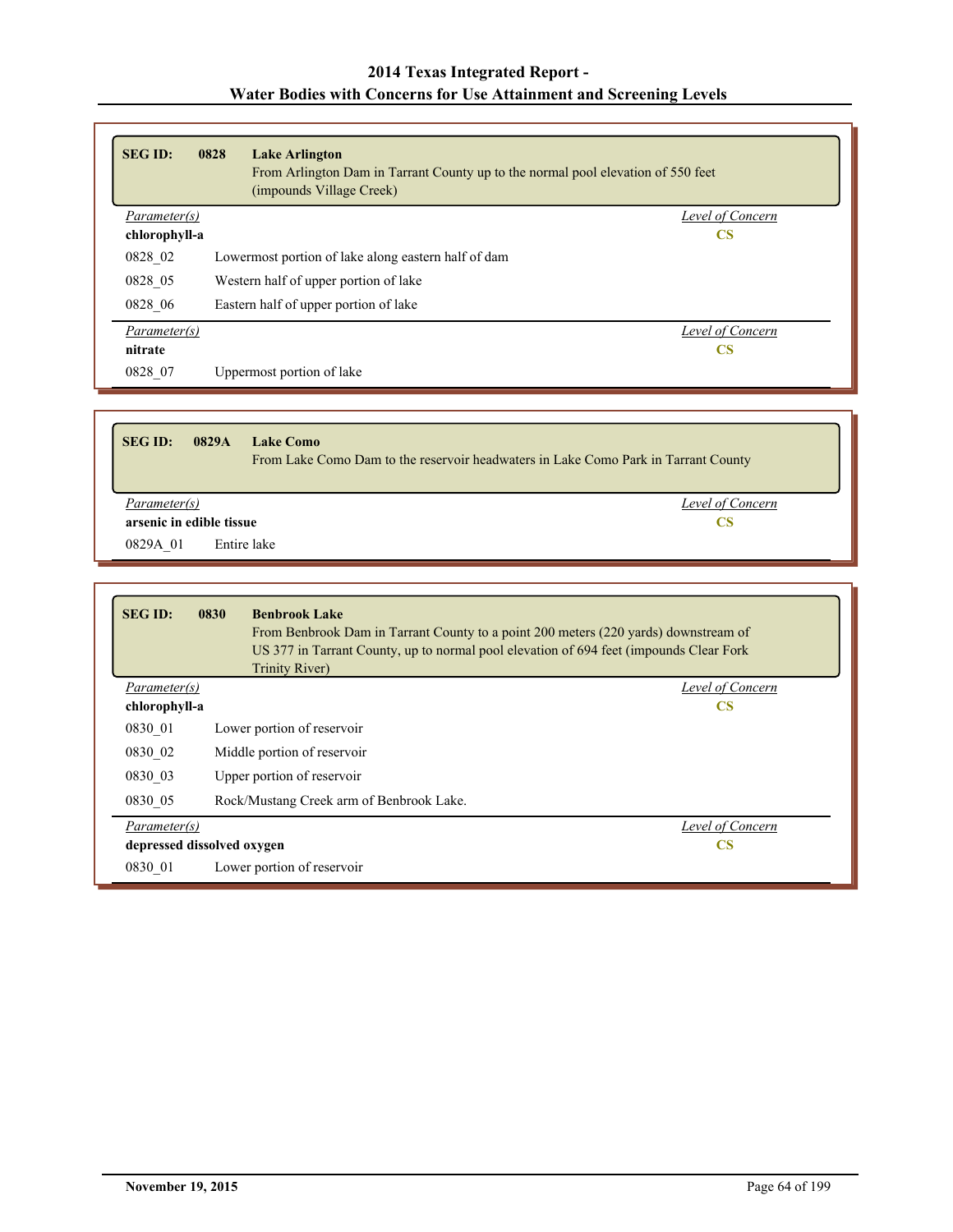| <b>SEG ID:</b>      | 0831<br><b>Clear Fork Trinity River Below Lake Weatherford</b><br>From a point 200 meters (220 yards) downstream of US 377 in Tarrant County to<br>Weatherford Dam in Parker County |                  |
|---------------------|-------------------------------------------------------------------------------------------------------------------------------------------------------------------------------------|------------------|
| <i>Parameter(s)</i> |                                                                                                                                                                                     | Level of Concern |
|                     | depressed dissolved oxygen                                                                                                                                                          | CS               |
| 0831 05             | From the confluence of Squaw Ck. to Lake Weatherford Dam                                                                                                                            |                  |
| Parameter(s)        |                                                                                                                                                                                     | Level of Concern |
| nitrate             |                                                                                                                                                                                     | <b>CS</b>        |
| 0831 01             | Lower 12.75 miles, downstream from South Fork Trinity River confluence                                                                                                              |                  |
| Parameter(s)        |                                                                                                                                                                                     | Level of Concern |
| total phosphorus    |                                                                                                                                                                                     | CS               |
| 0831 01             | Lower 12.75 miles, downstream from South Fork Trinity River confluence                                                                                                              |                  |

| <b>SEG ID:</b>   | 0831A | <b>South Fork Trinity River</b><br>Eleven mile stretch of South Fork Trinity River running upstream from confluence with<br>Clear Fork Trinity River to confluence with Willow Creek, Parker Co. |
|------------------|-------|--------------------------------------------------------------------------------------------------------------------------------------------------------------------------------------------------|
| Parameter(s)     |       | Level of Concern                                                                                                                                                                                 |
| total phosphorus |       | CS                                                                                                                                                                                               |
| 0831A 01         |       | Eleven mile stretch of S. Fork Trinity River running upstream from confluence with Clear Fork<br>Trinity River to confluence with Willow Creek, Parker Co.                                       |

| <b>SEGID:</b>                    | <b>Unnamed Tributary of South Fork Trinity River</b><br>0831B<br>A 4.4 mile (7.1 KM) stretch of unnamed tributary to South Fork Trinity River stretching<br>from the confluence to the upper end of the creek (NHD RC 12030102000351) |  |  |  |  |
|----------------------------------|---------------------------------------------------------------------------------------------------------------------------------------------------------------------------------------------------------------------------------------|--|--|--|--|
| Level of Concern<br>Parameter(s) |                                                                                                                                                                                                                                       |  |  |  |  |
| depressed dissolved oxygen       |                                                                                                                                                                                                                                       |  |  |  |  |
| 0831B 01                         | Entire segment.                                                                                                                                                                                                                       |  |  |  |  |
|                                  |                                                                                                                                                                                                                                       |  |  |  |  |
|                                  |                                                                                                                                                                                                                                       |  |  |  |  |

| <b>SEG ID:</b> | 0832<br><b>Lake Weatherford</b>                                                            |
|----------------|--------------------------------------------------------------------------------------------|
|                | From Weatherford Dam in Parker County to a point 3.1 km (1.9 miles) upstream of FM 730     |
|                | in Parker County, up to the normal pool elevation of 896 feet (impounds Clear Fork Trinity |
|                | River)                                                                                     |
| Parameter(s)   | Level of Concern                                                                           |
| chlorophyll-a  |                                                                                            |
| 0832 01        | Entire reservoir                                                                           |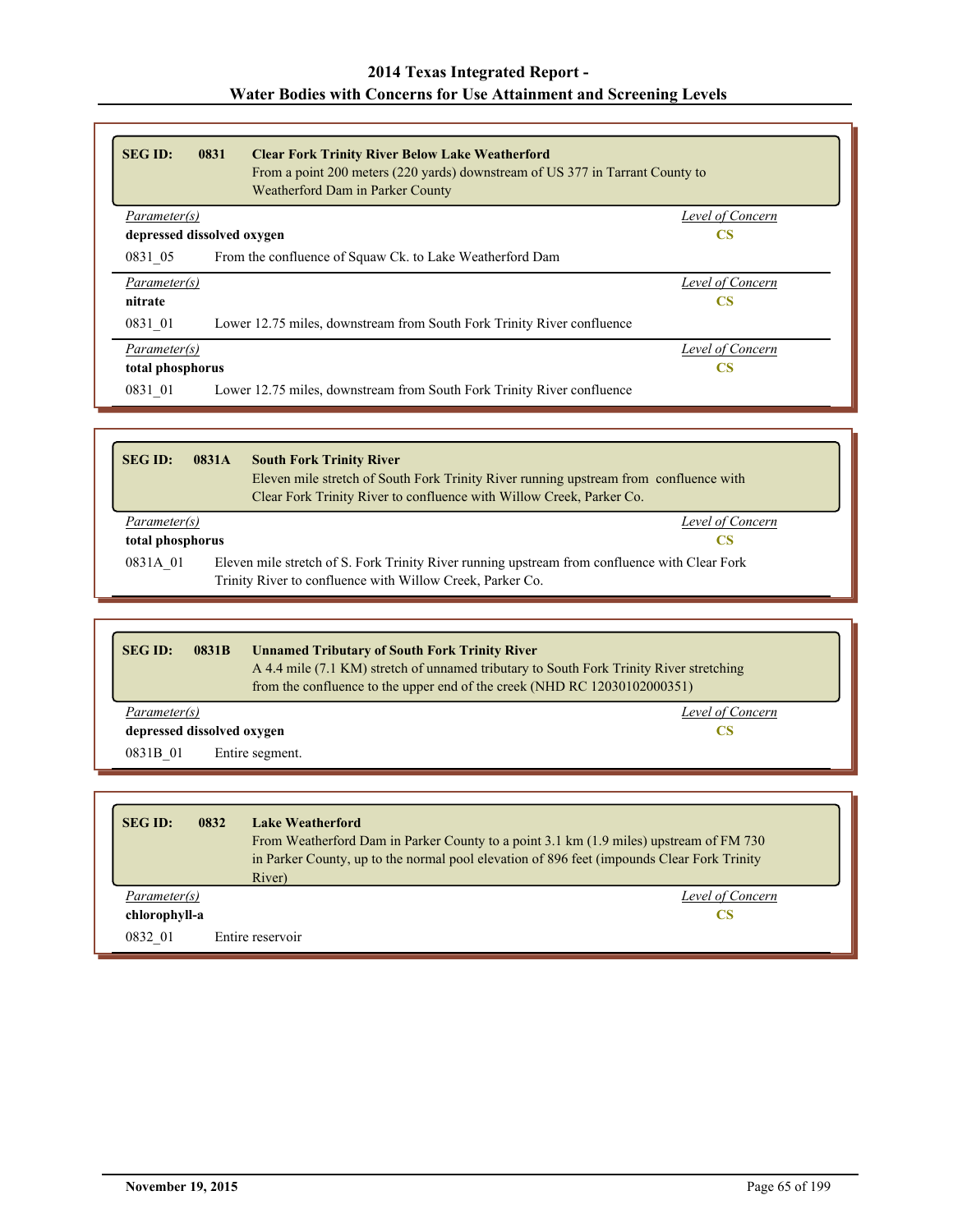| <b>SEG ID:</b>                                                                                                                                                    | 0833 | <b>Clear Fork Trinity River Above Lake Weatherford</b><br>From a point 3.1 km (1.9 miles) upstream of FM 730 in Parker County, to the confluence<br>with Strickland Creek approximately 8 kilometers (5 miles) upstream of FM 51 in Parker<br>County |                  |
|-------------------------------------------------------------------------------------------------------------------------------------------------------------------|------|------------------------------------------------------------------------------------------------------------------------------------------------------------------------------------------------------------------------------------------------------|------------------|
| Parameter(s)                                                                                                                                                      |      |                                                                                                                                                                                                                                                      | Level of Concern |
| depressed dissolved oxygen                                                                                                                                        |      |                                                                                                                                                                                                                                                      | <b>CS</b>        |
| 0833 03<br>From the confluence of McKnight Branch to the confluence of Strickland Ck, approximately 8<br>kilometers (5 miles) upstream of FM 51 in Parker County. |      |                                                                                                                                                                                                                                                      |                  |
| 0833 04                                                                                                                                                           |      | From the confluence with Dobbs Branch to confluence with McKnight Branch                                                                                                                                                                             |                  |
| 0833 05                                                                                                                                                           |      | From the confluence of Dobbs Ck, to the lower end of segment                                                                                                                                                                                         |                  |

| <b>SEG ID:</b> | 0836 | <b>Richland-Chambers Reservoir</b>                                                     |
|----------------|------|----------------------------------------------------------------------------------------|
|                |      | From Richland-Chambers Dam in Freestone County to a point immediately upstream of the  |
|                |      | confluence of Pin Oak Creek on the Richland Creek Arm in Navarro County and to a point |
|                |      | 4.0 kilometers (2.5 miles) downstream of Tupelo Branch on the Chambers Creek Arm       |
| Parameter(s)   |      | Level of Concern                                                                       |
| chlorophyll-a  |      | CS                                                                                     |
| 0836 04        |      | Upper portion of Chambers Creek arm                                                    |
| 0836 05        |      | Lower portion of Richland Creek arm                                                    |

| <b>SEG ID:</b>             | 0836B | <b>Cedar Creek</b><br>From the confluence with Richland Chambers Reservoir to the upper end of the creek (NHD)<br>RC 12030109012807) |  |
|----------------------------|-------|--------------------------------------------------------------------------------------------------------------------------------------|--|
| <i>Parameter(s)</i>        |       | Level of Concern                                                                                                                     |  |
| depressed dissolved oxygen |       | <b>CS</b>                                                                                                                            |  |
| 0836B 01                   |       | Entire segment.                                                                                                                      |  |

| <b>SEG ID:</b>                   | 0836C | <b>Grape Creek</b><br>From the confluence with Richland Chambers Reservoir to the upper end of the creek (NHD)<br>RC 12030108000107) southwest of Corsicana, Navarro County, TX. |
|----------------------------------|-------|----------------------------------------------------------------------------------------------------------------------------------------------------------------------------------|
| Level of Concern<br>Parameter(s) |       |                                                                                                                                                                                  |
| depressed dissolved oxygen<br>СN |       |                                                                                                                                                                                  |

0836C\_01 Entire segment.

| <b>SEG ID:</b> | <b>Post Oak Creek</b><br>0836D<br>RC 12030109012706) | From the confluence with Richland Chambers Reservoir to the upper end of the creek (NHD) |
|----------------|------------------------------------------------------|------------------------------------------------------------------------------------------|
| Parameter(s)   |                                                      | Level of Concern                                                                         |
|                | depressed dissolved oxygen                           | CS                                                                                       |
| 0836D 01       | Entire segment.                                      |                                                                                          |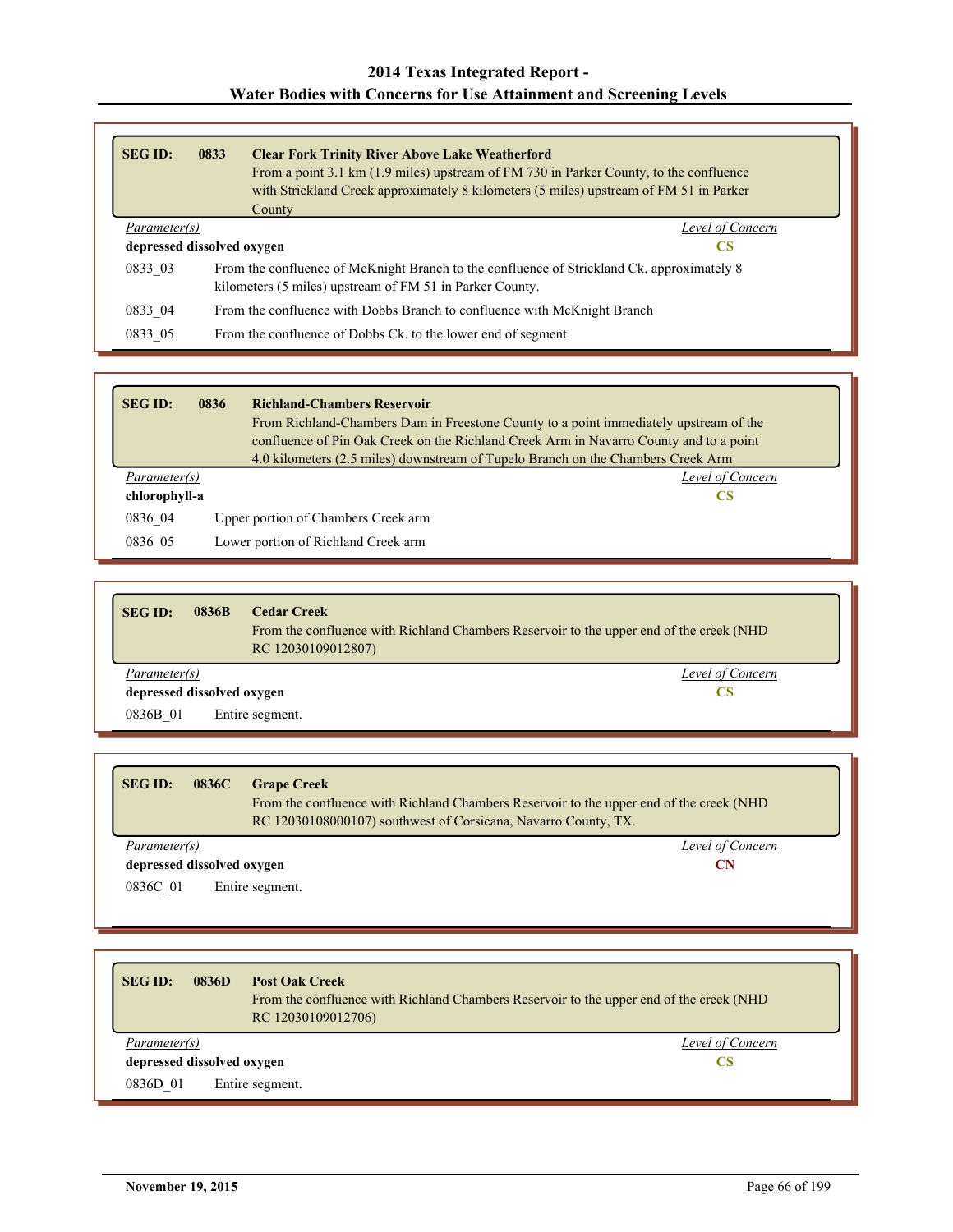| <b>SEG ID:</b>             | <b>Richland Creek Above Richland-Chambers Reservoir</b><br>0837<br>County | From the confluence of Pin Oak Creek in Navarro County to Navarro Mills Dam in Navarro |
|----------------------------|---------------------------------------------------------------------------|----------------------------------------------------------------------------------------|
| Parameter(s)               |                                                                           | Level of Concern                                                                       |
| chlorophyll-a              |                                                                           | CS                                                                                     |
| 0837 01                    | Entire segment                                                            |                                                                                        |
| Parameter(s)               |                                                                           | Level of Concern                                                                       |
| depressed dissolved oxygen |                                                                           | <b>CS</b>                                                                              |
| 0837 01                    | Entire segment                                                            |                                                                                        |

| <b>SEG ID:</b>      | 0838<br><b>Joe Pool Lake</b><br>From Joe Pool Dam in Dallas County up to the normal pool elevation of 522 feet (impounds)<br><b>Mountain Creek</b> ) |
|---------------------|------------------------------------------------------------------------------------------------------------------------------------------------------|
| <i>Parameter(s)</i> | Level of Concern                                                                                                                                     |
| nitrate             | CS                                                                                                                                                   |
| 0838 02             | Mountain Creek arm                                                                                                                                   |

| <b>SEG ID:</b>   | 0840<br><b>Ray Roberts Lake</b><br>(impounds Elm Fork Trinity River) | From Ray Roberts Dam in Denton County to a point 9.5 km (5.9 miles) upstream of the<br>confluence of Pecan Creek in Cooke County, up to the normal pool elevation of 632.5 feet |
|------------------|----------------------------------------------------------------------|---------------------------------------------------------------------------------------------------------------------------------------------------------------------------------|
| Parameter(s)     |                                                                      | Level of Concern                                                                                                                                                                |
| ammonia          |                                                                      | $\overline{\text{CS}}$                                                                                                                                                          |
| 0840 03          | Upper portion of Jordan Creek arm                                    |                                                                                                                                                                                 |
| 0840 04          | Buck Creek cove                                                      |                                                                                                                                                                                 |
| Parameter(s)     |                                                                      | Level of Concern                                                                                                                                                                |
|                  | depressed dissolved oxygen                                           | <b>CS</b>                                                                                                                                                                       |
| 0840 08          | Remainder of reservoir                                               |                                                                                                                                                                                 |
| Parameter(s)     |                                                                      | Level of Concern                                                                                                                                                                |
| nitrate          |                                                                      | $\overline{\text{CS}}$                                                                                                                                                          |
| 0840 03          | Upper portion of Jordan Creek arm                                    |                                                                                                                                                                                 |
| 0840 04          | <b>Buck Creek cove</b>                                               |                                                                                                                                                                                 |
| Parameter(s)     |                                                                      | Level of Concern                                                                                                                                                                |
| total phosphorus |                                                                      | $\mathbf{CS}$                                                                                                                                                                   |
| 0840 03          | Upper portion of Jordan Creek arm                                    |                                                                                                                                                                                 |

Ē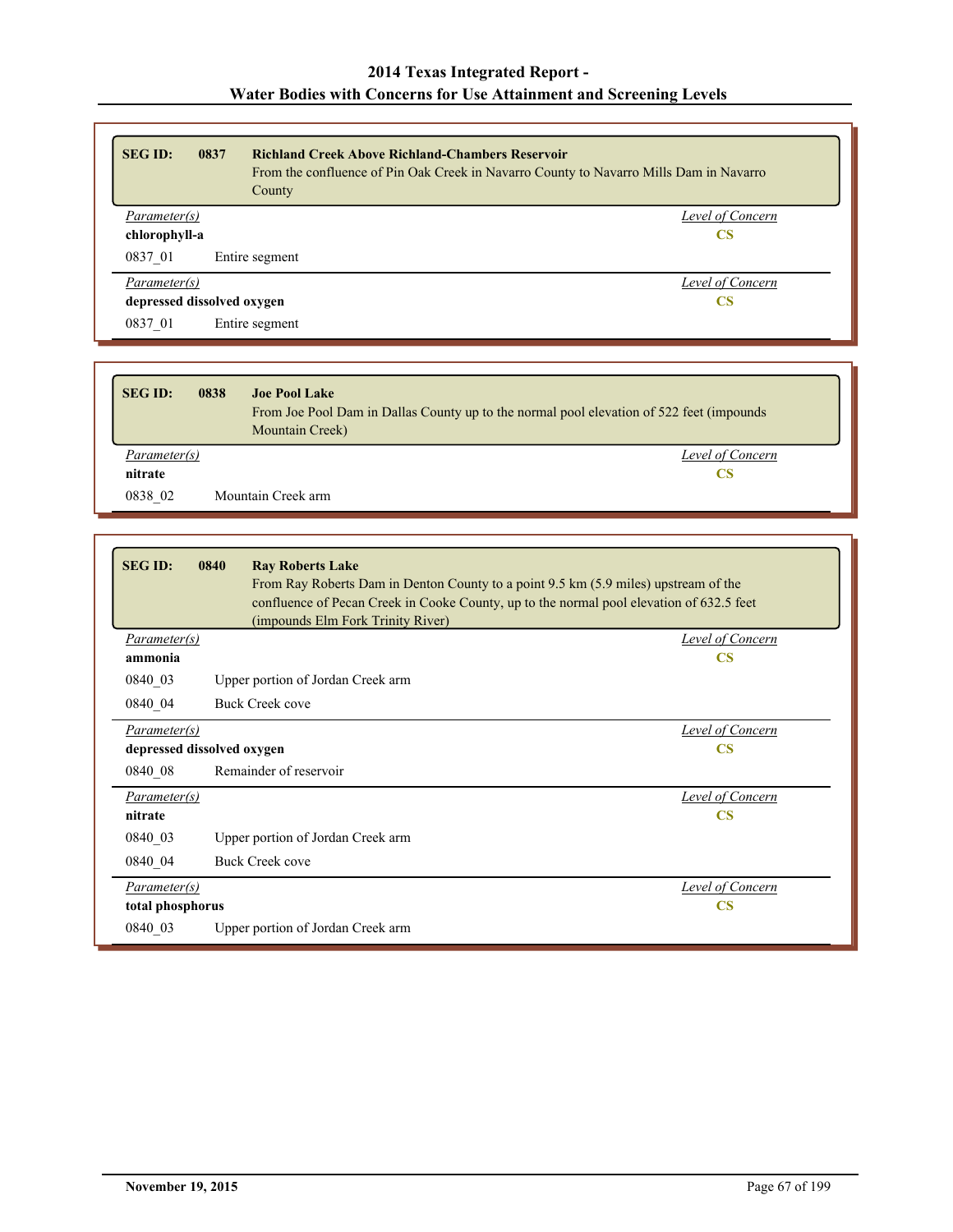| 0841                | <b>Lower West Fork Trinity River</b>                                                 |
|---------------------|--------------------------------------------------------------------------------------|
|                     | From a point immediately upstream of the confluence of the Elm Fork Trinity River in |
|                     | Dallas County to a point immediately upstream of the confluence of Village Creek in  |
|                     | <b>Tarrant County</b>                                                                |
| <i>Parameter(s)</i> | Level of Concern                                                                     |
| chlorophyll-a       | <b>CS</b>                                                                            |
|                     | From confluence of the Elm Fork Trinity River to the confluence with Johnson Creek.  |
| Parameter(s)        | Level of Concern                                                                     |
|                     | <b>CS</b>                                                                            |
|                     | From confluence of the Elm Fork Trinity River to the confluence with Johnson Creek.  |
|                     | From the confluence with Johnson Creek upstream to the confluence of Village Creek.  |
| <i>Parameter(s)</i> | Level of Concern                                                                     |
| total phosphorus    | <b>CS</b>                                                                            |
|                     | From confluence of the Elm Fork Trinity River to the confluence with Johnson Creek.  |
|                     | From the confluence with Johnson Creek upstream to the confluence of Village Creek.  |
|                     |                                                                                      |

| <b>SEG ID:</b><br>0841F | <b>Cottonwood Creek</b><br>A 6.5 mile stretch of Cottonwood Creek running upstream from approx. 0.1 mi. upstream of<br>Mountain Creek Reservoir in Dallas Co., to SH 360 in, Tarrant Co. |  |  |
|-------------------------|------------------------------------------------------------------------------------------------------------------------------------------------------------------------------------------|--|--|
| Parameter(s)            | Level of Concern                                                                                                                                                                         |  |  |
|                         | depressed dissolved oxygen<br>CS                                                                                                                                                         |  |  |
| 0841F 01                | Entire Segment.                                                                                                                                                                          |  |  |

| <b>SEG ID:</b><br>0841G          | <b>Dalworth Creek</b><br>A 2.2 mile stretch of Dalworth Creek running upstream from confluence with Lower W.<br>Fork Trinity to County Line Road in Grand Prairie, Dallas Co. |
|----------------------------------|-------------------------------------------------------------------------------------------------------------------------------------------------------------------------------|
| Level of Concern<br>Parameter(s) |                                                                                                                                                                               |
| depressed dissolved oxygen<br>CS |                                                                                                                                                                               |
| 0841G 01                         | Entire segment.                                                                                                                                                               |

| <b>SEG ID:</b>                                                                                                                                                                                                                                                                    | 0841K | <b>Fish Creek</b><br>A 15 mile stretch of Fish Creek running upstream from the confluence with Mountain Creek<br>Reservoir in Grand Prairie, Dallas Co., to the upper end of the creek (NHD RC<br>12030102000107) in Arlington, Tarrant Co. |  |
|-----------------------------------------------------------------------------------------------------------------------------------------------------------------------------------------------------------------------------------------------------------------------------------|-------|---------------------------------------------------------------------------------------------------------------------------------------------------------------------------------------------------------------------------------------------|--|
| Level of Concern<br>Parameter(s)                                                                                                                                                                                                                                                  |       |                                                                                                                                                                                                                                             |  |
| depressed dissolved oxygen<br>CS                                                                                                                                                                                                                                                  |       |                                                                                                                                                                                                                                             |  |
| From South Belt Line Road (FM 1382) upstream to the upper end of the creek south of West<br>0841K 01<br>Bardin Road (NHD RC 12030102000107) in Arlington, Tarrant County.<br>From South Belt Line Road (FM 1382) upstream to the upper end of creek south of West Bardin<br>Road. |       |                                                                                                                                                                                                                                             |  |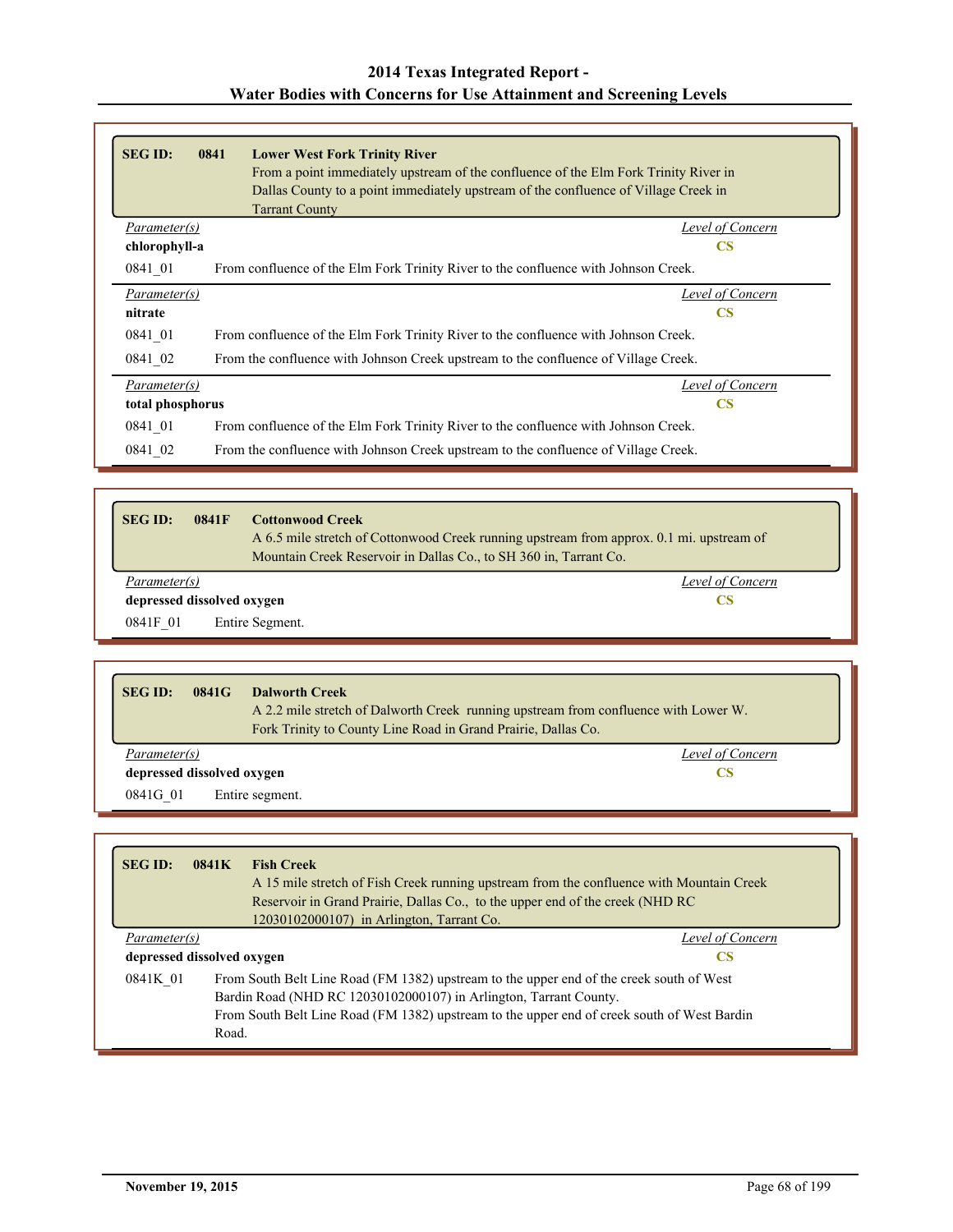| <b>SEG ID:</b>                             | 0841L | Johnson Creek<br>Four mile stretch of Johnson Creek running upstream from confluence with the Arbor Creek<br>to just upstream of I30 in Grand Prairie, Tarrant Co. |                  |
|--------------------------------------------|-------|--------------------------------------------------------------------------------------------------------------------------------------------------------------------|------------------|
| Parameter(s)                               |       |                                                                                                                                                                    | Level of Concern |
| depressed dissolved oxygen                 |       |                                                                                                                                                                    | CS               |
| 0841L 01<br>Road in Arlington, Tarrant, Co |       | From the confluence wit the Lower West Fork Trinity River, upstream to just south of Mayfield                                                                      |                  |
|                                            |       |                                                                                                                                                                    |                  |

| <b>SEG ID:</b>             | 0841N | <b>Kirby Creek</b>                                                                   |
|----------------------------|-------|--------------------------------------------------------------------------------------|
|                            |       | Four mile stretch of Kirby Creek running upstream from confluence with Fish Creek in |
|                            |       | Grand Prairie, Dallas Co., to just upstream of Great Southwest Parkway in Arlington, |
|                            |       | Tarrant Co.                                                                          |
| Parameter(s)               |       | Level of Concern                                                                     |
| depressed dissolved oxygen |       | CS                                                                                   |
| 0841N 01                   |       | Entire segment                                                                       |

| <b>SEG ID:</b><br>0841Q    | <b>Mountain Creek</b><br>Four mile stretch of Mountain Creek running upstream from confluence with West Fork<br>Trinity, to approximately 0.3 mile downstream of Mountain Creek Lake in Grand Prairie,<br>Dallas Co. |
|----------------------------|----------------------------------------------------------------------------------------------------------------------------------------------------------------------------------------------------------------------|
| Parameter(s)               | Level of Concern                                                                                                                                                                                                     |
| depressed dissolved oxygen | CS                                                                                                                                                                                                                   |
| 0841O 01                   | Entire segment.                                                                                                                                                                                                      |

| <b>SEGID:</b><br>0841P     | <b>North Fork Cottonwood Creek</b>                                                        |  |
|----------------------------|-------------------------------------------------------------------------------------------|--|
|                            | A 4.4 mile stretch of North Fork Cottonwood Creek running upstream from confluence with   |  |
|                            | the S. Fork Cottonwood Creek in Grand Prairie, Dallas Co., to approx. 0.3 mi. upstream of |  |
|                            | Carter St. in Arlington, Tarrant Co.                                                      |  |
| Parameter(s)               | Level of Concern                                                                          |  |
| <b>bacteria</b>            | <b>CN</b>                                                                                 |  |
| 0841P 01                   | Entire segment.                                                                           |  |
| Parameter(s)               | Level of Concern                                                                          |  |
| depressed dissolved oxygen | CS                                                                                        |  |
| 0841P 01                   | Entire segment.                                                                           |  |

| <b>SEG ID:</b><br><b>0841Q</b> | <b>North Fork Fish Creek</b><br>A 5 mile stretch of North Fork Fish Creek running upstream from confluence with Fish<br>Creek in Dallas Co., to SH 360 in, Tarrant Co. |                  |
|--------------------------------|------------------------------------------------------------------------------------------------------------------------------------------------------------------------|------------------|
| Parameter(s)                   |                                                                                                                                                                        | Level of Concern |
| <b>bacteria</b>                |                                                                                                                                                                        | <b>CN</b>        |
| 0841Q 01                       | Entire segment.                                                                                                                                                        |                  |
| Parameter(s)                   |                                                                                                                                                                        | Level of Concern |
| depressed dissolved oxygen     |                                                                                                                                                                        | CS               |
| 0841Q 01                       | Entire segment.                                                                                                                                                        |                  |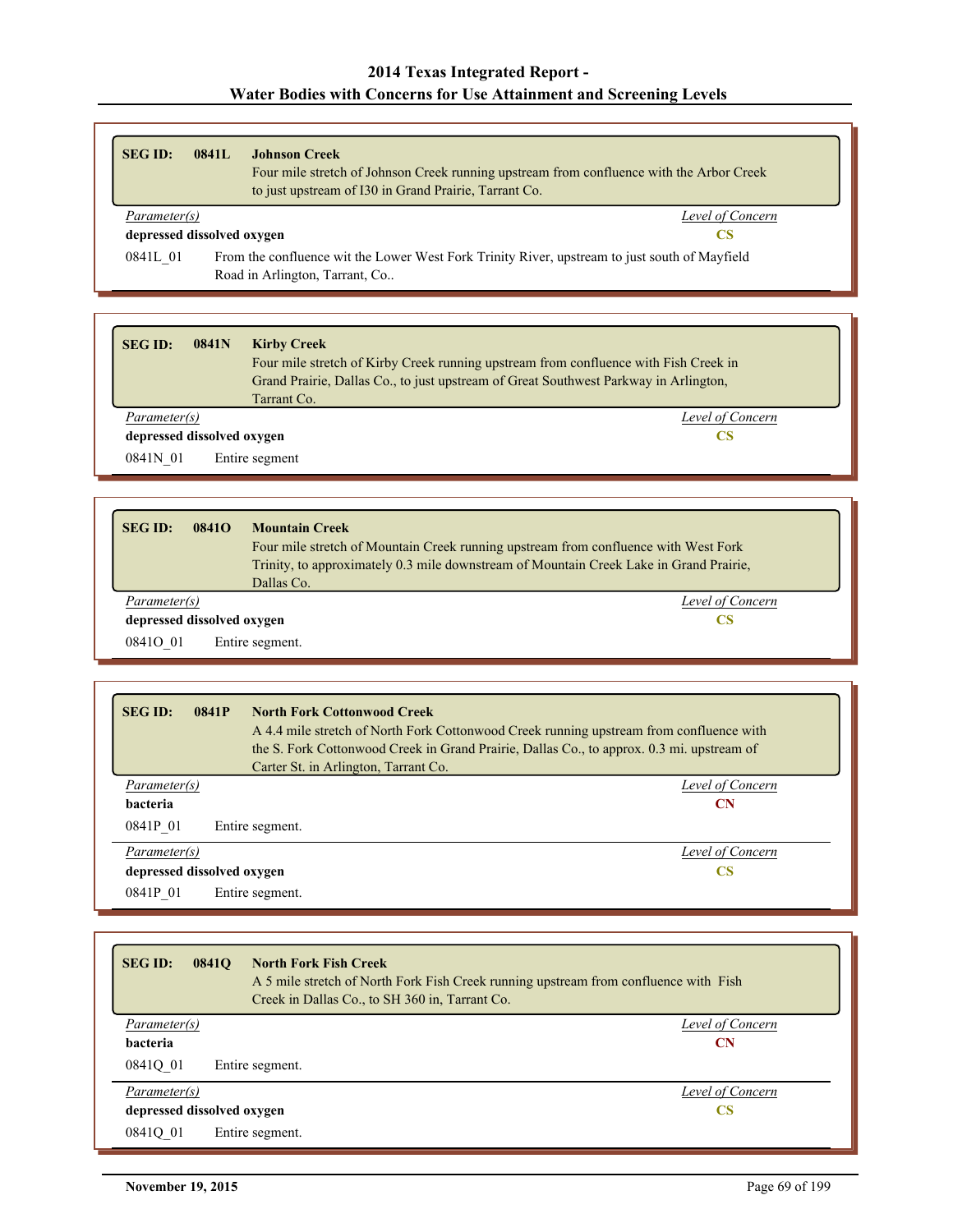| <b>SEG ID:</b><br>0841R | <b>Rush Creek</b><br>A 5 mile stretch of Rush Creek running upstream from confluence with Village Creek to<br>confluence with Kee Branch in Arlington, Tarrant Co. |                  |
|-------------------------|--------------------------------------------------------------------------------------------------------------------------------------------------------------------|------------------|
| Parameter(s)            |                                                                                                                                                                    | Level of Concern |
| chlorophyll-a           |                                                                                                                                                                    | CS               |
| 0841R 01                | Entire segment.                                                                                                                                                    |                  |

| <b>SEG ID:</b><br>0841 <sub>V</sub> | <b>Crockett Branch</b><br>A 1 mile (1.5 KM) stretch of Crockett Branch extending upstream from the confluence with<br>Cottonwood Creek to the upper end of the creek (NHD RC 12030102044745) |
|-------------------------------------|----------------------------------------------------------------------------------------------------------------------------------------------------------------------------------------------|
| Parameter(s)                        | Level of Concern                                                                                                                                                                             |
| depressed dissolved oxygen          | CS                                                                                                                                                                                           |
| 0841V 01<br>Entire Segment.         |                                                                                                                                                                                              |

| <b>SEG ID:</b>                                                                                                                                                      | 0901<br><b>Cedar Bayou Tidal</b>                                                                                                                         |  |
|---------------------------------------------------------------------------------------------------------------------------------------------------------------------|----------------------------------------------------------------------------------------------------------------------------------------------------------|--|
|                                                                                                                                                                     | From the confluence with Galveston Bay 1.0 km (0.6 miles) downstream of Tri-City Beach                                                                   |  |
|                                                                                                                                                                     | Road in Chambers County to a point 2.2 km (1.4 miles) upstream of IH 10 in                                                                               |  |
|                                                                                                                                                                     | <b>Chambers/Harris County</b>                                                                                                                            |  |
| Parameter(s)                                                                                                                                                        | Level of Concern                                                                                                                                         |  |
| chlorophyll-a                                                                                                                                                       | <b>CS</b>                                                                                                                                                |  |
| 0901 01                                                                                                                                                             | From the confluence with Galveston Bay 1.0 km (0.6 miles) downstream of Tri-City Beach Road<br>to a point $2.2 \text{ km}$ (1.4 miles) upstream of IH 10 |  |
| Parameter(s)                                                                                                                                                        | Level of Concern                                                                                                                                         |  |
| depressed dissolved oxygen                                                                                                                                          | <b>CS</b>                                                                                                                                                |  |
| From the confluence with Galveston Bay 1.0 km (0.6 miles) downstream of Tri-City Beach Road<br>0901 01<br>to a point $2.2 \text{ km}$ (1.4 miles) upstream of IH 10 |                                                                                                                                                          |  |

| <b>SEG ID:</b>                                                                                                    | 0902                             | <b>Cedar Bayou Above Tidal</b><br>From a point 2.2 km (1.4 miles) upstream of IH 10 in Chambers/Harris County to a point<br>7.4 km (4.6 miles) upstream of FM 1960 in Liberty County |  |
|-------------------------------------------------------------------------------------------------------------------|----------------------------------|--------------------------------------------------------------------------------------------------------------------------------------------------------------------------------------|--|
|                                                                                                                   | Level of Concern<br>Parameter(s) |                                                                                                                                                                                      |  |
| depressed dissolved oxygen                                                                                        |                                  | CS                                                                                                                                                                                   |  |
| From a point 2.2 km (1.4 miles) upstream of IH 10 to a point 7.4 km (4.6 miles) upstream of FM<br>0902 01<br>1960 |                                  |                                                                                                                                                                                      |  |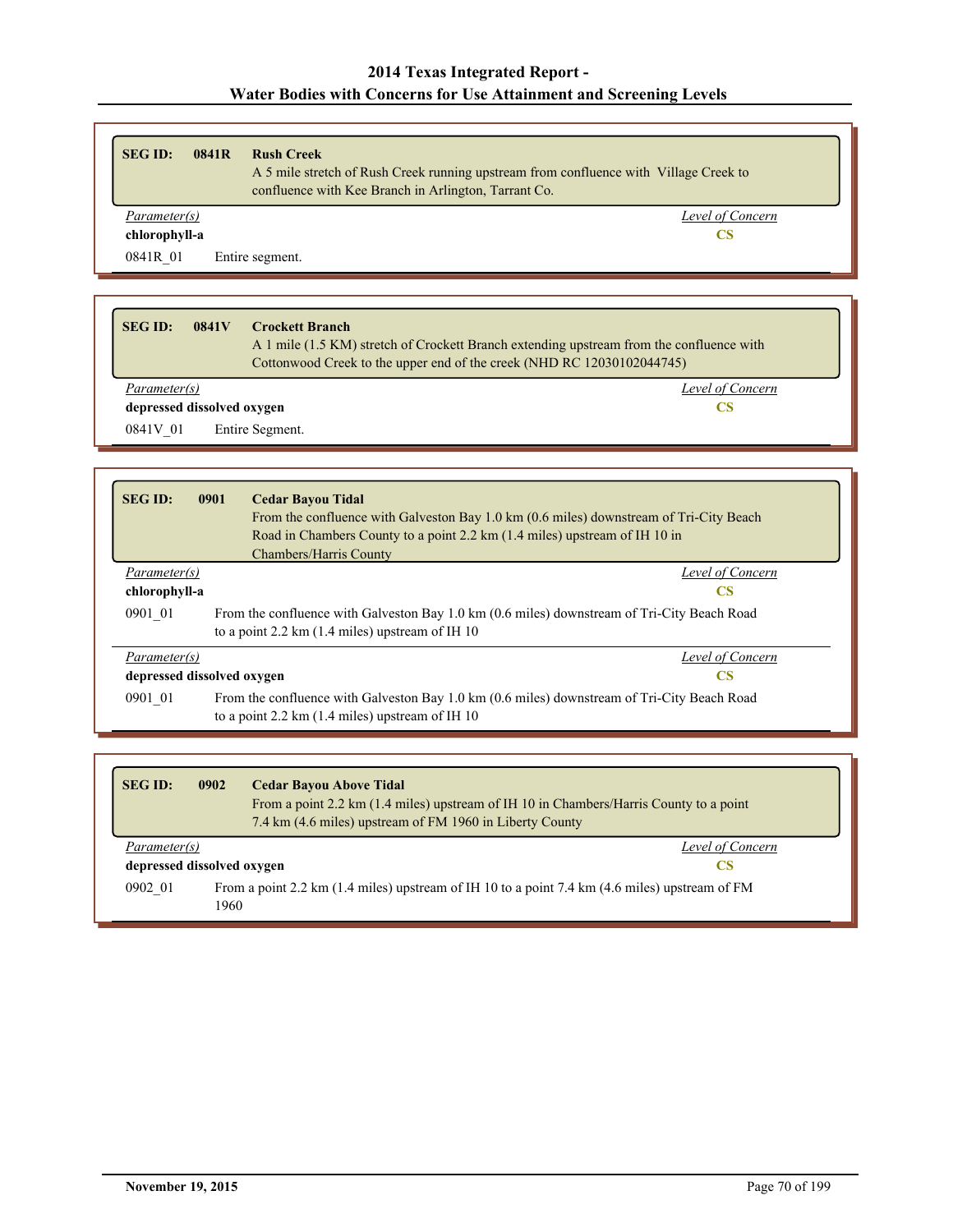| <b>SEG ID:</b>                   | 1002 | <b>Lake Houston</b><br>From Lake Houston Dam in Harris County to the confluence of Spring Creek on the West<br>Fork San Jacinto Arm in Harris/Montgomery County and to the confluence of Caney Creek<br>on the East Fork San Jacinto Arm in Harris County, up to normal pool elevation of 4 |                                                   |
|----------------------------------|------|---------------------------------------------------------------------------------------------------------------------------------------------------------------------------------------------------------------------------------------------------------------------------------------------|---------------------------------------------------|
| Parameter(s)                     |      |                                                                                                                                                                                                                                                                                             | Level of Concern                                  |
| ammonia                          |      |                                                                                                                                                                                                                                                                                             | $\overline{\text{CS}}$                            |
| 1002 04                          |      | From the Missouri Pacific Railroad Tracks to Foley Road                                                                                                                                                                                                                                     |                                                   |
| Parameter(s)<br>chlorophyll-a    |      |                                                                                                                                                                                                                                                                                             | Level of Concern<br>$\overline{\text{CS}}$        |
| 1002 02                          |      | From West Lake Houston Parkway to FM 1960 West Pass                                                                                                                                                                                                                                         |                                                   |
| 1002 05                          |      | From Foley Road to the Lake Houston Dam                                                                                                                                                                                                                                                     |                                                   |
| 1002 06                          |      | From the confluence with Spring Creek to West Lake Houston Pkwy                                                                                                                                                                                                                             |                                                   |
| Parameter(s)<br>nitrate          |      |                                                                                                                                                                                                                                                                                             | <b>Level of Concern</b><br>$\overline{\text{CS}}$ |
| $1002 - 02$                      |      | From West Lake Houston Parkway to FM 1960 West Pass                                                                                                                                                                                                                                         |                                                   |
| 1002 05                          |      | From Foley Road to the Lake Houston Dam                                                                                                                                                                                                                                                     |                                                   |
| 1002 06                          |      | From the confluence with Spring Creek to West Lake Houston Pkwy                                                                                                                                                                                                                             |                                                   |
| Parameter(s)<br>рH               |      |                                                                                                                                                                                                                                                                                             | Level of Concern<br><b>CN</b>                     |
| $1002 - 05$                      |      | From Foley Road to the Lake Houston Dam                                                                                                                                                                                                                                                     |                                                   |
| Parameter(s)<br>total phosphorus |      |                                                                                                                                                                                                                                                                                             | <b>Level of Concern</b><br>$\overline{\text{CS}}$ |
| 1002 01                          |      | From the Red Gully confluence to FM 1960 East Pass                                                                                                                                                                                                                                          |                                                   |
| $1002\_{02}$                     |      | From West Lake Houston Parkway to FM 1960 West Pass                                                                                                                                                                                                                                         |                                                   |
| 1002 03                          |      | From the downstream side of FM 1960 (includes East and West Passes) to the Missouri Pacific<br>Railroad Tracks                                                                                                                                                                              |                                                   |
| 1002 04                          |      | From the Missouri Pacific Railroad Tracks to Foley Road                                                                                                                                                                                                                                     |                                                   |
| $1002\_{05}$                     |      | From Foley Road to the Lake Houston Dam                                                                                                                                                                                                                                                     |                                                   |
| $1002\_{06}$                     |      | From the confluence with Spring Creek to West Lake Houston Pkwy                                                                                                                                                                                                                             |                                                   |
|                                  |      |                                                                                                                                                                                                                                                                                             |                                                   |

|                               | <b>SEG ID:</b>                   | 1002A                                                                                      | <b>Tarkington Bayou</b><br>From the Luce Bayou confluence upstream to a point just upstream of FM 2025 in Liberty<br>County |                  |
|-------------------------------|----------------------------------|--------------------------------------------------------------------------------------------|-----------------------------------------------------------------------------------------------------------------------------|------------------|
|                               | Parameter(s)                     |                                                                                            |                                                                                                                             | Level of Concern |
|                               | depressed dissolved oxygen       |                                                                                            |                                                                                                                             | CS               |
| 1002A 01<br>City of Cleveland |                                  | From the Luce Bayou confluence upstream to the Little Tarkington Bayou confluence near the |                                                                                                                             |                  |
|                               | Parameter(s)<br>total phosphorus |                                                                                            |                                                                                                                             | Level of Concern |
|                               |                                  |                                                                                            |                                                                                                                             | CS               |
|                               | 1002A 01                         |                                                                                            | From the Luce Bayou confluence upstream to the Little Tarkington Bayou confluence near the<br>City of Cleveland             |                  |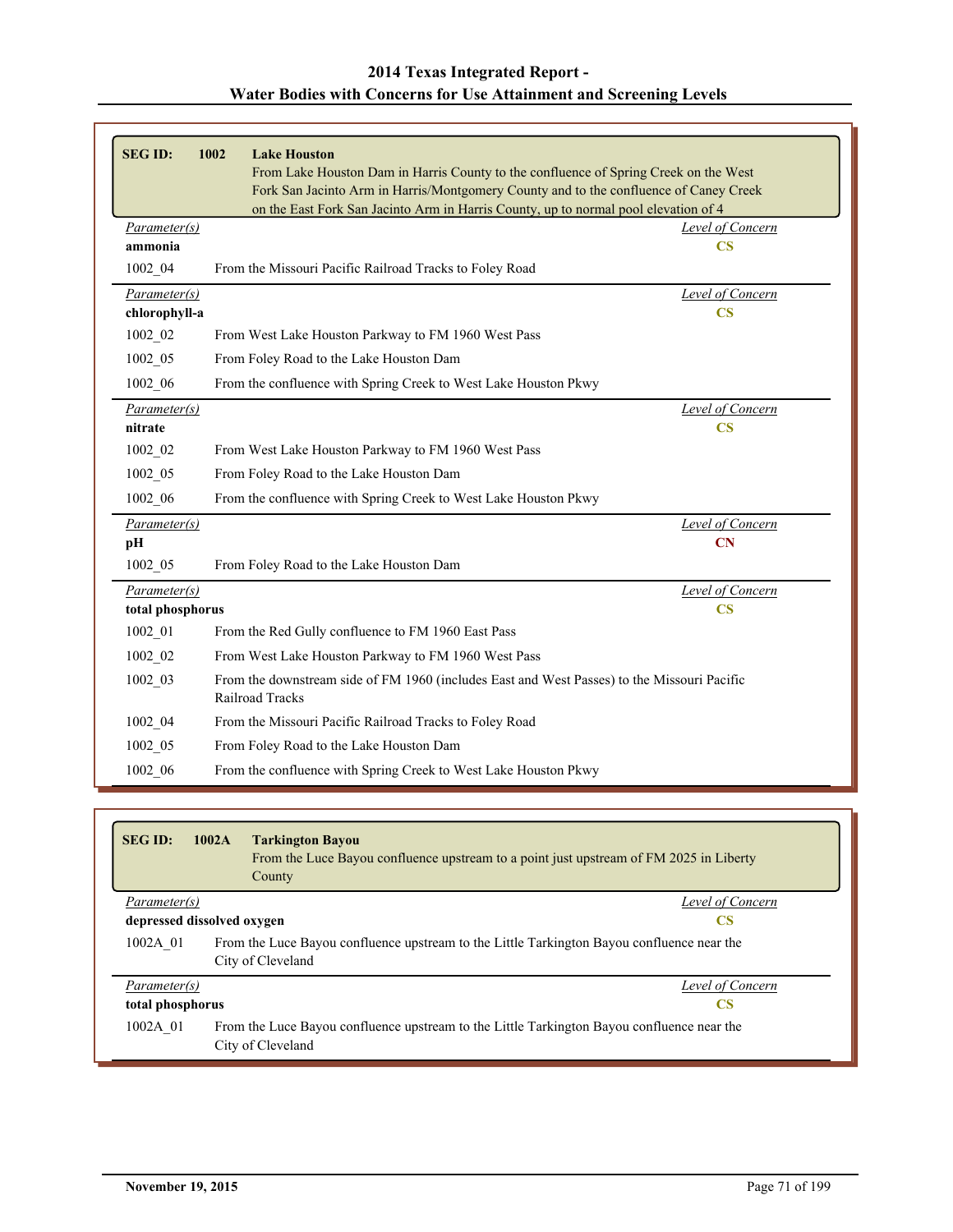| <b>SEG ID:</b> | 1004 | <b>West Fork San Jacinto River</b><br>From the confluence of Spring Creek in Harris/Montgomery County to Conroe Dam in<br><b>Montgomery County</b> |  |
|----------------|------|----------------------------------------------------------------------------------------------------------------------------------------------------|--|
| Parameter(s)   |      | Level of Concern                                                                                                                                   |  |
| nitrate        |      | CS                                                                                                                                                 |  |
| 1004 01        |      | From the Spring Creek confluence upstream to the Stewart Creek confluence                                                                          |  |

| <b>SEG ID:</b><br>1005<br><b>Houston Ship Channel/San Jacinto River Tidal</b><br>From the confluence with Galveston Bay at Morgan's Point in Harris/Chambers County to a<br>point 100 meters (110 yards) downstream of IH 10 in Harris County |  |                                         |  |
|-----------------------------------------------------------------------------------------------------------------------------------------------------------------------------------------------------------------------------------------------|--|-----------------------------------------|--|
| <i>Parameter(s)</i>                                                                                                                                                                                                                           |  | Level of Concern                        |  |
| nitrate                                                                                                                                                                                                                                       |  | CS                                      |  |
| 1005 01                                                                                                                                                                                                                                       |  | Downstream I-10 to Lynchburg Ferry Road |  |
| 1005 02                                                                                                                                                                                                                                       |  | Lynchburg Ferry Road to Goose Island    |  |
| 1005 03                                                                                                                                                                                                                                       |  | Goose Island to SH 146                  |  |

ī.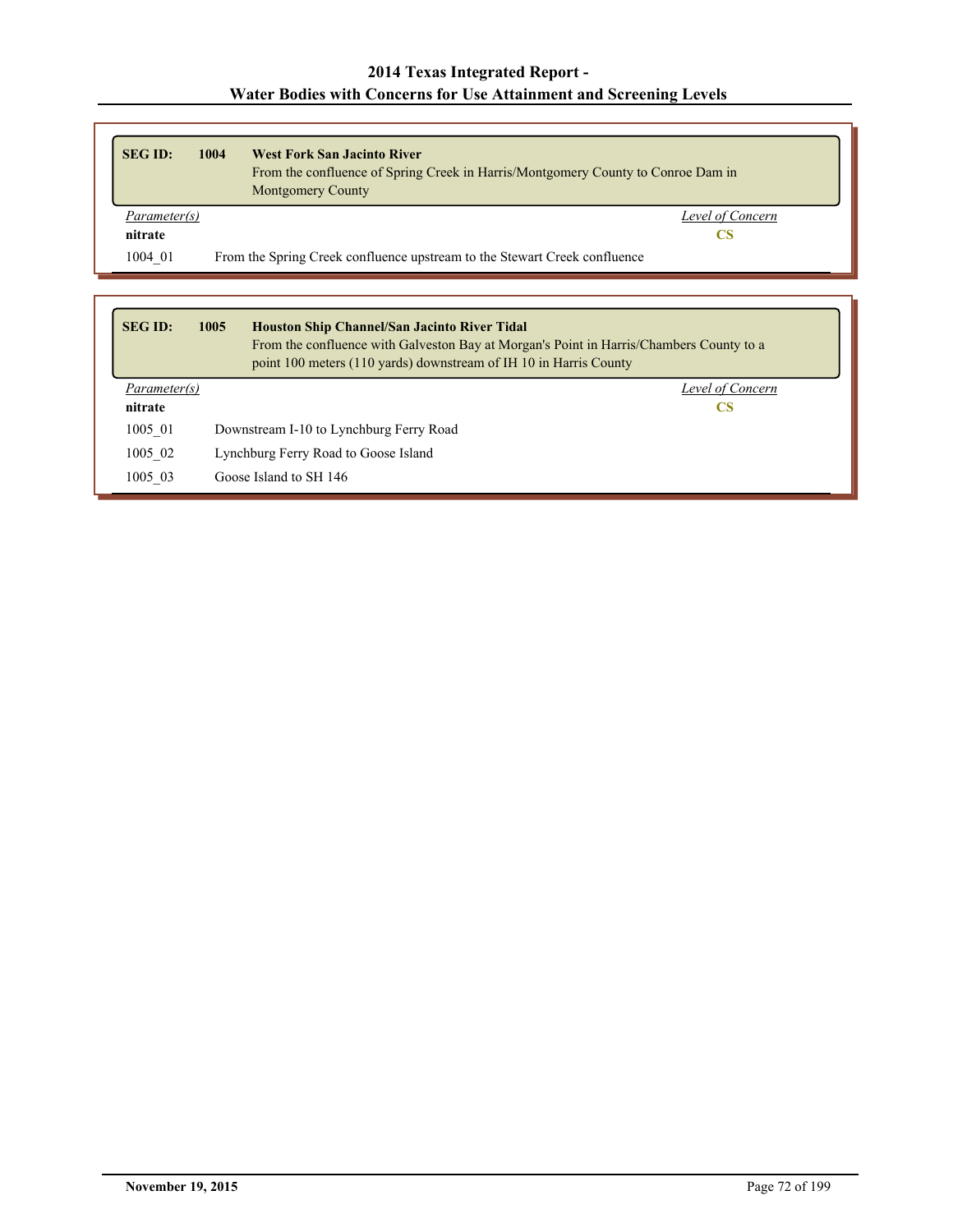| Parameter(s)                   | upstream of Greens Bayou in Harris County, including tidal portions of tributaries                                                                                     | <b>Level of Concern</b> |
|--------------------------------|------------------------------------------------------------------------------------------------------------------------------------------------------------------------|-------------------------|
| ammonia                        | $\overline{\text{CS}}$                                                                                                                                                 |                         |
| 1006_06                        | Tucker Bayou- From the Houston Ship Channel confluence to a point 2.7 km (1.7 mi) upstream                                                                             |                         |
| Parameter(s)                   |                                                                                                                                                                        | <b>Level of Concern</b> |
| chlorophyll-a                  | $\overline{\text{CS}}$                                                                                                                                                 |                         |
| 1006_04                        | Patrick Bayou Tidal - From the confluence with the Houston Ship Channel to 100 m (328 ft)<br>upstream of the railroad bridge                                           |                         |
| 1006 07                        | Carpenters Bayou-From the Houston Ship Channel confluence to the lower boundary of 1006B<br>(2.3 m/ 1.4 mi) upstream from the Houston Ship Channel confluence)         |                         |
| Parameter(s)                   |                                                                                                                                                                        | Level of Concern        |
| <b>DDD</b> in sediment         | $\overline{\text{CS}}$                                                                                                                                                 |                         |
| 1006 03                        | Greens Bayou Tidal- From the Houston Ship Channel confluence to a point 0.7 km (0.4 miles)<br>upstream of the Halls Bayou confluence                                   |                         |
| Parameter(s)                   |                                                                                                                                                                        | Level of Concern        |
| <b>DDT</b> in sediment         | <b>CS</b>                                                                                                                                                              |                         |
| 1006 03                        | Greens Bayou Tidal- From the Houston Ship Channel confluence to a point 0.7 km (0.4 miles)<br>upstream of the Halls Bayou confluence                                   |                         |
| <i>Parameter(s)</i>            |                                                                                                                                                                        | Level of Concern        |
|                                | hexachlorobutadiene (HCBD) in sediment<br>$\mathbf{CS}$                                                                                                                |                         |
| 1006 04                        | Patrick Bayou Tidal - From the confluence with the Houston Ship Channel to 100 m (328 ft)<br>upstream of the railroad bridge                                           |                         |
| Parameter(s)                   |                                                                                                                                                                        | Level of Concern        |
| mercury in sediment<br>1006 04 | <b>CS</b><br>Patrick Bayou Tidal - From the confluence with the Houston Ship Channel to 100 m (328 ft)<br>upstream of the railroad bridge                              |                         |
| Parameter(s)                   |                                                                                                                                                                        | Level of Concern        |
| nitrate                        | $\overline{\text{CS}}$                                                                                                                                                 |                         |
| 1006 01                        | Houston Ship Channel Tidal-From the Greens Bayou confluence to the Patrick Bayou confluence                                                                            |                         |
| 1006_02                        | Houston Ship Channel Tidal- From the Patrick Bayou confluence to the Houston Ship<br>Channel/San Jacinto River Tidal (1005) confluence                                 |                         |
| 1006 03                        | Greens Bayou Tidal- From the Houston Ship Channel confluence to a point 0.7 km (0.4 miles)<br>upstream of the Halls Bayou confluence                                   |                         |
| 1006_04                        | Patrick Bayou Tidal - From the confluence with the Houston Ship Channel to 100 m (328 ft)<br>upstream of the railroad bridge                                           |                         |
| 1006 05                        | Goodyear Creek-From confluence with Greens Bayou Tidal to Granada St. in Harris County                                                                                 |                         |
|                                | Tucker Bayou- From the Houston Ship Channel confluence to a point 2.7 km (1.7 mi) upstream                                                                             |                         |
|                                |                                                                                                                                                                        |                         |
| 1006_06<br>1006 07             | Carpenters Bayou-From the Houston Ship Channel confluence to the lower boundary of 1006B<br>(2.3 m/ 1.4 mi) upstream from the Houston Ship Channel confluence)         |                         |
| Parameter(s)                   |                                                                                                                                                                        | Level of Concern        |
| total phosphorus<br>1006 03    | $\overline{\text{CS}}$<br>Greens Bayou Tidal- From the Houston Ship Channel confluence to a point 0.7 km (0.4 miles)                                                   |                         |
| 1006 04                        | upstream of the Halls Bayou confluence<br>Patrick Bayou Tidal - From the confluence with the Houston Ship Channel to 100 m (328 ft)<br>upstream of the railroad bridge |                         |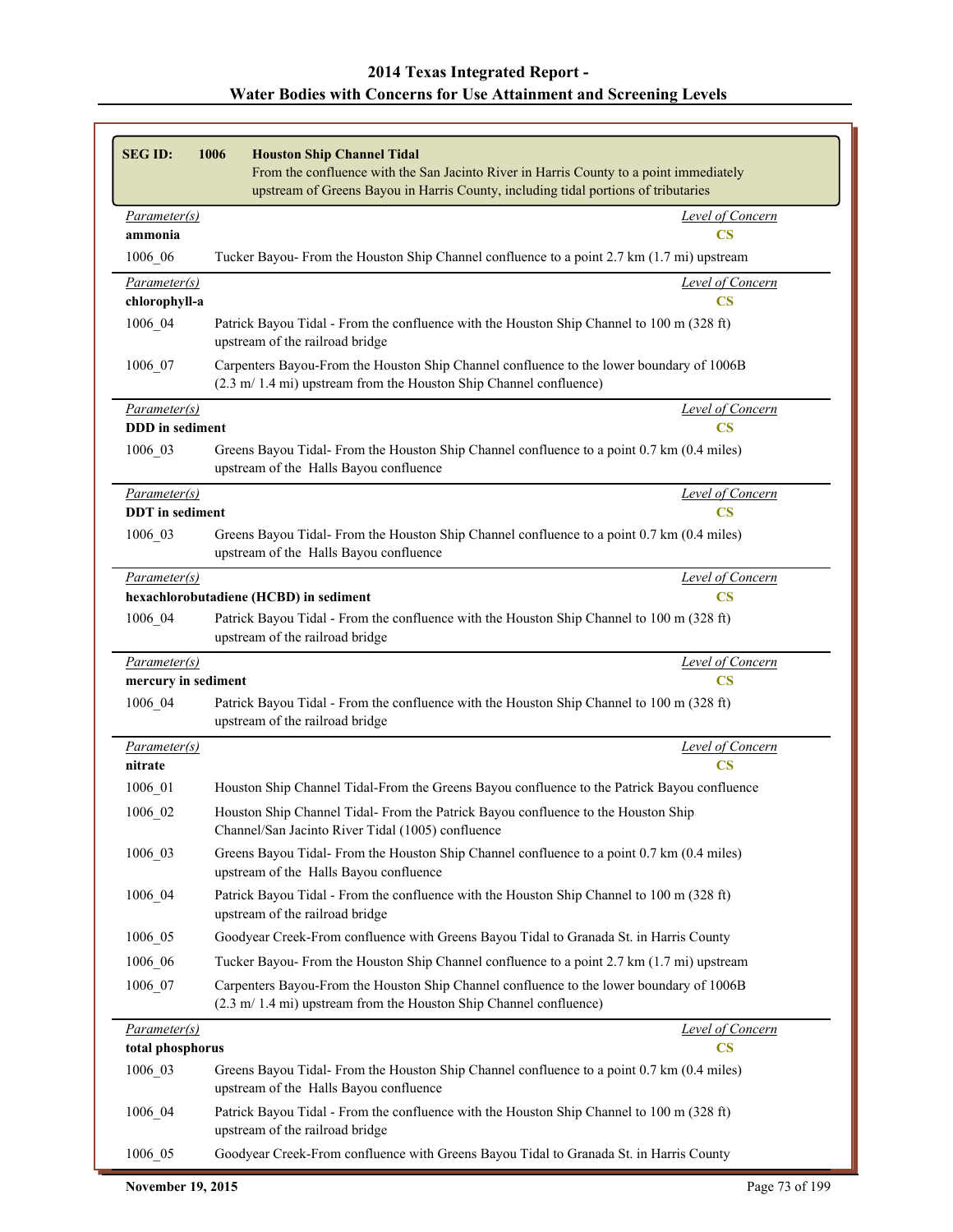| <b>SEG ID:</b>   | 1006B<br><b>Carpenters Bayou</b><br>Perennial stream from 9.0 km upstream of Houston Ship Channel up to Sheldon Reservoir             |
|------------------|---------------------------------------------------------------------------------------------------------------------------------------|
| Parameter(s)     | Level of Concern                                                                                                                      |
| ammonia          | <b>CS</b>                                                                                                                             |
| 1006B 01         | Perennial stream from 9.0 km upstream of Houston Ship Channel up to 0.8 km upstream of<br>Wallisville Road, per WQS App D first entry |
| Parameter(s)     | Level of Concern                                                                                                                      |
| nitrate          | <b>CS</b>                                                                                                                             |
| 1006B 01         | Perennial stream from 9.0 km upstream of Houston Ship Channel up to 0.8 km upstream of<br>Wallisville Road, per WQS App D first entry |
| Parameter(s)     | Level of Concern                                                                                                                      |
| total phosphorus | <b>CS</b>                                                                                                                             |
| 1006B 01         | Perennial stream from 9.0 km upstream of Houston Ship Channel up to 0.8 km upstream of<br>Wallisville Road, per WQS App D first entry |

| <b>SEG ID:</b>   | 1006D<br><b>Halls Bayou</b><br>From the Greens Bayou confluence upstream to Frick Road in Harris County |                        |
|------------------|---------------------------------------------------------------------------------------------------------|------------------------|
| Parameter(s)     |                                                                                                         | Level of Concern       |
| ammonia          |                                                                                                         | $\mathbf{CS}$          |
| 1006D 02         | From US 59 upstream to Frick Road                                                                       |                        |
| Parameter(s)     |                                                                                                         | Level of Concern       |
| nitrate          |                                                                                                         | $\mathbf{CS}$          |
| 1006D 01         | From the Greens Bayou confluence upstream to US 59                                                      |                        |
| 1006D 02         | From US 59 upstream to Frick Road                                                                       |                        |
| Parameter(s)     |                                                                                                         | Level of Concern       |
| total phosphorus |                                                                                                         | $\overline{\text{CS}}$ |
| 1006D 01         | From the Greens Bayou confluence upstream to US 59                                                      |                        |
| 1006D 02         | From US 59 upstream to Frick Road                                                                       |                        |

| <b>SEG ID:</b><br>1006F    | <b>Big Gulch Above Tidal</b><br>From the confluence with Greens Bayou Tidal to Wallisville Road in Harris County |
|----------------------------|------------------------------------------------------------------------------------------------------------------|
| Parameter(s)               | Level of Concern                                                                                                 |
| depressed dissolved oxygen | <b>CS</b>                                                                                                        |
| 1006F 01                   | Entire water body                                                                                                |
| Parameter(s)               | Level of Concern                                                                                                 |
| nitrate                    | <b>CS</b>                                                                                                        |
| 1006F 01                   | Entire water body                                                                                                |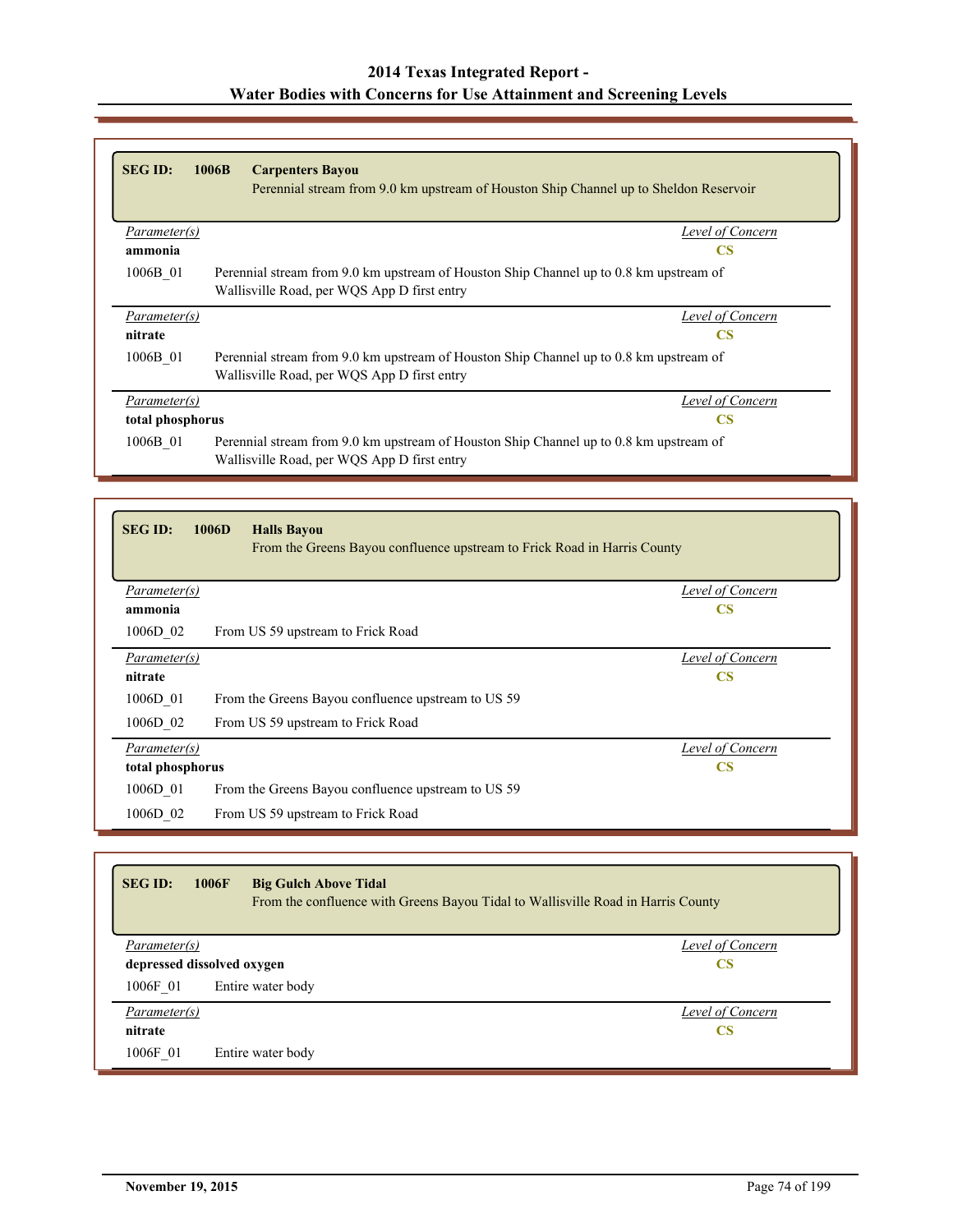| <b>Unnamed Tributary of Halls Bayou</b><br>From the confluence with Halls Bayou to a point 0.13 miles upstream of Richland Drive in<br>Harris County               |  |
|--------------------------------------------------------------------------------------------------------------------------------------------------------------------|--|
| Level of Concern                                                                                                                                                   |  |
| depressed dissolved oxygen<br><b>CS</b>                                                                                                                            |  |
| Entire water body                                                                                                                                                  |  |
|                                                                                                                                                                    |  |
| <b>Unnamed Tributary of Halls Bayou</b><br>From the confluence with Halls Bayou (east of US 59 and south of Langley Road) to Mount<br>Hoston Road in Harris County |  |
|                                                                                                                                                                    |  |

#### 1006J 01 From the Halls Bayou confluence (east of US 59 and south of Langley Road) to Mount Houston Road *Parameter(s) Level of Concern* **depressed dissolved oxygen CS** 1006J\_01 From the Halls Bayou confluence (east of US 59 and south of Langley Road) to Mount Houston Road *Parameter(s) Level of Concern* **total phosphorus CS** 1006J\_01 From the Halls Bayou confluence (east of US 59 and south of Langley Road) to Mount Houston Road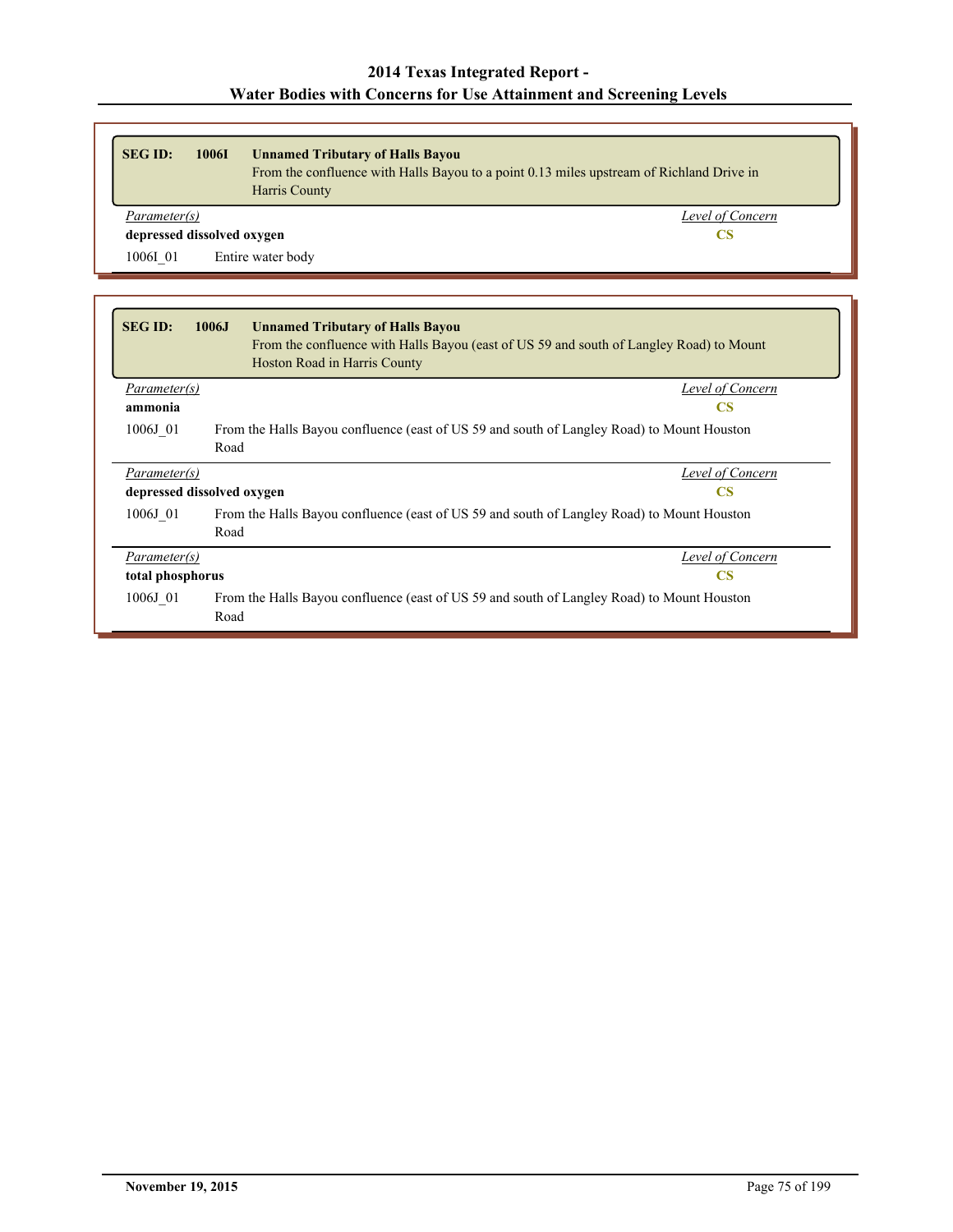| <b>SEGID:</b>                  | 1007<br>Houston Ship Channel/Buffalo Bayou Tidal<br>From a point immediately upstream of Greens Bayou in Harris County to a point 100 meters<br>(110 yards) upstream of US 59 in Harris County, including tidal portion of tributaries |
|--------------------------------|----------------------------------------------------------------------------------------------------------------------------------------------------------------------------------------------------------------------------------------|
| <i>Parameter(s)</i><br>ammonia | <b>Level of Concern</b><br>$\overline{\text{CS}}$                                                                                                                                                                                      |
| $1007 - 01$                    | Houston Ship Channel - From a point immediately upstream of Greens Bayou Tidal to<br>immediately upstream of the 69th Street WWTP outfall                                                                                              |
| $1007 - 02$                    | Sims Bayou Tidal - From the Houston Ship Channel confluence to a point 11 km (6.8 mi)<br>upstream                                                                                                                                      |
| $1007 - 04$                    | Brays Bayou Tidal - From the Houston Ship Channel confluence to downstream of IH-45                                                                                                                                                    |
| 1007_05                        | Vince Bayou Tidal - From the Houston Ship Channel confluence to SH 225                                                                                                                                                                 |
| 1007_07                        | Buffalo Bayou - From immediately upstream of 69th Street WWTP outfall to US 59                                                                                                                                                         |
| Parameter(s)                   | <b>Level of Concern</b>                                                                                                                                                                                                                |
| nitrate                        | $\overline{\text{CS}}$                                                                                                                                                                                                                 |
| $1007 - 01$                    | Houston Ship Channel - From a point immediately upstream of Greens Bayou Tidal to<br>immediately upstream of the 69th Street WWTP outfall                                                                                              |
| 1007 02                        | Sims Bayou Tidal - From the Houston Ship Channel confluence to a point 11 km (6.8 mi)<br>upstream                                                                                                                                      |
| $1007 - 03$                    | Hunting Bayou Tidal - From the Houston Ship Channel confluence to IH-10                                                                                                                                                                |
| $1007 - 04$                    | Brays Bayou Tidal - From the Houston Ship Channel confluence to downstream of IH-45                                                                                                                                                    |
| 1007_05                        | Vince Bayou Tidal - From the Houston Ship Channel confluence to SH 225                                                                                                                                                                 |
| 1007_06                        | Berry Bayou - From the Houston Ship Channel confluence to a point 2.4 km (1.5 mi) upstream of<br>the Sims Bayou confluence                                                                                                             |
| $1007 - 07$                    | Buffalo Bayou - From immediately upstream of 69th Street WWTP outfall to US 59                                                                                                                                                         |
| 1007_08                        | Little Vince Bayou Tidal - From the Vince Bayou confluence to SH 225                                                                                                                                                                   |
| <i>Parameter(s)</i>            | <b>Level of Concern</b>                                                                                                                                                                                                                |
| total phosphorus               | $\overline{\text{CS}}$                                                                                                                                                                                                                 |
| $1007 - 01$                    | Houston Ship Channel - From a point immediately upstream of Greens Bayou Tidal to<br>immediately upstream of the 69th Street WWTP outfall                                                                                              |
| 1007 02                        | Sims Bayou Tidal - From the Houston Ship Channel confluence to a point 11 km (6.8 mi)<br>upstream                                                                                                                                      |
| $1007 - 04$                    | Brays Bayou Tidal - From the Houston Ship Channel confluence to downstream of IH-45                                                                                                                                                    |
| 1007_05                        | Vince Bayou Tidal - From the Houston Ship Channel confluence to SH 225                                                                                                                                                                 |
| 1007_06                        | Berry Bayou - From the Houston Ship Channel confluence to a point 2.4 km (1.5 mi) upstream of<br>the Sims Bayou confluence                                                                                                             |
| 1007 07                        | Buffalo Bayou - From immediately upstream of 69th Street WWTP outfall to US 59                                                                                                                                                         |
| 1007_08                        | Little Vince Bayou Tidal - From the Vince Bayou confluence to SH 225                                                                                                                                                                   |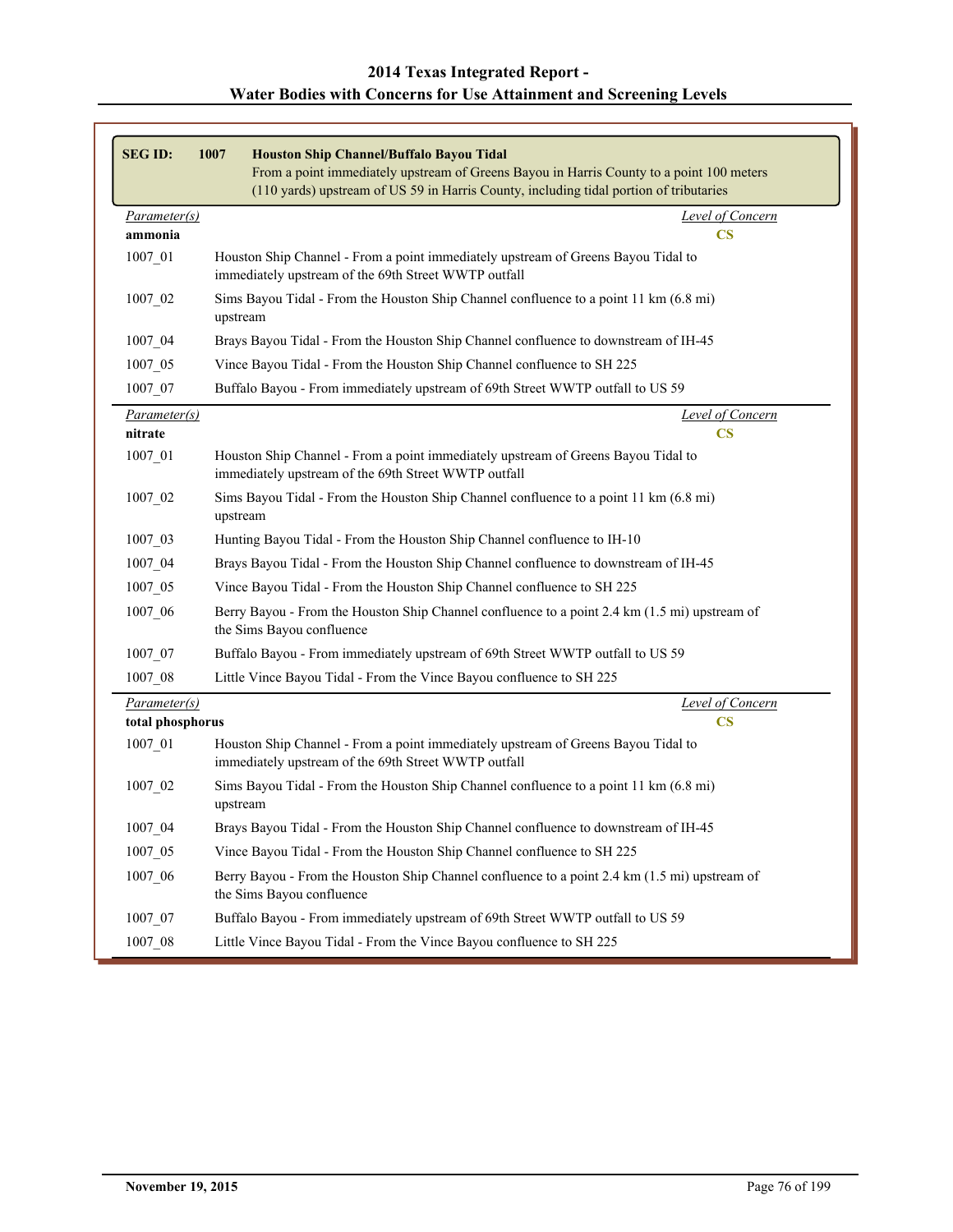| <b>SEG ID:</b>      | 1007A<br>Canal C-147                                                                |                  |
|---------------------|-------------------------------------------------------------------------------------|------------------|
|                     | From the confluence with Sims Bayou to a point 0.71 km east of Beltway 8 in Houston |                  |
| <i>Parameter(s)</i> |                                                                                     | Level of Concern |
| nutrients           |                                                                                     | CN               |
| 1007A 01            | From the confluence with Sims Bayou upstream to a point 0.71 km east of Beltway 8   |                  |
| Parameter(s)        |                                                                                     | Level of Concern |
| total phosphorus    |                                                                                     | CS               |
| 1007A 01            | From the confluence with Sims Bayou upstream to a point 0.71 km east of Beltway 8   |                  |

| <b>SEG ID:</b>      | 1007B<br><b>Brays Bayou Above Tidal</b><br>From a point 11.5 km (7.1 mi) upstream of confluence with Houston Ship Channel up to SH<br>6 |
|---------------------|-----------------------------------------------------------------------------------------------------------------------------------------|
| <i>Parameter(s)</i> | Level of Concern                                                                                                                        |
| ammonia             | <b>CS</b>                                                                                                                               |
| 1007B 01            | From a point 11.5 km (7.1 mi) upstream of confluence with Houston Ship Channel up to SH 6                                               |
| 1007B 02            | From State Highway 6 upstream to Clodine Road                                                                                           |
| Parameter(s)        | Level of Concern                                                                                                                        |
| nitrate             | $\mathbf{CS}$                                                                                                                           |
| 1007B 01            | From a point 11.5 km (7.1 mi) upstream of confluence with Houston Ship Channel up to SH 6                                               |
| 1007B 02            | From State Highway 6 upstream to Clodine Road                                                                                           |
| Parameter(s)        | Level of Concern                                                                                                                        |
| total phosphorus    | $\overline{\text{CS}}$                                                                                                                  |
| 1007B 01            | From a point 11.5 km (7.1 mi) upstream of confluence with Houston Ship Channel up to SH 6                                               |
| 1007B 02            | From State Highway 6 upstream to Clodine Road                                                                                           |

| <b>SEG ID:</b><br>1007C<br><b>Keegans Bayou Above Tidal</b><br>From the Brays Bayou confluence upstream to Harris County line |                  |
|-------------------------------------------------------------------------------------------------------------------------------|------------------|
| Parameter(s)                                                                                                                  | Level of Concern |
| ammonia                                                                                                                       | <b>CS</b>        |
| 1007C 01<br>From the Brays Bayou confluence to the Harris County Line                                                         |                  |
| Parameter(s)                                                                                                                  | Level of Concern |
| nitrate                                                                                                                       | <b>CS</b>        |
| 1007C 01<br>From the Brays Bayou confluence to the Harris County Line                                                         |                  |
| Parameter(s)                                                                                                                  | Level of Concern |
| total phosphorus                                                                                                              | <b>CS</b>        |
| 1007C 01<br>From the Brays Bayou confluence to the Harris County Line                                                         |                  |

Г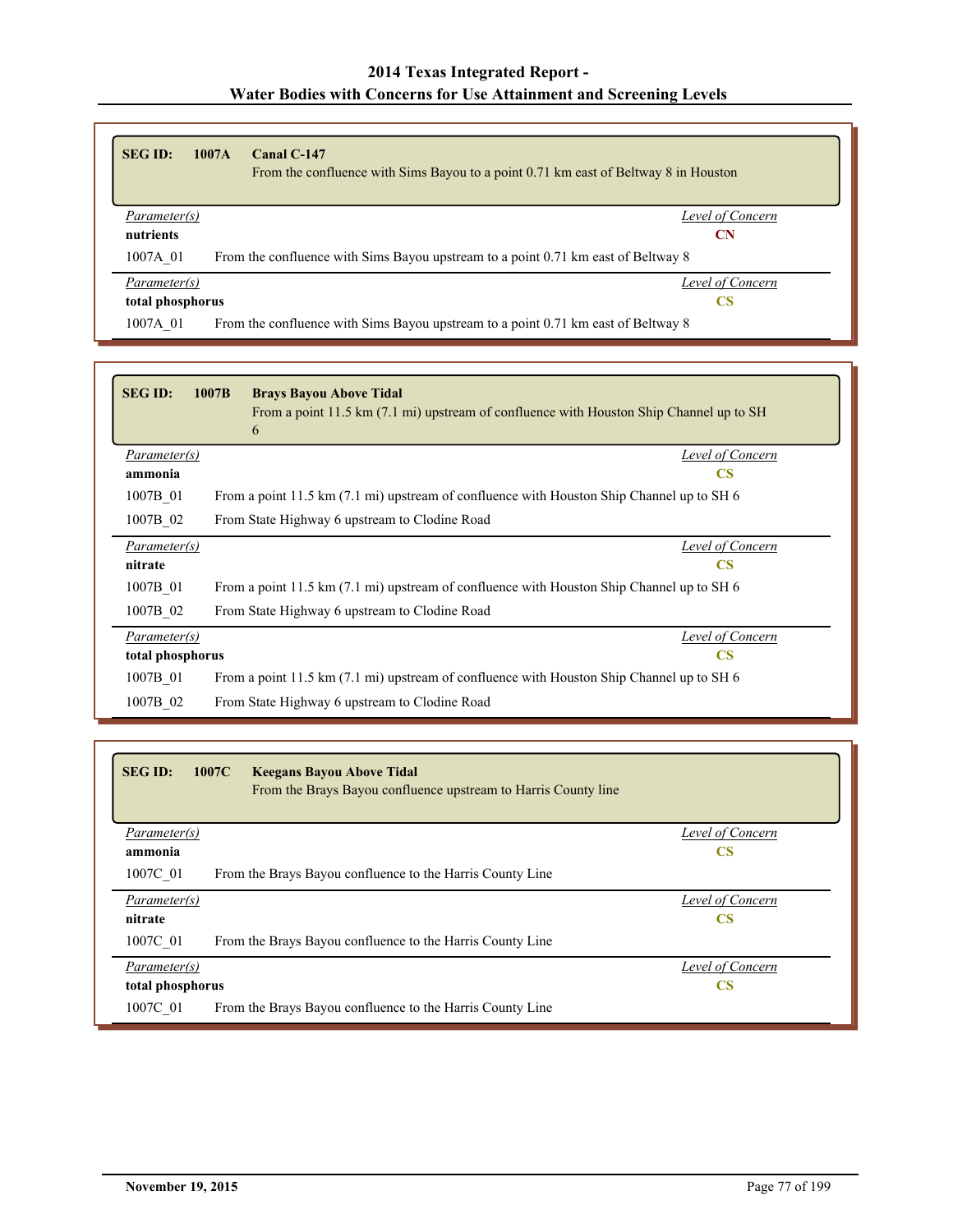| <b>SEG ID:</b>   | 1007D<br><b>Sims Bayou Above Tidal</b><br>Perennial stream from 11.0 km upstream of confluence with Houston Ship Channel<br>upstream to Hiram Clark Drive |
|------------------|-----------------------------------------------------------------------------------------------------------------------------------------------------------|
| Parameter(s)     | Level of Concern                                                                                                                                          |
| ammonia          | CS                                                                                                                                                        |
| 1007D_02         | From Hiram Clark to 11 miles upstream of the confluence with the Houston Ship Channel                                                                     |
| 1007D 03         | From 11 miles upstream of the Houston Ship Channel confluence to SH 35                                                                                    |
| Parameter(s)     | Level of Concern                                                                                                                                          |
| nitrate          | $\mathbf{CS}$                                                                                                                                             |
| 1007D_01         | From Fort Bend Parkway to Hiram Clarke                                                                                                                    |
| 1007D 02         | From Hiram Clark to 11 miles upstream of the confluence with the Houston Ship Channel                                                                     |
| 1007D 03         | From 11 miles upstream of the Houston Ship Channel confluence to SH 35                                                                                    |
| Parameter(s)     | <b>Level of Concern</b>                                                                                                                                   |
| total phosphorus | $\mathbf{CS}$                                                                                                                                             |
| 1007D_01         | From Fort Bend Parkway to Hiram Clarke                                                                                                                    |
| 1007D 02         | From Hiram Clark to 11 miles upstream of the confluence with the Houston Ship Channel                                                                     |
| 1007D_03         | From 11 miles upstream of the Houston Ship Channel confluence to SH 35                                                                                    |

| <b>SEG ID:</b>   | 1007F<br><b>Berry Bayou Above Tidal</b><br>From a point 2.4 km (1.5 mi) upstream of the Sims Bayou confluence to the southern city<br>limits of South Houston |                  |
|------------------|---------------------------------------------------------------------------------------------------------------------------------------------------------------|------------------|
| Parameter(s)     |                                                                                                                                                               | Level of Concern |
| ammonia          |                                                                                                                                                               | CS               |
| 1007F 01         | From a point 2.4 km (1.5 mi) upstream of the Sims Bayou confluence to SH 3                                                                                    |                  |
| Parameter(s)     |                                                                                                                                                               | Level of Concern |
| nitrate          |                                                                                                                                                               | <b>CS</b>        |
| 1007F 01         | From a point 2.4 km (1.5 mi) upstream of the Sims Bayou confluence to SH 3                                                                                    |                  |
| Parameter(s)     |                                                                                                                                                               | Level of Concern |
| total phosphorus |                                                                                                                                                               | <b>CS</b>        |
| 1007F 01         | From a point 2.4 km (1.5 mi) upstream of the Sims Bayou confluence to SH 3                                                                                    |                  |

| <b>SEG ID:</b>             | 1007G | <b>Kuhlman Gully Above Tidal</b><br>From Brays Bayou confluence to Atchison, Topeka and Santa Fe Railroad tracks in Harris<br>County |                  |
|----------------------------|-------|--------------------------------------------------------------------------------------------------------------------------------------|------------------|
| Parameter(s)               |       |                                                                                                                                      | Level of Concern |
| depressed dissolved oxygen |       |                                                                                                                                      | CS               |
| 1007G 01                   |       | From Brays Bayou confluence to Atchison, Topeka and Santa Fe Railroad tracks                                                         |                  |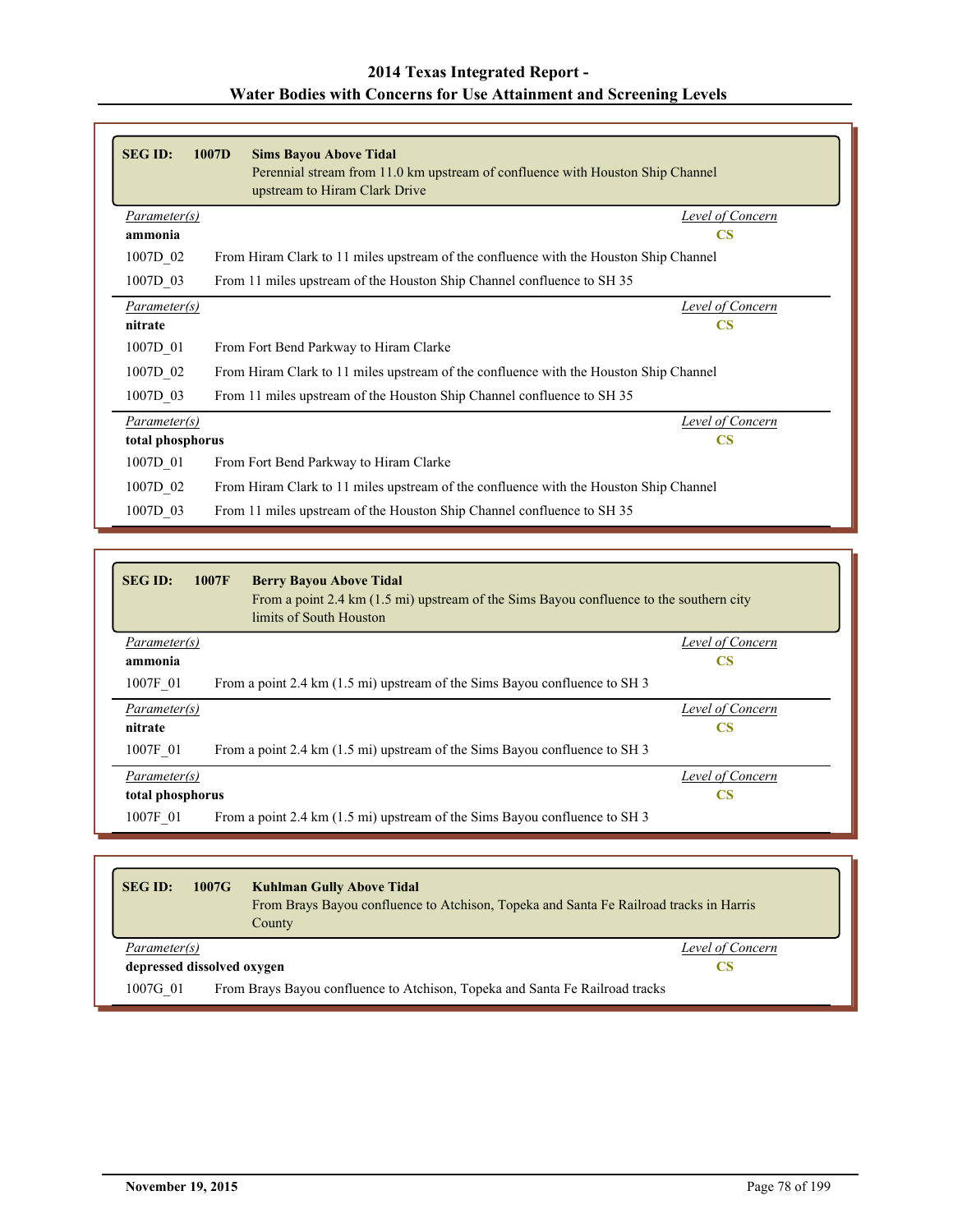| <b>SEG ID:</b> | <b>Pine Gully Above Tidal</b><br>1007H<br>From the Sims Bayou confluence to 0.11 km (0.07 mi) east of Broadway Street in Harris<br>County |                  |
|----------------|-------------------------------------------------------------------------------------------------------------------------------------------|------------------|
| Parameter(s)   |                                                                                                                                           | Level of Concern |
| ammonia        |                                                                                                                                           | CS               |
| 1007H 01       | From the Sims Bayou confluence to $0.11 \text{ km } (0.07 \text{ mi})$ east of Broadway Street                                            |                  |
| Parameter(s)   |                                                                                                                                           | Level of Concern |
|                | depressed dissolved oxygen                                                                                                                | CS               |
| 1007H 01       | From the Sims Bayou confluence to 0.11 km (0.07 mi) east of Broadway Street                                                               |                  |

| <b>SEG ID:</b> | 1007I<br><b>Plum Creek Above Tidal</b><br>From the Sims Bayou confluence to Telephone Road in Harris County |                  |
|----------------|-------------------------------------------------------------------------------------------------------------|------------------|
| Parameter(s)   |                                                                                                             | Level of Concern |
| ammonia        |                                                                                                             | CS               |
| 1007I 01       | From the Sims Bayou confluence to Telephone Road in Harris County                                           |                  |
| Parameter(s)   |                                                                                                             | Level of Concern |
|                | depressed dissolved oxygen                                                                                  | CS               |
| 1007I 01       | From the Sims Bayou confluence to Telephone Road in Harris County                                           |                  |

| <b>SEG ID:</b> | <b>Country Club Bayou Above Tidal</b><br>1007K<br>From just downstream of South Lockwood Drive to the confluence with Brays Bayou to<br>approximately 0.5 miles upstream of North Wayside Drive in Harris County |
|----------------|------------------------------------------------------------------------------------------------------------------------------------------------------------------------------------------------------------------|
| Parameter(s)   | Level of Concern                                                                                                                                                                                                 |
| ammonia        | CS.                                                                                                                                                                                                              |
| 1007K 01       | From just downstream of South Lockwood Drive to the confluence with Brays Bayou                                                                                                                                  |
| Parameter(s)   | Level of Concern                                                                                                                                                                                                 |
|                | depressed dissolved oxygen<br>CN                                                                                                                                                                                 |
| 1007K 01       | From just downstream of South Lockwood Drive to the confluence with Brays Bayou                                                                                                                                  |

| <b>SEG ID:</b> | <b>Unnamed Tributary of Brays Bayou</b><br>1007L<br>From the Brays Bayou confluence near Fondren Road to a point $0.97 \text{ km } (0.60 \text{ mi})$ upstream<br>in Harris County |
|----------------|------------------------------------------------------------------------------------------------------------------------------------------------------------------------------------|
| Parameter(s)   | Level of Concern                                                                                                                                                                   |
| nitrate        | CS                                                                                                                                                                                 |
| 1007L 01       | From the Brays Bayou confluence near Fondren Road to a point $(0.37 \text{ km})$ 0.60 miles upstream in<br>Harris County                                                           |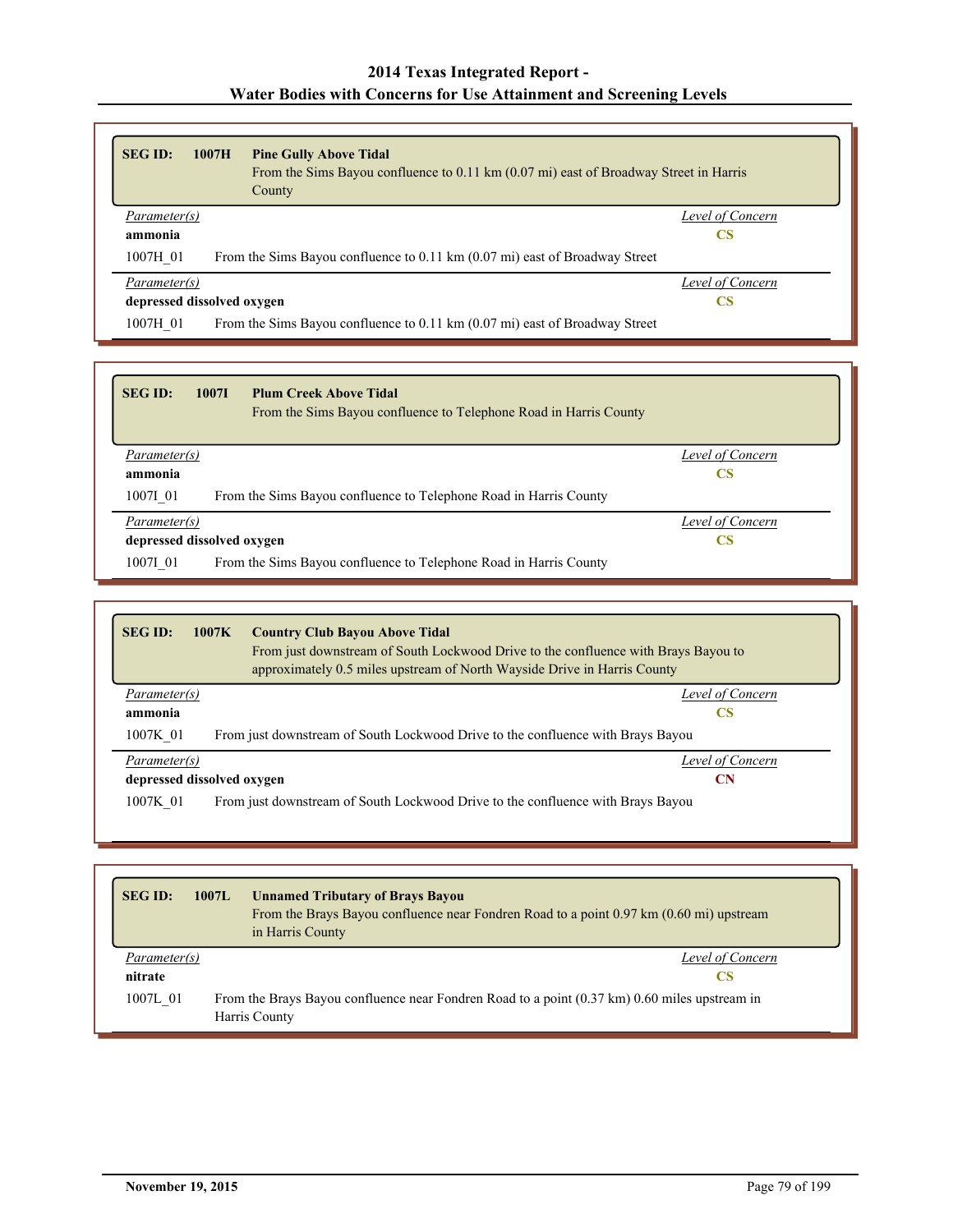| <b>SEG ID:</b><br>1007M<br><b>Unnamed Tributary of Hunting Bayou</b> | From the confluence with Hunting Bayou to Mercury Road in Harris County              |
|----------------------------------------------------------------------|--------------------------------------------------------------------------------------|
| Parameter(s)                                                         | Level of Concern                                                                     |
| depressed dissolved oxygen                                           | CS                                                                                   |
| 1007M 01<br>Entire water body                                        |                                                                                      |
|                                                                      |                                                                                      |
|                                                                      |                                                                                      |
|                                                                      |                                                                                      |
|                                                                      |                                                                                      |
|                                                                      |                                                                                      |
| 1007N<br><b>Unnamed Tributary of Sims Bayou</b>                      |                                                                                      |
|                                                                      | From the confluence with Sims Bayou, south of Airport Road, east of SH 288 in Harris |
| County                                                               |                                                                                      |
| <i>Parameter(s)</i>                                                  | Level of Concern                                                                     |
| ammonia                                                              | <b>CS</b>                                                                            |
| <b>SEG ID:</b><br>1007N 01<br>Entire water body                      |                                                                                      |

**depressed dissolved oxygen CS**

1007N\_01 Entire water body

| <b>SEG ID:</b>                   | 1007O<br><b>Unnamed Tributary of Buffalo Bayou</b><br>Harris County | From the confluence with Buffalo Bayou to IH-10 between Hirsch Road and Lockwood in |
|----------------------------------|---------------------------------------------------------------------|-------------------------------------------------------------------------------------|
| Parameter(s)                     |                                                                     | Level of Concern                                                                    |
| ammonia                          |                                                                     | <b>CS</b>                                                                           |
| 10070 01                         | Entire water body                                                   |                                                                                     |
| Parameter(s)                     |                                                                     | Level of Concern                                                                    |
| depressed dissolved oxygen<br>CS |                                                                     |                                                                                     |
| 1007O 01                         | Entire water body                                                   |                                                                                     |

| <b>SEG ID:</b>             | 1007R<br><b>Hunting Bayou Above Tidal</b><br>From the confluence with Hunting Bayou Tidal at IH-10 to Maury Street on the north fork<br>and Bain Street on the south fork |                         |
|----------------------------|---------------------------------------------------------------------------------------------------------------------------------------------------------------------------|-------------------------|
| <i>Parameter(s)</i>        |                                                                                                                                                                           | Level of Concern        |
| ammonia                    |                                                                                                                                                                           | <b>CS</b>               |
| 1007R 01                   | From Bain Street to Sayers Street (South Fork)                                                                                                                            |                         |
| Parameter(s)               |                                                                                                                                                                           | <b>Level of Concern</b> |
| depressed dissolved oxygen |                                                                                                                                                                           | $\overline{\text{CS}}$  |
| 1007R 01                   | From Bain Street to Sayers Street (South Fork)                                                                                                                            |                         |
| 1007R 02                   | From just east of Elysian Street to Falls Street (North Fork)                                                                                                             |                         |
| 1007R 03                   | From Falls Street to Loop 610                                                                                                                                             |                         |
| 1007R 04                   | From Loop 610 East to IH 10                                                                                                                                               |                         |
| Parameter(s)               |                                                                                                                                                                           | Level of Concern        |
| nitrate                    |                                                                                                                                                                           | $\mathbf{CS}$           |
| 1007R 04                   | From Loop 610 East to IH 10                                                                                                                                               |                         |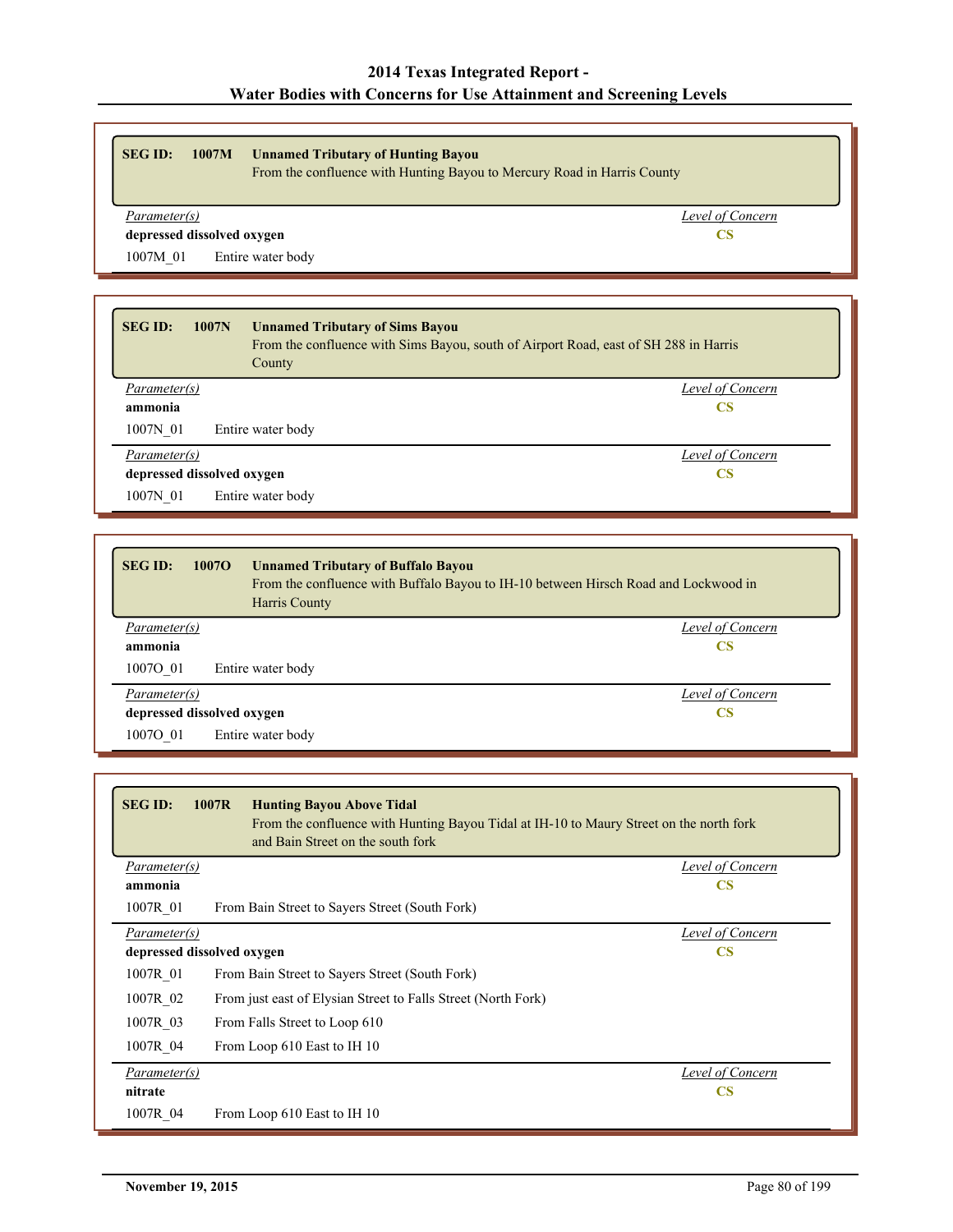| <b>SEG ID:</b>   | 1007S<br><b>Poor Farm Ditch</b><br>From the Brays Bayou confluence upstream 3.6 km (2.3 mi) to the Bissonnet Road bridge<br>crossing |
|------------------|--------------------------------------------------------------------------------------------------------------------------------------|
| Parameter(s)     | Level of Concern                                                                                                                     |
| ammonia          | <b>CS</b>                                                                                                                            |
| 1007S 01         | From the Brays Bayou confluence upstream 3.6 km (2.3 mi) to the Bissonnet Road bridge<br>crossing                                    |
| Parameter(s)     | Level of Concern                                                                                                                     |
| nitrate          | <b>CS</b>                                                                                                                            |
| 1007S 01         | From the Brays Bayou confluence upstream 3.6 km (2.3 mi) to the Bissonnet Road bridge<br>crossing                                    |
| Parameter(s)     | Level of Concern                                                                                                                     |
| total phosphorus | <b>CS</b>                                                                                                                            |
| 1007S 01         | From the Brays Bayou confluence upstream 3.6 km (2.3 mi) to the Bissonnet Road bridge                                                |

| <b>SEG ID:</b>      | <b>Bintliff Ditch</b><br>1007T<br>From the Brays Bayou confluence upstream 5.8 km (3.6 mi) to the Fondren Road bridge<br>crossing |
|---------------------|-----------------------------------------------------------------------------------------------------------------------------------|
| <i>Parameter(s)</i> | Level of Concern                                                                                                                  |
| ammonia             | CS                                                                                                                                |
| 1007T 01            | From the Brays Bayou confluence to 0.57 km (0.35 mi) upstream of the Fondren Road bridge<br>crossing                              |

| <b>SEG ID:</b>                                                                                           | 1007U | <b>Mimosa Ditch</b><br>From the Brays Bayou confluence upstream 2.9 km (1.8 mi) to the Chimney Rock bridge<br>crossing |  |
|----------------------------------------------------------------------------------------------------------|-------|------------------------------------------------------------------------------------------------------------------------|--|
| Parameter(s)                                                                                             |       | Level of Concern                                                                                                       |  |
| depressed dissolved oxygen<br>CS                                                                         |       |                                                                                                                        |  |
| From the Brays Bayou confluence upstream 2.9 km (1.8 mi) to the Chimney Rock bridge crossing<br>1007U 01 |       |                                                                                                                        |  |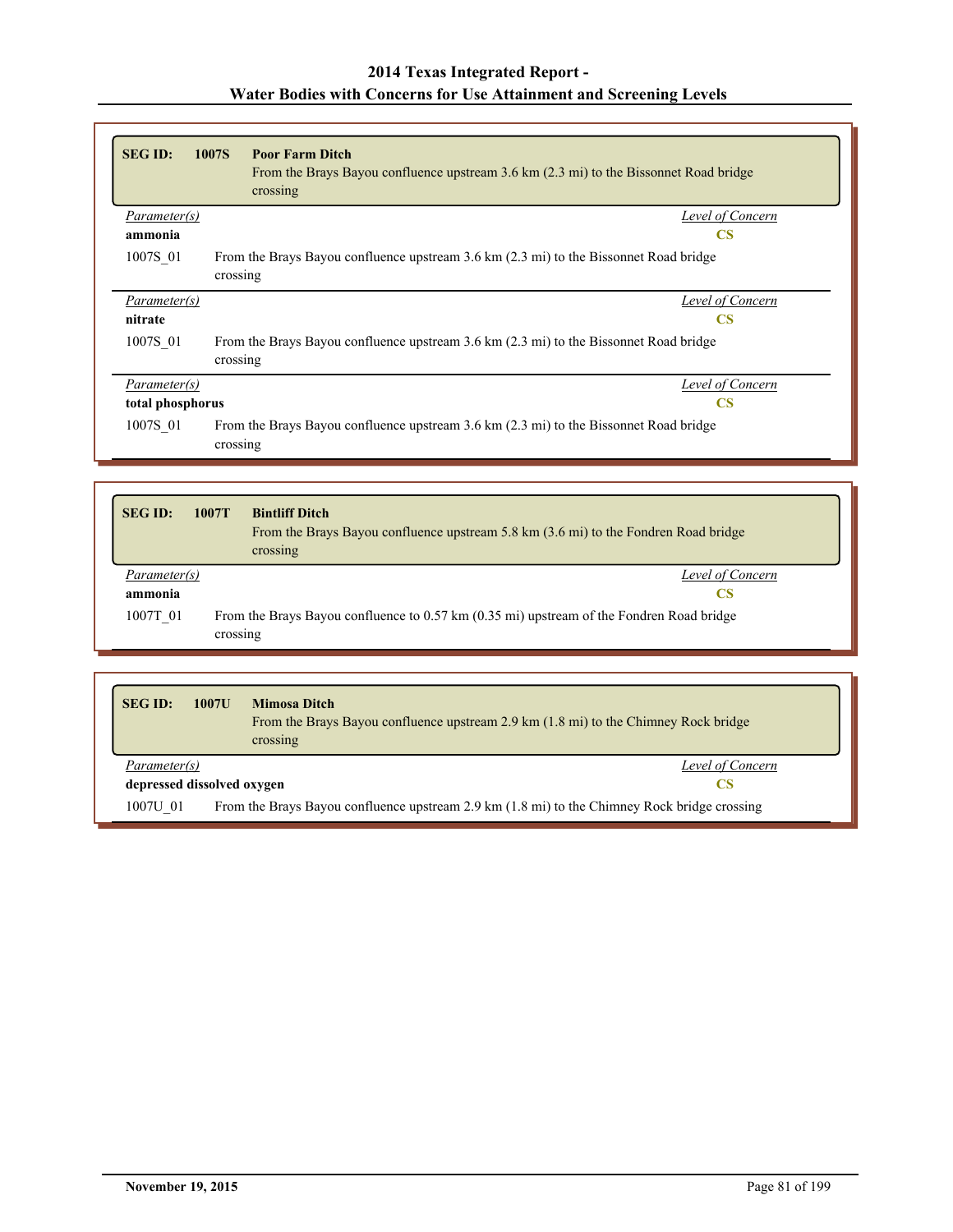| <b>SEG ID:</b><br>1008<br><b>Spring Creek</b><br>From the confluence with the West Fork San Jacinto River in Harris/Montgomery County to<br>the confluence with Kickapoo Creek in Waller County |                  |
|-------------------------------------------------------------------------------------------------------------------------------------------------------------------------------------------------|------------------|
| Parameter(s)                                                                                                                                                                                    | Level of Concern |
| depressed dissolved oxygen                                                                                                                                                                      | <b>CS</b>        |
| 1008 02<br>Kickapoo Creek confluence to SH 249                                                                                                                                                  |                  |
| Parameter(s)                                                                                                                                                                                    | Level of Concern |
| impaired fish community                                                                                                                                                                         | <b>CN</b>        |
| Kickapoo Creek confluence to SH 249<br>1008 02                                                                                                                                                  |                  |
| Parameter(s)                                                                                                                                                                                    | Level of Concern |
| nitrate                                                                                                                                                                                         | <b>CS</b>        |
| IH 45 to the confluence with Lake Houston<br>1008 04                                                                                                                                            |                  |
| Parameter(s)                                                                                                                                                                                    | Level of Concern |
| total phosphorus                                                                                                                                                                                | <b>CS</b>        |
| 1008 04<br>IH 45 to the confluence with Lake Houston                                                                                                                                            |                  |

| <b>SEG ID:</b>             | 1008A                                                                                                            | <b>Mill Creek</b><br>Perennial stream from the normal pool elevation of Neidigk Lake upstream to the<br>confluence of Hurricane Creek and Kickapoo Creek |  |  |
|----------------------------|------------------------------------------------------------------------------------------------------------------|----------------------------------------------------------------------------------------------------------------------------------------------------------|--|--|
|                            | Level of Concern<br>Parameter(s)                                                                                 |                                                                                                                                                          |  |  |
| depressed dissolved oxygen |                                                                                                                  | CS                                                                                                                                                       |  |  |
| 1008A 01                   | From the normal pool elevation of Neidigk Lake upstream to the Hurricane Creek and Kickapoo<br>Creek confluences |                                                                                                                                                          |  |  |

| <b>SEGID:</b>    | 1008B | <b>Upper Panther Branch</b><br>From the normal pool elevation of 125 feet of Lake Woodlands upstream to Old Conroe<br>Road |  |
|------------------|-------|----------------------------------------------------------------------------------------------------------------------------|--|
| Parameter(s)     |       | Level of Concern                                                                                                           |  |
| nitrate          |       | CS                                                                                                                         |  |
| 1008B 01         |       | From the Lake Woodlands confluence upstream to the Bear Branch confluence                                                  |  |
| Parameter(s)     |       | Level of Concern                                                                                                           |  |
| total phosphorus |       | CS                                                                                                                         |  |
| 1008B 01         |       | From the Lake Woodlands confluence upstream to the Bear Branch confluence                                                  |  |

Г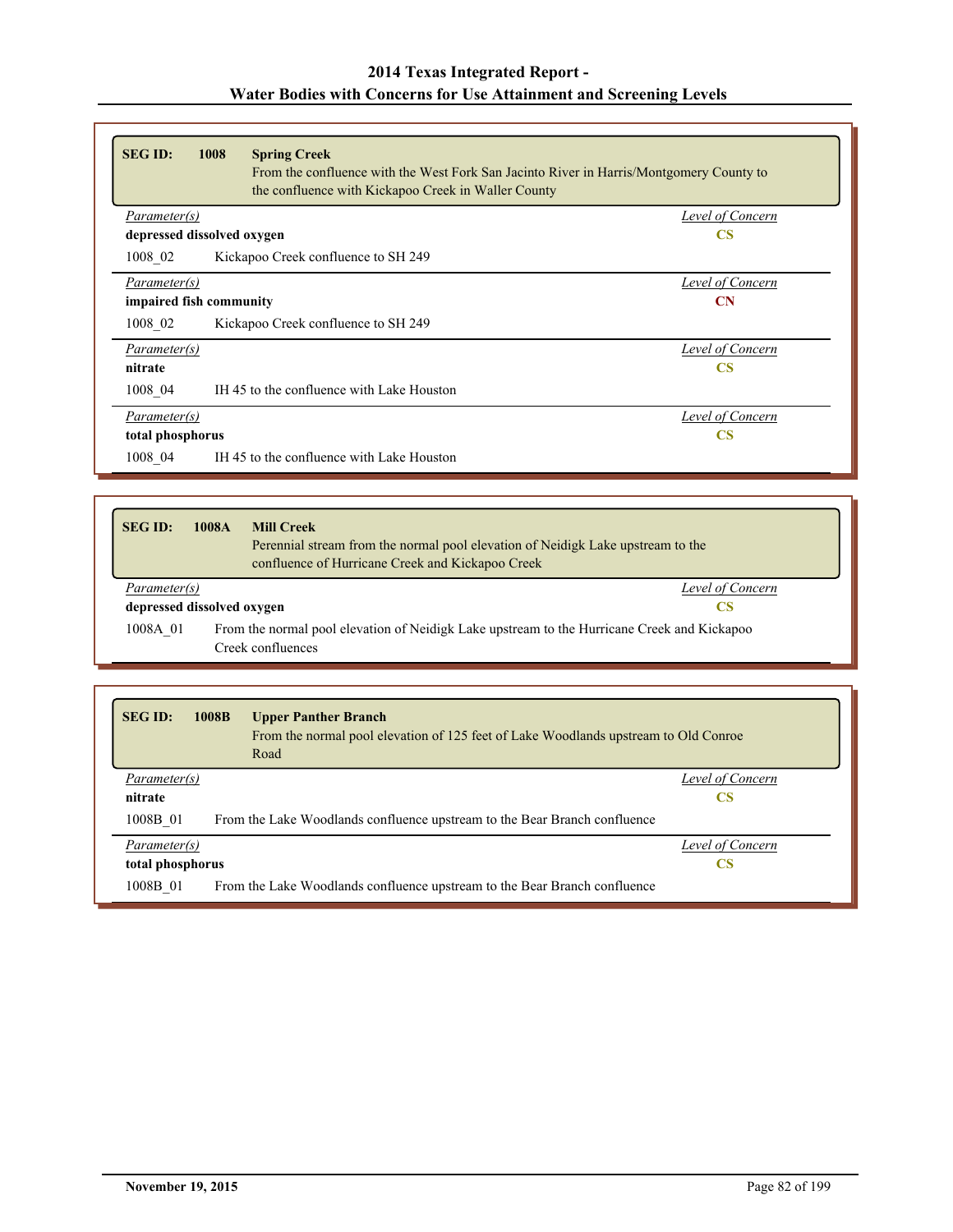| <b>SEG ID:</b>             | 1008C<br><b>Lower Panther Branch</b><br>From the Spring Creek confluence upstream to the dam impounding Lake Woodlands in<br><b>Montgomery County</b> |                  |
|----------------------------|-------------------------------------------------------------------------------------------------------------------------------------------------------|------------------|
| Parameter(s)               |                                                                                                                                                       | Level of Concern |
| depressed dissolved oxygen |                                                                                                                                                       | <b>CS</b>        |
| 1008C 02                   | From Saw Dust Road to the Lake Woodlands Dam                                                                                                          |                  |
| Parameter(s)               |                                                                                                                                                       | Level of Concern |
| nitrate                    |                                                                                                                                                       | <b>CS</b>        |
| 1008C 01                   | From Spring Creek confluence upstream to Saw Dust Road                                                                                                |                  |
| <i>Parameter(s)</i>        |                                                                                                                                                       | Level of Concern |
| total phosphorus           |                                                                                                                                                       | <b>CS</b>        |
| 1008C 01                   | From Spring Creek confluence upstream to Saw Dust Road                                                                                                |                  |
| 1008C 02                   | From Saw Dust Road to the Lake Woodlands Dam                                                                                                          |                  |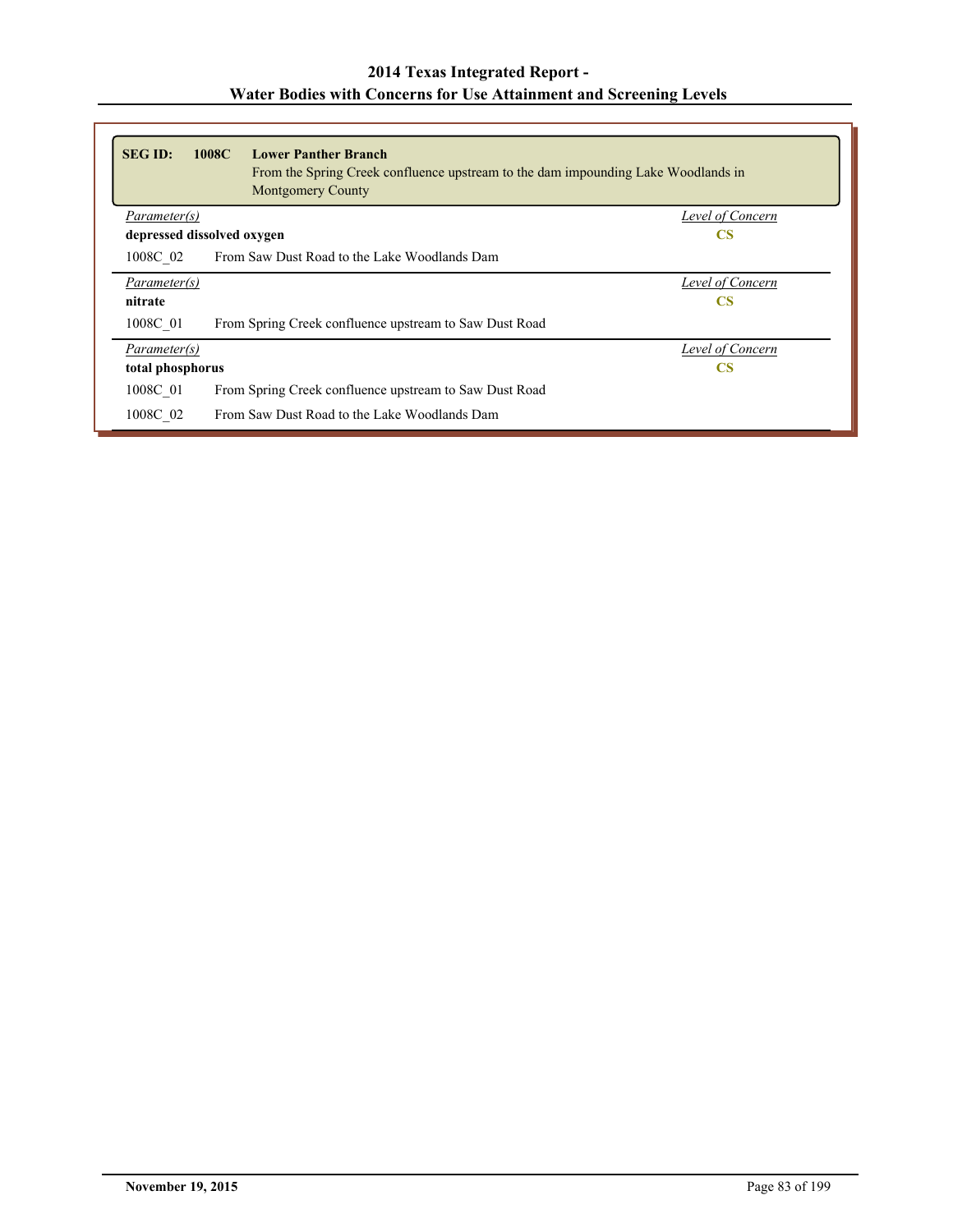| <b>SEGID:</b>                 | 1008F<br><b>Lake Woodlands</b>                                           |                                             |
|-------------------------------|--------------------------------------------------------------------------|---------------------------------------------|
|                               | From Lake Woodlands Dam to confluence with Upper Panther Branch Creek in |                                             |
|                               | Montgomery County (impounds Upper Panther Branch)                        |                                             |
| Parameter(s)                  |                                                                          | Level of Concern                            |
| ammonia                       |                                                                          | $\overline{\text{CS}}$                      |
| 1008F_01                      | Upper end of segment to Northshore Park/Woodlock Forest                  |                                             |
| <i>Parameter(s)</i>           |                                                                          | <b>Level of Concern</b>                     |
| bacteria                      |                                                                          | CN                                          |
| 1008F_01                      | Upper end of segment to Northshore Park/Woodlock Forest                  |                                             |
| Parameter(s)<br>chlorophyll-a |                                                                          | Level of Concern<br>$\overline{\mathbf{C}}$ |
| 1008F_01                      | Upper end of segment to Northshore Park/Woodlock Forest                  |                                             |
| 1008F_02                      | Northshore Park/Woodlock Forest to inflow from unnamed tributary         |                                             |
| 1008F_03                      | From inflow of unnamed tributary to dam                                  |                                             |
| 1008F_04                      | Arm near dam adjacent to West Isle Drive and Pleasure Cove Drive         |                                             |
| Parameter(s)                  |                                                                          | Level of Concern                            |
| nitrate                       |                                                                          | $\overline{\text{CS}}$                      |
| 1008F_01                      | Upper end of segment to Northshore Park/Woodlock Forest                  |                                             |
| 1008F 02                      | Northshore Park/Woodlock Forest to inflow from unnamed tributary         |                                             |
| 1008F_03                      | From inflow of unnamed tributary to dam                                  |                                             |
| 1008F_04                      | Arm near dam adjacent to West Isle Drive and Pleasure Cove Drive         |                                             |
| Parameter(s)                  |                                                                          | Level of Concern                            |
| nutrients                     |                                                                          | $\mathbf{CN}$                               |
| 1008F_01                      | Upper end of segment to Northshore Park/Woodlock Forest                  |                                             |
| 1008F_02                      | Northshore Park/Woodlock Forest to inflow from unnamed tributary         |                                             |
| 1008F_03                      | From inflow of unnamed tributary to dam                                  |                                             |
| 1008F_04                      | Arm near dam adjacent to West Isle Drive and Pleasure Cove Drive         |                                             |
| Parameter(s)                  |                                                                          | <b>Level of Concern</b>                     |
| total phosphorus              |                                                                          | $\mathbf{CS}$                               |
| 1008F_01                      | Upper end of segment to Northshore Park/Woodlock Forest                  |                                             |
| 1008F 02                      | Northshore Park/Woodlock Forest to inflow from unnamed tributary         |                                             |
| 1008F 03                      | From inflow of unnamed tributary to dam                                  |                                             |
| 1008F 04                      | Arm near dam adjacent to West Isle Drive and Pleasure Cove Drive         |                                             |

| <b>SEG ID:</b>   | 1008H | <b>Willow Creek</b><br>From the Spring Creek confluence to a point 0.48 km (0.3 mi) north of Juergen Rd |
|------------------|-------|---------------------------------------------------------------------------------------------------------|
| Parameter(s)     |       | Level of Concern                                                                                        |
| nitrate          |       | CS                                                                                                      |
| 1008H 01         |       | From the Spring Creek confluence to a point 0.48 km (0.3 mi) north of Juergen Rd                        |
| Parameter(s)     |       | Level of Concern                                                                                        |
| total phosphorus |       | CS                                                                                                      |
| 1008H 01         |       | From the Spring Creek confluence to a point 0.48 km (0.3 mi) north of Juergen Rd                        |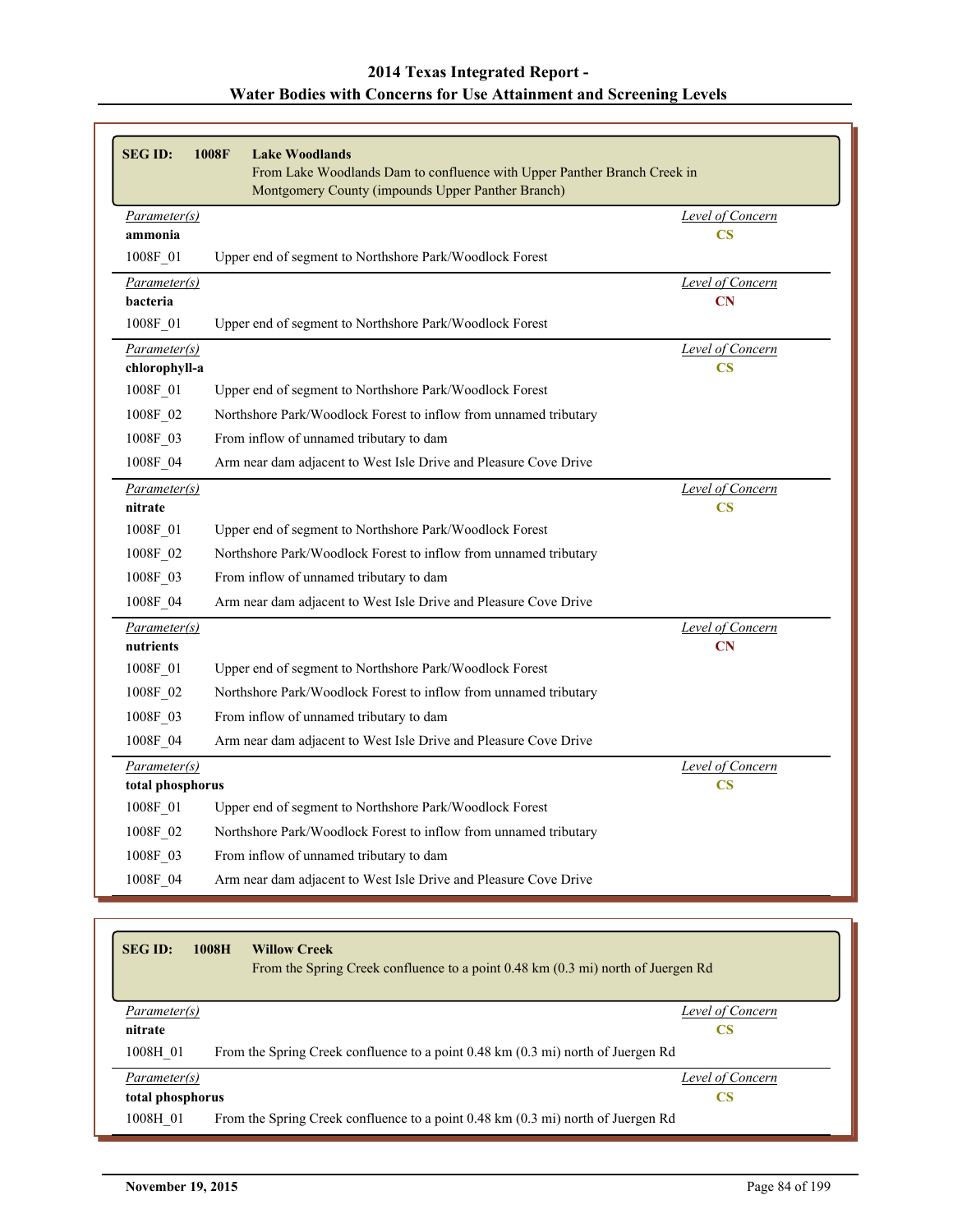| <b>SEG ID:</b> | <b>1008I</b><br><b>Walnut Creek</b><br>From the Spring Creek confluence to a point 41.1 km (25.5 mi) upstream |                  |
|----------------|---------------------------------------------------------------------------------------------------------------|------------------|
| Parameter(s)   |                                                                                                               | Level of Concern |
| bacteria       |                                                                                                               | CN               |
| 1008I 01       | From the Spring Creek confluence to a point 41.1 km (25.5 mi) upstream                                        |                  |
| Parameter(s)   |                                                                                                               | Level of Concern |
|                | depressed dissolved oxygen                                                                                    | <b>CS</b>        |
| 1008I 01       | From the Spring Creek confluence to a point 41.1 km (25.5 mi) upstream                                        |                  |

| <b>SEG ID:</b>             | 1008J | <b>Brushy Creek</b><br>From the Spring Creek confluence upstream to a point $5.6 \text{ km}$ (3.5 mi) upstream of FM<br>1488 |
|----------------------------|-------|------------------------------------------------------------------------------------------------------------------------------|
| Parameter(s)               |       | Level of Concern                                                                                                             |
| bacteria                   |       | CN                                                                                                                           |
| 1008J 01                   |       | From the Spring Creek confluence upstream to a point 5.6 km (3.5 mi) upstream of FM 1488                                     |
| Parameter(s)               |       | Level of Concern                                                                                                             |
| depressed dissolved oxygen |       | CS                                                                                                                           |
| 1008J 01                   |       | From the Spring Creek confluence upstream to a point 5.6 km (3.5 mi) upstream of FM 1488                                     |

| <b>SEG ID:</b>                                       | 1009 | <b>Cypress Creek</b><br>From the confluence with Spring Creek in Harris County to the confluence of Snake Creek<br>and Mound Creek in Waller County |                         |  |
|------------------------------------------------------|------|-----------------------------------------------------------------------------------------------------------------------------------------------------|-------------------------|--|
| Level of Concern<br>Parameter(s)                     |      |                                                                                                                                                     |                         |  |
| depressed dissolved oxygen<br>$\overline{\text{CS}}$ |      |                                                                                                                                                     |                         |  |
| 1009 01                                              |      | Upper portion of segment to downstream of US 290                                                                                                    |                         |  |
| Parameter(s)                                         |      |                                                                                                                                                     | Level of Concern        |  |
|                                                      |      | impaired macrobenthic community                                                                                                                     | $\mathbf{C} \mathbf{N}$ |  |
| 1009 02                                              |      | US 290 to SH 249                                                                                                                                    |                         |  |
| Parameter(s)                                         |      |                                                                                                                                                     | Level of Concern        |  |
| nitrate                                              |      |                                                                                                                                                     | $\overline{\text{CS}}$  |  |
| 1009_01                                              |      | Upper portion of segment to downstream of US 290                                                                                                    |                         |  |
| 1009_02                                              |      | US 290 to SH 249                                                                                                                                    |                         |  |
| 1009 03                                              |      | SH 249 to IH 45                                                                                                                                     |                         |  |
| 1009 04                                              |      | IH 45 to confluence with Spring Creek                                                                                                               |                         |  |
| Parameter(s)                                         |      |                                                                                                                                                     | Level of Concern        |  |
| total phosphorus                                     |      |                                                                                                                                                     | <b>CS</b>               |  |
| 1009 01                                              |      | Upper portion of segment to downstream of US 290                                                                                                    |                         |  |
| 1009_02                                              |      | US 290 to SH 249                                                                                                                                    |                         |  |
| 1009 03                                              |      | SH 249 to IH 45                                                                                                                                     |                         |  |
| 1009_04                                              |      | IH 45 to confluence with Spring Creek                                                                                                               |                         |  |

r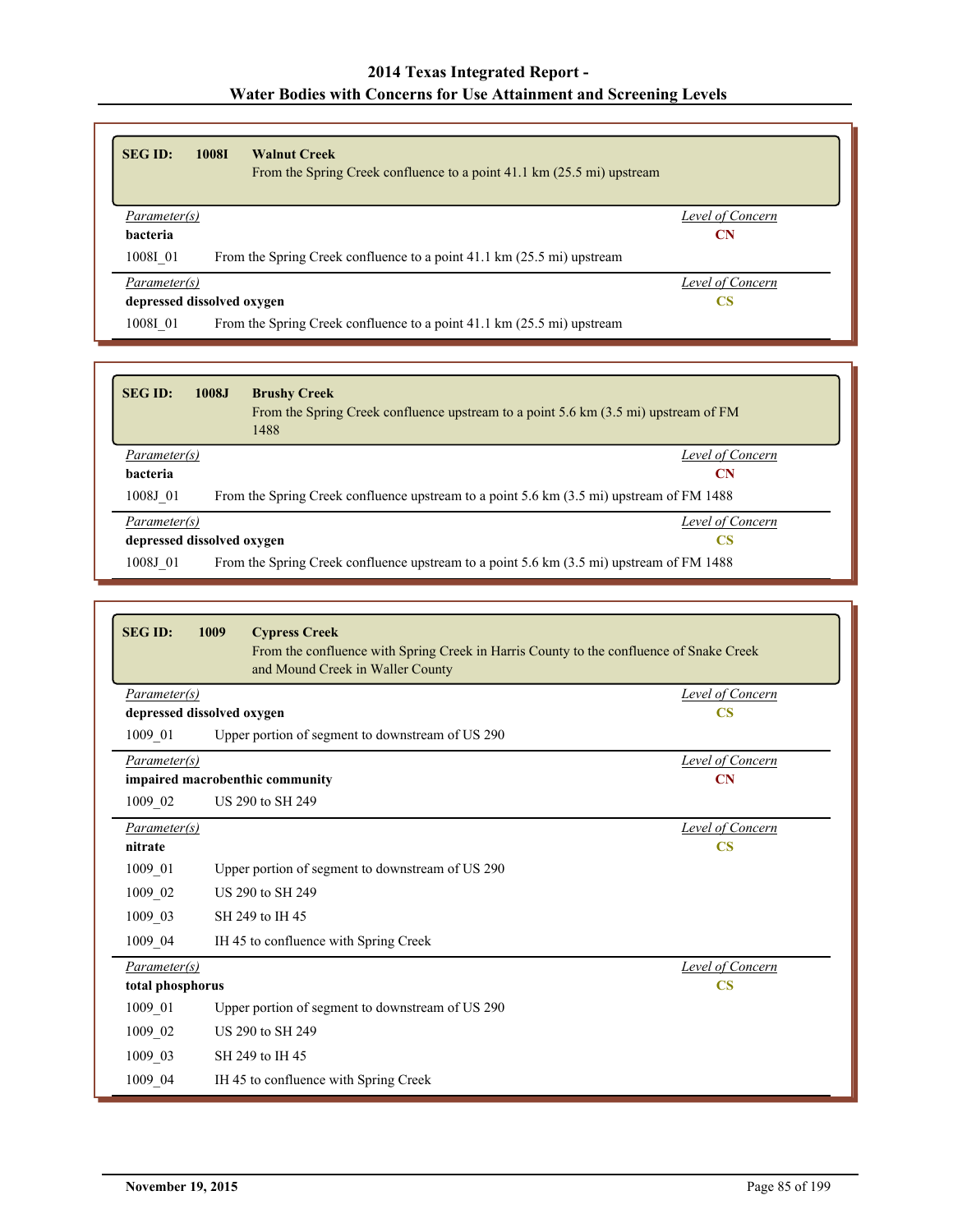| <b>SEG ID:</b>   | 1009C<br><b>Faulkey Gully</b><br>From Cypress Creek confluence with upstream $3.2 \text{ km}$ ( $2.0 \text{ mi}$ ), which is approximately 1.0<br>km upstream of Louetta Road |                  |
|------------------|-------------------------------------------------------------------------------------------------------------------------------------------------------------------------------|------------------|
| Parameter(s)     |                                                                                                                                                                               | Level of Concern |
| nitrate          |                                                                                                                                                                               | CS               |
| 1009C 01         | From the Cypress Creek confluence to a point 11.7 km (7.2 mi) upstream                                                                                                        |                  |
| Parameter(s)     |                                                                                                                                                                               | Level of Concern |
| total phosphorus |                                                                                                                                                                               | <b>CS</b>        |
| 1009C 01         | From the Cypress Creek confluence to a point 11.7 km (7.2 mi) upstream                                                                                                        |                  |

| <b>SEG ID:</b>      | 1009D<br><b>Spring Gully</b><br>From the Cypress Creek confluence upstream to near Spring Cypress Road |                  |
|---------------------|--------------------------------------------------------------------------------------------------------|------------------|
| <i>Parameter(s)</i> |                                                                                                        | Level of Concern |
| ammonia             |                                                                                                        | CS               |
| 1009D 01            | From the Cypress Creek confluence upstream to near Spring Cypress Road                                 |                  |
| Parameter(s)        |                                                                                                        | Level of Concern |
| nitrate             |                                                                                                        | CS               |
| 1009D 01            | From the Cypress Creek confluence upstream to near Spring Cypress Road                                 |                  |
| Parameter(s)        |                                                                                                        | Level of Concern |
| total phosphorus    |                                                                                                        | CS               |
| 1009D 01            | From the Cypress Creek confluence upstream to near Spring Cypress Road                                 |                  |

| <b>SEG ID:</b><br>1009E    | <b>Little Cypress Creek</b><br>From the Cypress Creek confluence to a point 11 km (6.8 mi) upstream in Harris County |                  |
|----------------------------|----------------------------------------------------------------------------------------------------------------------|------------------|
| Parameter(s)               |                                                                                                                      | Level of Concern |
| depressed dissolved oxygen |                                                                                                                      | <b>CS</b>        |
| 1009E 01                   | From the Cypress Creek confluence to a point 11 km (6.8 mi) upstream                                                 |                  |
| Parameter(s)               |                                                                                                                      | Level of Concern |
| nitrate                    |                                                                                                                      | <b>CS</b>        |
| 1009E 01                   | From the Cypress Creek confluence to a point 11 km (6.8 mi) upstream                                                 |                  |
| Parameter(s)               |                                                                                                                      | Level of Concern |
| total phosphorus<br>CS     |                                                                                                                      |                  |
| 1009E 01                   | From the Cypress Creek confluence to a point 11 km (6.8 mi) upstream                                                 |                  |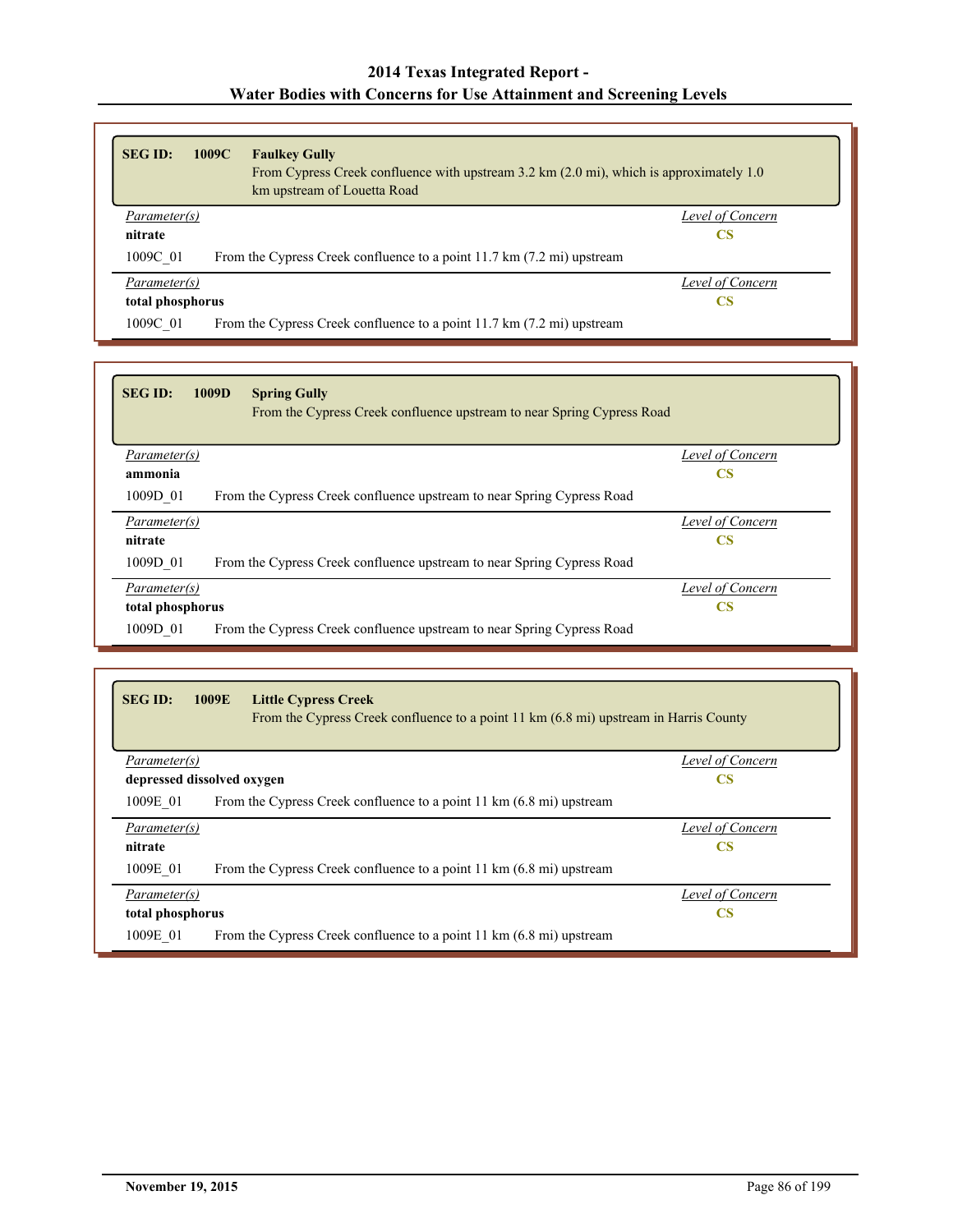| <b>SEG ID:</b>      | 1010C<br><b>Spring Branch</b><br>From the Caney Creek confluence to a point 0.54 km (0.34 mi) upstream of SH 105 |  |
|---------------------|------------------------------------------------------------------------------------------------------------------|--|
| Parameter(s)        | Level of Concern                                                                                                 |  |
| bacteria            | <b>CN</b>                                                                                                        |  |
| 1010C 01            | From the Caney Creek confluence to a point 0.54 km (0.34 mi) upstream of SH 105                                  |  |
| <i>Parameter(s)</i> | Level of Concern                                                                                                 |  |
|                     | depressed dissolved oxygen<br>CS                                                                                 |  |
| 1010C 01            | From the Caney Creek confluence to a point 0.54 km (0.34 mi) upstream of SH 105                                  |  |

| <b>SEG ID:</b>             | 1012 | <b>Lake Conroe</b><br>From Conroe Dam in Montgomery County up to the normal pool elevation of 201 feet<br>(impounds West Fork San Jacinto River) |
|----------------------------|------|--------------------------------------------------------------------------------------------------------------------------------------------------|
| Parameter(s)               |      | Level of Concern                                                                                                                                 |
| depressed dissolved oxygen |      | <b>CS</b>                                                                                                                                        |
| 1012 01                    |      | West Fork San Jacinto River arm to FM1375                                                                                                        |
| 1012 02                    |      | FM 1375 to Johnson Bluff                                                                                                                         |
| Parameter(s)               |      | Level of Concern                                                                                                                                 |
| рH                         |      | CN                                                                                                                                               |
| 1012 03                    |      | Lewis Creek arm                                                                                                                                  |

| <b>SEG ID:</b>      | 1013 | <b>Buffalo Bayou Tidal</b><br>From a point 100 meters (110 yards) upstream of US 59 in Harris County to a point 400<br>meters (440 yards) upstream of Shepherd Drive in Harris County |
|---------------------|------|---------------------------------------------------------------------------------------------------------------------------------------------------------------------------------------|
| <i>Parameter(s)</i> |      | Level of Concern                                                                                                                                                                      |
| nitrate             |      | CS                                                                                                                                                                                    |
| 1013 01             |      | From a point immediately upstream of US 59 to a point immediately upstream of Shepard Drive                                                                                           |
| <i>Parameter(s)</i> |      | Level of Concern                                                                                                                                                                      |
| total phosphorus    |      | <b>CS</b>                                                                                                                                                                             |
| 1013 01             |      | From a point immediately upstream of US 59 to a point immediately upstream of Shepard Drive                                                                                           |

| <b>SEG ID:</b>                        | Little White Oak Bayou<br>1013A<br>From the White Oak Bayou confluence to Yale Street in Harris County |  |  |
|---------------------------------------|--------------------------------------------------------------------------------------------------------|--|--|
| Parameter(s)                          | Level of Concern                                                                                       |  |  |
|                                       | depressed dissolved oxygen<br>CS                                                                       |  |  |
| 1013A 01                              | From the confluence of White Oak Bayou upstream to the RR Tracks north of IH 610                       |  |  |
| Parameter(s)                          | Level of Concern                                                                                       |  |  |
| impaired macrobenthic community<br>CN |                                                                                                        |  |  |
| 1013A 01                              | From the confluence of White Oak Bayou upstream to the RR Tracks north of IH 610                       |  |  |

Г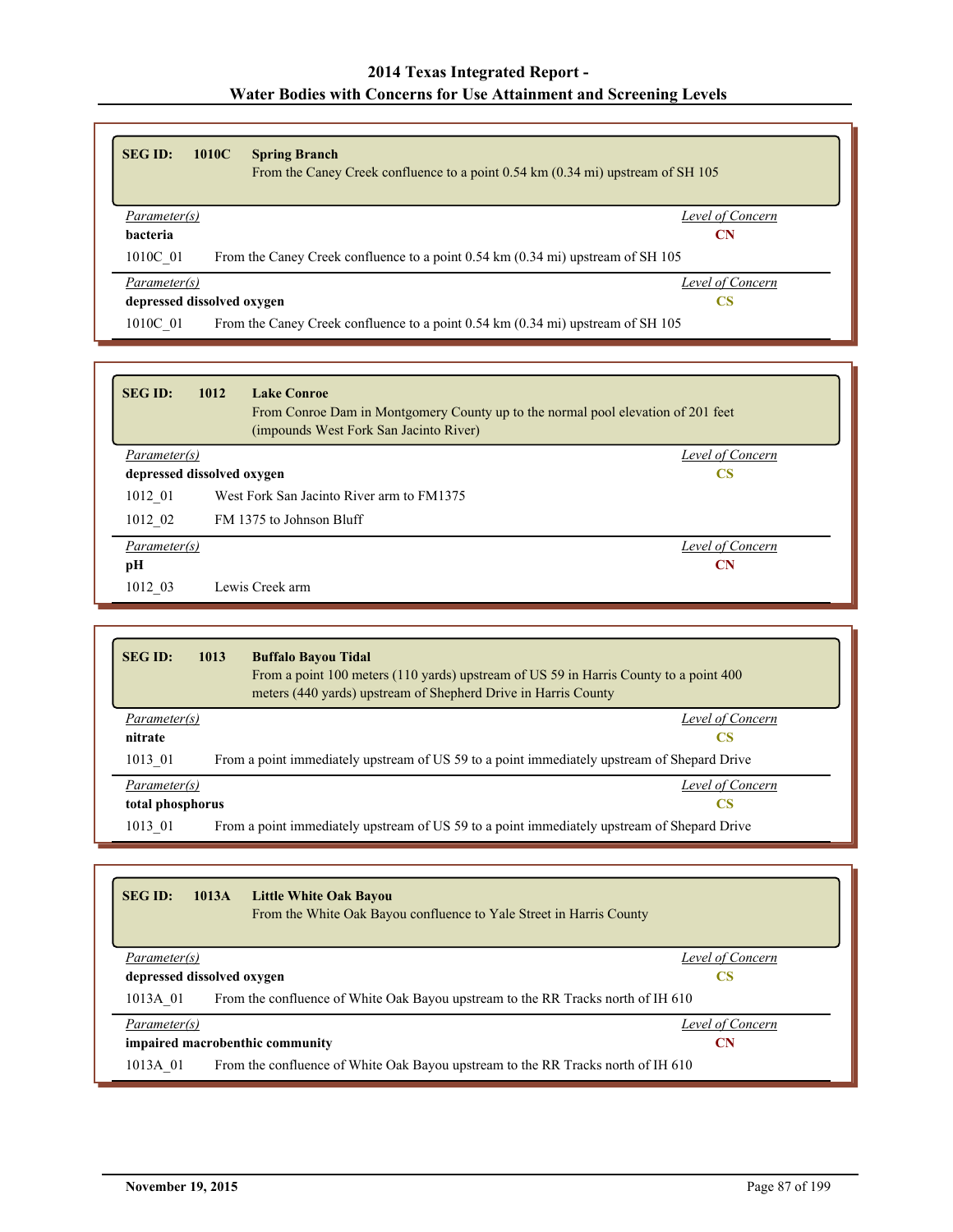| <b>SEG ID:</b> | <b>Unnamed Non-Tidal Tributary of Buffalo Bayou Tidal</b><br>1013C<br>confluence between IH-10 and Memorial Drive west of IH-45 in Harris County | Located approximately 1.8 miles upstream of the Buffalo Bayou/White Oak Bayou |
|----------------|--------------------------------------------------------------------------------------------------------------------------------------------------|-------------------------------------------------------------------------------|
| Parameter(s)   |                                                                                                                                                  | Level of Concern                                                              |
| ammonia        |                                                                                                                                                  | <b>CS</b>                                                                     |
| 1013C 01       | Entire Segment                                                                                                                                   |                                                                               |
| Parameter(s)   |                                                                                                                                                  | Level of Concern                                                              |
|                | depressed dissolved oxygen                                                                                                                       | <b>CS</b>                                                                     |
| 1013C 01       | Entire Segment                                                                                                                                   |                                                                               |

| <b>SEG ID:</b>      | <b>Buffalo Bayou Above Tidal</b><br>1014<br>From a point 400 meters (440 yards) upstream of Shepherd Drive in Harris County to SH 6<br>in Harris County |                  |
|---------------------|---------------------------------------------------------------------------------------------------------------------------------------------------------|------------------|
| <i>Parameter(s)</i> |                                                                                                                                                         | Level of Concern |
| nitrate             |                                                                                                                                                         | CS               |
| 1014 01             | From a point immediately upstream of Shepherd Drive upstream to SH 6                                                                                    |                  |
| Parameter(s)        |                                                                                                                                                         | Level of Concern |
| total phosphorus    |                                                                                                                                                         | CS               |
| 1014 01             | From a point immediately upstream of Shepherd Drive upstream to SH 6                                                                                    |                  |

| <b>SEGID:</b>    | <b>Bear Creek</b><br>1014A<br>Perennial stream from the confluence with South Mayde Creek upstream to the confluence<br>with an unnamed tributary 1.24 km north of Longenbaugh Road |
|------------------|-------------------------------------------------------------------------------------------------------------------------------------------------------------------------------------|
| Parameter(s)     | Level of Concern                                                                                                                                                                    |
| ammonia          | <b>CS</b>                                                                                                                                                                           |
| 1014A 01         | Confluence with South Mayde Creek to a point upstream of an unnamed tributary north of<br>Langenbaugh Road                                                                          |
| Parameter(s)     | Level of Concern                                                                                                                                                                    |
| nitrate          | <b>CS</b>                                                                                                                                                                           |
| 1014A 01         | Confluence with South Mayde Creek to a point upstream of an unnamed tributary north of<br>Langenbaugh Road                                                                          |
| Parameter(s)     | Level of Concern                                                                                                                                                                    |
| total phosphorus | $\overline{\text{CS}}$                                                                                                                                                              |
| 1014A 01         | Confluence with South Mayde Creek to a point upstream of an unnamed tributary north of<br>Langenbaugh Road                                                                          |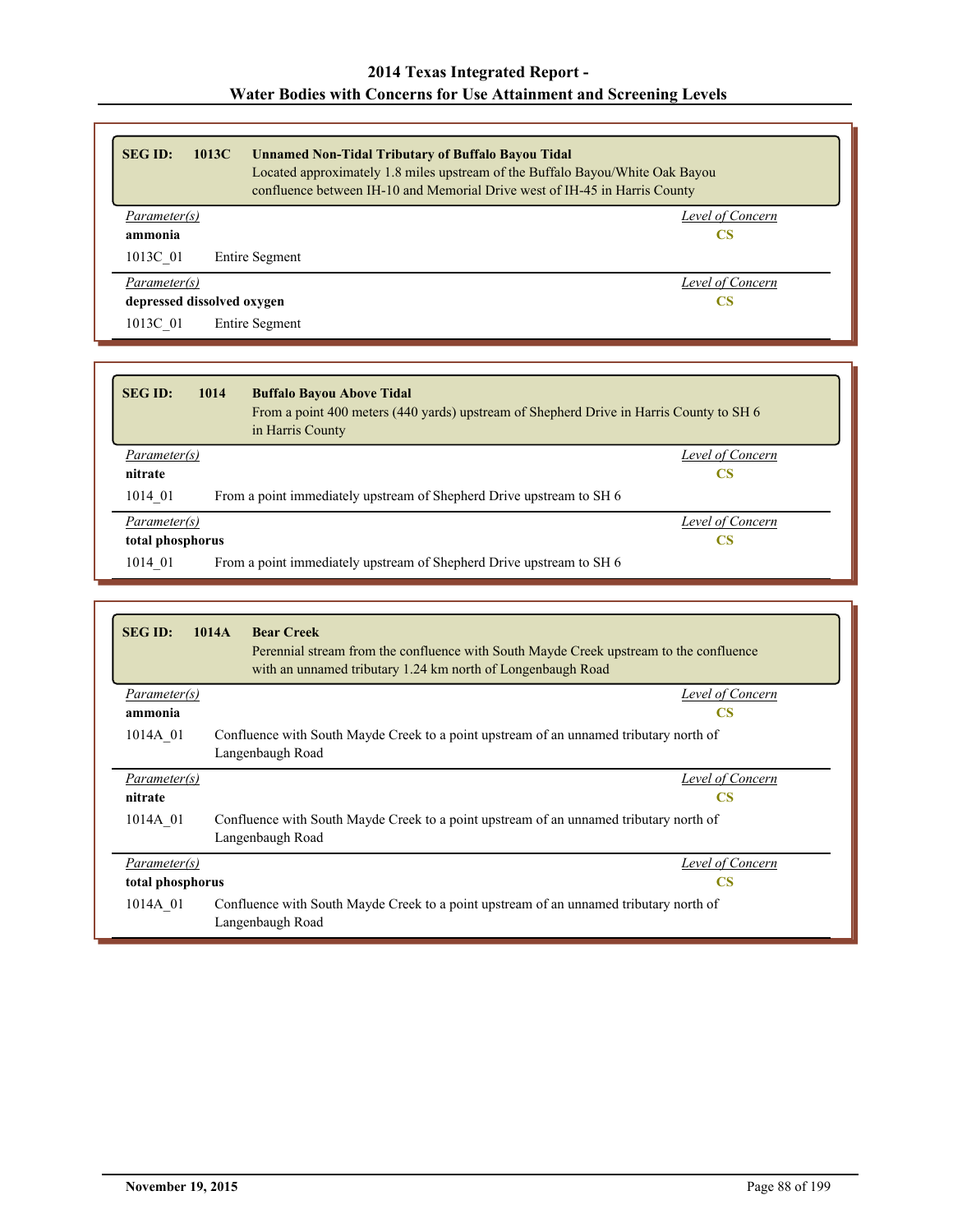| <b>SEG ID:</b>   | 1014B | <b>Buffalo Bayou/Barker Reservoir</b>                                                   |                  |
|------------------|-------|-----------------------------------------------------------------------------------------|------------------|
|                  |       | Perennial stream from SH 6 in Harris County upstream to the confluence with Willow Fork |                  |
|                  |       | Buffalo Bayou in Fort Bend County                                                       |                  |
| Parameter(s)     |       |                                                                                         | Level of Concern |
| nitrate          |       |                                                                                         | CS               |
| 1014B 01         |       | From SH 6 to the confluence with Willow Fork Buffalo Bayou                              |                  |
| Parameter(s)     |       |                                                                                         | Level of Concern |
| total phosphorus |       |                                                                                         | CS               |
| 1014B 01         |       | From SH 6 to the confluence with Willow Fork Buffalo Bayou                              |                  |

| <b>SEG ID:</b>   | 1014C<br><b>Horsepen Creek</b><br>From the Langham Creek confluence upstream to a point $0.1 \text{ km}$ ( $0.06 \text{ mi}$ ) west of Barker<br>Cypress Road |
|------------------|---------------------------------------------------------------------------------------------------------------------------------------------------------------|
| Parameter(s)     | Level of Concern                                                                                                                                              |
| ammonia          | <b>CS</b>                                                                                                                                                     |
| 1014C 01         | From the Langham Creek confluence upstream to where channelization begins, $0.62 \text{ km } (0.39 \text{ mi})$<br>north of FM 529                            |
| Parameter(s)     | Level of Concern                                                                                                                                              |
| nitrate          | CS                                                                                                                                                            |
| 1014C 01         | From the Langham Creek confluence upstream to where channelization begins, $0.62 \text{ km } (0.39 \text{ mi})$<br>north of FM 529                            |
| Parameter(s)     | Level of Concern                                                                                                                                              |
| total phosphorus | <b>CS</b>                                                                                                                                                     |
| 1014C 01         | From the Langham Creek confluence upstream to where channelization begins, $0.62 \text{ km } (0.39 \text{ mi})$<br>north of FM 529                            |

| <b>SEG ID:</b>   | 1014E<br><b>Langham Creek</b><br>From the Dinner Creek confluence upstream to FM 529 |                  |
|------------------|--------------------------------------------------------------------------------------|------------------|
| Parameter(s)     |                                                                                      | Level of Concern |
| ammonia          |                                                                                      | <b>CS</b>        |
| 1014E 01         | From the Bear Creek confluence upstream to the Dinner Creek confluence               |                  |
| Parameter(s)     |                                                                                      | Level of Concern |
| nitrate          |                                                                                      | <b>CS</b>        |
| 1014E 01         | From the Bear Creek confluence upstream to the Dinner Creek confluence               |                  |
| Parameter(s)     |                                                                                      | Level of Concern |
| total phosphorus |                                                                                      | CS               |
| 1014E 01         | From the Bear Creek confluence upstream to the Dinner Creek confluence               |                  |

r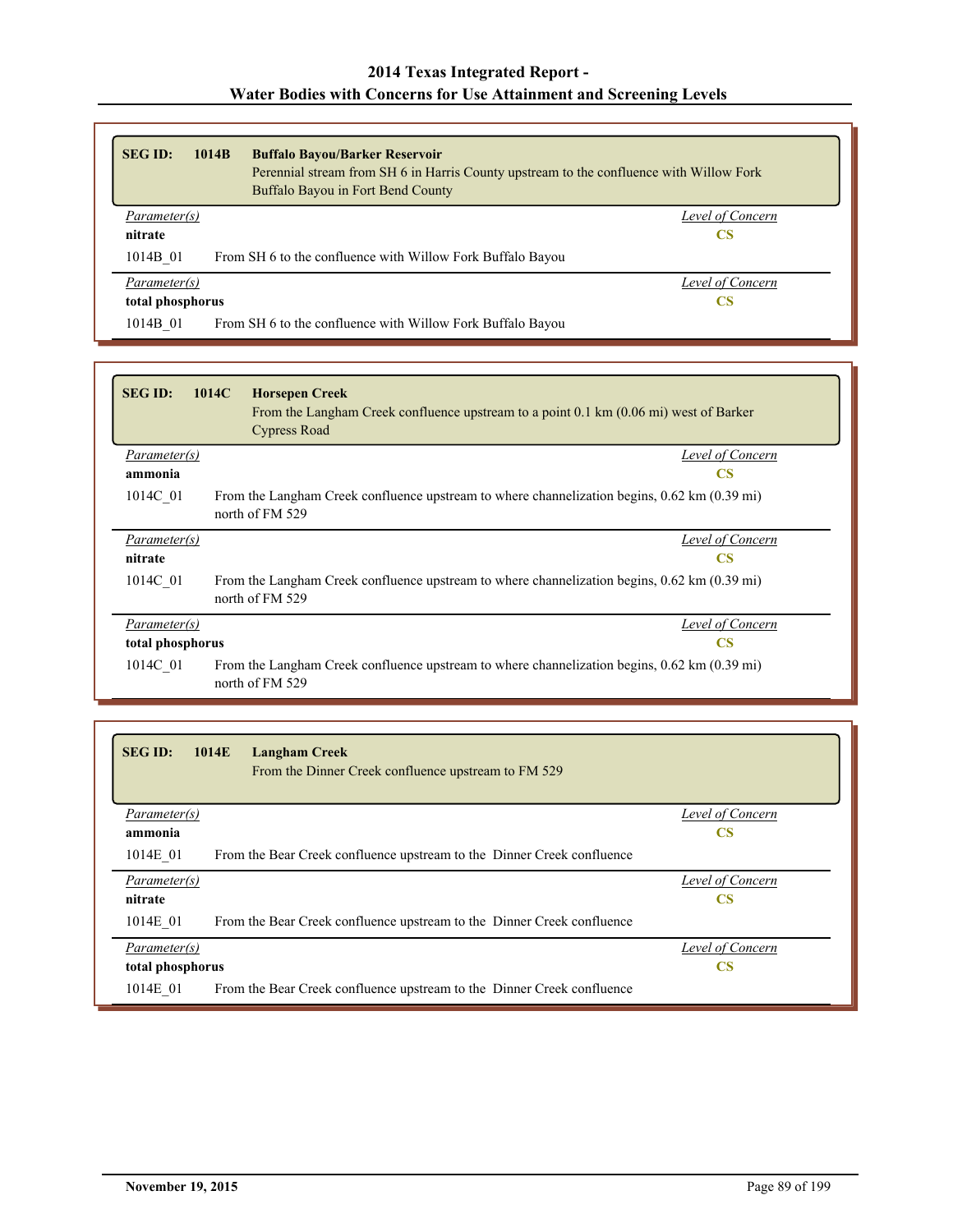|                         | <b>South Mayde Creek</b><br>Perennial stream in the Addicks Reservoir flood pool area from the confluence with Buffalo<br>Bayou upstream to the confluence with an unnamed tributary 1.05 km south of Clay Road |  |
|-------------------------|-----------------------------------------------------------------------------------------------------------------------------------------------------------------------------------------------------------------|--|
| Parameter(s)<br>ammonia | Level of Concern<br>$\overline{\text{CS}}$                                                                                                                                                                      |  |
| 1014H 01                | Perennial stream in the Addicks Reservoir flood pool area from the confluence with Buffalo<br>Bayou upstream to the confluence with an unnamed tributary 1.3 km west of Barker-Cypress<br>Road                  |  |
| 1014H 02                | Perennial stream from the confluence with an unnamed tributary 1.3 km west of Barker-Cypress<br>Road upstream to an unnamed tributary 1.05 km south of Clay Road                                                |  |
| Parameter(s)            | Level of Concern                                                                                                                                                                                                |  |
|                         | $\overline{\text{CS}}$<br>depressed dissolved oxygen                                                                                                                                                            |  |
| 1014H 01                | Perennial stream in the Addicks Reservoir flood pool area from the confluence with Buffalo<br>Bayou upstream to the confluence with an unnamed tributary 1.3 km west of Barker-Cypress<br>Road                  |  |
| 1014H_02                | Perennial stream from the confluence with an unnamed tributary 1.3 km west of Barker-Cypress<br>Road upstream to an unnamed tributary 1.05 km south of Clay Road                                                |  |
| Parameter(s)            | Level of Concern                                                                                                                                                                                                |  |
| nitrate                 | $\overline{\text{CS}}$                                                                                                                                                                                          |  |
| 1014H 01                | Perennial stream in the Addicks Reservoir flood pool area from the confluence with Buffalo<br>Bayou upstream to the confluence with an unnamed tributary 1.3 km west of Barker-Cypress<br>Road                  |  |
| 1014H 02                | Perennial stream from the confluence with an unnamed tributary 1.3 km west of Barker-Cypress<br>Road upstream to an unnamed tributary 1.05 km south of Clay Road                                                |  |
| Parameter(s)            | Level of Concern                                                                                                                                                                                                |  |
| total phosphorus        | $\overline{\text{CS}}$                                                                                                                                                                                          |  |
| 1014H 01                | Perennial stream in the Addicks Reservoir flood pool area from the confluence with Buffalo<br>Bayou upstream to the confluence with an unnamed tributary 1.3 km west of Barker-Cypress<br>Road                  |  |
| 1014H 02                | Perennial stream from the confluence with an unnamed tributary 1.3 km west of Barker-Cypress<br>Road upstream to an unnamed tributary 1.05 km south of Clay Road                                                |  |

| <b>SEG ID:</b> | 1014K | <b>Turkey Creek</b><br>From the South Mayde Creek confluence upstream to a point 1.1 km (0.68 mi) directly east<br>of FM 529 in Harris County |
|----------------|-------|-----------------------------------------------------------------------------------------------------------------------------------------------|
| Parameter(s)   |       | Level of Concern                                                                                                                              |
| nitrate        |       | CS                                                                                                                                            |
| 1014K 01       |       | From the South Mayde Creek confluence upstream to 0.17 km (0.1 mi) south of Clay Road                                                         |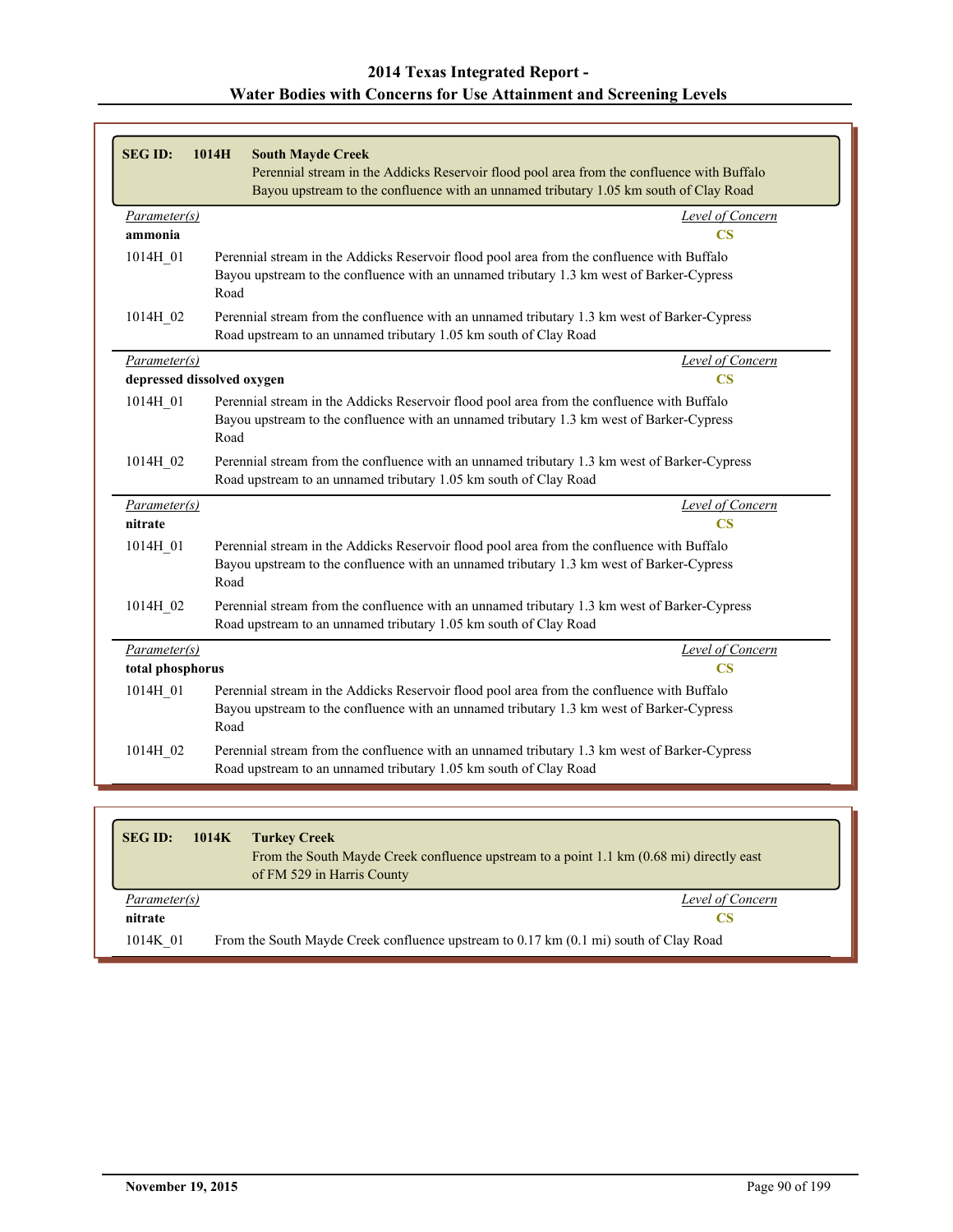| <b>SEG ID:</b>                                | 1014L | <b>Mason Creek</b><br>From the Buffalo Bayou confluence upstream to Mason Road upstream to 0.32 km (0.2 mi)<br>east of Katyland Drive |
|-----------------------------------------------|-------|---------------------------------------------------------------------------------------------------------------------------------------|
| Parameter(s)                                  |       | Level of Concern                                                                                                                      |
| nitrate                                       |       | <b>CS</b>                                                                                                                             |
| 1014L 01                                      |       | From the Buffalo Bayou confluence upstream to Mason Road                                                                              |
| Parameter(s)<br>total phosphorus<br><b>CS</b> |       | Level of Concern                                                                                                                      |
|                                               |       |                                                                                                                                       |
| 1014L 01                                      |       | From the Buffalo Bayou confluence upstream to Mason Road                                                                              |

| <b>SEG ID:</b>                                                                              | 1014M                            | <b>Newman Branch (Neimans Bayou)</b><br>From the Buffalo Bayou Above Tidal confluence to $0.1 \text{ km } (0.06 \text{ mi})$ upstream of<br>Hammerly Blvd in Harris County |  |
|---------------------------------------------------------------------------------------------|----------------------------------|----------------------------------------------------------------------------------------------------------------------------------------------------------------------------|--|
|                                                                                             | Level of Concern<br>Parameter(s) |                                                                                                                                                                            |  |
| depressed dissolved oxygen                                                                  |                                  |                                                                                                                                                                            |  |
| 1014M 01<br>From the Buffalo Bayou confluence to 0.1 km (0.06 mi) upstream of Hammerly Blvd |                                  |                                                                                                                                                                            |  |

| <b>SEG ID:</b> | 1014N<br><b>Rummel Creek</b><br>From the Buffalo Bayou Above Tidal confluence to 1.2 km (0.75 mi) upstream of IH-10 in<br>Harris County |
|----------------|-----------------------------------------------------------------------------------------------------------------------------------------|
| Parameter(s)   | Level of Concern                                                                                                                        |
| ammonia        | CS                                                                                                                                      |
| 1014N 01       | From the Buffalo Bayou Above Tidal confluence to 1.2 km $(0.75 \text{ mi})$ upstream of IH-10                                           |

| <b>SEG ID:</b>             | 1015 | <b>Lake Creek</b><br>From the confluence with the West Fork San Jacinto River in Montgomery County to a<br>point 4.0 km (2.5 miles) upstream of SH 30 in Grimes County |  |
|----------------------------|------|------------------------------------------------------------------------------------------------------------------------------------------------------------------------|--|
| Parameter(s)               |      | Level of Concern                                                                                                                                                       |  |
| depressed dissolved oxygen |      | CS                                                                                                                                                                     |  |
| 1015 01                    |      | From the West Fork of the San Jacinto River confluence upstream to the Landrum Creek<br>confluence                                                                     |  |
| 1015 02                    | 30   | From the Landrum Creek confluence upstream to a point 4.0 km (2.5 mi) upstream of State Hwy                                                                            |  |

Г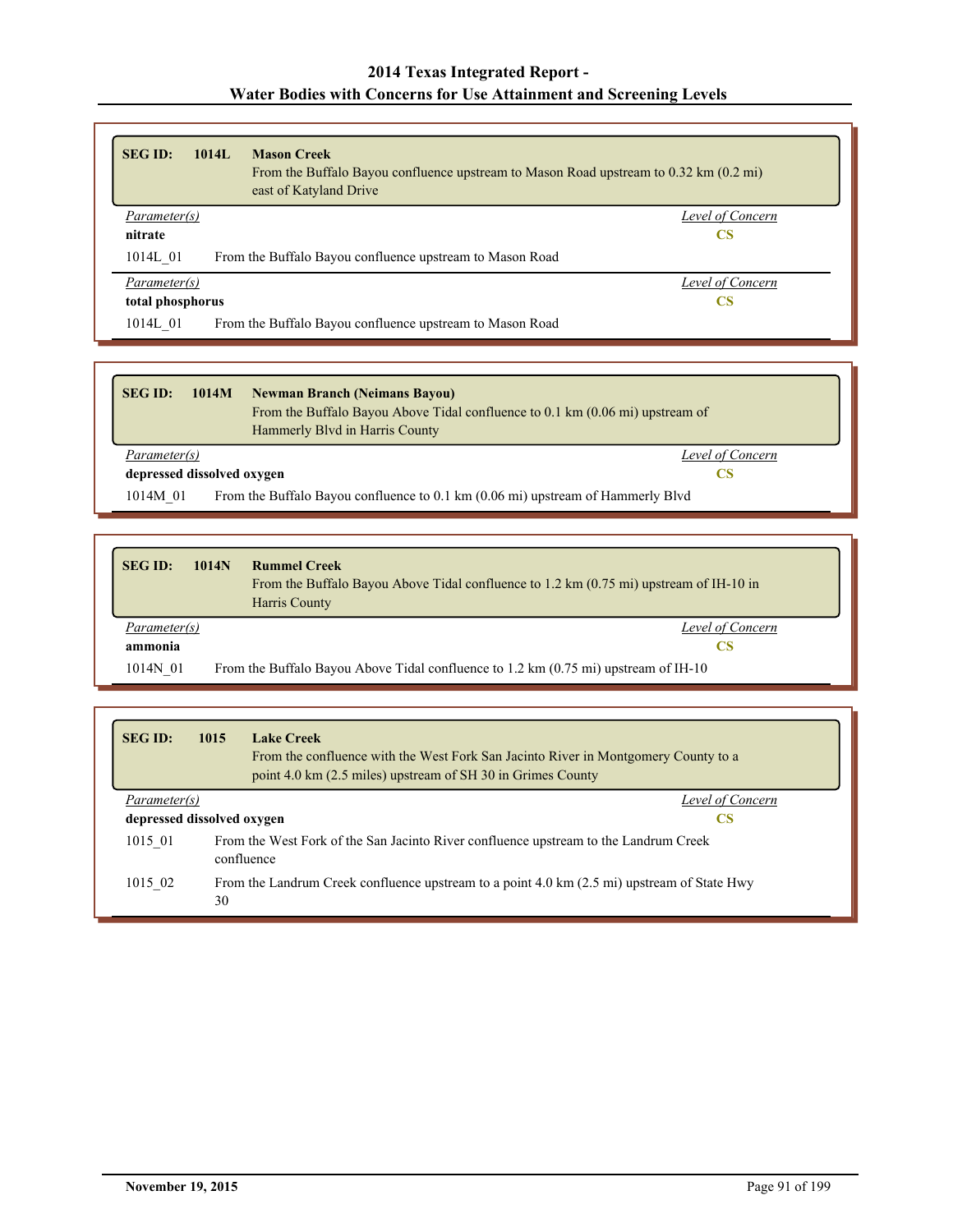| <b>SEG ID:</b>      | 1016<br><b>Greens Bayou Above Tidal</b><br>From a point 0.7 km (0.4 miles) above the confluence of Halls Bayou in Harris County to a<br>point 100 meters (110 yards) above FM 1960 in Harris County |                  |
|---------------------|-----------------------------------------------------------------------------------------------------------------------------------------------------------------------------------------------------|------------------|
| <i>Parameter(s)</i> |                                                                                                                                                                                                     | Level of Concern |
| nitrate             |                                                                                                                                                                                                     | <b>CS</b>        |
| 1016 01             | Upper segment boundary (FM 1960) to IH 45                                                                                                                                                           |                  |
| 1016 02             | IH 45 to US 59                                                                                                                                                                                      |                  |
| 1016 03             | From US 59 to the downstream boundary 0.7 km (0.4 miles) upstream of the Halls Bayou<br>confluence                                                                                                  |                  |
| Parameter(s)        |                                                                                                                                                                                                     | Level of Concern |
| total phosphorus    |                                                                                                                                                                                                     | <b>CS</b>        |
| 1016 01             | Upper segment boundary (FM 1960) to IH 45                                                                                                                                                           |                  |
| 1016 02             | IH 45 to US 59                                                                                                                                                                                      |                  |
| 1016 03             | From US 59 to the downstream boundary 0.7 km (0.4 miles) upstream of the Halls Bayou<br>confluence                                                                                                  |                  |

| <b>SEG ID:</b>             | 1016A<br><b>Garners Bayou</b><br>From the confluence with Greens Bayou upstream to a point 0.89 km northeast of Will<br>Clayton Parkway near Humble |                        |
|----------------------------|-----------------------------------------------------------------------------------------------------------------------------------------------------|------------------------|
| Parameter(s)               |                                                                                                                                                     | Level of Concern       |
| ammonia                    |                                                                                                                                                     | <b>CS</b>              |
| 1016A 03                   | From the Greens Bayou confluence to the Williams Gully confluence                                                                                   |                        |
| Parameter(s)               |                                                                                                                                                     | Level of Concern       |
| depressed dissolved oxygen |                                                                                                                                                     | <b>CS</b>              |
| 1016A 03                   | From the Greens Bayou confluence to the Williams Gully confluence                                                                                   |                        |
| <i>Parameter(s)</i>        |                                                                                                                                                     | Level of Concern       |
| nitrate                    |                                                                                                                                                     | $\overline{\text{CS}}$ |
| 1016A 02                   | From the Williams Gully confluence upstream to 1.5km north of Atascocita Road                                                                       |                        |
| 1016A 03                   | From the Greens Bayou confluence to the Williams Gully confluence                                                                                   |                        |
| <i>Parameter(s)</i>        |                                                                                                                                                     | Level of Concern       |
| total phosphorus           |                                                                                                                                                     | $\mathbf{CS}$          |
| 1016A 02                   | From the Williams Gully confluence upstream to 1.5km north of Atascocita Road                                                                       |                        |
| 1016A 03                   | From the Greens Bayou confluence to the Williams Gully confluence                                                                                   |                        |

| <b>SEG ID:</b><br>1016C | <b>Unnamed Tributary of Greens Bayou</b><br>From the confluence with Greens Bayou, east of Aldine Westfield Road, to the Hardy Toll<br>Road in Harris County |  |
|-------------------------|--------------------------------------------------------------------------------------------------------------------------------------------------------------|--|
| Parameter(s)            | Level of Concern                                                                                                                                             |  |
| nitrate                 | CS                                                                                                                                                           |  |
| 1016C 01                | Entire water body                                                                                                                                            |  |
| Parameter(s)            | Level of Concern                                                                                                                                             |  |
| total phosphorus        | CS                                                                                                                                                           |  |
| 1016C 01                | Entire water body                                                                                                                                            |  |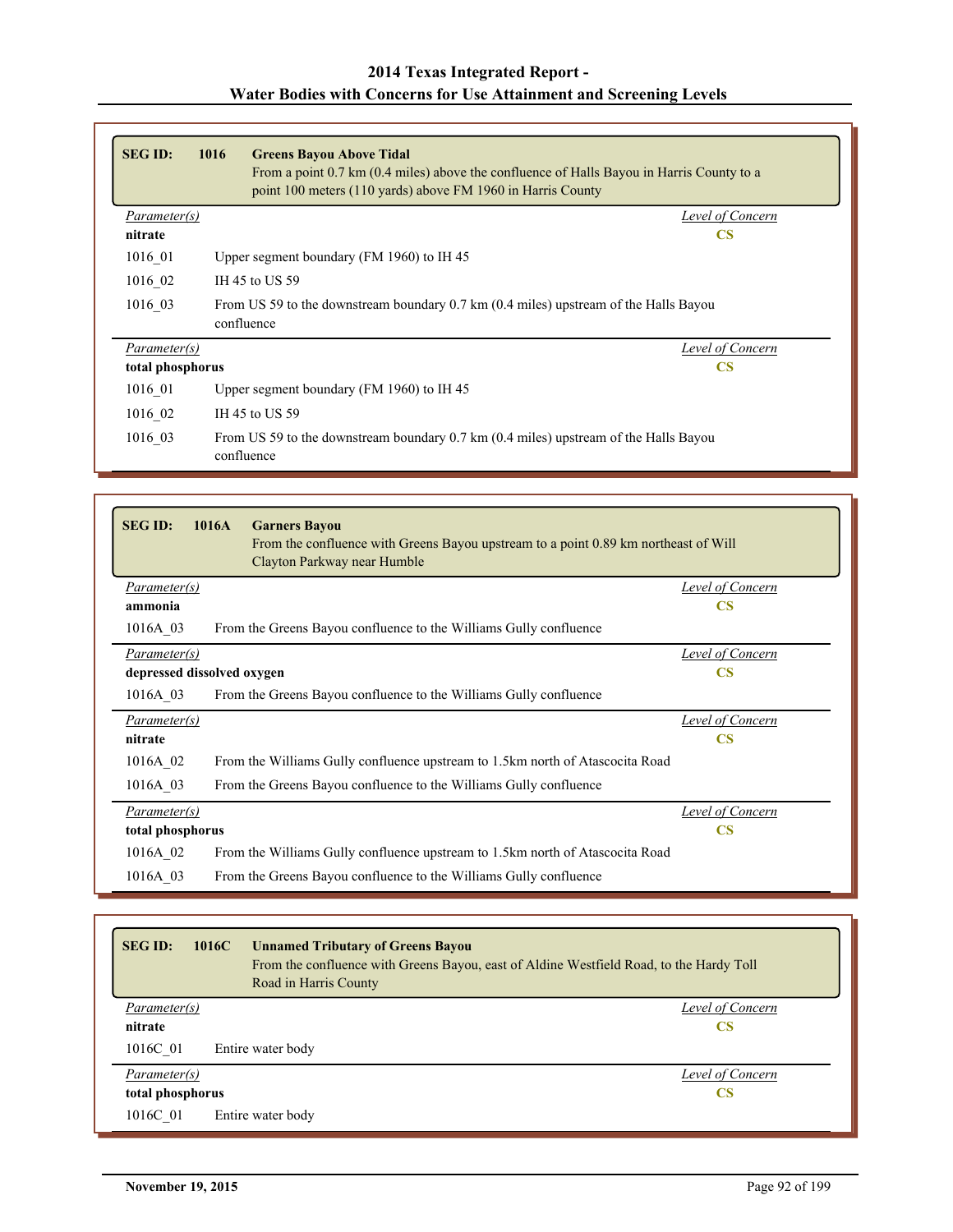| <b>SEG ID:</b> | 1016D<br><b>Unnamed Tributary of Greens Bayou</b><br>west of US Hwy 59 in Harris County | From the confluence with Greens Bayou, west of El Dorado Country Club to Lee Road, |
|----------------|-----------------------------------------------------------------------------------------|------------------------------------------------------------------------------------|
| Parameter(s)   |                                                                                         | Level of Concern                                                                   |
| ammonia        |                                                                                         | <b>CS</b>                                                                          |
| 1016D 01       | Entire water body                                                                       |                                                                                    |
| Parameter(s)   |                                                                                         | Level of Concern                                                                   |
|                | depressed dissolved oxygen                                                              | <b>CS</b>                                                                          |
| 1016D 01       | Entire water body                                                                       |                                                                                    |

| <b>SEG ID:</b>   | 1017<br><b>Whiteoak Bayou Above Tidal</b><br>From a point immediately upstream of the confluence of Little White Oak Bayou in Harris<br>County to a point 3.0 km (1.9 miles) upstream of FM 1960 in Harris County |
|------------------|-------------------------------------------------------------------------------------------------------------------------------------------------------------------------------------------------------------------|
| Parameter(s)     | <b>Level of Concern</b>                                                                                                                                                                                           |
| nitrate          | CS                                                                                                                                                                                                                |
| 1017 01          | Huffmeister Rd to the confluence with Vogel Creek                                                                                                                                                                 |
| 1017_02          | Vogel Creek to the Cole Creek confluence                                                                                                                                                                          |
| 1017 03          | Cole Creek confluence to the Brickhouse Gully confluence                                                                                                                                                          |
| 1017 04          | From Brickhouse Gully confluence to a point immediately upstream of the confluence of Little<br>White Oak Bayou in Harris Co. (lower segment boundary).                                                           |
| Parameter(s)     | Level of Concern                                                                                                                                                                                                  |
| total phosphorus | <b>CS</b>                                                                                                                                                                                                         |
| 1017 01          | Huffmeister Rd to the confluence with Vogel Creek                                                                                                                                                                 |
| $1017 - 02$      | Vogel Creek to the Cole Creek confluence                                                                                                                                                                          |
| 1017 03          | Cole Creek confluence to the Brickhouse Gully confluence                                                                                                                                                          |
| 1017 04          | From Brickhouse Gully confluence to a point immediately upstream of the confluence of Little<br>White Oak Bayou in Harris Co. (lower segment boundary).                                                           |

| <b>SEG ID:</b> | 1017A | <b>Brickhouse Gully/Bayou</b><br>Perennial stream from the confluence with Whiteoak Bayou up to Gessner Road |
|----------------|-------|--------------------------------------------------------------------------------------------------------------|
| Parameter(s)   |       | Level of Concern                                                                                             |
| nitrate        |       | CS                                                                                                           |
| 1017A 01       |       | Entire water body                                                                                            |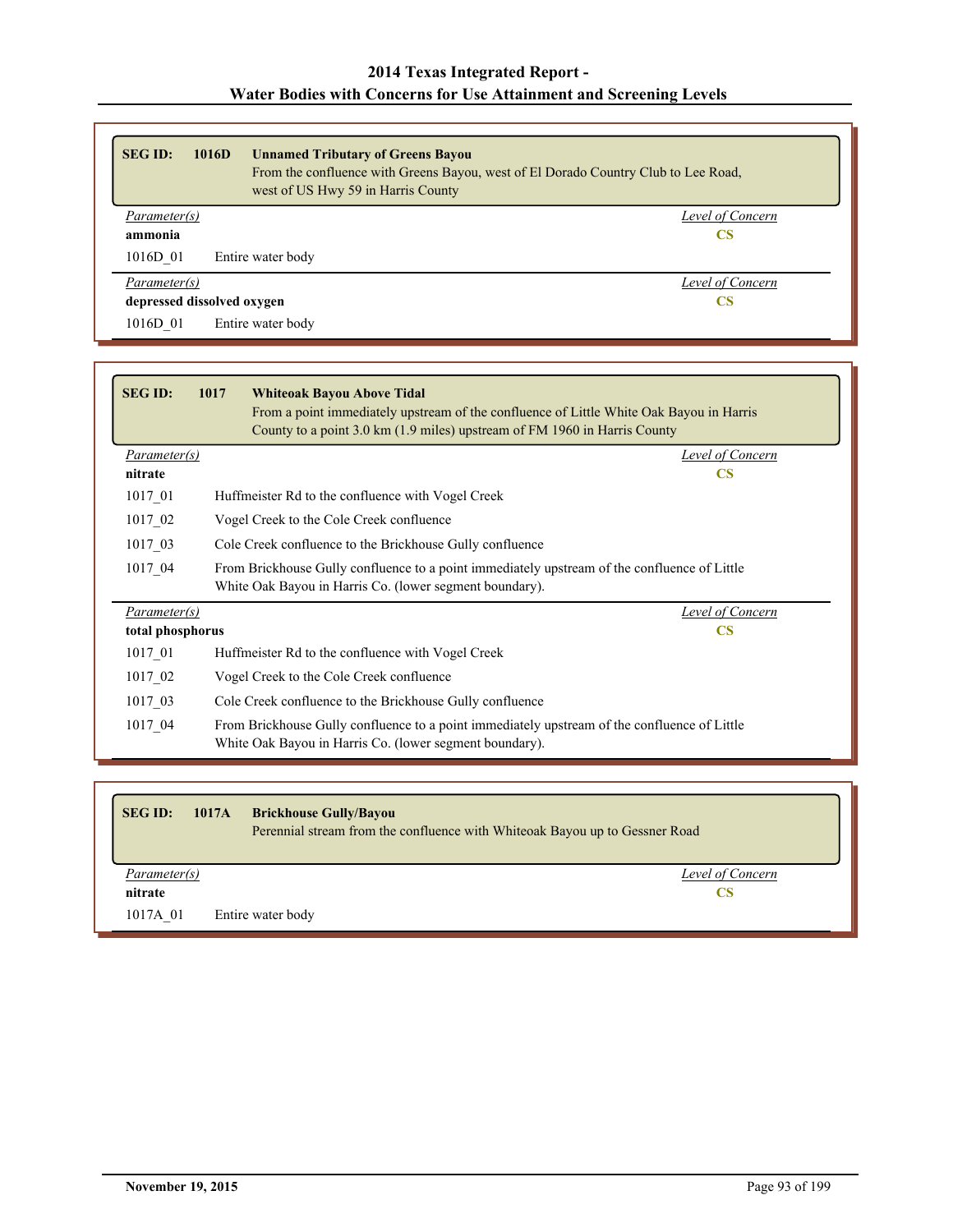| <b>SEG ID:</b>             | 1017B | <b>Cole Creek</b><br>Perennial stream from the confluence with White Oak Bayou up to south of Beltway 8 |                  |
|----------------------------|-------|---------------------------------------------------------------------------------------------------------|------------------|
| <i>Parameter(s)</i>        |       |                                                                                                         | Level of Concern |
| depressed dissolved oxygen |       |                                                                                                         | CS               |
| 1017B 02                   |       | From Flintlock Street to confluence with White Oak Bayou                                                |                  |
| Parameter(s)               |       |                                                                                                         | Level of Concern |
| total phosphorus           |       |                                                                                                         | CS               |
| 1017B 02                   |       | From Flintlock Street to confluence with White Oak Bayou                                                |                  |

| <b>SEG ID:</b>   | <b>Vogel Creek</b><br>1017C<br>From the White Oak Bayou Above Tidal confluence to a point 3.2 km (2.0 mi) upstream of<br>the White Oak Bayou confluence to just south of State Hwy 249 in Harris County |                  |
|------------------|---------------------------------------------------------------------------------------------------------------------------------------------------------------------------------------------------------|------------------|
| Parameter(s)     |                                                                                                                                                                                                         | Level of Concern |
| ammonia          |                                                                                                                                                                                                         | <b>CS</b>        |
| 1017C 01         | From the White Oak Bayou confluence to a point 3.2 km (2.0 mi) upstream                                                                                                                                 |                  |
| Parameter(s)     |                                                                                                                                                                                                         | Level of Concern |
| nitrate          |                                                                                                                                                                                                         | <b>CS</b>        |
| 1017C 01         | From the White Oak Bayou confluence to a point $3.2 \text{ km}$ (2.0 mi) upstream                                                                                                                       |                  |
| Parameter(s)     |                                                                                                                                                                                                         | Level of Concern |
| total phosphorus |                                                                                                                                                                                                         | <b>CS</b>        |
| 1017C 01         | From the White Oak Bayou confluence to a point 3.2 km (2.0 mi) upstream                                                                                                                                 |                  |

| <b>SEG ID:</b> | 1017D<br><b>Unnamed Tributary of Whiteoak Bayou</b><br>north of US Hwy 290 in Harris County | From the confluence with White Oak Bayou downstream of TC Jester, to Hempstead Hwy, |
|----------------|---------------------------------------------------------------------------------------------|-------------------------------------------------------------------------------------|
| Parameter(s)   |                                                                                             | Level of Concern                                                                    |
| ammonia        |                                                                                             | <b>CS</b>                                                                           |
| 1017D 01       | Entire water body                                                                           |                                                                                     |
| Parameter(s)   |                                                                                             | Level of Concern                                                                    |
|                | depressed dissolved oxygen                                                                  | CN                                                                                  |
| 1017D 01       | Entire water body                                                                           |                                                                                     |

| <b>SEG ID:</b>   | 1017F<br><b>Rolling Fork Creek</b><br>From the White Oak Bayou Above Tidal confluence to a point 3.9 km (2.4 mi) upstream |
|------------------|---------------------------------------------------------------------------------------------------------------------------|
| Parameter(s)     | Level of Concern                                                                                                          |
| nitrate          | <b>CS</b>                                                                                                                 |
| 1017F 01         | From the White Oak Bayou Above Tidal confluence to a point 3.9 km (2.4 mi) upstream                                       |
| Parameter(s)     | Level of Concern                                                                                                          |
| total phosphorus | CS                                                                                                                        |
| 1017F 01         | From the White Oak Bayou Above Tidal confluence to a point 3.9 km (2.4 mi) upstream                                       |

Ē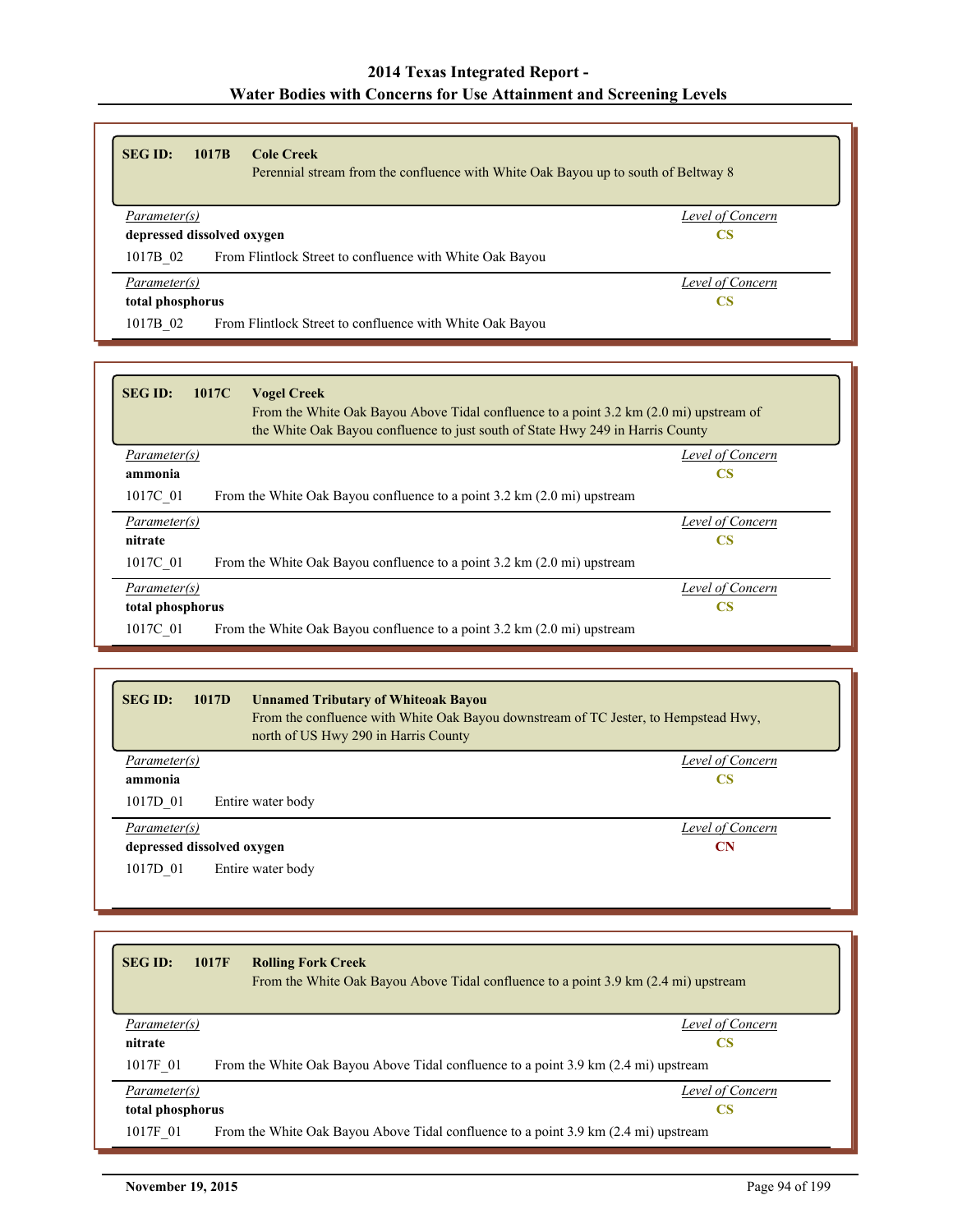| <b>SEG ID:</b><br>1101 | <b>Clear Creek Tidal</b><br>From the Clear Lake confluence at a point 3.2 km (2.0 miles) downstream of El Camino<br>Real in Galveston/Harris County to a point 100 m (110 yards) upstream of FM528 in<br>Galveston/Harris County |
|------------------------|----------------------------------------------------------------------------------------------------------------------------------------------------------------------------------------------------------------------------------|
| <i>Parameter(s)</i>    | Level of Concern                                                                                                                                                                                                                 |
| chlorophyll-a          | <b>CS</b>                                                                                                                                                                                                                        |
| 1101 03                | IH 45 to Cow Bayou confluence                                                                                                                                                                                                    |
| $1101_04$              | Cow Bayou confluence to confluence with Clear Lake                                                                                                                                                                               |
| Parameter(s)           | <b>Level of Concern</b>                                                                                                                                                                                                          |
| nitrate                | $\overline{\text{CS}}$                                                                                                                                                                                                           |
| 1101 02                | Chigger Creek confluence to IH 45                                                                                                                                                                                                |
| 1101 03                | IH 45 to Cow Bayou confluence                                                                                                                                                                                                    |
| Parameter(s)           | Level of Concern                                                                                                                                                                                                                 |
| total phosphorus       | <b>CS</b>                                                                                                                                                                                                                        |
| $1101_02$              | Chigger Creek confluence to IH 45                                                                                                                                                                                                |
| 1101 03                | IH 45 to Cow Bayou confluence                                                                                                                                                                                                    |
| 1101 04                | Cow Bayou confluence to confluence with Clear Lake                                                                                                                                                                               |

| <b>SEG ID:</b> | <b>Magnolia Creek</b><br>1101A<br>From the Clear Creek Tidal confluence upstream to $0.8 \text{ km } (0.5 \text{ mi})$ upstream of the<br>confluence with the second unnamed tributary |                  |
|----------------|----------------------------------------------------------------------------------------------------------------------------------------------------------------------------------------|------------------|
| Parameter(s)   |                                                                                                                                                                                        | Level of Concern |
|                | depressed dissolved oxygen                                                                                                                                                             |                  |
| 1101A 01       | From the Clear Creek Tidal confluence upstream 7.7 km (4.8 mi)                                                                                                                         |                  |

| <b>SEG ID:</b>             | 1101D | <b>Robinson Bayou</b><br>From confluence with Clear Creek 0.33 mile upstream of Webster Street in Galveston<br>County |
|----------------------------|-------|-----------------------------------------------------------------------------------------------------------------------|
| <i>Parameter(s)</i>        |       | Level of Concern                                                                                                      |
| depressed dissolved oxygen |       | CS                                                                                                                    |
| 1101D 01                   |       | From Clear Creek Tidal confluence to 0.05 km (0.03 mi) upstream of Hewitt Street                                      |

| <b>SEG ID:</b>             | 1101F | <b>Unnamed Tributary of Clear Creek Tidal</b><br>From Clear Creek Tidal confluence to a point 7.8 km (4.8 mi) upstream (immediately<br>downstream of I-45 in Galveston County) |                  |
|----------------------------|-------|--------------------------------------------------------------------------------------------------------------------------------------------------------------------------------|------------------|
| Parameter(s)               |       |                                                                                                                                                                                | Level of Concern |
| depressed dissolved oxygen |       |                                                                                                                                                                                | CS               |
| 1101F 01                   |       | From the Clear Creek Tidal confluence to a point 7.9 km (4.9 mi) upstream (immediately<br>downstream of IH 45)                                                                 |                  |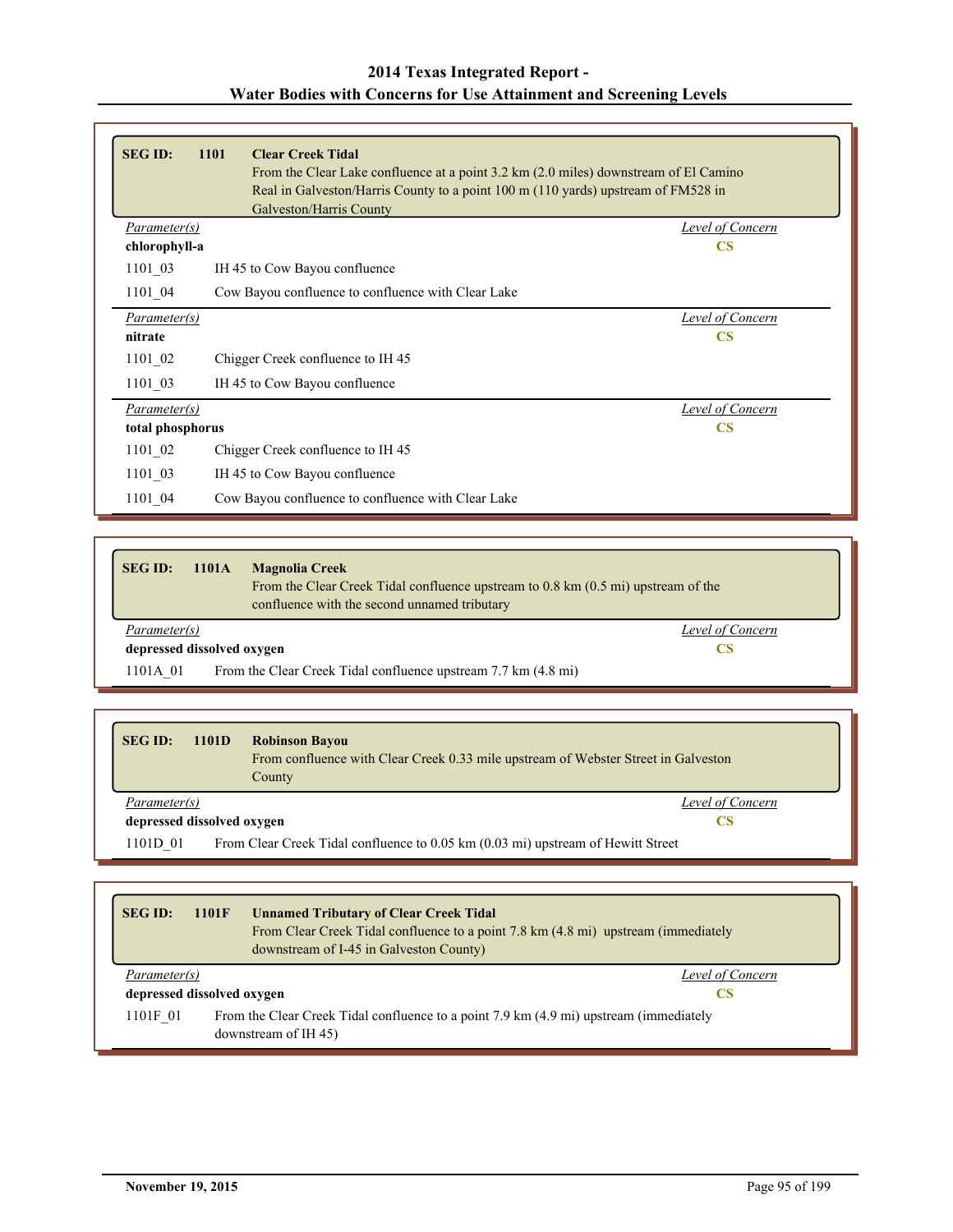| <b>SEG ID:</b>   | 1102<br><b>Clear Creek Above Tidal</b><br>From a point 100 meters (110 yards) upstream of FM 528 in Galveston/Harris County to<br>Rouen Road in Fort Bend County |                         |
|------------------|------------------------------------------------------------------------------------------------------------------------------------------------------------------|-------------------------|
| Parameter(s)     |                                                                                                                                                                  | <b>Level of Concern</b> |
|                  | depressed dissolved oxygen                                                                                                                                       | <b>CS</b>               |
| 1102_02          | SH 288 to Hickory Slough confluence                                                                                                                              |                         |
| 1102 03          | Hickory Slough confluence to Turkey Creek confluence                                                                                                             |                         |
| 1102 05          | Mary's Creek confluence to lower segment boundary                                                                                                                |                         |
| Parameter(s)     |                                                                                                                                                                  | <b>Level of Concern</b> |
| impaired habitat |                                                                                                                                                                  | $\mathbf{CS}$           |
| 1102 02          | SH 288 to Hickory Slough confluence                                                                                                                              |                         |
| Parameter(s)     |                                                                                                                                                                  | <b>Level of Concern</b> |
| nitrate          |                                                                                                                                                                  | $\overline{\text{CS}}$  |
| 1102 04          | Turkey Creek confluence to Mary's Creek confluence                                                                                                               |                         |
| 1102 05          | Mary's Creek confluence to lower segment boundary                                                                                                                |                         |
| Parameter(s)     |                                                                                                                                                                  | <b>Level of Concern</b> |
| total phosphorus |                                                                                                                                                                  | $\mathbf{CS}$           |
| 1102_02          | SH 288 to Hickory Slough confluence                                                                                                                              |                         |
| 1102 03          | Hickory Slough confluence to Turkey Creek confluence                                                                                                             |                         |
| 1102 04          | Turkey Creek confluence to Mary's Creek confluence                                                                                                               |                         |

| <b>SEGID:</b>    | 1102B          | <b>Mary's Creek/North Fork Mary's Creek</b><br>Perennial stream from the confl. With Clear Creek to confl. With N. and S. Fork Mary's<br>Creek near FM 1128, approx. 5 km SW Pearland. Includes perennial portion of N. Fork<br>Mary's Creek to confl. with unnamed trib approx. 3.2 km upstrm of FM 1128 |
|------------------|----------------|-----------------------------------------------------------------------------------------------------------------------------------------------------------------------------------------------------------------------------------------------------------------------------------------------------------|
| Parameter(s)     |                | Level of Concern                                                                                                                                                                                                                                                                                          |
| nitrate          |                | CS                                                                                                                                                                                                                                                                                                        |
| 1102B 01         | <b>FM 1128</b> | From the Clear Creek Above Tidal confluence upstream to the N. and S. Fork Mary's Creek near                                                                                                                                                                                                              |
| Parameter(s)     |                | Level of Concern                                                                                                                                                                                                                                                                                          |
| total phosphorus |                | CS                                                                                                                                                                                                                                                                                                        |
| 1102B 01         | <b>FM 1128</b> | From the Clear Creek Above Tidal confluence upstream to the N. and S. Fork Mary's Creek near                                                                                                                                                                                                              |

| <b>SEG ID:</b>                   | 1102C                            | <b>Hickory Slough</b><br>From the Clear Creek Above Tidal confluence to a point $0.69 \text{ km } (0.43 \text{ mi})$ upstream of<br>Mykawa Road |  |
|----------------------------------|----------------------------------|-------------------------------------------------------------------------------------------------------------------------------------------------|--|
|                                  | Parameter(s)<br>Level of Concern |                                                                                                                                                 |  |
| depressed dissolved oxygen<br>CS |                                  |                                                                                                                                                 |  |
| 1102C 01                         | Road                             | From the Clear Creek Above Tidal confluence to a point 0.69 km (0.43 mi) upstream of Mykawa                                                     |  |

ĥ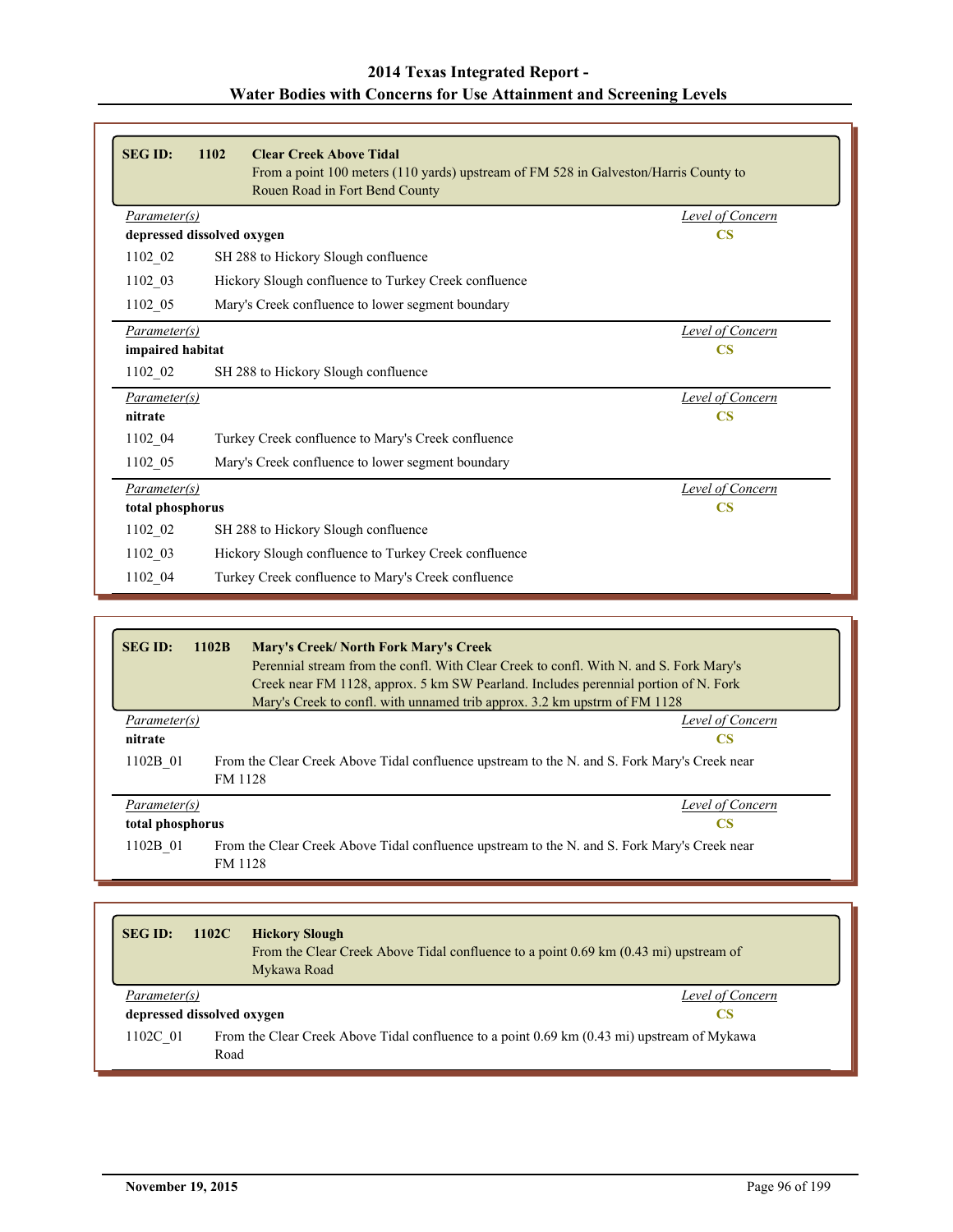| <b>SEG ID:</b>             | 1102D<br><b>Turkey Creek</b><br>From the Clear Creek Above Tidal confluence to a point 0.98 km (0.61 mi) upstream of<br>Scarsdale Blvd |  |
|----------------------------|----------------------------------------------------------------------------------------------------------------------------------------|--|
| Parameter(s)               | <b>Level of Concern</b>                                                                                                                |  |
| ammonia                    | <b>CS</b>                                                                                                                              |  |
| 1102D 01                   | From the Clear Creek Above Tidal confluence to a point 0.98 km (0.61 mi) upstream of Scarsdale<br>Blyd                                 |  |
| Parameter(s)               | Level of Concern                                                                                                                       |  |
| depressed dissolved oxygen | $\overline{\text{CS}}$                                                                                                                 |  |
| 1102D 01                   | From the Clear Creek Above Tidal confluence to a point 0.98 km (0.61 mi) upstream of Scarsdale<br><b>B</b> lvd                         |  |
| <i>Parameter(s)</i>        | Level of Concern                                                                                                                       |  |
| nitrate                    | $\overline{\text{CS}}$                                                                                                                 |  |
| 1102D 01                   | From the Clear Creek Above Tidal confluence to a point 0.98 km (0.61 mi) upstream of Scarsdale<br>Blyd                                 |  |
| Parameter(s)               | Level of Concern                                                                                                                       |  |
| total phosphorus           | $\mathbf{CS}$                                                                                                                          |  |
| 1102D 01                   | From the Clear Creek Above Tidal confluence to a point 0.98 km (0.61 mi) upstream of Scarsdale<br><b>B</b> lvd                         |  |

| <b>SEG ID:</b>             | 1102E | <b>Mud Gully</b><br>From the Clear Creek Above Tidal confluence to a point 0.80 km (0.49 mi) downstream of<br>Hughes Road |                  |
|----------------------------|-------|---------------------------------------------------------------------------------------------------------------------------|------------------|
| <i>Parameter(s)</i>        |       |                                                                                                                           | Level of Concern |
| depressed dissolved oxygen |       |                                                                                                                           | CS               |
| 1102E 01                   |       | From the Clear Creek Above Tidal confluence to a point 0.80 km (0.49 mi) downstream of<br>Hughes Road                     |                  |
| Parameter(s)               |       |                                                                                                                           | Level of Concern |
| nitrate                    |       |                                                                                                                           | CS               |
| 1102E 01                   |       | From the Clear Creek Above Tidal confluence to a point 0.80 km (0.49 mi) downstream of<br>Hughes Road                     |                  |

| <b>SEG ID:</b>             | 1102F | <b>Mary's Creek Bypass</b><br>From the Mary's Creek confluence NE of FM 518 to a point 0.96 km (0.60 mi) upstream to<br>the Mary's Creek confluence (NW of County Road 126) |  |
|----------------------------|-------|-----------------------------------------------------------------------------------------------------------------------------------------------------------------------------|--|
| Parameter(s)               |       | Level of Concern                                                                                                                                                            |  |
| depressed dissolved oxygen |       | <b>CS</b>                                                                                                                                                                   |  |
| 1102F 01                   |       | From the Mary's Creek confluence NE of FM 518 to a point $0.96 \text{ km}$ (0.60 mi) upstream to the<br>Mary's Creek confluence (NW of County Road 126)                     |  |
| Parameter(s)               |       | Level of Concern                                                                                                                                                            |  |
| total phosphorus           |       | <b>CS</b>                                                                                                                                                                   |  |
| 1102F 01                   |       | From the Mary's Creek confluence NE of FM 518 to a point $0.96 \text{ km}$ (0.60 mi) upstream to the<br>Mary's Creek confluence (NW of County Road 126)                     |  |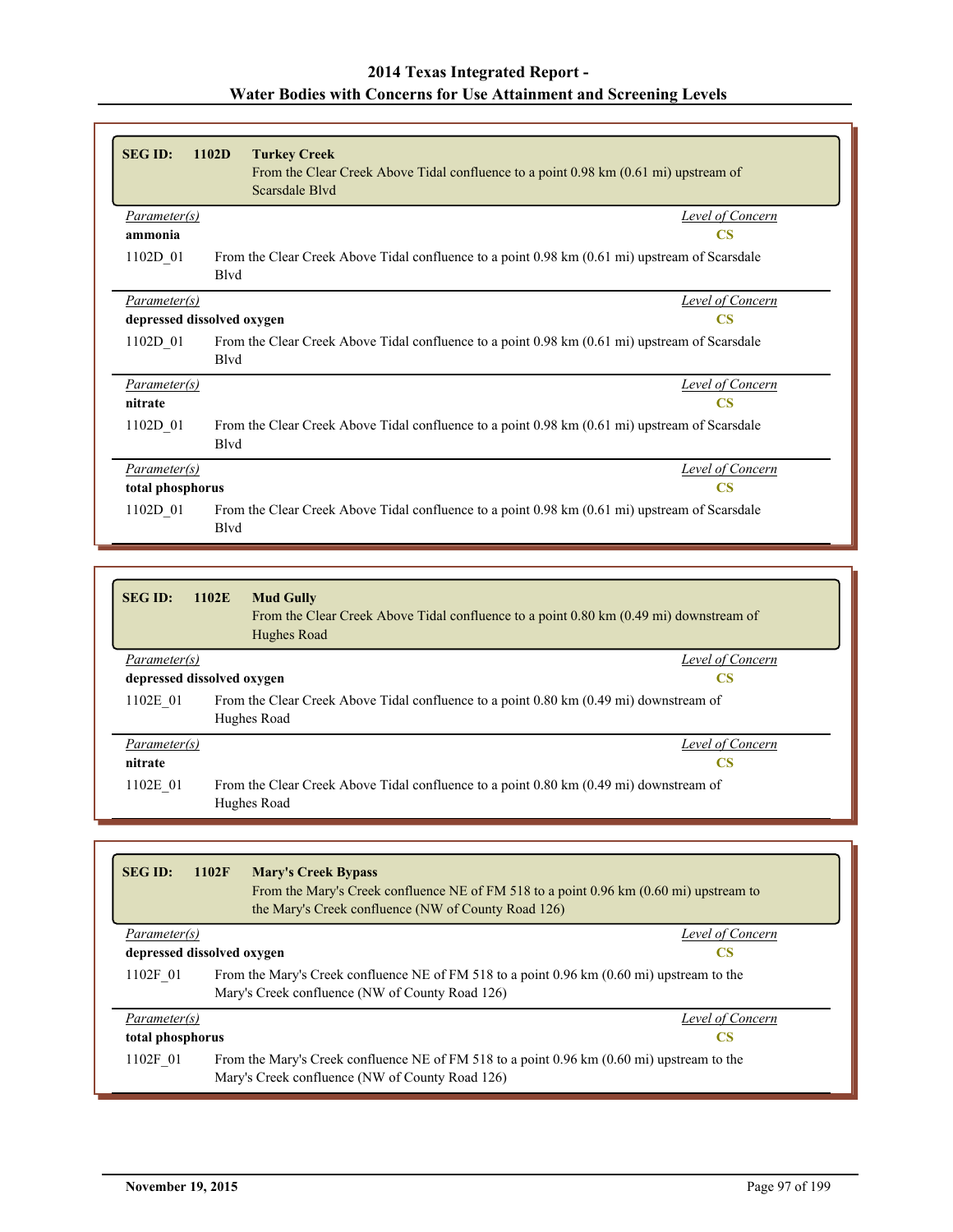| <b>SEG ID:</b>                   | 1103<br><b>Dickinson Bayou Tidal</b><br>From the Dickinson Bay confluence 2.1 km (1.3 miles) downstream of SH 146 in Galveston<br>County to a point 4.0 km (2.5 miles) downstream of FM 517 in Galveston County |                  |
|----------------------------------|-----------------------------------------------------------------------------------------------------------------------------------------------------------------------------------------------------------------|------------------|
| Parameter(s)                     |                                                                                                                                                                                                                 | Level of Concern |
| chlorophyll-a                    |                                                                                                                                                                                                                 | CS               |
| 1103 02                          | From the Gum Bayou confluence upstream to the Benson Bayou confluence                                                                                                                                           |                  |
| Parameter(s)                     |                                                                                                                                                                                                                 | Level of Concern |
| depressed dissolved oxygen<br>CS |                                                                                                                                                                                                                 |                  |
| 1103 02                          | From the Gum Bayou confluence upstream to the Benson Bayou confluence                                                                                                                                           |                  |
| 1103 04                          | From the Bordens Gully confluence upstream to a point 4.0 km (2.5 mi) downstream of FM 517                                                                                                                      |                  |

| <b>SEG ID:</b>             | 1103A | <b>Bensons Bayou</b><br>From the Dickinson Bayou confluence to point 0.6 km (0.37 mi) upstream of FM 646 in<br><b>Galveston County</b> |
|----------------------------|-------|----------------------------------------------------------------------------------------------------------------------------------------|
| Parameter(s)               |       | Level of Concern                                                                                                                       |
| depressed dissolved oxygen |       | СN                                                                                                                                     |
| 1103A 01                   |       | From the Dickinson Bayou Tidal confluence to point 0.6 km (0.37 mi) upstream of FM 646                                                 |

| <b>SEG ID:</b>             | 1103B | <b>Bordens Gully</b><br>From the Dickinson Bayou Tidal confluence to a point 1.4 km (0.87 mi) upstream of FM<br>646 in Galveston County |
|----------------------------|-------|-----------------------------------------------------------------------------------------------------------------------------------------|
| Parameter(s)               |       | Level of Concern                                                                                                                        |
| depressed dissolved oxygen |       |                                                                                                                                         |
| 1103B 01                   |       | From the Dickinson Bayou Tidal confluence to a point 1.4 km (0.87 mi) upstream of FM 646                                                |

| <b>SEG ID:</b>             | 1103C | <b>Geisler Bayou</b><br>From the Dickinson Bayou Tidal confluence to a point 1.37 km (0.85 mi) upstream of FM<br>646 in Galveston County |
|----------------------------|-------|------------------------------------------------------------------------------------------------------------------------------------------|
| Parameter(s)               |       | Level of Concern                                                                                                                         |
| depressed dissolved oxygen |       |                                                                                                                                          |
| 1103C 01                   |       | From the Dickinson Bayou Tidal confluence to a point 1.37 km (0.85 mi) upstream of FM 646                                                |

| <b>SEG ID:</b>             | 1103E | <b>Cedar Creek</b><br>From the Dickinson Bayou Tidal confluence to a point 0.63 km (0.39 mi) upstream FM 517<br>in Galveston County |  |
|----------------------------|-------|-------------------------------------------------------------------------------------------------------------------------------------|--|
| Parameter(s)               |       | Level of Concern                                                                                                                    |  |
| depressed dissolved oxygen |       | CS.                                                                                                                                 |  |
| 1103E 01                   |       | From the Dickinson Bayou Tidal confluence to a point $0.63 \text{ km}$ (0.39 mi) upstream FM 517                                    |  |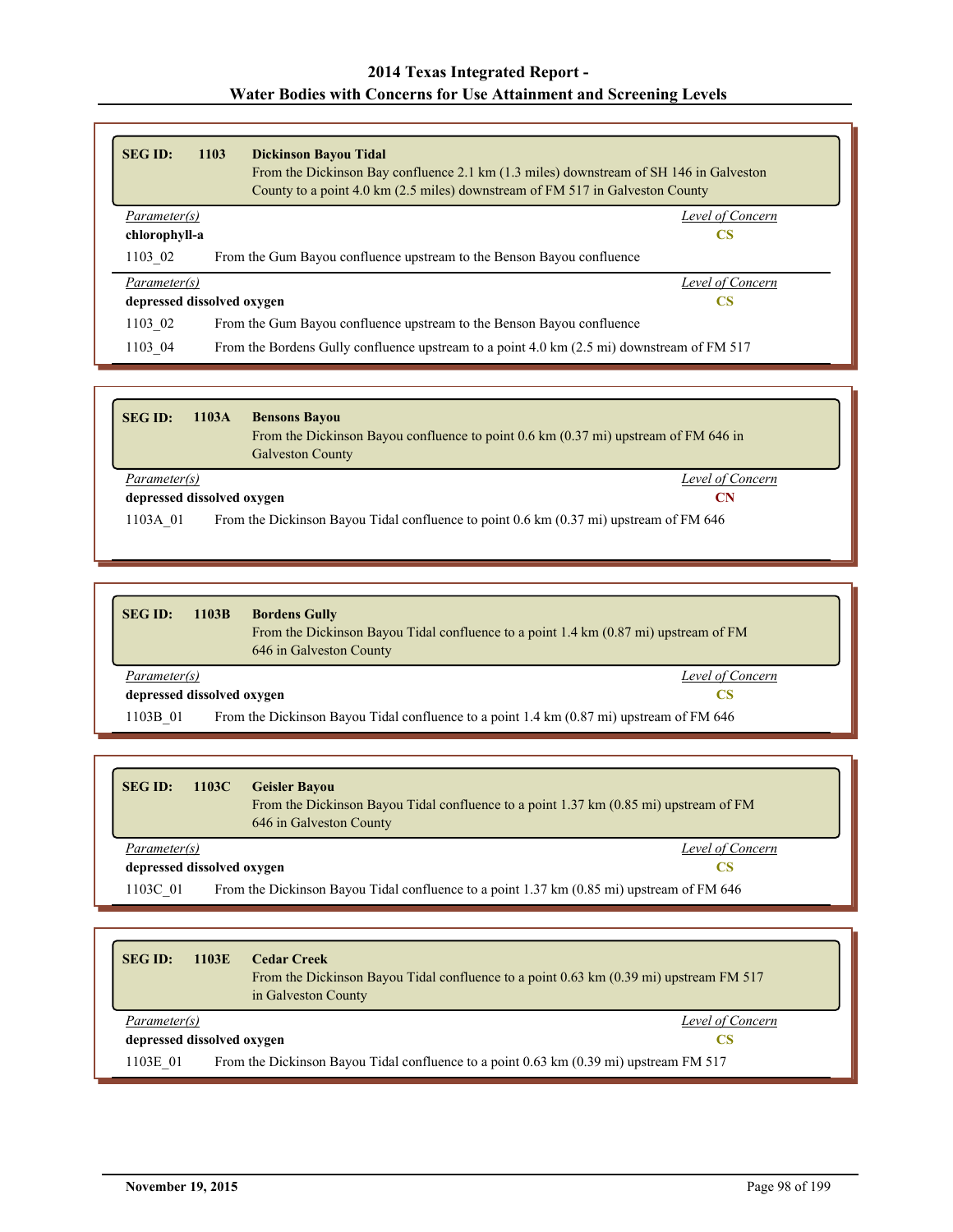| <b>SEG ID:</b>      | 1103G | <b>Unnamed Tributary of Gum Bayou</b>                                                |
|---------------------|-------|--------------------------------------------------------------------------------------|
|                     |       | From the confluence with Gum Bayou to a point 0.39 miles south of the FM 646/FM 1266 |
|                     |       | intersection between League City and Dickinson                                       |
| <i>Parameter(s)</i> |       | Level of Concern                                                                     |
| bacteria            |       | СN                                                                                   |
| 1103G 01            |       | From the confluence with Gum Bayou to a point 0.39 miles south of the FM 646/FM 1266 |
|                     |       |                                                                                      |

| <b>SEG ID:</b>             | 1104 | <b>Dickinson Bayou Above Tidal</b><br>From a point 4.0 km (2.5 miles) downstream of FM 517 in Galveston County to FM 528 in<br><b>Galveston County</b> |  |
|----------------------------|------|--------------------------------------------------------------------------------------------------------------------------------------------------------|--|
| Parameter(s)               |      | Level of Concern                                                                                                                                       |  |
| depressed dissolved oxygen |      | CS                                                                                                                                                     |  |
| 1104 02                    |      | From FM 517 upstream to FM 528                                                                                                                         |  |

| <b>SEG ID:</b>             | 1105 | <b>Bastrop Bayou Tidal</b><br>From the confluence with Bastrop Bay 1.1 kilometers (0.7 mile) downstream of the<br>Intracoastal Waterway in Brazoria County to a point 8.6km (5.3 miles) upstream of                        |
|----------------------------|------|----------------------------------------------------------------------------------------------------------------------------------------------------------------------------------------------------------------------------|
|                            |      | Business 288 at Lake Jackson in Brazoria County                                                                                                                                                                            |
| Parameter(s)               |      | Level of Concern                                                                                                                                                                                                           |
| depressed dissolved oxygen |      | CN                                                                                                                                                                                                                         |
| 1105 01                    |      | From the confluence with Bastrop Bay 1.1 kilometers (0.7 miles) downstream of the Intracoastal<br>Waterway in Brazoria County to a point 8.6 km (5.3 miles) upstream of Business 288 at Lake<br>Jackson in Brazoria County |

| <b>SEG ID:</b>             | 1105B | <b>Austin Bayou Tidal</b><br>From the Bastrop Bayou Tidal confluence to the FM 2004 bridge crossing in Brazoria<br>County |                  |
|----------------------------|-------|---------------------------------------------------------------------------------------------------------------------------|------------------|
| Parameter(s)               |       |                                                                                                                           | Level of Concern |
| depressed dissolved oxygen |       |                                                                                                                           | CS               |
| 1105B 01                   |       | From the Bastrop Bayou Tidal confluence to the FM 2004 bridge crossing                                                    |                  |
|                            |       |                                                                                                                           |                  |

| <b>SEG ID:</b>             | 1105C | <b>Austin Bayou Above Tidal</b><br>From FM 2004 upstream (Austin Bayou Tidal upper boundary) to 0.3 km (0.19 mi)<br>upstream of SH 288 in Brazoria County |                  |
|----------------------------|-------|-----------------------------------------------------------------------------------------------------------------------------------------------------------|------------------|
| Parameter(s)               |       |                                                                                                                                                           | Level of Concern |
| depressed dissolved oxygen |       |                                                                                                                                                           | CS               |
| 1105C 01                   |       | From FM 2004 upstream to $0.3 \text{ km } (0.19 \text{ mi})$ upstream of SH 288                                                                           |                  |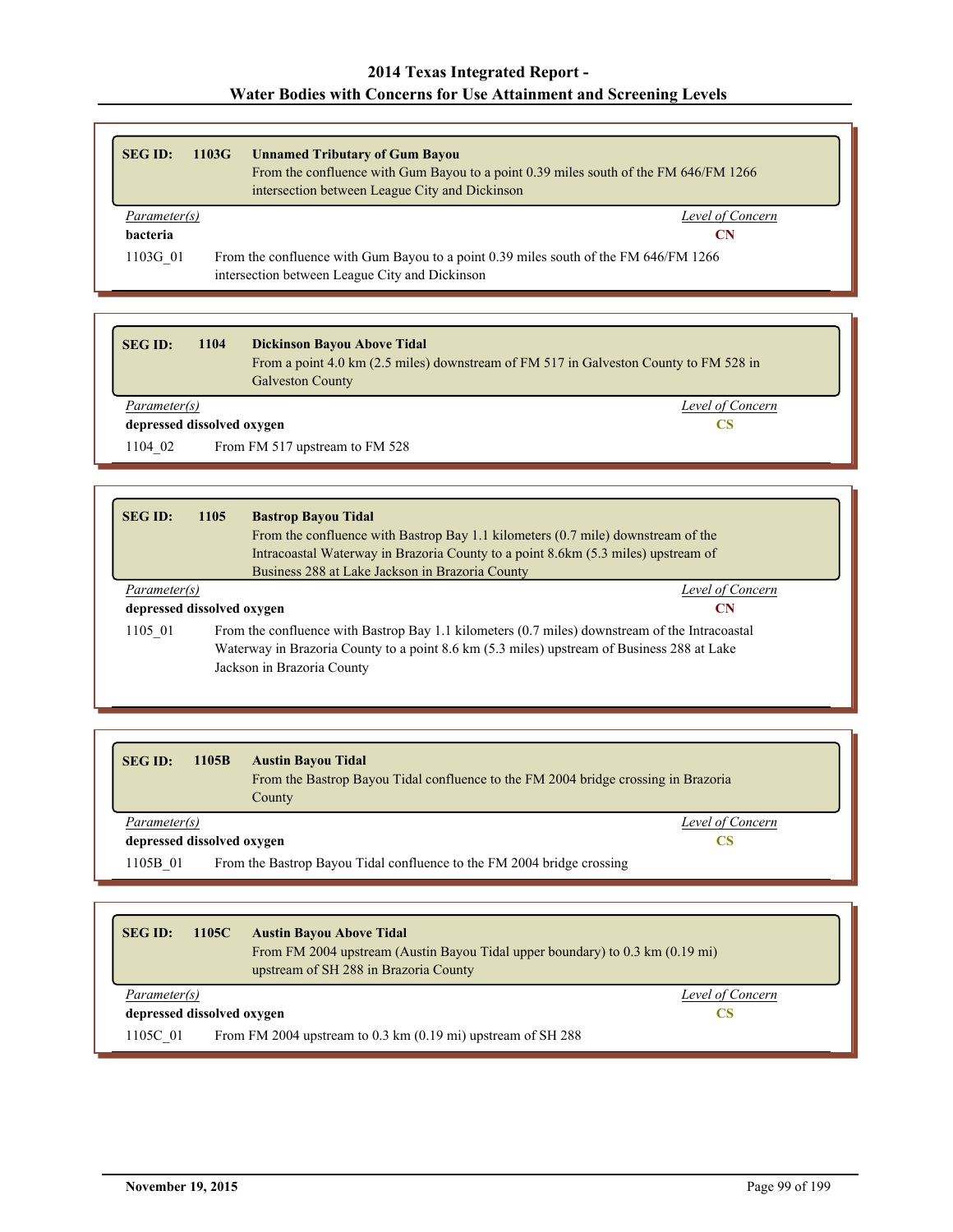| <b>SEG ID:</b>             | 1105D | <b>Unnamed Tributary of Bastrop Creek</b>                                              |  |
|----------------------------|-------|----------------------------------------------------------------------------------------|--|
|                            |       | From the Bastrop Bayou Tidal confluence to 0.57 km (0.35 mi) upstream of SH 288 Bus in |  |
|                            |       | <b>Brazoria County</b>                                                                 |  |
| Parameter(s)               |       | Level of Concern                                                                       |  |
| bacteria                   |       | <b>CN</b>                                                                              |  |
| 1105D 01                   |       | From the Bastrop Bayou Tidal confluence to 057 km (0.35 mi) upstream of SH 288 Bus     |  |
| Parameter(s)               |       | Level of Concern                                                                       |  |
| depressed dissolved oxygen |       | CS                                                                                     |  |
| 1105D 01                   |       | From the Bastrop Bayou Tidal confluence to 057 km (0.35 mi) upstream of SH 288 Bus     |  |

| <b>SEG ID:</b> | 1105E<br><b>Brushy Bayou</b> |                                                                                                                                                                           |
|----------------|------------------------------|---------------------------------------------------------------------------------------------------------------------------------------------------------------------------|
|                | Brazoria County.             | From the confluence with Austin Bayou Above Tidal (1105C) upstream to end of canal<br>approximately 0.4 miles upstream of FM 210 crossing east of the City of Angleton in |
| Parameter(s)   |                              | Level of Concern                                                                                                                                                          |
| ammonia        |                              | <b>CS</b>                                                                                                                                                                 |
| 1105E 01       | Entire water body            |                                                                                                                                                                           |
| Parameter(s)   |                              | Level of Concern                                                                                                                                                          |
|                | depressed dissolved oxygen   | CS                                                                                                                                                                        |
| 1105E 01       | Entire water body            |                                                                                                                                                                           |

| <b>SEG ID:</b>      | <b>1110</b><br><b>Oyster Creek Above Tidal</b><br>From a point 100 meters (110 yards) upstream of FM 2004 in Brazoria County to the Brazos<br>River Authority diversion dam 1.8 km (1.1 miles) upstream of SH 6 in Fort Bend County |  |
|---------------------|-------------------------------------------------------------------------------------------------------------------------------------------------------------------------------------------------------------------------------------|--|
| <i>Parameter(s)</i> | Level of Concern                                                                                                                                                                                                                    |  |
| chlorophyll-a       | $\mathbf{CS}$                                                                                                                                                                                                                       |  |
| 1110_01             | From the lower segment boundary immediately upstream of FM 2004 to the Styles Bayou<br>confluence                                                                                                                                   |  |
| Parameter(s)        | Level of Concern                                                                                                                                                                                                                    |  |
|                     | depressed dissolved oxygen<br>$\mathbf{CS}$                                                                                                                                                                                         |  |
| 1110 01             | From the lower segment boundary immediately upstream of FM 2004 to the Styles Bayou<br>confluence                                                                                                                                   |  |
| <i>Parameter(s)</i> | <b>Level of Concern</b>                                                                                                                                                                                                             |  |
| impaired habitat    | $\overline{\text{CS}}$                                                                                                                                                                                                              |  |
| 1110 01             | From the lower segment boundary immediately upstream of FM 2004 to the Styles Bayou<br>confluence                                                                                                                                   |  |
| 1110 02             | From Styles Bayou upstream to an unnamed tributary [2.9 km (1.8 mi) downstream of FM 1462]                                                                                                                                          |  |
| 1110 03             | From an unnamed tributary [2.9 km (1.8 mi) downstream of FM 1462] upstream to the Brazos<br><b>River Diversion Dam</b>                                                                                                              |  |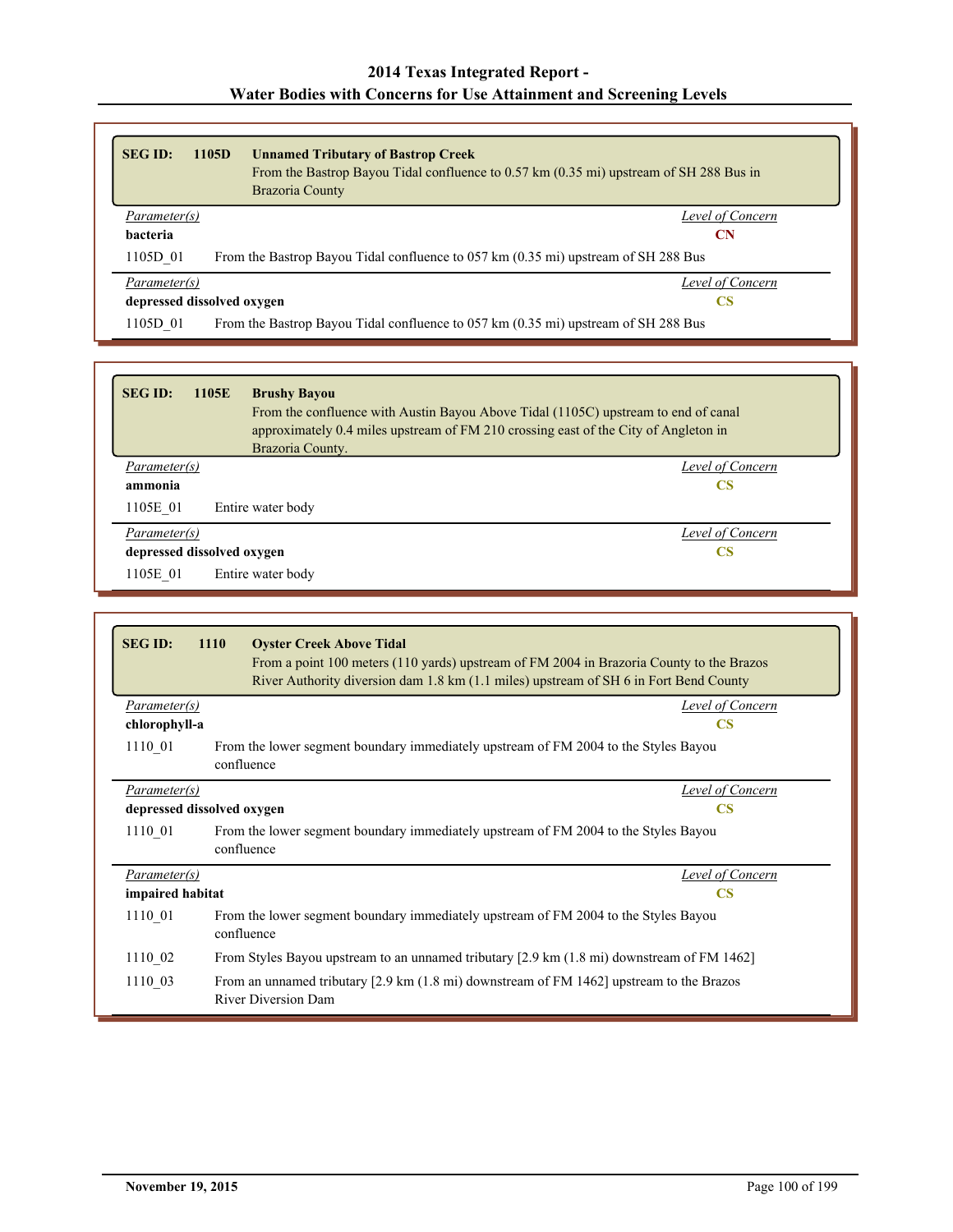| <b>SEG ID:</b>           | 1111 | <b>Old Brazos River Channel Tidal</b><br>From the Intercoastal Waterway confluence to SH 288 in Brazoria County |                  |
|--------------------------|------|-----------------------------------------------------------------------------------------------------------------|------------------|
| Parameter(s)             |      |                                                                                                                 | Level of Concern |
| chlorophyll-a<br>1111 01 |      | From the Intracoastal Waterway confluence State Hwy 288                                                         | CS               |

| <b>SEG ID:</b> | 1113                             | <b>Armand Bayou Tidal</b>                                                                                                          |  |
|----------------|----------------------------------|------------------------------------------------------------------------------------------------------------------------------------|--|
|                |                                  | From the Clear Lake confluence (at NASA Road 1 bridge) in Harris County to a point 0.8                                             |  |
|                |                                  | km (0.5 miles) downstream of Genoa-Red Bluff Road in Pasadena in Harris County                                                     |  |
|                |                                  | (includes Mud Lake/Pasadena Lake)                                                                                                  |  |
| Parameter(s)   |                                  | Level of Concern                                                                                                                   |  |
| chlorophyll-a  |                                  | <b>CS</b>                                                                                                                          |  |
| 1113 01        |                                  | From the Clear Lake confluence at Nasa Road 1 to the Horsepen Bayou confluence                                                     |  |
| 1113 02        |                                  | From the Horsepen Bayou confluence to the Big Island Slough confluence                                                             |  |
| 1113 03        |                                  | From the Big Island Slough confluence upstream to a point $0.8 \text{ km } (0.5 \text{ mi})$ downstream of<br>Genoa-Red Bluff Road |  |
| Parameter(s)   |                                  | Level of Concern                                                                                                                   |  |
|                | depressed dissolved oxygen<br>CS |                                                                                                                                    |  |
| 1113 03        |                                  | From the Big Island Slough confluence upstream to a point $0.8 \text{ km } (0.5 \text{ mi})$ downstream of<br>Genoa-Red Bluff Road |  |

| <b>SEG ID:</b>                                                                                                                                           | 1113A | <b>Armand Bayou Above Tidal</b><br>From the upper segment boundary of Armand Bayou Tidal, 0.8 km (0.5 miles) downstream<br>of Genoa-Red Bluff Road), upstream to Beltway 8 in Harris County |  |
|----------------------------------------------------------------------------------------------------------------------------------------------------------|-------|---------------------------------------------------------------------------------------------------------------------------------------------------------------------------------------------|--|
| Parameter(s)                                                                                                                                             |       | Level of Concern                                                                                                                                                                            |  |
| depressed dissolved oxygen<br>CS                                                                                                                         |       |                                                                                                                                                                                             |  |
| From the upper segment boundary of Armand Bayou Tidal (point 0.8 km (0.5 miles) downstream<br>1113A 01<br>of Genoa-Red Bluff Road) upstream to Beltway 8 |       |                                                                                                                                                                                             |  |

| <b>SEG ID:</b><br>1113B<br><b>Horsepen Bayou Tidal</b><br>From the Armand Bayou confluence to the SH3 |                         |
|-------------------------------------------------------------------------------------------------------|-------------------------|
| Parameter(s)                                                                                          | Level of Concern        |
| depressed dissolved oxygen                                                                            | <b>CN</b>               |
| 1113B 01<br>From the Armand Bayou confluence to the SH3                                               |                         |
| Parameter(s)                                                                                          | Level of Concern        |
| nitrate                                                                                               | $\overline{\text{CS}}$  |
| 1113B 01<br>From the Armand Bayou confluence to the SH3                                               |                         |
| Parameter(s)                                                                                          | <b>Level of Concern</b> |
| total phosphorus                                                                                      | <b>CS</b>               |
| 1113B 01<br>From the Armand Bayou confluence to the SH3                                               |                         |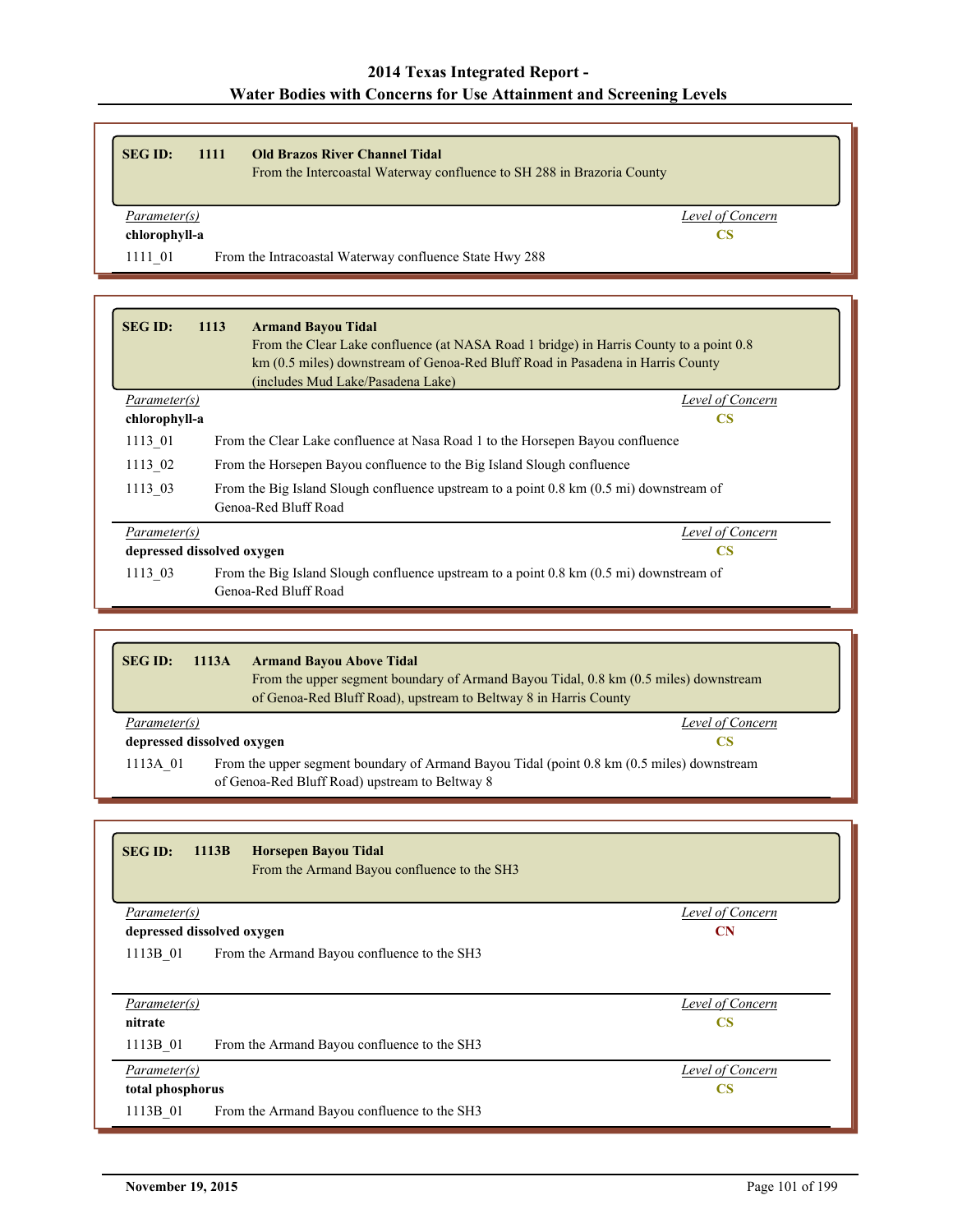| <b>SEG ID:</b>             | 1113E | <b>Big Island Slough</b><br>From the Armand Bayou confluence upstream to a point 2.4 km (1.5 mi) north of Spenser<br>Hwy |  |
|----------------------------|-------|--------------------------------------------------------------------------------------------------------------------------|--|
| <i>Parameter(s)</i>        |       | Level of Concern                                                                                                         |  |
| depressed dissolved oxygen |       | CS                                                                                                                       |  |
| 1113E 01                   |       | From the Armand Bayou confluence upstream to a point 2.4 km (1.5 mi) north of Spencer Hwy                                |  |

| <b>SEG ID:</b> | 1201<br><b>Brazos River Tidal</b> | From the confluence with the Gulf of Mexico in Brazoria County to a point 100 meters (110)<br>miles) upstream of SH 332 in Brazoria County |
|----------------|-----------------------------------|--------------------------------------------------------------------------------------------------------------------------------------------|
| Parameter(s)   |                                   | Level of Concern                                                                                                                           |
| chlorophyll-a  |                                   | CS.                                                                                                                                        |
| 1201 01        | Entire segment                    |                                                                                                                                            |

| <b>SEG ID:</b> | 1202 | <b>Brazos River Below Navasota River</b><br>From a point 100 meters (110 yards) upstream of SH 332 in Brazoria County to the<br>confluence of the Navasota River in Grimes County |
|----------------|------|-----------------------------------------------------------------------------------------------------------------------------------------------------------------------------------|
| Parameter(s)   |      | Level of Concern                                                                                                                                                                  |
| chlorophyll-a  |      | CS                                                                                                                                                                                |
| 1202 02        |      | Portion of the Brazos River from the confluence with Flat Bank Creek upstream to the confluence<br>with Bessie's Creek in Fort Bend County.                                       |
| 1202 05        |      | Portion of the Brazos River from confluence with Lewisville Creek in Waller County upstream to<br>the confluence with the Navasota River in Grimes County.                        |

| <b>SEG ID:</b><br>1202H<br><b>Allen's Creek</b><br>From the confluence with the Brazos River, two miles northeast of Wallis, to the headwaters<br>one mile north of IH 10 in Austin County. |                  |  |
|---------------------------------------------------------------------------------------------------------------------------------------------------------------------------------------------|------------------|--|
| <i>Parameter(s)</i>                                                                                                                                                                         | Level of Concern |  |
| depressed dissolved oxygen                                                                                                                                                                  | <b>CS</b>        |  |
| 1202H 01<br>Entire water body                                                                                                                                                               |                  |  |
| <i>Parameter(s)</i>                                                                                                                                                                         | Level of Concern |  |
| nitrate                                                                                                                                                                                     | CS               |  |
| 1202H 01<br>Entire water body                                                                                                                                                               |                  |  |
| Parameter(s)                                                                                                                                                                                | Level of Concern |  |
| total phosphorus<br><b>CS</b>                                                                                                                                                               |                  |  |
| 1202H 01<br>Entire water body                                                                                                                                                               |                  |  |

Г

۲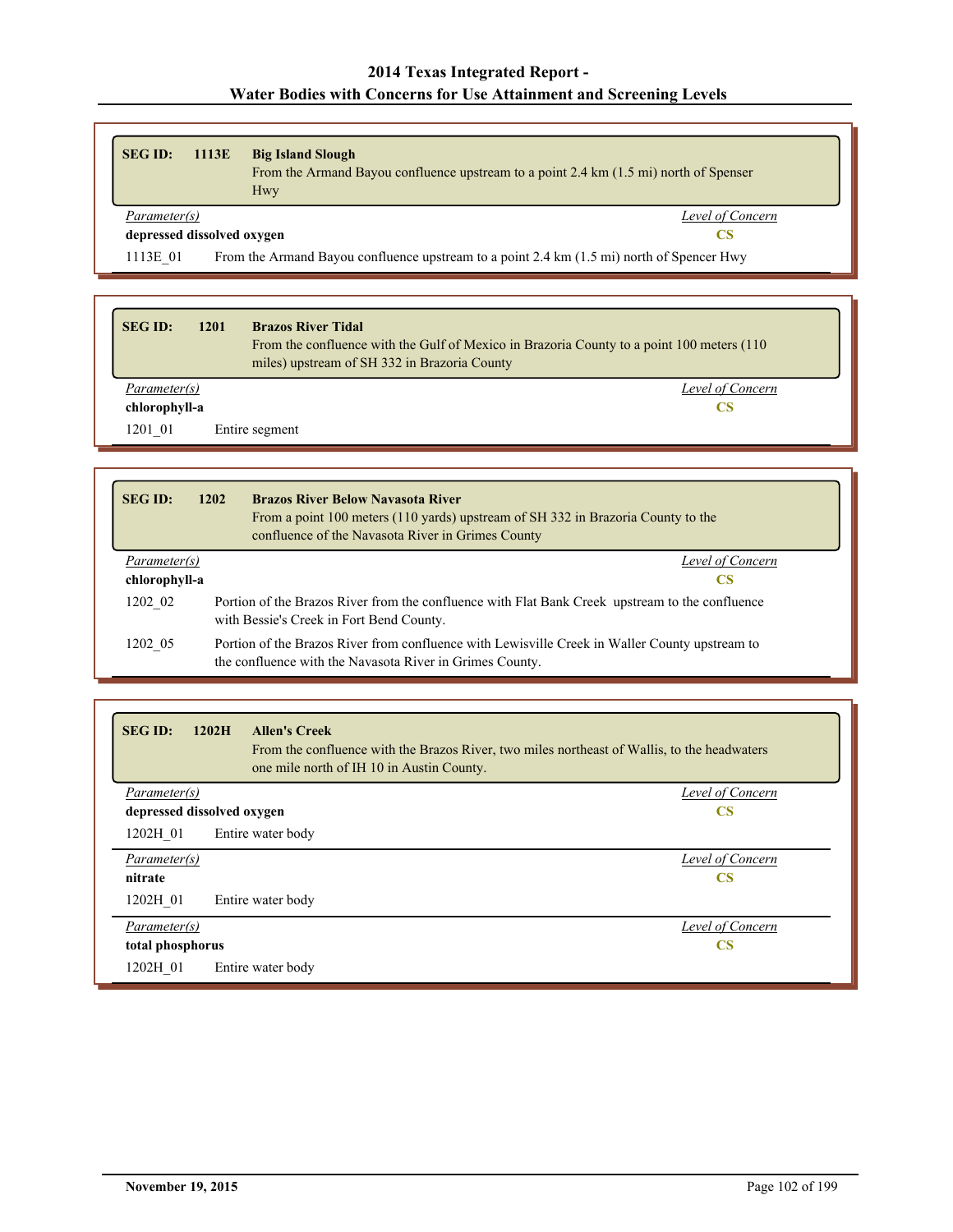|                                                                                                                                                                                                                                  | Big Creek - from the confluence of the Brazos River upstream to the confluence of<br><b>Cottonwood Creek and Coon Creek</b>                                                                                          |                         |  |
|----------------------------------------------------------------------------------------------------------------------------------------------------------------------------------------------------------------------------------|----------------------------------------------------------------------------------------------------------------------------------------------------------------------------------------------------------------------|-------------------------|--|
| Parameter(s)                                                                                                                                                                                                                     |                                                                                                                                                                                                                      | <b>Level of Concern</b> |  |
| chlorophyll-a                                                                                                                                                                                                                    |                                                                                                                                                                                                                      | $\overline{\text{CS}}$  |  |
| Big Creek from the confluence of the Brazos River upstream to the confluence of an unnamed<br>1202J 01<br>tributary 2.1 km downstream of FM 2977 south of Rosenberg                                                              |                                                                                                                                                                                                                      |                         |  |
| Parameter(s)                                                                                                                                                                                                                     |                                                                                                                                                                                                                      | Level of Concern        |  |
|                                                                                                                                                                                                                                  | depressed dissolved oxygen                                                                                                                                                                                           | $\overline{\text{CS}}$  |  |
| Big Creek Appendix D intermittent stream with perennial pools section from the confluence with<br>1202J 02<br>an unnamed tributary 2.1 km downstream of FM 2977 upstream to the confluence of Cottonwood<br>Creek and Coon Creek |                                                                                                                                                                                                                      |                         |  |
| Parameter(s)                                                                                                                                                                                                                     |                                                                                                                                                                                                                      | <b>Level of Concern</b> |  |
| impaired habitat<br>$\overline{\text{CS}}$                                                                                                                                                                                       |                                                                                                                                                                                                                      |                         |  |
| 1202J 01                                                                                                                                                                                                                         | Big Creek from the confluence of the Brazos River upstream to the confluence of an unnamed<br>tributary 2.1 km downstream of FM 2977 south of Rosenberg                                                              |                         |  |
| Parameter(s)                                                                                                                                                                                                                     |                                                                                                                                                                                                                      | Level of Concern        |  |
| nitrate                                                                                                                                                                                                                          |                                                                                                                                                                                                                      | $\overline{\text{CS}}$  |  |
| 1202J 02                                                                                                                                                                                                                         | Big Creek Appendix D intermittent stream with perennial pools section from the confluence with<br>an unnamed tributary 2.1 km downstream of FM 2977 upstream to the confluence of Cottonwood<br>Creek and Coon Creek |                         |  |
| Parameter(s)                                                                                                                                                                                                                     |                                                                                                                                                                                                                      | Level of Concern        |  |
| total phosphorus                                                                                                                                                                                                                 |                                                                                                                                                                                                                      | $\overline{\text{CS}}$  |  |
| 1202J_02                                                                                                                                                                                                                         | Big Creek Appendix D intermittent stream with perennial pools section from the confluence with<br>an unnamed tributary 2.1 km downstream of FM 2977 upstream to the confluence of Cottonwood<br>Creek and Coon Creek |                         |  |

| <b>SEG ID:</b>                                                                                                                                  | 1202K | <b>Mill Creek</b><br>From confluence of East and West Mill Creeks downstream to confluence with Brazos<br>River |
|-------------------------------------------------------------------------------------------------------------------------------------------------|-------|-----------------------------------------------------------------------------------------------------------------|
| Parameter(s)                                                                                                                                    |       | Level of Concern                                                                                                |
| impaired habitat                                                                                                                                |       | CS                                                                                                              |
| Portion of Mill Creek from confluence with Brazos River upstream to confluence with East/West<br>1202K 01<br>Forks Mill Creek in Austin County. |       |                                                                                                                 |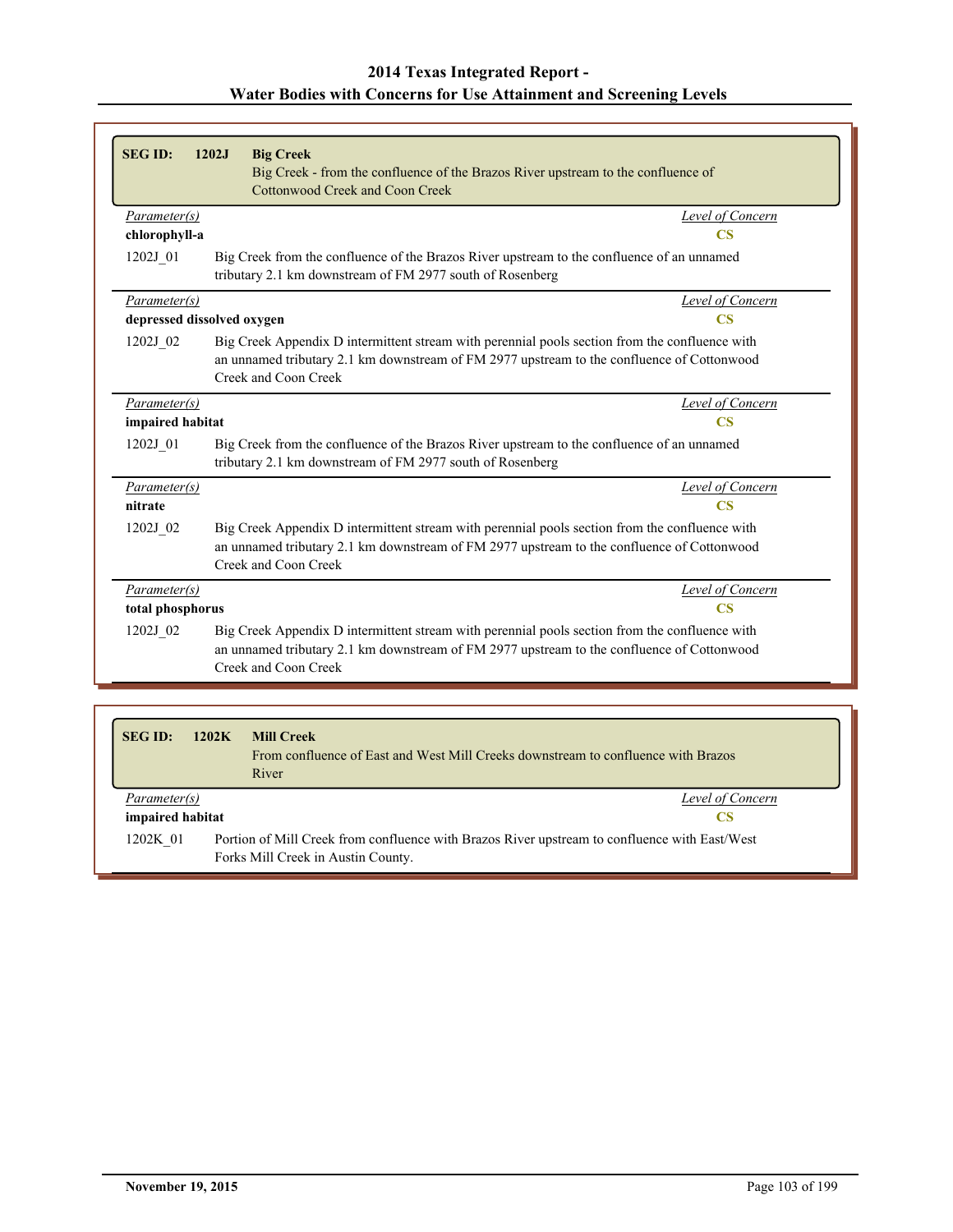| <b>SEG ID:</b>             | 1203 | <b>Whitney Lake</b><br>From Whitney Dam in Bosque/Hill County to a point immediately upstream of the<br>Hill Cou | confluence of Camp Creek on the Brazos River Arm in Bosque/Johnson County and to a<br>point immediately upstream of the confluence of Rock Creek on the Nolan River Arm in |
|----------------------------|------|------------------------------------------------------------------------------------------------------------------|----------------------------------------------------------------------------------------------------------------------------------------------------------------------------|
| Parameter(s)               |      |                                                                                                                  | Level of Concern                                                                                                                                                           |
| chlorophyll-a              |      |                                                                                                                  | <b>CS</b>                                                                                                                                                                  |
| 1203 03                    |      | Steele Creek Arm                                                                                                 |                                                                                                                                                                            |
| 1203 05                    |      | Nolan River Arm                                                                                                  |                                                                                                                                                                            |
| 1203 06                    |      | Brazos River Arm                                                                                                 |                                                                                                                                                                            |
| Parameter(s)               |      |                                                                                                                  | Level of Concern                                                                                                                                                           |
| depressed dissolved oxygen |      |                                                                                                                  | <b>CN</b>                                                                                                                                                                  |
| 1203 01                    |      | Portion near dam                                                                                                 |                                                                                                                                                                            |

| <b>SEG ID:</b>                          | 1204<br><b>Brazos River Below Lake Granbury</b><br>From a point immediately upstream of the confluence of Camp Creek in Bosque/Johnson<br>County to DeCordova Bend Dam in Hood County |                  |  |  |
|-----------------------------------------|---------------------------------------------------------------------------------------------------------------------------------------------------------------------------------------|------------------|--|--|
| Level of Concern<br><i>Parameter(s)</i> |                                                                                                                                                                                       |                  |  |  |
| chlorophyll-a<br>CS                     |                                                                                                                                                                                       |                  |  |  |
| 1204 02                                 | Portion of Brazos River below Lake Granbury from the confluence with the Paluxy River<br>upstream to DeCordova Bend Dam in Hood County.                                               |                  |  |  |
| Parameter(s)                            |                                                                                                                                                                                       | Level of Concern |  |  |
| impaired habitat<br><b>CS</b>           |                                                                                                                                                                                       |                  |  |  |
| 1204 02                                 | Portion of Brazos River below Lake Granbury from the confluence with the Paluxy River<br>upstream to DeCordova Bend Dam in Hood County.                                               |                  |  |  |

| <b>SEG ID:</b>                   | 1205 | <b>Lake Granbury</b><br>From DeCordova Bend Dam in Hood County to a point 100 meters (110 yards) upstream of<br>FM 2580 in Parker County, up to normal pool elevation of 693 feet (impounds Brazos<br>River) |                  |
|----------------------------------|------|--------------------------------------------------------------------------------------------------------------------------------------------------------------------------------------------------------------|------------------|
| Parameter(s)                     |      |                                                                                                                                                                                                              | Level of Concern |
| chlorophyll-a                    |      |                                                                                                                                                                                                              | <b>CS</b>        |
| 1205 02                          |      | Portion of lake adjacent to the City of Oak Trail Shores                                                                                                                                                     |                  |
| 1205 03                          |      | Portion of lake adjacent to the City of Granbury                                                                                                                                                             |                  |
| 1205 05                          |      | Downstream portion of lake                                                                                                                                                                                   |                  |
| Parameter(s)                     |      |                                                                                                                                                                                                              | Level of Concern |
| depressed dissolved oxygen<br>CS |      |                                                                                                                                                                                                              |                  |
| 1205 05                          |      | Downstream portion of lake                                                                                                                                                                                   |                  |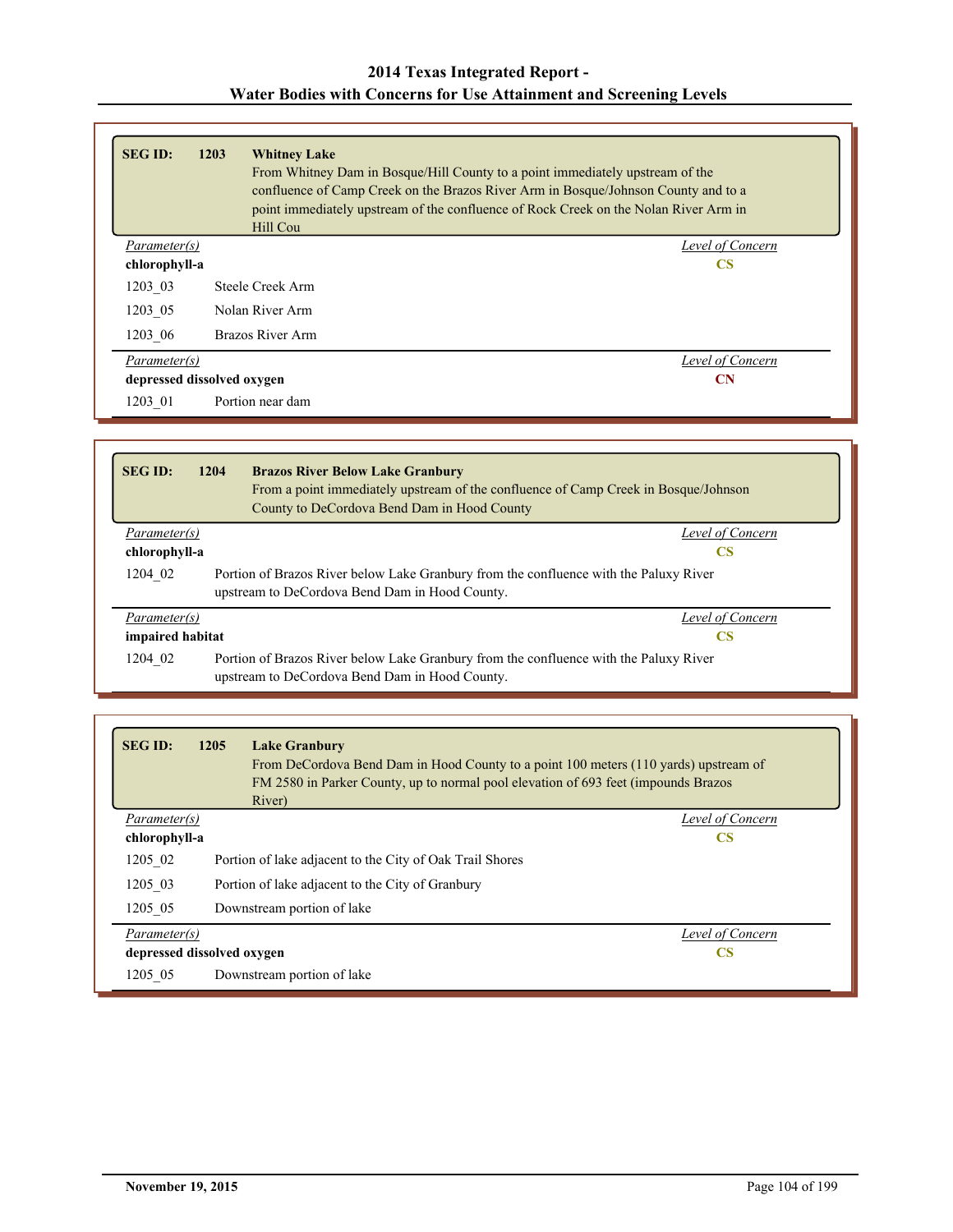| <b>SEG ID:</b> | 1205C<br><b>Walnut Creek</b><br>From the confluence with Lake Granbury upstream to its headwaters in Hood County |                  |
|----------------|------------------------------------------------------------------------------------------------------------------|------------------|
| Parameter(s)   |                                                                                                                  | Level of Concern |
| nitrate        |                                                                                                                  | <b>CS</b>        |
| 1205C 01       | Entire water body                                                                                                |                  |

| <b>SEG ID:</b>      | 1206<br><b>Brazos River Below Possum Kingdom Lake</b><br>From a point 100 meters (110 yards) upstream of FM 2580 in Parker County to Morris<br>Sheppard Dam in Palo Pinto County |  |
|---------------------|----------------------------------------------------------------------------------------------------------------------------------------------------------------------------------|--|
| <i>Parameter(s)</i> | Level of Concern                                                                                                                                                                 |  |
| chlorophyll-a       | $\overline{\text{CS}}$                                                                                                                                                           |  |
| 1206 01             | Portion of the Brazos River 100 meters (110 yards) upstream of FM 2580 in Parker County<br>upstream to confluence with Rock Creek in Parker County.                              |  |
| Parameter(s)        | Level of Concern                                                                                                                                                                 |  |
| impaired habitat    | <b>CS</b>                                                                                                                                                                        |  |
| 1206 01             | Portion of the Brazos River 100 meters (110 yards) upstream of FM 2580 in Parker County<br>upstream to confluence with Rock Creek in Parker County.                              |  |
| 1206 02             | Portion of Brazos River from confluence with Rock Creek upstream to confluence with Elm<br>Creek in Palo Pinto County.                                                           |  |
| Parameter(s)        | Level of Concern                                                                                                                                                                 |  |
|                     | impaired macrobenthic community<br><b>CN</b>                                                                                                                                     |  |
| 1206 01             | Portion of the Brazos River 100 meters (110 yards) upstream of FM 2580 in Parker County<br>upstream to confluence with Rock Creek in Parker County.                              |  |
| 1206 02             | Portion of Brazos River from confluence with Rock Creek upstream to confluence with Elm<br>Creek in Palo Pinto County.                                                           |  |

| <b>SEG ID:</b> | 1208 | <b>Brazos River Above Possum Kingdom Lake</b><br>From a point immediately upstream of the confluence of Cove Creek at Salem Bend in<br>Young County to the confluence of the Double Mountain Fork Brazos River and the Salt<br>Fork Brazos River in Stonewall County |
|----------------|------|----------------------------------------------------------------------------------------------------------------------------------------------------------------------------------------------------------------------------------------------------------------------|
| Parameter(s)   |      | Level of Concern                                                                                                                                                                                                                                                     |
| chlorophyll-a  |      | CS                                                                                                                                                                                                                                                                   |
| 1208 01        |      | Portion of segment from confluence with Possum Kingdom Reservoir headwaters upstream to<br>confluence with Spring Branch in Young County.                                                                                                                            |
| 1208 05        |      | From confluence with Millers Creek upstream to confluence with Lake Creek                                                                                                                                                                                            |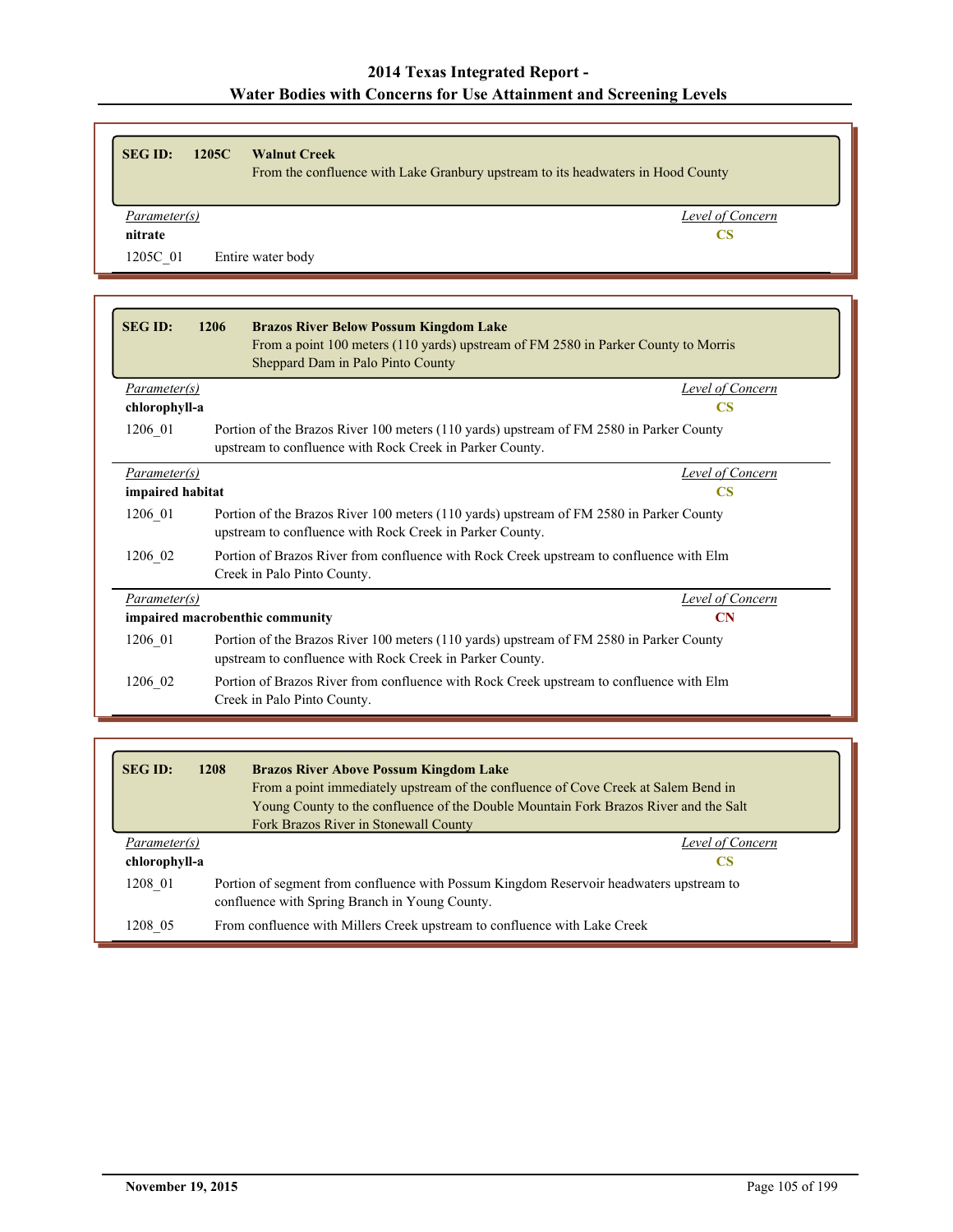| <b>SEGID:</b><br><b>1208A</b><br><b>Millers Creek Reservoir</b> | Impoundment of Millers Creek, 12.5 miles southwest of Seymour in Baylor County |
|-----------------------------------------------------------------|--------------------------------------------------------------------------------|
| Parameter(s)                                                    | Level of Concern                                                               |
| <b>bacteria</b>                                                 | <b>CN</b>                                                                      |
| 1208A 01<br>entire water body                                   |                                                                                |
| Parameter(s)                                                    | Level of Concern                                                               |
| depressed dissolved oxygen                                      | <b>CS</b>                                                                      |
| 1208A 01<br>entire water body                                   |                                                                                |

| <b>SEG ID:</b>      | <b>Navasota River Below Lake Limestone</b><br>1209<br>From the confluence with the Brazos River in Grimes County to Sterling C. Robertson Dam<br>in Leon/Robertson County |                        |
|---------------------|---------------------------------------------------------------------------------------------------------------------------------------------------------------------------|------------------------|
| Parameter(s)        |                                                                                                                                                                           | Level of Concern       |
|                     | depressed dissolved oxygen                                                                                                                                                | <b>CS</b>              |
| 1209 01             | Portion of Navasota River from confluence with Brazos River upstream to confluence with Rocky<br>Creek in grimes County.                                                  |                        |
| 1209 02             | Portion of Navasota River from confluence with Rocky Creek upstream to confluence with Sandy<br>Branch in Grimes County.                                                  |                        |
| Parameter(s)        |                                                                                                                                                                           | Level of Concern       |
| nitrate             |                                                                                                                                                                           | $\overline{\text{CS}}$ |
| 1209 01             | Portion of Navasota River from confluence with Brazos River upstream to confluence with Rocky<br>Creek in grimes County.                                                  |                        |
| <i>Parameter(s)</i> |                                                                                                                                                                           | Level of Concern       |
| total phosphorus    |                                                                                                                                                                           | $\overline{\text{CS}}$ |
| 1209 01             | Portion of Navasota River from confluence with Brazos River upstream to confluence with Rocky<br>Creek in grimes County.                                                  |                        |

| <b>SEG ID:</b><br>1209A<br><b>Country Club Lake</b><br>From the Country Club Branch Dam up to normal pool elevation in Bryan in Brazos County |                  |
|-----------------------------------------------------------------------------------------------------------------------------------------------|------------------|
| Parameter(s)                                                                                                                                  | Level of Concern |
| arsenic in sediment                                                                                                                           | CS               |
| Entire reservoir<br>1209A 01                                                                                                                  |                  |
| Parameter(s)                                                                                                                                  | Level of Concern |
| total phosphorus                                                                                                                              | <b>CS</b>        |
| Entire reservoir<br>1209A 01                                                                                                                  |                  |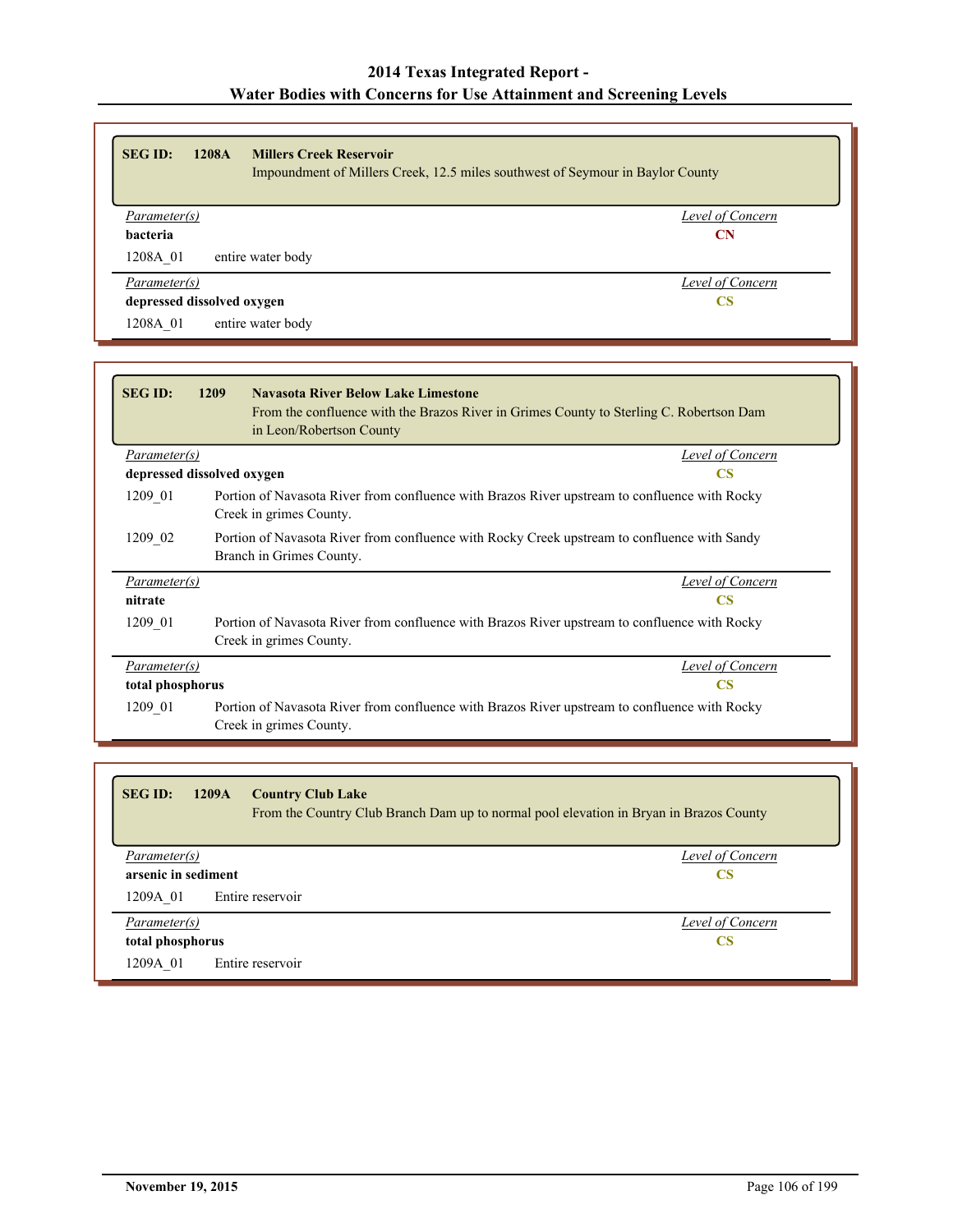| <b>SEG ID:</b><br>1209B<br><b>Fin Feather Lake</b> |                                                                                      |
|----------------------------------------------------|--------------------------------------------------------------------------------------|
|                                                    | From Fin Feather Dam up to normal pool elevation in northwest Bryan in Brazos County |
|                                                    |                                                                                      |
| Parameter(s)                                       | <b>Level of Concern</b>                                                              |
| arsenic in sediment                                | $\overline{\text{CS}}$                                                               |
| 1209B_01<br>Entire reservoir                       |                                                                                      |
| Parameter(s)                                       | Level of Concern                                                                     |
| chlorophyll-a                                      | $\overline{\text{CS}}$                                                               |
| 1209B 01<br>Entire reservoir                       |                                                                                      |
| Parameter(s)                                       | <b>Level of Concern</b>                                                              |
| chromium in sediment                               | $\overline{\text{CS}}$                                                               |
| Entire reservoir<br>1209B 01                       |                                                                                      |
| Parameter(s)                                       | Level of Concern                                                                     |
| copper in sediment                                 | $\overline{\text{CS}}$                                                               |
| Entire reservoir<br>1209B 01                       |                                                                                      |
| Parameter(s)                                       | Level of Concern                                                                     |
| <b>DDD</b> in sediment                             | $\overline{\text{CS}}$                                                               |
| Entire reservoir<br>1209B_01                       |                                                                                      |
| Parameter(s)                                       | <b>Level of Concern</b>                                                              |
| DDE in sediment                                    | $\overline{\text{CS}}$                                                               |
| Entire reservoir<br>1209B 01                       |                                                                                      |
| Parameter(s)                                       | Level of Concern                                                                     |
| zinc in sediment                                   | $\overline{\text{CS}}$                                                               |
| 1209B 01<br>Entire reservoir                       |                                                                                      |

| <b>SEG ID:</b><br>1209C<br><b>Carters Creek</b><br>Perennial stream from the confluence with the Navasota River southeast of College Station<br>in Brazos County upstream to the confluence of an unnamed tributary 0.5 km upstream of<br>FM 158 in Brazos County |                  |
|-------------------------------------------------------------------------------------------------------------------------------------------------------------------------------------------------------------------------------------------------------------------|------------------|
| <i>Parameter(s)</i>                                                                                                                                                                                                                                               | Level of Concern |
| chlorophyll-a                                                                                                                                                                                                                                                     | <b>CS</b>        |
| 1209C 01<br>Entire water body                                                                                                                                                                                                                                     |                  |
| Parameter(s)                                                                                                                                                                                                                                                      | Level of Concern |
| nitrate                                                                                                                                                                                                                                                           | <b>CS</b>        |
| 1209C 01<br>Entire water body                                                                                                                                                                                                                                     |                  |
| Parameter(s)                                                                                                                                                                                                                                                      | Level of Concern |
| total phosphorus                                                                                                                                                                                                                                                  | <b>CS</b>        |
| 1209C 01<br>Entire water body                                                                                                                                                                                                                                     |                  |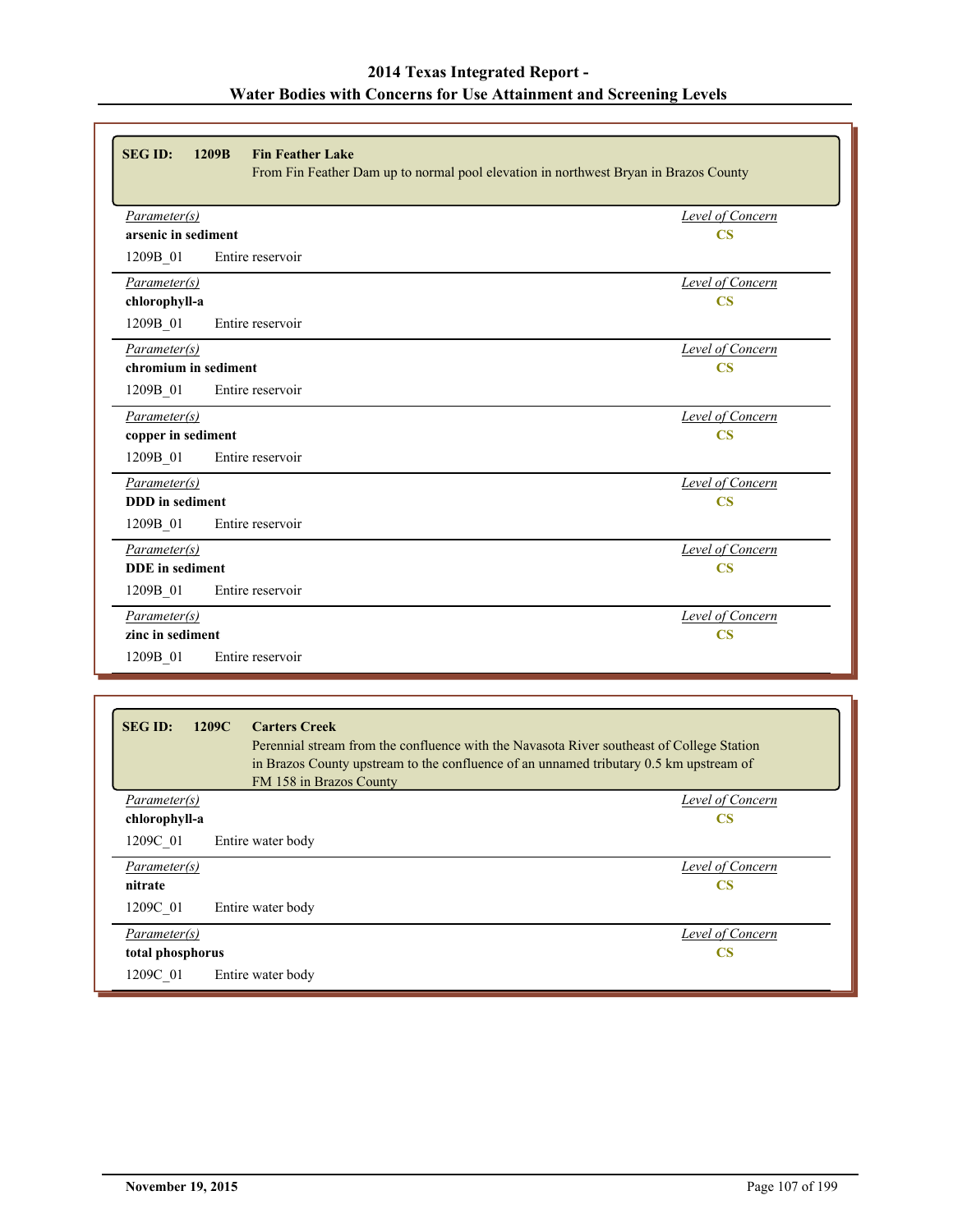| <b>SEG ID:</b>             | 1209H | <b>Duck Creek</b><br>From the confluence with the Navasota river in Robertson County to Twin Oak Reservoir<br>dam in Robertson County |
|----------------------------|-------|---------------------------------------------------------------------------------------------------------------------------------------|
| Parameter(s)               |       | Level of Concern                                                                                                                      |
| depressed dissolved oxygen |       | CN                                                                                                                                    |
| 1209H 01                   |       | Portion of Duck Creek from confluence with Navasota River upstream to confluence with Mineral<br>Creek in Robertson County.           |
| 1209H 02                   |       | Portion of Duck Creek from confluence with Mineral Creek in Robertson County upstream to<br>headwaters in Limestone County.           |

| <b>SEG ID:</b> | <b>Gibbons Creek</b><br><b>1209I</b><br>From confluence with Navasota River in Grimes County to SH 90 in Grimes County  |                  |
|----------------|-------------------------------------------------------------------------------------------------------------------------|------------------|
| Parameter(s)   |                                                                                                                         | Level of Concern |
| bacteria       |                                                                                                                         | <b>CN</b>        |
| 12091 02       | Portion of Gibbons Creek from confluence with Dry Creek upstream to Gibbons Creek Reservoir<br>dam in Grimes County     |                  |
| Parameter(s)   |                                                                                                                         | Level of Concern |
|                | depressed dissolved oxygen                                                                                              | <b>CN</b>        |
| 12091 01       | Portion of Gibbons Creek from confluence with Navasota River upstream to confluence with Dry<br>Creek in Grimes County. |                  |

| <b>SEG ID:</b> | 1209L | <b>Burton Creek</b><br>Burton Creek - from the confluence of Carters Creek in College Station upstream to the<br>headwater 0.7 km northeast of Finfeather lake in Bryan |
|----------------|-------|-------------------------------------------------------------------------------------------------------------------------------------------------------------------------|
| Parameter(s)   |       | Level of Concern                                                                                                                                                        |
| nitrate        |       | CS                                                                                                                                                                      |
| 1209L 01       |       | Burton Creek from the confluence of Carters Creek in College Station upstream to the headwater<br>0.7 km northeast of Finfeather Lake in Bryan                          |

| <b>SEG ID:</b>      | <b>1209O</b><br><b>Normangee Lake</b><br>Impounded Running Creek, 7.5 km west of Normangee in Leon County. |                  |
|---------------------|------------------------------------------------------------------------------------------------------------|------------------|
| Parameter(s)        |                                                                                                            | Level of Concern |
| arsenic in sediment |                                                                                                            | CS               |
| 12090 01            | Entire water body                                                                                          |                  |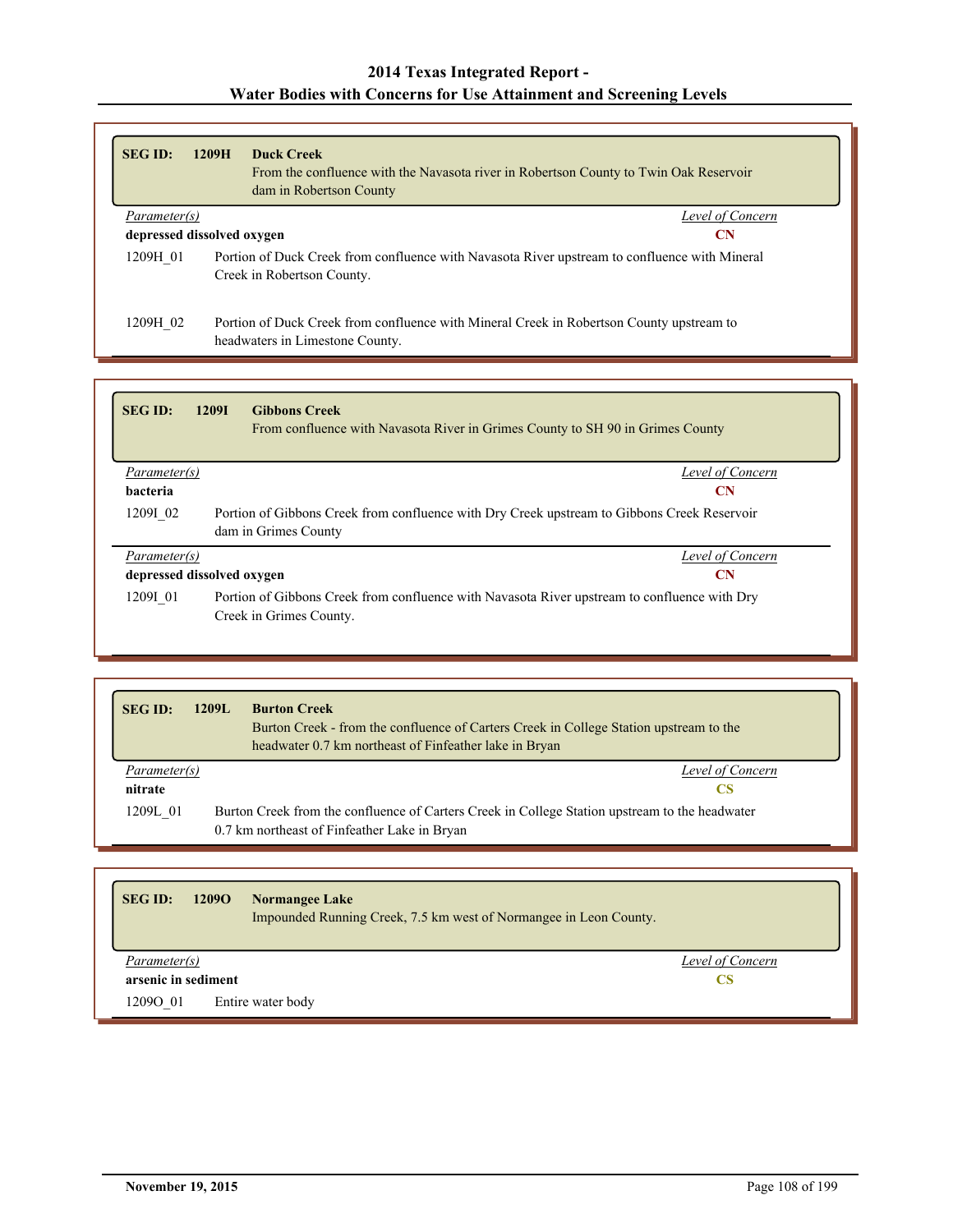| <b>SEG ID:</b>             | 1210<br><b>Lake Mexia</b><br>From Bistone Dam in Limestone County up to the normal pool elevation of 448.3 feet<br>(impounds Navasota River) |                  |  |
|----------------------------|----------------------------------------------------------------------------------------------------------------------------------------------|------------------|--|
| Parameter(s)               |                                                                                                                                              | Level of Concern |  |
| chlorophyll-a              |                                                                                                                                              | <b>CS</b>        |  |
| 1210 01                    | Eastern end of reservoir, from dam to RR 2681 east of Washington Park                                                                        |                  |  |
| 1210 02                    | Western end, from point where reservoir begins to widen, to upper end                                                                        |                  |  |
| Parameter(s)               |                                                                                                                                              | Level of Concern |  |
| depressed dissolved oxygen |                                                                                                                                              | <b>CS</b>        |  |
| 1210 01                    | Eastern end of reservoir, from dam to RR 2681 east of Washington Park                                                                        |                  |  |
| Parameter(s)               |                                                                                                                                              | Level of Concern |  |
|                            | <b>CS</b><br>total phosphorus                                                                                                                |                  |  |
| 1210 02                    | Western end, from point where reservoir begins to widen, to upper end                                                                        |                  |  |

| <b>SEG ID:</b><br><b>1211</b> | <b>Yegua Creek</b><br>From the confluence with the Brazos River in Burleson/Washington County to Somerville<br>Dam in Burleson/Washington County |
|-------------------------------|--------------------------------------------------------------------------------------------------------------------------------------------------|
| Parameter(s)                  | Level of Concern                                                                                                                                 |
| chlorophyll-a                 | CS                                                                                                                                               |
| 1211 01                       | Entire segment                                                                                                                                   |

| <b>SEG ID:</b>                                                                                                                                   | 1211A | <b>Davidson Creek</b><br>Intermittent stream with perennial pools from the confluence with Yegua Creek to 0.2 km<br>above SH 21 near Caldwell in Burleson County |    |
|--------------------------------------------------------------------------------------------------------------------------------------------------|-------|------------------------------------------------------------------------------------------------------------------------------------------------------------------|----|
| Level of Concern<br>Parameter(s)                                                                                                                 |       |                                                                                                                                                                  |    |
| depressed dissolved oxygen                                                                                                                       |       |                                                                                                                                                                  | CS |
| Portion of Davidson Creek from confluence with unnamed tributary (NHD RC)<br>1211A 02<br>12070102001903) upstream to headwaters in Milam County. |       |                                                                                                                                                                  |    |

| <b>SEGID:</b> | 1212 | <b>Somerville Lake</b><br>From Somerville Dam in Burleson/Washington County up to normal pool elevation of 238<br>feet (impounds Yegua Creek) |  |
|---------------|------|-----------------------------------------------------------------------------------------------------------------------------------------------|--|
| Parameter(s)  |      | Level of Concern                                                                                                                              |  |
| chlorophyll-a |      | <b>CS</b>                                                                                                                                     |  |
| 1212 01       |      | Eastern end of reservoir near dam                                                                                                             |  |
| 1212 03       |      | Middle of reservoir near Birch Creek State Park                                                                                               |  |
| 1212 04       |      | Western end of reservoir near upper segment boundary                                                                                          |  |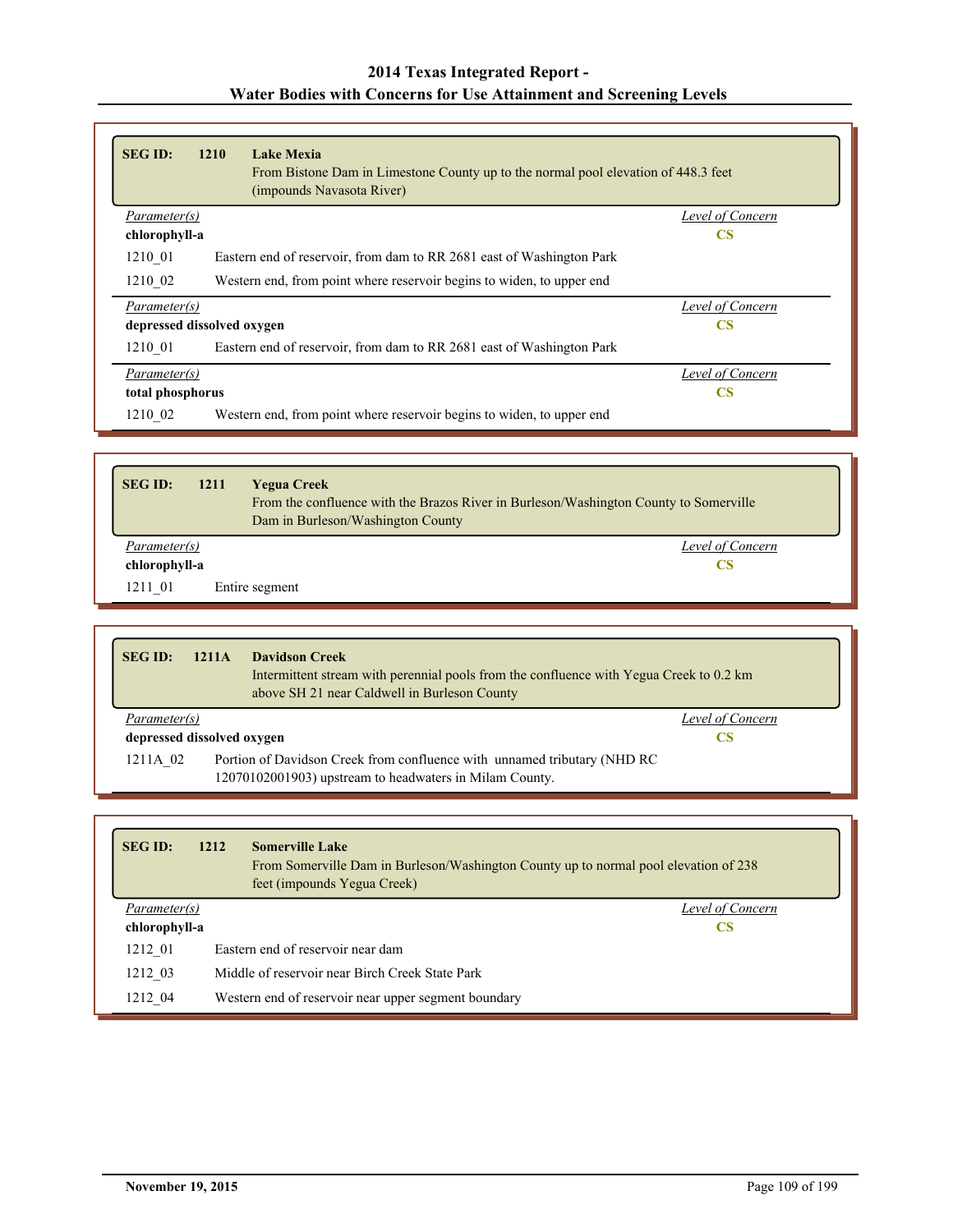| <b>SEG ID:</b>                   | 1212A                            | <b>Middle Yegua Creek</b><br>From the confluence with East Yegua and Yegua Creeks in Lee County to the Lee<br>County/Williamson County line |  |
|----------------------------------|----------------------------------|---------------------------------------------------------------------------------------------------------------------------------------------|--|
|                                  | Level of Concern<br>Parameter(s) |                                                                                                                                             |  |
| depressed dissolved oxygen<br>CS |                                  |                                                                                                                                             |  |
| 1212A 02                         | County.                          | From confluence with West Yegua Creek upstream to headwaters of water body in Williamson                                                    |  |
| Parameter(s)                     |                                  | Level of Concern                                                                                                                            |  |
| impaired habitat<br>CS           |                                  |                                                                                                                                             |  |
| 1212A 02                         | County.                          | From confluence with West Yegua Creek upstream to headwaters of water body in Williamson                                                    |  |

| <b>SEG ID:</b>                | 1212C<br><b>Nail Creek</b><br>Nail Creek from the confluence of Yegua Creek upstream to the headwater 340 m north of<br>US 290 west of Giddings |  |
|-------------------------------|-------------------------------------------------------------------------------------------------------------------------------------------------|--|
| Parameter(s)                  | Level of Concern                                                                                                                                |  |
| chlorophyll-a                 | <b>CS</b>                                                                                                                                       |  |
| 1212C 01                      | Nail Creek from the confluence of Yegua Creek upstream to the headwater 340 m north of US<br>290 west of Giddings                               |  |
| <i>Parameter(s)</i>           | Level of Concern                                                                                                                                |  |
|                               | depressed dissolved oxygen<br><b>CS</b>                                                                                                         |  |
| 1212C 01                      | Nail Creek from the confluence of Yegua Creek upstream to the headwater 340 m north of US<br>290 west of Giddings                               |  |
| Parameter(s)                  | Level of Concern                                                                                                                                |  |
| total phosphorus<br><b>CS</b> |                                                                                                                                                 |  |
| 1212C 01                      | Nail Creek from the confluence of Yegua Creek upstream to the headwater 340 m north of US<br>290 west of Giddings                               |  |

| <b>SEG ID:</b>             | <b>Burns Creek</b><br>1212F<br>Burns Creek from the confluence of Somerville Lake upstream to the headwater<br>approximately 1.4 km north of the intersection of FM 390 W (La Bahia Trail W) and FM<br>1948 northeast of Burton |
|----------------------------|---------------------------------------------------------------------------------------------------------------------------------------------------------------------------------------------------------------------------------|
| Parameter(s)               | Level of Concern                                                                                                                                                                                                                |
| chlorophyll-a              | <b>CS</b>                                                                                                                                                                                                                       |
| 1212F 01                   | Burns Creek from the confluence of Somerville Lake upstream to the headwater approximately<br>1.4 km north of the intersection of FM 390 W (La Bahia Trail W) and FM 1948 northeast of<br>Burton                                |
| Parameter(s)               | Level of Concern                                                                                                                                                                                                                |
| depressed dissolved oxygen | CS                                                                                                                                                                                                                              |
| 1212F 01                   | Burns Creek from the confluence of Somerville Lake upstream to the headwater approximately<br>1.4 km north of the intersection of FM 390 W (La Bahia Trail W) and FM 1948 northeast of<br><b>Burton</b>                         |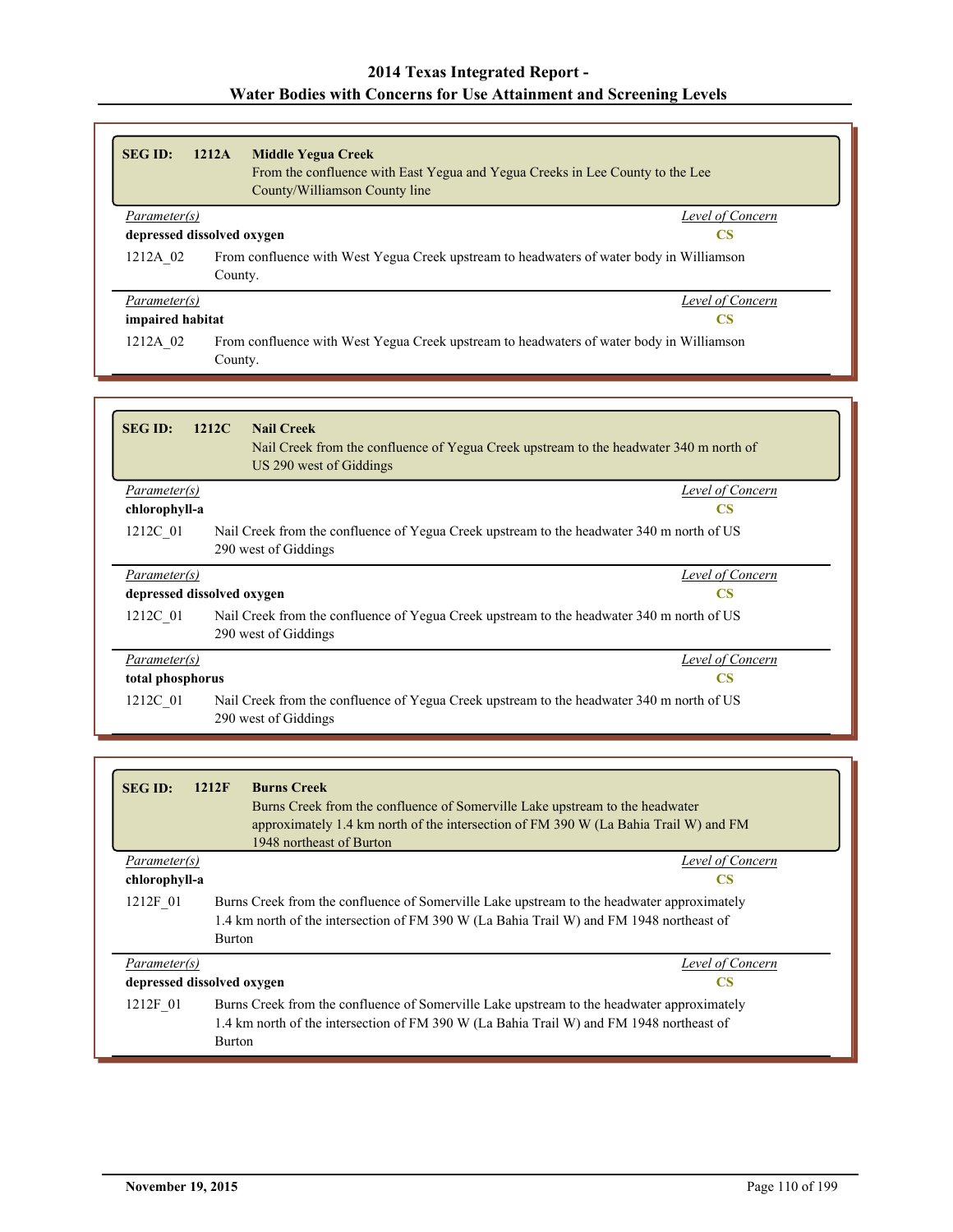| <b>SEG ID:</b> | 1212K                                                                                                                                                                           | <b>Brushy Creek</b><br>Brushy Creek from the confluence of Somerville Lake upstream to the headwater near the<br>intersection of Burleson CR 408 and CR 415 approximately 3 km northwest of Somerville |
|----------------|---------------------------------------------------------------------------------------------------------------------------------------------------------------------------------|--------------------------------------------------------------------------------------------------------------------------------------------------------------------------------------------------------|
| Parameter(s)   |                                                                                                                                                                                 | Level of Concern                                                                                                                                                                                       |
| chlorophyll-a  |                                                                                                                                                                                 | CS.                                                                                                                                                                                                    |
| 1212K 01       | Brushy Creek from the confluence of Somerville Lake upstream to the headwater near the<br>intersection of Burleson CR 408 and CR 415 approximately 3 km northwest of Somerville |                                                                                                                                                                                                        |

| <b>SEG ID:</b>                | 1212L<br><b>Yegua Creek</b><br>Yegua Creek from the confluence of Somerville Lake upstream to the confluence of East<br>Yegua and Middle Yegua Creeks at the Burleson and Lee County Line |  |
|-------------------------------|-------------------------------------------------------------------------------------------------------------------------------------------------------------------------------------------|--|
| Parameter(s)<br>chlorophyll-a | Level of Concern<br>CS                                                                                                                                                                    |  |
| 1212L 01                      | Yegua Creek from the confluence of Somerville Lake upstream to the confluence of East Yegua<br>and Middle Yegua Creeks at the Burleson and Lee County Line                                |  |

| <b>SEG ID:</b> | <b>Little River</b><br>1213<br>From the confluence with the Brazos River in Milam County to the confluence of the Leon<br>River and the Lampasas River in Bell County |
|----------------|-----------------------------------------------------------------------------------------------------------------------------------------------------------------------|
| Parameter(s)   | Level of Concern                                                                                                                                                      |
| chlorophyll-a  | <b>CS</b>                                                                                                                                                             |
| 1213 01        | From the confluence with Brazos River upstream to confluence with City of Cameron WWTP<br>receiving water                                                             |
| Parameter(s)   | Level of Concern                                                                                                                                                      |
| nitrate        | <b>CS</b>                                                                                                                                                             |
| 1213 01        | From the confluence with Brazos River upstream to confluence with City of Cameron WWTP<br>receiving water                                                             |
| 1213 02        | From the City of Cameron WWTP receiving water upstream to the confluence with the San<br><b>Gabriel River</b>                                                         |
| 1213 03        | From confluence with San Gabriel River upstream to confl. with Boggy Creek                                                                                            |
| 1213 04        | From confluence with Boggy Creek upstream to its confluence with Leon and Lampasas Rivers                                                                             |

| 1213B<br><b>SEG ID:</b>    | <b>Little Elm Creek</b><br>From the confluence with Big Elm Creek upstream to headwaters, 2.5 km north of Temple<br>in Bell County |                  |
|----------------------------|------------------------------------------------------------------------------------------------------------------------------------|------------------|
| Parameter(s)               |                                                                                                                                    | Level of Concern |
| depressed dissolved oxygen |                                                                                                                                    | CN               |
| 1213B 01                   | From confluence with Big Elm Creek upstream to confluence with Williamson Branch                                                   |                  |
| Parameter(s)               |                                                                                                                                    | Level of Concern |
| nitrate                    |                                                                                                                                    | <b>CS</b>        |
| 1213B 01                   | From confluence with Big Elm Creek upstream to confluence with Williamson Branch                                                   |                  |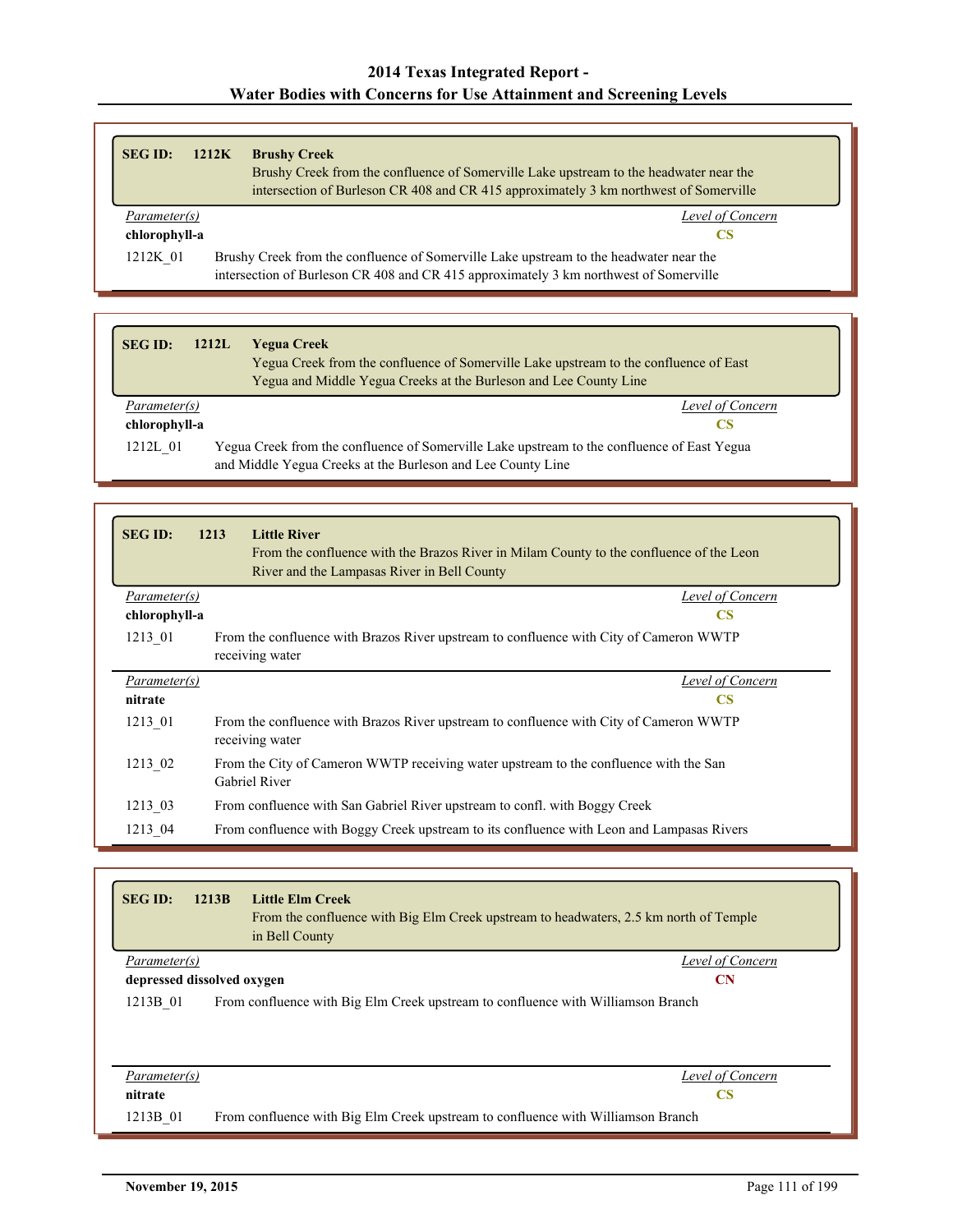| <b>SEG ID:</b>                | <b>Unnamed Tributary of Little Elm Creek</b><br>1213C | From confluence with Little Elm Creek upstream to headwaters in Temple, Bell County |  |
|-------------------------------|-------------------------------------------------------|-------------------------------------------------------------------------------------|--|
|                               | Level of Concern<br>Parameter(s)                      |                                                                                     |  |
| impaired habitat<br><b>CS</b> |                                                       |                                                                                     |  |
| 1213C 01                      | <b>Entire Creek</b>                                   |                                                                                     |  |
| Parameter(s)                  |                                                       | Level of Concern                                                                    |  |
| nitrate                       |                                                       | CS                                                                                  |  |
| 1213C 01                      | <b>Entire Creek</b>                                   |                                                                                     |  |

| <b>SEGID:</b>    | <b>San Gabriel River</b><br>1214<br>From the confluence with the Little River in Milam County to Granger Lake Dam in<br><b>Williamson County</b> |                  |
|------------------|--------------------------------------------------------------------------------------------------------------------------------------------------|------------------|
| Parameter(s)     |                                                                                                                                                  | Level of Concern |
| <b>bacteria</b>  |                                                                                                                                                  | <b>CN</b>        |
| 1214 02          | From confluence with Alligator Creek upstream to Lake Granger                                                                                    |                  |
| Parameter(s)     |                                                                                                                                                  | Level of Concern |
| nitrate          |                                                                                                                                                  | CS               |
| 1214 01          | From confluence with Little River upstream to confl. with Alligator Creek                                                                        |                  |
| Parameter(s)     |                                                                                                                                                  | Level of Concern |
| total phosphorus |                                                                                                                                                  | <b>CS</b>        |
| 1214 01          | From confluence with Little River upstream to confl. with Alligator Creek                                                                        |                  |

| Level of Concern<br>Parameter(s)<br>impaired macrobenthic community<br>CN<br>entire water body | <b>SEG ID:</b><br>1216A | <b>Trimmier Creek</b><br>From confluence with Stillhouse Hollow Lake upstream to its headwaters, southwest of<br>Killeen in Bell County. |  |
|------------------------------------------------------------------------------------------------|-------------------------|------------------------------------------------------------------------------------------------------------------------------------------|--|
|                                                                                                |                         |                                                                                                                                          |  |
|                                                                                                |                         |                                                                                                                                          |  |
|                                                                                                | 1216A 01                |                                                                                                                                          |  |

| <b>SEG ID:</b>             | 1217B                                                                                                                                                                   | <b>Sulphur Creek</b><br>From the confluence of the Lampasas River east of Lampasas in Lampasas County to the<br>confluences of Donalson Creek and Espy Branch west of Lampasas in Lampasas County |
|----------------------------|-------------------------------------------------------------------------------------------------------------------------------------------------------------------------|---------------------------------------------------------------------------------------------------------------------------------------------------------------------------------------------------|
| Parameter(s)               |                                                                                                                                                                         | Level of Concern                                                                                                                                                                                  |
| depressed dissolved oxygen |                                                                                                                                                                         |                                                                                                                                                                                                   |
| 1217B 02                   | Portion of Sulphur Creek from the confluence with Burleson Creek upstream to the confluences<br>with Donalson Creek and Espy Branch west of Lampasas in Lampasas County |                                                                                                                                                                                                   |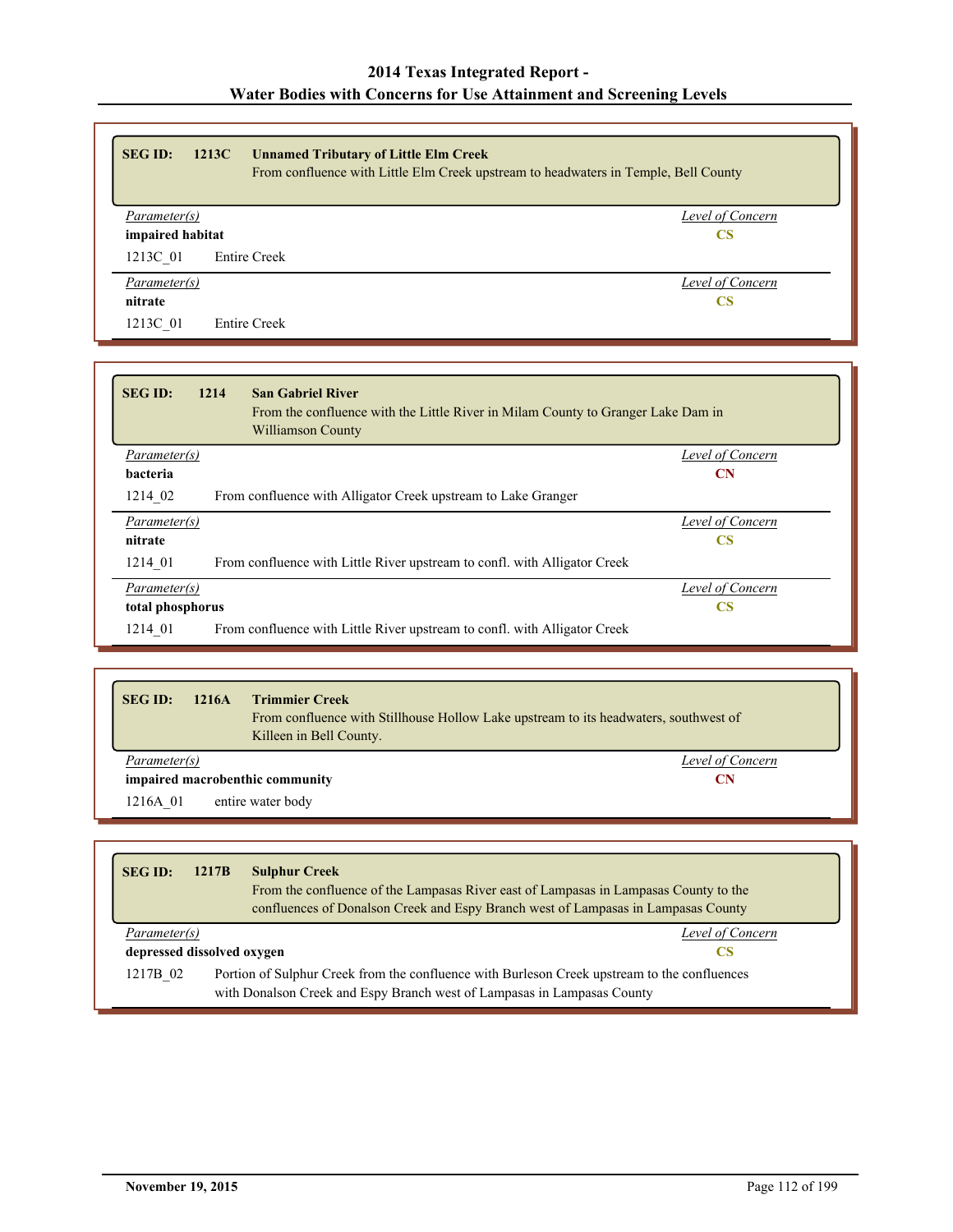| <b>SEG ID:</b> | 1217G | <b>Clear Creek</b>                                                                          |
|----------------|-------|---------------------------------------------------------------------------------------------|
|                |       | Clear Creek from the confluence of the Lampasas River upstream to the headwater in          |
|                |       | Copperas Cove                                                                               |
| Parameter(s)   |       | Level of Concern                                                                            |
| nitrate        |       | CS                                                                                          |
| 1217G 01       | Cove  | Clear Creek from the confluence of the Lampasas River upstream to the headwater in Copperas |

| <b>SEGID:</b>    | 1218<br><b>Nolan Creek/South Nolan Creek</b><br>From the confluence with the Leon River in Bell County to a point 100 meters (110 yards)<br>upstream to the most upstream crossing of US 190 and Loop 172 in Bell County |  |
|------------------|--------------------------------------------------------------------------------------------------------------------------------------------------------------------------------------------------------------------------|--|
| Parameter(s)     | Level of Concern                                                                                                                                                                                                         |  |
| nitrate          | CS                                                                                                                                                                                                                       |  |
| 1218 02          | Portion of South Nolan Creek from confluence with North Nolan / Nolan Creek fork upstream to<br>confluence with Liberty Ditch in city of Killeen in Bell County.                                                         |  |
| Parameter(s)     | Level of Concern                                                                                                                                                                                                         |  |
| total phosphorus | CS                                                                                                                                                                                                                       |  |
| 1218 02          | Portion of South Nolan Creek from confluence with North Nolan / Nolan Creek fork upstream to<br>confluence with Liberty Ditch in city of Killeen in Bell County.                                                         |  |

| <b>SEG ID:</b>  | <b>Unnamed Tributary to Little Nolan Creek</b><br>1218A<br>From the confluence with Little Nolan Creek upstream to headwaters in the city of Killeen,<br>Bell County. |  |
|-----------------|-----------------------------------------------------------------------------------------------------------------------------------------------------------------------|--|
| Parameter(s)    | Level of Concern                                                                                                                                                      |  |
| <b>bacteria</b> | <b>CN</b>                                                                                                                                                             |  |
| 1218A 01        | Entire water body                                                                                                                                                     |  |

| <b>SEG ID:</b>   | 1219 | <b>Leon River Below Belton Lake</b><br>From the confluence with the Lampasas River in Bell County to Belton Dam in Bell County |  |
|------------------|------|--------------------------------------------------------------------------------------------------------------------------------|--|
| Parameter(s)     |      | Level of Concern                                                                                                               |  |
| nitrate          |      | <b>CS</b>                                                                                                                      |  |
| 1219 01          |      | Entire segment                                                                                                                 |  |
| Parameter(s)     |      | <b>Level of Concern</b>                                                                                                        |  |
| total phosphorus |      | <b>CS</b>                                                                                                                      |  |
| 1219 01          |      | Entire segment                                                                                                                 |  |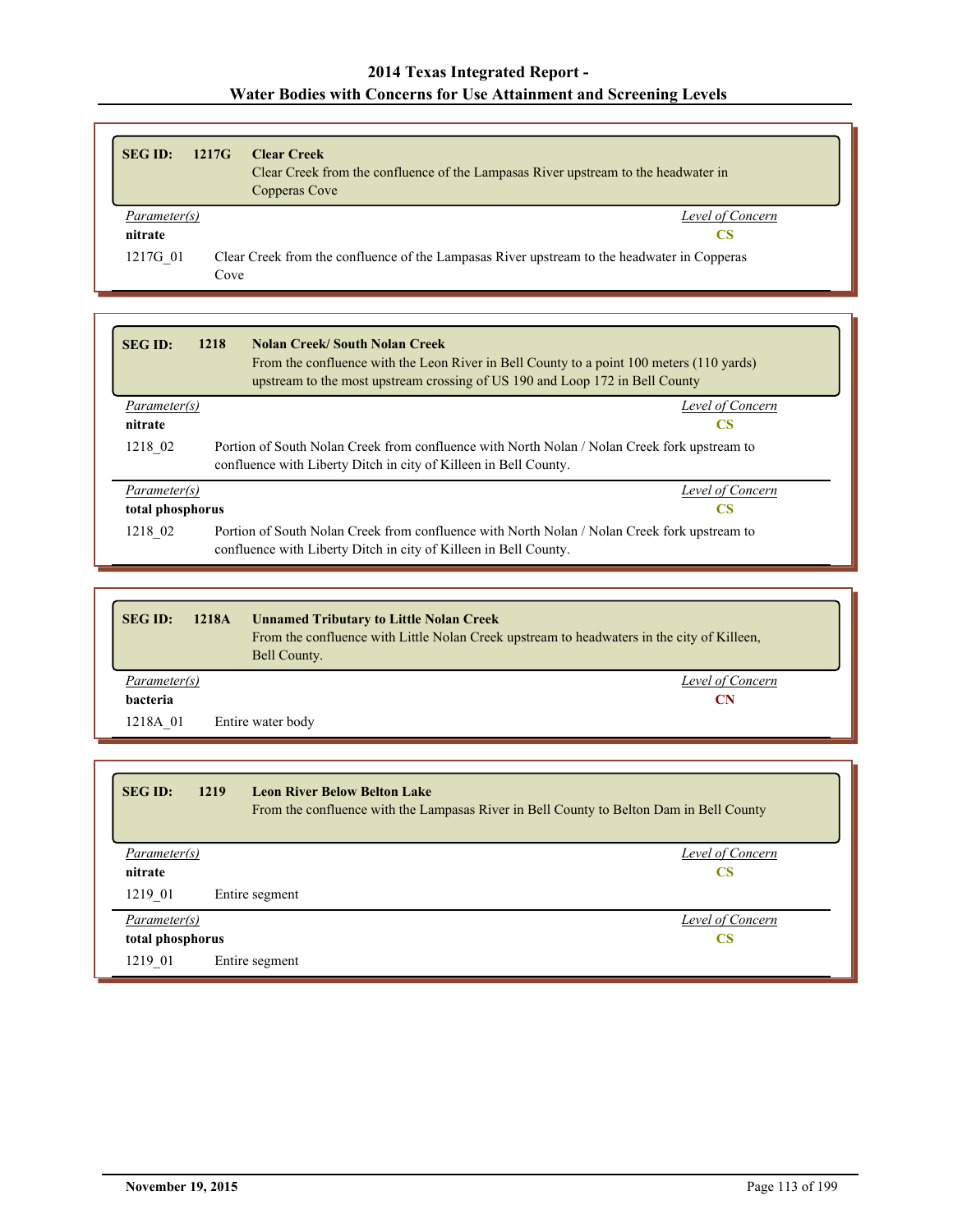| <b>SEG ID:</b>             | 1221 | <b>Leon River Below Proctor Lake</b><br>From a point 100 meters (110 yards) upstream of FM 236 in Coryell County to Proctor Dam<br>in Comanche County    |                         |
|----------------------------|------|----------------------------------------------------------------------------------------------------------------------------------------------------------|-------------------------|
| Parameter(s)               |      |                                                                                                                                                          | <b>Level of Concern</b> |
| chlorophyll-a              |      |                                                                                                                                                          | $\overline{\text{CS}}$  |
| $1221 - 01$                |      | Portion of Leon River from confluence with Lake Belton upstream to confluence with unnamed<br>tributary (NHD RC 12070201005989) in Coryell County.       |                         |
| $1221 - 03$                |      | From confluence with Stillhouse Creek, upstream to confluence with Plum Creek                                                                            |                         |
| 1221 04                    |      | From the confluence with Plum Creek, upstream to the confluence with Pecan Creek                                                                         |                         |
| 1221 05                    |      | From confluence with Pecan Creek, upstream to confluence with South Leon Creek                                                                           |                         |
| 1221 06                    |      | From confluence with South Leon Creek upstream to confluence with Walnut Creek                                                                           |                         |
| $1221 - 07$                |      | From the confluence with Walnut Creek upstream to Lake Proctor                                                                                           |                         |
| Parameter(s)               |      |                                                                                                                                                          | <b>Level of Concern</b> |
| depressed dissolved oxygen |      |                                                                                                                                                          | $\overline{\text{CS}}$  |
| 1221 01                    |      | Portion of Leon River from confluence with Lake Belton upstream to confluence with unnamed<br>tributary (NHD RC 12070201005989) in Coryell County.       |                         |
| $1221 - 04$                |      | From the confluence with Plum Creek, upstream to the confluence with Pecan Creek                                                                         |                         |
| $1221 - 05$                |      | From confluence with Pecan Creek, upstream to confluence with South Leon Creek                                                                           |                         |
| $1221 - 07$                |      | From the confluence with Walnut Creek upstream to Lake Proctor                                                                                           |                         |
| Parameter(s)               |      |                                                                                                                                                          | <b>Level of Concern</b> |
| nitrate                    |      |                                                                                                                                                          | $\overline{\text{CS}}$  |
| 1221 02                    |      | Portion of Leon River from confluence with unnamed tributary (NHD RC 12070201005989)                                                                     |                         |
|                            |      | upstream to confluence with Stillhouse Branch in Coryell County.                                                                                         |                         |
| Parameter(s)               |      |                                                                                                                                                          | <b>Level of Concern</b> |
| total phosphorus           |      |                                                                                                                                                          | $\overline{\text{CS}}$  |
| $1221 - 02$                |      | Portion of Leon River from confluence with unnamed tributary (NHD RC 12070201005989)<br>upstream to confluence with Stillhouse Branch in Coryell County. |                         |

| <b>SEG ID:</b> | 1221A | <b>Resley Creek</b><br>From the confluence of the Leon River east of Gustine in Comanche County to the upstream<br>perennial portion of the stream north of Gustine in Comanche County |  |
|----------------|-------|----------------------------------------------------------------------------------------------------------------------------------------------------------------------------------------|--|
| Parameter(s)   |       | Level of Concern                                                                                                                                                                       |  |
| chlorophyll-a  |       | CS                                                                                                                                                                                     |  |
| 1221A 01       |       | Portion of Resley Creek from confluence with Leon River upstream to conf. with unnamed<br>tributary (NHD RC 12070201007823), approx. 1.0 mile N. of Comanche County Line               |  |
| 1221A 02       |       | Portion of Resley Creek from confluence with unnamed tributary (NHD RC 12070201007823),<br>upstream to headwaters in Erath County.                                                     |  |

| <b>SEG ID:</b><br>1221B | <b>South Leon River</b><br>From the confluence of the Leon River south of Gustine in Comanche County to the<br>upstream perennial portion of the stream south of Comanche in Comanche County |
|-------------------------|----------------------------------------------------------------------------------------------------------------------------------------------------------------------------------------------|
| Parameter(s)            | Level of Concern                                                                                                                                                                             |
| impaired habitat        | CS                                                                                                                                                                                           |
| 1221B 01                | Entire water body                                                                                                                                                                            |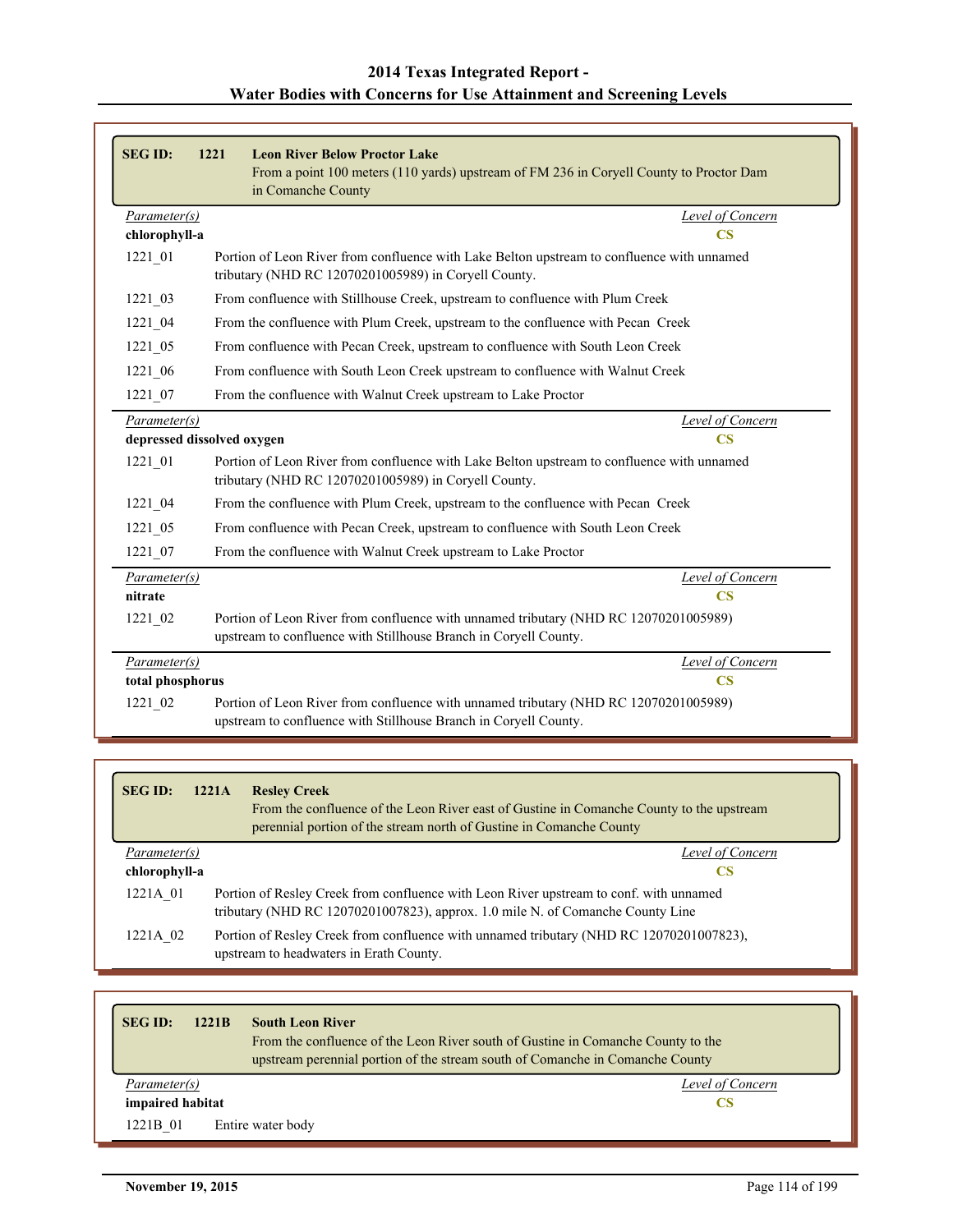| <b>SEG ID:</b><br>1221C       | <b>Pecan Creek</b><br>Perennial stream from the confluence with the Leon River upstream to the confluence with<br>an unnamed tributary approximately 3.5 km upstream of SH 36 near the City of Hamilton |
|-------------------------------|---------------------------------------------------------------------------------------------------------------------------------------------------------------------------------------------------------|
| Parameter(s)<br>chlorophyll-a | Level of Concern<br><b>CS</b>                                                                                                                                                                           |
| 1221C 01                      | Entire water body                                                                                                                                                                                       |
|                               |                                                                                                                                                                                                         |
| <b>SEG ID:</b><br>1221D       | <b>Indian Creek</b><br>Perennial stream from the confluence of the Leon River to the headwaters                                                                                                         |

| Parameter(s)               |                                                                                                                           | Level of Concern |
|----------------------------|---------------------------------------------------------------------------------------------------------------------------|------------------|
| chlorophyll-a              |                                                                                                                           | <b>CS</b>        |
| 1221D 01                   | From confluence with Leon River, upstream to confluence with Armstrong Creek                                              |                  |
| 1221D 02                   | From confluence with Armstrong Creek upstream to headwaters of water body (includes the<br>Appendix D portion of the WQS) |                  |
| Parameter(s)               |                                                                                                                           | Level of Concern |
| depressed dissolved oxygen |                                                                                                                           | <b>CS</b>        |
| 1221D 01                   | From confluence with Leon River, upstream to confluence with Armstrong Creek                                              |                  |
| Parameter(s)               |                                                                                                                           | Level of Concern |
| nitrate                    |                                                                                                                           | <b>CS</b>        |
| 1221D 02                   | From confluence with Armstrong Creek upstream to headwaters of water body (includes the<br>Appendix D portion of the WQS) |                  |

| <b>SEG ID:</b><br>1221F | <b>Walnut Creek</b><br>From its confluence with Leon River upstream to its headwaters 2.4 miles west of Dublin in<br><b>Erath County</b> |
|-------------------------|------------------------------------------------------------------------------------------------------------------------------------------|
| Parameter(s)            | Level of Concern                                                                                                                         |
| chlorophyll-a           | <b>CS</b>                                                                                                                                |
| 1221F 01                | entire water body                                                                                                                        |

| <b>SEG ID:</b> | 1222 | <b>Proctor Lake</b><br>From Proctor Dam in Comanche County to a point immediately upstream of the confluence<br>of Mill Branch in Comanche County, up to the normal pool elevation of 1162 feet<br>(impounds Leon River) |  |
|----------------|------|--------------------------------------------------------------------------------------------------------------------------------------------------------------------------------------------------------------------------|--|
| Parameter(s)   |      | Level of Concern                                                                                                                                                                                                         |  |
| chlorophyll-a  |      | CS                                                                                                                                                                                                                       |  |
| 1222 01        |      | Sabana River arm of lake                                                                                                                                                                                                 |  |
| 1222 02        |      | Copperas / Duncan Creeks arm of lake.                                                                                                                                                                                    |  |
| 1222 03        |      | Portion of water body near dam                                                                                                                                                                                           |  |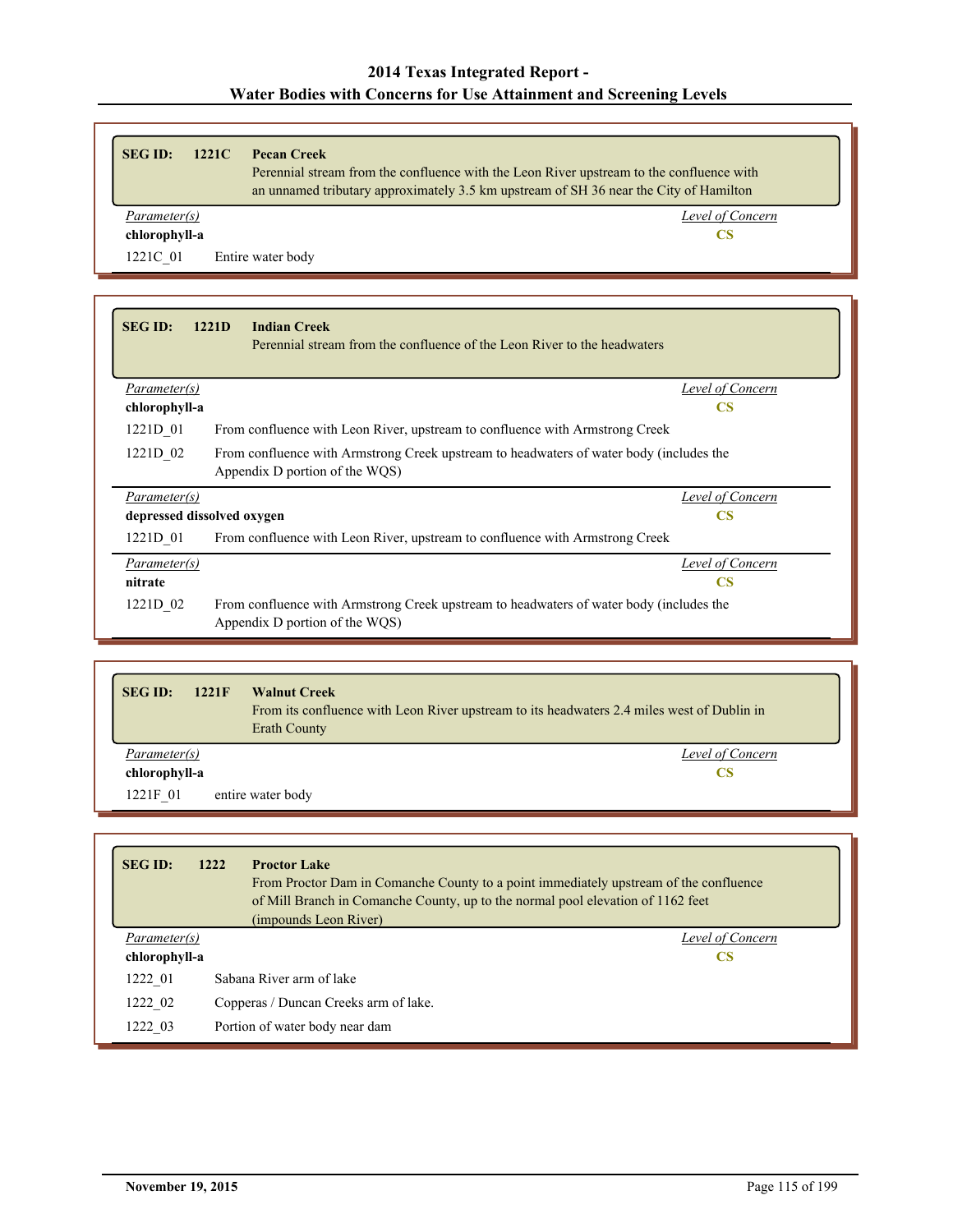| <b>SEG ID:</b><br><b>Duncan Creek</b><br>1222A | From the confluence of Proctor Lake northeast of Comanche in Comanche County to the<br>upstream perennial portion of the stream west of Comanche in Comanche County |
|------------------------------------------------|---------------------------------------------------------------------------------------------------------------------------------------------------------------------|
| Parameter(s)                                   | Level of Concern                                                                                                                                                    |
| chlorophyll-a                                  | CS                                                                                                                                                                  |
| Entire creek<br>1222A 01                       |                                                                                                                                                                     |
| Parameter(s)                                   | Level of Concern                                                                                                                                                    |
| depressed dissolved oxygen                     | CN                                                                                                                                                                  |
| Entire creek<br>1222A 01                       |                                                                                                                                                                     |

| <b>SEG ID:</b><br>1222B | <b>Rush-Copperas Creek</b><br>From the confluence of Proctor Lake northeast of Comanche in Comanche County to the<br>upstream perennial portion of the stream northwest of Comanche in Comanche County |
|-------------------------|--------------------------------------------------------------------------------------------------------------------------------------------------------------------------------------------------------|
| Parameter(s)            | Level of Concern                                                                                                                                                                                       |
| chlorophyll-a           | <b>CS</b>                                                                                                                                                                                              |
| 1222B 01                | Entire water body                                                                                                                                                                                      |

| <b>SEGID:</b><br>1222D | <b>Sowells Creek</b><br>From its confluence with Lake Proctor, upstream to its headwaters 1.3 miles west of Dublin<br>in Erath County |
|------------------------|---------------------------------------------------------------------------------------------------------------------------------------|
| Parameter(s)           | Level of Concern                                                                                                                      |
| bacteria               | CN                                                                                                                                    |
| 1222D 01               | entire water body                                                                                                                     |

| <b>SEG ID:</b>             | 1222F<br><b>Hackberry Creek</b><br>From its confluence with Armstrong Creek, upstream to its headwaters approximately 9.8<br>miles west of Stephenville in Erath County |  |
|----------------------------|-------------------------------------------------------------------------------------------------------------------------------------------------------------------------|--|
| Parameter(s)               | Level of Concern                                                                                                                                                        |  |
| bacteria                   | <b>CN</b>                                                                                                                                                               |  |
| 1222F 01                   | entire water body                                                                                                                                                       |  |
| Parameter(s)               | Level of Concern                                                                                                                                                        |  |
| depressed dissolved oxygen | <b>CN</b>                                                                                                                                                               |  |
| 1222F 01                   | entire water body                                                                                                                                                       |  |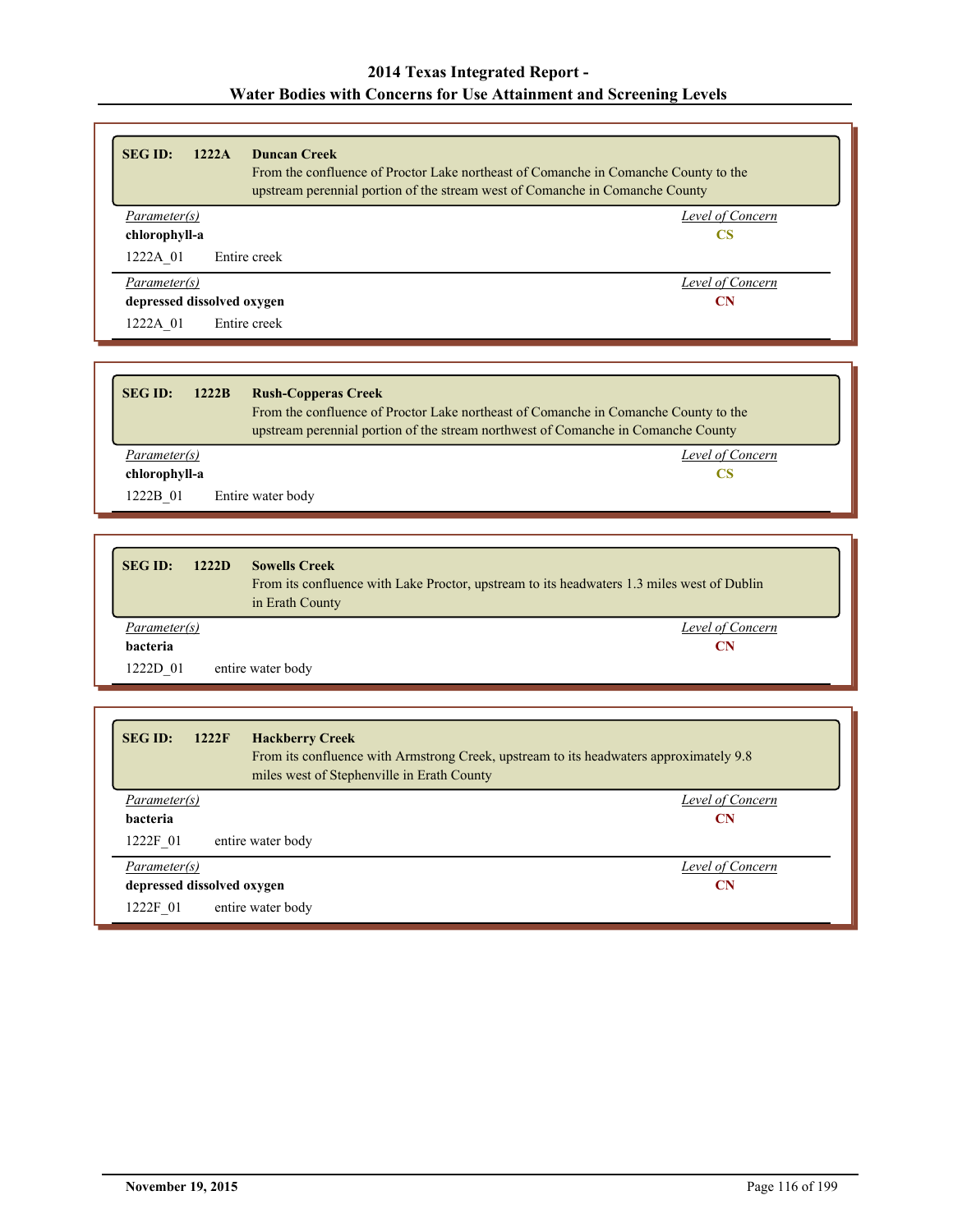| <b>SEG ID:</b>             | 1223 | <b>Leon River Below Leon Reservoir</b><br>From a point immediately upstream of the confluence of Mill Branch in Comanche County<br>to Leon Dam in Eastland County |
|----------------------------|------|-------------------------------------------------------------------------------------------------------------------------------------------------------------------|
| Parameter(s)               |      | Level of Concern                                                                                                                                                  |
| chlorophyll-a              |      | <b>CS</b>                                                                                                                                                         |
| 1223 01                    |      | <b>Entire Segment</b>                                                                                                                                             |
| <i>Parameter(s)</i>        |      | Level of Concern                                                                                                                                                  |
| depressed dissolved oxygen |      | <b>CS</b>                                                                                                                                                         |
| 1223 01                    |      | <b>Entire Segment</b>                                                                                                                                             |

| <b>SEG ID:</b><br>1223A | <b>Armstrong Creek</b><br>From its confluence with the Leon River downstream of Leon Reservoir, upstream to its<br>headwaters in Erath County 6.2 miles east of State Hwy 16. |
|-------------------------|-------------------------------------------------------------------------------------------------------------------------------------------------------------------------------|
| Parameter(s)            | Level of Concern                                                                                                                                                              |
| chlorophyll-a           | CS                                                                                                                                                                            |
| 1223A 01                | entire water body                                                                                                                                                             |

| <b>SEG ID:</b><br>1223B | <b>Cow Creek</b><br>From the confluence with Armstrong Creek, upstream to its headwaters in Erath County, 5<br>miles north of Dublin |
|-------------------------|--------------------------------------------------------------------------------------------------------------------------------------|
| Parameter(s)            | Level of Concern                                                                                                                     |
| <b>bacteria</b>         | CN                                                                                                                                   |
| 1223B 01                | entire water body                                                                                                                    |

| <b>Waco Lake</b><br><b>SEG ID:</b><br>1225<br>From Lake Waco Dam to a point 0.51 km (0.32 mi) downstream of Caldwell Crossing on<br>the North Bosque River; and to a point on the Middle Bosque River 1.64 km (1.02 mi) and |                                                                                               |  |                                       |
|-----------------------------------------------------------------------------------------------------------------------------------------------------------------------------------------------------------------------------|-----------------------------------------------------------------------------------------------|--|---------------------------------------|
|                                                                                                                                                                                                                             | to a point on the South Bosque River $1.35 \text{ km}$ (0.84 mi) upstream of the confluence o |  |                                       |
|                                                                                                                                                                                                                             | <i>Parameter(s)</i>                                                                           |  | Level of Concern                      |
|                                                                                                                                                                                                                             | nitrate                                                                                       |  | CS                                    |
|                                                                                                                                                                                                                             | 1225 03                                                                                       |  | Middle/South Bosque River arm of lake |

ľ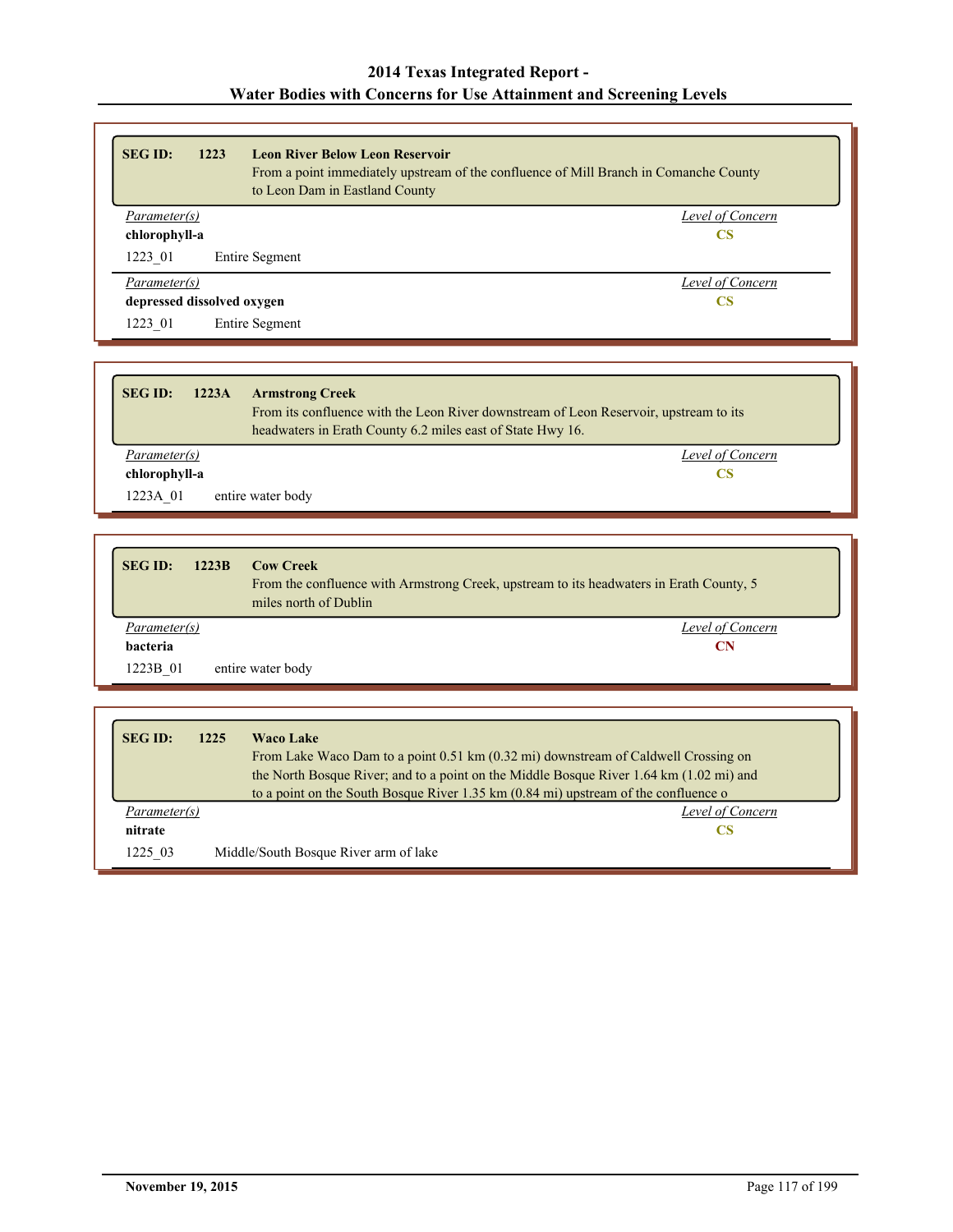|                            | From a point 0.51 kilometers (0.32 miles) downstream of Caldwell Crossing in McLennan<br>County to a point immediately upstream of the confluence of Indian Creek in Erath County         |                         |
|----------------------------|-------------------------------------------------------------------------------------------------------------------------------------------------------------------------------------------|-------------------------|
| Parameter(s)               |                                                                                                                                                                                           | Level of Concern        |
| chlorophyll-a              |                                                                                                                                                                                           | $\overline{\text{CS}}$  |
| 1226 01                    | Portion of North Bosque River from confluence with Lake Waco in McLennan County upstream<br>to confluence with Neils Creek in Bosque County.                                              |                         |
| 1226_02                    | Portion of North Bosque River from confluence with Neils Creek upstream to confluence with<br>Meridian Creek in Bosque County.                                                            |                         |
| 1226 03                    | Portion of North Bosque River from confluence with Meridian Creek upstream to confluence with<br>Duffau Creek in Bosque County.                                                           |                         |
| 1226 04                    | Portion of North Bosque River from confluence with Duffau Creek in Bosque County upstream to<br>a point immediately upstream of Indian Creek confluence (end of segment) in Erath County. |                         |
| Parameter(s)               |                                                                                                                                                                                           | Level of Concern        |
| depressed dissolved oxygen |                                                                                                                                                                                           | $\overline{\text{CN}}$  |
| 1226_02                    | Portion of North Bosque River from confluence with Neils Creek upstream to confluence with<br>Meridian Creek in Bosque County.                                                            |                         |
| Parameter(s)               |                                                                                                                                                                                           | <b>Level of Concern</b> |
|                            | impaired macrobenthic community                                                                                                                                                           | $\mathbf{CN}$           |
| 1226_04                    | Portion of North Bosque River from confluence with Duffau Creek in Bosque County upstream to<br>a point immediately upstream of Indian Creek confluence (end of segment) in Erath County. |                         |

| <b>SEG ID:</b> | 1226B<br><b>Green Creek</b><br>to its headwaters 10km west of Stephenville in Erath County | From the confluence of the North Bosque River south of Clairette in Erath County upstream |
|----------------|--------------------------------------------------------------------------------------------|-------------------------------------------------------------------------------------------|
| Parameter(s)   |                                                                                            | Level of Concern                                                                          |
| chlorophyll-a  |                                                                                            | CS.                                                                                       |
| 1226B 01       | Entire water body                                                                          |                                                                                           |

| <b>SEG ID:</b><br>1226E | <b>Indian Creek</b><br>From the confluence with the North Bosque River in Erath County to the headwaters 3.5<br>miles east of Stephenville in Erath County |                  |
|-------------------------|------------------------------------------------------------------------------------------------------------------------------------------------------------|------------------|
| Parameter(s)            |                                                                                                                                                            | Level of Concern |
| chlorophyll-a           |                                                                                                                                                            | <b>CS</b>        |
| 1226E 01                | Entire water body                                                                                                                                          |                  |
| Parameter(s)            |                                                                                                                                                            | Level of Concern |
| nitrate                 |                                                                                                                                                            | <b>CS</b>        |
| 1226E 01                | Entire water body                                                                                                                                          |                  |

t.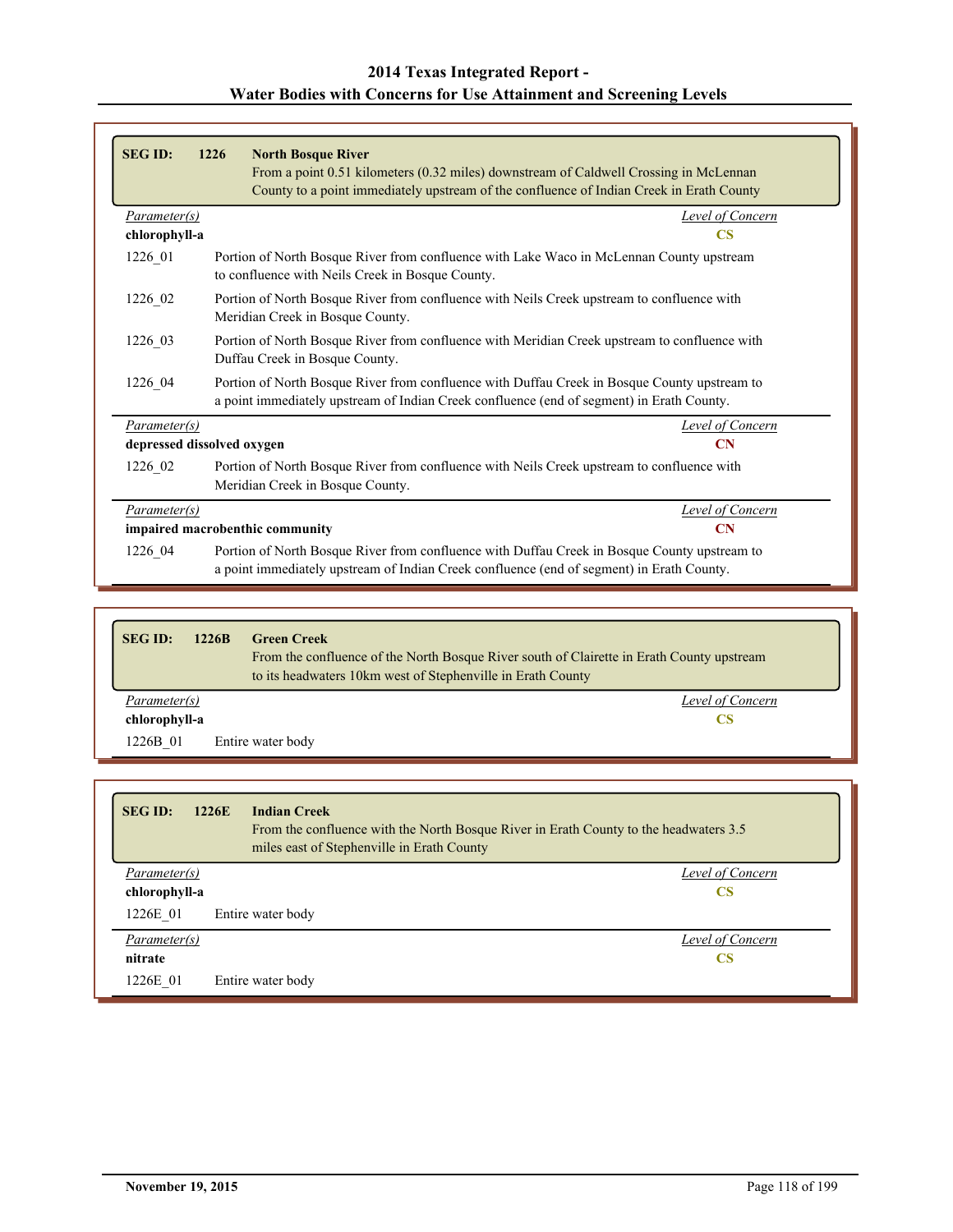| <b>SEG ID:</b>                | 1226F | <b>Sims Creek</b><br>From the confluence with the North Bosque River in Erath County to the headwaters 6<br>miles southeast of Stephenville in Erath County |
|-------------------------------|-------|-------------------------------------------------------------------------------------------------------------------------------------------------------------|
| Parameter(s)<br>chlorophyll-a |       | Level of Concern<br>CS                                                                                                                                      |
| 1226F 01                      |       | Entire water body                                                                                                                                           |

| <b>SEG ID:</b><br>1226H | <b>Alarm Creek</b><br>From its confluence with the North Bosque River, upstream to its headwaters 3 miles west<br>of Stephenville in Erath County |
|-------------------------|---------------------------------------------------------------------------------------------------------------------------------------------------|
| Parameter(s)            | Level of Concern                                                                                                                                  |
| chlorophyll-a           | CS                                                                                                                                                |
| 1226H 01                | entire water body                                                                                                                                 |

| <b>Little Duffau Creek</b><br>1226K<br><b>SEG ID:</b><br>From its confluence with Duffau Creek, upstream to its headwaters 2.4 miles south west of<br>US 67 in Erath County |                  |
|-----------------------------------------------------------------------------------------------------------------------------------------------------------------------------|------------------|
| Parameter(s)                                                                                                                                                                | Level of Concern |
| nitrate                                                                                                                                                                     | CS               |
| entire water body<br>1226K 01                                                                                                                                               |                  |
| Parameter(s)                                                                                                                                                                | Level of Concern |
| total phosphorus                                                                                                                                                            | <b>CS</b>        |
| entire water body<br>1226K 01                                                                                                                                               |                  |

| <b>Indian Creek Reservoir</b><br>1226N<br><b>SEGID:</b><br>Impounded Indian Creek in Erath County, 5.6 miles southeast of Stephenville |                        |
|----------------------------------------------------------------------------------------------------------------------------------------|------------------------|
| Parameter(s)                                                                                                                           | Level of Concern       |
| ammonia                                                                                                                                | $\overline{\text{CS}}$ |
| 1226N 01<br>entire water body                                                                                                          |                        |
| Parameter(s)                                                                                                                           | Level of Concern       |
| chlorophyll-a                                                                                                                          | $\overline{\text{CS}}$ |
| 1226N 01<br>entire water body                                                                                                          |                        |
| Parameter(s)                                                                                                                           | Level of Concern       |
| total phosphorus                                                                                                                       | $\overline{\text{CS}}$ |
| 1226N 01<br>entire water body                                                                                                          |                        |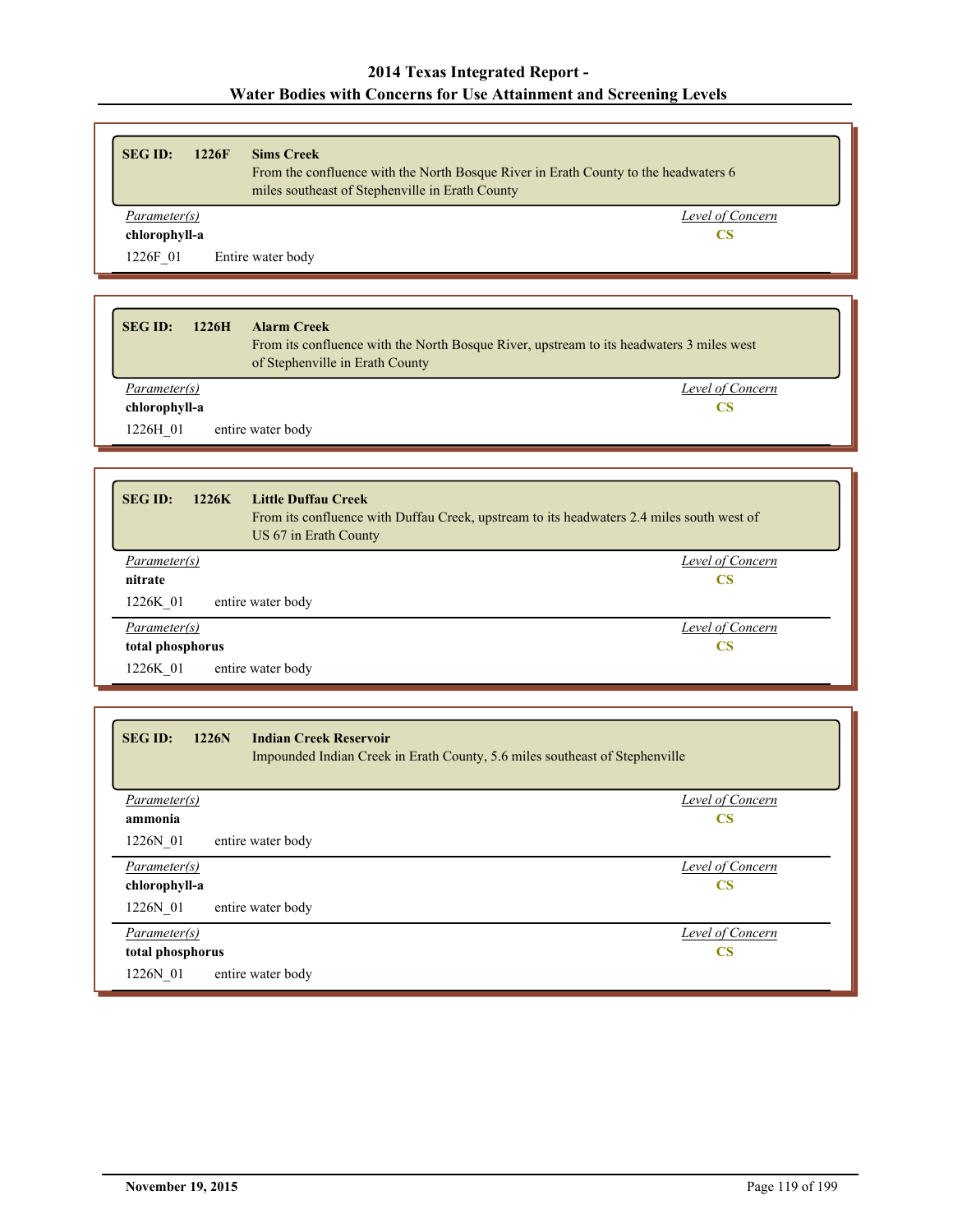| <b>SEG ID:</b><br><b>Sims Creek Reservoir</b><br>1226O | Impounded Sims Creek in Erath County, 6.8 miles south east of Stephenville |
|--------------------------------------------------------|----------------------------------------------------------------------------|
| Parameter(s)                                           | Level of Concern                                                           |
| chlorophyll-a                                          | CS                                                                         |
| 12260 01<br>entire water body                          |                                                                            |
| Parameter(s)                                           | Level of Concern                                                           |
| depressed dissolved oxygen                             | <b>CS</b>                                                                  |
| entire water body<br>12260 01                          |                                                                            |

| <b>SEG ID:</b>      | 1227<br><b>Nolan River</b><br>From a point immediately upstream of the confluence of Rock Creek in Hill County to<br>Cleburne Dam in Johnson County |
|---------------------|-----------------------------------------------------------------------------------------------------------------------------------------------------|
| Parameter(s)        | Level of Concern                                                                                                                                    |
| chlorophyll-a       | <b>CS</b>                                                                                                                                           |
| 1227 01             | Portion of Nolan River from confluence with Whitney Lake upstream to confluence with Mustang<br>Creek in Hill County.                               |
| 1227_02             | Portion of Nolan River from confluence with Mustang Creek in Hill County upstream to<br>confluence with Lake Pat Cleburne Dam in Johnson County.    |
| <i>Parameter(s)</i> | Level of Concern                                                                                                                                    |
| nitrate             | <b>CS</b>                                                                                                                                           |
| 1227 02             | Portion of Nolan River from confluence with Mustang Creek in Hill County upstream to<br>confluence with Lake Pat Cleburne Dam in Johnson County.    |
| Parameter(s)        | Level of Concern                                                                                                                                    |
| total phosphorus    | <b>CS</b>                                                                                                                                           |
| 1227 02             | Portion of Nolan River from confluence with Mustang Creek in Hill County upstream to<br>confluence with Lake Pat Cleburne Dam in Johnson County.    |

| <b>SEG ID:</b><br>1227A | <b>Buffalo Creek</b><br>From the confluence with the Nolan River upstream to the confluence with East Buffalo<br>Creek and West Buffalo Creek |
|-------------------------|-----------------------------------------------------------------------------------------------------------------------------------------------|
| Parameter(s)            | Level of Concern                                                                                                                              |
| nitrate                 | <b>CS</b>                                                                                                                                     |
| 1227A 01                | Entire segment                                                                                                                                |
| Parameter(s)            | Level of Concern                                                                                                                              |
| total phosphorus        | <b>CS</b>                                                                                                                                     |
| 1227A 01                | Entire segment                                                                                                                                |

| <b>SEG ID:</b> | 1228 | <b>Lake Pat Cleburne</b><br>From Cleburne Dam in Johnson County up to the normal pool elevation of 733.5 feet<br>(impounds Nolan River) |
|----------------|------|-----------------------------------------------------------------------------------------------------------------------------------------|
| Parameter(s)   |      | Level of Concern                                                                                                                        |
| chlorophyll-a  |      |                                                                                                                                         |
| 1228 01        |      | Entire water body                                                                                                                       |

Г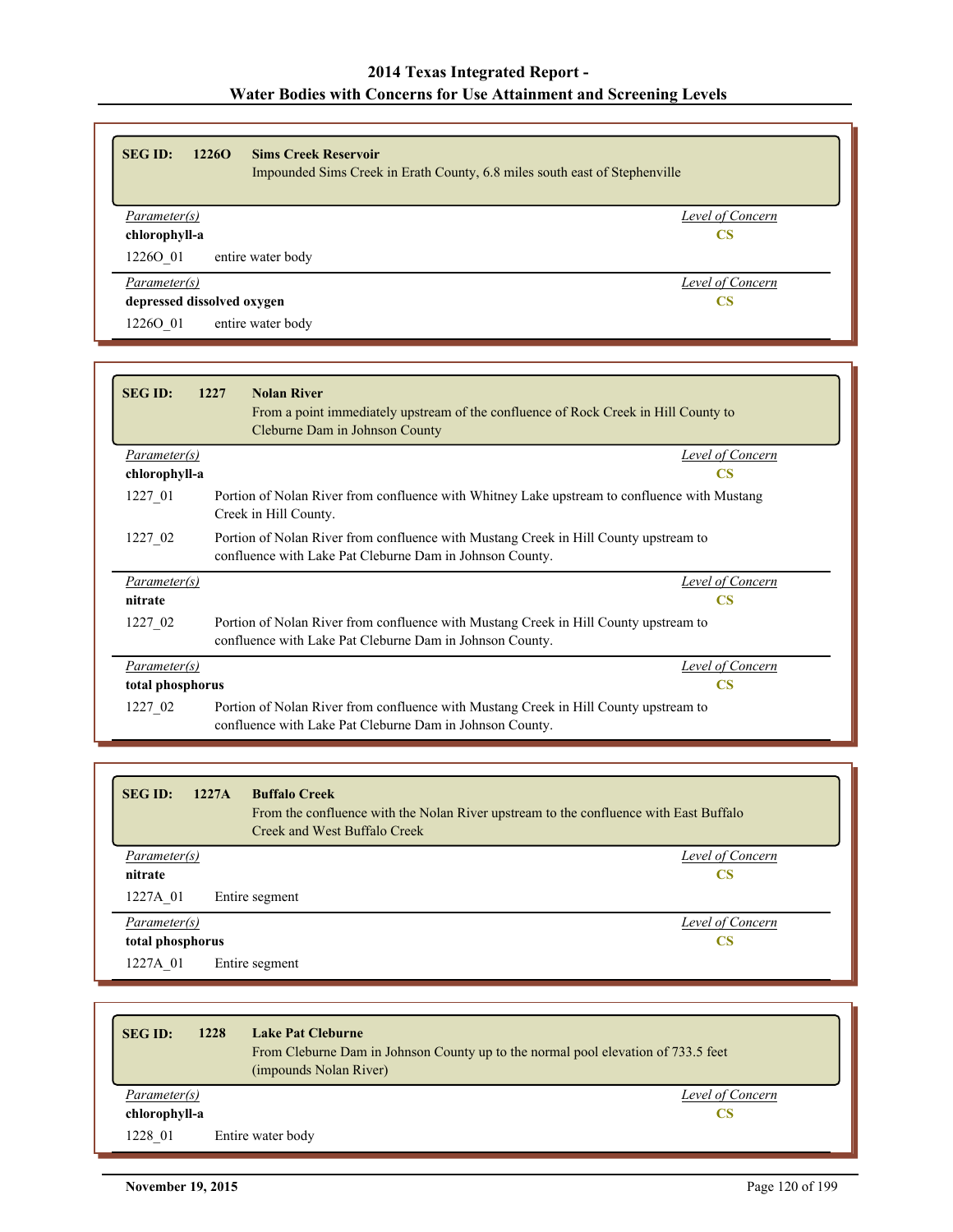| <b>SEG ID:</b><br>1229A | <b>Squaw Creek Reservoir</b><br>Impounded Squaw Creek in Hood and Somerville Counties, 2.4 miles north of Glen Rose. |
|-------------------------|----------------------------------------------------------------------------------------------------------------------|
| Parameter(s)            | Level of Concern                                                                                                     |
| total phosphorus        | CS.                                                                                                                  |
| 1229A 01                | Entire water body                                                                                                    |

| <b>SEG ID:</b>             | 1232<br><b>Clear Fork Brazos River</b><br>From the confluence with the Brazos River in Young County to the most upstream crossing<br>of US 180 in Fisher County |                         |
|----------------------------|-----------------------------------------------------------------------------------------------------------------------------------------------------------------|-------------------------|
| <i>Parameter(s)</i>        |                                                                                                                                                                 | Level of Concern        |
| chlorophyll-a              |                                                                                                                                                                 | $\overline{\text{CS}}$  |
| 1232_02                    | From confluence with Hubbard Creek upstream to confluence with Deadman Creek                                                                                    |                         |
| 1232 03                    | From confluence with Deadman Creek upstream to conf. With Bitter Creek                                                                                          |                         |
| 1232 04                    | From confluence with Bitter Creek upstream to end of segment                                                                                                    |                         |
| Parameter(s)               |                                                                                                                                                                 | Level of Concern        |
| depressed dissolved oxygen |                                                                                                                                                                 | $\mathbf{CS}$           |
| 1232 04                    | From confluence with Bitter Creek upstream to end of segment                                                                                                    |                         |
| Parameter(s)               |                                                                                                                                                                 | Level of Concern        |
| nitrate                    |                                                                                                                                                                 | $\overline{\text{CS}}$  |
| 1232 04                    | From confluence with Bitter Creek upstream to end of segment                                                                                                    |                         |
| Parameter(s)               |                                                                                                                                                                 | Level of Concern        |
| pН                         |                                                                                                                                                                 | $\mathbf{C}$ N          |
| 1232_02                    | From confluence with Hubbard Creek upstream to confluence with Deadman Creek                                                                                    |                         |
| Parameter(s)               |                                                                                                                                                                 | <b>Level of Concern</b> |
| total phosphorus           |                                                                                                                                                                 | <b>CS</b>               |
| 1232 02                    | From confluence with Hubbard Creek upstream to confluence with Deadman Creek                                                                                    |                         |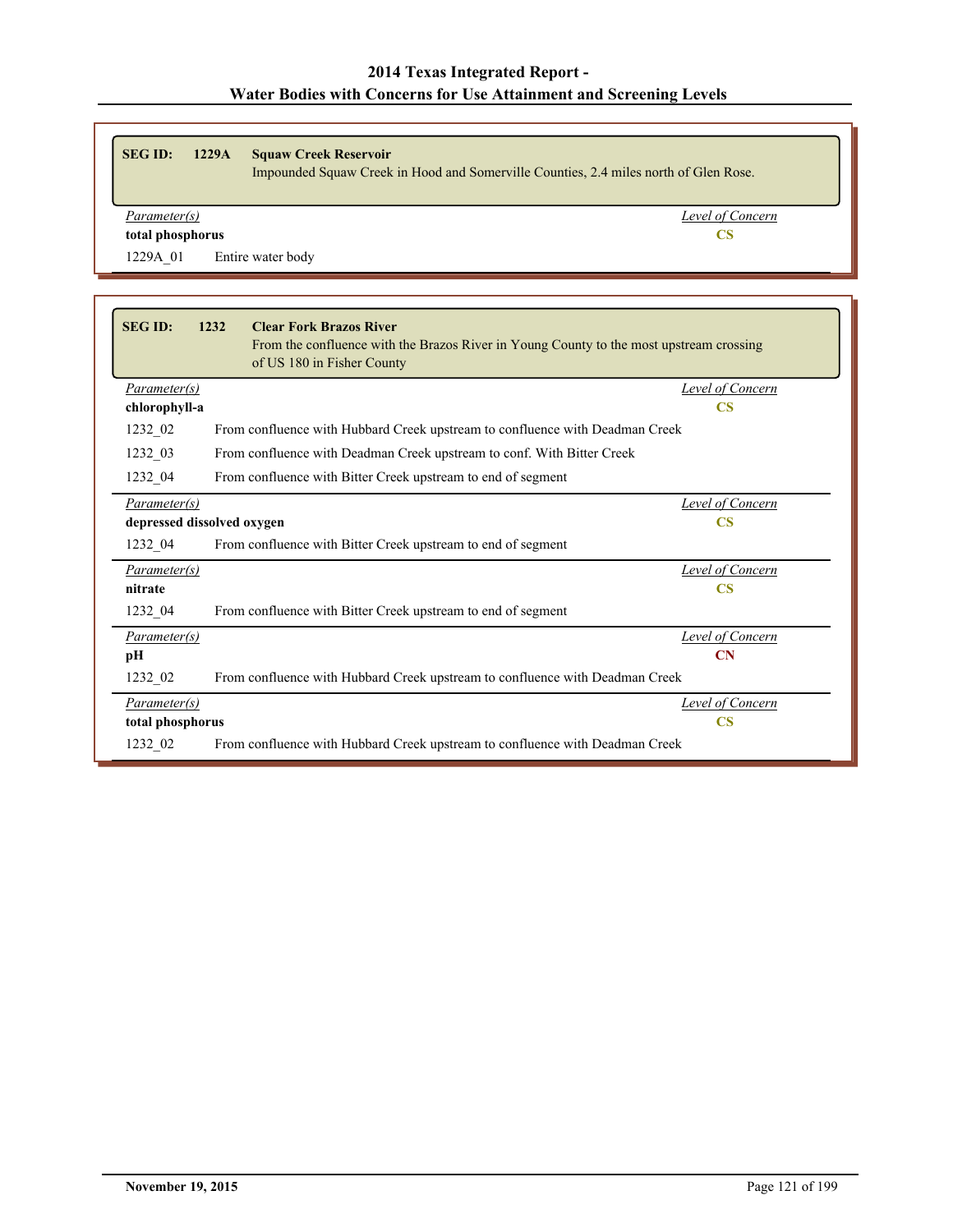| <b>SEG ID:</b>          | 1232A<br><b>California Creek</b><br>From the confluence of Paint Creek southeast of Haskell in Haskell County to the<br>headwaters southwest of Stamford in Jones County |
|-------------------------|--------------------------------------------------------------------------------------------------------------------------------------------------------------------------|
| Parameter(s)            | Level of Concern                                                                                                                                                         |
| chlorophyll-a           | <b>CS</b>                                                                                                                                                                |
| 1232A 01                | Portion of California Creek from confluence with Paint Creek in Haskell County upstream to<br>confluence with Thompson Creek in Jones County.                            |
| Parameter(s)            | Level of Concern                                                                                                                                                         |
| impaired fish community | $\overline{\text{CN}}$                                                                                                                                                   |
| 1232A 01                | Portion of California Creek from confluence with Paint Creek in Haskell County upstream to<br>confluence with Thompson Creek in Jones County.                            |
| Parameter(s)            | Level of Concern                                                                                                                                                         |
|                         | CN<br>impaired macrobenthic community                                                                                                                                    |
| 1232A 01                | Portion of California Creek from confluence with Paint Creek in Haskell County upstream to<br>confluence with Thompson Creek in Jones County.                            |
| Parameter(s)            | Level of Concern                                                                                                                                                         |
| nitrate                 | CS                                                                                                                                                                       |
| 1232A 01                | Portion of California Creek from confluence with Paint Creek in Haskell County upstream to<br>confluence with Thompson Creek in Jones County.                            |

| <b>SEG ID:</b>         | 1232B<br><b>Deadman Creek</b><br>From the confluence of the Clear Fork Brazos River south of Lueders in Jones County to the<br>headwaters north of Hamby in Jones County |
|------------------------|--------------------------------------------------------------------------------------------------------------------------------------------------------------------------|
| Parameter(s)           | Level of Concern                                                                                                                                                         |
| <b>bacteria</b>        | CN                                                                                                                                                                       |
| 1232B 02               | Upstream of WWTP outfall to headwaters                                                                                                                                   |
| Parameter(s)           | Level of Concern                                                                                                                                                         |
| nitrate                | CS                                                                                                                                                                       |
| 1232B 01               | From the confluence with Clear Fork Brazos, upstream to city of Abilene WWTP receiving water                                                                             |
| Parameter(s)           | Level of Concern                                                                                                                                                         |
| total phosphorus<br>CS |                                                                                                                                                                          |
| 1232B 01               | From the confluence with Clear Fork Brazos, upstream to city of Abilene WWTP receiving water                                                                             |

| <b>SEGID:</b> | 1232C | <b>Paint Creek</b><br>From the confluence with the Clear Fork Brazos River in Throckmorton County, upstream<br>to its headwaters in Jones County, 2.7 km north of SH 92. |
|---------------|-------|--------------------------------------------------------------------------------------------------------------------------------------------------------------------------|
| Parameter(s)  |       | Level of Concern                                                                                                                                                         |
| chlorophyll-a |       | CS.                                                                                                                                                                      |
| 1232C 01      |       | From confluence with Clear Fork Brazos River upstream to Lake Stamford                                                                                                   |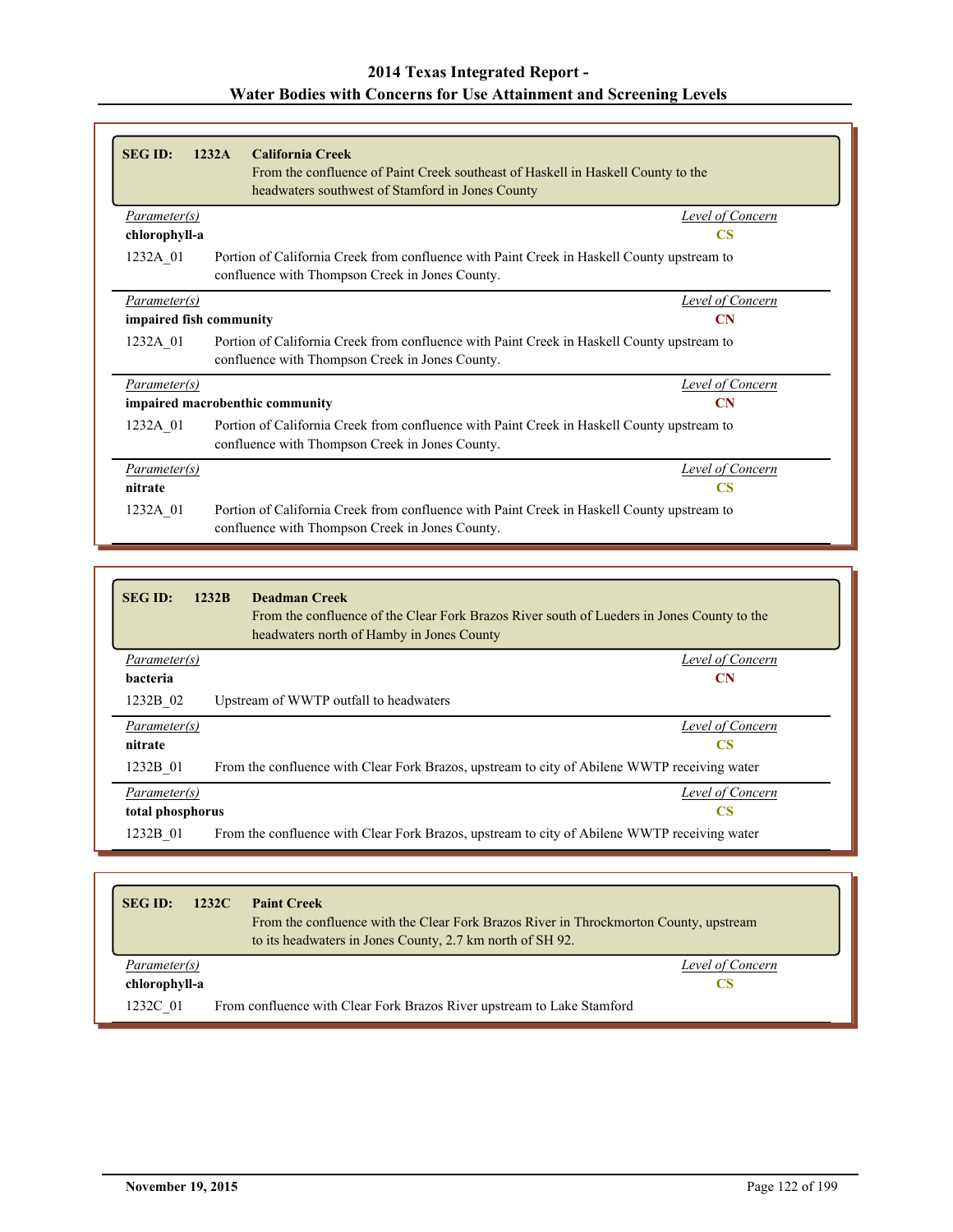| <b>SEG ID:</b>             | 1233 | <b>Hubbard Creek Reservoir</b><br>From Hubbard Creek Dam in Stephens County up to the normal pool elevation of 1183 feet<br>(impounds Hubbard Creek) |
|----------------------------|------|------------------------------------------------------------------------------------------------------------------------------------------------------|
| Parameter(s)               |      | Level of Concern                                                                                                                                     |
| depressed dissolved oxygen |      | CS                                                                                                                                                   |
| 1233 02                    |      | Hubbard Creek Arm                                                                                                                                    |

| <b>SEG ID:</b> | 1233A<br><b>Big Sandy Creek</b><br>From its confluence with Hubbard Creek Reservoir, upstream to its headwaters 4 miles west<br>of US 183 in Stephens County. |
|----------------|---------------------------------------------------------------------------------------------------------------------------------------------------------------|
| Parameter(s)   | Level of Concern                                                                                                                                              |
| bacteria       | CN                                                                                                                                                            |
| 1233A 01       | entire water body                                                                                                                                             |

| <b>SEG ID:</b>  | 1238A<br><b>Croton Creek</b><br>From its confluence with the Salt Fork of the Brazos River, upstream to its headwaters 1.6<br>miles north of Dickens in Dickens County |
|-----------------|------------------------------------------------------------------------------------------------------------------------------------------------------------------------|
| Parameter(s)    | Level of Concern                                                                                                                                                       |
| <b>bacteria</b> | CN                                                                                                                                                                     |
| 1238A 01        | entire water body                                                                                                                                                      |

| <b>SEG ID:</b>                | <b>North Fork Double Mountain Fork Brazos River</b><br>1241A<br>Perennial stream from the confluence with Double Mountain Fork Brazos River to the dam<br>forming Lake Ransom Canyon |
|-------------------------------|--------------------------------------------------------------------------------------------------------------------------------------------------------------------------------------|
| Parameter(s)                  | Level of Concern                                                                                                                                                                     |
| chlorophyll-a                 | <b>CS</b>                                                                                                                                                                            |
| 1241A 01                      | From confluence with Double Mountain Fork of Brazos River to Lake Ransom Canyon                                                                                                      |
| 1241A 02                      | Upstream portion, from confluence with Lake Buffalo Springs upstream to confluence with<br><b>Yellow House Draw</b>                                                                  |
| Parameter(s)                  | Level of Concern                                                                                                                                                                     |
| nitrate                       | <b>CS</b>                                                                                                                                                                            |
| 1241A 01                      | From confluence with Double Mountain Fork of Brazos River to Lake Ransom Canyon                                                                                                      |
| 1241A 02                      | Upstream portion, from confluence with Lake Buffalo Springs upstream to confluence with<br><b>Yellow House Draw</b>                                                                  |
| Parameter(s)                  | Level of Concern                                                                                                                                                                     |
| <b>CS</b><br>total phosphorus |                                                                                                                                                                                      |
| 1241A 01                      | From confluence with Double Mountain Fork of Brazos River to Lake Ransom Canyon                                                                                                      |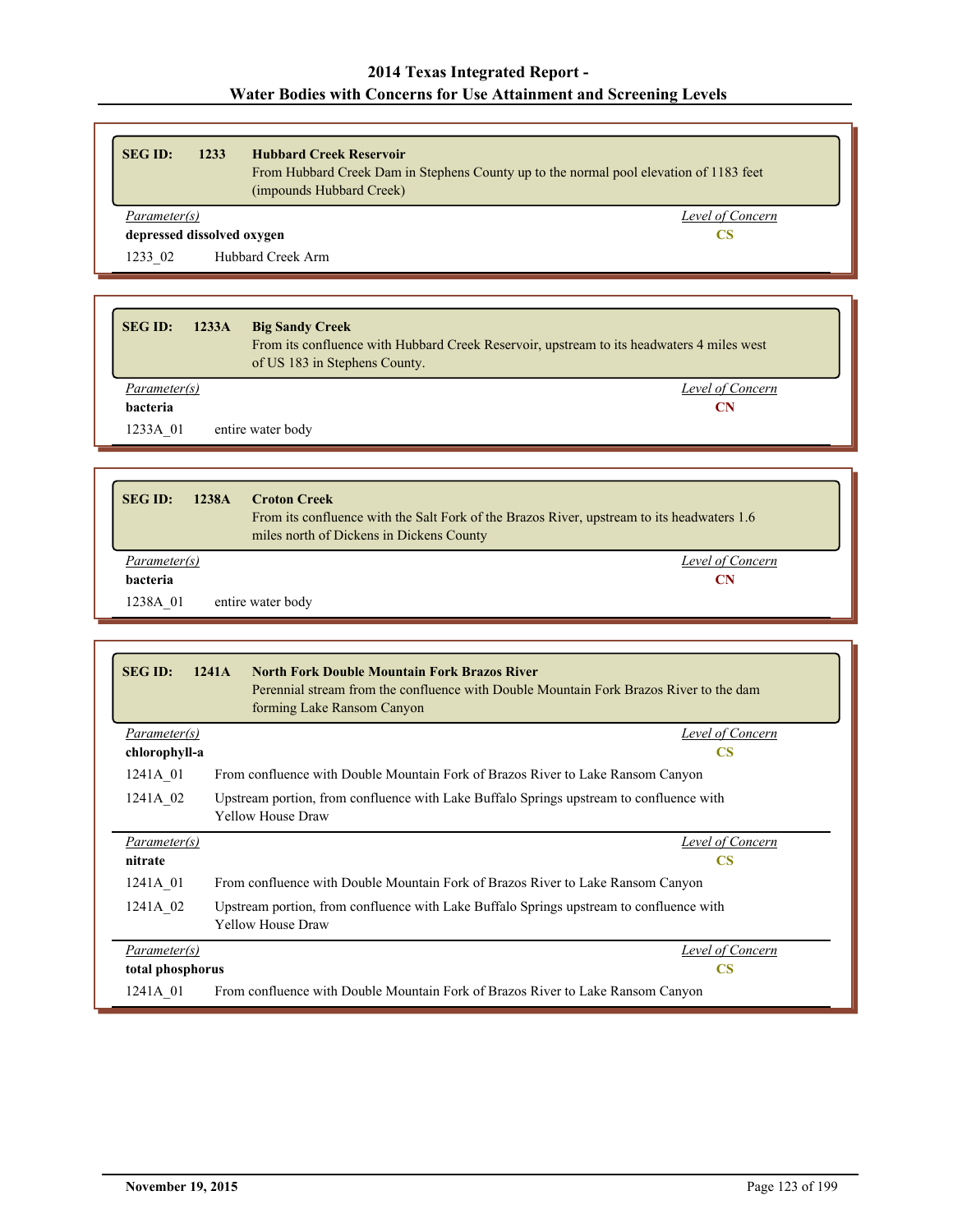| <b>SEG ID:</b><br>1241C<br><b>Buffalo Springs Lake</b><br>Impounded North Fork Double Mountain Fork Brazos River within city limits of Buffalo<br>Springs, Lubbock County. |                  |
|----------------------------------------------------------------------------------------------------------------------------------------------------------------------------|------------------|
| <i>Parameter(s)</i>                                                                                                                                                        | Level of Concern |
| ammonia                                                                                                                                                                    | $\mathbf{CS}$    |
| 1241C 01<br>entire water body                                                                                                                                              |                  |
| Parameter(s)                                                                                                                                                               | Level of Concern |
| chlorophyll-a                                                                                                                                                              | $\mathbf{CS}$    |
| 1241C 01<br>entire water body                                                                                                                                              |                  |
| Parameter(s)                                                                                                                                                               | Level of Concern |
| nitrate                                                                                                                                                                    | <b>CS</b>        |
| 1241C 01<br>entire water body                                                                                                                                              |                  |

| <b>SEG ID:</b> | 1242 | <b>Brazos River Above Navasota River</b><br>From a point immediately upstream of the confluence of the Navasota River in<br>Brazos/Grimes/Washington County to the low water dam forming Lake Brazos in<br><b>McLennan County</b> |  |
|----------------|------|-----------------------------------------------------------------------------------------------------------------------------------------------------------------------------------------------------------------------------------|--|
| Parameter(s)   |      | Level of Concern                                                                                                                                                                                                                  |  |
| chlorophyll-a  |      | CS                                                                                                                                                                                                                                |  |
| 1242 02        |      | Portion of Brazos River from confluence with Thompson's Creek in Brazos County upstream to<br>confluence with Little River in Milam County.                                                                                       |  |
| 1242 04        |      | Portion of Brazos River from confluence with Pond Creek in Milam County upstream to<br>confluence with Deer Creek in Falls county.                                                                                                |  |
| 1242 05        |      | Portion of Brazos River from confluence with Deer Creek in Falls County upstream to confluence<br>with Tehuacana Creek in McLennan County                                                                                         |  |

| <b>SEG ID:</b><br>1242A<br><b>Marlin City Lake System</b> | From New Marlin City Dam up to normal pool elevation northeast of Marlin in Falls<br>County (impounds Big Sandy Creek) |
|-----------------------------------------------------------|------------------------------------------------------------------------------------------------------------------------|
| <i>Parameter(s)</i>                                       | Level of Concern                                                                                                       |
| chlorophyll-a                                             | <b>CS</b>                                                                                                              |
| 1242A 01<br>Old Marlin City Lake                          |                                                                                                                        |
| 1242A 02<br>New Marlin City Lake                          |                                                                                                                        |
| Parameter(s)                                              | Level of Concern                                                                                                       |
| total phosphorus                                          | <b>CS</b>                                                                                                              |
| 1242A 02<br>New Marlin City Lake                          |                                                                                                                        |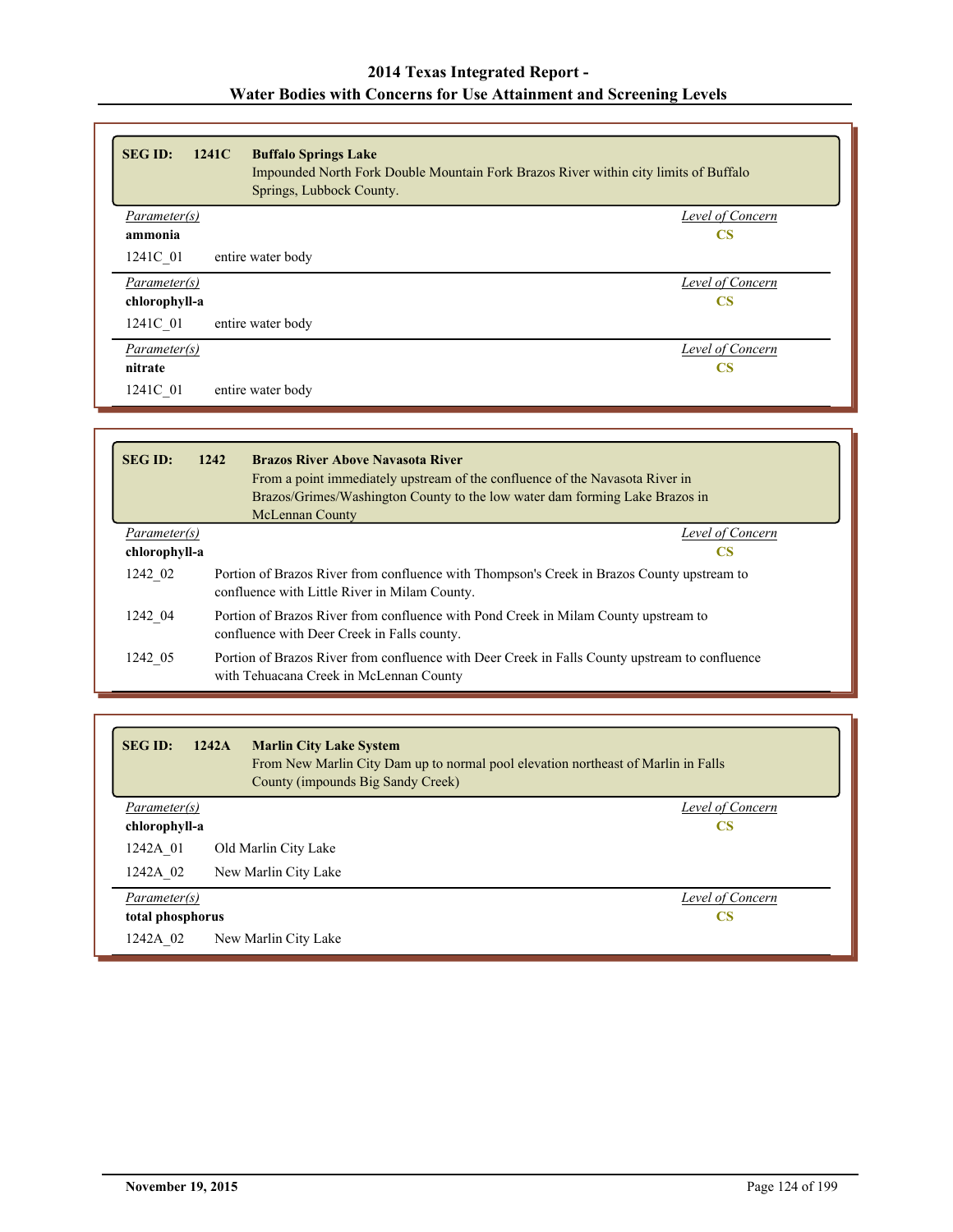| <b>SEG ID:</b>   | 1242 <sub>R</sub> | <b>Cottonwood Branch</b><br>Intermittent stream with perennial pools from the confluence with Still Creek upstream 0.95<br>km to the confluence with an unnamed tributary |
|------------------|-------------------|---------------------------------------------------------------------------------------------------------------------------------------------------------------------------|
| Parameter(s)     |                   | Level of Concern                                                                                                                                                          |
| nitrate          |                   | CS                                                                                                                                                                        |
| 1242B 01         |                   | Portion of Cottonwood Branch from confluence with Still Creek upstream to unnamed tributary<br>(NHD RC 12070101000835) in Brazos County.                                  |
| Parameter(s)     |                   | Level of Concern                                                                                                                                                          |
| total phosphorus |                   | <b>CS</b>                                                                                                                                                                 |
| 1242B 01         |                   | Portion of Cottonwood Branch from confluence with Still Creek upstream to unnamed tributary<br>(NHD RC 12070101000835) in Brazos County.                                  |

| <b>SEGID:</b>       | <b>Still Creek</b><br>1242C<br>Perennial stream from the confluence with Thompson's Creek upstream to the confluence<br>with Cottonwood Branch         |
|---------------------|--------------------------------------------------------------------------------------------------------------------------------------------------------|
| <i>Parameter(s)</i> | Level of Concern                                                                                                                                       |
| nitrate             | CS                                                                                                                                                     |
| 1242C 01            | Portion of Still Creek from confluence with Thompsons Creek in Brazos County upstream to<br>confluence with unnamed tributary (NHD RC 12070101006127). |
| <i>Parameter(s)</i> | Level of Concern                                                                                                                                       |
| total phosphorus    | CS                                                                                                                                                     |
| 1242C 01            | Portion of Still Creek from confluence with Thompsons Creek in Brazos County upstream to<br>confluence with unnamed tributary (NHD RC 12070101006127). |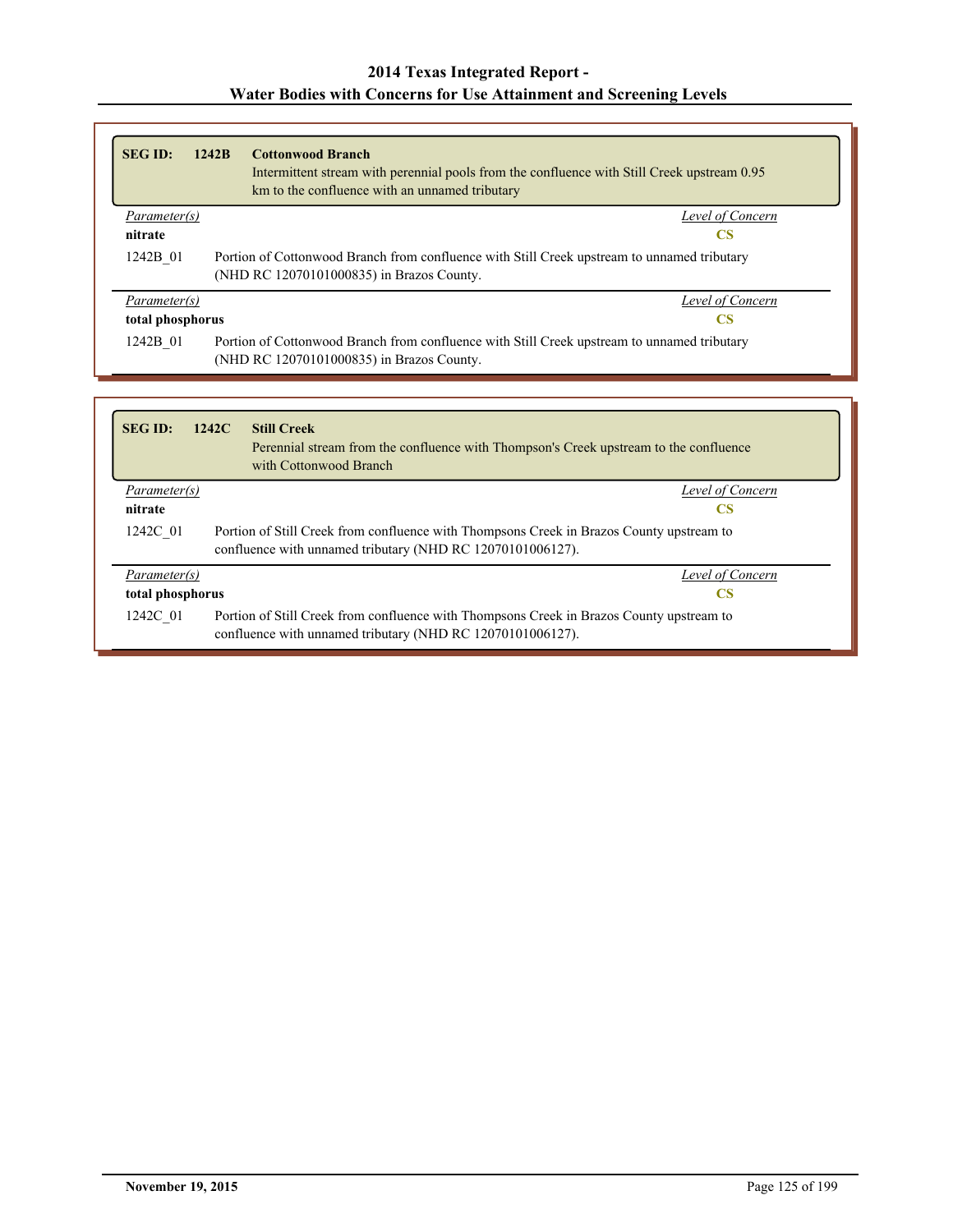| <b>SEG ID:</b>          | 1242D<br><b>Thompsons Creek</b><br>Thompsons Creek - perennial stream from the confluence of the Brazos River upstream to<br>the confluence of Thompson's Branch, north of FM 1687     |
|-------------------------|----------------------------------------------------------------------------------------------------------------------------------------------------------------------------------------|
| Parameter(s)            | Level of Concern                                                                                                                                                                       |
| ammonia                 | $\overline{\text{CS}}$                                                                                                                                                                 |
| 1242D 02                | Thompsons Creek an Appendix D intermittent stream with perennial pools section from the<br>confluence of Still Creek upstream to the confluence of Thompson's Branch, north of FM 1687 |
| Parameter(s)            | Level of Concern                                                                                                                                                                       |
| chlorophyll-a           | $\overline{\text{CS}}$                                                                                                                                                                 |
| 1242D 02                | Thompsons Creek an Appendix D intermittent stream with perennial pools section from the<br>confluence of Still Creek upstream to the confluence of Thompson's Branch, north of FM 1687 |
| Parameter(s)            | Level of Concern                                                                                                                                                                       |
| impaired fish community | $\overline{C}N$                                                                                                                                                                        |
| 1242D 01                | Thompsons Creek an Appendix D perennial stream from the confluence of the Brazos River<br>upstream to the confluence of Still Creek in Brazos County.                                  |
| Parameter(s)            | Level of Concern                                                                                                                                                                       |
|                         | impaired macrobenthic community<br>CN                                                                                                                                                  |
| 1242D_02                | Thompsons Creek an Appendix D intermittent stream with perennial pools section from the<br>confluence of Still Creek upstream to the confluence of Thompson's Branch, north of FM 1687 |
| Parameter(s)            | Level of Concern                                                                                                                                                                       |
| nitrate                 | CS                                                                                                                                                                                     |
| 1242D 01                | Thompsons Creek an Appendix D perennial stream from the confluence of the Brazos River<br>upstream to the confluence of Still Creek in Brazos County.                                  |
| Parameter(s)            | Level of Concern                                                                                                                                                                       |
| total phosphorus        | $\overline{\text{CS}}$                                                                                                                                                                 |
| 1242D 01                | Thompsons Creek an Appendix D perennial stream from the confluence of the Brazos River<br>upstream to the confluence of Still Creek in Brazos County.                                  |

| <b>SEG ID:</b> | 1242H | <b>Tradinghouse Reservoir</b><br>Impounded Tradinghouse Creek, within the city of Hallsburg, McLennan County |  |
|----------------|-------|--------------------------------------------------------------------------------------------------------------|--|
| Parameter(s)   |       | Level of Concern                                                                                             |  |
|                |       | harmful algal bloom/golden alga<br><b>CN</b>                                                                 |  |
| 1242H 01       |       | entire reservoir                                                                                             |  |
|                |       |                                                                                                              |  |

| <b>SEG ID:</b><br>1242I          | <b>Campbells Creek</b><br>From the confluence with the Little Brazos River upstream to the headwaters, one mile west<br>of Old San Antonio Road |
|----------------------------------|-------------------------------------------------------------------------------------------------------------------------------------------------|
| Level of Concern<br>Parameter(s) |                                                                                                                                                 |
| depressed dissolved oxygen<br>CS |                                                                                                                                                 |
| 12421 01                         | Entire water body                                                                                                                               |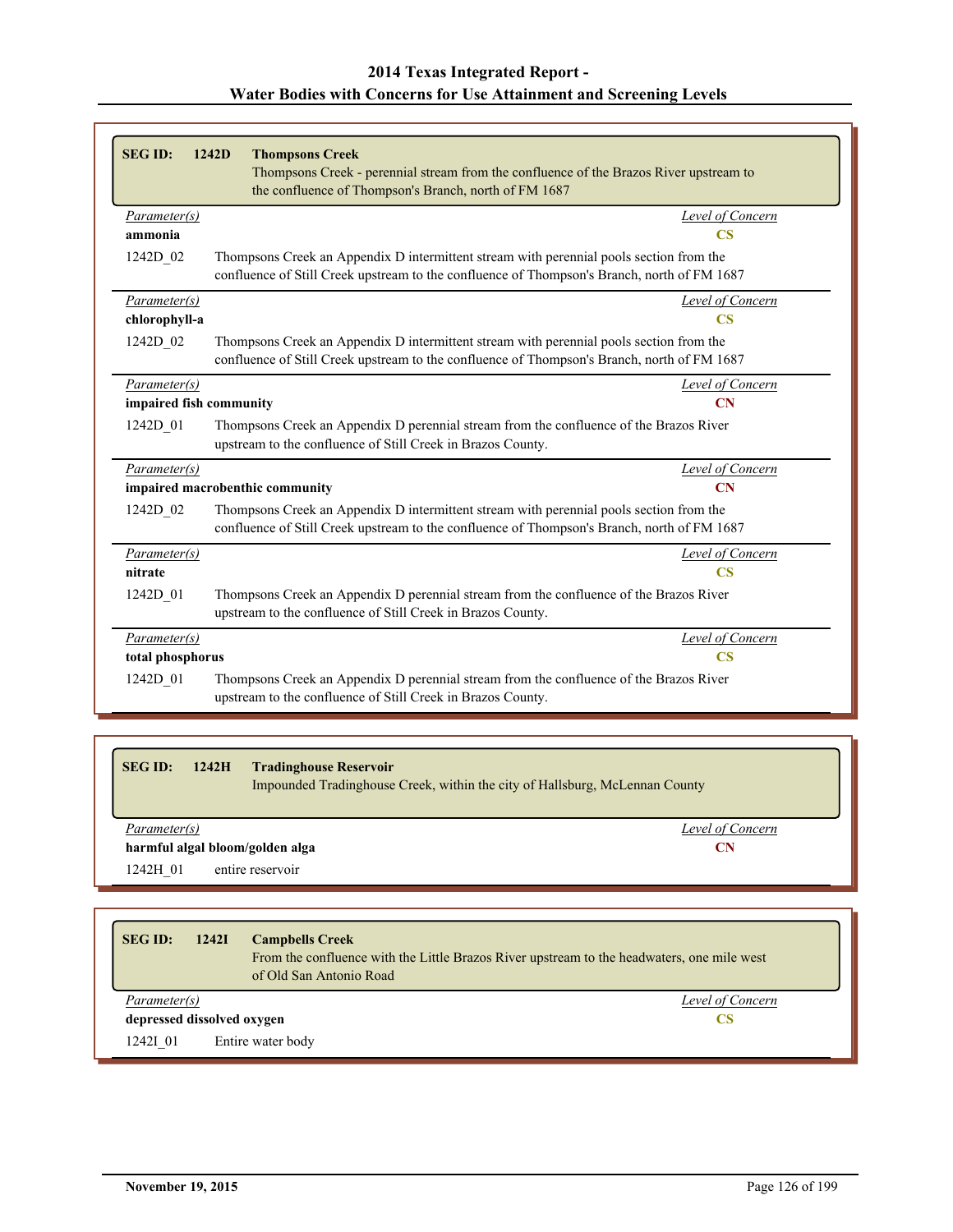| <b>SEGID:</b>                                                                                                                                               | 1242J | <b>Deer Creek</b><br>Deer Creek - perennial stream from the confluence of the Brazos River upstream to the<br>confluence of Dog Branch northwest of Lott |                  |
|-------------------------------------------------------------------------------------------------------------------------------------------------------------|-------|----------------------------------------------------------------------------------------------------------------------------------------------------------|------------------|
| Parameter(s)                                                                                                                                                |       |                                                                                                                                                          | Level of Concern |
| impaired macrobenthic community<br>CN                                                                                                                       |       |                                                                                                                                                          |                  |
| Deer Creek an Appendix D perennial stream from the confluence of the Brazos River upstream to<br>1242J 01<br>the confluence of Dog Branch northwest of Lott |       |                                                                                                                                                          |                  |

| <b>SEG ID:</b><br>1242M    | <b>Spring Creek</b><br>From the confluence with the Little Brazos River in Robertson County, upstream to the<br>headwaters, 1.5 miles north of FM 391 |
|----------------------------|-------------------------------------------------------------------------------------------------------------------------------------------------------|
| Parameter(s)               | Level of Concern                                                                                                                                      |
| depressed dissolved oxygen |                                                                                                                                                       |
| 1242M 01                   | Entire water body                                                                                                                                     |

| <b>SEG ID:</b>                             | 1242N<br><b>Tehuacana Creek</b><br>From the confluence with the Brazos River in McLennan county upstream to the headwaters<br>2 miles south of Penelope in Hill County |                         |  |  |
|--------------------------------------------|------------------------------------------------------------------------------------------------------------------------------------------------------------------------|-------------------------|--|--|
| Parameter(s)                               | Level of Concern                                                                                                                                                       |                         |  |  |
| chlorophyll-a                              |                                                                                                                                                                        | $\overline{\text{CS}}$  |  |  |
| 1242N 01                                   | Downstream portion of water body, from confluence with Brazos River upstream to confl. with<br>Little Tehuacana Creek                                                  |                         |  |  |
| Parameter(s)                               |                                                                                                                                                                        | Level of Concern        |  |  |
| fish kill report                           |                                                                                                                                                                        | CN                      |  |  |
| 1242N 01                                   | Downstream portion of water body, from confluence with Brazos River upstream to confl. with<br>Little Tehuacana Creek                                                  |                         |  |  |
| Parameter(s)                               |                                                                                                                                                                        | <u>Level of Concern</u> |  |  |
| impaired macrobenthic community<br>CN      |                                                                                                                                                                        |                         |  |  |
| 1242N 01                                   | Downstream portion of water body, from confluence with Brazos River upstream to confl. with<br>Little Tehuacana Creek                                                  |                         |  |  |
| Parameter(s)                               |                                                                                                                                                                        | <b>Level of Concern</b> |  |  |
| nitrate                                    |                                                                                                                                                                        | $\overline{\text{CS}}$  |  |  |
| 1242N 01                                   | Downstream portion of water body, from confluence with Brazos River upstream to confl. with<br>Little Tehuacana Creek                                                  |                         |  |  |
| Parameter(s)                               |                                                                                                                                                                        | <b>Level of Concern</b> |  |  |
| $\overline{\text{CS}}$<br>total phosphorus |                                                                                                                                                                        |                         |  |  |
| 1242N 01                                   | Downstream portion of water body, from confluence with Brazos River upstream to confl. with<br>Little Tehuacana Creek                                                  |                         |  |  |

Ъ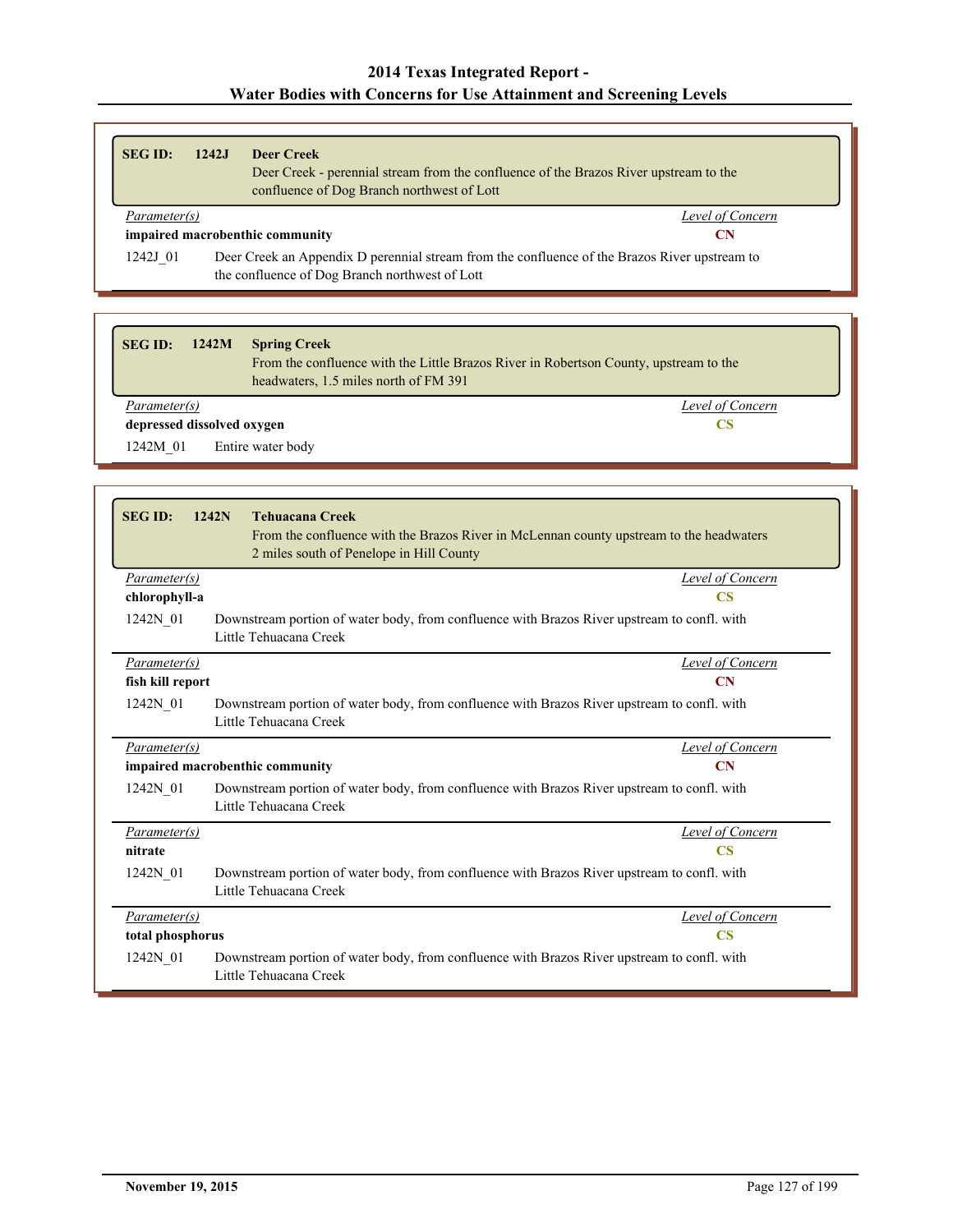| <b>SEG ID:</b> | 1242 <sub>O</sub> | <b>Bull Hide Creek</b><br>From the confluence with the Brazos River in Falls County upstream to its headwaters, 1.5<br>km west of Waco in McLennan County.                            |
|----------------|-------------------|---------------------------------------------------------------------------------------------------------------------------------------------------------------------------------------|
| Parameter(s)   |                   | Level of Concern                                                                                                                                                                      |
| nitrate        |                   | CS.                                                                                                                                                                                   |
| 12420 01       |                   | Portion of Bull Hide Creek from the confluence with the Brazos River in Falls county upstream to<br>the confluence with unnamed tributary (NHD RC 12070101002570) in McLennan County. |

| <b>SEG ID:</b> | 1243 | <b>Salado Creek</b><br>From the confluence with the Lampasas River in Bell County to the confluence of North<br>Salado Creek and South Salado Creek in Williamson County   |
|----------------|------|----------------------------------------------------------------------------------------------------------------------------------------------------------------------------|
| Parameter(s)   |      | Level of Concern                                                                                                                                                           |
| nitrate        |      | CS                                                                                                                                                                         |
| 1243 01        |      | Portion of Salado Creek from confluence with Lampasas River upstream to unnamed tributary<br>(NHD RC 12070203003968) just downstream of Stagecoach outfall.                |
| 1243 02        |      | Portion of Salado Creek from confluence with unnamed tributary (NHD RC 12070203003968)<br>upstream to confluence with North/South Forks Salado Creek in Williamson County. |

| <b>SEG ID:</b>   | 1244<br><b>Brushy Creek</b><br>From the confluence with the San Gabriel River in Milam County to the confluence of<br>South Brushy Creek in Williamson County |
|------------------|---------------------------------------------------------------------------------------------------------------------------------------------------------------|
| Parameter(s)     | Level of Concern                                                                                                                                              |
| bacteria         | <b>CN</b>                                                                                                                                                     |
| 1244 01          | From the confluence of the San Gabriel River upstream to the confluence of Mustang Creek                                                                      |
| Parameter(s)     | Level of Concern                                                                                                                                              |
| nitrate          | <b>CS</b>                                                                                                                                                     |
| 1244 01          | From the confluence of the San Gabriel River upstream to the confluence of Mustang Creek                                                                      |
| 1244 03          | From the confluence of Cottonwood Creek upstream to the confluence of Lake Creek                                                                              |
| Parameter(s)     | Level of Concern                                                                                                                                              |
| total phosphorus | CS                                                                                                                                                            |
| 1244 01          | From the confluence of the San Gabriel River upstream to the confluence of Mustang Creek                                                                      |
| 1244 03          | From the confluence of Cottonwood Creek upstream to the confluence of Lake Creek                                                                              |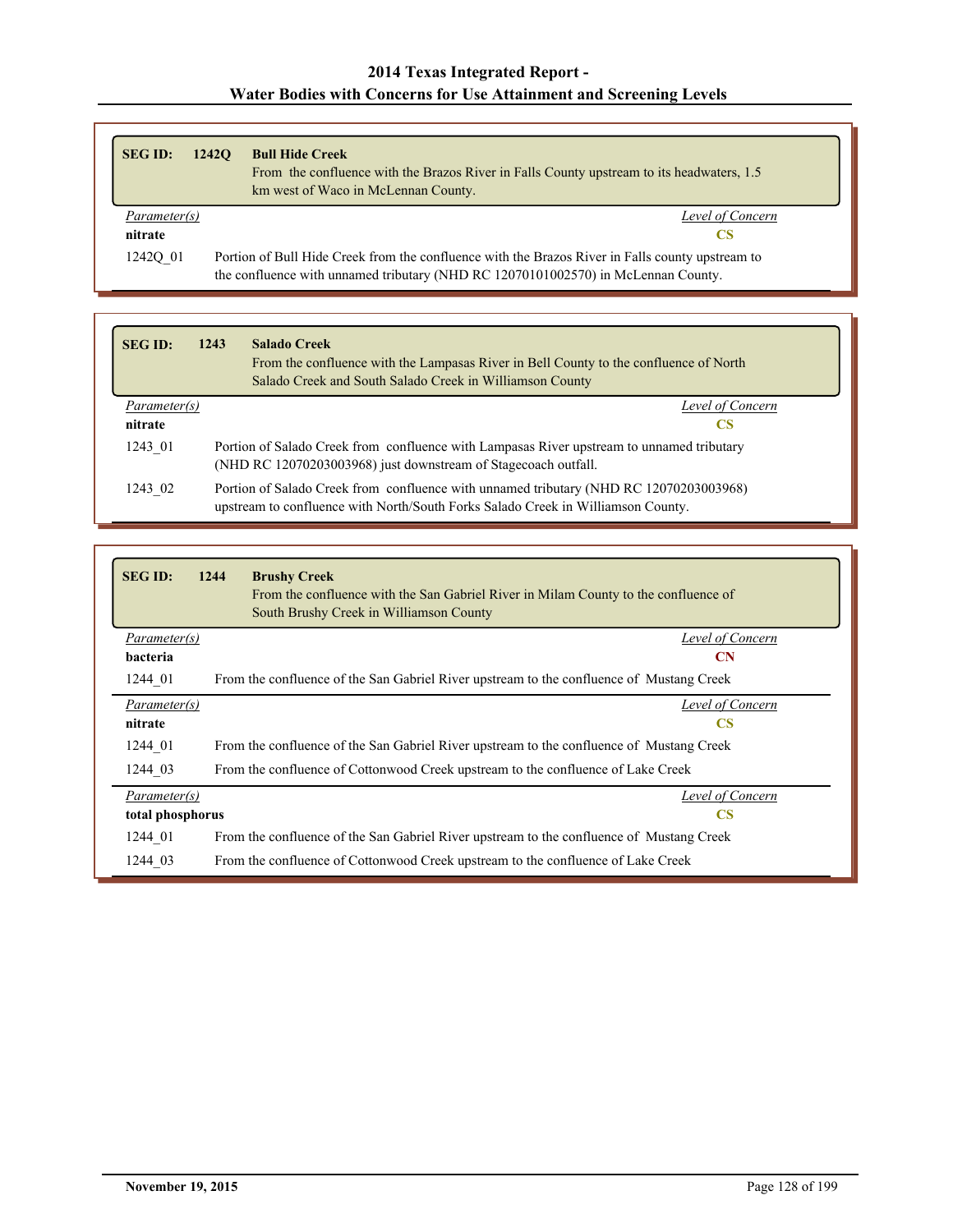| <b>SEG ID:</b>             | 1245<br><b>Upper Oyster Creek</b><br>From Steep Bank Creek/Brazos River confluence in Fort Bend County to pumping station<br>on Jones Creek confluence at Brazos River in Fort Bend County (includes portions of Steep<br>Bank Creek, Flat Bank Creek, and Jones Creek) |                  |
|----------------------------|-------------------------------------------------------------------------------------------------------------------------------------------------------------------------------------------------------------------------------------------------------------------------|------------------|
| Parameter(s)               |                                                                                                                                                                                                                                                                         | Level of Concern |
| chlorophyll-a              |                                                                                                                                                                                                                                                                         | <b>CS</b>        |
| 1245 01                    | From the confluence with the Brazos River upstream to Dam #3                                                                                                                                                                                                            |                  |
| 1245 02                    | From Dam #3 upstream to Harmon St. crossing in Sugar Land                                                                                                                                                                                                               |                  |
| 1245 03                    | From Harmon St. crossing in Sugar Land upstream to the end of the segment                                                                                                                                                                                               |                  |
| Parameter(s)               |                                                                                                                                                                                                                                                                         | Level of Concern |
| depressed dissolved oxygen |                                                                                                                                                                                                                                                                         | <b>CS</b>        |
| 1245_01                    | From the confluence with the Brazos River upstream to Dam #3                                                                                                                                                                                                            |                  |
| 1245_02                    | From Dam #3 upstream to Harmon St. crossing in Sugar Land                                                                                                                                                                                                               |                  |
| Parameter(s)               |                                                                                                                                                                                                                                                                         | Level of Concern |
| nitrate                    |                                                                                                                                                                                                                                                                         | CS               |

1245\_01 From the confluence with the Brazos River upstream to Dam #3

| <b>SEG ID:</b> | 1245A | <b>Red Gully</b><br>Perennial stream from the confluence with Oyster Creek up to 1.7 km upstream of Old<br><b>Richmond Road</b> |
|----------------|-------|---------------------------------------------------------------------------------------------------------------------------------|
| Parameter(s)   |       | Level of Concern                                                                                                                |
| bacteria       |       | <b>CN</b>                                                                                                                       |
| 1245A 01       |       | entire water body                                                                                                               |
| Parameter(s)   |       | Level of Concern                                                                                                                |
| nitrate        |       | <b>CS</b>                                                                                                                       |
| 1245A 01       |       | entire water body                                                                                                               |

| <b>SEG ID:</b>  | 1245E<br><b>Flewellen Creek</b><br>From the confluence with Oyster Creek upstream to the confluence with two unnamed<br>tributaries, 0.3 km east of Fulshear in Fort Bend county. |  |
|-----------------|-----------------------------------------------------------------------------------------------------------------------------------------------------------------------------------|--|
| Parameter(s)    | Level of Concern                                                                                                                                                                  |  |
| <b>bacteria</b> |                                                                                                                                                                                   |  |
| 1245E 01        | Entire water body                                                                                                                                                                 |  |

| <b>SEG ID:</b>      | 1245F | <b>Alcorn Bayou</b><br>From the confluence with Steep Bank Creek upstream to its headwaters 0.5km east of Pecan<br>Grove in Fort Bend county |
|---------------------|-------|----------------------------------------------------------------------------------------------------------------------------------------------|
| <i>Parameter(s)</i> |       | Level of Concern                                                                                                                             |
| nitrate             |       | CS                                                                                                                                           |
| 1245F 01            |       | Entire water body                                                                                                                            |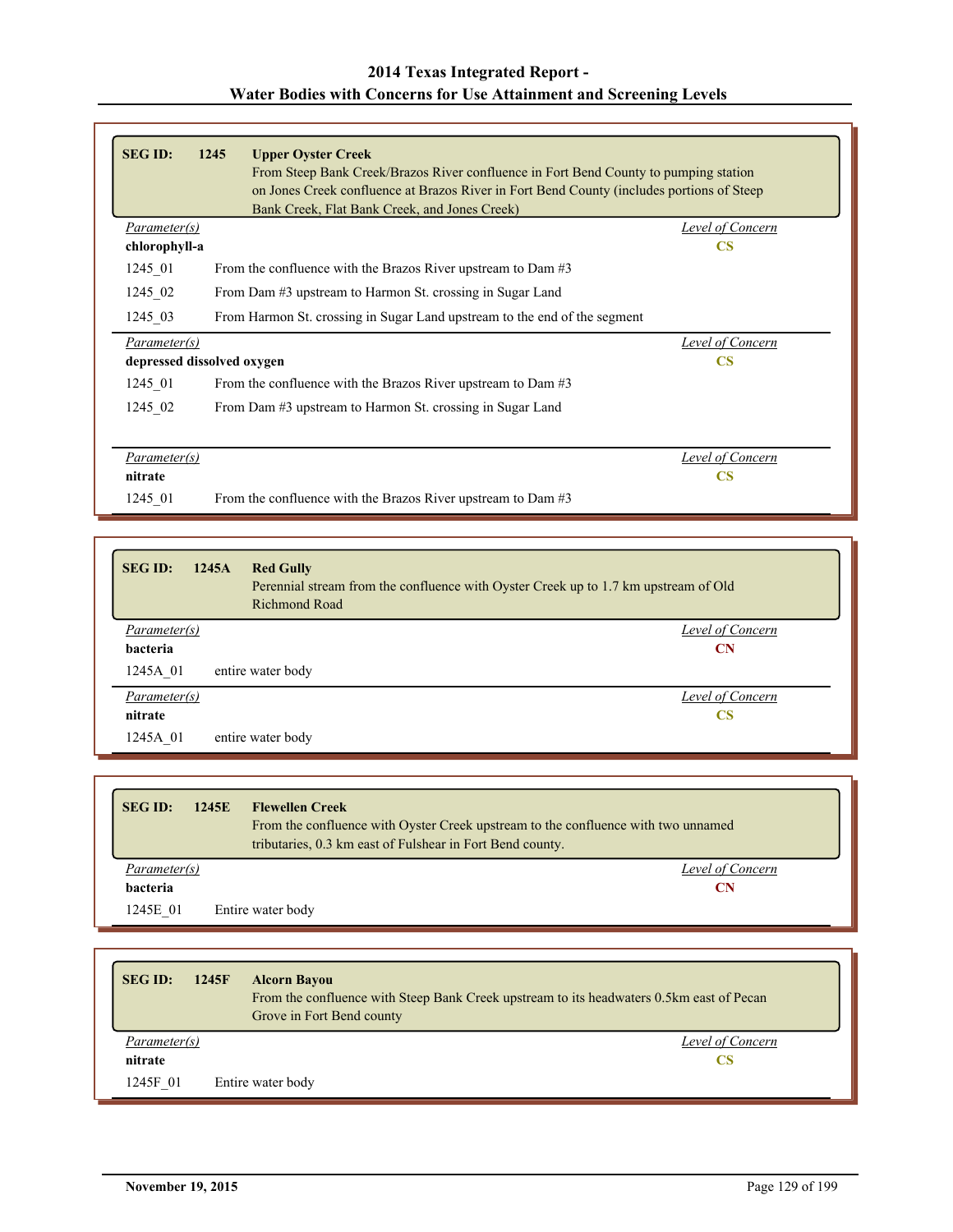| <b>SEG ID:</b> | 1245I                                   | <b>Steep Bank Creek</b><br>From confluence with Oyster Creek (Flat Bank Creek portion) upstream to end of water<br>body, 0.2 km east of US 59 in city of First Colony, Fort Bend County. |                  |
|----------------|-----------------------------------------|------------------------------------------------------------------------------------------------------------------------------------------------------------------------------------------|------------------|
| Parameter(s)   |                                         |                                                                                                                                                                                          | Level of Concern |
|                | depressed dissolved oxygen<br><b>CS</b> |                                                                                                                                                                                          |                  |
| 12451 01       |                                         | Entire water body                                                                                                                                                                        |                  |
| Parameter(s)   |                                         |                                                                                                                                                                                          | Level of Concern |
| nitrate        |                                         |                                                                                                                                                                                          | <b>CS</b>        |
| 12451 01       |                                         | Entire water body                                                                                                                                                                        |                  |

| <b>SEG ID:</b> | 1245J<br><b>Stafford Run</b><br>From the confluence with Upper Oyster Creek upstream to headwaters near Stafford, Fort<br>Bend County. |  |
|----------------|----------------------------------------------------------------------------------------------------------------------------------------|--|
| Parameter(s)   | Level of Concern                                                                                                                       |  |
| bacteria       | CN                                                                                                                                     |  |
| 1245J 01       | Entire water body                                                                                                                      |  |

| <b>SEG ID:</b> | 1246<br><b>Middle Bosque/South Bosque River</b>                                            |
|----------------|--------------------------------------------------------------------------------------------|
|                | Middle Bosque River from a point $1.64$ kilometers $(1.02$ miles) from the confluence with |
|                | the South Bosque River to the confluence of Cave Creek and Middle Bosque Creek and for     |
|                | the South Bosque River from a point 1.35 kilometers (0.84 miles) from the confl*           |
| Parameter(s)   | Level of Concern                                                                           |
| nitrate        |                                                                                            |
| 1246 02        | Entire South Bosque River                                                                  |

| <b>SEGID:</b> | <b>Tonk Creek</b><br>1246D<br>From the confluence with Middle Bosque River in Crawford (McLennan County), upstream<br>to the headwaters in Coryell County, 1.0 mile west of FM 929 |
|---------------|------------------------------------------------------------------------------------------------------------------------------------------------------------------------------------|
| Parameter(s)  | Level of Concern                                                                                                                                                                   |
| nitrate       | CS                                                                                                                                                                                 |
| 1246D 01      | Entire water body                                                                                                                                                                  |

| <b>SEG ID:</b> | 1246E<br><b>Wasp Creek</b><br>From the confluence with Tonk Creek in Crawford in McLennan County, upstream to the<br>headwaters in Coryell County, 0.15 mile east of FM 185 |
|----------------|-----------------------------------------------------------------------------------------------------------------------------------------------------------------------------|
| Parameter(s)   | Level of Concern                                                                                                                                                            |
| nitrate        | CS                                                                                                                                                                          |
| 1246E 01       | Entire water body                                                                                                                                                           |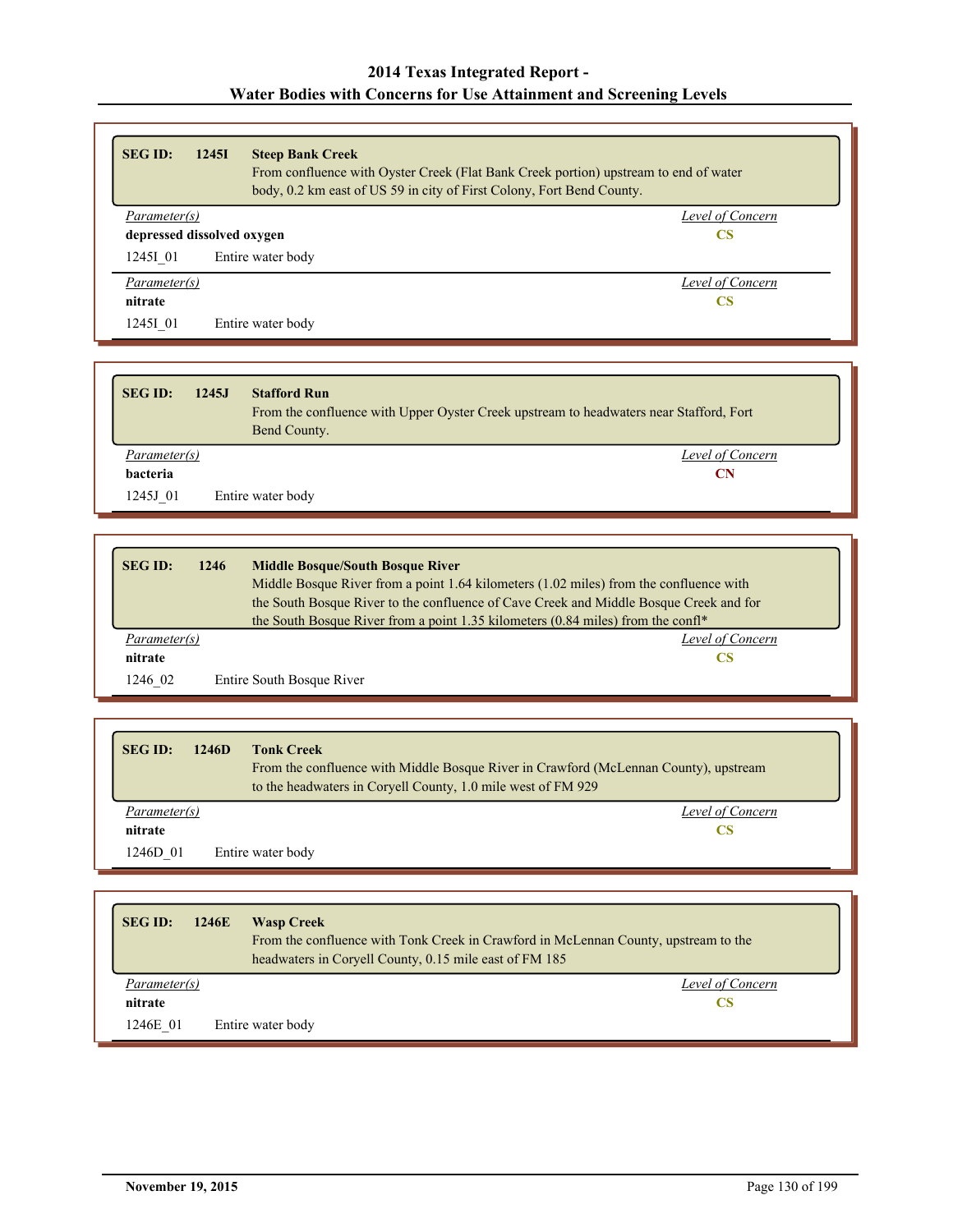| <b>SEG ID:</b> | 1247 | <b>Granger Lake</b><br>From Granger Dam in Williamson County to a point 1.9 km (1.2 miles) downstream of SH<br>95 in Williamson County, up to normal pool elevation of 504 feet (impounds San Gabriel<br>River) |  |
|----------------|------|-----------------------------------------------------------------------------------------------------------------------------------------------------------------------------------------------------------------|--|
| Parameter(s)   |      | Level of Concern                                                                                                                                                                                                |  |
| nitrate        |      | CS                                                                                                                                                                                                              |  |
| 1247 01        |      | Eastern end of lake near the dam                                                                                                                                                                                |  |
| 1247 02        |      | Willis Creek arm of lake                                                                                                                                                                                        |  |
| 1247 03        |      | Western end of lake on the San Gabriel River                                                                                                                                                                    |  |

| <b>SEG ID:</b><br>1247A | <b>Willis Creek</b><br>From the confluence with the headwaters of Granger Lake in Williamson County to CR 313<br>in Williamson County |
|-------------------------|---------------------------------------------------------------------------------------------------------------------------------------|
| <i>Parameter(s)</i>     | Level of Concern                                                                                                                      |
| nitrate                 | CS                                                                                                                                    |
| 1247A 01                | Entire water body                                                                                                                     |

| <b>SEG ID:</b> | 1248 | <b>San Gabriel/North Fork San Gabriel River</b><br>From point 1.9 km (1.2 miles) downstream of SH 95 in Williamson County to North San<br>Gabriel Dam in Williamson County |  |
|----------------|------|----------------------------------------------------------------------------------------------------------------------------------------------------------------------------|--|
| Parameter(s)   |      | Level of Concern                                                                                                                                                           |  |
| nitrate        |      | CS                                                                                                                                                                         |  |
| 1248 01        |      | Entire segment                                                                                                                                                             |  |

| 1248B<br><b>Huddleston Branch</b><br><b>SEG ID:</b> | From the confluence with Mankins Branch in Williamson County to a point 1 km upstream<br>of CR 105 in Williamson County |
|-----------------------------------------------------|-------------------------------------------------------------------------------------------------------------------------|
| Parameter(s)                                        | Level of Concern                                                                                                        |
| bacteria                                            | <b>CN</b>                                                                                                               |
| 1248B 01<br>Entire reach                            |                                                                                                                         |
| <i>Parameter(s)</i>                                 | Level of Concern                                                                                                        |
| nitrate                                             | <b>CS</b>                                                                                                               |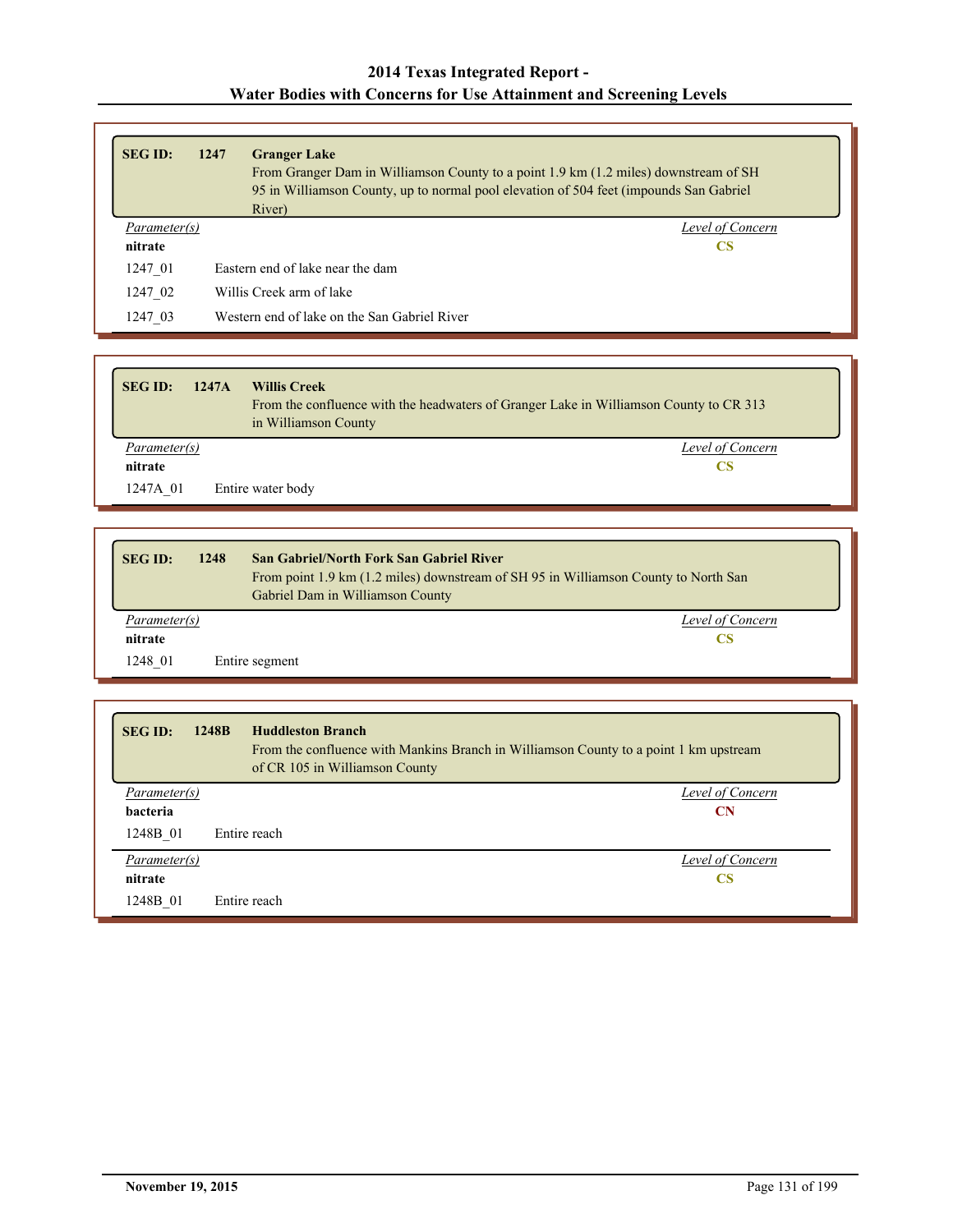| <b>SEG ID:</b><br>1248C<br><b>Mankins Branch</b><br>Perennial stream from the confluence with the San Gabriel River in Williamson County to<br>the intersection of CR 105 and 104 in Williamson County |                        |
|--------------------------------------------------------------------------------------------------------------------------------------------------------------------------------------------------------|------------------------|
| Parameter(s)                                                                                                                                                                                           | Level of Concern       |
| impaired habitat                                                                                                                                                                                       | $\overline{\text{CS}}$ |
| 1248C 01<br>Entire water body                                                                                                                                                                          |                        |
| Parameter(s)                                                                                                                                                                                           | Level of Concern       |
| nitrate                                                                                                                                                                                                | $\overline{\text{CS}}$ |
| 1248C 01<br>Entire water body                                                                                                                                                                          |                        |
| Parameter(s)                                                                                                                                                                                           | Level of Concern       |
| total phosphorus                                                                                                                                                                                       | <b>CS</b>              |
| 1248C 01<br>Entire water body                                                                                                                                                                          |                        |

| <b>SEG ID:</b>             | 1250 | <b>South Fork San Gabriel River</b><br>From the confluence with the North Fork San Gabriel River in Williamson County to the<br>most upstream crossing of SH 29 in Burnet County |
|----------------------------|------|----------------------------------------------------------------------------------------------------------------------------------------------------------------------------------|
| Parameter(s)               |      | Level of Concern                                                                                                                                                                 |
| depressed dissolved oxygen |      | CS                                                                                                                                                                               |
| 1250 03                    |      | From the confluence with unnamed tributary (NHD RC 12070205002505) upstream to<br>headwaters of water body.                                                                      |

| <b>SEG ID:</b> | 1252 | <b>Lake Limestone</b><br>From Sterling C. Robertson Dam in Leon/Robertson County to a point 2.3 km (1.4 miles)<br>downstream of SH 164 in Limestone County, up to normal pool elevation of 363 feet<br>(impounds Navasota River) |
|----------------|------|----------------------------------------------------------------------------------------------------------------------------------------------------------------------------------------------------------------------------------|
| Parameter(s)   |      | Level of Concern                                                                                                                                                                                                                 |
| chlorophyll-a  |      | <b>CS</b>                                                                                                                                                                                                                        |
| 1252 01        |      | South end of lake near dam                                                                                                                                                                                                       |
| 1252 02        |      | Main body of lake                                                                                                                                                                                                                |
| 1252 03        |      | Lambs Creek arm on east side of lake                                                                                                                                                                                             |
| 1252 05        |      | Navasota River Arm near headwaters                                                                                                                                                                                               |

| <b>SEG ID:</b> | 1253<br><b>Navasota River Below Lake Mexia</b><br>From a point 2.3 km (1.4 miles) downstream of SH 164 in Limestone County to Bistone<br>Dam in Limestone County |                  |
|----------------|------------------------------------------------------------------------------------------------------------------------------------------------------------------|------------------|
| Parameter(s)   |                                                                                                                                                                  | Level of Concern |
| chlorophyll-a  |                                                                                                                                                                  | <b>CS</b>        |
| 1253 01        | From headwaters of Lake Limestone upstream to confluence with Plummer's Creek                                                                                    |                  |
| Parameter(s)   |                                                                                                                                                                  | Level of Concern |
|                | depressed dissolved oxygen                                                                                                                                       | <b>CS</b>        |
| 1253 01        | From headwaters of Lake Limestone upstream to confluence with Plummer's Creek                                                                                    |                  |
| 1253 02        | From confluence with Plummer's Creek upstream to Springfield Lake                                                                                                |                  |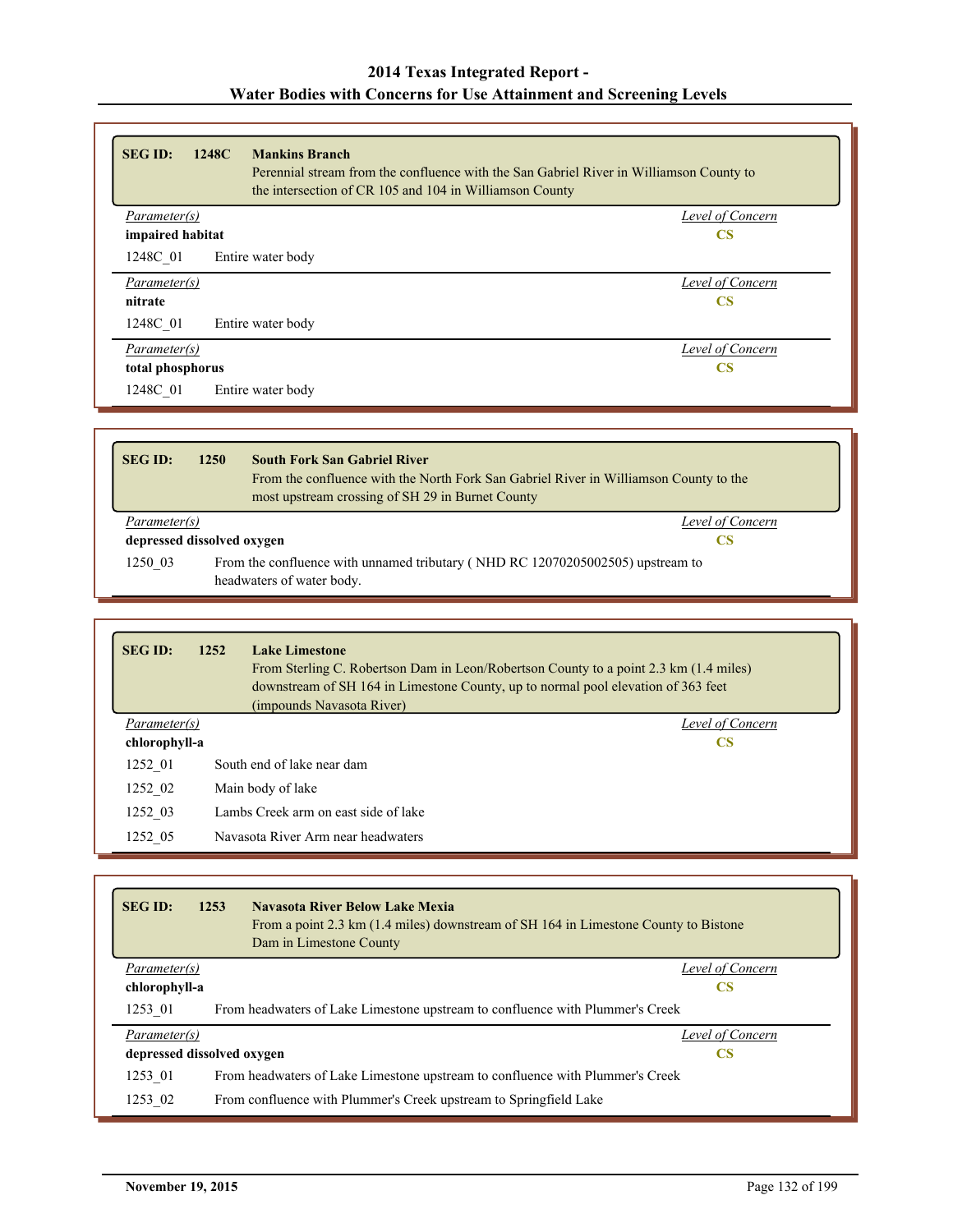| <b>SEG ID:</b><br>1253A<br><b>Springfield Lake</b><br>Impoundment of Navasota River below Lake Mexia in Limestone County. |                  |
|---------------------------------------------------------------------------------------------------------------------------|------------------|
| <i>Parameter(s)</i>                                                                                                       | Level of Concern |
| chlorophyll-a                                                                                                             | $\mathbf{CS}$    |
| 1253A 01<br>Entire water body                                                                                             |                  |
| Parameter(s)                                                                                                              | Level of Concern |
| depressed dissolved oxygen                                                                                                | CN               |
| 1253A 01<br>Entire water body                                                                                             |                  |
| Parameter(s)                                                                                                              | Level of Concern |
| total phosphorus                                                                                                          | <b>CS</b>        |
| 1253A 01<br>Entire water body                                                                                             |                  |

| <b>SEG ID:</b>                   | 1254<br><b>Aquilla Reservoir</b><br>From Aquilla Dam in Hill County up to the normal pool elevation of 537.5 feet (impounds<br>Aquilla Creek) |                  |
|----------------------------------|-----------------------------------------------------------------------------------------------------------------------------------------------|------------------|
| Parameter(s)                     |                                                                                                                                               | Level of Concern |
| arsenic in sediment<br><b>CS</b> |                                                                                                                                               |                  |
| 1254 03                          | Hackberry Creek arm on the east                                                                                                               |                  |
| Parameter(s)                     |                                                                                                                                               | Level of Concern |
| nitrate                          |                                                                                                                                               | <b>CS</b>        |
| 1254 01                          | South end of reservoir near dam                                                                                                               |                  |
| 1254 02                          | Aquilla Creek arm on the west                                                                                                                 |                  |
| 1254 03                          | Hackberry Creek arm on the east                                                                                                               |                  |

| <b>SEG ID:</b>             | 1254A<br><b>Hackberry Creek</b><br>From its confluence with Aquilla Reservoir, upstream to its headwaters 1.3 miles west of<br>Itasca in Hill County |
|----------------------------|------------------------------------------------------------------------------------------------------------------------------------------------------|
| Parameter(s)               | Level of Concern                                                                                                                                     |
| ammonia                    | <b>CS</b>                                                                                                                                            |
| 1254A 01                   | Portion of Hackberry Creek from the confluence with Aquilla Reservoir upstream to the<br>confluence with Little Hackberry Creek in Hill County.      |
| Parameter(s)               | Level of Concern                                                                                                                                     |
| depressed dissolved oxygen | <b>CS</b>                                                                                                                                            |
| 1254A 01                   | Portion of Hackberry Creek from the confluence with Aquilla Reservoir upstream to the<br>confluence with Little Hackberry Creek in Hill County.      |
| Parameter(s)               | Level of Concern                                                                                                                                     |
| nitrate                    | <b>CS</b>                                                                                                                                            |
| 1254A 01                   | Portion of Hackberry Creek from the confluence with Aquilla Reservoir upstream to the<br>confluence with Little Hackberry Creek in Hill County.      |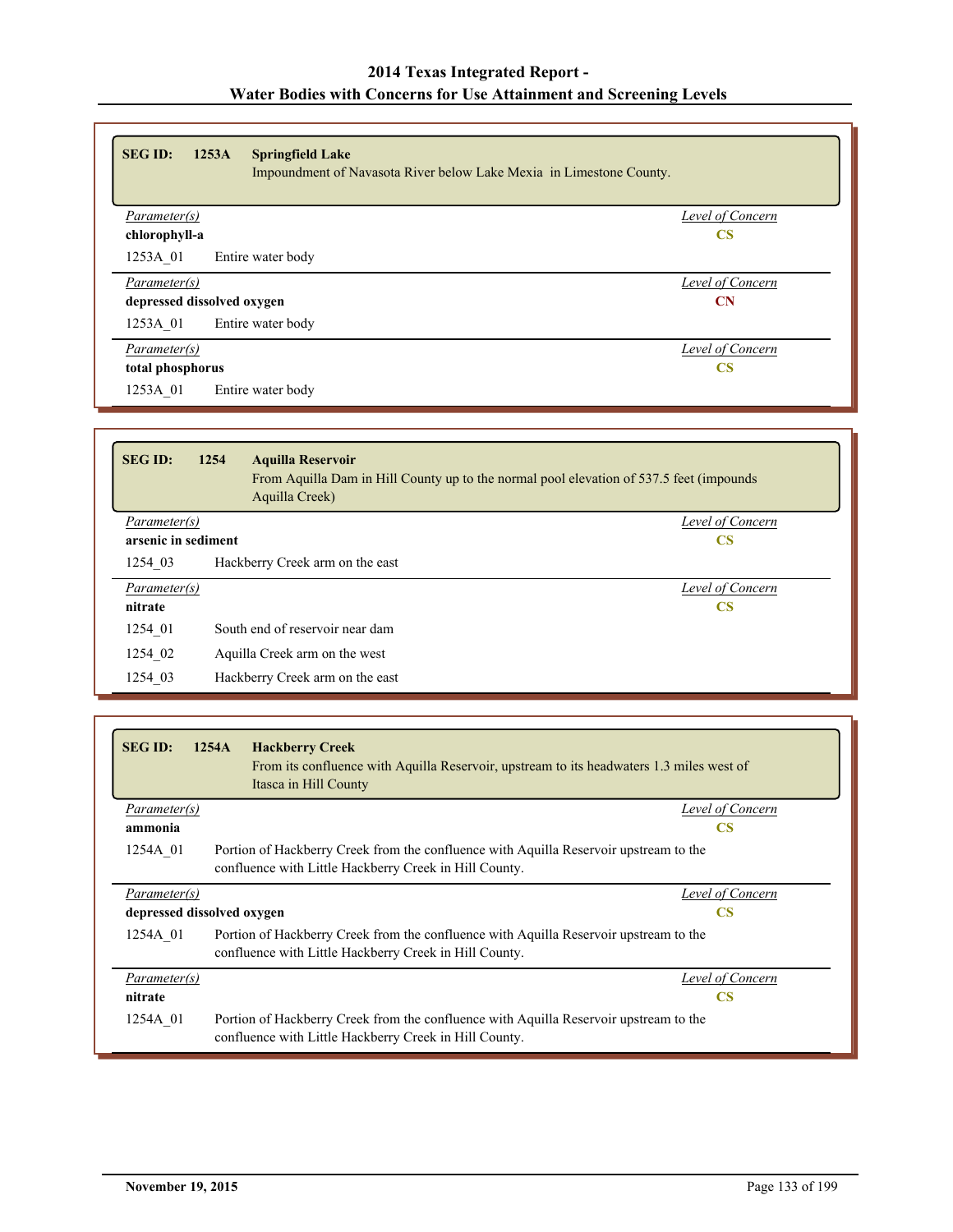| <b>SEG ID:</b>      | 1255<br><b>Upper North Bosque River</b><br>From a point immediately above the confluence of Indian Creek in Erath County to the<br>confluence of the North Fork and South Fork of the Bosque River in Erath County |  |
|---------------------|--------------------------------------------------------------------------------------------------------------------------------------------------------------------------------------------------------------------|--|
| Parameter(s)        | Level of Concern                                                                                                                                                                                                   |  |
| chlorophyll-a       | $\overline{\text{CS}}$                                                                                                                                                                                             |  |
| 1255 01             | Portion of Upper North Bosque River from confluence with Indian Creek upstream to confluence<br>with Dry Branch in Erath County.                                                                                   |  |
| 1255 02             | Portion of Upper North Bosque River from confluence with Dry Branch upstream to confluence<br>with North/South Forks North Bosque River in Erath County.                                                           |  |
| Parameter(s)        | Level of Concern                                                                                                                                                                                                   |  |
|                     | depressed dissolved oxygen<br>$\mathbf C\mathbf N$                                                                                                                                                                 |  |
| 1255 02             | Portion of Upper North Bosque River from confluence with Dry Branch upstream to confluence<br>with North/South Forks North Bosque River in Erath County.                                                           |  |
| <i>Parameter(s)</i> | Level of Concern                                                                                                                                                                                                   |  |
| nitrate             | $\overline{\text{CS}}$                                                                                                                                                                                             |  |
| 1255 01             | Portion of Upper North Bosque River from confluence with Indian Creek upstream to confluence<br>with Dry Branch in Erath County.                                                                                   |  |

| <b>SEG ID:</b><br>1255A<br><b>Goose Branch</b><br>County | From the confluence with the south fork of the North Bosque River 2.5 miles (4.0 km) west<br>of Stephenville, upstream to the headwaters 0.5 miles (0.8 km) north of FM 8 in Erath |
|----------------------------------------------------------|------------------------------------------------------------------------------------------------------------------------------------------------------------------------------------|
| Parameter(s)                                             | Level of Concern                                                                                                                                                                   |
| ammonia                                                  | <b>CS</b>                                                                                                                                                                          |
| Entire water body<br>1255A 01                            |                                                                                                                                                                                    |
| Parameter(s)                                             | <b>Level of Concern</b>                                                                                                                                                            |
| chlorophyll-a                                            | $\overline{\text{CS}}$                                                                                                                                                             |
| 1255A 01<br>Entire water body                            |                                                                                                                                                                                    |
| Parameter(s)                                             | Level of Concern                                                                                                                                                                   |
| nitrate                                                  | $\overline{\text{CS}}$                                                                                                                                                             |
| 1255A 01<br>Entire water body                            |                                                                                                                                                                                    |
| Parameter(s)                                             | Level of Concern                                                                                                                                                                   |
| total phosphorus                                         | $\overline{\text{CS}}$                                                                                                                                                             |
| 1255A 01<br>Entire water body                            |                                                                                                                                                                                    |

| 1255B<br><b>SEG ID:</b> | <b>North Fork Upper North Bosque River</b><br>From the confluence with the South Fork of the Upper North Bosque River in Stephenville,<br>upstream to the headwaters, 2.0 miles north of FM 219 |
|-------------------------|-------------------------------------------------------------------------------------------------------------------------------------------------------------------------------------------------|
| Parameter(s)            | Level of Concern                                                                                                                                                                                |
| chlorophyll-a           | CS                                                                                                                                                                                              |
| 1255B 01                | Entire water body                                                                                                                                                                               |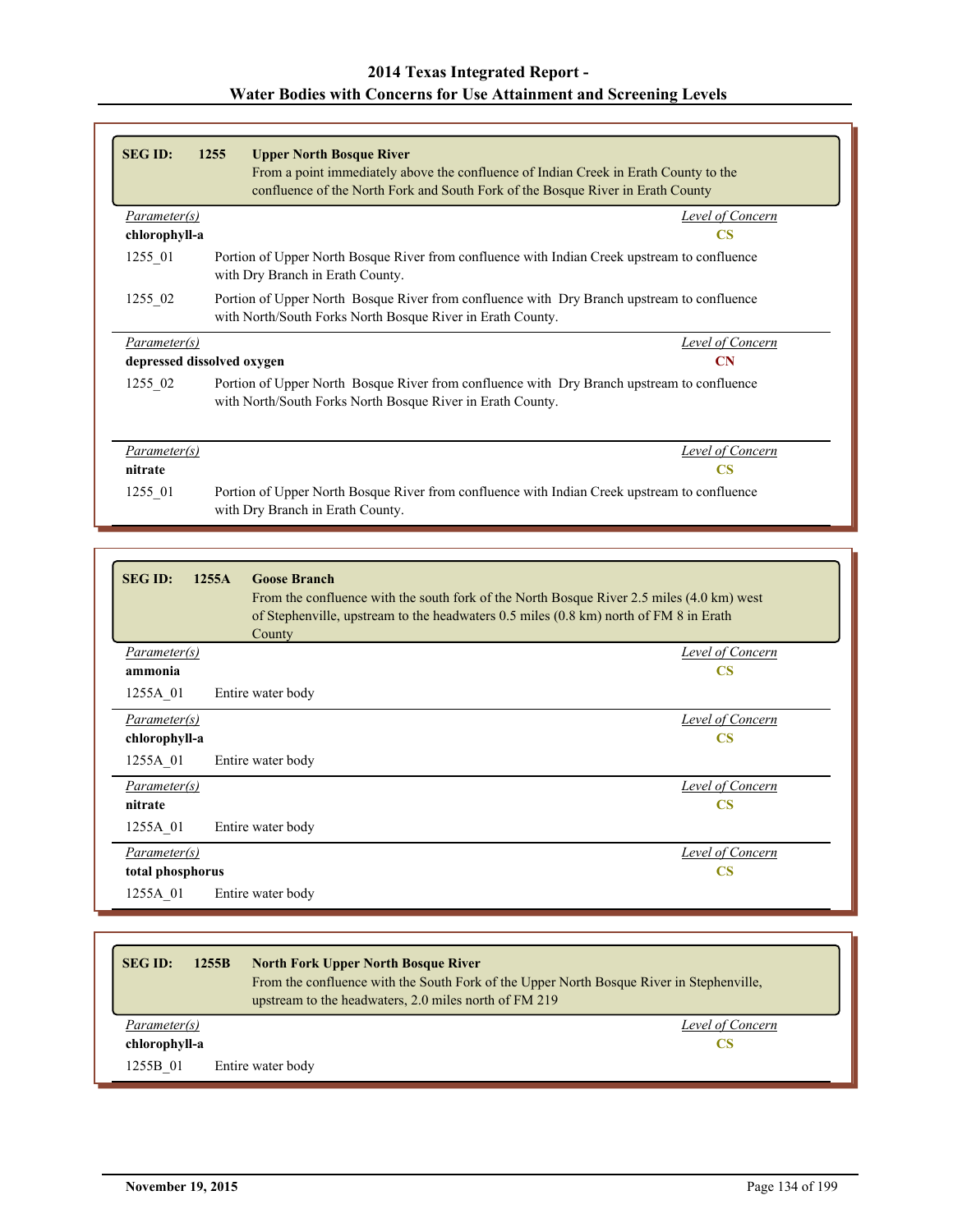| <b>SEG ID:</b><br>1255C<br><b>Scarborough Creek</b><br>headwaters 0.1 miles (0.2 km) southeast of FM 219 in Erath County | From the confluence with the North Fork of the upper North Bosque River, upstream to the |
|--------------------------------------------------------------------------------------------------------------------------|------------------------------------------------------------------------------------------|
| Parameter(s)                                                                                                             | Level of Concern                                                                         |
| chlorophyll-a                                                                                                            | <b>CS</b>                                                                                |
| 1255C 01<br>Entire water body                                                                                            |                                                                                          |
| Parameter(s)                                                                                                             | Level of Concern                                                                         |
| total phosphorus                                                                                                         | CS                                                                                       |
| 1255C 01<br>Entire water body                                                                                            |                                                                                          |

| <b>SEG ID:</b><br>1255D | <b>South Fork North Bosque River</b><br>From the confluence with the North Fork of the upper North Bosque River in Stephenville,<br>upstream to the headwaters 3 miles (4.8 km) north of FM 219 in Erath County |
|-------------------------|-----------------------------------------------------------------------------------------------------------------------------------------------------------------------------------------------------------------|
| Parameter(s)            | Level of Concern                                                                                                                                                                                                |
| chlorophyll-a           | CS                                                                                                                                                                                                              |
| 1255D 01                | Entire water body                                                                                                                                                                                               |

| <b>SEG ID:</b><br>1255E<br><b>Unnamed Tributary of Goose Branch</b><br>From the confluence with Goose Branch in Erath County to its headwaters, 0.2 miles<br>southeast of the intersection of FM 8 and Farm Road 1219 |                  |
|-----------------------------------------------------------------------------------------------------------------------------------------------------------------------------------------------------------------------|------------------|
| <i>Parameter(s)</i>                                                                                                                                                                                                   | Level of Concern |
| ammonia                                                                                                                                                                                                               | <b>CS</b>        |
| 1255E 01<br>Entire water body                                                                                                                                                                                         |                  |
| <i>Parameter(s)</i>                                                                                                                                                                                                   | Level of Concern |
| nitrate                                                                                                                                                                                                               | <b>CS</b>        |
| 1255E 01<br>Entire water body                                                                                                                                                                                         |                  |
| Parameter(s)                                                                                                                                                                                                          | Level of Concern |
| $\overline{\text{CS}}$<br>total phosphorus                                                                                                                                                                            |                  |
| 1255E 01<br>Entire water body                                                                                                                                                                                         |                  |

| <b>SEG ID:</b><br>1255H          | <b>South Fork Upper North Bosque River Reservoir</b><br>Impoundment of South Fork Upper North Bosque River, 8 miles north west of Stephenville<br>in Erath County |  |
|----------------------------------|-------------------------------------------------------------------------------------------------------------------------------------------------------------------|--|
| Parameter(s)                     | Level of Concern                                                                                                                                                  |  |
| depressed dissolved oxygen<br>CS |                                                                                                                                                                   |  |
| 1255H 01                         | entire water body                                                                                                                                                 |  |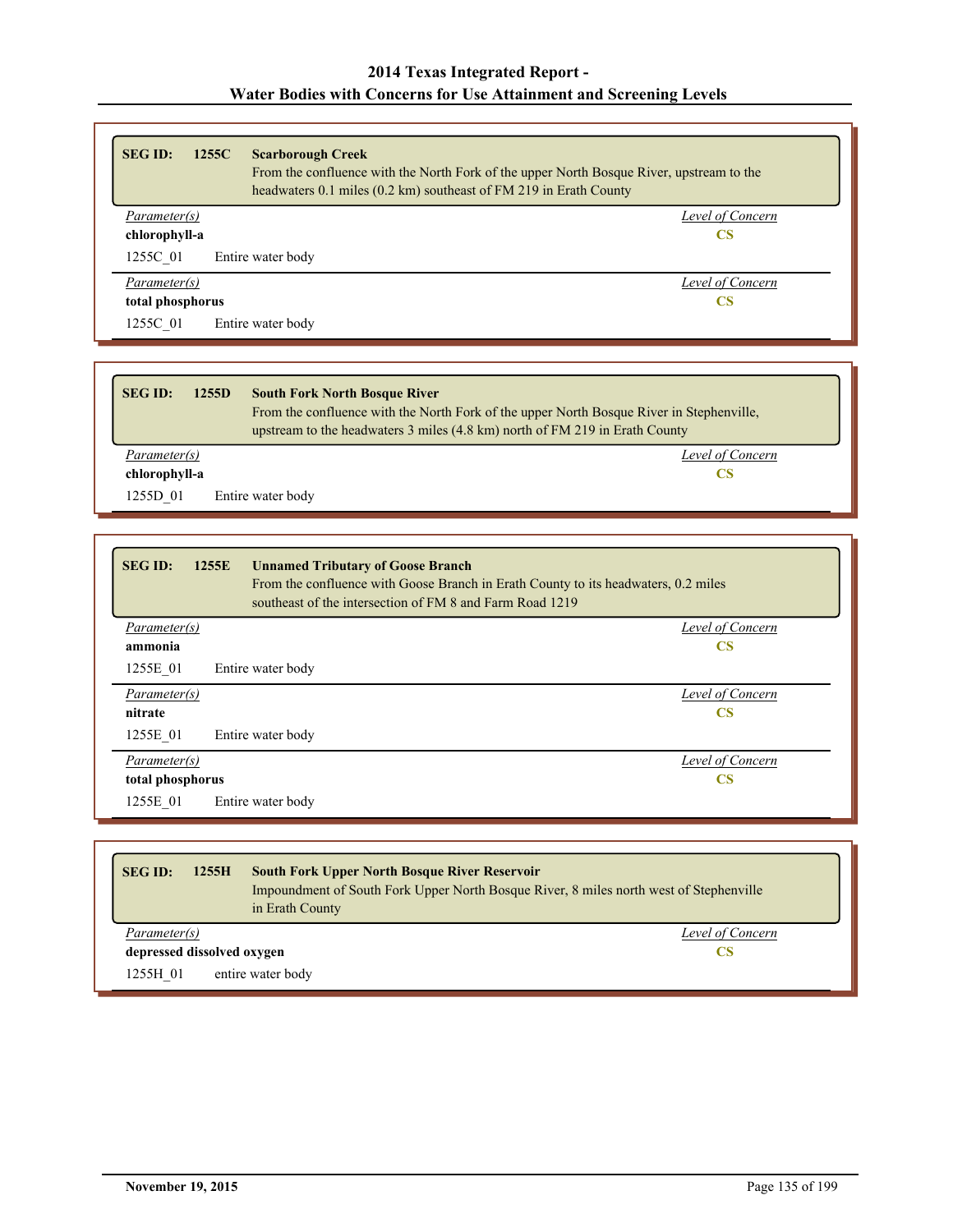| <b>SEG ID:</b>      | 1255I | <b>Dry Branch</b><br>From its confluence with the Upper North Bosque River, upstream to its headwaters 2.3<br>miles east of SH 106 in Erath County |
|---------------------|-------|----------------------------------------------------------------------------------------------------------------------------------------------------|
| <i>Parameter(s)</i> |       | Level of Concern                                                                                                                                   |
| total phosphorus    |       | CS                                                                                                                                                 |
| 12551 01            |       | entire water body                                                                                                                                  |

| <b>SEG ID:</b><br>1255J<br><b>Goose Branch Reservoir</b><br>Impoundment of Goose Branch, 5 miles west of Stephenville in Erath County. |                         |
|----------------------------------------------------------------------------------------------------------------------------------------|-------------------------|
| Parameter(s)                                                                                                                           | Level of Concern        |
| ammonia                                                                                                                                | <b>CS</b>               |
| 1255J 01<br>entire water body                                                                                                          |                         |
| Parameter(s)                                                                                                                           | Level of Concern        |
| chlorophyll-a                                                                                                                          | <b>CS</b>               |
| 1255J 01<br>entire water body                                                                                                          |                         |
| Parameter(s)                                                                                                                           | <b>Level of Concern</b> |
| total phosphorus                                                                                                                       | <b>CS</b>               |
| 1255J 01<br>entire water body                                                                                                          |                         |

| <b>SEG ID:</b><br><b>Scarborough Creek Reservoir</b><br>1255K<br>Impoundment of Scarborough Creek, 5 miles north west of Stephenville in Erath County |                  |
|-------------------------------------------------------------------------------------------------------------------------------------------------------|------------------|
| Parameter(s)                                                                                                                                          | Level of Concern |
| chlorophyll-a                                                                                                                                         | <b>CS</b>        |
| 1255K 01<br>entire water body                                                                                                                         |                  |
| Parameter(s)                                                                                                                                          | Level of Concern |
| total phosphorus                                                                                                                                      | <b>CS</b>        |
| entire water body<br>1255K 01                                                                                                                         |                  |

| <b>SEG ID:</b>                   | 1256 | <b>Brazos River/Lake Brazos</b><br>From the low water dam forming Lake Brazos in McLennan County to a point immediately<br>upstream of the confluence of Aquilla Creek in McLennan County (includes the Bosque<br>River Arm to the Waco Lake Dam) |
|----------------------------------|------|---------------------------------------------------------------------------------------------------------------------------------------------------------------------------------------------------------------------------------------------------|
| Parameter(s)                     |      | Level of Concern                                                                                                                                                                                                                                  |
| chlorophyll-a                    |      | CS                                                                                                                                                                                                                                                |
| 1256 02                          |      | Lake Brazos portion of segment                                                                                                                                                                                                                    |
| Parameter(s)                     |      | Level of Concern                                                                                                                                                                                                                                  |
| depressed dissolved oxygen<br>CS |      |                                                                                                                                                                                                                                                   |
| 1256 03                          |      | Bosque River portion of segment                                                                                                                                                                                                                   |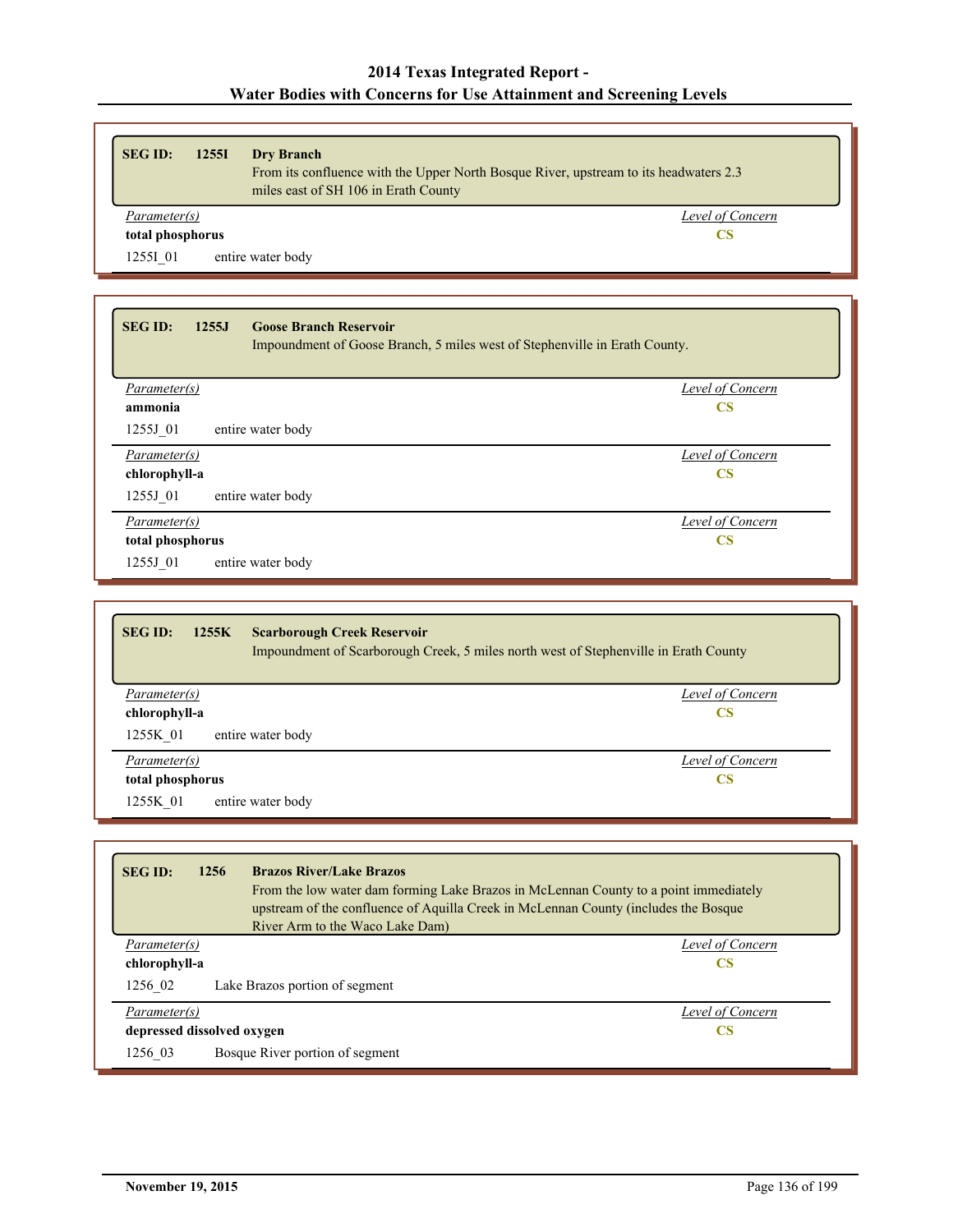| <b>SEG ID:</b>                                                                                          | 1257 | <b>Brazos River Below Lake Whitney</b>                                           |  |
|---------------------------------------------------------------------------------------------------------|------|----------------------------------------------------------------------------------|--|
|                                                                                                         |      | From a point immediately upstream of the confluence of Aquilla Creek in McLennan |  |
|                                                                                                         |      | County to Whitney Dam in Bosque/Hill County                                      |  |
| Parameter(s)                                                                                            |      | Level of Concern                                                                 |  |
| chlorophyll-a                                                                                           |      | CS                                                                               |  |
| Downstream portion of segment from confluence with Aquilla Creek upstream to confluence with<br>1257 01 |      |                                                                                  |  |
|                                                                                                         |      | Coon Creek                                                                       |  |

| <b>SEG ID:</b> | 1301<br><b>San Bernard River Tidal</b> | From the confluence with the Intracoastal Waterway in Brazoria County to a point 3.2 km<br>(2.0 miles) upstream of SH 35 in Brazoria County |
|----------------|----------------------------------------|---------------------------------------------------------------------------------------------------------------------------------------------|
| Parameter(s)   |                                        | Level of Concern                                                                                                                            |
| chlorophyll-a  |                                        | CS                                                                                                                                          |
| 1301 01        | Entire Segment                         |                                                                                                                                             |

| <b>SEG ID:</b>                   | 1302 | <b>San Bernard River Above Tidal</b><br>From a point 3.2 km (2.0 miles) upstream of SH 35 in Brazoria County to the county road<br>southeast of New Ulm in Austin County |  |
|----------------------------------|------|--------------------------------------------------------------------------------------------------------------------------------------------------------------------------|--|
| Parameter(s)                     |      | Level of Concern                                                                                                                                                         |  |
| depressed dissolved oxygen<br>CS |      |                                                                                                                                                                          |  |
| 1302 02                          |      | From the confluence with Peach Creek to the unnamed tributary at NHD RC 12090401001535 at<br>N-96.03, W29.51                                                             |  |
| 1302 03                          |      | From the confluence with unnamed tributary at NHD RC 12090401001535 at N-96.03, W29.51 to<br>the confluence with Coushatta Creek                                         |  |

| <b>SEG ID:</b>             | <b>Gum Tree Branch</b><br>1302A<br>From the confluence with West Bernard Creek near Wharton CR 252 to the headwaters<br>approximately 15 miles upstream near RR 102 |                  |
|----------------------------|---------------------------------------------------------------------------------------------------------------------------------------------------------------------|------------------|
| Parameter(s)               |                                                                                                                                                                     | Level of Concern |
| depressed dissolved oxygen |                                                                                                                                                                     | CS               |
| 1302A 01                   | Entire Water Body                                                                                                                                                   |                  |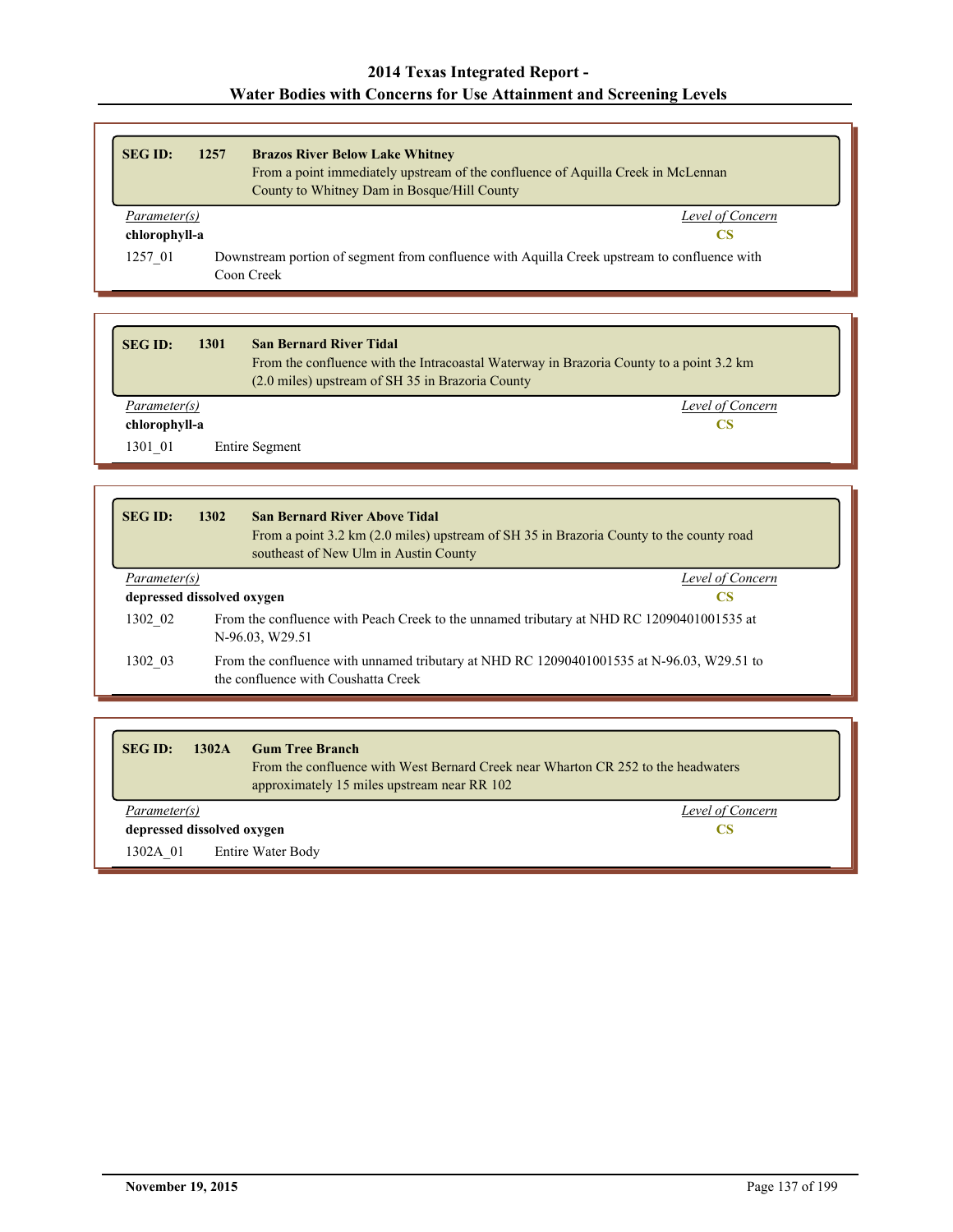| <b>SEG ID:</b>             | 1302B<br><b>West Bernard Creek</b><br>From the confluence with the San Bernard River Above Tidal downstream of US highway<br>59 to the headwaters approximately 40 miles upstream near FM 1093 |                        |
|----------------------------|------------------------------------------------------------------------------------------------------------------------------------------------------------------------------------------------|------------------------|
| Parameter(s)               |                                                                                                                                                                                                | Level of Concern       |
| ammonia                    |                                                                                                                                                                                                | <b>CS</b>              |
| 1302B 02                   | From the confluence with Clarks Branch to the upper end of segment                                                                                                                             |                        |
| Parameter(s)               |                                                                                                                                                                                                | Level of Concern       |
| <b>bacteria</b>            |                                                                                                                                                                                                | $\overline{\text{CN}}$ |
| 1302B 01                   | From the confluence with the San Bernard River Above Tidal to the confluence with Clarks<br><b>Branch</b>                                                                                      |                        |
| Parameter(s)               |                                                                                                                                                                                                | Level of Concern       |
| depressed dissolved oxygen |                                                                                                                                                                                                | $\overline{\text{CS}}$ |
| 1302B 01                   | From the confluence with the San Bernard River Above Tidal to the confluence with Clarks<br><b>Branch</b>                                                                                      |                        |
| 1302B 02                   | From the confluence with Clarks Branch to the upper end of segment                                                                                                                             |                        |
| Parameter(s)               |                                                                                                                                                                                                | Level of Concern       |
| impaired habitat           |                                                                                                                                                                                                | <b>CS</b>              |
| 1302B 01                   | From the confluence with the San Bernard River Above Tidal to the confluence with Clarks<br><b>Branch</b>                                                                                      |                        |

| <b>SEG ID:</b> | 1302D                            | <b>Peach Creek</b><br>From the confluence with the San Bernard River in Wharton Co. to the headwaters<br>approximately 8 km upstream of FM-102 in Wharton Co. |
|----------------|----------------------------------|---------------------------------------------------------------------------------------------------------------------------------------------------------------|
| Parameter(s)   |                                  | Level of Concern                                                                                                                                              |
|                | depressed dissolved oxygen<br>CS |                                                                                                                                                               |
| 1302D 01       |                                  | From the confluence with the San Bernard River in Wharton Co. to the headwaters approximately<br>8 km upstream of FM-102 in Wharton Co.                       |

| <b>SEG ID:</b>             | 1304 | <b>Caney Creek Tidal</b><br>From the confluence with the Intracoastal Waterway in Matagorda County to a point 1.9 km<br>(1.2 miles) upstream of the confluence of Linville Bayou in Matagorda County |                  |
|----------------------------|------|------------------------------------------------------------------------------------------------------------------------------------------------------------------------------------------------------|------------------|
| Parameter(s)               |      |                                                                                                                                                                                                      | Level of Concern |
| <b>bacteria</b>            |      |                                                                                                                                                                                                      | CN               |
| 1304 02                    |      | From the confluence with Dead Slough to the upstream end of segment                                                                                                                                  |                  |
| Parameter(s)               |      |                                                                                                                                                                                                      | Level of Concern |
| depressed dissolved oxygen |      |                                                                                                                                                                                                      | CS               |
| 1304 01                    |      | From the downstream end of segment to the confluence with Dead Slough                                                                                                                                |                  |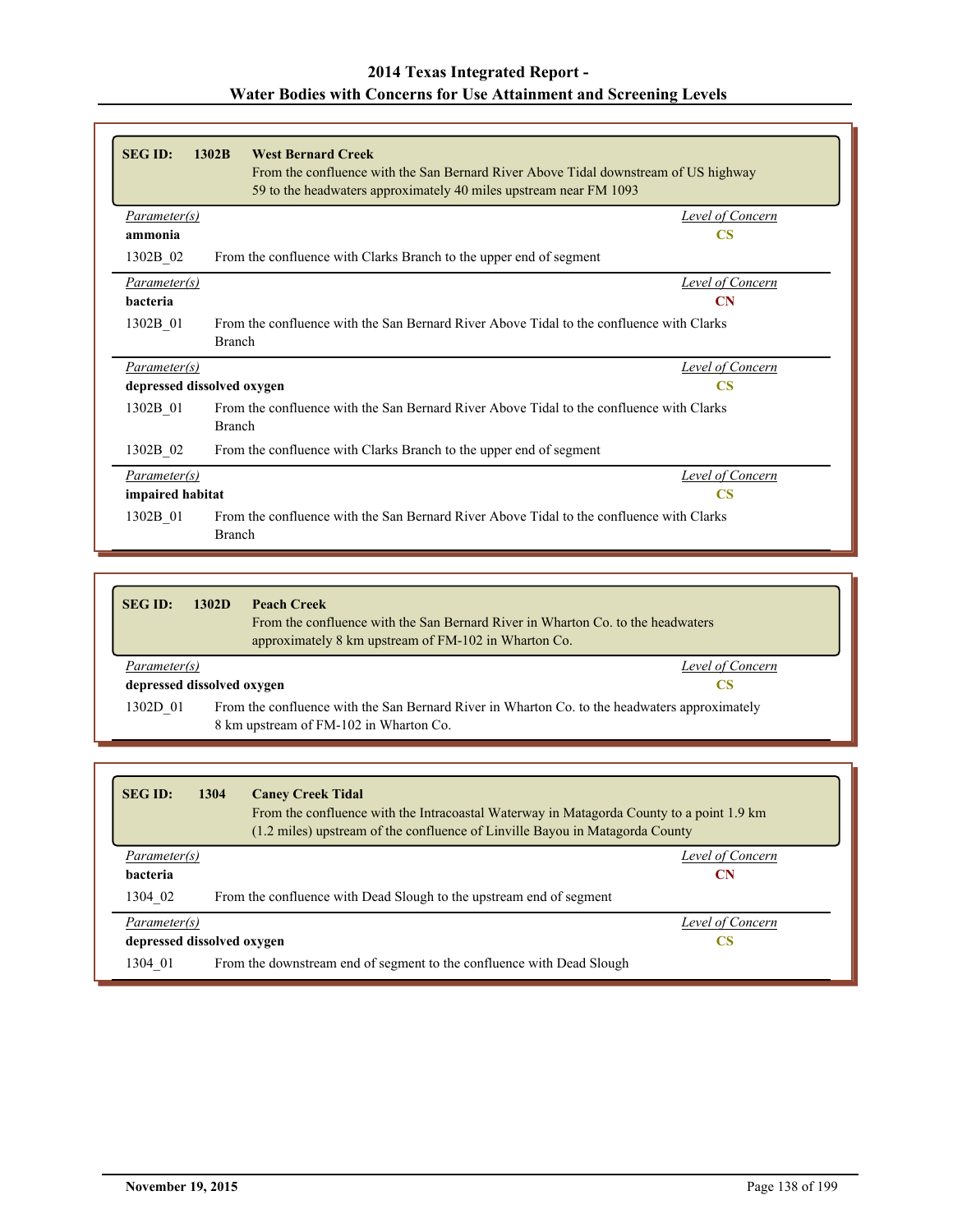| <b>SEG ID:</b>                                                                  | 1305<br><b>Caney Creek Above Tidal</b><br>Matagorda County to the confluence of Water Hole Creek in Matagorda County | From a point 1.9 km (1.2 miles) upstream of the confluence of Linnville Bayou in |
|---------------------------------------------------------------------------------|----------------------------------------------------------------------------------------------------------------------|----------------------------------------------------------------------------------|
| Parameter(s)                                                                    |                                                                                                                      | Level of Concern                                                                 |
|                                                                                 | depressed dissolved oxygen                                                                                           | <b>CN</b>                                                                        |
|                                                                                 | confluence with Water Hole Creek in Matagorda Co.                                                                    |                                                                                  |
|                                                                                 |                                                                                                                      |                                                                                  |
|                                                                                 |                                                                                                                      | Level of Concern                                                                 |
|                                                                                 |                                                                                                                      | <b>CS</b>                                                                        |
|                                                                                 | From the confluence with Hardeman Slough to the confluence with Snead Slough                                         |                                                                                  |
|                                                                                 |                                                                                                                      | Level of Concern                                                                 |
| Parameter(s)<br>impaired habitat<br>1305 02<br>Parameter(s)<br>total phosphorus |                                                                                                                      | <b>CS</b>                                                                        |

| <b>SEGID:</b>                 | <b>Caney Creek Above Water Hole Creek</b><br>1305B<br>From the confluence with Water Hole Creek in Matagorda Co. (at the upper end of Segment<br>1305) to the headwaters approximately 43 miles at Old Caney Rd. in Wharton Co. |  |
|-------------------------------|---------------------------------------------------------------------------------------------------------------------------------------------------------------------------------------------------------------------------------|--|
| Parameter(s)                  | Level of Concern                                                                                                                                                                                                                |  |
| bacteria                      | CN                                                                                                                                                                                                                              |  |
| 1305B 01                      | From the confluence with Water Hole Creek in Matagorda Co. (at the upper end of Segment<br>1305) to the headwaters approximately 43 miles at Old Caney Rd. in Wharton Co.                                                       |  |
| Parameter(s)                  | Level of Concern                                                                                                                                                                                                                |  |
| total phosphorus<br><b>CS</b> |                                                                                                                                                                                                                                 |  |
| 1305B 01                      | From the confluence with Water Hole Creek in Matagorda Co. (at the upper end of Segment<br>1305) to the headwaters approximately 43 miles at Old Caney Rd. in Wharton Co.                                                       |  |

| <b>SEG ID:</b> | <b>Colorado River Tidal</b><br>1401 | From the confluence with the Gulf of Mexico in Matagorda County to a point 2.1 km (1.3)<br>miles) downstream of the Missouri-Pacific Railroad in Matagorda County |
|----------------|-------------------------------------|-------------------------------------------------------------------------------------------------------------------------------------------------------------------|
| Parameter(s)   |                                     | Level of Concern                                                                                                                                                  |
| nitrate        |                                     | CS                                                                                                                                                                |
| 1401 01        | Entire water body                   |                                                                                                                                                                   |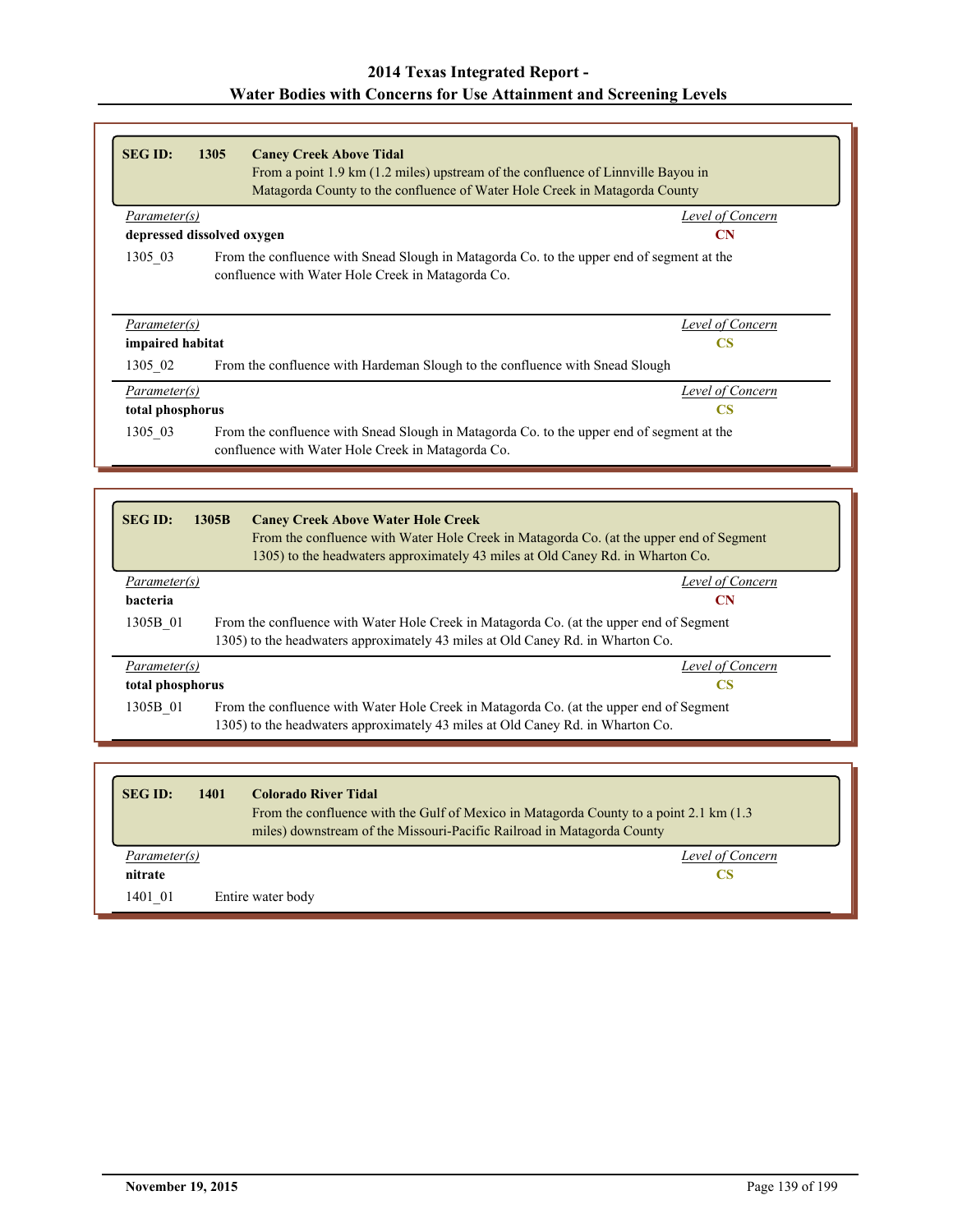| <b>SEG ID:</b>      | 1402<br><b>Colorado River Below La Grange</b><br>From a point 2.1 km (1.3 miles) downstream of the Missouri-Pacific Railroad in Matagorda<br>County to a point 100 meters (110 yards) downstream of SH 71 at La Grange in Fayette<br>County |
|---------------------|---------------------------------------------------------------------------------------------------------------------------------------------------------------------------------------------------------------------------------------------|
| <i>Parameter(s)</i> | Level of Concern                                                                                                                                                                                                                            |
| chlorophyll-a       | $\overline{\text{CS}}$                                                                                                                                                                                                                      |
| 1402 01             | From a point 2.1 km (1.3 miles) downstream of the Missouri-Pacific Railroad in Matagorda<br>County upstream to the confluence of Blue Creek in Matagorda County                                                                             |
| <i>Parameter(s)</i> | Level of Concern                                                                                                                                                                                                                            |
| nitrate             | $\mathbf{CS}$                                                                                                                                                                                                                               |
| 1402 01             | From a point 2.1 km (1.3 miles) downstream of the Missouri-Pacific Railroad in Matagorda<br>County upstream to the confluence of Blue Creek in Matagorda County                                                                             |
| 1402 02             | From the confluence of Blue Creek in Matagorda County upstream to the confluence of Pierce<br>Canal west of Wharton in Wharton County                                                                                                       |
| 1402 05             | From the confluence of Skull Creek in Colorado County upstream to the confluence of Cummins<br>Creek northeast of Columbus in Colorado County                                                                                               |
| 1402 06             | From the confluence of Cummins Creek northeast of Columbus in Colorado County upstream to<br>confluence of Williams Creek in Fayette County                                                                                                 |
| 1402 07             | From the confluence of Williams Creek in Fayette County upstream to a point 100 meters (110)<br>yards) downstream of Business SH 71 at La Grange in Fayette County                                                                          |

| <b>SEG ID:</b>                    | 1402A | <b>Cummins Creek</b><br>Perennial stream from the confluence with the Colorado River upstream to the headwaters<br>east of Giddings in Lee County        |                  |
|-----------------------------------|-------|----------------------------------------------------------------------------------------------------------------------------------------------------------|------------------|
| Parameter(s)                      |       |                                                                                                                                                          | Level of Concern |
| depressed dissolved oxygen<br>CS. |       |                                                                                                                                                          |                  |
| 1402A 01                          |       | From the confluence with the Colorado River northeast of the city of Columbus upstream to the<br>confluence of Boggy Creek at FM 1291 in Colorado County |                  |
| Parameter(s)                      |       |                                                                                                                                                          | Level of Concern |
| impaired habitat<br>CS.           |       |                                                                                                                                                          |                  |
| 1402A 01                          |       | From the confluence with the Colorado River northeast of the city of Columbus upstream to the<br>confluence of Boggy Creek at FM 1291 in Colorado County |                  |

| <b>SEGID:</b>                    | <b>Buckners Creek</b><br>1402C<br>Perennial stream from the confluence with the Colorado River upstream to the headwaters at<br>Patterson Road southeast of the City of Rosanky in Bastrop County |  |
|----------------------------------|---------------------------------------------------------------------------------------------------------------------------------------------------------------------------------------------------|--|
| Parameter(s)                     | Level of Concern                                                                                                                                                                                  |  |
| chlorophyll-a                    | <b>CS</b>                                                                                                                                                                                         |  |
| 1402C 01                         | Perennial stream from the confluence with the Colorado River upstream to the confluence with<br>Chandler Branch 1.6 km upstream of FM 154 in Fayette County                                       |  |
| Parameter(s)                     | Level of Concern                                                                                                                                                                                  |  |
| depressed dissolved oxygen<br>CS |                                                                                                                                                                                                   |  |
| 1402C 01                         | Perennial stream from the confluence with the Colorado River upstream to the confluence with<br>Chandler Branch 1.6 km upstream of FM 154 in Fayette County                                       |  |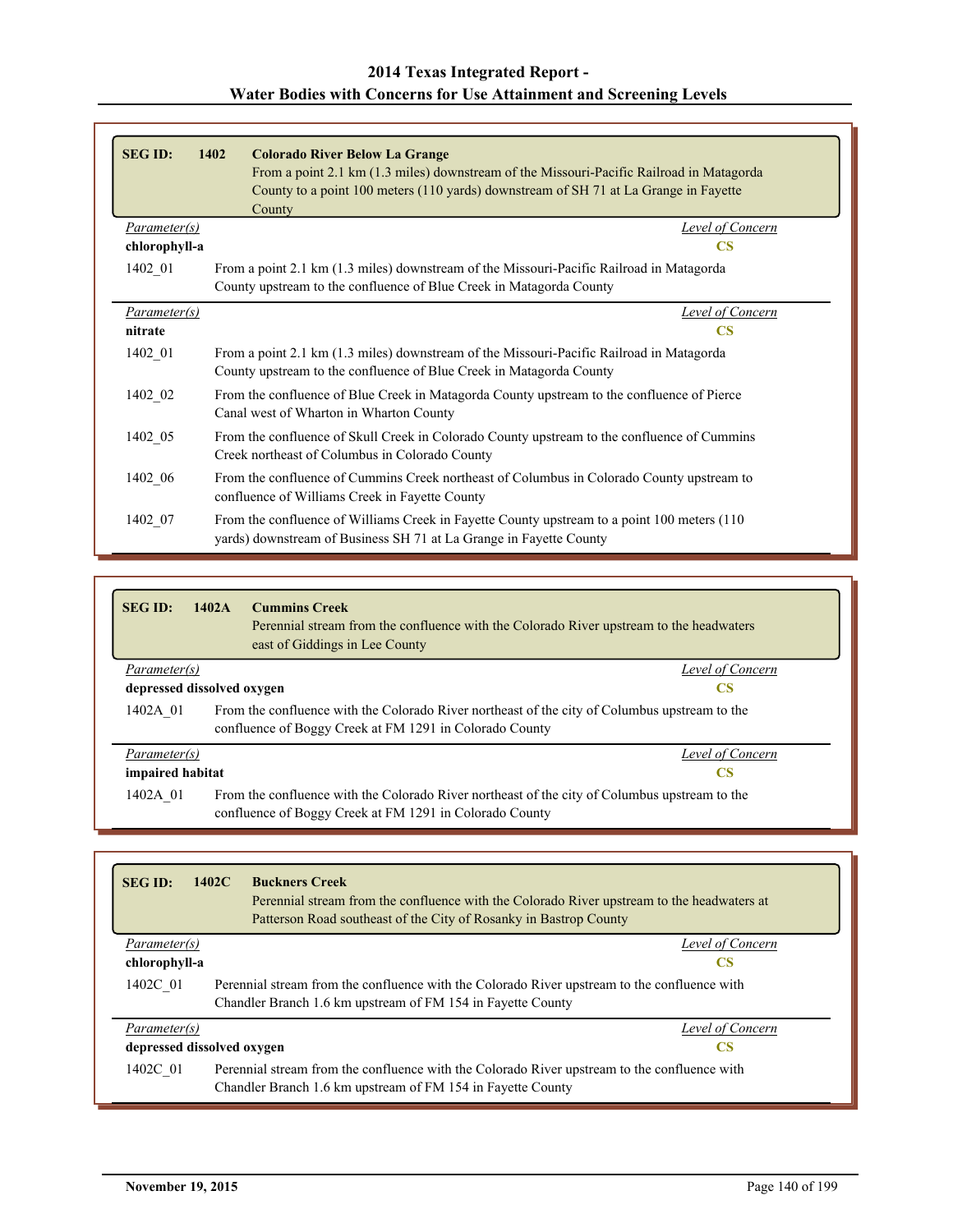| <b>SEG ID:</b> | 1402G | <b>Cedar Creek Reservoir / Lake Fayette</b><br>Encompasses the entire reservoir up to the normal pool elevation of 390 feet |  |
|----------------|-------|-----------------------------------------------------------------------------------------------------------------------------|--|
| Parameter(s)   |       | Level of Concern                                                                                                            |  |
| chlorophyll-a  |       | CS                                                                                                                          |  |
| 1402G 02       |       | Area near intake canal                                                                                                      |  |
| 1402G 03       |       | Mid-lake near dam                                                                                                           |  |

| <b>SEG ID:</b><br>1402H    | <b>Skull Creek</b><br>From the confluence with the Colorado River west of Eagle Lake in Colorado County to the<br>upstream perennial portion southwest of Columbus |                  |
|----------------------------|--------------------------------------------------------------------------------------------------------------------------------------------------------------------|------------------|
| Parameter(s)               |                                                                                                                                                                    | Level of Concern |
| chlorophyll-a              |                                                                                                                                                                    | <b>CS</b>        |
| 1402H 01                   | Entire water body                                                                                                                                                  |                  |
| Parameter(s)               |                                                                                                                                                                    | Level of Concern |
| depressed dissolved oxygen |                                                                                                                                                                    | <b>CN</b>        |
| 1402H 01                   | Entire water body                                                                                                                                                  |                  |

| <b>SEG ID:</b>              | 1403 | <b>Lake Austin</b><br>From Tom Miller Dam in Travis County to Mansfield Dam in Travis County, up to normal<br>pool elevation of 492.8 feet (impounds Colorado River) |                  |
|-----------------------------|------|----------------------------------------------------------------------------------------------------------------------------------------------------------------------|------------------|
| Parameter(s)                |      |                                                                                                                                                                      | Level of Concern |
| depressed dissolved oxygen  |      |                                                                                                                                                                      | CS               |
| 1403 03                     |      | Quinlan Park upstream to Mansfield Dam                                                                                                                               |                  |
| Parameter(s)                |      |                                                                                                                                                                      | Level of Concern |
| manganese in sediment<br>CS |      |                                                                                                                                                                      |                  |
| 1403 01                     |      | From Tom Miller dam to Loop 360 bridge                                                                                                                               |                  |

| <b>SEG ID:</b> | 1403A                                                                                                 | <b>Bull Creek</b><br>From the confluence of Lake Austin in northwest Austin in Travis County to the upstream<br>perennial portion of the stream north of Austin in Travis County |  |
|----------------|-------------------------------------------------------------------------------------------------------|----------------------------------------------------------------------------------------------------------------------------------------------------------------------------------|--|
|                | Level of Concern<br><i>Parameter(s)</i>                                                               |                                                                                                                                                                                  |  |
|                | depressed dissolved oxygen                                                                            |                                                                                                                                                                                  |  |
| 1403A 05       | From the Spicewood Springs Rd. crossing near the Oak Grove cemetery upstream to the end of<br>segment |                                                                                                                                                                                  |  |

| <b>SEG ID:</b>  | 1403B<br><b>West Bull Creek</b><br>From the confluence of Bull Creek at FM 2222 and Lakewood Drive in Austin in Travis<br>County upstream to a point north of FM 2222 in Travis County |
|-----------------|----------------------------------------------------------------------------------------------------------------------------------------------------------------------------------------|
| Parameter(s)    | Level of Concern                                                                                                                                                                       |
| <b>bacteria</b> | СN                                                                                                                                                                                     |
| 1403B 01        | Entire water body                                                                                                                                                                      |

I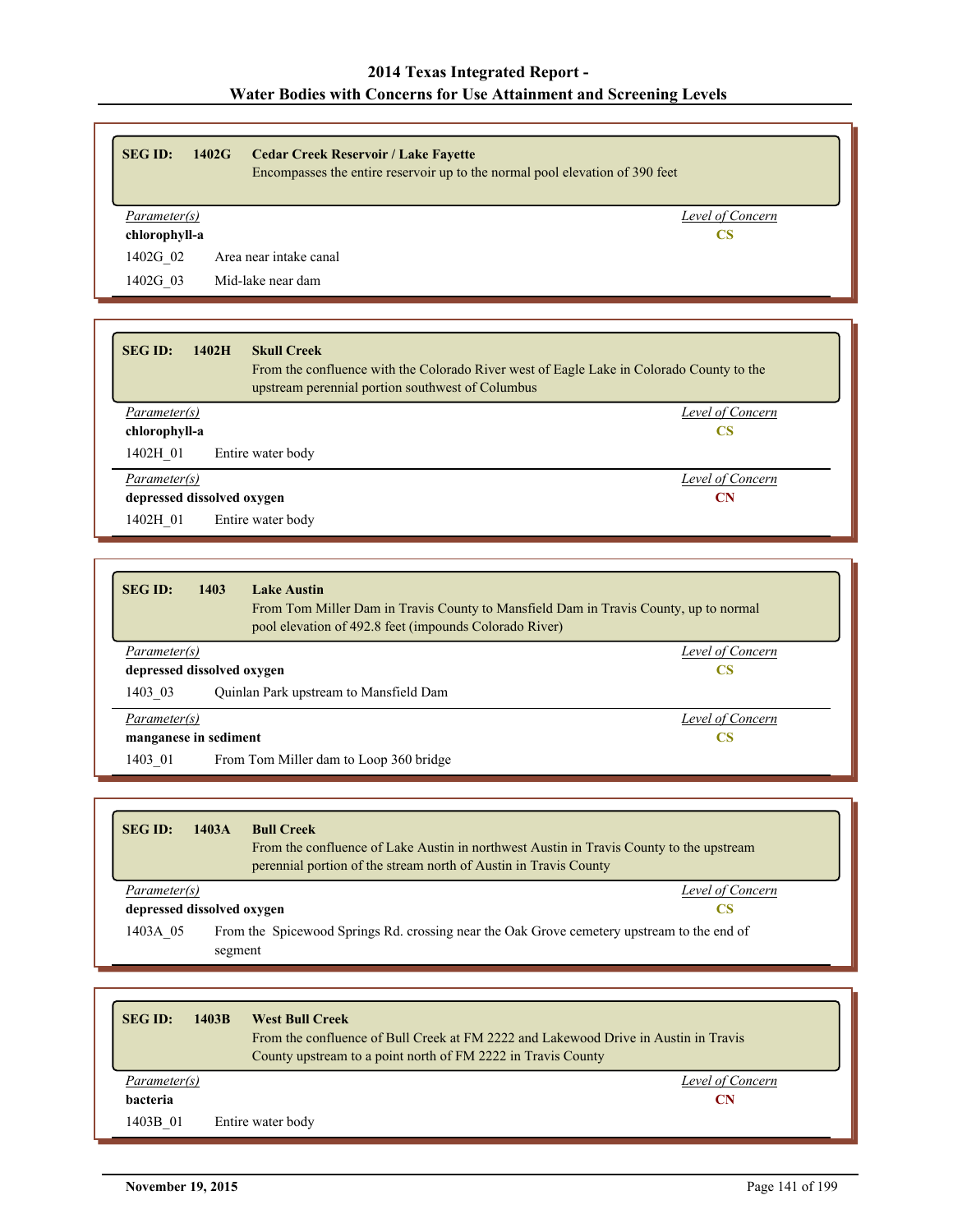| <b>SEG ID:</b> | <b>Barrow Preserve Tributary</b><br>1403D<br>From the confluence of Stillhouse Hollow south of Loop 360 in Austin in Travis County<br>upstream to the headsprings in Barrow Nature Preserve |
|----------------|---------------------------------------------------------------------------------------------------------------------------------------------------------------------------------------------|
| Parameter(s)   | Level of Concern                                                                                                                                                                            |
| nitrate        | CS                                                                                                                                                                                          |
| 1403D 01       | Entire water body                                                                                                                                                                           |

| <b>SEG ID:</b> | <b>Stillhouse Hollow</b><br>1403E<br>From the confluence of Bull Creek south of Loop 360 in Austin in Travis County upstream<br>to the headsprings in Stillhouse Hollow Nature Preserve |
|----------------|-----------------------------------------------------------------------------------------------------------------------------------------------------------------------------------------|
| Parameter(s)   | Level of Concern                                                                                                                                                                        |
| nitrate        | CS                                                                                                                                                                                      |
| 1403E 01       | Entire water body                                                                                                                                                                       |

| <b>SEG ID:</b> | 1403J<br><b>Spicewood Tributary to Shoal Creek</b><br>From the confluence of an unnamed tributary west of the MoPac Expressway in north<br>Austin in Travis County upstream to the head waters north of Williamsburg Circle in Travis<br>County |  |
|----------------|-------------------------------------------------------------------------------------------------------------------------------------------------------------------------------------------------------------------------------------------------|--|
| Parameter(s)   | Level of Concern                                                                                                                                                                                                                                |  |
| nitrate        | CS                                                                                                                                                                                                                                              |  |
| 1403J 01       | Entire water body                                                                                                                                                                                                                               |  |

| <b>SEG ID:</b>                   | 1404 | <b>Lake Travis</b><br>From Mansfield Dam in Travis County to Max Starcke Dam on the Colorado River Arm in<br>Burnet County and to a point immediately upstream of the confluence of Fall Creek on the<br>Pedernales River Arm in Travis County, up to the normal pool elevation of 681 fee |  |  |
|----------------------------------|------|--------------------------------------------------------------------------------------------------------------------------------------------------------------------------------------------------------------------------------------------------------------------------------------------|--|--|
| Level of Concern<br>Parameter(s) |      |                                                                                                                                                                                                                                                                                            |  |  |
| depressed dissolved oxygen<br>CS |      |                                                                                                                                                                                                                                                                                            |  |  |
| 1404 03                          |      | Arkansas Bend area, from Sandy Creek Arm upstream to Hurst Creek Arm                                                                                                                                                                                                                       |  |  |
| 1404 04                          |      | Lakeway area, from Hurst Creek arm upstream to the confluence with Cow Creek                                                                                                                                                                                                               |  |  |
| 1404 06                          |      | From the confluence with the Pedernales River Arm upstream to Muleshoe Bend                                                                                                                                                                                                                |  |  |
| 1404 10                          |      | Bee Creek Arm                                                                                                                                                                                                                                                                              |  |  |

| <b>SEG ID:</b>             | 1406 | Lake Lyndon B. Johnson                                                                   |  |
|----------------------------|------|------------------------------------------------------------------------------------------|--|
|                            |      | From Alvin Wirtz Dam in Burnet County to Roy Inks Dam on the Colorado River Arm in       |  |
|                            |      | Burnet/Llano County and to a point immediately upstream of the confluence of Honey       |  |
|                            |      | Creek on the Llano River Arm in Llano County, up to the normal pool elevation of 825.6 f |  |
| Parameter(s)               |      | Level of Concern                                                                         |  |
| depressed dissolved oxygen |      | CS                                                                                       |  |
| 1406 01                    |      | From Alvin Wirtz Dam upstream to the Pecan Creek Arm                                     |  |
| 1406 06                    |      | From the Williams Creek confluence upstream to Roy Inks Dam                              |  |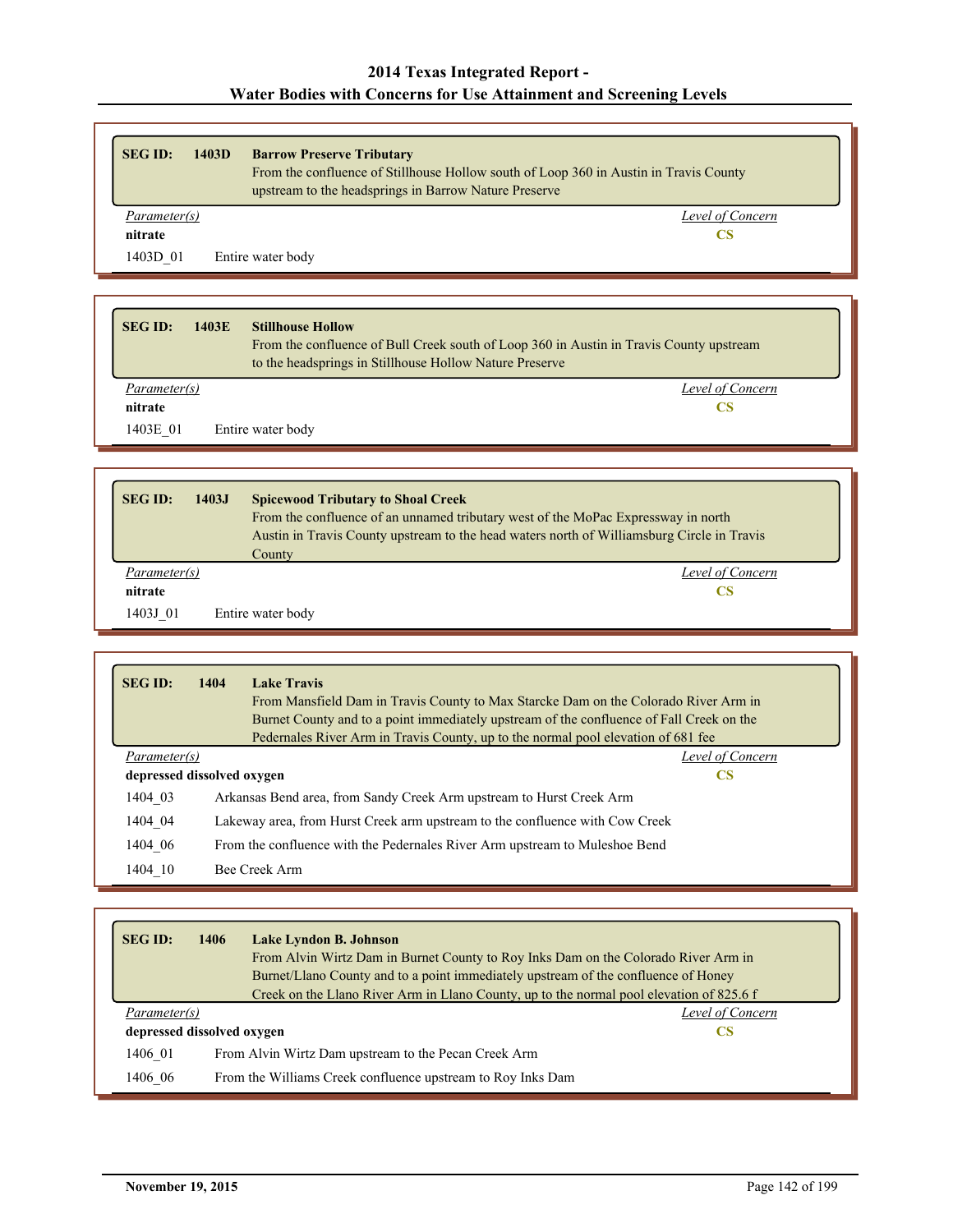| <b>SEG ID:</b>                                           | 1407 | <b>Inks Lake</b>                                                                       |                  |
|----------------------------------------------------------|------|----------------------------------------------------------------------------------------|------------------|
|                                                          |      | From Roy Inks Dam on the Colorado River Arm in Burnet/Llano County to Buchanan Dam     |                  |
|                                                          |      | in Burnet/Llano County, up to normal pool elevation of 888 feet (impounds the Colorado |                  |
|                                                          |      | River)                                                                                 |                  |
| <i>Parameter(s)</i>                                      |      |                                                                                        | Level of Concern |
| depressed dissolved oxygen                               |      |                                                                                        | CS               |
| 1407 02<br>From Clear Creek Arm upstream to Buchanan Dam |      |                                                                                        |                  |
| Parameter(s)                                             |      |                                                                                        | Level of Concern |
| manganese in sediment<br>CS                              |      |                                                                                        |                  |
| 1407 01                                                  |      | From Roy Inks Dam upstream to the Clear Creek Arm                                      |                  |

| <b>SEG ID:</b>         | 1407A<br><b>Clear Creek</b><br>From the confluence with Inks Lake in Burnet County west of Burnet upstream to a point 2<br>miles (3.2 km) west of FM 2341 near Potato Hill northwest of Burnet |                  |
|------------------------|------------------------------------------------------------------------------------------------------------------------------------------------------------------------------------------------|------------------|
| Parameter(s)           |                                                                                                                                                                                                | Level of Concern |
| cadmium in water<br>CN |                                                                                                                                                                                                |                  |
| 1407A 01               | From the confluence with Inks Lake upstream to FM 2341                                                                                                                                         |                  |

| <b>SEG ID:</b>                                                                                     | 1408 | <b>Lake Buchanan</b><br>From Buchanan Dam in Burnet/Llano County to a point immediately upstream of the<br>confluence of Yancey Creek, up to normal pool elevation of 1020.5 feet (impounds<br>Colorado River) |
|----------------------------------------------------------------------------------------------------|------|----------------------------------------------------------------------------------------------------------------------------------------------------------------------------------------------------------------|
| Parameter(s)                                                                                       |      | Level of Concern                                                                                                                                                                                               |
| chlorophyll-a                                                                                      |      |                                                                                                                                                                                                                |
| 1408 05<br>From the Willow Slough area upstream to the headwaters near the Yancey Creek confluence |      |                                                                                                                                                                                                                |

| <b>SEG ID:</b> | Colorado River Below O. H. Ivie Reservoir<br>1410<br>Coleman/Concho County   | From the confluence of the San Saba River in San Saba County to S. W. Freese Dam in |
|----------------|------------------------------------------------------------------------------|-------------------------------------------------------------------------------------|
| Parameter(s)   |                                                                              | Level of Concern                                                                    |
| chlorophyll-a  |                                                                              | CS                                                                                  |
| 1410 03        | From the confluence of Indian Creek upstream to the confluence of Bull Creek |                                                                                     |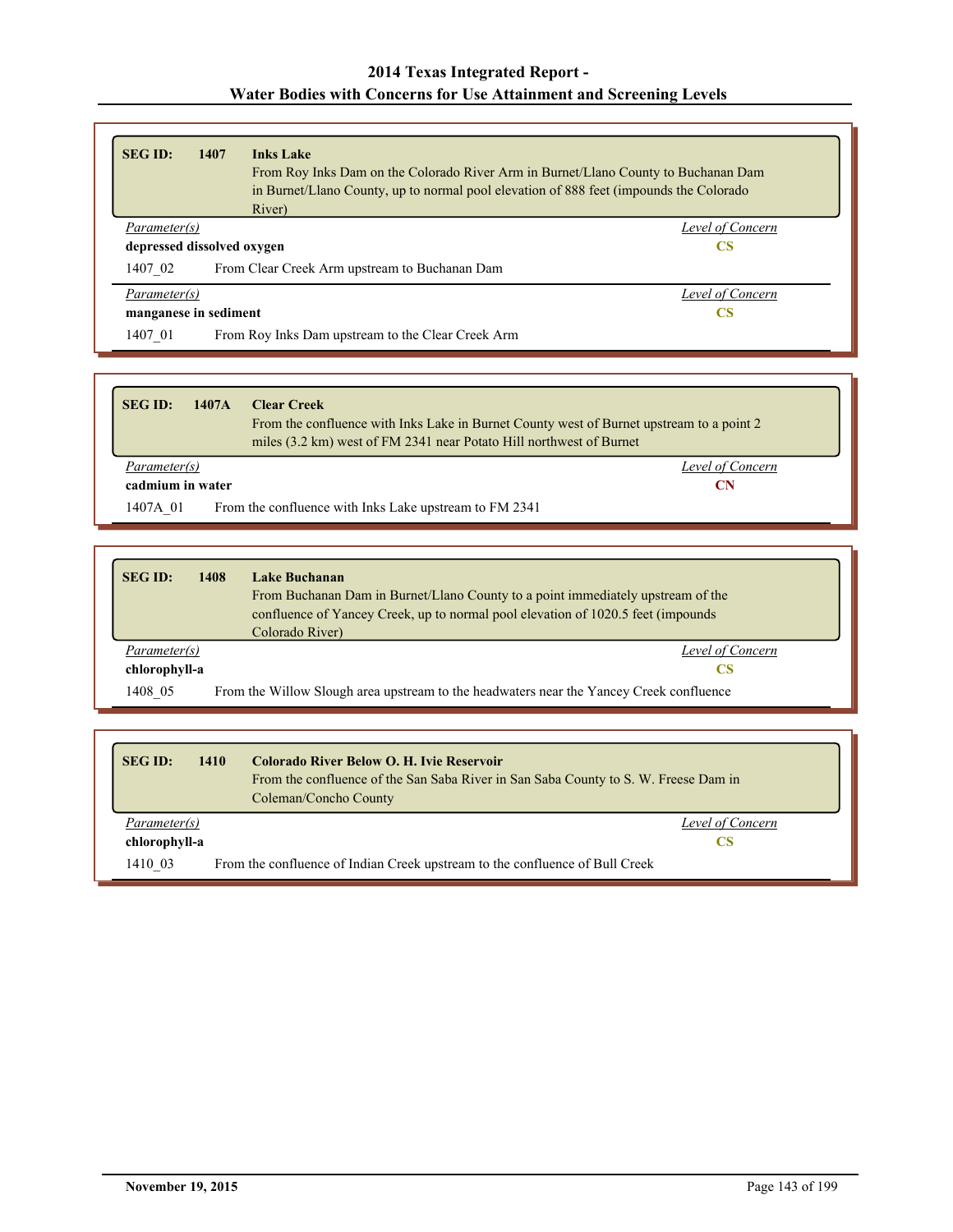| <b>SEG ID:</b>      | 1411                                         | E. V. Spence Reservoir                                                                     |  |
|---------------------|----------------------------------------------|--------------------------------------------------------------------------------------------|--|
|                     |                                              | From Robert Lee Dam in Coke County to a point immediately upstream of the confluence of    |  |
|                     |                                              | Little Silver Creek in Coke County, up to the normal pool elevation of 1898 feet (impounds |  |
|                     |                                              | Colorado River)                                                                            |  |
|                     | Level of Concern<br>Parameter(s)             |                                                                                            |  |
| chlorophyll-a<br>CS |                                              |                                                                                            |  |
| 1411 01             |                                              | Main pool from the dam upstream to the Rough Creek arm                                     |  |
| 1411 02             |                                              | From the Rough Creek arm upstream to the confluence of Little Silver Creek                 |  |
|                     | Level of Concern<br>Parameter(s)             |                                                                                            |  |
|                     | harmful algal bloom/golden alga<br><b>CN</b> |                                                                                            |  |
| 1411 01             |                                              | Main pool from the dam upstream to the Rough Creek arm                                     |  |
| 1411 02             |                                              | From the Rough Creek arm upstream to the confluence of Little Silver Creek                 |  |

| <b>SEG ID:</b> | 1412<br><b>Colorado River Below Lake J. B. Thomas</b><br>From a point immediately upstream of the confluence of Little Silver Creek in Coke County<br>to Colorado River Dam in Scurry County |  |
|----------------|----------------------------------------------------------------------------------------------------------------------------------------------------------------------------------------------|--|
| Parameter(s)   | Level of Concern                                                                                                                                                                             |  |
| chlorophyll-a  | CS                                                                                                                                                                                           |  |
| 1412 01        | From a point 275 m (300 yds) upstream of the confluence of Little Silver Creek in Coke County<br>upstream to the confluence of Beals Creek                                                   |  |
| 1412 02        | From the confluence of Beals Creek upstream to the dam below Barber Reservoir pump station                                                                                                   |  |
| 1412 03        | From the dam below Barber Reservoir pump station upstream to the confluence of Deep Creek                                                                                                    |  |
| Parameter(s)   | Level of Concern                                                                                                                                                                             |  |
|                | depressed dissolved oxygen<br><b>CS</b>                                                                                                                                                      |  |
| 1412 02        | From the confluence of Beals Creek upstream to the dam below Barber Reservoir pump station                                                                                                   |  |
| 1412 04        | From the confluence of Deep Creek upstream to the Confluence of Willow Creek                                                                                                                 |  |

| <b>SEG ID:</b><br>1412A<br><b>Lake Colorado City</b><br>From Lake Colorado City Dam up to normal pool elevation of 2070.0 feet southwest of<br>Colorado City in Mitchell County (impounds Morgans Creek) |                  |  |
|----------------------------------------------------------------------------------------------------------------------------------------------------------------------------------------------------------|------------------|--|
| Parameter(s)                                                                                                                                                                                             | Level of Concern |  |
| chlorophyll-a                                                                                                                                                                                            | CS               |  |
| 1412A 01<br>Entire water body                                                                                                                                                                            |                  |  |
| Parameter(s)                                                                                                                                                                                             | Level of Concern |  |
| harmful algal bloom/golden alga<br>CN                                                                                                                                                                    |                  |  |
| Entire water body<br>1412A 01                                                                                                                                                                            |                  |  |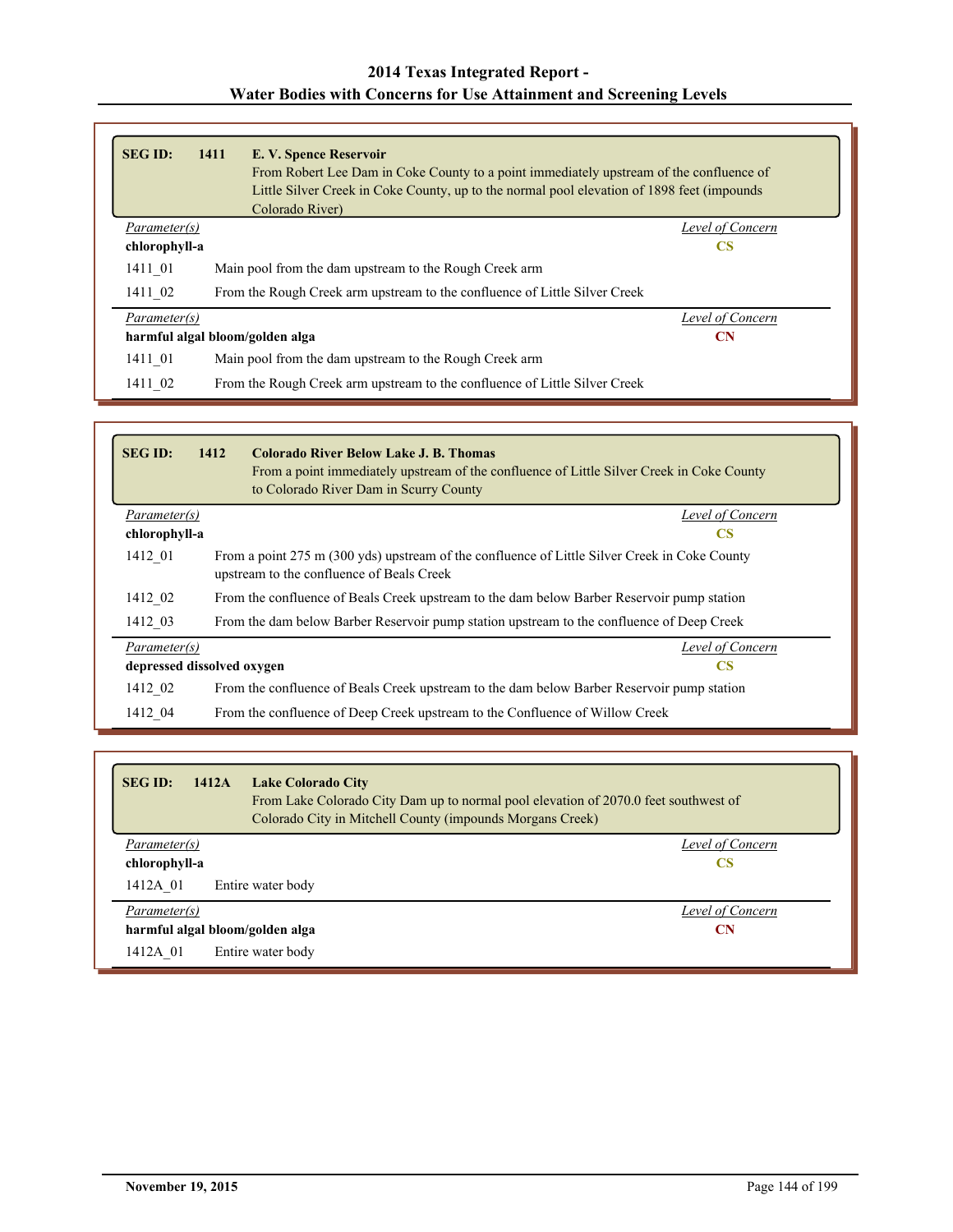| <b>SEG ID:</b>          | 1412B<br><b>Beals Creek</b><br>From the confluence of the Colorado River south of Colorado City in Mitchell County to the<br>confluence of Mustang Draw and Sulphur Springs Draw in Howard County |  |
|-------------------------|---------------------------------------------------------------------------------------------------------------------------------------------------------------------------------------------------|--|
| Parameter(s)<br>ammonia | Level of Concern<br>$\overline{\text{CS}}$                                                                                                                                                        |  |
| 1412B 03                | From the confluence of Gutherie Draw upstream to the confluence of Mustang Draw and Sulphur<br>Springs Draw                                                                                       |  |
| Parameter(s)            | Level of Concern                                                                                                                                                                                  |  |
| bacteria                | CN                                                                                                                                                                                                |  |
| 1412B 01                | From the confluence with the Colorado River upstream to the confluence of Bull Creek                                                                                                              |  |
| Parameter(s)            | <b>Level of Concern</b>                                                                                                                                                                           |  |
| chlorophyll-a           | $\overline{\text{CS}}$                                                                                                                                                                            |  |
| 1412B 01                | From the confluence with the Colorado River upstream to the confluence of Bull Creek                                                                                                              |  |
| 1412B 03                | From the confluence of Gutherie Draw upstream to the confluence of Mustang Draw and Sulphur<br>Springs Draw                                                                                       |  |
| Parameter(s)            | <b>Level of Concern</b>                                                                                                                                                                           |  |
| nitrate                 | $\overline{\text{CS}}$                                                                                                                                                                            |  |
| 1412B 03                | From the confluence of Gutherie Draw upstream to the confluence of Mustang Draw and Sulphur<br>Springs Draw                                                                                       |  |
| Parameter(s)            | <b>Level of Concern</b>                                                                                                                                                                           |  |
| total phosphorus        | $\overline{\text{CS}}$                                                                                                                                                                            |  |
| 1412B 03                | From the confluence of Gutherie Draw upstream to the confluence of Mustang Draw and Sulphur<br>Springs Draw                                                                                       |  |

| <b>SEG ID:</b>   | 1416A<br><b>Brady Creek</b><br>From the confluence of the San Saba River southwest of San Saba in San Saba County to<br>Brady Lake Dam west of Brady in McCulloch County |
|------------------|--------------------------------------------------------------------------------------------------------------------------------------------------------------------------|
| Parameter(s)     | Level of Concern                                                                                                                                                         |
| chlorophyll-a    | <b>CS</b>                                                                                                                                                                |
| 1416A 02         | From the confluence of an unnamed tributary approximately 5 km east of FM 2309 east of Brady<br>upstream to FM 714                                                       |
| 1416A 03         | From FM 714 upstream to Brady Lake dam                                                                                                                                   |
| Parameter(s)     | Level of Concern                                                                                                                                                         |
| nitrate          | <b>CS</b>                                                                                                                                                                |
| 1416A 02         | From the confluence of an unnamed tributary approximately 5 km east of FM 2309 east of Brady<br>upstream to FM 714                                                       |
| Parameter(s)     | Level of Concern                                                                                                                                                         |
| total phosphorus | <b>CS</b>                                                                                                                                                                |
| 1416A 02         | From the confluence of an unnamed tributary approximately 5 km east of FM 2309 east of Brady<br>upstream to FM 714                                                       |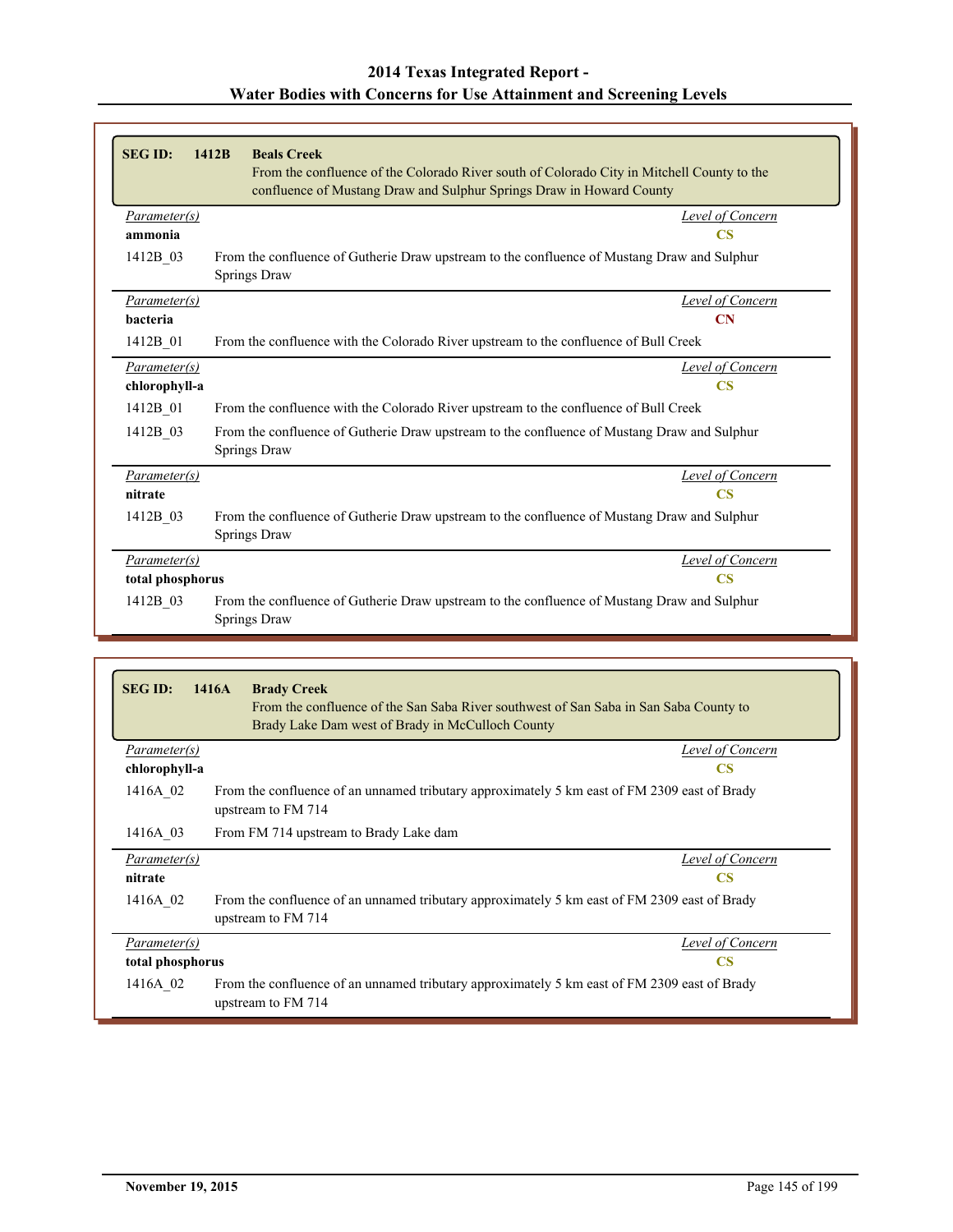| <b>SEG ID:</b><br>1416B<br><b>Brady Creek Reservoir</b><br>From Brady Creek Reservoir dam up to pool elevation 1,743 ft. |                                                                                      |
|--------------------------------------------------------------------------------------------------------------------------|--------------------------------------------------------------------------------------|
| Parameter(s)                                                                                                             | Level of Concern                                                                     |
| chlorophyll-a                                                                                                            | CS                                                                                   |
| 1416B 01<br>Entire water body                                                                                            |                                                                                      |
|                                                                                                                          |                                                                                      |
|                                                                                                                          |                                                                                      |
| <b>SEGID:</b><br><b>Brady Creek above Brady Creek Reservoir</b><br>1416C                                                 |                                                                                      |
|                                                                                                                          | From the confluence of an unnamed tributary 2.5 km (1.5 miles) downstream of the Cow |
|                                                                                                                          | Creek confluence in McCulloch County unstream the headwaters 22.5 km (14 miles)      |

|              | creen commented in the canonic county aponemic me near weens sono min (1) miles                      |
|--------------|------------------------------------------------------------------------------------------------------|
|              | southwest of Eden in Concho County                                                                   |
| Parameter(s) | Level of Concern                                                                                     |
| nitrate      |                                                                                                      |
| 1416C 01     | From the confluence of an unnamed tributary $2.5 \text{ km}$ (1.5 miles) downstream of the Cow Creek |
|              | confluence in McCulloch County upstream to the confluence of Harden Branch in Concho                 |
|              | County.                                                                                              |

| <b>SEG ID:</b> | 1417<br><b>Lower Pecan Bayou</b><br>From the confluence with the Colorado River in Mills County to a point immediately<br>upstream of the confluence of Mackinally Creek in Brown County |                  |
|----------------|------------------------------------------------------------------------------------------------------------------------------------------------------------------------------------------|------------------|
| Parameter(s)   |                                                                                                                                                                                          | Level of Concern |
| chlorophyll-a  |                                                                                                                                                                                          |                  |
| 1417 01        | Entire water body                                                                                                                                                                        |                  |

| <b>SEG ID:</b>        | 1418 | <b>Lake Brownwood</b><br>From Lake Brownwood Dam in Brown County to a point 100 meters (110 yards) upstream<br>of FM 2559 in Brown County, up to normal pool elevation of 1425 feet (impounds Pecan<br>Bayou) |
|-----------------------|------|---------------------------------------------------------------------------------------------------------------------------------------------------------------------------------------------------------------|
| Parameter(s)          |      | Level of Concern                                                                                                                                                                                              |
| manganese in sediment |      | CS                                                                                                                                                                                                            |
| 1418 01               |      | Mid-lake near dam                                                                                                                                                                                             |

| <b>SEG ID:</b> | 1420 | <b>Pecan Bayou Above Lake Brownwood</b>                                         |
|----------------|------|---------------------------------------------------------------------------------|
|                |      | From a point 100 meter (110 yards) upstream of FM 2559 in Brown County to the   |
|                |      | confluence of the North Prong Pecan Bayou and the South Prong of Pecan Bayou in |
|                |      | Callahan County                                                                 |
| Parameter(s)   |      | Level of Concern                                                                |
| chlorophyll-a  |      | CS                                                                              |
| 1420 01        |      | Lower 25 miles                                                                  |

г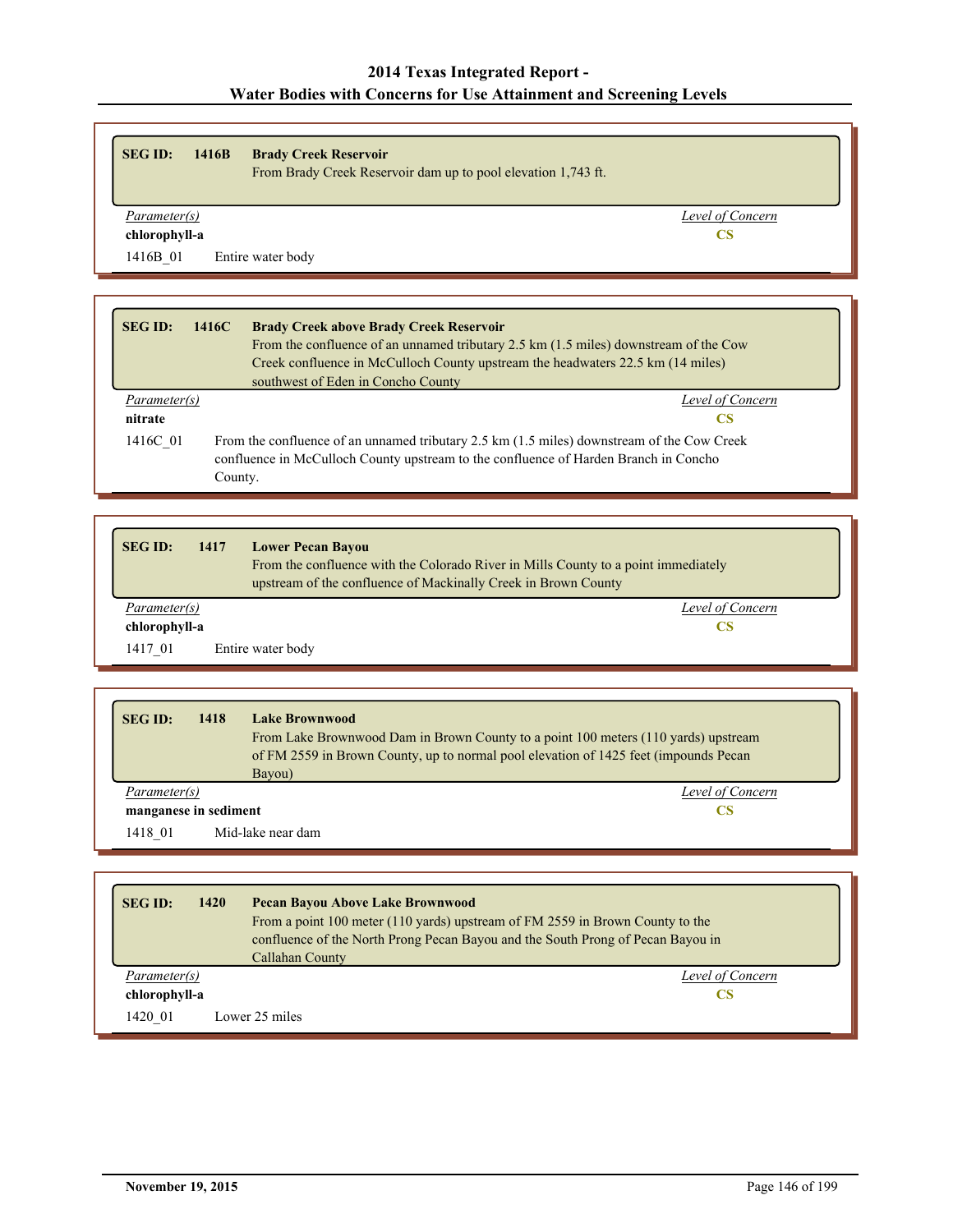| <b>SEG ID:</b>                | 1421<br><b>Concho River</b>                                                                                         |
|-------------------------------|---------------------------------------------------------------------------------------------------------------------|
|                               | From a point 2 km (1.2 miles) above the confluence of Fuzzy Creek in Concho County to                               |
|                               | San Angelo Dam on the North Concho River in Tom Green County and to Nasworthy Dam                                   |
|                               | on the South Concho River in Tom Green County                                                                       |
| Parameter(s)<br>chlorophyll-a | Level of Concern<br>$\overline{\text{CS}}$                                                                          |
|                               |                                                                                                                     |
| 1421 01                       | Downstream end to Chandler Lake confluence                                                                          |
| 1421 03                       | From the confluence of Puddle Creek upstream to the confluence of Willow Creek                                      |
| 1421 04                       | From the confluence of Willow Creek upstream to the confluence of an unnamed tributary near<br><b>Chandler Road</b> |
| 1421 07                       | From the dam near Vines Road upstream to the confluence of the North Concho River and the<br>South Concho River     |
| 1421 08                       | North Concho River, from the confluence with the South Concho River upstream to O.C. Fisher<br>dam                  |
| Parameter(s)                  | Level of Concern                                                                                                    |
| depressed dissolved oxygen    | $\overline{\text{CS}}$                                                                                              |
| 1421 05                       | From the confluence of an unnamed tributary near Chandler Rd. upstream to the confluence of<br>Red Ck.              |
| 1421 06                       | From the confluence of Red Creek upstream to the dam near Vines Rd.                                                 |
| Parameter(s)                  | <b>Level of Concern</b>                                                                                             |
| nitrate                       | $\overline{\text{CS}}$                                                                                              |
| $1421 - 01$                   | Downstream end to Chandler Lake confluence                                                                          |
| 1421 02                       | From Chandler Lake confluence upstream to confluence of Puddle Ck.                                                  |
| 1421 03                       | From the confluence of Puddle Creek upstream to the confluence of Willow Creek                                      |
| 1421 04                       | From the confluence of Willow Creek upstream to the confluence of an unnamed tributary near<br>Chandler Road        |

| <b>SEG ID:</b> | 1421A | <b>Dry Hollow Creek</b><br>From the confluence with the Concho River west of Paint Rock in Concho County to the<br>headwaters at US 87 |  |
|----------------|-------|----------------------------------------------------------------------------------------------------------------------------------------|--|
| Parameter(s)   |       | Level of Concern                                                                                                                       |  |
| nitrate        |       | CS                                                                                                                                     |  |
| 1421A 01       |       | Entire water body                                                                                                                      |  |

| <b>SEG ID:</b><br>1421C | <b>Lipan Creek</b><br>From the confluence with the Concho River west of Paint Rock in Concho County to the<br>headwaters near RR 1223 in Tom Green County |
|-------------------------|-----------------------------------------------------------------------------------------------------------------------------------------------------------|
| Parameter(s)            | Level of Concern                                                                                                                                          |
| chlorophyll-a           | CS                                                                                                                                                        |
| 1421C 01                | Lower 25 miles of creek                                                                                                                                   |
| Parameter(s)            | <b>Level of Concern</b>                                                                                                                                   |
| nitrate                 | CS                                                                                                                                                        |
| 1421C 01                | Lower 25 miles of creek                                                                                                                                   |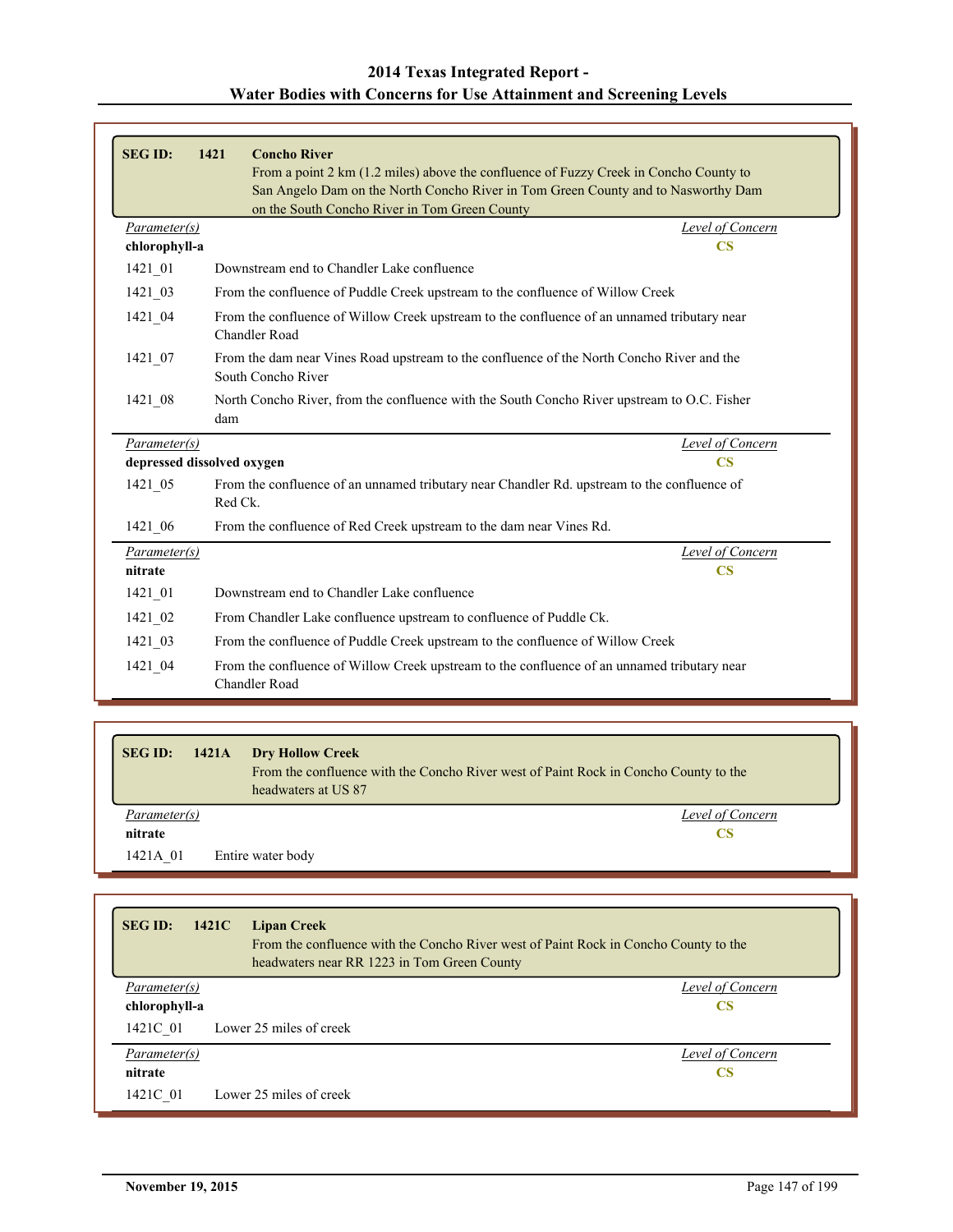| <b>SEG ID:</b>      | 1424 | <b>Middle Concho/South Concho River</b>                                                                                                     |
|---------------------|------|---------------------------------------------------------------------------------------------------------------------------------------------|
|                     |      | From a point 4.0 km (2.5 miles) downstream of FM 2335 in Tom Green County to the                                                            |
|                     |      | confluence of Bois d' Arc Draw on the South Concho River in Tom Green County, and from                                                      |
|                     |      | a point 100 meters (110 yards) upstream of US 67 in Tom Green County to the confluenc <sup>*</sup>                                          |
| <i>Parameter(s)</i> |      | Level of Concern                                                                                                                            |
| nitrate             |      | CS                                                                                                                                          |
| 1424 01             |      | South Concho River from a point 4 km (2.5 miles) downstream of FM 2335 upstream to the<br>confluence of Bois D'Arc Draw in Tom Green County |

| <b>SEG ID:</b><br>1424A    | <b>West Rocky Creek</b><br>From the confluence of Middle Concho River to the upstream perennial portion of the<br>stream north of Mertzon in Irion County |
|----------------------------|-----------------------------------------------------------------------------------------------------------------------------------------------------------|
| Parameter(s)               | Level of Concern                                                                                                                                          |
| depressed dissolved oxygen | CS                                                                                                                                                        |
| 1424A 01                   | Entire water body                                                                                                                                         |

| <b>SEG ID:</b> | 1424B<br><b>Cold Creek</b><br>From the confluence of the South Concho River 110 meters (360 ft.) southwest of Musik<br>Lane south of Christoval in Tom Green County (upstream to the confluence of the South<br>Concho River in Tom Green County (NHD Reach Code 12090102000009). |  |  |
|----------------|-----------------------------------------------------------------------------------------------------------------------------------------------------------------------------------------------------------------------------------------------------------------------------------|--|--|
| Parameter(s)   | Level of Concern                                                                                                                                                                                                                                                                  |  |  |
| nitrate        | CS                                                                                                                                                                                                                                                                                |  |  |
| 1424B 01       | Entire water body                                                                                                                                                                                                                                                                 |  |  |

| <b>SEG ID:</b><br>1425<br>O. C. Fisher Lake<br>From San Angelo Dam in Tom Green County up to normal pool elevation of 1908 feet<br>(impounds North Concho River) |                        |
|------------------------------------------------------------------------------------------------------------------------------------------------------------------|------------------------|
| Parameter(s)                                                                                                                                                     | Level of Concern       |
| chlorophyll-a                                                                                                                                                    | $\overline{\text{CS}}$ |
| 1425 01<br>Entire water body                                                                                                                                     |                        |
| Parameter(s)                                                                                                                                                     | Level of Concern       |
| depressed dissolved oxygen                                                                                                                                       | $\overline{\text{CS}}$ |
| 1425 01<br>Entire water body                                                                                                                                     |                        |
| Parameter(s)                                                                                                                                                     | Level of Concern       |
| $\overline{\text{CS}}$<br>total phosphorus                                                                                                                       |                        |
| 1425 01<br>Entire water body                                                                                                                                     |                        |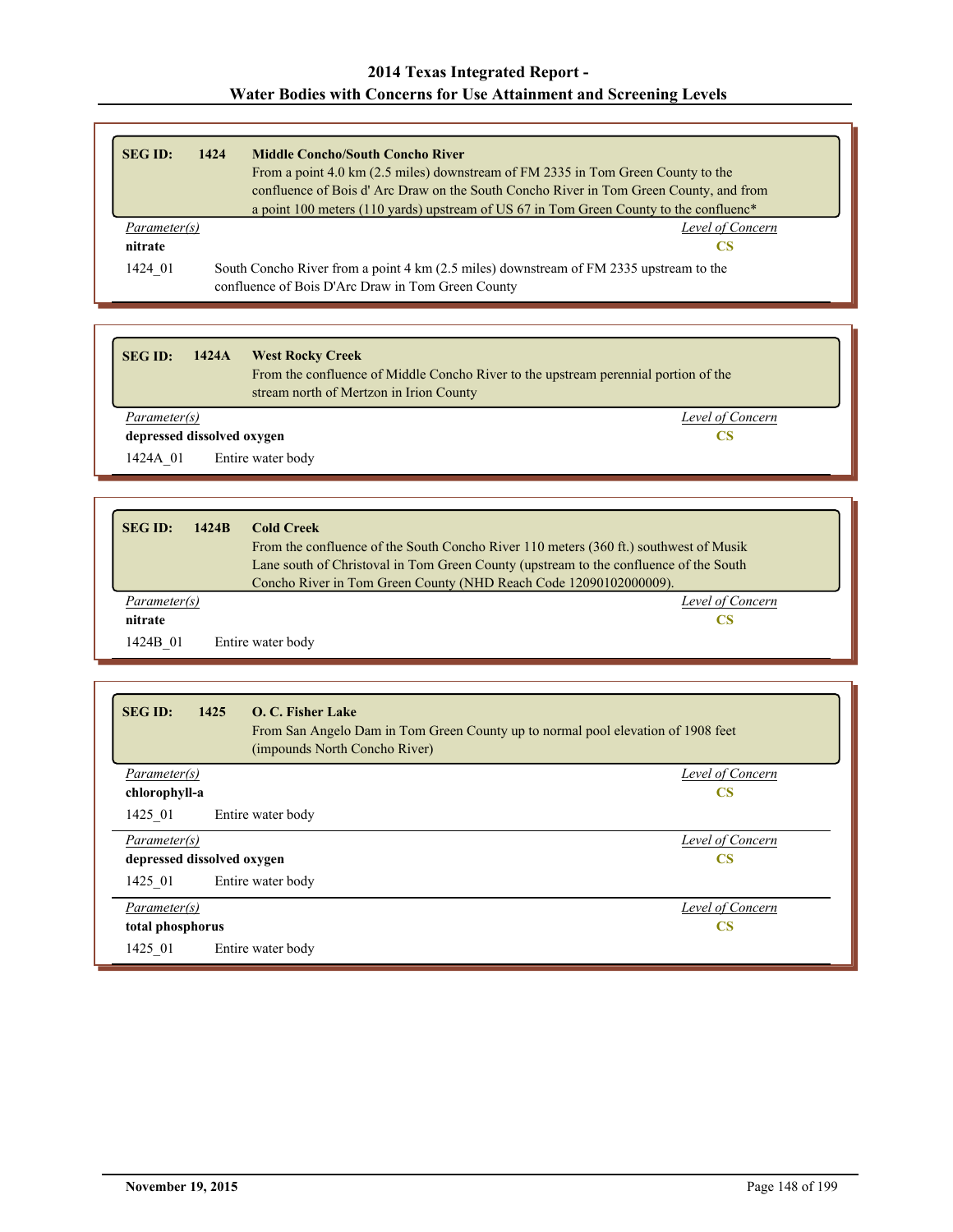| <b>SEG ID:</b><br>1425A<br><b>North Concho River</b><br>From the headwaters of OC Fisher Lake near San Angelo in Tom Green County upstream to<br>the Glasscock/Howard County line |                  |
|-----------------------------------------------------------------------------------------------------------------------------------------------------------------------------------|------------------|
| <i>Parameter(s)</i>                                                                                                                                                               | Level of Concern |
| <b>bacteria</b>                                                                                                                                                                   | <b>CN</b>        |
| 1425A 02<br>Sterling County line to SH 163                                                                                                                                        |                  |
| Parameter(s)                                                                                                                                                                      | Level of Concern |
| chlorophyll-a                                                                                                                                                                     | <b>CS</b>        |
| 1425A 01<br>Lower end of water body to Sterling County line                                                                                                                       |                  |
| Parameter(s)                                                                                                                                                                      | Level of Concern |
| depressed dissolved oxygen                                                                                                                                                        | CS               |
| SH 163 to US 87<br>1425A 03                                                                                                                                                       |                  |

| <b>SEG ID:</b>                  | 1426<br><b>Colorado River Below E. V. Spence Reservoir</b><br>From a point 3.7 km (2.3 miles) below the confluence of Mustang Creek in Runnels County<br>to Robert Lee Dam in Coke County |                  |
|---------------------------------|-------------------------------------------------------------------------------------------------------------------------------------------------------------------------------------------|------------------|
| <i>Parameter(s)</i>             |                                                                                                                                                                                           | Level of Concern |
| chlorophyll-a                   |                                                                                                                                                                                           | <b>CS</b>        |
| 1426 01                         | Lower end of segment to Country Club Lake                                                                                                                                                 |                  |
| 1426 02                         | Country Club Lake to Coke County line                                                                                                                                                     |                  |
| 1426 03                         | Coke County line to SH 208                                                                                                                                                                |                  |
| 1426 04                         | SH 208 to dam                                                                                                                                                                             |                  |
|                                 | Parameter(s)<br>Level of Concern                                                                                                                                                          |                  |
| harmful algal bloom/golden alga |                                                                                                                                                                                           | <b>CN</b>        |
| 1426 01                         | Lower end of segment to Country Club Lake                                                                                                                                                 |                  |
| 1426 02                         | Country Club Lake to Coke County line                                                                                                                                                     |                  |

| <b>SEG ID:</b> | 1426B | <b>Elm Creek</b><br>From the confluence with the Colorado River near Ballinger in Runnels County to the Lake<br>Winters dam east of Winters in Runnels County |
|----------------|-------|---------------------------------------------------------------------------------------------------------------------------------------------------------------|
| Parameter(s)   |       | Level of Concern                                                                                                                                              |
| chlorophyll-a  |       | CS                                                                                                                                                            |
| 1426B 01       |       | From the confluence with the Colorado River upstream dam upstream of US 67 near Crosson<br>Avenue in the city of Ballinger                                    |
| 1426B 02       |       | From the dam upstream of US 67 near Crosson Avenue in the city of Ballinger upstream to Lake<br>Winters dam                                                   |

| <b>SEG ID:</b> | 1426C<br><b>Bluff Creek</b><br>From the confluence with Elm Creek in Runnels County upstream to a point 1 mile east of<br>US Hwy 277 in Taylor County. |
|----------------|--------------------------------------------------------------------------------------------------------------------------------------------------------|
| Parameter(s)   | Level of Concern                                                                                                                                       |
| nitrate        | CS                                                                                                                                                     |
| 1426C 01       | From the confluence with Elm Creek upstream to the confluence of Mill Creek                                                                            |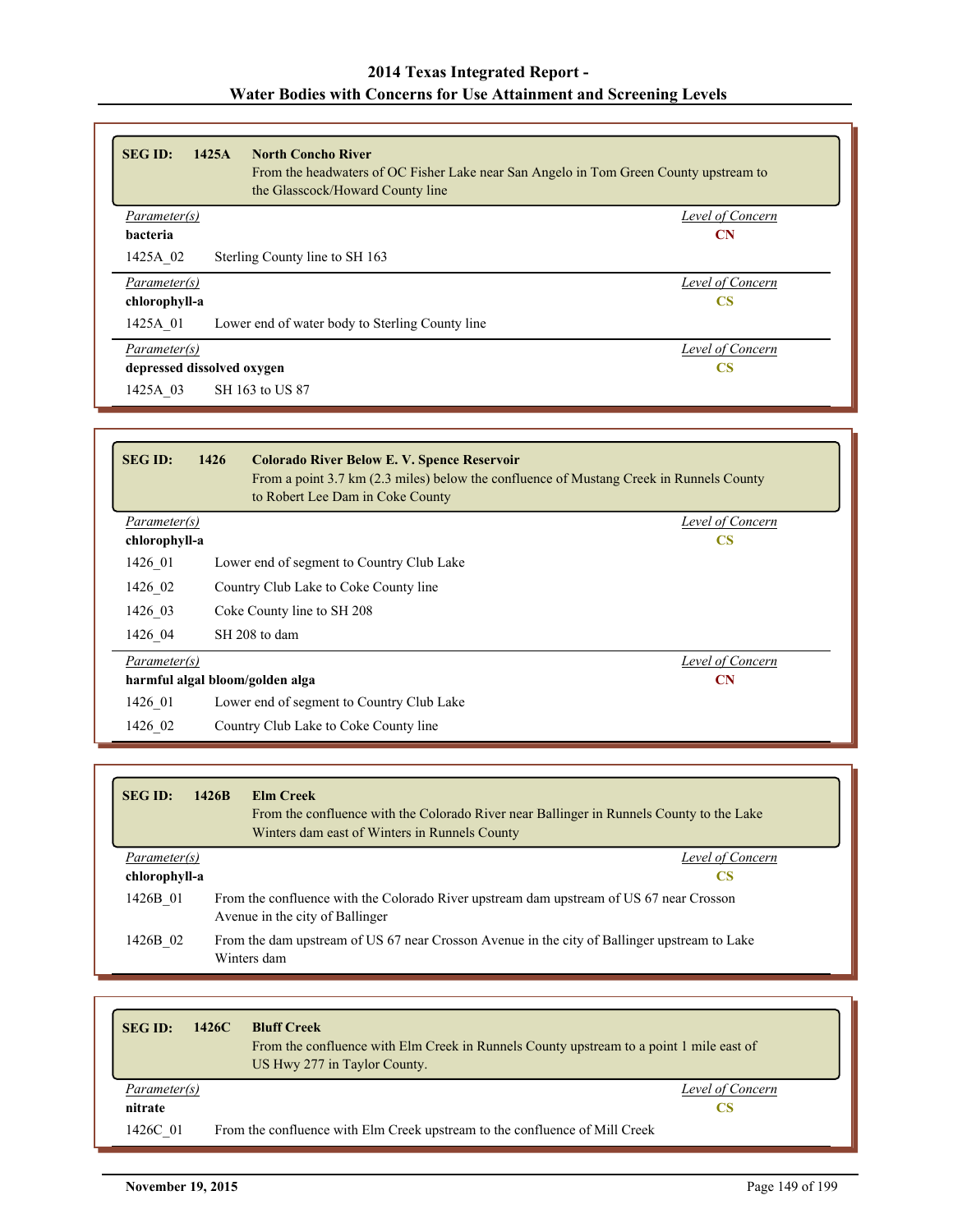| <b>SEG ID:</b> | <b>Covote Creek</b><br>1426D<br>Coyote Creek and Little Coyote Creek southwest of Winters in Runnels County. | From the confluence with Elm Creek in Runnels County upstream to the confluence of Big |
|----------------|--------------------------------------------------------------------------------------------------------------|----------------------------------------------------------------------------------------|
| Parameter(s)   |                                                                                                              | Level of Concern                                                                       |
| nitrate        |                                                                                                              | CS                                                                                     |
| 1426D 01       | Entire water body                                                                                            |                                                                                        |

| <b>SEG ID:</b><br>1427A | <b>Slaughter Creek</b><br>Intermittent stream with perennial pools from the confluence with Onion Creek to above US<br>290 west of Austin |  |
|-------------------------|-------------------------------------------------------------------------------------------------------------------------------------------|--|
| Parameter(s)            | Level of Concern                                                                                                                          |  |
|                         | depressed dissolved oxygen                                                                                                                |  |
| 1427A 01                | Entire water body                                                                                                                         |  |

| <b>SEG ID:</b>      | <b>Granada Hills Tributary to Slaughter Creek</b><br>1427G<br>Unnamed tributary from the confluence of Slaughter Creek in Travis County upstream to La<br>Fauna Path in Travis County |                  |
|---------------------|---------------------------------------------------------------------------------------------------------------------------------------------------------------------------------------|------------------|
| <i>Parameter(s)</i> |                                                                                                                                                                                       | Level of Concern |
| nitrate             |                                                                                                                                                                                       | CS               |
| 1427G 01            | Entire water body                                                                                                                                                                     |                  |

| <b>SEG ID:</b>          | 1428<br><b>Colorado River Below Lady Bird Lake (formerly Town Lake)</b><br>From a point 100 meters (110 yards) upstream of FM 969 near Utley in Bastrop County to<br>Longhorn Dam in Travis County |                  |  |
|-------------------------|----------------------------------------------------------------------------------------------------------------------------------------------------------------------------------------------------|------------------|--|
| <i>Parameter(s)</i>     |                                                                                                                                                                                                    | Level of Concern |  |
| impaired fish community |                                                                                                                                                                                                    | <b>CN</b>        |  |
| 1428 01                 | Lower end of segment to Gilleland Creek confluence                                                                                                                                                 |                  |  |
| <i>Parameter(s)</i>     |                                                                                                                                                                                                    | Level of Concern |  |
|                         | impaired macrobenthic community<br>CN                                                                                                                                                              |                  |  |
| 1428 01                 | Lower end of segment to Gilleland Creek confluence                                                                                                                                                 |                  |  |
| <i>Parameter(s)</i>     |                                                                                                                                                                                                    | Level of Concern |  |
| nitrate                 |                                                                                                                                                                                                    | <b>CS</b>        |  |
| 1428 01                 | Lower end of segment to Gilleland Creek confluence                                                                                                                                                 |                  |  |
| 1428 02                 | From the confluence of Gilleland Creek upstream to the confluence of Walnut Ck.                                                                                                                    |                  |  |
| <i>Parameter(s)</i>     |                                                                                                                                                                                                    | Level of Concern |  |
| total phosphorus        |                                                                                                                                                                                                    | <b>CS</b>        |  |
| 1428 01                 | Lower end of segment to Gilleland Creek confluence                                                                                                                                                 |                  |  |

ľ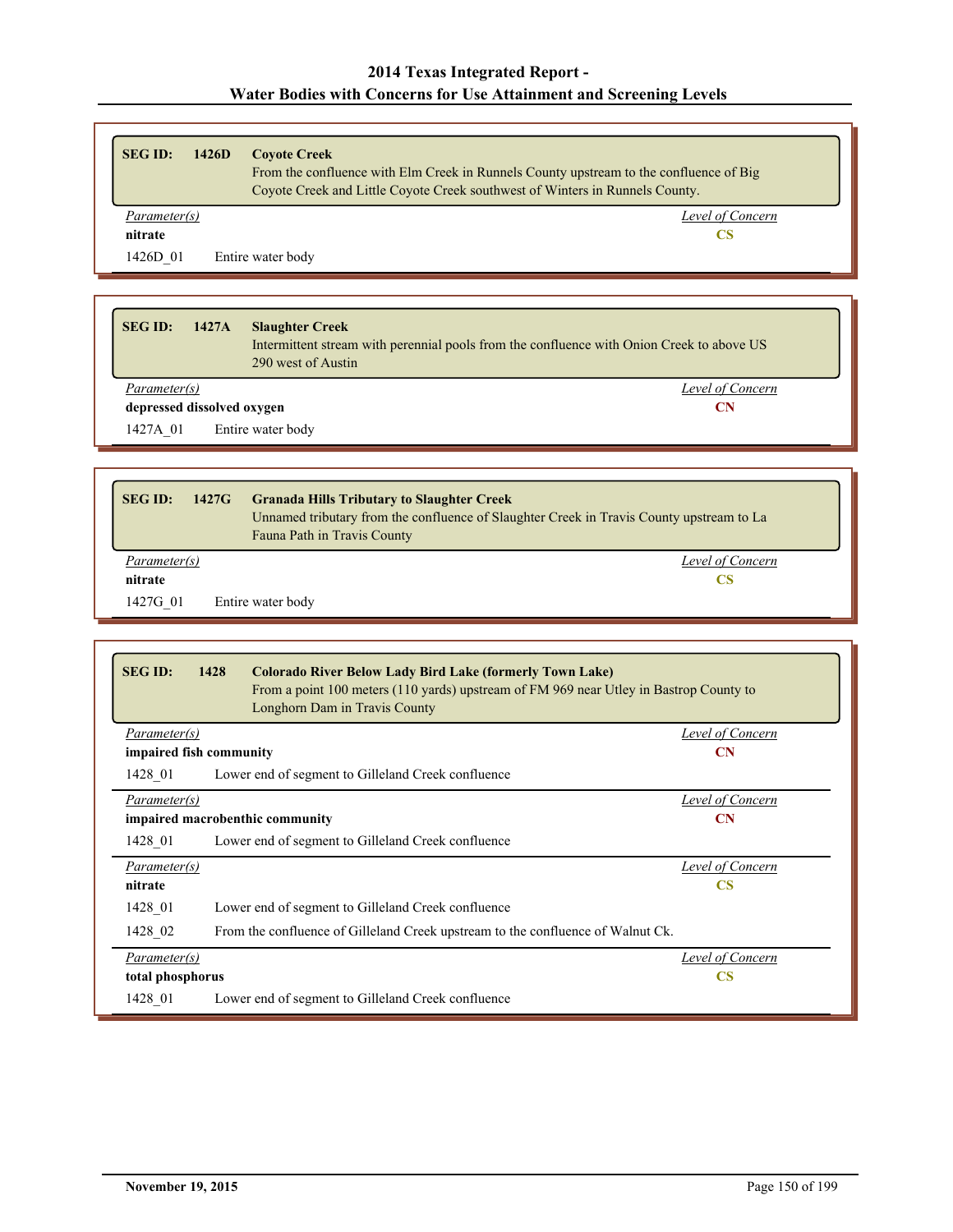| <b>SEG ID:</b><br>1428B<br><b>Walnut Creek</b><br>perennial portion of the stream in north Austin in Travis County | From the confluence of the Colorado River in east Austin in Travis County to the upstream |
|--------------------------------------------------------------------------------------------------------------------|-------------------------------------------------------------------------------------------|
| Parameter(s)                                                                                                       | Level of Concern                                                                          |
| <b>bacteria</b>                                                                                                    | <b>CN</b>                                                                                 |
| 1428B 02<br>From FM 969 upstream to Old Manor Rd.                                                                  |                                                                                           |
| Parameter(s)                                                                                                       | Level of Concern                                                                          |
| impaired habitat                                                                                                   | <b>CS</b>                                                                                 |
| 1428B 03<br>From old Manor Road upstream to Dessau Road                                                            |                                                                                           |
| Parameter(s)                                                                                                       | Level of Concern                                                                          |
| impaired macrobenthic community                                                                                    | <b>CN</b>                                                                                 |
| 1428B 04<br>From Dessau Rd. upstream to MoPac/Loop 1                                                               |                                                                                           |

| <b>SEG ID:</b> | 1428C<br><b>Gilleland Creek</b><br>Perennial stream and intermittent stream with perennial pools from the confluence with the<br>Colorado River up to the spring source (Ward Spring) northwest of Pflugerville, in Travis<br>County |                  |
|----------------|--------------------------------------------------------------------------------------------------------------------------------------------------------------------------------------------------------------------------------------|------------------|
| Parameter(s)   |                                                                                                                                                                                                                                      | Level of Concern |
| bacteria       |                                                                                                                                                                                                                                      | <b>CN</b>        |
| 1428C 01       | From the Colorado River upstream to Taylor Lane                                                                                                                                                                                      |                  |
| 1428C 04       | From Cameron Road to the spring source                                                                                                                                                                                               |                  |
| Parameter(s)   |                                                                                                                                                                                                                                      | Level of Concern |
| nitrate        |                                                                                                                                                                                                                                      | <b>CS</b>        |
| 1428C 01       | From the Colorado River upstream to Taylor Lane                                                                                                                                                                                      |                  |
| 1428C 02       | From Taylor Lane upstream to Old Highway 20                                                                                                                                                                                          |                  |
| 1428C 03       | From Old Highway 20 to Cameron Road                                                                                                                                                                                                  |                  |
| 1428C 04       | From Cameron Road to the spring source                                                                                                                                                                                               |                  |

| <b>SEG ID:</b> | 1429 | <b>Lady Bird Lake (formerly Town Lake)</b><br>From Longhorn Dam in Travis County to Tom Miller Dam in Travis County, up to the<br>normal pool elevation of 429 feet (impounds Colorado River) |
|----------------|------|-----------------------------------------------------------------------------------------------------------------------------------------------------------------------------------------------|
| Parameter(s)   |      | Level of Concern                                                                                                                                                                              |
|                |      | dibenz(a,h)anthracene in sediment                                                                                                                                                             |
| 1429 01        |      | Longhorn Dam upstream to Lamar Street bridge                                                                                                                                                  |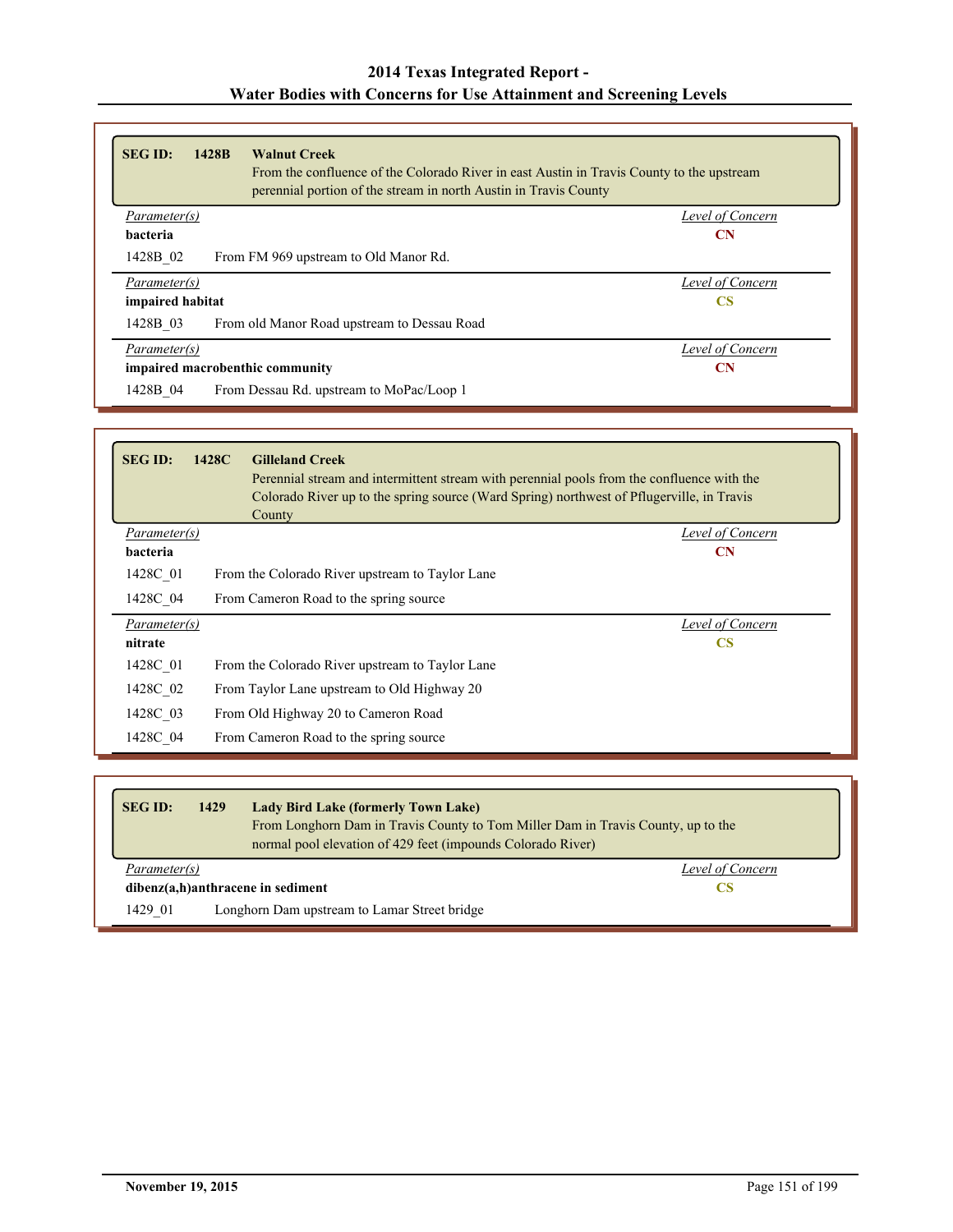| <b>SEG ID:</b><br><b>Waller Creek</b><br>1429C<br>From the confluence of Town Lake in central Austin in Travis County to the upstream<br>portion of the stream in north Austin in Travis County |                         |
|-------------------------------------------------------------------------------------------------------------------------------------------------------------------------------------------------|-------------------------|
| Parameter(s)                                                                                                                                                                                    | <b>Level of Concern</b> |
| benz(a)antracene in sediment                                                                                                                                                                    | $\overline{\text{CS}}$  |
| 1429C 02<br>From East MLK Blvd. to East 41st Street                                                                                                                                             |                         |
| Parameter(s)                                                                                                                                                                                    | Level of Concern        |
| benzo(a)pyrene in sediment                                                                                                                                                                      | $\overline{\text{CS}}$  |
| From East MLK Blvd. to East 41st Street<br>1429C 02                                                                                                                                             |                         |
| Parameter(s)                                                                                                                                                                                    | <b>Level of Concern</b> |
| chrysene in sediment                                                                                                                                                                            | $\overline{\text{CS}}$  |
| 1429C 02<br>From East MLK Blvd. to East 41st Street                                                                                                                                             |                         |
| Parameter(s)                                                                                                                                                                                    | <b>Level of Concern</b> |
| dibenz(a,h)anthracene in sediment                                                                                                                                                               | $\overline{\text{CS}}$  |
| 1429C 02<br>From East MLK Blvd. to East 41st Street                                                                                                                                             |                         |
| Parameter(s)                                                                                                                                                                                    | Level of Concern        |
| fluoranthene in sediment                                                                                                                                                                        | $\overline{\text{CS}}$  |
| From East MLK Blvd. to East 41st Street<br>1429C 02                                                                                                                                             |                         |
| Parameter(s)                                                                                                                                                                                    | Level of Concern        |
| lead in sediment                                                                                                                                                                                | $\overline{\text{CS}}$  |
| 1429C 02<br>From East MLK Blvd. to East 41st Street                                                                                                                                             |                         |
| Parameter(s)                                                                                                                                                                                    | Level of Concern        |
| phenanthrene in sediment                                                                                                                                                                        | $\overline{\text{CS}}$  |
| 1429C 02<br>From East MLK Blvd. to East 41st Street                                                                                                                                             |                         |
| Parameter(s)                                                                                                                                                                                    | Level of Concern        |
| pyrene in sediment                                                                                                                                                                              | $\overline{\text{CS}}$  |
| 1429C 02<br>From East MLK Blvd. to East 41st Street                                                                                                                                             |                         |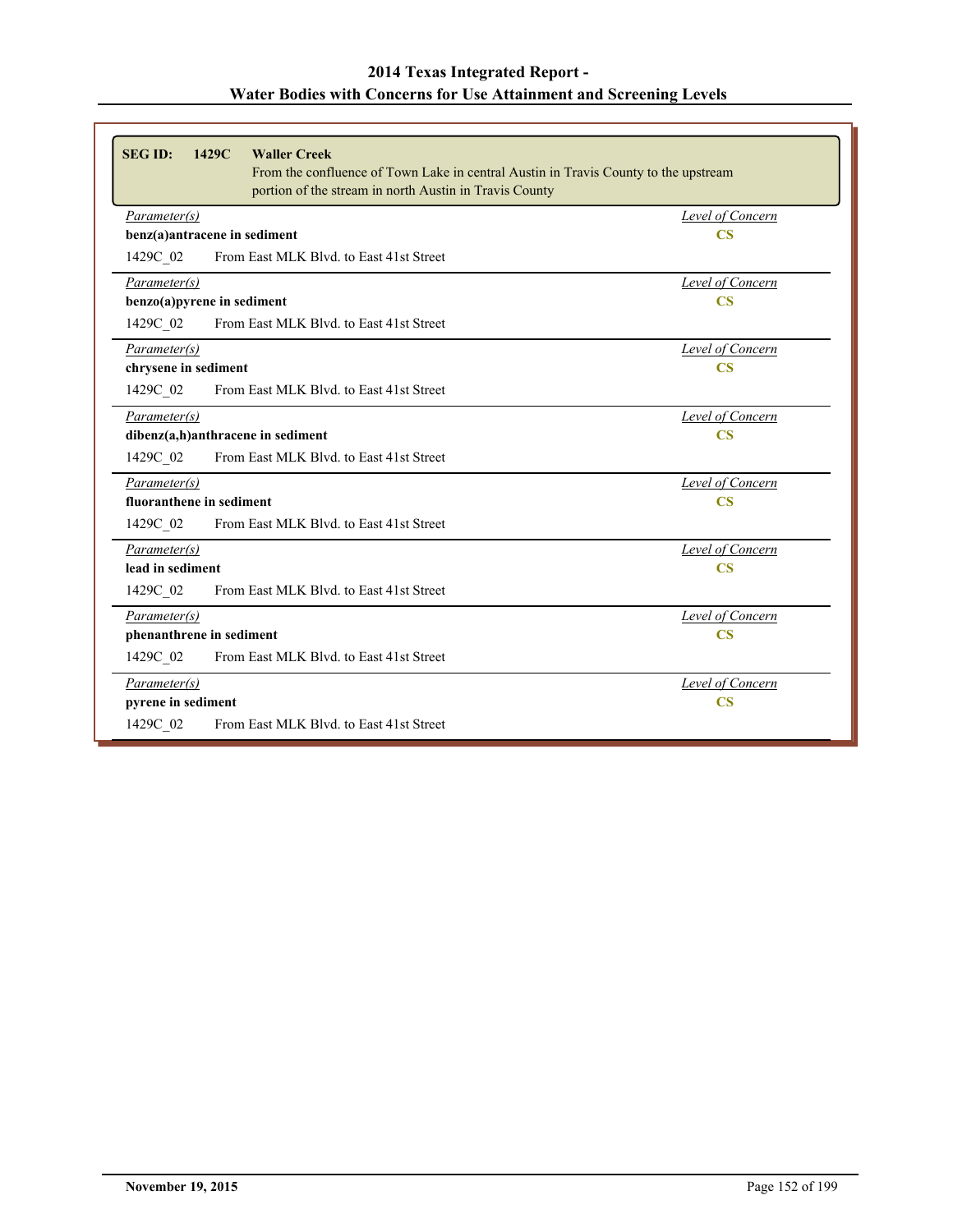| <b>SEG ID:</b><br>1429D<br><b>East Bouldin Creek</b><br>From the confluence of Town Lake in Austin in Travis County upstream to SH 71 in south<br><b>Austin in Travis County</b> |                        |  |
|----------------------------------------------------------------------------------------------------------------------------------------------------------------------------------|------------------------|--|
| Parameter(s)                                                                                                                                                                     | Level of Concern       |  |
| benz(a)antracene in sediment                                                                                                                                                     | <b>CS</b>              |  |
| 1429D 01<br>Entire water body                                                                                                                                                    |                        |  |
| Parameter(s)                                                                                                                                                                     | Level of Concern       |  |
| cadmium in sediment                                                                                                                                                              | $\overline{\text{CS}}$ |  |
| 1429D 01<br>Entire water body                                                                                                                                                    |                        |  |
| Parameter(s)                                                                                                                                                                     | Level of Concern       |  |
| chrysene in sediment                                                                                                                                                             | <b>CS</b>              |  |
| 1429D 01<br>Entire water body                                                                                                                                                    |                        |  |
| Parameter(s)                                                                                                                                                                     | Level of Concern       |  |
| dibenz(a,h)anthracene in sediment<br>$\overline{\text{CS}}$                                                                                                                      |                        |  |
| 1429D 01<br>Entire water body                                                                                                                                                    |                        |  |
| Parameter(s)                                                                                                                                                                     | Level of Concern       |  |
| fluoranthene in sediment                                                                                                                                                         | $\overline{\text{CS}}$ |  |
| 1429D 01<br>Entire water body                                                                                                                                                    |                        |  |
| Parameter(s)                                                                                                                                                                     | Level of Concern       |  |
| lead in sediment                                                                                                                                                                 | <b>CS</b>              |  |
| 1429D_01<br>Entire water body                                                                                                                                                    |                        |  |
| Parameter(s)                                                                                                                                                                     | Level of Concern       |  |
| phenanthrene in sediment                                                                                                                                                         | $\overline{\text{CS}}$ |  |
| 1429D 01<br>Entire water body                                                                                                                                                    |                        |  |
| Parameter(s)                                                                                                                                                                     | Level of Concern       |  |
| pyrene in sediment                                                                                                                                                               | $\overline{\text{CS}}$ |  |
| 1429D 01<br>Entire water body                                                                                                                                                    |                        |  |

| <b>SEG ID:</b>       | 1430 | <b>Barton Creek</b><br>From the confluence with Lady Bird Lake (formerly Town Lake) in Travis County to FM<br>12 in Hays County |
|----------------------|------|---------------------------------------------------------------------------------------------------------------------------------|
| Parameter(s)         |      | Level of Concern                                                                                                                |
| toxicity in sediment |      | CN                                                                                                                              |
| 1430 02              |      | From Barton Springs Pool upstream dam to a point 2 miles upstream of Loop 1                                                     |

| <b>SEG ID:</b><br>1430A                                                           | <b>Barton Springs</b><br>Barton Springs 0.4 mile upstream of Barton Springs Road in Austin in Travis County |                               |
|-----------------------------------------------------------------------------------|-------------------------------------------------------------------------------------------------------------|-------------------------------|
| Parameter(s)                                                                      |                                                                                                             | Level of Concern<br><b>CS</b> |
| depressed dissolved oxygen<br>Barton Springs Pool - entire water body<br>1430A 01 |                                                                                                             |                               |
| Parameter(s)                                                                      |                                                                                                             | Level of Concern              |
| toxicity in sediment<br>$\mathbf C\mathbf N$                                      |                                                                                                             |                               |
| 1430A 01                                                                          | Barton Springs Pool - entire water body                                                                     |                               |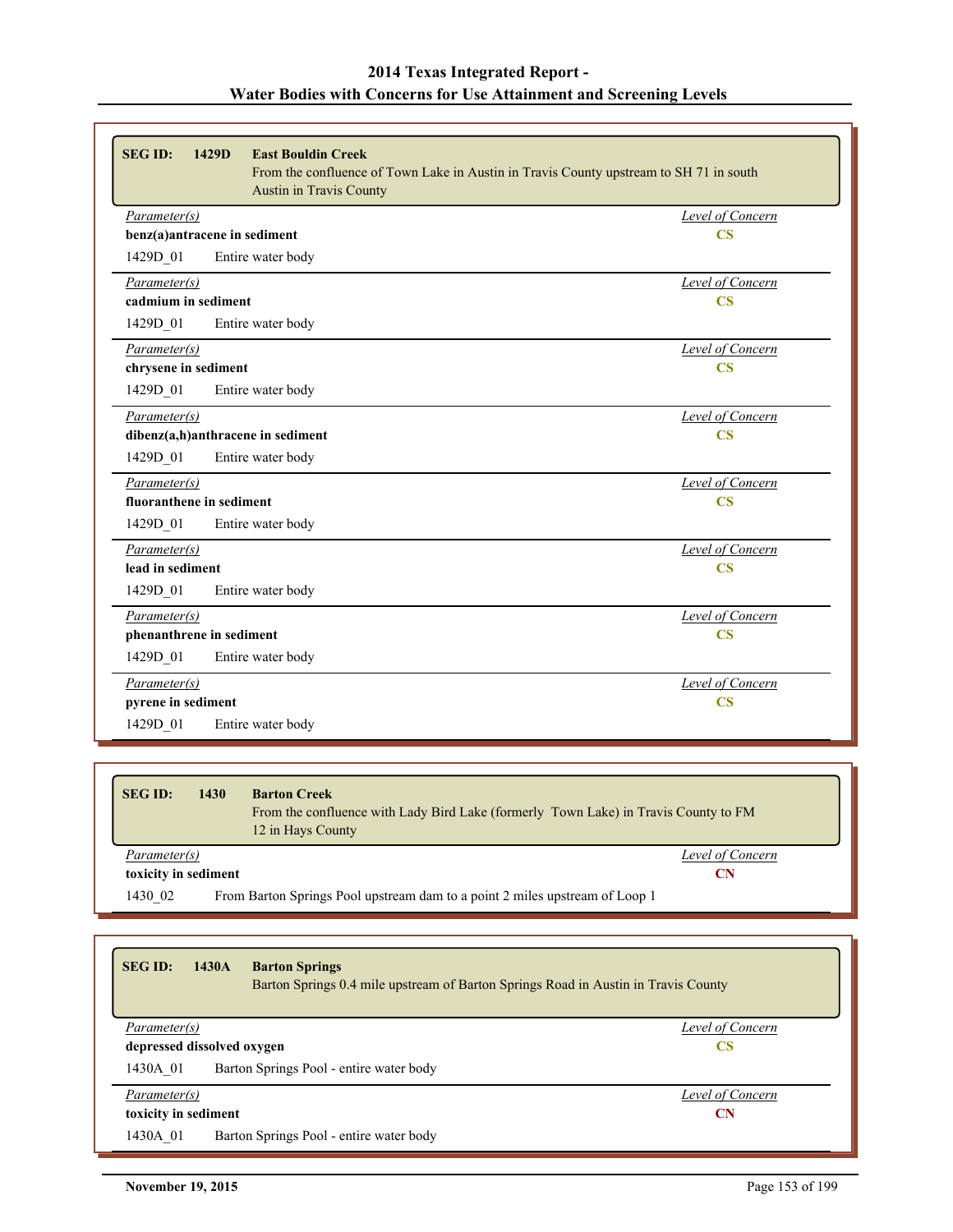| <b>SEG ID:</b>      | 1430B | <b>Tributaries to Barton Creek (unclassified water bodies)</b> |                  |
|---------------------|-------|----------------------------------------------------------------|------------------|
|                     |       | Tributaries to Barton Creek in Travis County and Hays County   |                  |
|                     |       |                                                                |                  |
| <i>Parameter(s)</i> |       |                                                                | Level of Concern |
|                     |       |                                                                | CS               |
| nitrate             |       |                                                                |                  |

| 1431<br><b>SEG ID:</b><br><b>Mid Pecan Bayou</b> | From a point immediately upstream of the confluence of Mackinally Creek in Brown<br>County to a point immediately upstream of Willis Creek in Brown County |
|--------------------------------------------------|------------------------------------------------------------------------------------------------------------------------------------------------------------|
| Parameter(s)                                     | Level of Concern                                                                                                                                           |
| chlorophyll-a                                    | <b>CS</b>                                                                                                                                                  |
| 1431 01<br>Entire water body                     |                                                                                                                                                            |
| Parameter(s)                                     | Level of Concern                                                                                                                                           |
| nitrate                                          | <b>CS</b>                                                                                                                                                  |
| 1431 01<br>Entire water body                     |                                                                                                                                                            |
| Parameter(s)                                     | Level of Concern                                                                                                                                           |
| total phosphorus                                 | <b>CS</b>                                                                                                                                                  |
| 1431 01<br>Entire water body                     |                                                                                                                                                            |

| <b>SEG ID:</b><br>1432<br><b>Upper Pecan Bayou</b><br>From a point immediately upstream of the confluence of Willis Creek in Brown County to<br>Lake Brownwood Dam in Brown County |                  |
|------------------------------------------------------------------------------------------------------------------------------------------------------------------------------------|------------------|
| Parameter(s)                                                                                                                                                                       | Level of Concern |
| chlorophyll-a                                                                                                                                                                      | CS               |
| 1432 01<br>Entire water body                                                                                                                                                       |                  |
| Parameter(s)                                                                                                                                                                       | Level of Concern |
| depressed dissolved oxygen                                                                                                                                                         | <b>CS</b>        |
| 1432 01<br>Entire water body                                                                                                                                                       |                  |

| <b>SEG ID:</b> | <b>O. H. Ivie Reservoir</b><br>1433                                                    |  |
|----------------|----------------------------------------------------------------------------------------|--|
|                | From S. W. Freese Dam in Coleman/Concho County to a point 3.7 km (2.3 miles) below the |  |
|                | confluence of Mustang Creek on the Colorado River Arm in Runnels County and to a point |  |
|                | 2.0 km (1.2 miles) above the confluence of Fuzzy Creek on the Concho River Arm i       |  |
| Parameter(s)   | Level of Concern                                                                       |  |
| nitrate        | CS                                                                                     |  |
| 1433 02        | Concho River arm                                                                       |  |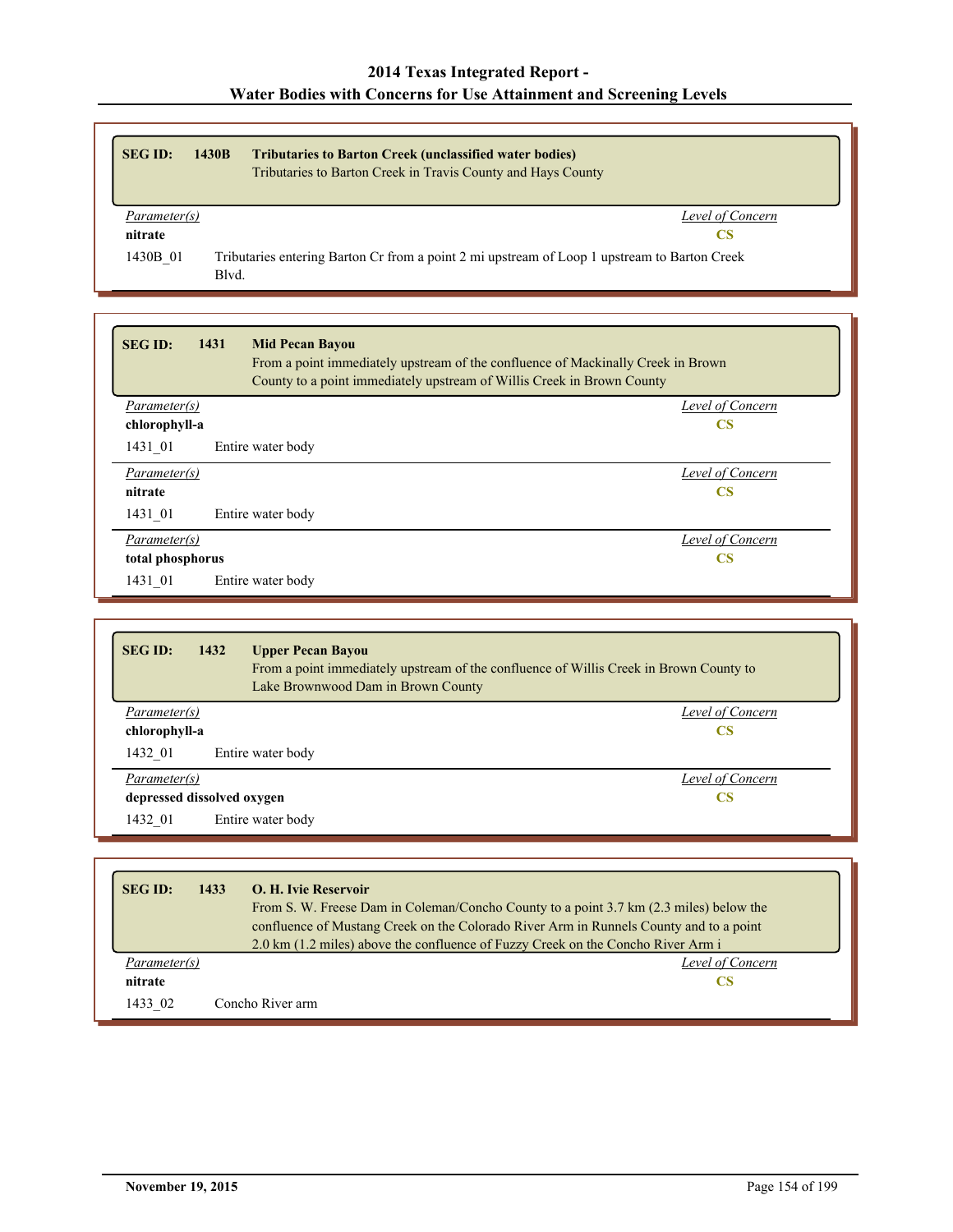| <b>SEG ID:</b>   | 1434<br><b>Colorado River above La Grange</b><br>to a point 100 meters (110 yards) upstream of FM 969 near Utley in Bastrop County | From a point 100 meters (110 yards) downstream of SH 71 at La Grange in Fayette County |
|------------------|------------------------------------------------------------------------------------------------------------------------------------|----------------------------------------------------------------------------------------|
| Parameter(s)     |                                                                                                                                    | Level of Concern                                                                       |
| nitrate          |                                                                                                                                    | <b>CS</b>                                                                              |
| 1434 02          | Southern-Pacific RR upstream to the confluence of Reeds Creek west of Smithville                                                   |                                                                                        |
| 1434 03          | From the confluence of Reeds Creek west of Smithville upstream to the end of segment                                               |                                                                                        |
| Parameter(s)     |                                                                                                                                    | Level of Concern                                                                       |
| total phosphorus |                                                                                                                                    | <b>CS</b>                                                                              |
| 1434 02          | Southern-Pacific RR upstream to the confluence of Reeds Creek west of Smithville                                                   |                                                                                        |
| 1434 03          | From the confluence of Reeds Creek west of Smithville upstream to the end of segment                                               |                                                                                        |

| <b>SEG ID:</b>             | 1434B | <b>Cedar Creek</b><br>Perennial stream from the confluence with the Colorado River upstream to the confluence of<br>an unnamed tributary at FM 525 in Bastrop County |
|----------------------------|-------|----------------------------------------------------------------------------------------------------------------------------------------------------------------------|
| Parameter(s)               |       | Level of Concern                                                                                                                                                     |
| depressed dissolved oxygen |       | CN                                                                                                                                                                   |
| 1434B 01                   |       | Entire water body                                                                                                                                                    |

| <b>SEG ID:</b><br>1434C | <b>Lake Bastrop</b><br>From the Lake Bastrop dam to the normal pool elevation of 450 ft. (impounds Spicey<br>Creek) in Bastrop County |
|-------------------------|---------------------------------------------------------------------------------------------------------------------------------------|
| Parameter(s)            | Level of Concern                                                                                                                      |
| chlorophyll-a           | CS                                                                                                                                    |
| Mid-lake<br>1434C 02    |                                                                                                                                       |

| <b>SEGID:</b>                    | 1434D<br><b>Wilbarger Creek</b><br>Wilbarger Creek from the confluence of the Colorado River at Hemphill Bend in Bastrop<br>County upstream to Schultz lane east of Pflugerville Heights in Travis County |  |  |
|----------------------------------|-----------------------------------------------------------------------------------------------------------------------------------------------------------------------------------------------------------|--|--|
| Level of Concern<br>Parameter(s) |                                                                                                                                                                                                           |  |  |
|                                  | depressed dissolved oxygen<br>CS                                                                                                                                                                          |  |  |
| 1434D 02                         | From the confluence with Cottonwood Creek upstream to Schultz lane east of Pflugerville Heights<br>in Travis County                                                                                       |  |  |
| Parameter(s)                     | Level of Concern                                                                                                                                                                                          |  |  |
| nitrate                          | <b>CS</b>                                                                                                                                                                                                 |  |  |
| 1434D 02                         | From the confluence with Cottonwood Creek upstream to Schultz lane east of Pflugerville Heights<br>in Travis County                                                                                       |  |  |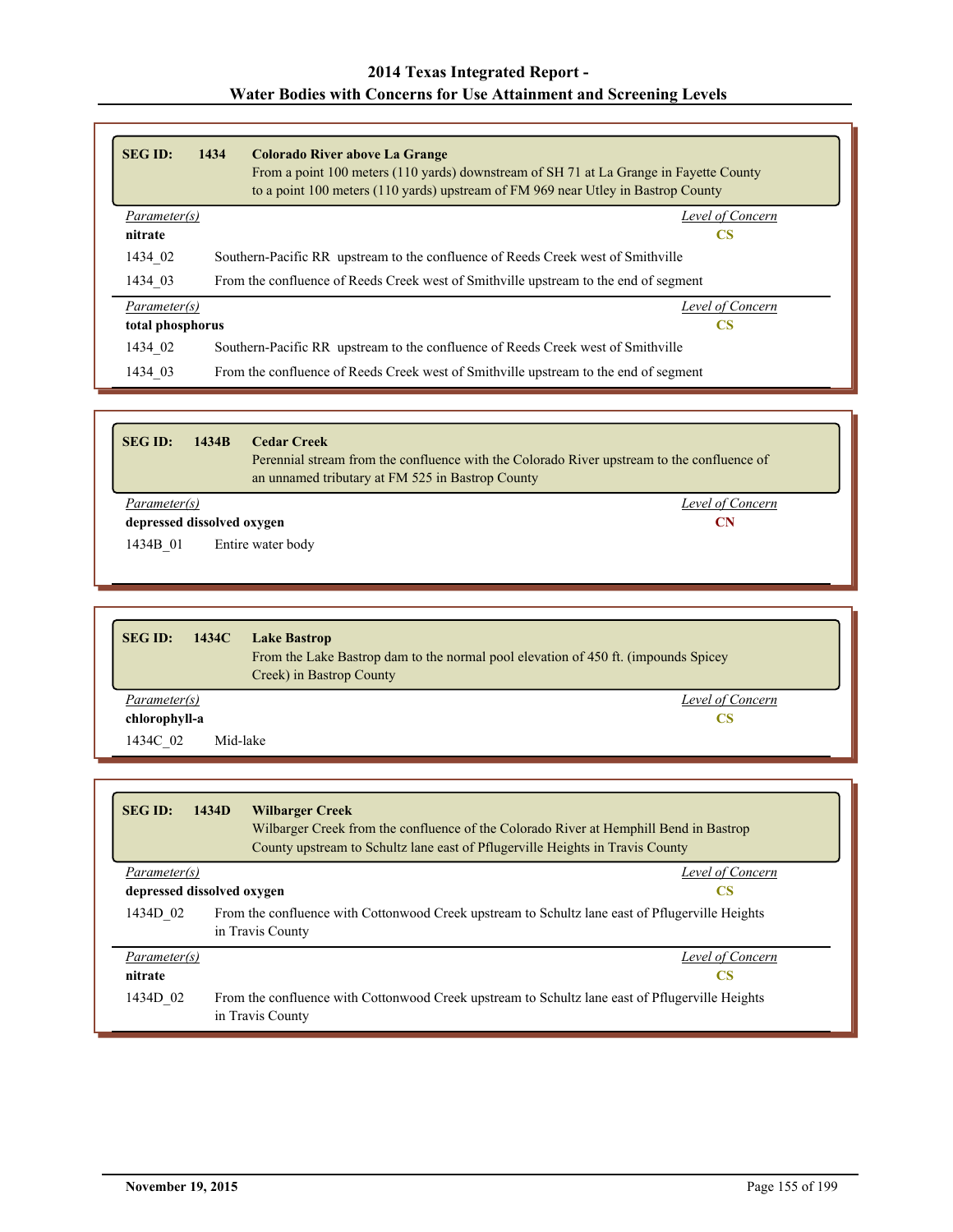| <b>SEG ID:</b>      | 1434E<br><b>Big Sandy Creek</b><br>Big Sandy Creek from the confluence of the Colorado River in Bastrop County upstream to<br>a point east of CR 302 near Sundbeck Ranch Airport in Lee County |  |
|---------------------|------------------------------------------------------------------------------------------------------------------------------------------------------------------------------------------------|--|
| Parameter(s)        | Level of Concern                                                                                                                                                                               |  |
| chlorophyll-a<br>CS |                                                                                                                                                                                                |  |
| 1434E 01            | From the confluence of the Colorado River in Bastrop County upstream to a point east of CR 302<br>near Sundbeck Ranch Airport in Lee County                                                    |  |
| Parameter(s)        | Level of Concern                                                                                                                                                                               |  |
|                     | depressed dissolved oxygen<br>CS                                                                                                                                                               |  |
| 1434E 01            | From the confluence of the Colorado River in Bastrop County upstream to a point east of CR 302<br>near Sundbeck Ranch Airport in Lee County                                                    |  |

| <b>SEGID:</b>                    | 1501<br><b>Tres Palacios Creek Tidal</b><br>From the confluence with Tres Palacios Bay in Matagorda County to a point 1.6 km (1.0)<br>mile) upstream of the confluence of Wilson Creek in Matagorda County |                  |  |
|----------------------------------|------------------------------------------------------------------------------------------------------------------------------------------------------------------------------------------------------------|------------------|--|
| Level of Concern<br>Parameter(s) |                                                                                                                                                                                                            |                  |  |
| chlorophyll-a                    | <b>CS</b>                                                                                                                                                                                                  |                  |  |
| 1501 01                          | From the confluence with Willow Dam Creek at Tres Palacios Bay/Turtle Bay upstream to a point<br>1.6 km (1.0 mile) upstream of the confluence of Wilson Creek in Matagorda County                          |                  |  |
| Parameter(s)                     |                                                                                                                                                                                                            | Level of Concern |  |
| depressed dissolved oxygen       |                                                                                                                                                                                                            | CS               |  |
| 1501 01                          | From the confluence with Willow Dam Creek at Tres Palacios Bay/Turtle Bay upstream to a point<br>1.6 km (1.0 mile) upstream of the confluence of Wilson Creek in Matagorda County                          |                  |  |

| <b>SEG ID:</b>                          | <b>Tres Palacios Creek Above Tidal</b><br>1502<br>From a point 1.6 km (1.0 mile) upstream of the confluence of Wilson Creek in Matagorda<br>County to State Route 525 (Old US 59) in Wharton County                                           |                  |
|-----------------------------------------|-----------------------------------------------------------------------------------------------------------------------------------------------------------------------------------------------------------------------------------------------|------------------|
| Parameter(s)                            |                                                                                                                                                                                                                                               | Level of Concern |
| chlorophyll-a                           |                                                                                                                                                                                                                                               | CS               |
| 1502 01                                 | Middle portion of segment from the confluence with Wallace Creek upstream to confluence with<br>unnamed tributary with NHD RC 12100401013089 about 1.0 km SW of intersection of FM 418<br>and FM 422 NE of City of Danevang in Wharton County |                  |
| Parameter(s)                            |                                                                                                                                                                                                                                               | Level of Concern |
| depressed dissolved oxygen<br><b>CS</b> |                                                                                                                                                                                                                                               |                  |
| 1502 03                                 | Lower portion of segment from a point 1.6 km (1.0 mile) upstream of the confluence of Wilson<br>Creek upstream to confluence with Wallace Creek Matagorda County                                                                              |                  |

| <b>SEG ID:</b>             | 1601C | <b>Dry Creek</b><br>From the confluence of Lavaca River Tidal upstream to three miles north of the City of<br>Edna |                  |
|----------------------------|-------|--------------------------------------------------------------------------------------------------------------------|------------------|
| Parameter(s)               |       |                                                                                                                    | Level of Concern |
| depressed dissolved oxygen |       |                                                                                                                    | CS               |
| 1601C 01                   |       | Entire water body                                                                                                  |                  |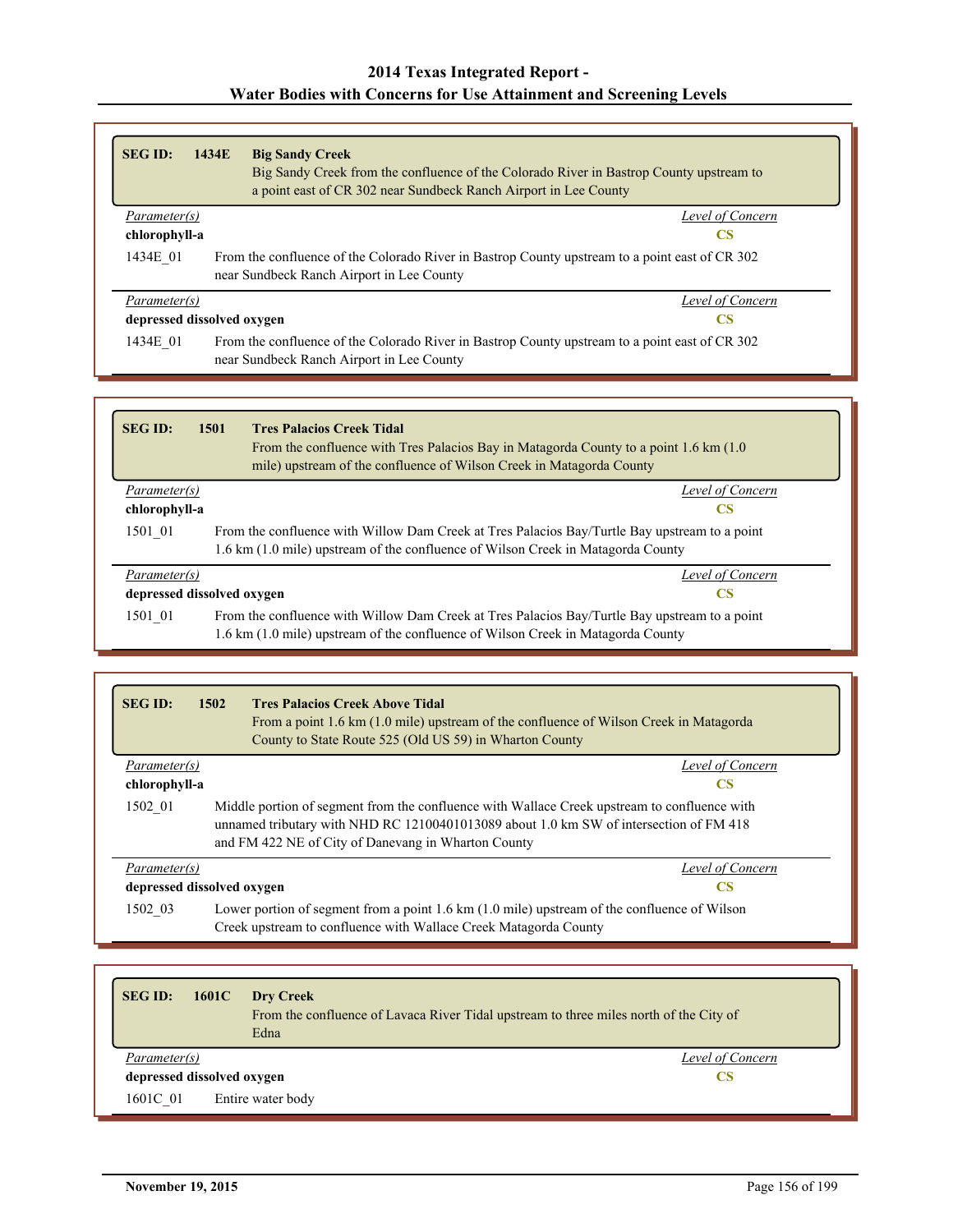| <b>SEG ID:</b>   | 1604<br><b>Lake Texana</b><br>From Palmetto Bend Dam in Jackson County to a point 100 meters (110 yards) downstream<br>of FM 530 in Jackson County, up to normal pool elevation of 44 feet (impounds Navidad<br>River) |                  |
|------------------|------------------------------------------------------------------------------------------------------------------------------------------------------------------------------------------------------------------------|------------------|
| Parameter(s)     |                                                                                                                                                                                                                        | Level of Concern |
| nitrate          |                                                                                                                                                                                                                        | <b>CS</b>        |
| 1604 02          | East Mustang Creek arm of Lake Texana                                                                                                                                                                                  |                  |
| 1604 05          | Downstream portion of Lake Texana                                                                                                                                                                                      |                  |
| Parameter(s)     |                                                                                                                                                                                                                        | Level of Concern |
| total phosphorus |                                                                                                                                                                                                                        | <b>CS</b>        |
| 1604 01          | Navidad River arm of Lake Texana                                                                                                                                                                                       |                  |
| 1604 02          | East Mustang Creek arm of Lake Texana                                                                                                                                                                                  |                  |
| 1604 03          | Upstream middle portion of Lake Texana                                                                                                                                                                                 |                  |
| 1604 04          | Downstream middle portion of Lake Texana                                                                                                                                                                               |                  |
| 1604 05          | Downstream portion of Lake Texana                                                                                                                                                                                      |                  |

| <b>SEG ID:</b><br>1701 | Victoria Barge Canal<br>From the confluence with San Antonio Bay in Calhoun County to Victoria Turning Basin in<br>Victoria County |
|------------------------|------------------------------------------------------------------------------------------------------------------------------------|
| Parameter(s)           | Level of Concern                                                                                                                   |
| chlorophyll-a          | <b>CS</b>                                                                                                                          |
| 1701 01                | Entire segment                                                                                                                     |
| Parameter(s)           | Level of Concern                                                                                                                   |
| nitrate                | <b>CS</b>                                                                                                                          |
| 1701 01                | Entire segment                                                                                                                     |

| <b>SEG ID:</b> | 1801<br><b>Guadalupe River Tidal</b><br>From the confluence with Guadalupe Bay in Calhoun/Refugio County to the<br>Guadalupe-Blanco River Authority Salt Water Barrier 0.7 km (0.4 miles) downstream of the<br>confluence of the San Antonio River in Calhoun/Refugio County |  |  |
|----------------|------------------------------------------------------------------------------------------------------------------------------------------------------------------------------------------------------------------------------------------------------------------------------|--|--|
| Parameter(s)   | Level of Concern                                                                                                                                                                                                                                                             |  |  |
| nitrate        | CS                                                                                                                                                                                                                                                                           |  |  |
| 1801 01        | Entire segment                                                                                                                                                                                                                                                               |  |  |

| <b>SEG ID:</b> | 1802<br><b>Guadalupe River Below San Antonio River</b>                                          |
|----------------|-------------------------------------------------------------------------------------------------|
|                | From the Guadalupe-Blanco River Authority Salt Water Barrier 0.7 kilometer (0.4 mile)           |
|                | downstream of the confluence of the San Antonio River in Calhoun/Refugio County to a            |
|                | point immediately upstream of the confluence of the San Antonio River in Calhoun/R <sup>*</sup> |
| Parameter(s)   | Level of Concern                                                                                |
| nitrate        | CS                                                                                              |
| 1802 01        | Entire segment                                                                                  |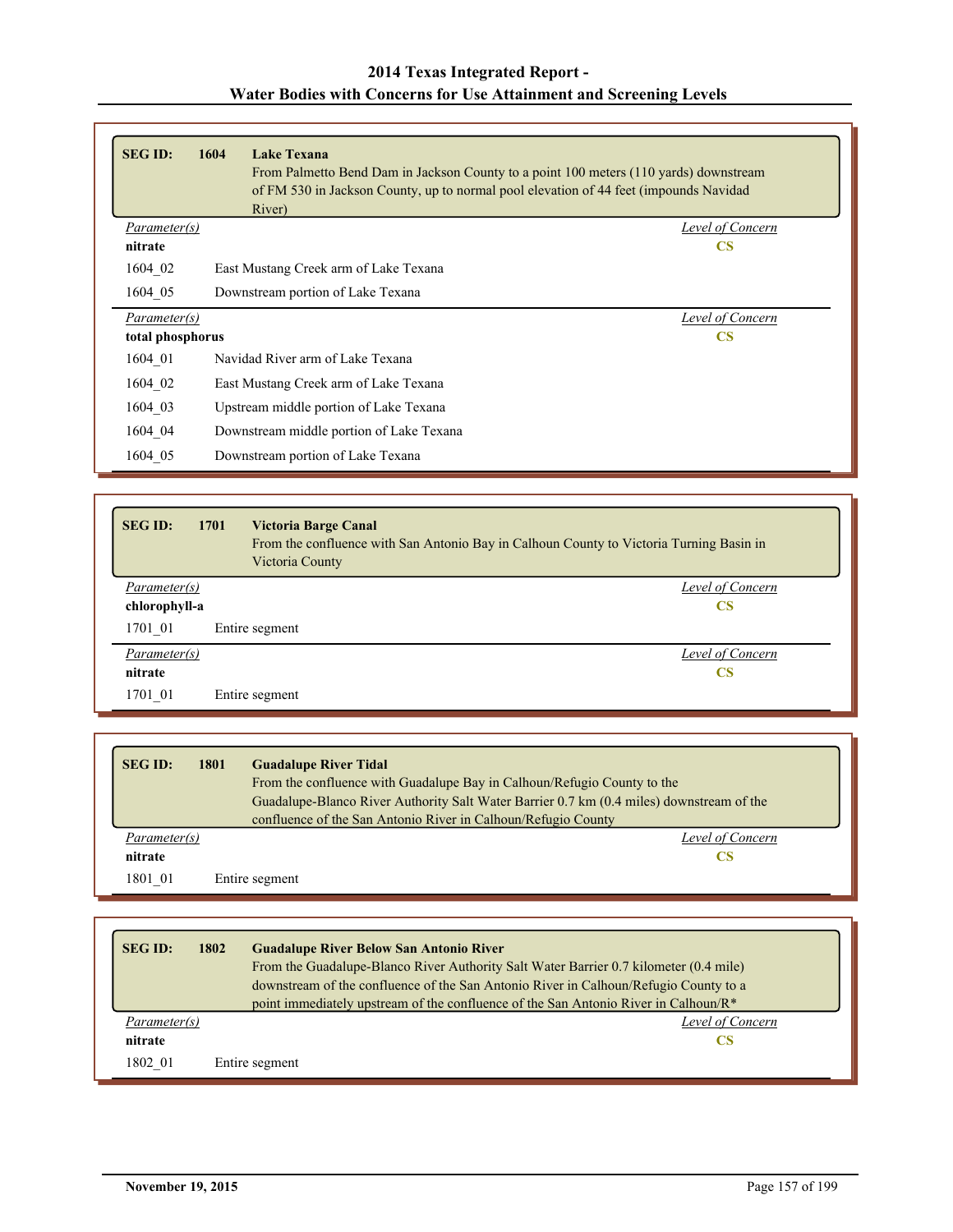| <b>SEG ID:</b> | 1803<br><b>Guadalupe River Below San Marcos River</b>                                    |
|----------------|------------------------------------------------------------------------------------------|
|                | From the a point immediately upstream of the confluence of the San Antonio River in      |
|                | Calhoun/Refugio/Victoria County to a point immediately upstream to the confluence of the |
|                | San Marcos River in Gonzales                                                             |
| Parameter(s)   | Level of Concern                                                                         |
| nitrate        | CS                                                                                       |
| 1803 01        | Lower 25 miles of segment                                                                |

| <b>SEG ID:</b> | 1803A<br><b>Elm Creek</b><br>perennial portion of the stream southwest of Smiley in Gonzales County | From the confluence of Sandies Creek east of Smiley in Gonzales County to the upstream |
|----------------|-----------------------------------------------------------------------------------------------------|----------------------------------------------------------------------------------------|
| Parameter(s)   |                                                                                                     | Level of Concern                                                                       |
| chlorophyll-a  |                                                                                                     | CS                                                                                     |
| 1803A 01       | Entire water body                                                                                   |                                                                                        |
| Parameter(s)   |                                                                                                     | Level of Concern                                                                       |
|                | depressed dissolved oxygen                                                                          | CS                                                                                     |
| 1803A 01       | Entire water body                                                                                   |                                                                                        |

| <b>SEG ID:</b>             | 1803B<br><b>Sandies Creek</b><br>From the confluence of the Guadalupe River west of Cuero in DeWitt County to the<br>upstream perennial portion of the stream northwest of Smiley in Gonzales County |                  |
|----------------------------|------------------------------------------------------------------------------------------------------------------------------------------------------------------------------------------------------|------------------|
| Parameter(s)               |                                                                                                                                                                                                      | Level of Concern |
| chlorophyll-a              |                                                                                                                                                                                                      | <b>CS</b>        |
| 1803B 01                   | From the confluence with the Guadalupe River to the confluence with Elm Ck.                                                                                                                          |                  |
| Parameter(s)               |                                                                                                                                                                                                      | Level of Concern |
| depressed dissolved oxygen |                                                                                                                                                                                                      | <b>CN</b>        |
| 1803B 01                   | From the confluence with the Guadalupe River to the confluence with Elm Ck.                                                                                                                          |                  |
| 1803B 02                   | From the confluence with Elm Creek to upper end of water body                                                                                                                                        |                  |
| Parameter(s)               |                                                                                                                                                                                                      | Level of Concern |
| impaired habitat           |                                                                                                                                                                                                      | <b>CS</b>        |
| 1803B 01                   | From the confluence with the Guadalupe River to the confluence with Elm Ck.                                                                                                                          |                  |

r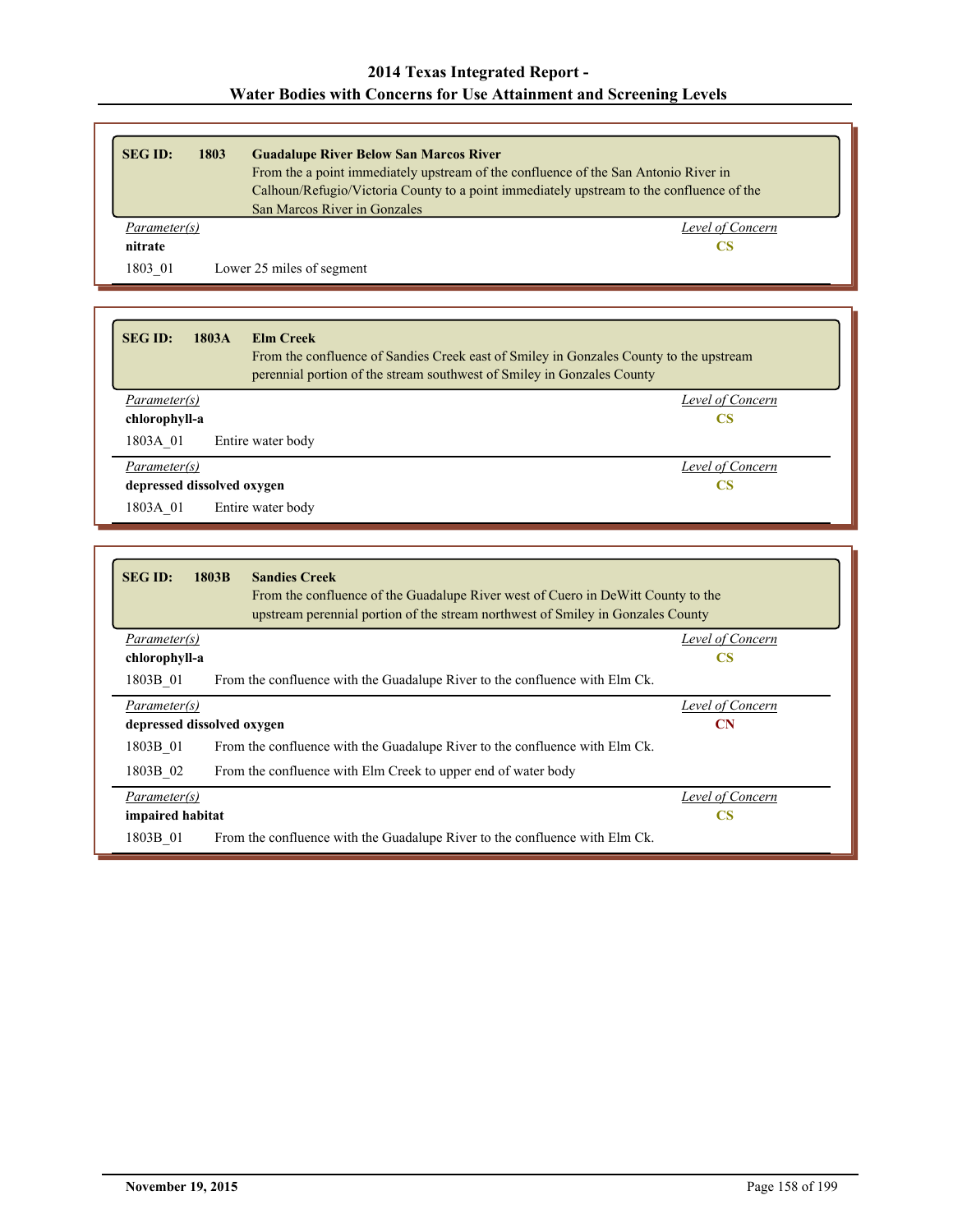| <b>SEG ID:</b>             | 1803C<br><b>Peach Creek</b><br>From the confluence of the Guadalupe River southeast of Gonzales in Gonzales County to<br>the upstream perennial portion of the stream northeast of Waelder in Gonzales County |                        |
|----------------------------|---------------------------------------------------------------------------------------------------------------------------------------------------------------------------------------------------------------|------------------------|
| Parameter(s)               |                                                                                                                                                                                                               | Level of Concern       |
| chlorophyll-a              |                                                                                                                                                                                                               | CS                     |
| 1803C 03                   | From approx. 1.2 mi. downstream of FM 1680 in Gonzales Co. to confluence with Elm Cr. In<br>Fayette Co.                                                                                                       |                        |
| Parameter(s)               |                                                                                                                                                                                                               | Level of Concern       |
| depressed dissolved oxygen |                                                                                                                                                                                                               | <b>CS</b>              |
| 1803C 01                   | Lower 25 miles of water body                                                                                                                                                                                  |                        |
| Parameter(s)               |                                                                                                                                                                                                               | Level of Concern       |
| impaired fish community    |                                                                                                                                                                                                               | $\mathbf C\mathbf N$   |
| 1803C 03                   | From approx. 1.2 mi. downstream of FM 1680 in Gonzales Co. to confluence with Elm Cr. In<br>Fayette Co.                                                                                                       |                        |
| Parameter(s)               |                                                                                                                                                                                                               | Level of Concern       |
| total phosphorus           |                                                                                                                                                                                                               | $\overline{\text{CS}}$ |
| 1803C 03                   | From approx. 1.2 mi. downstream of FM 1680 in Gonzales Co. to confluence with Elm Cr. In<br>Fayette Co.                                                                                                       |                        |

| <b>SEG ID:</b> | 1804A<br><b>Geronimo Creek</b><br>From the confluence of the Guadalupe River south of Seguin in Guadalupe County to the<br>upstream perennial portion north of Seguin in Guadalupe County |
|----------------|-------------------------------------------------------------------------------------------------------------------------------------------------------------------------------------------|
| Parameter(s)   | Level of Concern                                                                                                                                                                          |
| nitrate        | CS                                                                                                                                                                                        |
| 1804A 01       | Entire water body                                                                                                                                                                         |

| <b>SEG ID:</b>           | 1804D | <b>Bear Creek</b><br>From the confluence of Geronimo Creek up to the headwaters approximately 1 mile north of<br>HWY 90, and 0.25 miles south of Ilka Switch Road in Seguin. |
|--------------------------|-------|------------------------------------------------------------------------------------------------------------------------------------------------------------------------------|
| Parameter(s)<br>bacteria |       | Level of Concern<br>CN                                                                                                                                                       |
|                          |       |                                                                                                                                                                              |
| 1804D 01                 |       | From the confluence of Geronimo Creek up to the headwaters approximately 1 mile north of<br>HWY 90, and 0.25 miles south of Ilka Switch Road in Seguin.                      |

| <b>SEG ID:</b> | 1805<br><b>Canyon Lake</b><br>From Canyon Dam in Comal County to a point 2.7 km (1.7 miles) downstream of Rebecca<br>Creek Road in Comal County, up to normal pool elevation of 909 feet (impounds<br>Guadalupe River) |  |
|----------------|------------------------------------------------------------------------------------------------------------------------------------------------------------------------------------------------------------------------|--|
| Parameter(s)   | Level of Concern                                                                                                                                                                                                       |  |
| ammonia        | CS                                                                                                                                                                                                                     |  |
| 1805 01        | Cove around Jacob's Creek Park                                                                                                                                                                                         |  |

г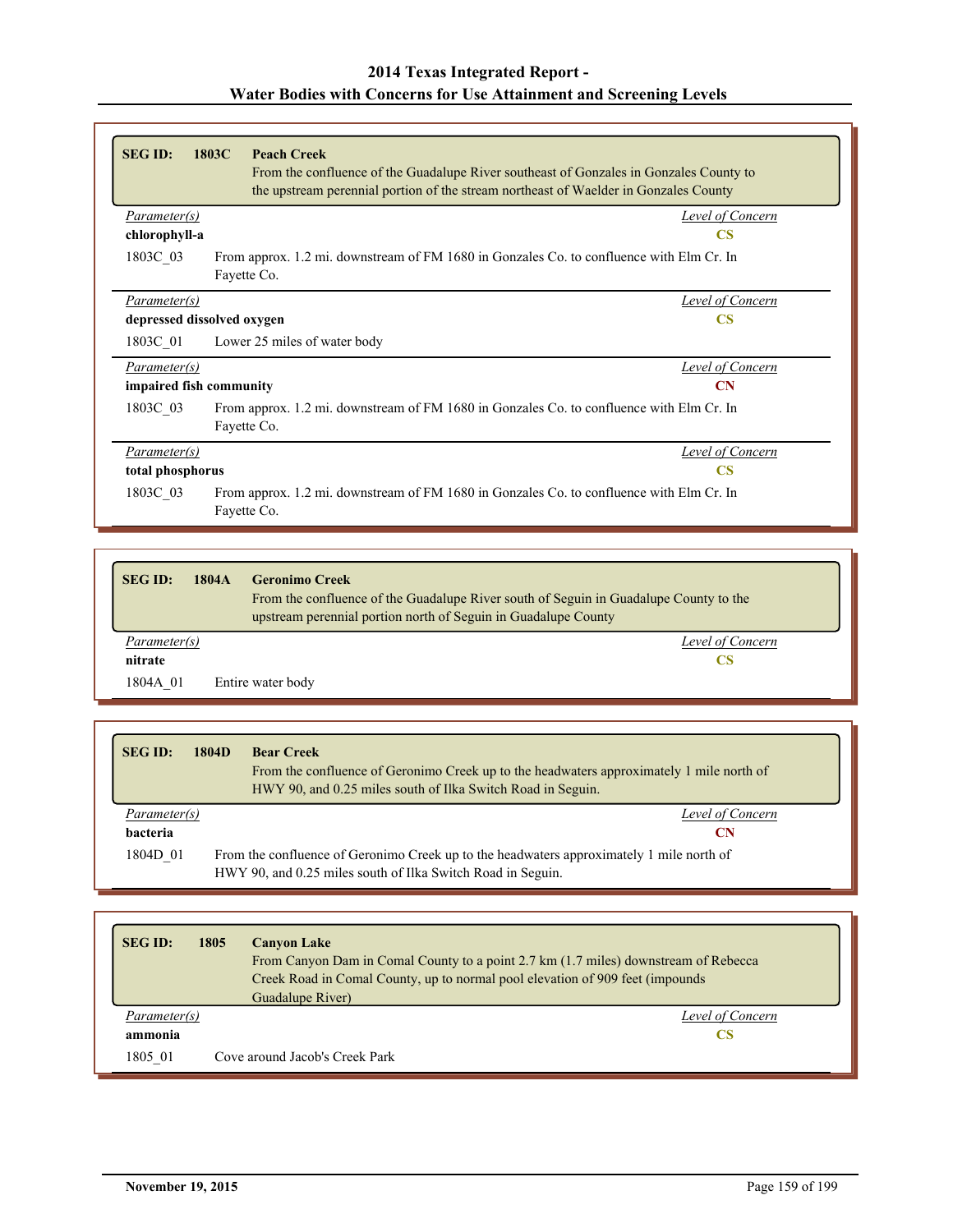| <b>SEG ID:</b>   | 1806 | <b>Guadalupe River Above Canyon Lake</b>                                                |
|------------------|------|-----------------------------------------------------------------------------------------|
|                  |      | From a point 2.7 km (1.7 miles) downstream of Rebecca Creek Road in Comal County to     |
|                  |      | the confluence of North Fork Guadalupe River and the South Fork Guadalupe River in Kerr |
|                  |      | County                                                                                  |
| Parameter(s)     |      | Level of Concern                                                                        |
| impaired habitat |      | CS                                                                                      |
| 1806 02          |      | From the confluence with Big Joshua Creek to Flat Rock Dam in Kerrville.                |
| 1806 07          |      | Upper 10 miles of segment.                                                              |

| <b>SEG ID:</b>                   | 1806A      | <b>Camp Meeting Creek</b><br>From the confluence with segment 1806 of the Guadalupe River up to the headwaters at<br>Bearskin Road.                                                        |    |
|----------------------------------|------------|--------------------------------------------------------------------------------------------------------------------------------------------------------------------------------------------|----|
| Level of Concern<br>Parameter(s) |            |                                                                                                                                                                                            |    |
| depressed dissolved oxygen       |            |                                                                                                                                                                                            | CS |
| 1806A 01                         | Kerrville. | Intermittent stream with perennial pools from the confluence with the Guadalupe River upstream<br>to the dam on an unnamed impoundment, located downstream of Ranchero Road in the City of |    |

| <b>SEG ID:</b>             | <b>1806D</b> | <b>Quinlan Creek</b><br>From the confluence of the Guadalupe River in Kerrville in Kerr County to the upstream<br>perennial portion of the stream north of Kerryille in Kerr County |  |
|----------------------------|--------------|-------------------------------------------------------------------------------------------------------------------------------------------------------------------------------------|--|
| Parameter(s)               |              | Level of Concern                                                                                                                                                                    |  |
| depressed dissolved oxygen |              |                                                                                                                                                                                     |  |
| 1806D 01                   |              | Entire water body                                                                                                                                                                   |  |

| <b>SEG ID:</b> | <b>Town Creek</b><br>1806E<br>From the confluence of the Guadalupe River in Kerryille in Kerr County to the upstream<br>perennial portion of the stream north of Kerryille in Kerr County |  |
|----------------|-------------------------------------------------------------------------------------------------------------------------------------------------------------------------------------------|--|
| Parameter(s)   | Level of Concern                                                                                                                                                                          |  |
|                | depressed dissolved oxygen<br>CS                                                                                                                                                          |  |
| 1806E 01       | From the confluence with segment 1806 of the Guadalupe River in Kerryille, Kerr County Texas<br>up to the upper end of the segment (NHD RC 12100201000572)                                |  |

Ъ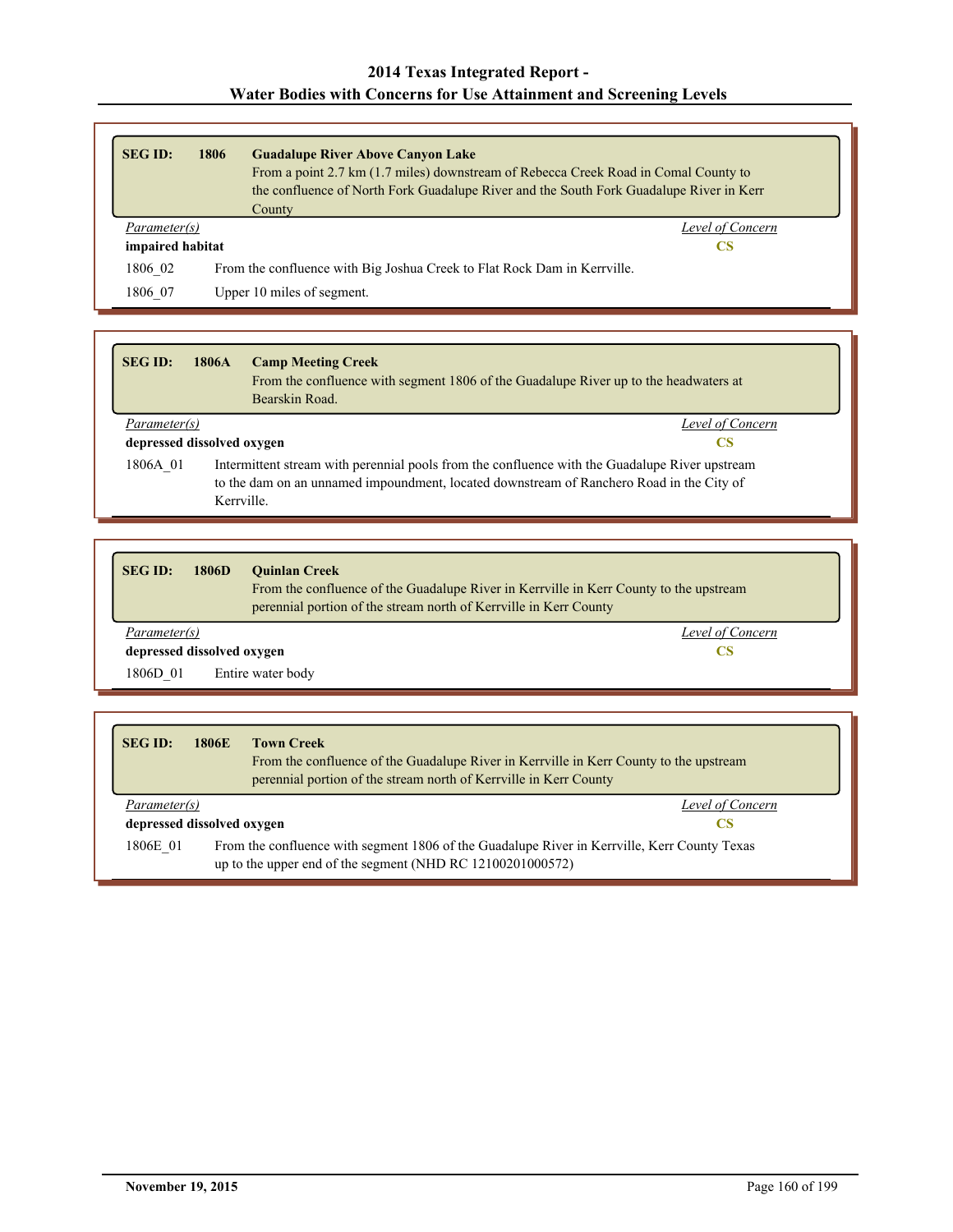| <b>SEG ID:</b>             | <b>Plum Creek</b><br>1810<br>From the confluence with the San Marcos River in Caldwell County to FM 2770 in Hays<br>County |                         |
|----------------------------|----------------------------------------------------------------------------------------------------------------------------|-------------------------|
| Parameter(s)               |                                                                                                                            | <b>Level of Concern</b> |
| depressed dissolved oxygen |                                                                                                                            | CN                      |
| 1810_01                    | Confluence with San Marcos River to approx. 2.5 mi. upstream of the confluence with Clear Fork<br>Plum Creek               |                         |
| Parameter(s)               |                                                                                                                            | Level of Concern        |
| impaired habitat           |                                                                                                                            | $\overline{\text{CS}}$  |
| 1810 02                    | From approx. 2.5 mi. upstream of confluence with Clear Fork Plum Ck to approx. 0.5 mi<br>upstream of SH21                  |                         |
| Parameter(s)               |                                                                                                                            | <b>Level of Concern</b> |
| nitrate                    |                                                                                                                            | $\overline{\text{CS}}$  |
| 1810 01                    | Confluence with San Marcos River to approx. 2.5 mi. upstream of the confluence with Clear Fork<br>Plum Creek               |                         |
| 1810 02                    | From approx. 2.5 mi. upstream of confluence with Clear Fork Plum Ck to approx. 0.5 mi<br>upstream of SH21                  |                         |
| 1810 03                    | From approx. 0.5 mi. upstream of SH 21 to upper end of segment                                                             |                         |
| Parameter(s)               |                                                                                                                            | Level of Concern        |
| total phosphorus           |                                                                                                                            | $\overline{\text{CS}}$  |
| 1810 01                    | Confluence with San Marcos River to approx. 2.5 mi. upstream of the confluence with Clear Fork<br>Plum Creek               |                         |
| 1810 02                    | From approx. 2.5 mi. upstream of confluence with Clear Fork Plum Ck to approx. 0.5 mi<br>upstream of SH21                  |                         |
| 1810 03                    | From approx. 0.5 mi. upstream of SH 21 to upper end of segment                                                             |                         |

| <b>SEG ID:</b><br>1810A    | <b>Town Branch</b><br>Perennial stream from the confluence with Plum Creek upstream to US 183 in the City of<br>Lockhart |                        |
|----------------------------|--------------------------------------------------------------------------------------------------------------------------|------------------------|
| Parameter(s)               |                                                                                                                          | Level of Concern       |
| bacteria                   |                                                                                                                          | CN                     |
| 1810A 01                   | Entire segment.                                                                                                          |                        |
| Parameter(s)               |                                                                                                                          | Level of Concern       |
| depressed dissolved oxygen |                                                                                                                          | <b>CS</b>              |
| 1810A 01                   | Entire segment.                                                                                                          |                        |
| Parameter(s)               |                                                                                                                          | Level of Concern       |
| nitrate                    |                                                                                                                          | $\overline{\text{CS}}$ |
| 1810A 01                   | Entire segment.                                                                                                          |                        |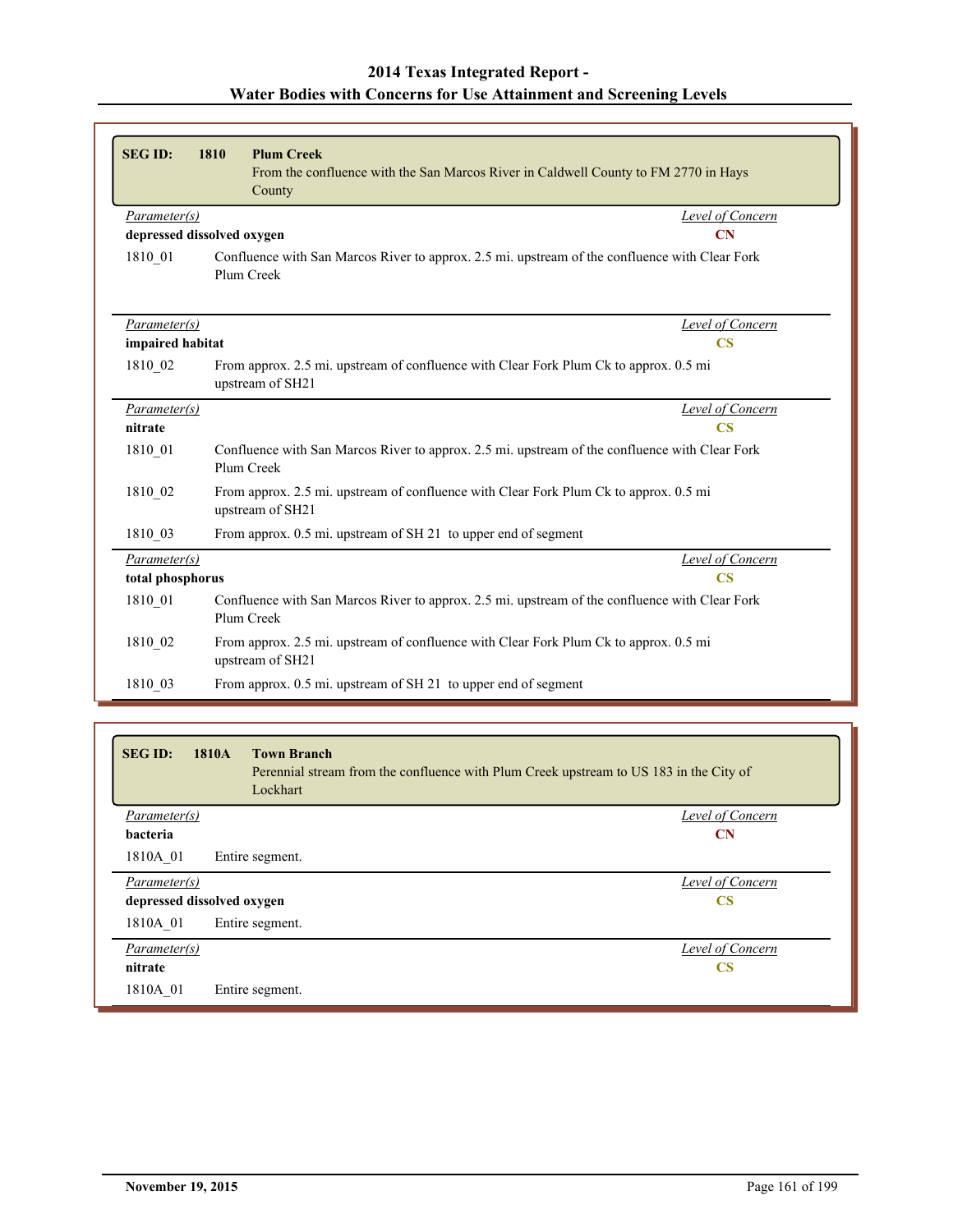| <b>SEG ID:</b>                                                       | 1815 | <b>Cypress Creek</b><br>From the confluence with the Blanco River in Hays County to a point 6.4 km (4.0 miles)<br>upstream of the most upstream unnamed county road crossing Hays County |                  |
|----------------------------------------------------------------------|------|------------------------------------------------------------------------------------------------------------------------------------------------------------------------------------------|------------------|
| Level of Concern<br>Parameter(s)<br>depressed dissolved oxygen<br>CS |      |                                                                                                                                                                                          |                  |
| 1815 01                                                              |      | Lower 7 miles of segment                                                                                                                                                                 |                  |
| Parameter(s)                                                         |      |                                                                                                                                                                                          | Level of Concern |
| impaired habitat                                                     |      |                                                                                                                                                                                          | <b>CS</b>        |
| 1815 01                                                              |      | Lower 7 miles of segment                                                                                                                                                                 |                  |

| <b>SEG ID:</b>             | 1818 | <b>South Fork Guadalupe River</b><br>From the confluence with the Guadalupe River in Kerr County to a point 4.8 km (3.0 miles)<br>upstream of FM 187 in Kerr County |
|----------------------------|------|---------------------------------------------------------------------------------------------------------------------------------------------------------------------|
| Parameter(s)               |      | Level of Concern                                                                                                                                                    |
| depressed dissolved oxygen |      | CS                                                                                                                                                                  |
| 1818 01                    |      | Lower 1.5 miles of segment                                                                                                                                          |

ľ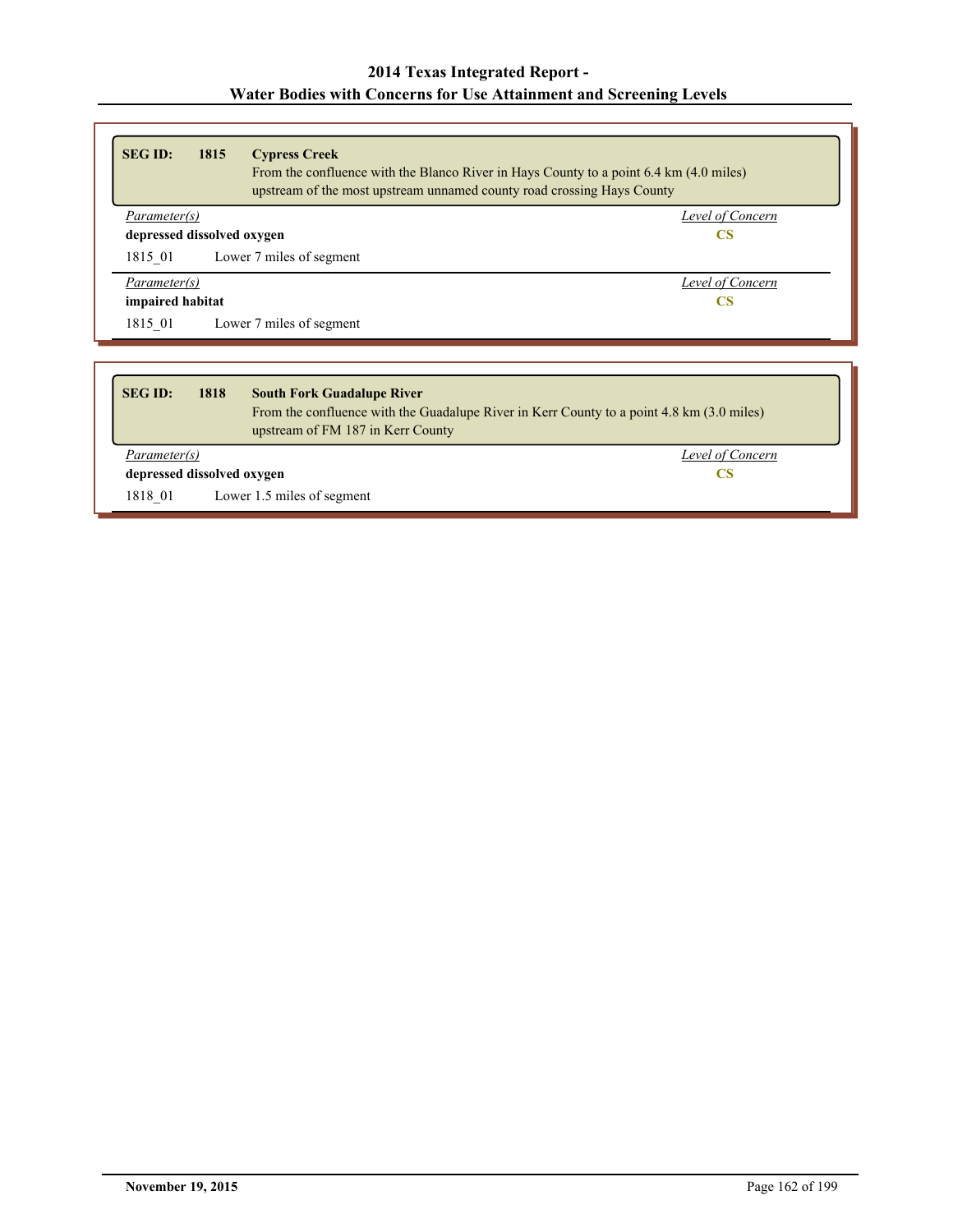| <b>SEG ID:</b>          | 1901<br><b>Lower San Antonio River</b><br>From the confluence with the Guadalupe River in Refugio/Victoria County to a point 600<br>meters (660 yards) downstream of FM 791 at Mays crossing near Falls City in Karnes<br>County |                                          |
|-------------------------|----------------------------------------------------------------------------------------------------------------------------------------------------------------------------------------------------------------------------------|------------------------------------------|
| Parameter(s)            |                                                                                                                                                                                                                                  | Level of Concern                         |
| chlorophyll-a           |                                                                                                                                                                                                                                  | $\overline{\text{CS}}$                   |
| 1901 02                 | 25 miles upstream of Manahuilla Creek                                                                                                                                                                                            |                                          |
| 1901 06                 | Lower 31 miles of segment                                                                                                                                                                                                        |                                          |
| Parameter(s)            |                                                                                                                                                                                                                                  | Level of Concern                         |
| impaired habitat        |                                                                                                                                                                                                                                  | $\overline{\text{CS}}$                   |
| 1901 02                 | 25 miles upstream of Manahuilla Creek                                                                                                                                                                                            |                                          |
| Parameter(s)<br>nitrate |                                                                                                                                                                                                                                  | <b>Level of Concern</b><br>$\mathbf{CS}$ |
| 1901 01                 | 25 miles downstream of the confluence with Manahuilla Creek                                                                                                                                                                      |                                          |
| 1901 02                 | 25 miles upstream of Manahuilla Creek                                                                                                                                                                                            |                                          |
| 1901 03                 | From 25 miles upstream of Manahuilla Cr to 9 mi downstream of Escondido Cr                                                                                                                                                       |                                          |
| 1901 04                 | 9 miles downstream of Escondido Creek                                                                                                                                                                                            |                                          |
| 1901 05                 | From upstream end of segment to Escondido Creek                                                                                                                                                                                  |                                          |
| 1901 06                 | Lower 31 miles of segment                                                                                                                                                                                                        |                                          |
| Parameter(s)            |                                                                                                                                                                                                                                  | Level of Concern                         |
| total phosphorus        |                                                                                                                                                                                                                                  | <b>CS</b>                                |
| 1901 01                 | 25 miles downstream of the confluence with Manahuilla Creek                                                                                                                                                                      |                                          |
| 1901 02                 | 25 miles upstream of Manahuilla Creek                                                                                                                                                                                            |                                          |
| 1901 03                 | From 25 miles upstream of Manahuilla Cr to 9 mi downstream of Escondido Cr                                                                                                                                                       |                                          |
| 1901 04                 | 9 miles downstream of Escondido Creek                                                                                                                                                                                            |                                          |
| 1901 05                 | From upstream end of segment to Escondido Creek                                                                                                                                                                                  |                                          |
| 1901 06                 | Lower 31 miles of segment                                                                                                                                                                                                        |                                          |

| <b>SEG ID:</b>   | 1901A                                                                                     | <b>Escondido Creek</b><br>From the confluence with segment 1901 up to the upper end of the water body (NHD RC)<br>12100303002847). |
|------------------|-------------------------------------------------------------------------------------------|------------------------------------------------------------------------------------------------------------------------------------|
| Parameter(s)     |                                                                                           | Level of Concern                                                                                                                   |
| nitrate          |                                                                                           | CS                                                                                                                                 |
| 1901A 01         |                                                                                           | From the confluence with segment 1901 up to the confluence with Nichols Creek in Kennedy.                                          |
| Parameter(s)     |                                                                                           | Level of Concern                                                                                                                   |
| total phosphorus |                                                                                           | CS                                                                                                                                 |
| 1901A 01         | From the confluence with segment 1901 up to the confluence with Nichols Creek in Kennedy. |                                                                                                                                    |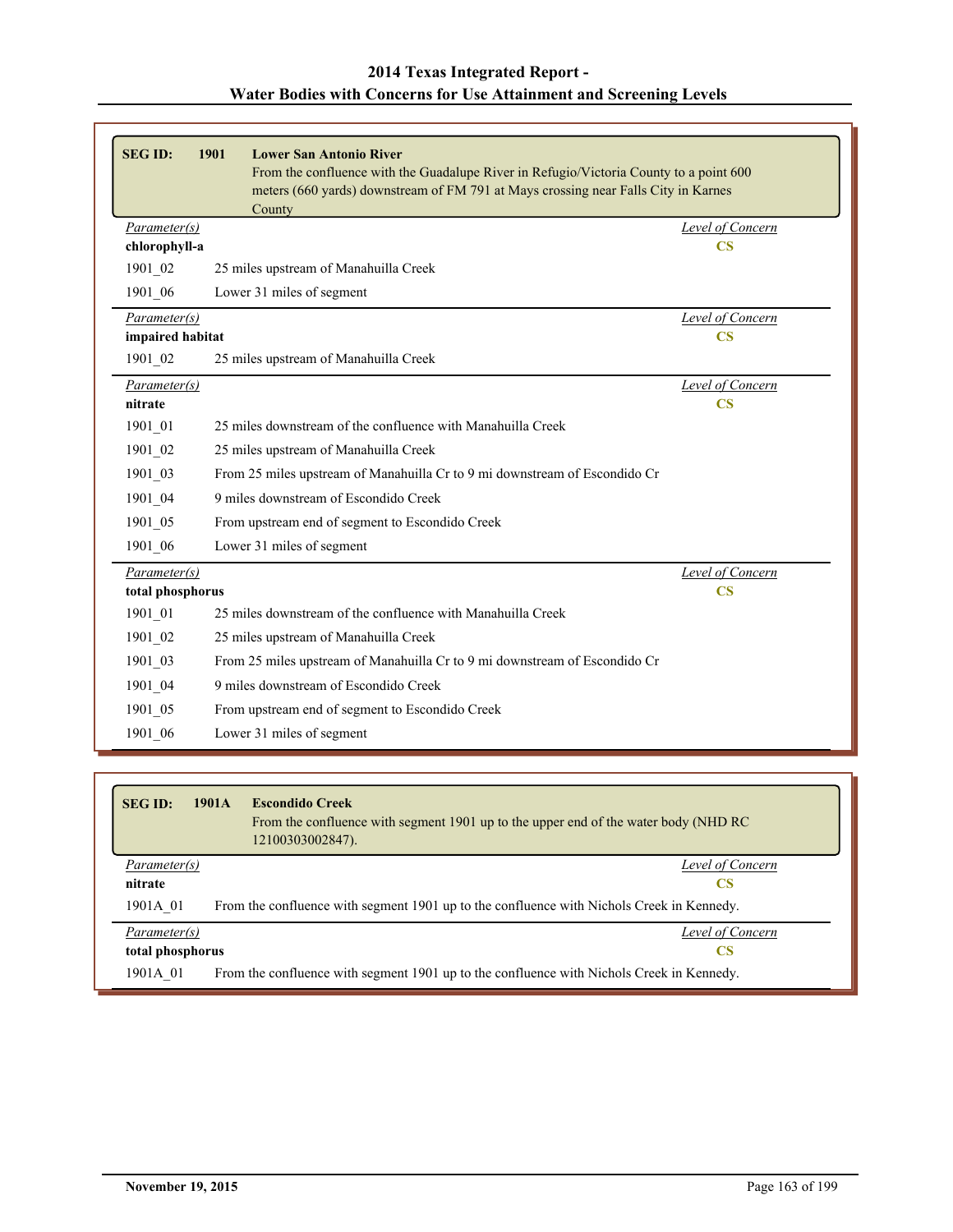| <b>SEG ID:</b>   | 1902<br><b>Lower Cibolo Creek</b><br>From the confluence with the San Antonio River in Karnes County to a point 100 meters<br>$(110 \text{ yards})$ downstream of IH 10 in Bexar/Guadalupe County |                  |
|------------------|---------------------------------------------------------------------------------------------------------------------------------------------------------------------------------------------------|------------------|
| Parameter(s)     |                                                                                                                                                                                                   | Level of Concern |
|                  | impaired fish community                                                                                                                                                                           | <b>CN</b>        |
| 1902 03          | From FM 541 to confluence with Clifton Branch                                                                                                                                                     |                  |
| Parameter(s)     |                                                                                                                                                                                                   | Level of Concern |
| nitrate          |                                                                                                                                                                                                   | <b>CS</b>        |
| 1902 04          | From confluence with Clifton Branch to the confluence with Elm Creek                                                                                                                              |                  |
| 1902 05          | Upper end of segment                                                                                                                                                                              |                  |
| Parameter(s)     |                                                                                                                                                                                                   | Level of Concern |
| total phosphorus |                                                                                                                                                                                                   | <b>CS</b>        |
| 1902 05          | Upper end of segment                                                                                                                                                                              |                  |

| <b>SEG ID:</b>   | 1902A<br><b>Martinez Creek</b><br>Perennial stream from the confluence with Escondido Creek upstream to Binz-Engleman<br>Road |                  |
|------------------|-------------------------------------------------------------------------------------------------------------------------------|------------------|
| Parameter(s)     |                                                                                                                               | Level of Concern |
| bacteria         |                                                                                                                               | <b>CN</b>        |
| 1902A 01         | From confluence with Cibolo Creek to confluence with Salatrillo Creek                                                         |                  |
| 1902A 03         | From confluence with Escondido Creek to about 1.9 miles downstream of IH 10                                                   |                  |
| 1902A 04         | From approximately 1.1 km downstream of FM 1516 to Binz-Engleman Road.                                                        |                  |
| Parameter(s)     |                                                                                                                               | Level of Concern |
| nitrate          |                                                                                                                               | <b>CS</b>        |
| 1902A 03         | From confluence with Escondido Creek to about 1.9 miles downstream of IH 10                                                   |                  |
| 1902A 04         | From approximately 1.1 km downstream of FM 1516 to Binz-Engleman Road.                                                        |                  |
| Parameter(s)     |                                                                                                                               | Level of Concern |
| total phosphorus |                                                                                                                               | <b>CS</b>        |
| 1902A 01         | From confluence with Cibolo Creek to confluence with Salatrillo Creek                                                         |                  |
| 1902A 03         | From confluence with Escondido Creek to about, 1.9 miles downstream of IH 10                                                  |                  |
| 1902A 04         | From approximately 1.1 km downstream of FM 1516 to Binz-Engleman Road.                                                        |                  |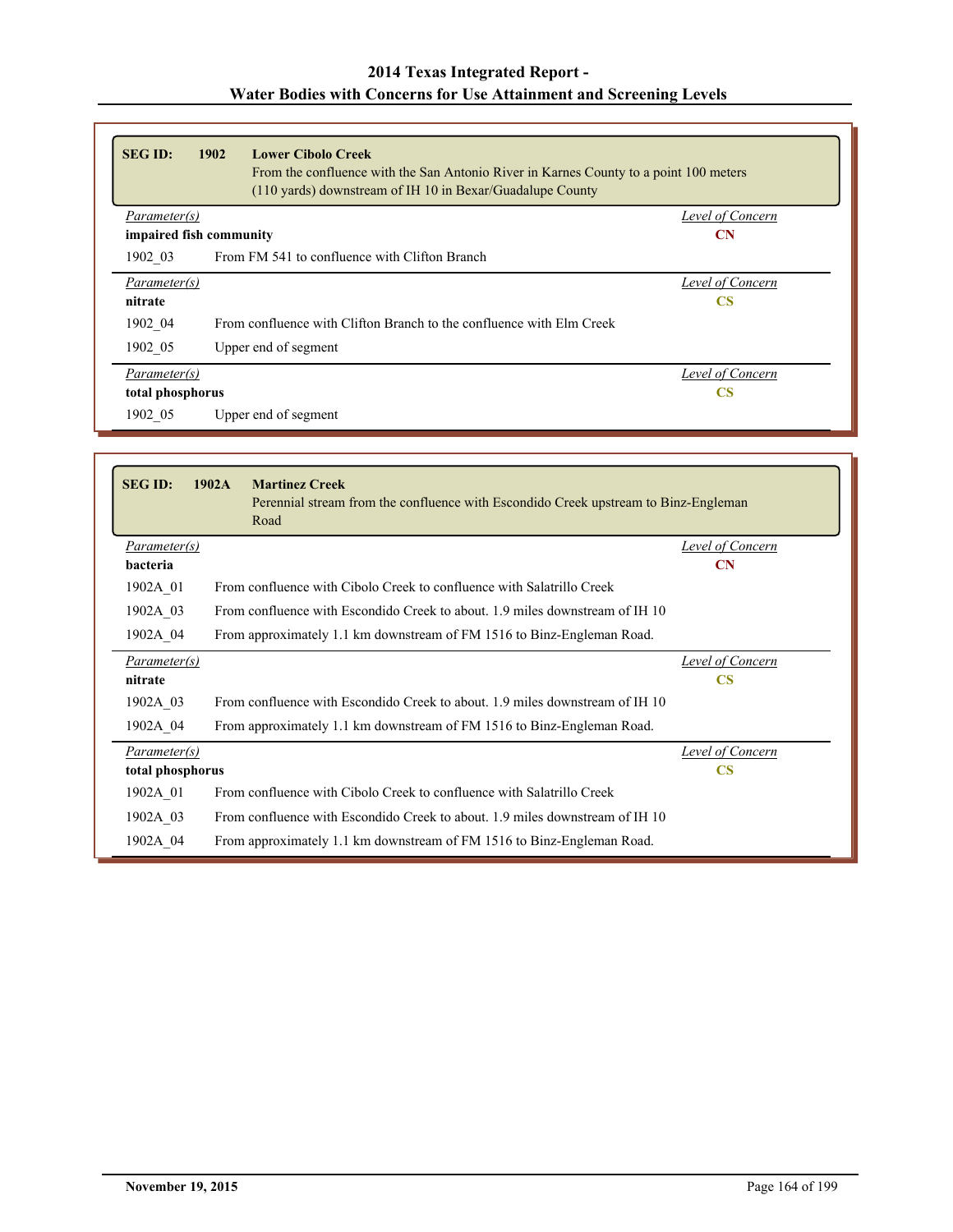| <b>SEGID:</b>    | 1902B<br><b>Salatrillo Creek</b>                             | From the confluence with Martinez Creek to approximately 1.3 miles upstream of FM 1976. |
|------------------|--------------------------------------------------------------|-----------------------------------------------------------------------------------------|
| Parameter(s)     |                                                              | Level of Concern                                                                        |
| ammonia          |                                                              | <b>CS</b>                                                                               |
| 1902B 01         | From the confluence with Martinez Creek to FM 78 in Converse |                                                                                         |
| Parameter(s)     |                                                              | Level of Concern                                                                        |
| nitrate          |                                                              | <b>CS</b>                                                                               |
| 1902B 01         | From the confluence with Martinez Creek to FM 78 in Converse |                                                                                         |
| Parameter(s)     |                                                              | Level of Concern                                                                        |
| total phosphorus |                                                              | <b>CS</b>                                                                               |
| 1902B 01         | From the confluence with Martinez Creek to FM 78 in Converse |                                                                                         |

| <b>SEG ID:</b>   | 1902C<br><b>Clifton Branch</b><br>From the confluence of Lower Cibolo Creek upstream to the headwater 0.6 miles upstream<br>of Wilson CR 424 north of Stockdale |                  |
|------------------|-----------------------------------------------------------------------------------------------------------------------------------------------------------------|------------------|
| Parameter(s)     |                                                                                                                                                                 | Level of Concern |
|                  | depressed dissolved oxygen                                                                                                                                      | <b>CS</b>        |
| 1902C 01         | From the confluence of Lower Cibolo Creek upstream to the headwater 0.6 miles upstream of<br>Wilson CR 424 north of Stockdale                                   |                  |
| Parameter(s)     |                                                                                                                                                                 | Level of Concern |
| total phosphorus |                                                                                                                                                                 | <b>CS</b>        |
| 1902C 01         | From the confluence of Lower Cibolo Creek upstream to the headwater 0.6 miles upstream of<br>Wilson CR 424 north of Stockdale                                   |                  |

| <b>SEG ID:</b>   | 1903<br><b>Medina River Below Medina Diversion Lake</b><br>From the confluence with the San Antonio River in Bexar County to Medina Diversion<br>Dam in Medina County |                  |
|------------------|-----------------------------------------------------------------------------------------------------------------------------------------------------------------------|------------------|
| Parameter(s)     |                                                                                                                                                                       | Level of Concern |
| ammonia          |                                                                                                                                                                       | <b>CS</b>        |
| 1903 02          | From 5 mi upstream of San Antonio River to 1.5 mi upstream of Leon Creek                                                                                              |                  |
| Parameter(s)     |                                                                                                                                                                       | Level of Concern |
| nitrate          |                                                                                                                                                                       | $\mathbf{CS}$    |
| 1903 01          | Lower 5 miles of segment                                                                                                                                              |                  |
| 1903 02          | From 5 mi upstream of San Antonio River to 1.5 mi upstream of Leon Creek                                                                                              |                  |
| 1903 03          | From 1.5 miles upstream of Leon Cr to confluence with Live Oak Slough                                                                                                 |                  |
| 1903 04          | From confluence with Live Oak Slough to upstream 25 miles.                                                                                                            |                  |
| Parameter(s)     |                                                                                                                                                                       | Level of Concern |
| total phosphorus |                                                                                                                                                                       | <b>CS</b>        |
| 1903 01          | Lower 5 miles of segment                                                                                                                                              |                  |
| 1903 02          | From 5 mi upstream of San Antonio River to 1.5 mi upstream of Leon Creek                                                                                              |                  |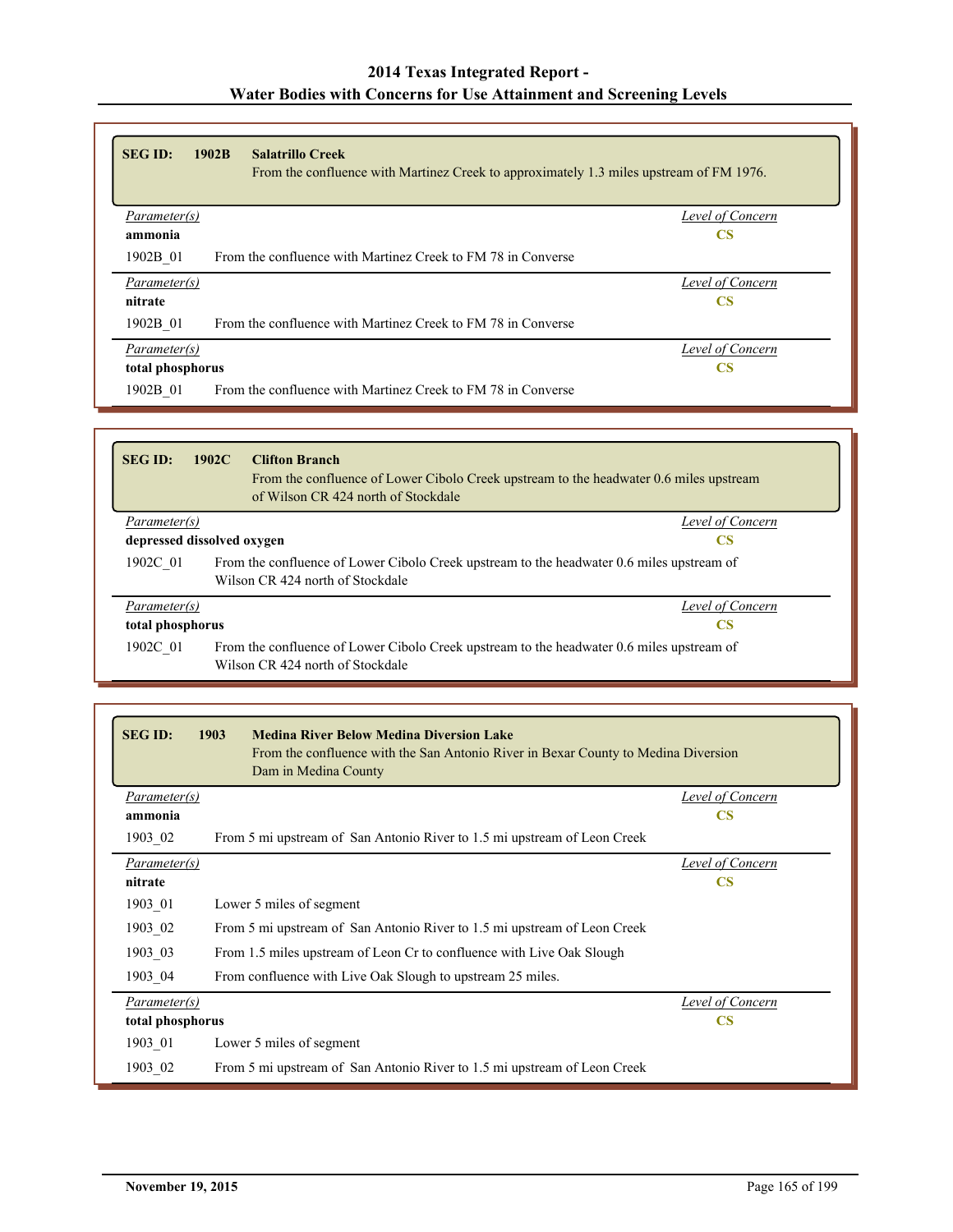| <b>SEG ID:</b>          | 1905 | <b>Medina River Above Medina Lake</b><br>From the confluence of Red Bluff Creek in Bandera County to the confluence of the North<br>Prong Medina River and the West Prong Medina River in Bandera County |                  |
|-------------------------|------|----------------------------------------------------------------------------------------------------------------------------------------------------------------------------------------------------------|------------------|
| Parameter(s)            |      |                                                                                                                                                                                                          | Level of Concern |
| impaired fish community |      |                                                                                                                                                                                                          | CN               |
| 1905 02                 |      | Remainder of segment                                                                                                                                                                                     |                  |
| Parameter(s)            |      |                                                                                                                                                                                                          | Level of Concern |
| impaired habitat        |      |                                                                                                                                                                                                          | CS               |
| 1905 01                 |      | From lower end of segment to RR 470, upstream of Bandera                                                                                                                                                 |                  |

| <b>SEG ID:</b>     | <b>Lower Leon Creek</b><br>1906<br>From the confluence with the Medina River in Bexar County to a point 100 meters (110)<br>yards) upstream of SH 16 northwest of San Antonio in Bexar County |  |
|--------------------|-----------------------------------------------------------------------------------------------------------------------------------------------------------------------------------------------|--|
| Parameter(s)       | Level of Concern                                                                                                                                                                              |  |
| chlorophyll-a      | <b>CS</b>                                                                                                                                                                                     |  |
| 1906 06            | From US 90 on the westside of San Antonio upstream to a point 100 meters upstream of SH 16<br>northwest of San Antonio                                                                        |  |
| Parameter(s)       | Level of Concern                                                                                                                                                                              |  |
|                    | depressed dissolved oxygen<br><b>CN</b>                                                                                                                                                       |  |
| 1906 04            | From Hwy 353 (New Laredo Hwy) upstream approximately 2 miles to a point southeast of<br>Pearsall Park                                                                                         |  |
| 1906 05            | From a point southeast of Pearsall Park upstream to US 90 on the westside of San Antonio                                                                                                      |  |
| Parameter(s)       | Level of Concern                                                                                                                                                                              |  |
| silver in sediment | <b>CS</b>                                                                                                                                                                                     |  |
| 1906 06            | From US 90 on the westside of San Antonio upstream to a point 100 meters upstream of SH 16<br>northwest of San Antonio                                                                        |  |

| <b>SEG ID:</b><br>1908<br><b>Upper Cibolo Creek</b><br>From the Missouri-Pacific Railroad Bridge west of Bracken in Comal County to a point 1.5<br>km (0.9 miles) upstream of the confluence of Champee Springs in Kendall County |                  |
|-----------------------------------------------------------------------------------------------------------------------------------------------------------------------------------------------------------------------------------|------------------|
| Parameter(s)                                                                                                                                                                                                                      | Level of Concern |
| depressed dissolved oxygen                                                                                                                                                                                                        |                  |
| 1908 01<br>From confluence, with Balcones Ck, to approx. 2 mi, upstream of Hwy 87 in Boerne                                                                                                                                       |                  |
| Parameter(s)                                                                                                                                                                                                                      | Level of Concern |
| impaired habitat                                                                                                                                                                                                                  | CS               |
| 1908 02<br>From approx. 2 mi. upstream of Hwy 87 in Boerne to upper end of segment                                                                                                                                                |                  |
| Parameter(s)                                                                                                                                                                                                                      | Level of Concern |
| total phosphorus                                                                                                                                                                                                                  | CS               |
| 1908 01<br>From confluence, with Balcones Ck, to approx, 2 mi, upstream of Hwy 87 in Boerne                                                                                                                                       |                  |

Г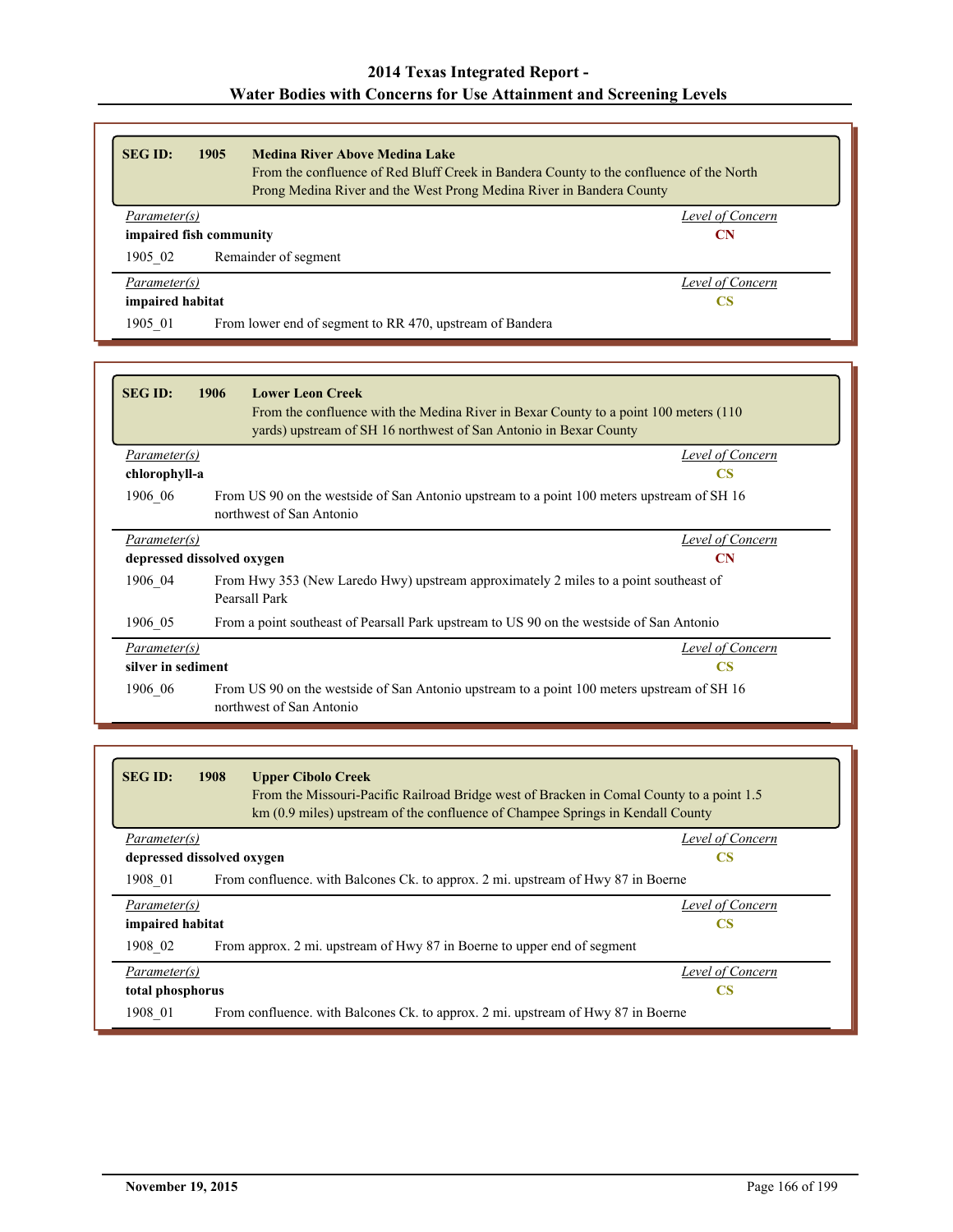| <b>SEG ID:</b>             | 1910 | <b>Salado Creek</b><br>From the confluence with the San Antonio River in Bexar County to the confluence of<br>Beitel Creek in Bexar County |                  |
|----------------------------|------|--------------------------------------------------------------------------------------------------------------------------------------------|------------------|
| Parameter(s)               |      |                                                                                                                                            | Level of Concern |
| depressed dissolved oxygen |      |                                                                                                                                            | CS               |
| 1910 02                    |      | From the confluence with Rosillo Creek up to the confluence with Pershing Creek.                                                           |                  |
| 1910 04                    |      | From the confluence with Walzem Creek up to the confluence with Beitel Creek                                                               |                  |
| Parameter(s)               |      |                                                                                                                                            | Level of Concern |
| nitrate                    |      |                                                                                                                                            | <b>CS</b>        |
| 1910 03                    |      | From the confluence with Pershing Creek up to the confluence with Walzem Creek.                                                            |                  |

| <b>SEG ID:</b> | 1910C<br><b>Salado Creek Tributary</b>                                           |                  |
|----------------|----------------------------------------------------------------------------------|------------------|
|                | From the confluence with segment 1910 to the upper end of the water body, NHD RC |                  |
|                | 12100301000902.                                                                  |                  |
| Parameter(s)   |                                                                                  | Level of Concern |
| bacteria       |                                                                                  | CN               |
| 1910C 01       | Entire water body                                                                |                  |

| <b>SEG ID:</b><br>1910D    | <b>Menger Creek</b><br>From the confluence with segment 1910 to the upper end of the water body, NHD RC<br>12100301000147. |  |
|----------------------------|----------------------------------------------------------------------------------------------------------------------------|--|
| Parameter(s)               | Level of Concern                                                                                                           |  |
| depressed dissolved oxygen | CS                                                                                                                         |  |
| 1910D 01                   | Entire water body                                                                                                          |  |

| <b>SEGID:</b><br>1910E     | <b>Beitel Creek</b>                                                              |                  |
|----------------------------|----------------------------------------------------------------------------------|------------------|
|                            | From the confluence with segment 1910 to the upper end of the water body, NHD RC |                  |
|                            | 12100301000662.                                                                  |                  |
| Parameter(s)               |                                                                                  | Level of Concern |
| depressed dissolved oxygen |                                                                                  | CS               |
| 1910E 01                   | Entire water body                                                                |                  |

| <b>SEG ID:</b> | 1910F | <b>Upper Salado Creek</b><br>Upper Salado Creek from the confluence of Beitel Creek upstream to the headwater<br>approximately 1.5 miles upstream of FM 3351 near Fair Oaks Ranch |
|----------------|-------|-----------------------------------------------------------------------------------------------------------------------------------------------------------------------------------|
| Parameter(s)   |       | Level of Concern                                                                                                                                                                  |
| chlorophyll-a  |       | CS                                                                                                                                                                                |
| 1910F 01       |       | Upper Salado Creek an Appendix D section from the confluence with Beitel Creek upstream to<br>Nacogdoches Road                                                                    |

Г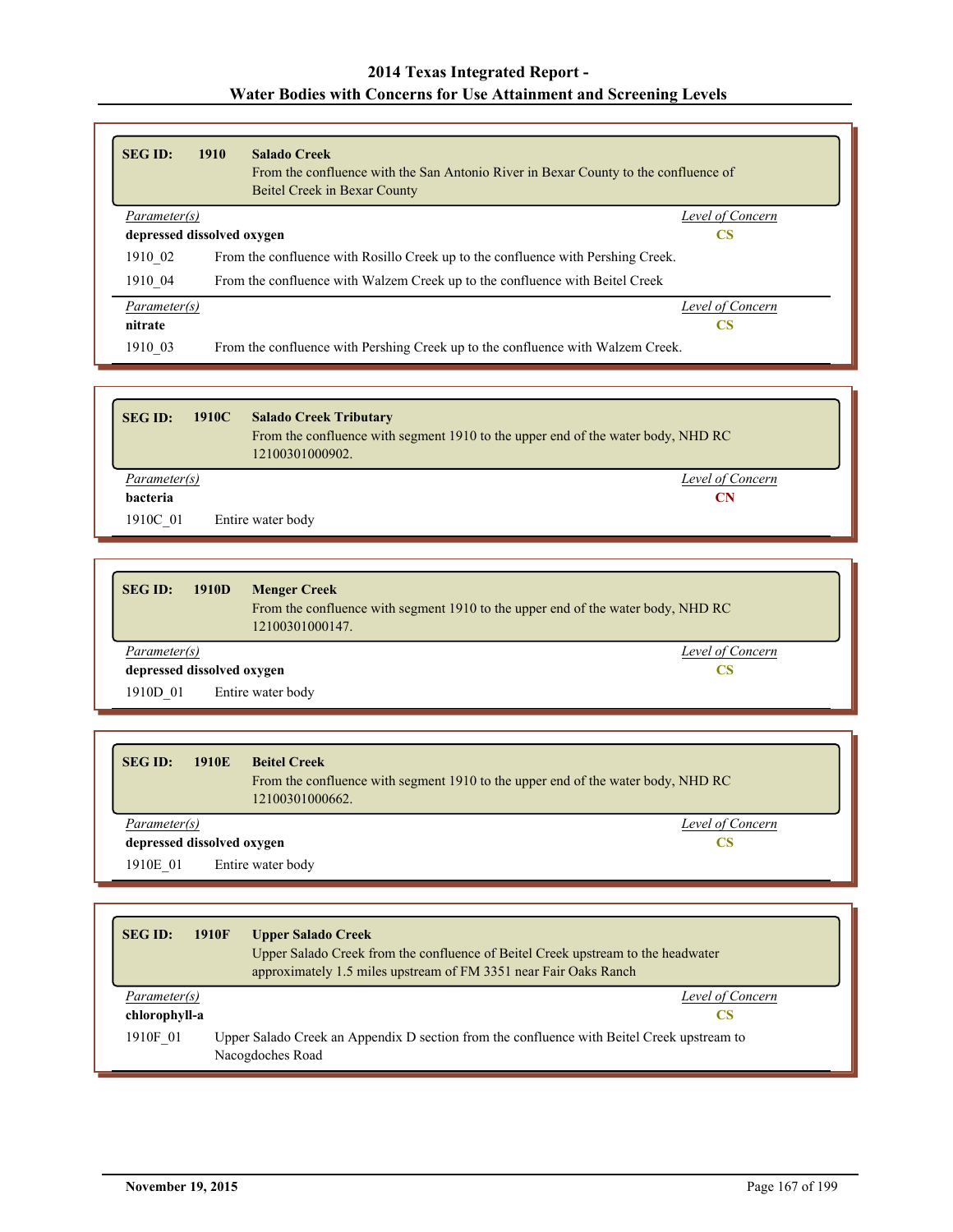| 2014 Texas Integrated Report -                                     |
|--------------------------------------------------------------------|
| Water Bodies with Concerns for Use Attainment and Screening Levels |

| <b>SEGID:</b>       | 1911<br><b>Upper San Antonio River</b><br>From a point 600 meters (660 yards) downstream of FM 791 at Mays Crossing near Falls<br>City in Karnes County to a point 100 meters (110 yards) upstream of Hildebrand Avenue at<br>San Antonio in Bexar County |
|---------------------|-----------------------------------------------------------------------------------------------------------------------------------------------------------------------------------------------------------------------------------------------------------|
| Parameter(s)        | Level of Concern                                                                                                                                                                                                                                          |
|                     | impaired fish community<br>CN                                                                                                                                                                                                                             |
| 1911 08             | From just upstream of the confluence with Sixmile Creek to just upstream of the confluence with<br>San Pedro Creek.                                                                                                                                       |
| <i>Parameter(s)</i> | Level of Concern                                                                                                                                                                                                                                          |
| impaired habitat    | $\overline{\text{CS}}$                                                                                                                                                                                                                                    |
| 1911 05             | From just upstream of the confluence with Calaveras Creek up to just upstream of the confluence<br>with the Medina River.                                                                                                                                 |
| 1911_07             | From just upstream of the confluence with Salado Creek up to just upstream of the confluence<br>with Sixmile Creek.                                                                                                                                       |
| 1911 08             | From just upstream of the confluence with Sixmile Creek to just upstream of the confluence with<br>San Pedro Creek.                                                                                                                                       |
| 1911_09             | From just upstream of the confluence with San Pedro Creek up to the upper end of the segment.                                                                                                                                                             |
| Parameter(s)        | Level of Concern                                                                                                                                                                                                                                          |
| nitrate             | $\mathbf{CS}$                                                                                                                                                                                                                                             |
| 1911_01             | From the lower end of the segment up to just upstream of the confluence with Olmos Creek.                                                                                                                                                                 |
| 1911_02             | From the confluence with Olmos Creek up to just upstream of the confluence with Picosa Creek.                                                                                                                                                             |
| 1911 03             | From just upstream of the confluence with Picosa Creek up to just upstream of the confluence<br>with Lodi Branch in Floresville, Wilson County, Texas.                                                                                                    |
| 1911 04             | From just upstream of the confluence with Lodi Branch in Floresville, Wilson County, Texas up<br>to just upstream of the confluence with Calaveras Creek.                                                                                                 |
| $1911 - 05$         | From just upstream of the confluence with Calaveras Creek up to just upstream of the confluence<br>with the Medina River.                                                                                                                                 |
| 1911_06             | From just upstream of the confluence with the Medina River up to just upstream of the confluence<br>with Salado Creek.                                                                                                                                    |
| 1911 07             | From just upstream of the confluence with Salado Creek up to just upstream of the confluence<br>with Sixmile Creek.                                                                                                                                       |
| 1911_08             | From just upstream of the confluence with Sixmile Creek to just upstream of the confluence with<br>San Pedro Creek.                                                                                                                                       |
| 1911 09             | From just upstream of the confluence with San Pedro Creek up to the upper end of the segment.                                                                                                                                                             |
| Parameter(s)        | Level of Concern                                                                                                                                                                                                                                          |
| total phosphorus    | $\mathbf{CS}$                                                                                                                                                                                                                                             |
| 1911 01             | From the lower end of the segment up to just upstream of the confluence with Olmos Creek.                                                                                                                                                                 |
| 1911_02             | From the confluence with Olmos Creek up to just upstream of the confluence with Picosa Creek.                                                                                                                                                             |
| 1911 03             | From just upstream of the confluence with Picosa Creek up to just upstream of the confluence<br>with Lodi Branch in Floresville, Wilson County, Texas.                                                                                                    |
| 1911 04             | From just upstream of the confluence with Lodi Branch in Floresville, Wilson County, Texas up<br>to just upstream of the confluence with Calaveras Creek.                                                                                                 |
| 1911_05             | From just upstream of the confluence with Calaveras Creek up to just upstream of the confluence<br>with the Medina River.                                                                                                                                 |
| 1911_09             | From just upstream of the confluence with San Pedro Creek up to the upper end of the segment.                                                                                                                                                             |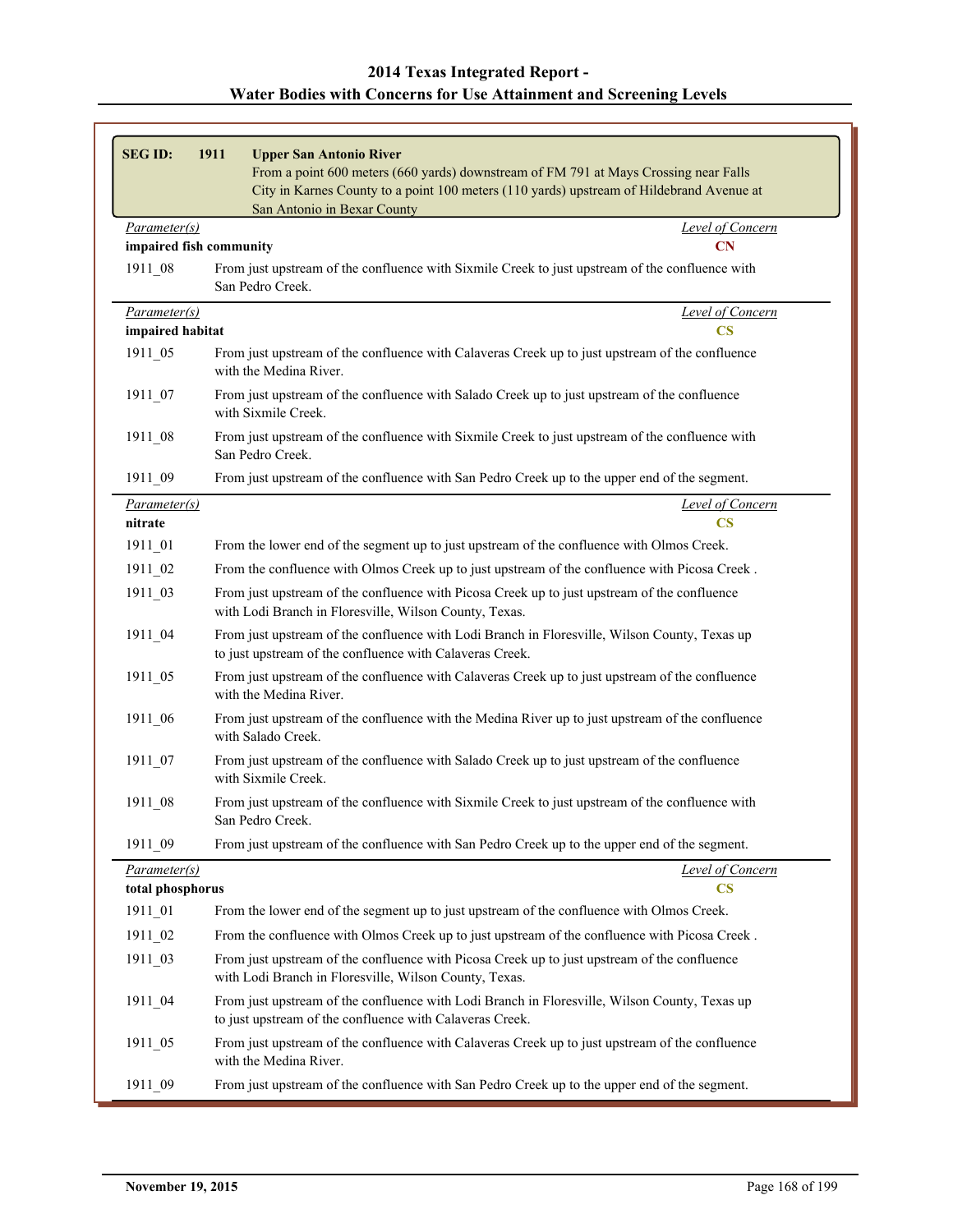| <b>SEG ID:</b> | 1911 <sub>B</sub><br><b>Apache Creek</b><br>From the confluence with San Pedro Creek up to the upper end of the segment at State<br>Highway 421 (NHD RC 12100301001439). |                  |
|----------------|--------------------------------------------------------------------------------------------------------------------------------------------------------------------------|------------------|
| Parameter(s)   |                                                                                                                                                                          | Level of Concern |
|                | depressed dissolved oxygen<br>CS                                                                                                                                         |                  |
| 1911B 01       | From the confluence with San Pedro Creek up to just upstream of the confluence with Zarzamora<br>Creek.                                                                  |                  |
| Parameter(s)   |                                                                                                                                                                          | Level of Concern |
| nitrate        |                                                                                                                                                                          | <b>CS</b>        |
| 1911B 01       | From the confluence with San Pedro Creek up to just upstream of the confluence with Zarzamora<br>Creek.                                                                  |                  |

| <b>SEG ID:</b> | 1911C<br><b>Alazan Creek</b><br>From the confluence with Apache Creek up to 0.4 KM (0.25 Mi.) upstream of St. Cloud<br>Road (NHD RC 12100301000163) in San Antonio, Bexar County, Texas. |
|----------------|------------------------------------------------------------------------------------------------------------------------------------------------------------------------------------------|
| Parameter(s)   | Level of Concern                                                                                                                                                                         |
| ammonia        | CS.                                                                                                                                                                                      |
| 1911C 02       | From just upstream of the confluence with Martinez Creek to the upper end of the segment.                                                                                                |
| Parameter(s)   | Level of Concern                                                                                                                                                                         |
| chlorophyll-a  | CS.                                                                                                                                                                                      |
| 1911C 02       | From just upstream of the confluence with Martinez Creek to the upper end of the segment.                                                                                                |

| <b>SEG ID:</b>             | 1911 <sub>D</sub><br><b>San Pedro Creek</b><br>From the confluence with segment 1911 to the upper end of the water body, NHD RC<br>12100301000867 |  |
|----------------------------|---------------------------------------------------------------------------------------------------------------------------------------------------|--|
| Parameter(s)               | Level of Concern                                                                                                                                  |  |
| depressed dissolved oxygen | <b>CS</b>                                                                                                                                         |  |
| 1911D 02                   | From the confluence with Apache Creek to the upper end of the segment, NHD RC<br>12100301000867                                                   |  |
| Parameter(s)               | Level of Concern                                                                                                                                  |  |
| nitrate                    | <b>CS</b>                                                                                                                                         |  |
| 1911D 01                   | From the confluence with segment 1911 up to the confluence with Apache Creek.                                                                     |  |
| 1911D 02                   | From the confluence with Apache Creek to the upper end of the segment, NHD RC<br>12100301000867                                                   |  |

| <b>SEG ID:</b> | 1911H                                   | <b>Picosa Creek</b><br>From the confluence with segment 1911 to the upper end of the water body, NHD RC<br>12100303003001937. |  |
|----------------|-----------------------------------------|-------------------------------------------------------------------------------------------------------------------------------|--|
|                | <i>Parameter(s)</i><br>Level of Concern |                                                                                                                               |  |
|                | depressed dissolved oxygen<br>CS        |                                                                                                                               |  |
| 1911H 01       |                                         | From the confluence with 1911 up to the confluence with Mariana Creek                                                         |  |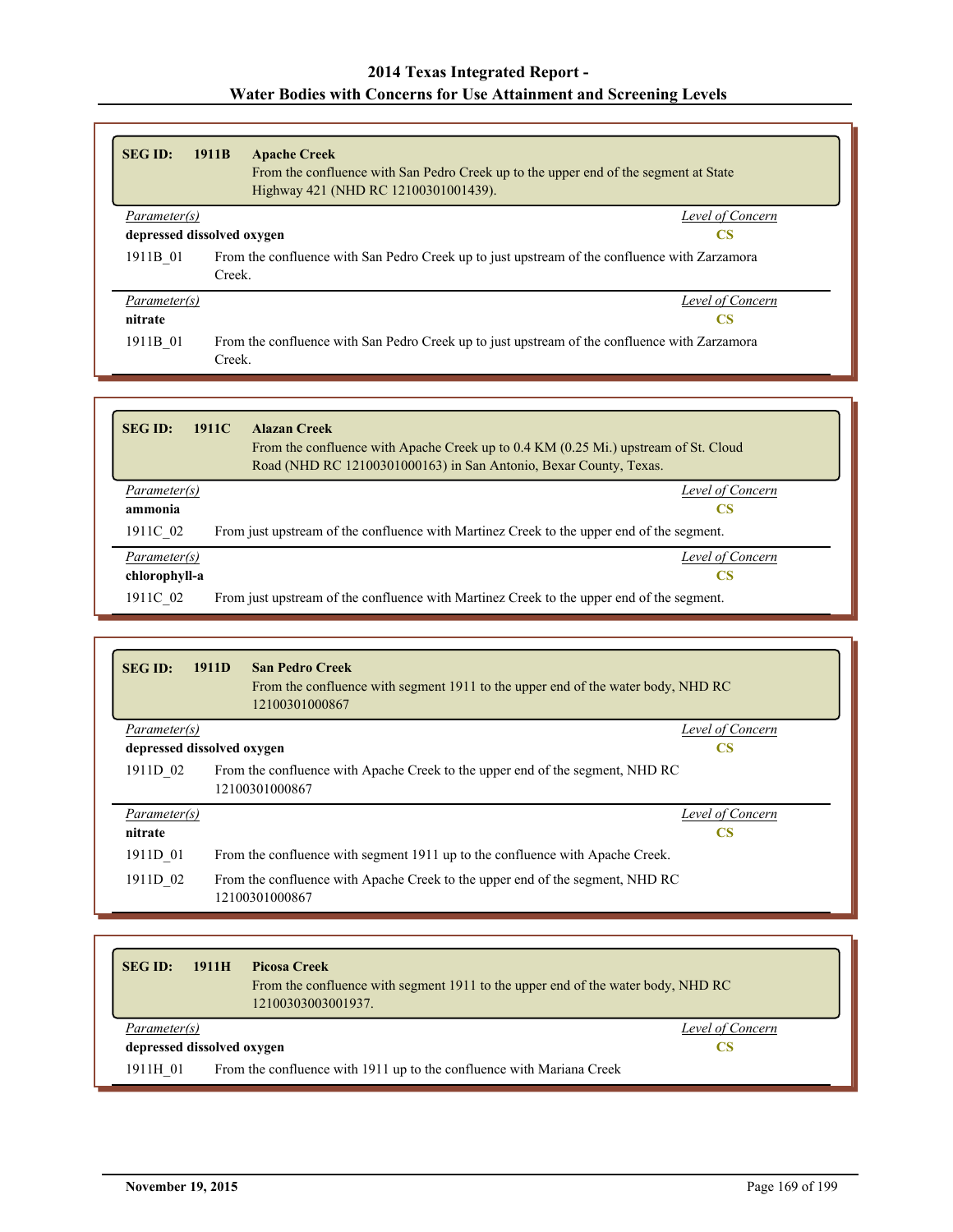| <b>SEG ID:</b>                   | 1911 <sub>I</sub>                                                                                                                                              | <b>Martinez Creek</b><br>Martinez Creek from the confluence of Alazan Creek in central San Antonio upstream to the<br>terminus at Vance Jackson Rd in north San Antonio |  |
|----------------------------------|----------------------------------------------------------------------------------------------------------------------------------------------------------------|-------------------------------------------------------------------------------------------------------------------------------------------------------------------------|--|
|                                  | Level of Concern<br>Parameter(s)                                                                                                                               |                                                                                                                                                                         |  |
| depressed dissolved oxygen<br>CS |                                                                                                                                                                |                                                                                                                                                                         |  |
| 19111 01                         | Martinez Creek from the confluence of Alazan Creek in central San Antonio upstream to the<br>concrete channel portion at San Francisco St in north San Antonio |                                                                                                                                                                         |  |

| <b>SEG ID:</b>      | 1912<br><b>Medio Creek</b><br>upstream of IH 35 in San Antonio in Bexar County | From the confluence with the Medina River in Bexar County to a point 1.0 km (0.6 miles) |
|---------------------|--------------------------------------------------------------------------------|-----------------------------------------------------------------------------------------|
| Parameter(s)        |                                                                                | Level of Concern                                                                        |
| nitrate             |                                                                                | CS                                                                                      |
| 1912 01             | Entire segment                                                                 |                                                                                         |
| <i>Parameter(s)</i> |                                                                                | Level of Concern                                                                        |
| total phosphorus    |                                                                                | CS                                                                                      |
| 1912 01             | Entire segment                                                                 |                                                                                         |

| <b>SEG ID:</b><br>1912A | <b>Upper Medio Creek</b><br>From approximately 1.0 kilometer (0.6 miles) upstream of IH 35 at San Antonio (Bexar<br>County) to approximately 1.0 mile upstream of the Bexar/Medina County Line |
|-------------------------|------------------------------------------------------------------------------------------------------------------------------------------------------------------------------------------------|
| Parameter(s)            | Level of Concern                                                                                                                                                                               |
| nitrate                 | CS                                                                                                                                                                                             |
| 1912A 01                | Entire water body                                                                                                                                                                              |
| Parameter(s)            | Level of Concern                                                                                                                                                                               |
| total phosphorus        | CS                                                                                                                                                                                             |
| 1912A 01                | Entire water body                                                                                                                                                                              |

| <b>SEG ID:</b>   | 1913<br><b>Mid Cibolo Creek</b><br>From a point 100 meters (110 yards) downstream of IH 10 in Bexar/Guadalupe County to<br>the Missouri-Pacific Railroad bridge west of Bracken in Comal County |
|------------------|-------------------------------------------------------------------------------------------------------------------------------------------------------------------------------------------------|
| Parameter(s)     | Level of Concern                                                                                                                                                                                |
| nitrate          | <b>CS</b>                                                                                                                                                                                       |
| 1913 01          | From 100 M downstream of 110 up to unnamed tributary approximately 0.3 miles upstream of<br>Weir Road, Bexar County, Texas.                                                                     |
| 1913 02          | From the confluence with unnamed tributary approximately 0.3 miles upstream of Weir Road,<br>Bexar county, Texas up to 100 meters upstream of the Cibolo Creek Municipal WWTP.                  |
| Parameter(s)     | Level of Concern                                                                                                                                                                                |
| total phosphorus | <b>CS</b>                                                                                                                                                                                       |
| 1913 01          | From 100 M downstream of 110 up to unnamed tributary approximately 0.3 miles upstream of<br>Weir Road, Bexar County, Texas.                                                                     |
| 1913 02          | From the confluence with unnamed tributary approximately 0.3 miles upstream of Weir Road,<br>Bexar county, Texas up to 100 meters upstream of the Cibolo Creek Municipal WWTP.                  |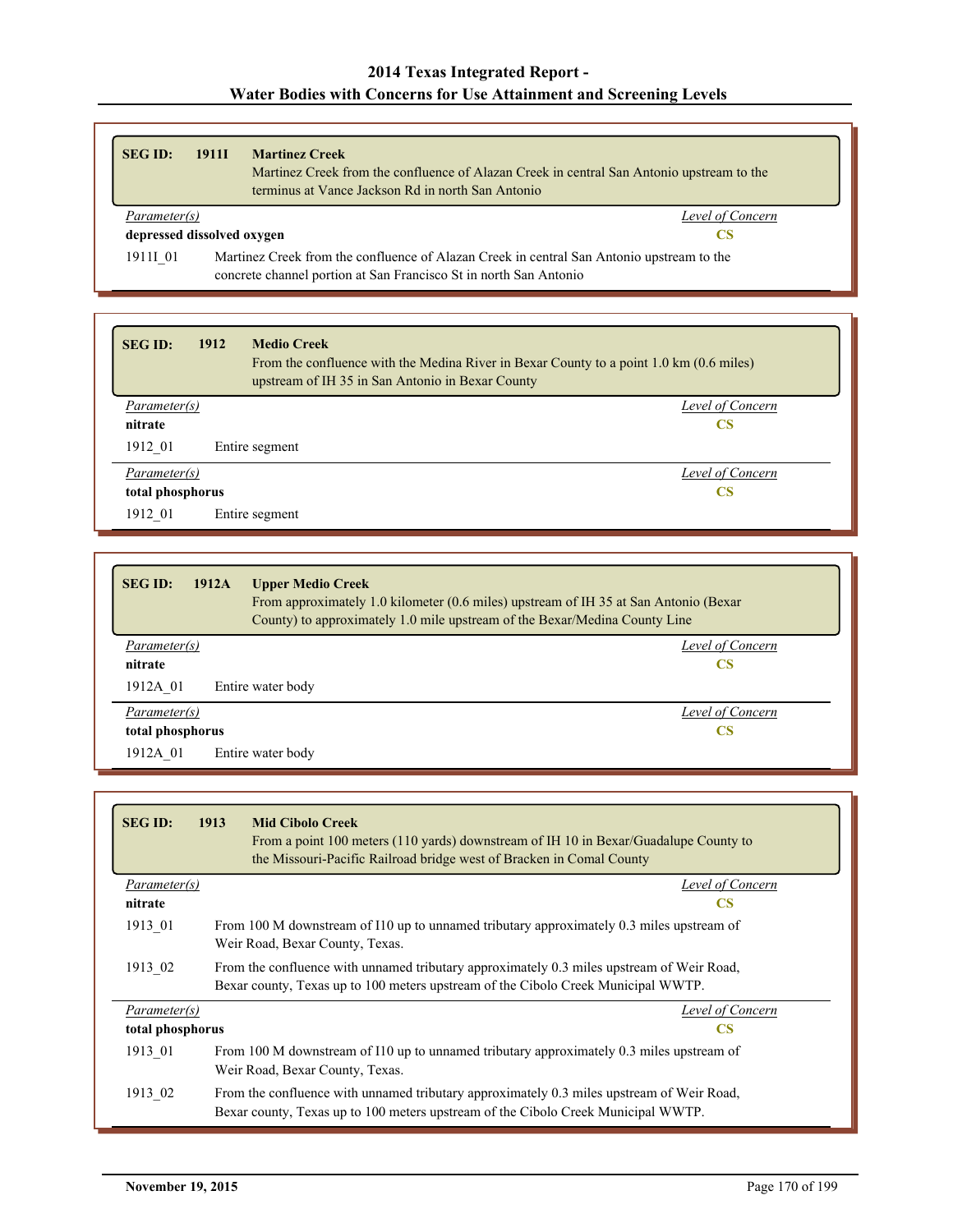| <b>SEG ID:</b>   | 2004             | <b>Aransas River Above Tidal</b><br>From a point 1.6 kilometers (1.0 mile) upstream of US 77 in Refugio/San Patricio County to<br>the confluence of Poesta Creek and Aransas Creek in Bee County |  |
|------------------|------------------|--------------------------------------------------------------------------------------------------------------------------------------------------------------------------------------------------|--|
| Parameter(s)     | Level of Concern |                                                                                                                                                                                                  |  |
| nitrate          |                  | CS.                                                                                                                                                                                              |  |
| 2004 02          |                  | From the confluence with Papalote Creek to the upstream end of segment at the confluence with<br>Aransas Creek and Poesta Creek                                                                  |  |
| Parameter(s)     |                  | Level of Concern                                                                                                                                                                                 |  |
| total phosphorus |                  | CS                                                                                                                                                                                               |  |
| 2004 02          |                  | From the confluence with Papalote Creek to the upstream end of segment at the confluence with<br>Aransas Creek and Poesta Creek                                                                  |  |

| <b>SEG ID:</b>             | 2004A | <b>Aransas Creek</b><br>From confluence with the Aransas River to the headwaters of the stream about 10 km<br>upstream of US Highway 59. |
|----------------------------|-------|------------------------------------------------------------------------------------------------------------------------------------------|
| Parameter(s)               |       | Level of Concern                                                                                                                         |
| depressed dissolved oxygen |       |                                                                                                                                          |
| 2004A 01                   |       | Entire 20 miles of segment                                                                                                               |

| <b>SEG ID:</b>             | 2004B | Poesta Creek<br>From the confluence with the Aransas River to the headwaters of the stream about 7.5 km<br>upstream of FM 673. |  |
|----------------------------|-------|--------------------------------------------------------------------------------------------------------------------------------|--|
| Parameter(s)               |       | Level of Concern                                                                                                               |  |
| depressed dissolved oxygen |       | CS                                                                                                                             |  |
| 2004B 02                   |       | From the confluence with Talpacate Creek to the headwaters of the stream approximately 7.5 km<br>upstream of FM 673            |  |

| <b>SEG ID:</b> | 2101 | <b>Nueces River Tidal</b><br>From the confluence with Nueces Bay in Nueces County to Calallen Dam 1.7 km (1.1)<br>miles) upstream of US 77/IH 37 in Nueces/San Patricio County |
|----------------|------|--------------------------------------------------------------------------------------------------------------------------------------------------------------------------------|
| Parameter(s)   |      | Level of Concern                                                                                                                                                               |
| chlorophyll-a  |      | CS                                                                                                                                                                             |
| 2101 01        |      | Entire Water Body                                                                                                                                                              |

| <b>SEG ID:</b> | 2102<br><b>Nueces River Below Lake Corpus Christi</b>                   | From Calallen Dam 1.7 km (1.1 miles) upstream of US 77/IH 37 in Nueces/San Patricio<br>County to Wesley E. Seale Dam in Jim Wells/San Patricio County |
|----------------|-------------------------------------------------------------------------|-------------------------------------------------------------------------------------------------------------------------------------------------------|
| Parameter(s)   |                                                                         | Level of Concern                                                                                                                                      |
| chlorophyll-a  |                                                                         | CS                                                                                                                                                    |
| 2102 01        | From the downstream end of segment to the confluence with Javelin Creek |                                                                                                                                                       |
| 2102 02        |                                                                         | From the confluence with Javelin Creek to the upstream end of segment at Lake Corpus Christi                                                          |

Г

г

Ъ

ī.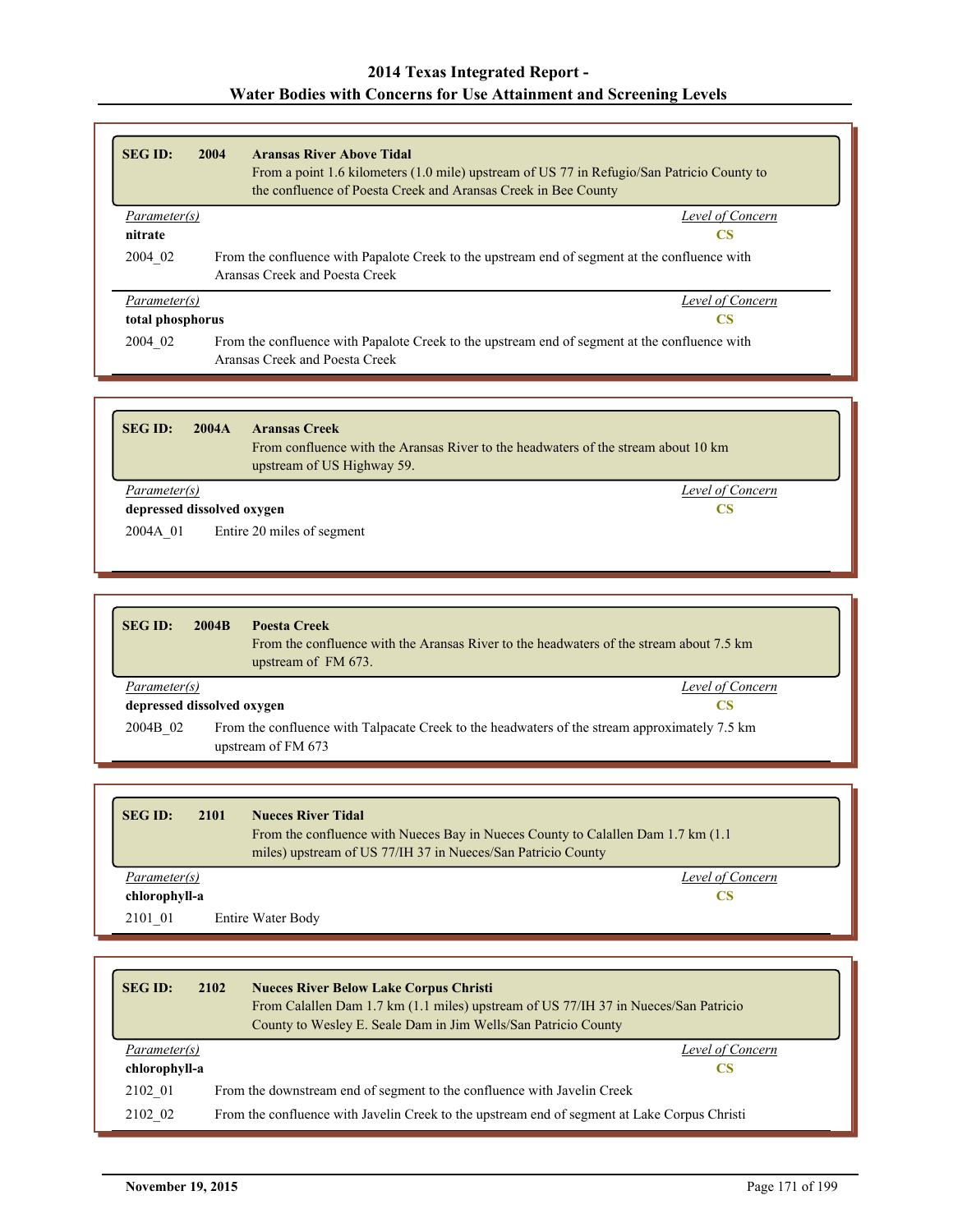| <b>SEG ID:</b>   | 2103<br><b>Lake Corpus Christi</b><br>From Wesley E. Seale Dam in Jim Wells/San Patricio County to a point 100 meters (110)<br>yards) upstream of US 59 in Live Oak County, up to normal pool elevation of 94 feet<br>(impounds Nueces River) |                        |
|------------------|-----------------------------------------------------------------------------------------------------------------------------------------------------------------------------------------------------------------------------------------------|------------------------|
| Parameter(s)     |                                                                                                                                                                                                                                               | Level of Concern       |
| chlorophyll-a    |                                                                                                                                                                                                                                               | <b>CS</b>              |
| 2103 01          | Mid-lake near dam                                                                                                                                                                                                                             |                        |
| 2103 02          | Area approx. 4 mi. SE of FM 3162 and FM 534 intersection near western shore                                                                                                                                                                   |                        |
| 2103 06          | Uppermost riverine part of reservoir upstream of FM 534 to upper end of segment to just<br>upstream of US Highway 59.                                                                                                                         |                        |
| Parameter(s)     |                                                                                                                                                                                                                                               | Level of Concern       |
| total phosphorus |                                                                                                                                                                                                                                               | $\overline{\text{CS}}$ |
| 2103 02          | Area approx. 4 mi. SE of FM 3162 and FM 534 intersection near western shore                                                                                                                                                                   |                        |
| 2103 04          | Upper portion of lake on opposite shore from Hideaway Hill                                                                                                                                                                                    |                        |
| 2103 06          | Uppermost riverine part of reservoir upstream of FM 534 to upper end of segment to just<br>upstream of US Highway 59.                                                                                                                         |                        |

| <b>SEG ID:</b>             | 2104<br><b>Nueces River Above Frio River</b><br>From the confluence of the Frio River in Live Oak County to Holland Dam in LaSalle<br>County |                  |
|----------------------------|----------------------------------------------------------------------------------------------------------------------------------------------|------------------|
| Parameter(s)               |                                                                                                                                              | Level of Concern |
| depressed dissolved oxygen |                                                                                                                                              | <b>CS</b>        |
| 2104 03                    | From the confluence with Guadalupe Creek to the upstream end of the segment                                                                  |                  |
| Parameter(s)               |                                                                                                                                              | Level of Concern |
| impaired fish community    |                                                                                                                                              | <b>CN</b>        |
| 2104 02                    | From the confluence with Dragon Creek to the confluence with Guadalupe Creek                                                                 |                  |
| Parameter(s)               |                                                                                                                                              | Level of Concern |
|                            | impaired macrobenthic community                                                                                                              | <b>CN</b>        |
| 2104 01                    | From the downstream end of the segment to the confluence with Dragon Creek                                                                   |                  |
| 2104 02                    | From the confluence with Dragon Creek to the confluence with Guadalupe Creek                                                                 |                  |

| <b>SEG ID:</b>                   | 2105<br><b>Nueces River Above Holland Dam</b><br>From Holland Dam in LaSalle County to a point 100 meters (110 yards) upstream of FM<br>1025 in Zavala County |                  |
|----------------------------------|---------------------------------------------------------------------------------------------------------------------------------------------------------------|------------------|
| Parameter(s)                     |                                                                                                                                                               | Level of Concern |
| chlorophyll-a                    |                                                                                                                                                               | <b>CS</b>        |
| 2105 01                          | From the downstream end of the segment at Holland Dam to the confluence of Sauz Mocho Creek                                                                   |                  |
| 2105 02                          | From the confluence with Sauz Macho Creek to the confluence of Line Oak Slough                                                                                |                  |
| Parameter(s)                     |                                                                                                                                                               | Level of Concern |
| depressed dissolved oxygen<br>CS |                                                                                                                                                               |                  |
| 2105 01                          | From the downstream end of the segment at Holland Dam to the confluence of Sauz Mocho Creek                                                                   |                  |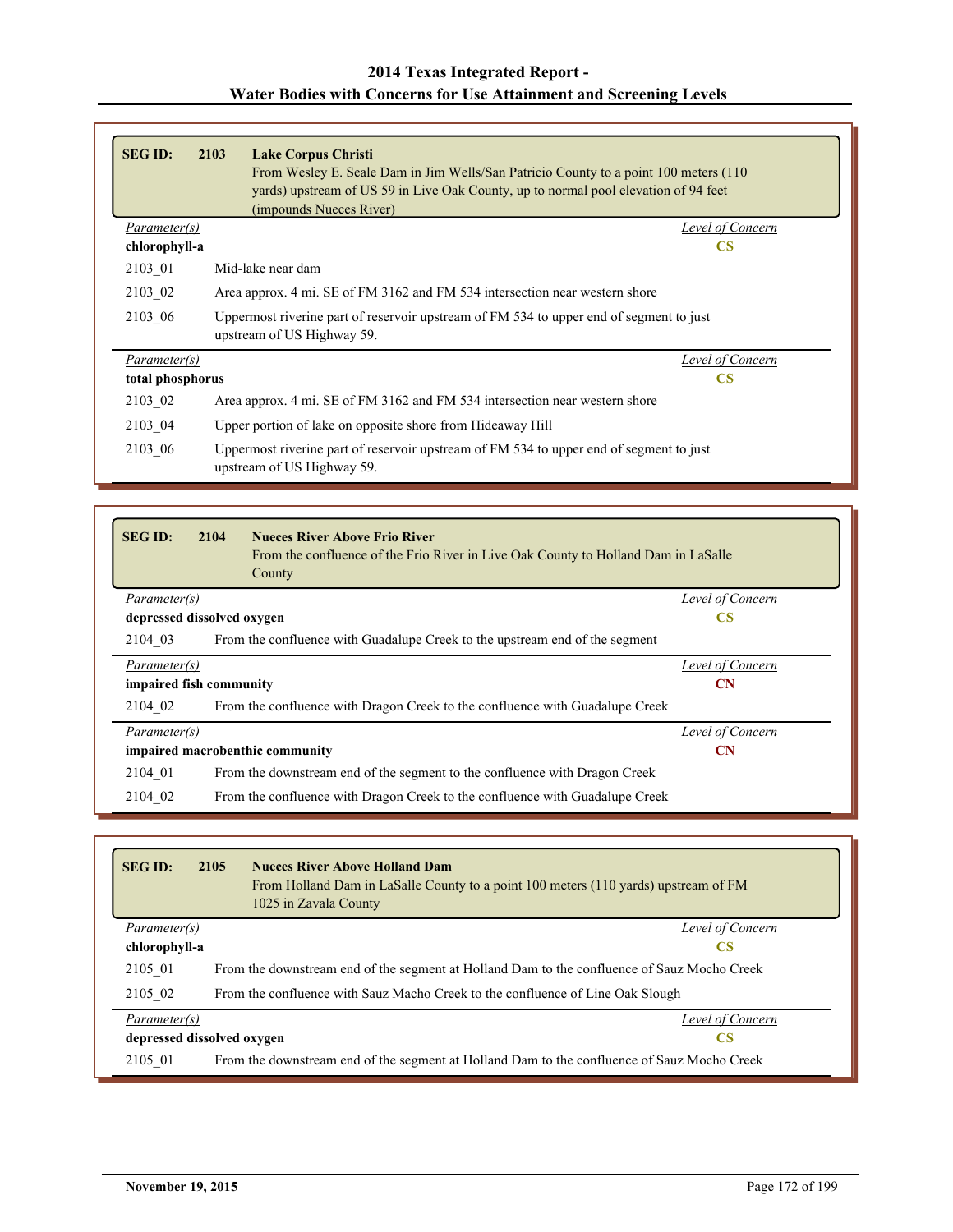| <b>SEG ID:</b>             | 2107<br><b>Atascosa River</b><br>From the confluence with the Frio River in Live Oak County to the confluence of the West<br>Prong Atascosa River and the North Prong Atascosa River in Atascosa County |                         |
|----------------------------|---------------------------------------------------------------------------------------------------------------------------------------------------------------------------------------------------------|-------------------------|
| Parameter(s)               |                                                                                                                                                                                                         | Level of Concern        |
| chlorophyll-a              |                                                                                                                                                                                                         | $\overline{\text{CS}}$  |
| 2107_01                    | From the downstream end of the segment at the confluence with the Frio River to the confluence<br>with Borrego Creek                                                                                    |                         |
| 2107_03                    | From the confluence with Galvan Creek to the confluence with Palo Alto Creek                                                                                                                            |                         |
| Parameter(s)               |                                                                                                                                                                                                         | <b>Level of Concern</b> |
| depressed dissolved oxygen |                                                                                                                                                                                                         | $\overline{\text{CS}}$  |
| 2107 02                    | From the confluence with Borrego Creek to the confluence with Galvan Creek                                                                                                                              |                         |
| Parameter(s)               |                                                                                                                                                                                                         | Level of Concern        |
| impaired habitat           |                                                                                                                                                                                                         | $\overline{\text{CS}}$  |
| 2107_02                    | From the confluence with Borrego Creek to the confluence with Galvan Creek                                                                                                                              |                         |
| 2107 03                    | From the confluence with Galvan Creek to the confluence with Palo Alto Creek                                                                                                                            |                         |
| Parameter(s)               |                                                                                                                                                                                                         | <b>Level of Concern</b> |
| nitrate                    |                                                                                                                                                                                                         | CS                      |
| 2107_02                    | From the confluence with Borrego Creek to the confluence with Galvan Creek                                                                                                                              |                         |
| Parameter(s)               |                                                                                                                                                                                                         | Level of Concern        |
| total phosphorus           |                                                                                                                                                                                                         | $\overline{\text{CS}}$  |
| 2107_02                    | From the confluence with Borrego Creek to the confluence with Galvan Creek                                                                                                                              |                         |

| <b>SEG ID:</b> | 2108 | <b>San Miguel Creek</b><br>From a point immediately upstream of the confluence of Mustang Branch in McMullen<br>County to the confluence of San Francisco Perez Creek and Chacon Creek in Frio County |
|----------------|------|-------------------------------------------------------------------------------------------------------------------------------------------------------------------------------------------------------|
| Parameter(s)   |      | Level of Concern                                                                                                                                                                                      |
| chlorophyll-a  |      | CS                                                                                                                                                                                                    |
| 2108 01        |      | From the downstream end of the segment to the confluence of Liveoak Creek                                                                                                                             |

| <b>SEG ID:</b> | 2109<br><b>Leona River</b><br>From the confluence with the Frio River in Frio County to US 83 in Uvalde County |                  |
|----------------|----------------------------------------------------------------------------------------------------------------|------------------|
| Parameter(s)   |                                                                                                                | Level of Concern |
|                | depressed dissolved oxygen                                                                                     | <b>CS</b>        |
| 2109 03        | From the confluence of Camp Lake Slough to the upper end of segment                                            |                  |
| Parameter(s)   |                                                                                                                | Level of Concern |
| nitrate        |                                                                                                                | <b>CS</b>        |
| 2109 01        | From the downstream end of segment to the confluence of Yoledigo Creek                                         |                  |
| 2109 02        | From the confluence of Yoledigo Creek to the confluence of Camp Lake Slough                                    |                  |
| 2109 03        | From the confluence of Camp Lake Slough to the upper end of segment                                            |                  |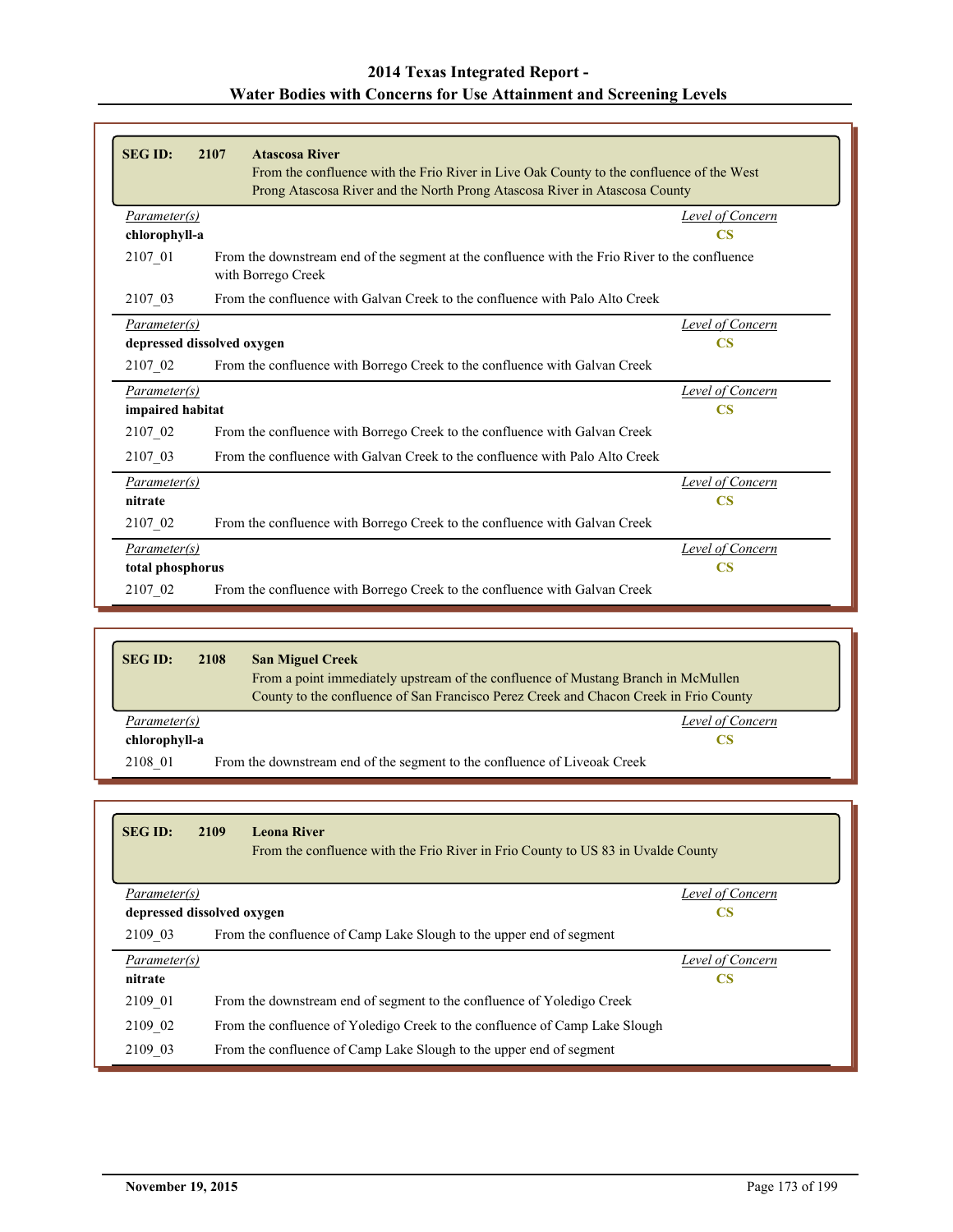| <b>SEG ID:</b>  | <b>2109D</b><br><b>Gallina Slough</b><br>From the confluence with the Leona River in Zavala Co. to the headwaters approximately 9<br>km upstream of US Hwy 57 in Zavala Co. |                  |
|-----------------|-----------------------------------------------------------------------------------------------------------------------------------------------------------------------------|------------------|
| Parameter(s)    |                                                                                                                                                                             | Level of Concern |
| <b>bacteria</b> |                                                                                                                                                                             | CN               |
| 2109D 01        | From the confluence with the Leona River in Zavala Co. to the headwaters approximately 9 km<br>upstream of US Hwy 57 in Zavala Co.                                          |                  |
| Parameter(s)    |                                                                                                                                                                             | Level of Concern |
| nitrate         |                                                                                                                                                                             | CS               |
| 2109D 01        | From the confluence with the Leona River in Zavala Co. to the headwaters approximately 9 km<br>upstream of US Hwy 57 in Zavala Co.                                          |                  |

| <b>SEG ID:</b> | 2110<br><b>Lower Sabinal River</b> | From the confluence with the Frio River in Frio County to Uvalde County to a point 100<br>meters (110 yards) upstream of SH 127 in Uvalde County |
|----------------|------------------------------------|--------------------------------------------------------------------------------------------------------------------------------------------------|
| Parameter(s)   |                                    | Level of Concern                                                                                                                                 |
| nitrate        |                                    | CS                                                                                                                                               |
| 2110 01        | Entire Water Body                  |                                                                                                                                                  |

| <b>SEG ID:</b>          | 2113 | <b>Upper Frio River</b><br>From a point 100 meters (110 yards) upstream of US 90 in Uvalde County to the confluence<br>of the West Frio River and the East Frio River in Real County |                  |
|-------------------------|------|--------------------------------------------------------------------------------------------------------------------------------------------------------------------------------------|------------------|
| Parameter(s)            |      |                                                                                                                                                                                      | Level of Concern |
| impaired fish community |      |                                                                                                                                                                                      | <b>CN</b>        |
| 2113 02                 |      | From the confluence with Bear Creek to the upstream end of segment                                                                                                                   |                  |
| Parameter(s)            |      |                                                                                                                                                                                      | Level of Concern |
| impaired habitat        |      |                                                                                                                                                                                      | <b>CS</b>        |
| 2113 01                 |      | From the downstream end of the segment to the confluence with Bear Creek                                                                                                             |                  |
| 2113 02                 |      | From the confluence with Bear Creek to the upstream end of segment                                                                                                                   |                  |

| <b>SEG ID:</b> | <b>Hondo Creek</b><br>2114<br>From the confluence with the Frio River in Frio County to FM 470 in Bandera County                                                     |
|----------------|----------------------------------------------------------------------------------------------------------------------------------------------------------------------|
| Parameter(s)   | Level of Concern                                                                                                                                                     |
| nitrate        | CS                                                                                                                                                                   |
| 2114 01        | From the downstream end of the segment to the confluence with and unnamed tributary with<br>NHD RC 12110107000245 at point N-99.12, W29.38 just upstream of FM 2676. |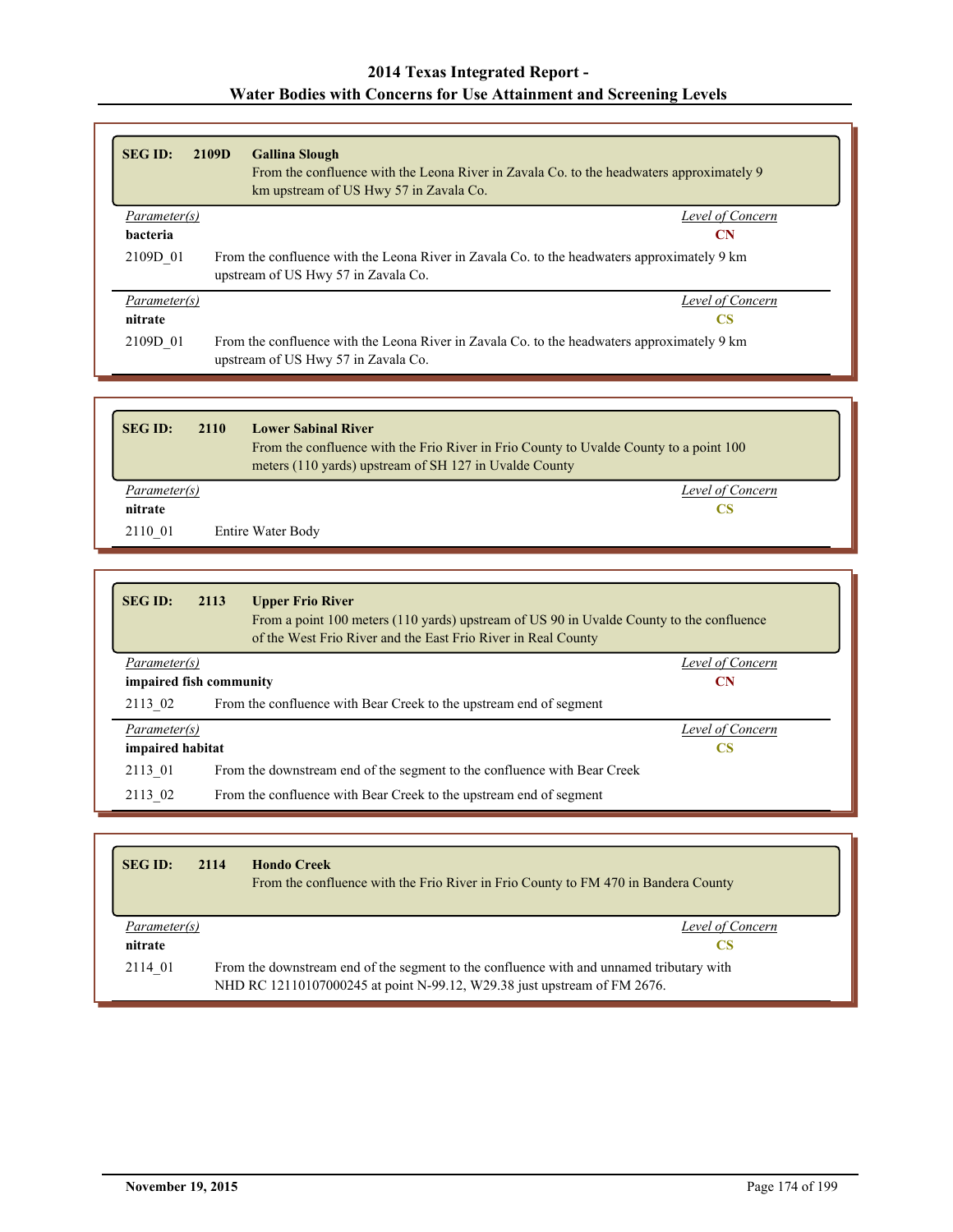| <b>SEG ID:</b>             | 2117<br><b>Frio River Above Choke Canyon Reservoir</b><br>From a point 4.2 km (2.6 miles) downstream of SH 16 in McMullen County to a point 100<br>meters (110 yards) upstream of US 90 in Uvalde County |                        |
|----------------------------|----------------------------------------------------------------------------------------------------------------------------------------------------------------------------------------------------------|------------------------|
| Parameter(s)               |                                                                                                                                                                                                          | Level of Concern       |
| chlorophyll-a              |                                                                                                                                                                                                          | <b>CS</b>              |
| 2117_01                    | From the downstream end of segment to the confluence with Esperanza Creek                                                                                                                                |                        |
| 2117 02                    | From the confluence with Esperanza Creek to the confluence with Ruiz Creek                                                                                                                               |                        |
| Parameter(s)               |                                                                                                                                                                                                          | Level of Concern       |
| depressed dissolved oxygen |                                                                                                                                                                                                          | $\overline{\text{CS}}$ |
| 2117 01                    | From the downstream end of segment to the confluence with Esperanza Creek                                                                                                                                |                        |
| 2117 02                    | From the confluence with Esperanza Creek to the confluence with Ruiz Creek                                                                                                                               |                        |
| 2117 03                    | From the confluence with Ruiz Creek to the confluence with Live Oak Creek                                                                                                                                |                        |
| <i>Parameter(s)</i>        |                                                                                                                                                                                                          | Level of Concern       |
| nitrate                    |                                                                                                                                                                                                          | <b>CS</b>              |
| 2117 03                    | From the confluence with Ruiz Creek to the confluence with Live Oak Creek                                                                                                                                |                        |
| 2117 04                    | From the confluence with Live Oak Creek to the confluence with Elm Creek                                                                                                                                 |                        |
| 2117_05                    | From the confluence with Elm to the confluence with Spring Branch                                                                                                                                        |                        |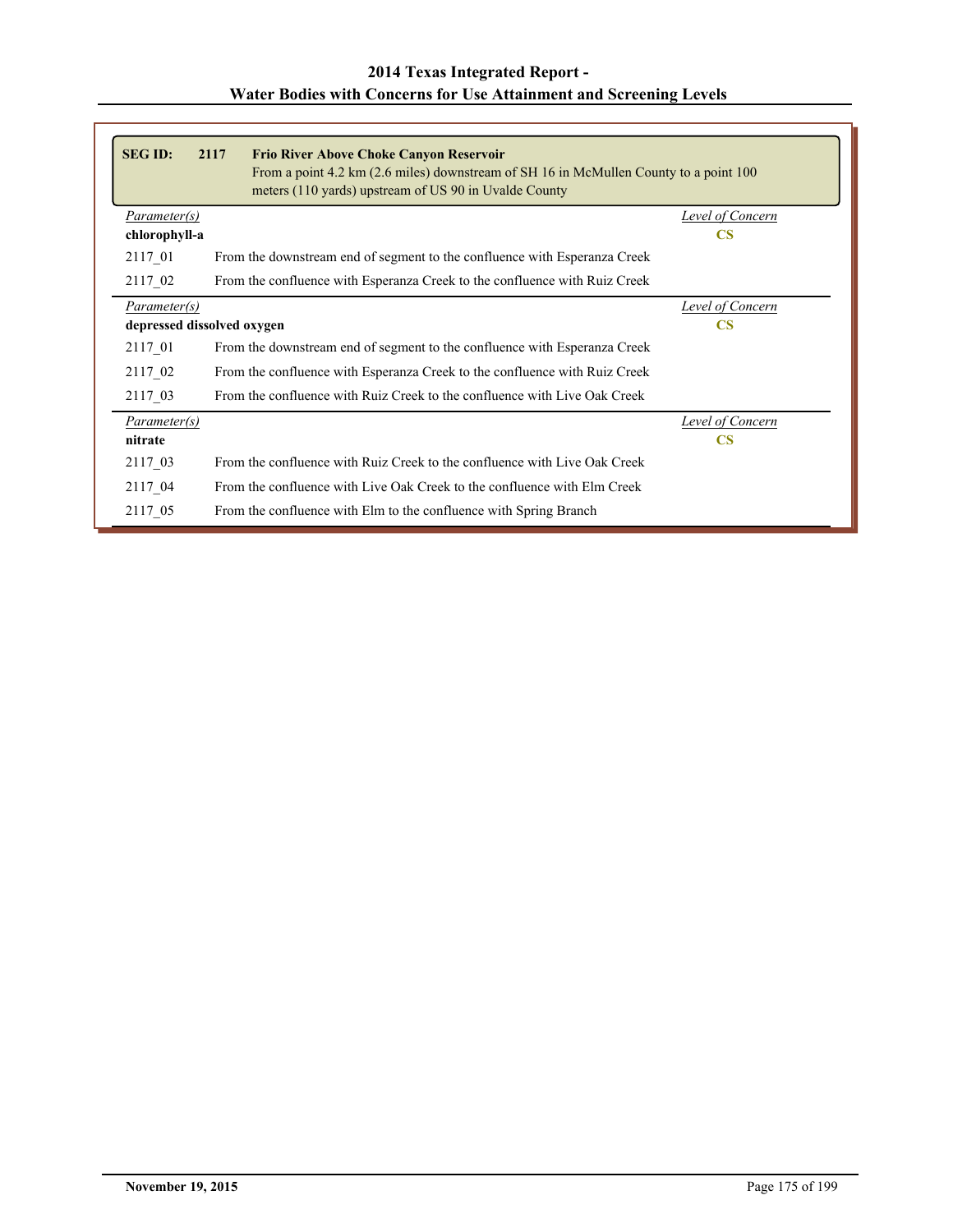|                               | From confluence with Laguna Madre in Cameron/Willacy County to a point 100 meters<br>(110 yards) downstream of Cemetery Road south of Port Harlingen in Cameron County |                                                   |
|-------------------------------|------------------------------------------------------------------------------------------------------------------------------------------------------------------------|---------------------------------------------------|
| Parameter(s)<br>chlorophyll-a |                                                                                                                                                                        | <b>Level of Concern</b><br>$\overline{\text{CS}}$ |
| 2201 01                       | From the downstream end of the segment to the confluence with San Vincente Drainage Ditch                                                                              |                                                   |
| 2201 02                       | From the confluence with San Vincente Drainage Ditch to the confluence with an unnamed<br>drainage ditch with NHD RC 12110108005353 at point N-97.53, W 26.31          |                                                   |
| 2201_03                       | From the confluence with an unnamed drainage ditch with NHD RC 12110108005353 at point<br>N-97.53, W 26.31 to the confluence with Harding Ranch Ditch tributary        |                                                   |
| 2201 04                       | From the confluence with Harding Ranch Ditch tributary to just upstream of the City of Hondo<br>Wastewater Discharge at point N-97.58359, W26.247186                   |                                                   |
| 2201 05                       | From just upstream of the City of Hondo Wastewater Discharge at point N-97.58359,<br>W26.247186 to the upstream end of the segment                                     |                                                   |
|                               |                                                                                                                                                                        |                                                   |
|                               |                                                                                                                                                                        | Level of Concern                                  |
| Parameter(s)                  | depressed dissolved oxygen                                                                                                                                             | $\overline{\text{CS}}$                            |
| 2201 05                       | From just upstream of the City of Hondo Wastewater Discharge at point N-97.58359,<br>W26.247186 to the upstream end of the segment                                     |                                                   |
| Parameter(s)                  |                                                                                                                                                                        | Level of Concern                                  |
| nitrate                       |                                                                                                                                                                        | $\overline{\text{CS}}$                            |
|                               | From the downstream end of the segment to the confluence with San Vincente Drainage Ditch                                                                              |                                                   |
| $2201 - 01$<br>2201 02        | From the confluence with San Vincente Drainage Ditch to the confluence with an unnamed<br>drainage ditch with NHD RC 12110108005353 at point N-97.53, W 26.31          |                                                   |
| 2201 03                       | From the confluence with an unnamed drainage ditch with NHD RC 12110108005353 at point<br>N-97.53, W 26.31 to the confluence with Harding Ranch Ditch tributary        |                                                   |
| 2201 04                       | From the confluence with Harding Ranch Ditch tributary to just upstream of the City of Hondo<br>Wastewater Discharge at point N-97.58359, W26.247186                   |                                                   |

| <b>SEG ID:</b> | Harding Ranch Drainage Ditch Tributary (A) to the Arroyo Colorado Tidal<br>2201A   |                  |
|----------------|------------------------------------------------------------------------------------|------------------|
|                | From the confluence with the Arroyo Colorado in Cameron County downstream of Rio   |                  |
|                | Hondo at -97.584, 26.279 decimal degrees to a point 20.8 km upstream at the FM 508 |                  |
|                | crossing.                                                                          |                  |
| Parameter(s)   |                                                                                    | Level of Concern |
| ammonia        |                                                                                    | CS               |
| 2201A 01       | Entire Water Body                                                                  |                  |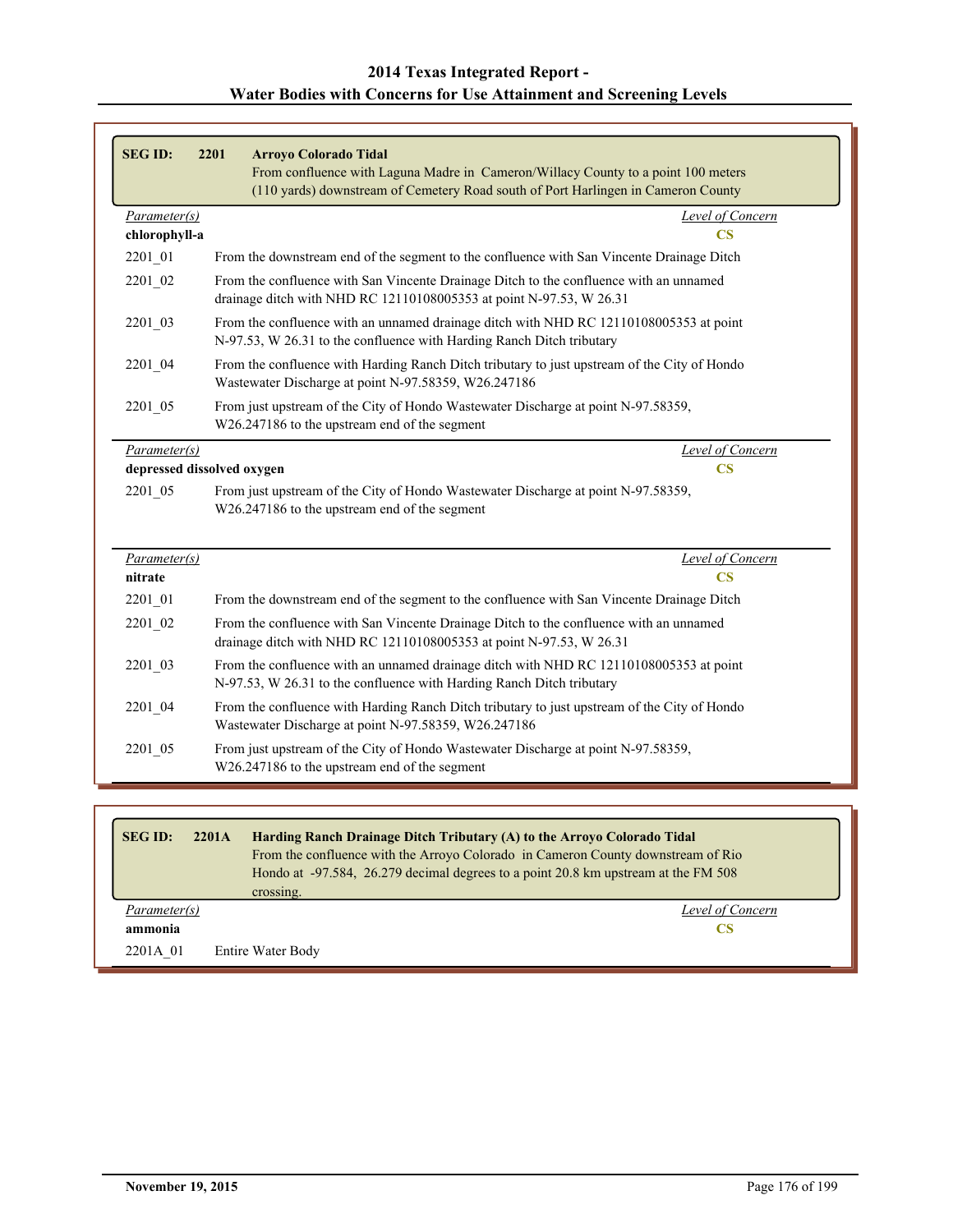| <b>SEG ID:</b> | 2201B<br><b>Unnamed Drainage Ditch Tributary (B) in Cameron County Drainage District #3</b><br>crossing. | From the confluence with the Arroyo Colorado in Cameron County in the Rio Hondo<br>turning basin at -97.6, 26.196 decimal degrees to a point 17.6 km upstream at the FM 510 |
|----------------|----------------------------------------------------------------------------------------------------------|-----------------------------------------------------------------------------------------------------------------------------------------------------------------------------|
| Parameter(s)   |                                                                                                          | Level of Concern                                                                                                                                                            |
| chlorophyll-a  |                                                                                                          | CS                                                                                                                                                                          |
| 2201B 01       | Entire Water Body                                                                                        |                                                                                                                                                                             |
| Parameter(s)   |                                                                                                          | Level of Concern                                                                                                                                                            |
| nitrate        |                                                                                                          | CS                                                                                                                                                                          |
| 2201B 01       | Entire Water Body                                                                                        |                                                                                                                                                                             |

| <b>SEGID:</b>                    | 2202<br><b>Arroyo Colorado Above Tidal</b><br>From a point 100 meters (110 yards) downstream of Cemetery Road south of Port Harlingen<br>in Cameron County to FM 2062 in Hidalgo County |
|----------------------------------|-----------------------------------------------------------------------------------------------------------------------------------------------------------------------------------------|
| Parameter(s)<br>chlorophyll-a    | Level of Concern<br>$\overline{\text{CS}}$                                                                                                                                              |
| 2202 01                          | From the downstream end of segment to the confluence with Little Creek just upstream of State<br>Loop 499.                                                                              |
| 2202 02                          | From the confluence with Little Creek to the confluence with La Feria Main Canal just upstream<br>of Dukes Highway.                                                                     |
| 2202_03                          | From the confluence with La Feria Main Canal just upstream of Dukes Highway to the confluence<br>with La Cruz Resaca just downstream of FM 907                                          |
| 2202 04                          | From the confluence with La Cruz Resaca to the upper end of segment at FM 2062                                                                                                          |
| Parameter(s)<br>nitrate          | <b>Level of Concern</b><br>$\overline{\text{CS}}$                                                                                                                                       |
| 2202 01                          | From the downstream end of segment to the confluence with Little Creek just upstream of State<br>Loop 499.                                                                              |
| 2202 02                          | From the confluence with Little Creek to the confluence with La Feria Main Canal just upstream<br>of Dukes Highway.                                                                     |
| 2202 03                          | From the confluence with La Feria Main Canal just upstream of Dukes Highway to the confluence<br>with La Cruz Resaca just downstream of FM 907                                          |
| 2202 04                          | From the confluence with La Cruz Resaca to the upper end of segment at FM 2062                                                                                                          |
| Parameter(s)<br>total phosphorus | <b>Level of Concern</b><br>$\overline{\text{CS}}$                                                                                                                                       |
| 2202 01                          | From the downstream end of segment to the confluence with Little Creek just upstream of State<br>Loop 499.                                                                              |
| 2202 02                          | From the confluence with Little Creek to the confluence with La Feria Main Canal just upstream<br>of Dukes Highway.                                                                     |
| 2202 03                          | From the confluence with La Feria Main Canal just upstream of Dukes Highway to the confluence<br>with La Cruz Resaca just downstream of FM 907                                          |
| 2202 04                          | From the confluence with La Cruz Resaca to the upper end of segment at FM 2062                                                                                                          |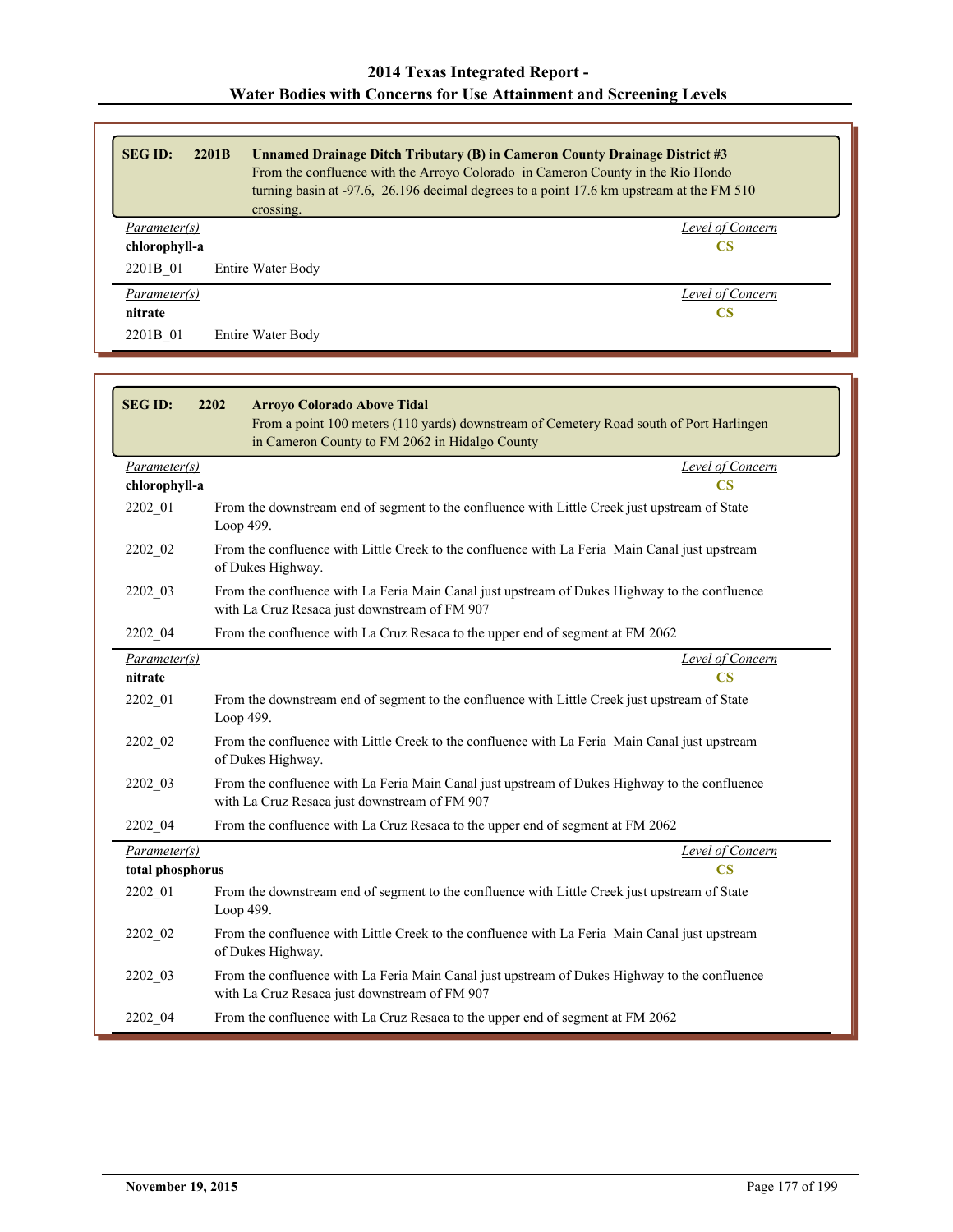| <b>SEG ID:</b><br>2202B<br>Unnamed Drainage Ditch Tributary (B) to S. Arroyo Colorado<br>Perennial drainage ditches that flow into the segment in Cameron and Hidalgo counties |                  |
|--------------------------------------------------------------------------------------------------------------------------------------------------------------------------------|------------------|
| Parameter(s)                                                                                                                                                                   | Level of Concern |
| ammonia                                                                                                                                                                        | <b>CS</b>        |
| 2202B 01<br>Entire segment                                                                                                                                                     |                  |
| Parameter(s)                                                                                                                                                                   | Level of Concern |
| bacteria                                                                                                                                                                       | <b>CN</b>        |
| 2202B 01<br>Entire segment                                                                                                                                                     |                  |
| Parameter(s)                                                                                                                                                                   | Level of Concern |
| chlorophyll-a                                                                                                                                                                  | <b>CS</b>        |
| 2202B 01<br>Entire segment                                                                                                                                                     |                  |

| <b>SEG ID:</b> | 2202C<br><b>Unnamed Drainage Ditch Tributary (C) to S. Arroyo Colorado</b><br>From the confluence with S. Arroyo Colorado to a point 1.1 miles upstream near US<br>Highway 281. |                  |
|----------------|---------------------------------------------------------------------------------------------------------------------------------------------------------------------------------|------------------|
| Parameter(s)   |                                                                                                                                                                                 | Level of Concern |
| ammonia        |                                                                                                                                                                                 | <b>CS</b>        |
| 2202C 01       | Entire segment                                                                                                                                                                  |                  |
| Parameter(s)   |                                                                                                                                                                                 | Level of Concern |
| bacteria       |                                                                                                                                                                                 | <b>CN</b>        |
| 2202C 01       | Entire segment                                                                                                                                                                  |                  |

| <b>SEG ID:</b><br>2203<br><b>Petronila Creek Tidal</b><br>From the confluence of Chiltipin Creek in Kleberg County to a point 1 km (0.6 miles)<br>upstream of private road crossing near Laureles Ranch in Kleberg County |                        |
|---------------------------------------------------------------------------------------------------------------------------------------------------------------------------------------------------------------------------|------------------------|
| Parameter(s)                                                                                                                                                                                                              | Level of Concern       |
| chlorophyll-a                                                                                                                                                                                                             | <b>CS</b>              |
| 2203 01<br>Entire segment                                                                                                                                                                                                 |                        |
| Parameter(s)                                                                                                                                                                                                              | Level of Concern       |
| pН                                                                                                                                                                                                                        | <b>CN</b>              |
| 2203 01<br>Entire segment                                                                                                                                                                                                 |                        |
| Parameter(s)                                                                                                                                                                                                              | Level of Concern       |
| total phosphorus                                                                                                                                                                                                          | $\overline{\text{CS}}$ |
| 2203 01<br>Entire segment                                                                                                                                                                                                 |                        |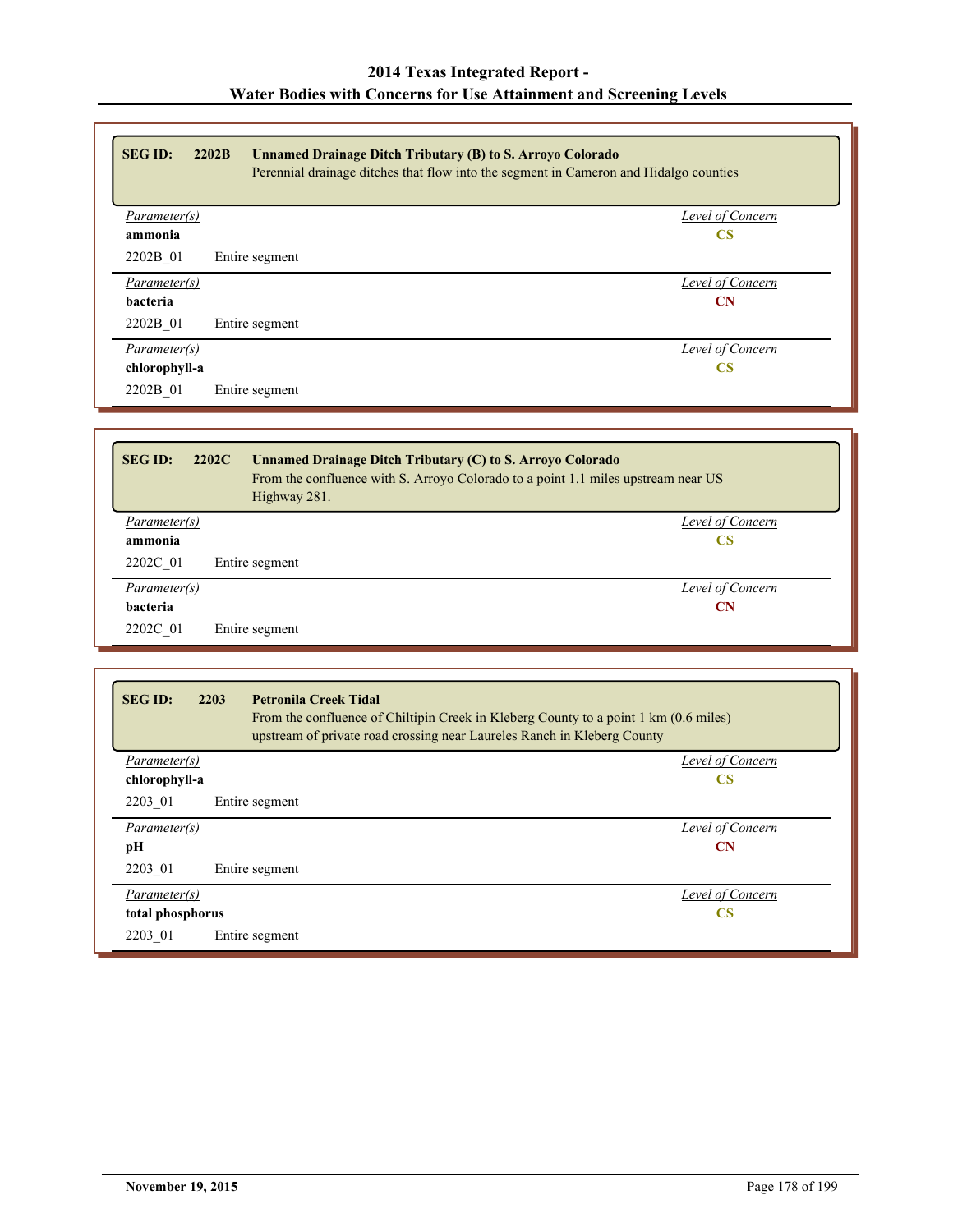| <b>SEG ID:</b> | 2204<br><b>Petronila Creek Above Tidal</b><br>From a point 1 km (0.6 miles) upstream of private road crossing near Laureles Ranch in<br>Kleberg County to the confluence of Agua Dulce and Banquete Creeks in Nueces County               |
|----------------|-------------------------------------------------------------------------------------------------------------------------------------------------------------------------------------------------------------------------------------------|
| Parameter(s)   | Level of Concern                                                                                                                                                                                                                          |
| chlorophyll-a  | CS                                                                                                                                                                                                                                        |
| 2204 01        | From downstream end of segment to the confluence with 2204A, unnamed drainage ditch<br>tributary to Petronila Creek at N-97.7, W27.65 approximately 32.5 km (20.2 mi) upstream                                                            |
| 2204 02        | From the confluence with 2204A, unnamed drainage ditch tributary of Petronila Creek at N-97.7,<br>W27.65 to the upstream end of segment at the confluence with Agua Dulce and Banquete Creeks<br>approximately 31.6 km (19.6 mi) upstream |

| <b>SEG ID:</b>      | 2301<br><b>Rio Grande Tidal</b><br>From the confluence with the Gulf of Mexico in Cameron County to a point 10.8 km (6.7)<br>miles) downstream of the International Bridge in Cameron County |
|---------------------|----------------------------------------------------------------------------------------------------------------------------------------------------------------------------------------------|
| Parameter(s)        | Level of Concern                                                                                                                                                                             |
| bacteria            | <b>CN</b>                                                                                                                                                                                    |
| 2301 02             | From a point 71.7 km (44.6 mi) upstream of the mouth the Rio Grande to the upper segment<br>boundary 10.8 km (6.7 mi) downstream of the International Bridge                                 |
| <i>Parameter(s)</i> | Level of Concern                                                                                                                                                                             |
| chlorophyll-a       | <b>CS</b>                                                                                                                                                                                    |
| 2301 01             | From the mouth of the Rio Grande (lower segment boundary) to a point 71.7 km (44.6 mi)<br>upstream                                                                                           |
| <i>Parameter(s)</i> | Level of Concern                                                                                                                                                                             |
| nitrate             | $\overline{\text{CS}}$                                                                                                                                                                       |
| 2301 02             | From a point 71.7 km (44.6 mi) upstream of the mouth the Rio Grande to the upper segment<br>boundary 10.8 km (6.7 mi) downstream of the International Bridge                                 |

| <b>SEG ID:</b> | 2302<br><b>Rio Grande Below Falcon Reservoir</b><br>From a point 10.8 km (6.7 miles) downstream of the International Bridge in Cameron<br>County to Falcon Dam in Starr County |  |
|----------------|--------------------------------------------------------------------------------------------------------------------------------------------------------------------------------|--|
| Parameter(s)   | Level of Concern                                                                                                                                                               |  |
| ammonia        | $\mathbf{CS}$                                                                                                                                                                  |  |
| 2302_01        | From the El Jardin Pump Station upstream to the Rancho Viejo Floodway                                                                                                          |  |
| 2302 07        | From the Arroyo Los Olmos confluence upstream to the Falcon Dam                                                                                                                |  |
| Parameter(s)   | Level of Concern                                                                                                                                                               |  |
| chlorophyll-a  | <b>CS</b>                                                                                                                                                                      |  |
| 2302 01        | From the El Jardin Pump Station upstream to the Rancho Viejo Floodway                                                                                                          |  |
| 2302 02        | From the Rancho Viejo Floodway upstream to the Progresso Int'l Bridge (FM 1015)                                                                                                |  |
| Parameter(s)   | <b>Level of Concern</b>                                                                                                                                                        |  |
|                | depressed dissolved oxygen<br>$\mathbf{CS}$                                                                                                                                    |  |
| 2302_01        | From the El Jardin Pump Station upstream to the Rancho Viejo Floodway                                                                                                          |  |
| 2302 03        | From the Progresso Int'l Bridge (FM 1015) upstream to the McAllen Int'l Bridge (US Hwy 281)                                                                                    |  |
| 2302 04        | From the McAllen Int'l Bridge (US Hwy 281) upstream to Anzalduas Dam                                                                                                           |  |
| 2302 06        | From the Los Ebanos Ferry Crossing upstream to the Arroyo Los Olmos confluence                                                                                                 |  |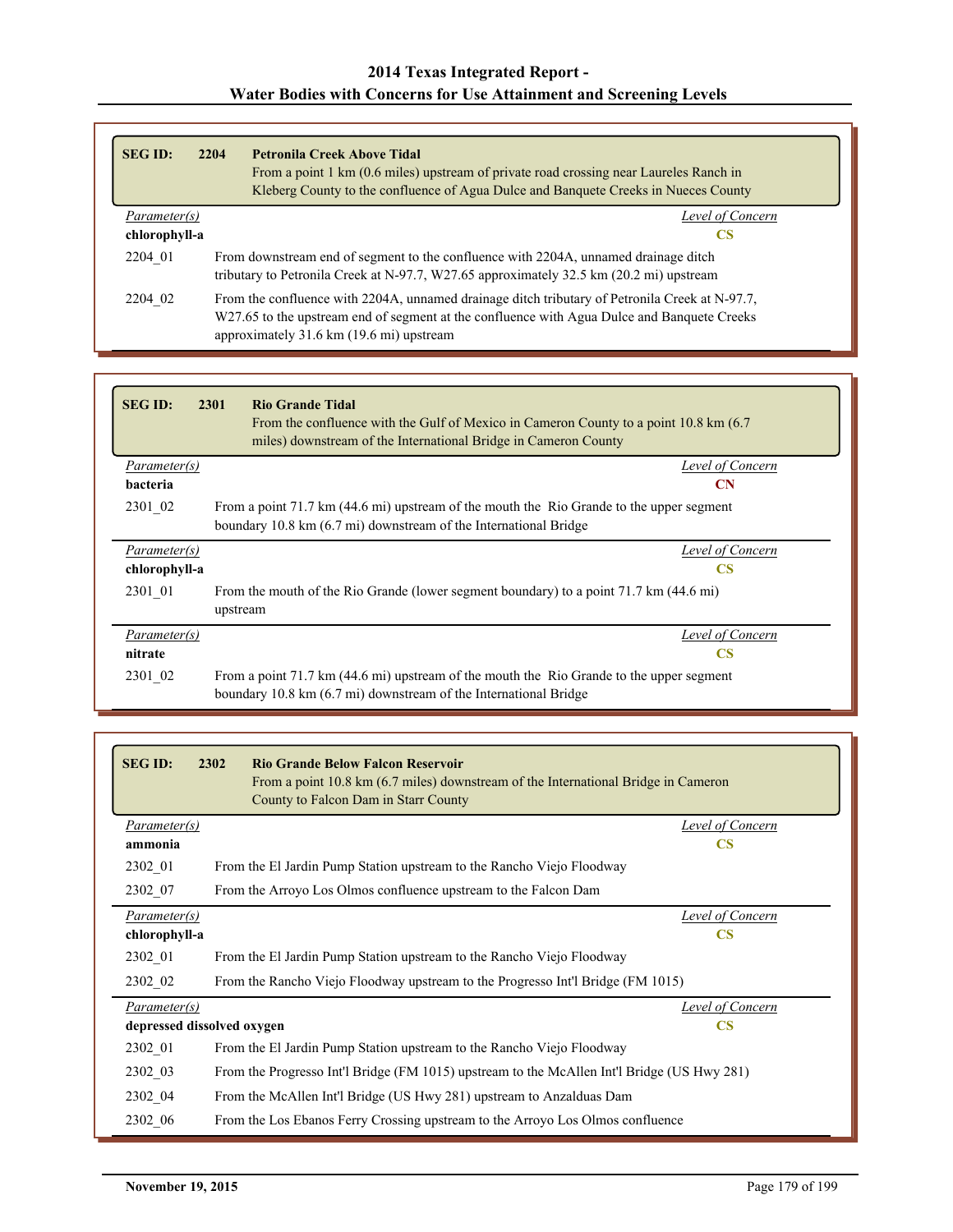| <b>SEG ID:</b>                | 2302A | <b>Arrovo Los Olmos</b><br>From Rio Grande confluence at Rio Grande City to El Sauz in Starr County       |  |
|-------------------------------|-------|-----------------------------------------------------------------------------------------------------------|--|
| Parameter(s)<br>chlorophyll-a |       | Level of Concern<br>CS                                                                                    |  |
| 2302A 01                      |       | From the Rio Grande confluence near Rio Grande City upstream to a point 39.4 km (24.5 mi)<br>near El Sauz |  |

| <b>SEG ID:</b><br>2303<br><b>International Falcon Reservoir</b><br>From Falcon Dam in Starr County to the confluence of the Arroyo Salado (Mexico) in<br>Zapata County, up to normal pool elevation of 301.1 feet (impounds Rio Grande) |                        |  |
|-----------------------------------------------------------------------------------------------------------------------------------------------------------------------------------------------------------------------------------------|------------------------|--|
| Parameter(s)                                                                                                                                                                                                                            | Level of Concern       |  |
| ammonia                                                                                                                                                                                                                                 | $\overline{\text{CS}}$ |  |
| 2303 02<br>Area around Zapata WTP intake                                                                                                                                                                                                |                        |  |
| Parameter(s)                                                                                                                                                                                                                            | Level of Concern       |  |
| nitrate                                                                                                                                                                                                                                 | <b>CS</b>              |  |
| 2303 02<br>Area around Zapata WTP intake                                                                                                                                                                                                |                        |  |
| Parameter(s)                                                                                                                                                                                                                            | Level of Concern       |  |
| total phosphorus<br><b>CS</b>                                                                                                                                                                                                           |                        |  |
| 2303 02<br>Area around Zapata WTP intake                                                                                                                                                                                                |                        |  |
| Parameter(s)                                                                                                                                                                                                                            | Level of Concern       |  |
| toxicity in water<br>CN                                                                                                                                                                                                                 |                        |  |
| 2303 02<br>Area around Zapata WTP intake                                                                                                                                                                                                |                        |  |

| <b>SEG ID:</b>          | 2304<br><b>Rio Grande Below Amistad Reservoir</b><br>From the confluence of the Arroyo Salado (Mexico) in Zapata County to Amistad Dam in<br>Val Verde County |
|-------------------------|---------------------------------------------------------------------------------------------------------------------------------------------------------------|
| Parameter(s)            | Level of Concern                                                                                                                                              |
| ammonia                 | <b>CS</b>                                                                                                                                                     |
| 2304 08                 | From downstream of US Hwy 277 (Eagle Pass) upstream to the Las Moras Creek confluence                                                                         |
| Parameter(s)            | Level of Concern                                                                                                                                              |
| toxicity in water<br>CN |                                                                                                                                                               |
| 2304 03                 | From the International Bridge #2 upstream to the City of Laredo water treatment plant intake                                                                  |
| 2304 04                 | From the City of Laredo water treatment plant intake upstream to the World Trade Center Bridge                                                                |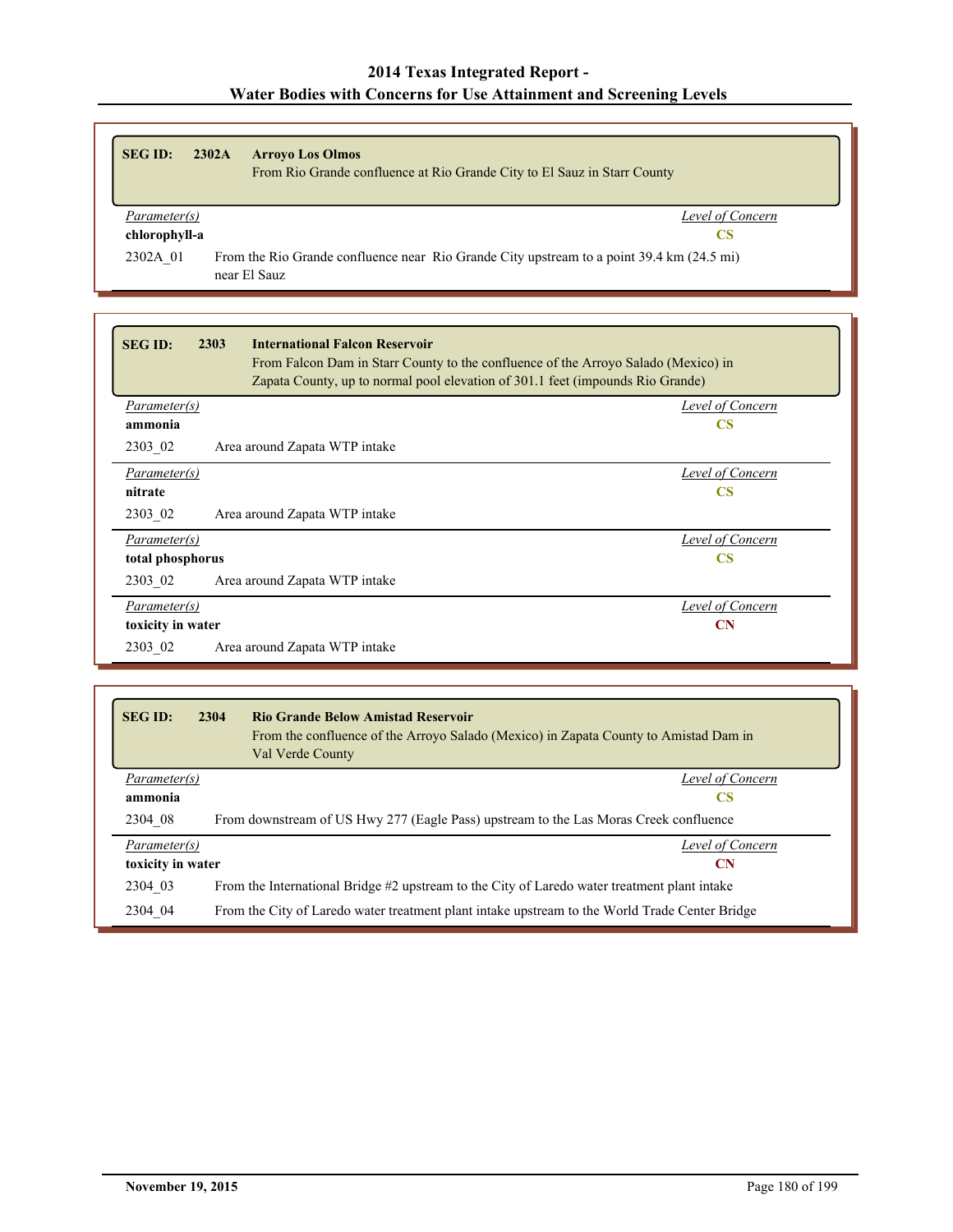| <b>SEGID:</b> | 2304B<br><b>Manadas Creek</b><br>From the Rio Grande confluence in Laredo to a point $1.3 \text{ km } (0.81 \text{ mi})$ upstream of Bob<br><b>Bullock Loop</b> |
|---------------|-----------------------------------------------------------------------------------------------------------------------------------------------------------------|
| Parameter(s)  | Level of Concern                                                                                                                                                |
| ammonia       | <b>CS</b>                                                                                                                                                       |
| 2304B 01      | From the Rio Grande confluence in Laredo to a point 1.3 km (0.81 mi) upstream of Bob Bullock                                                                    |
|               | Loop                                                                                                                                                            |
| Parameter(s)  | Level of Concern                                                                                                                                                |
| bacteria      | $\mathbf C\mathbf N$                                                                                                                                            |
| 2304B 01      | From the Rio Grande confluence in Laredo to a point 1.3 km (0.81 mi) upstream of Bob Bullock                                                                    |
|               | Loop                                                                                                                                                            |
| Parameter(s)  | Level of Concern                                                                                                                                                |
| chlorophyll-a | <b>CS</b>                                                                                                                                                       |
| 2304B 01      | From the Rio Grande confluence in Laredo to a point 1.3 km (0.81 mi) upstream of Bob Bullock<br>Loop                                                            |

| <b>SEG ID:</b> | 2305 | <b>International Amistad Reservoir</b>                                               |
|----------------|------|--------------------------------------------------------------------------------------|
|                |      | From Amistad Dam in Val Verde County to a point 1.8 km (1.1 miles) downstream of the |
|                |      | confluence of Ramsey Canyon on the Rio Grande Arm in Val Verde County and to a point |
|                |      | 0.7 km (0.4 miles) downstream of the confluence of Painted Canyon on the Pecos Arm i |
| Parameter(s)   |      | Level of Concern                                                                     |
| nitrate        |      | CS                                                                                   |
| 2305 01        |      | Rio Grande Arm                                                                       |
| 2305 02        |      | Devils River arm                                                                     |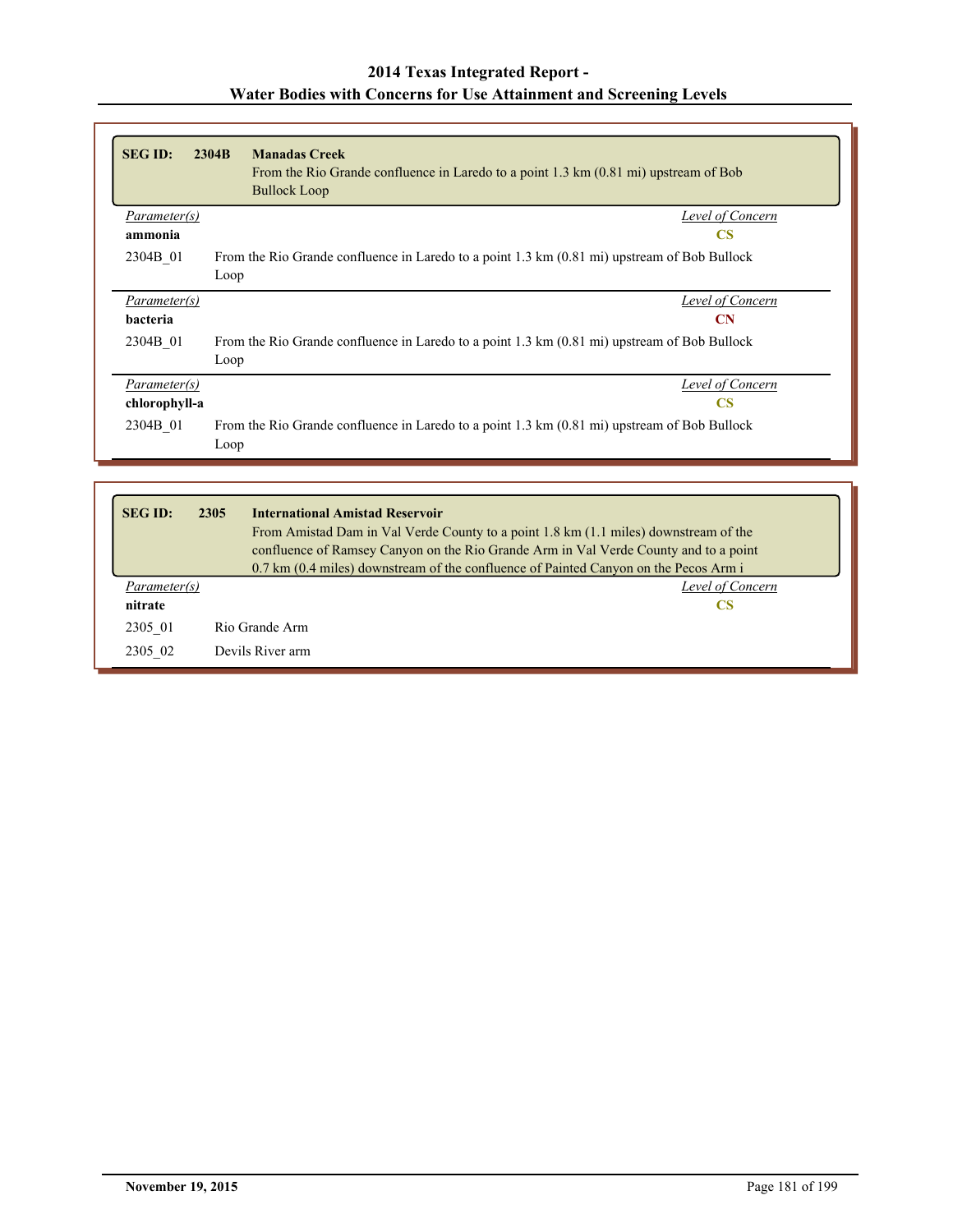| <b>SEG ID:</b>   | 2306<br><b>Rio Grande Above Amistad Reservoir</b><br>From a point 1.8 km (1.1 miles) downstream of the confluence of Ramsey Canyon in Val |                         |
|------------------|-------------------------------------------------------------------------------------------------------------------------------------------|-------------------------|
|                  | Verde County to the confluence of the Rio Conchos (Mexico) in Presidio County                                                             |                         |
| Parameter(s)     |                                                                                                                                           | Level of Concern        |
| chlorophyll-a    |                                                                                                                                           | $\overline{\text{CS}}$  |
| 2306_03          | From FM 2627 upstream to Boquillas Canyon                                                                                                 |                         |
| 2306_04          | From Boquillas Canyon upstream to Mariscal Canyon                                                                                         |                         |
| 2306 06          | From a point upstream of the IBWC gage at Johnson Ranch to the mouth of Santa Elena Canyon<br>at the Terlingua Creek confluence           |                         |
| 2306 08          | From Alamito Creek confluence upstream to the Rio Conchos confluence                                                                      |                         |
| Parameter(s)     |                                                                                                                                           | Level of Concern        |
| fish kill report |                                                                                                                                           | CN                      |
| 2306_04          | From Boquillas Canyon upstream to Mariscal Canyon                                                                                         |                         |
| 2306_05          | From Mariscal Canyon to a point upstream of the IBWC gage at Johnson Ranch                                                                |                         |
| 2306 06          | From a point upstream of the IBWC gage at Johnson Ranch to the mouth of Santa Elena Canyon<br>at the Terlingua Creek confluence           |                         |
| 2306 07          | From the mouth of Santa Elena Canyon at the Terlingua Creek confluence upstream to the<br>Alamito Creek confluence                        |                         |
| 2306 08          | From Alamito Creek confluence upstream to the Rio Conchos confluence                                                                      |                         |
| Parameter(s)     |                                                                                                                                           | <b>Level of Concern</b> |
| total phosphorus |                                                                                                                                           | $\overline{\text{CS}}$  |
| 2306 01          | From the lower segment boundary at Ramsey Canyon upstream to the confluence of Panther<br>Gulch                                           |                         |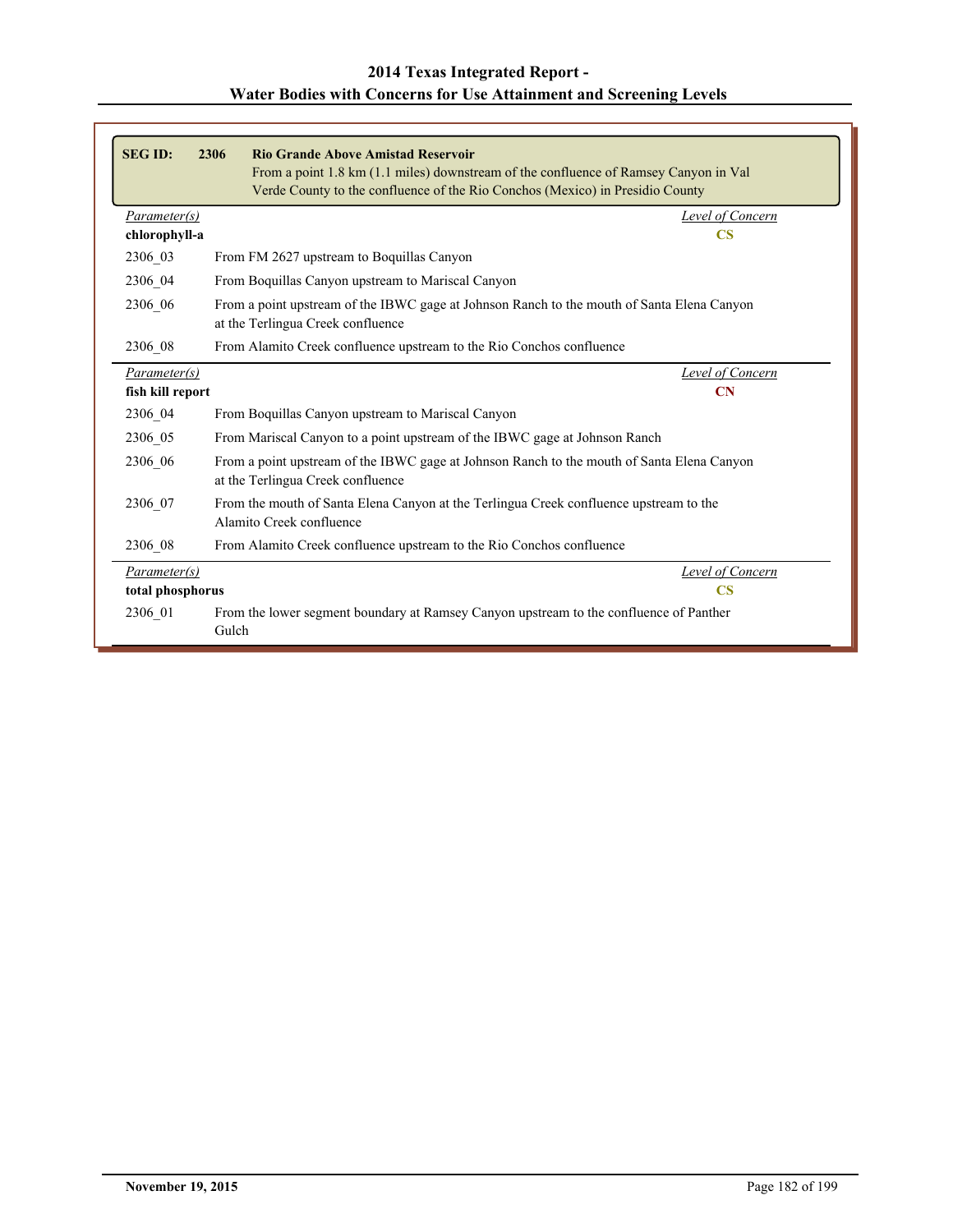| <b>SEG ID:</b>   | 2307<br><b>Rio Grande Below Riverside Diversion Dam</b><br>From the confluence of the Rio Conchos (Mexico) in Presidio County to Riverside<br>Diversion Dam in El Paso County |
|------------------|-------------------------------------------------------------------------------------------------------------------------------------------------------------------------------|
| Parameter(s)     | Level of Concern                                                                                                                                                              |
| ammonia          | $\overline{\text{CS}}$                                                                                                                                                        |
| 2307_02          | From a point 40.2 km (25 mi) upstream of the Rio Conchos confluence to Little Box Canyon                                                                                      |
| 2307 03          | From Little Box Canyon upstream to the Alamo Grade Structure                                                                                                                  |
| 2307 04          | From the Alamo Grade Structure upstream to the Guadalupe Bridge                                                                                                               |
| 2307 05          | From the Guadalupe Bridge to downstream of the Riverside Diversion Dam                                                                                                        |
| Parameter(s)     | Level of Concern                                                                                                                                                              |
| chlorophyll-a    | $\overline{\text{CS}}$                                                                                                                                                        |
| 2307 01          | From immediately upstream of the Rio Conchos confluence to a point 40.2 km (25 mi) upstream                                                                                   |
| 2307_03          | From Little Box Canyon upstream to the Alamo Grade Structure                                                                                                                  |
| 2307 04          | From the Alamo Grade Structure upstream to the Guadalupe Bridge                                                                                                               |
| 2307_05          | From the Guadalupe Bridge to downstream of the Riverside Diversion Dam                                                                                                        |
| Parameter(s)     | Level of Concern                                                                                                                                                              |
| nitrate          | $\overline{\mathbf{C}}$                                                                                                                                                       |
| 2307 05          | From the Guadalupe Bridge to downstream of the Riverside Diversion Dam                                                                                                        |
| Parameter(s)     | Level of Concern                                                                                                                                                              |
| total phosphorus | $\overline{\text{CS}}$                                                                                                                                                        |
| 2307 02          | From a point 40.2 km (25 mi) upstream of the Rio Conchos confluence to Little Box Canyon                                                                                      |
| 2307 03          | From Little Box Canyon upstream to the Alamo Grade Structure                                                                                                                  |
| 2307 04          | From the Alamo Grade Structure upstream to the Guadalupe Bridge                                                                                                               |
| 2307_05          | From the Guadalupe Bridge to downstream of the Riverside Diversion Dam                                                                                                        |

| <b>SEG ID:</b>   | 2308<br><b>Rio Grande Below International Dam</b><br>From the Riverside Diversion Dam in El Paso County to International Dam in El Paso<br>County |                  |
|------------------|---------------------------------------------------------------------------------------------------------------------------------------------------|------------------|
| Parameter(s)     |                                                                                                                                                   | Level of Concern |
| ammonia          |                                                                                                                                                   | <b>CS</b>        |
| 2308 01          | From the Riverside Diversion Dam to the International Dam in El Paso County                                                                       |                  |
| Parameter(s)     |                                                                                                                                                   | Level of Concern |
| chlorophyll-a    |                                                                                                                                                   | CS               |
| 2308 01          | From the Riverside Diversion Dam to the International Dam in El Paso County                                                                       |                  |
| Parameter(s)     |                                                                                                                                                   | Level of Concern |
| total phosphorus |                                                                                                                                                   | <b>CS</b>        |
| 2308 01          | From the Riverside Diversion Dam to the International Dam in El Paso County                                                                       |                  |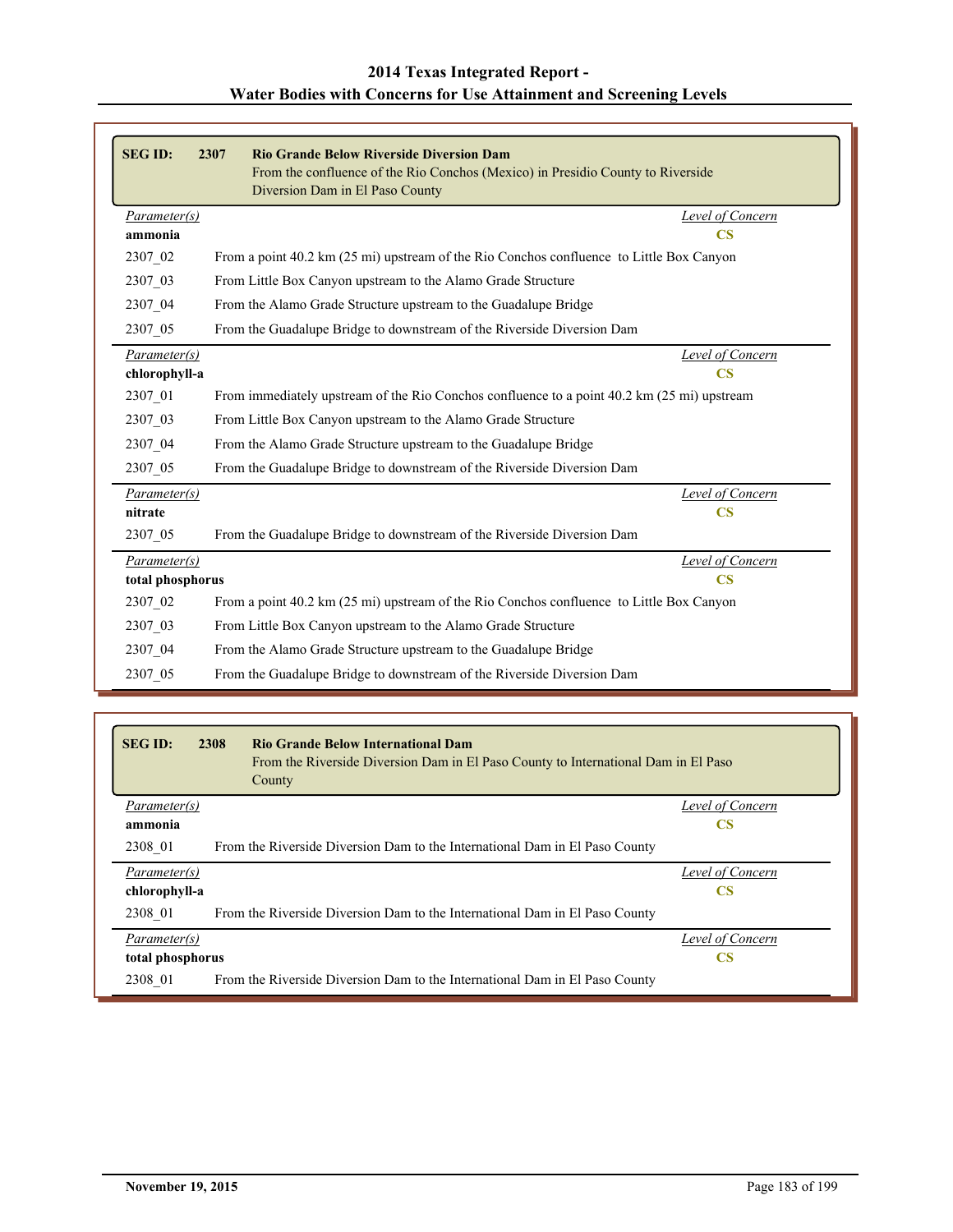| <b>SEG ID:</b> | 2310 | <b>Lower Pecos River</b><br>From a point 0.7 km (0.4 miles) downstream of the confluence of Painted Canyon in Val<br>Verde County to a point immediately upstream of the confluence of Independence Creek in<br>Crockett/Terrell County |
|----------------|------|-----------------------------------------------------------------------------------------------------------------------------------------------------------------------------------------------------------------------------------------|
| Parameter(s)   |      | Level of Concern                                                                                                                                                                                                                        |
|                |      | harmful algal bloom/golden alga<br>CN                                                                                                                                                                                                   |
| 2210.01        |      | Earne the Devils Diven Agus of Amirted December 2006, Concernational to EM 0009 agen Den Dela                                                                                                                                           |

2310\_01 From the Devils River Arm of Amistad Reservoir confluence upstream to FM 2083 near Pan Dale

| <b>SEG ID:</b>                | 2311<br><b>Upper Pecos River</b><br>From a point immediately upstream of the confluence of Independence Creek in<br>Crockett/Terrell County to Red Bluff Dam in Loving/Reeves County |                                                   |
|-------------------------------|--------------------------------------------------------------------------------------------------------------------------------------------------------------------------------------|---------------------------------------------------|
| Parameter(s)                  |                                                                                                                                                                                      | <b>Level of Concern</b>                           |
| bacteria                      |                                                                                                                                                                                      | CN                                                |
| 2311 02                       | From US Hwy 290 upstream to US Hwy 67                                                                                                                                                |                                                   |
| 2311 03                       | From US Hwy 67 upstream to the Ward Two Irrigation Turnout                                                                                                                           |                                                   |
| Parameter(s)<br>chlorophyll-a |                                                                                                                                                                                      | <b>Level of Concern</b><br>$\overline{\text{CS}}$ |
| 2311 03                       | From US Hwy 67 upstream to the Ward Two Irrigation Turnout                                                                                                                           |                                                   |
| 2311 04                       | From the Ward Two Irrigation Turnout upstream to US Hwy 80 (Bus 20)                                                                                                                  |                                                   |
| 2311 08                       | From FM 652 upstream to the Red Bluff Dam                                                                                                                                            |                                                   |
| Parameter(s)                  | depressed dissolved oxygen                                                                                                                                                           | <b>Level of Concern</b><br>$\overline{\text{CS}}$ |
| 2311_03                       | From US Hwy 67 upstream to the Ward Two Irrigation Turnout                                                                                                                           |                                                   |
| 2311 08                       | From FM 652 upstream to the Red Bluff Dam                                                                                                                                            |                                                   |
| Parameter(s)                  | harmful algal bloom/golden alga                                                                                                                                                      | Level of Concern<br>CN                            |
| 2311_01                       | From just upstream of the Independence Creek confluence upstream to US Hwy 290                                                                                                       |                                                   |
| 2311 02                       | From US Hwy 290 upstream to US Hwy 67                                                                                                                                                |                                                   |
| 2311_03                       | From US Hwy 67 upstream to the Ward Two Irrigation Turnout                                                                                                                           |                                                   |
| 2311 04                       | From the Ward Two Irrigation Turnout upstream to US Hwy 80 (Bus 20)                                                                                                                  |                                                   |
| 2311 05                       | From US Hwy 80 (Bus 20) upstream to the Barstow Dam                                                                                                                                  |                                                   |
| 2311 06                       | From the Barstow Dam upstream to State Hwy 302                                                                                                                                       |                                                   |
| 2311 07                       | From State Hwy 302 upstream to FM 652                                                                                                                                                |                                                   |
| 2311_08                       | From FM 652 upstream to the Red Bluff Dam                                                                                                                                            |                                                   |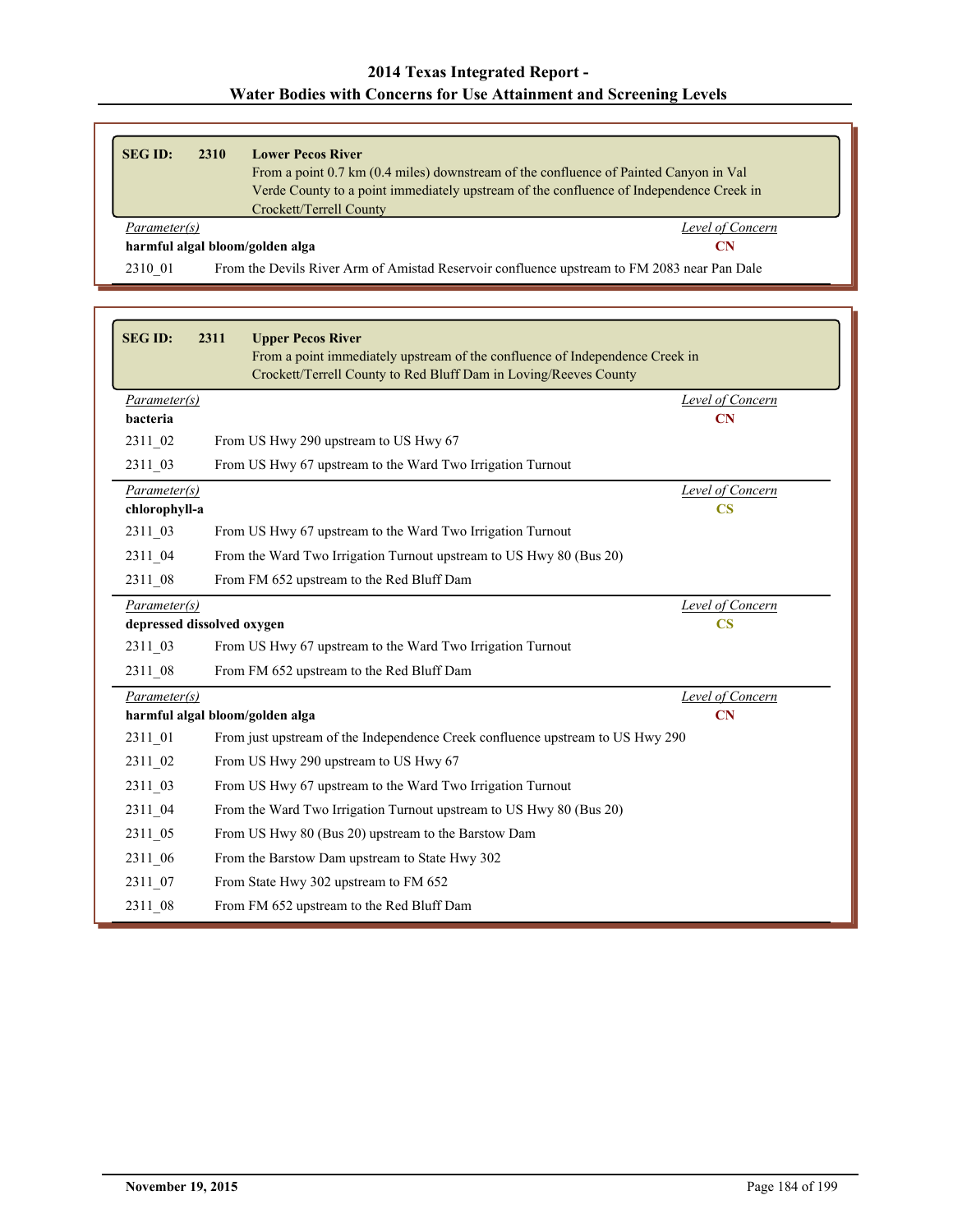| <b>SEG ID:</b>             | 2312 | <b>Red Bluff Reservoir</b><br>From Red Bluff Dam in Loving/Reeves County to New Mexico State Line in<br>Loving/Reeves County, up to normal pool elevation 2842 feet (impounds Pecos River) |                  |
|----------------------------|------|--------------------------------------------------------------------------------------------------------------------------------------------------------------------------------------------|------------------|
| Parameter(s)               |      |                                                                                                                                                                                            | Level of Concern |
| chlorophyll-a              |      |                                                                                                                                                                                            | <b>CS</b>        |
| 2312 01                    |      | From the Red Bluff Dam to mid-lake                                                                                                                                                         |                  |
| 2312 02                    |      | From mid-lake to the Texas/New Mexico state line                                                                                                                                           |                  |
| Parameter(s)               |      |                                                                                                                                                                                            | Level of Concern |
| depressed dissolved oxygen |      |                                                                                                                                                                                            | <b>CS</b>        |
| 2312 01                    |      | From the Red Bluff Dam to mid-lake                                                                                                                                                         |                  |
| 2312 02                    |      | From mid-lake to the Texas/New Mexico state line                                                                                                                                           |                  |
| Parameter(s)               |      |                                                                                                                                                                                            | Level of Concern |
|                            |      | harmful algal bloom/golden alga                                                                                                                                                            | CN               |
| 2312 01                    |      | From the Red Bluff Dam to mid-lake                                                                                                                                                         |                  |
| 2312 02                    |      | From mid-lake to the Texas/New Mexico state line                                                                                                                                           |                  |

| <b>SEG ID:</b> | 2314 | <b>Rio Grande Above International Dam</b><br>From International Dam in El Paso County to the New Mexico State Line in El Paso County |                  |
|----------------|------|--------------------------------------------------------------------------------------------------------------------------------------|------------------|
| Parameter(s)   |      |                                                                                                                                      | Level of Concern |
| chlorophyll-a  |      |                                                                                                                                      | <b>CS</b>        |
| 2314 01        |      | From the International Dam upstream to the Anthony Drain confluence                                                                  |                  |
| 2314 02        |      | From the Anthony Drain confluence upstream to the New Mexico/Texas state line                                                        |                  |

| <b>SEG ID:</b>                             | 2421<br><b>Upper Galveston Bay</b><br>From the Lower Galveston Bay confluence to SH 146 |                  |
|--------------------------------------------|-----------------------------------------------------------------------------------------|------------------|
| <i>Parameter(s)</i>                        |                                                                                         | Level of Concern |
| chlorophyll-a                              |                                                                                         | <b>CS</b>        |
| 2421_01                                    | Red Bluff to Five Mile Cut to Houston Point to Morgans Point                            |                  |
| 2421 02                                    | Western portion of the bay                                                              |                  |
| 2421 03                                    | Eastern portion of the bay                                                              |                  |
| Parameter(s)                               |                                                                                         | Level of Concern |
| nitrate                                    |                                                                                         | <b>CS</b>        |
| 2421 01                                    | Red Bluff to Five Mile Cut to Houston Point to Morgans Point                            |                  |
| 2421 02                                    | Western portion of the bay                                                              |                  |
| Parameter(s)                               |                                                                                         | Level of Concern |
| $\overline{\text{CS}}$<br>total phosphorus |                                                                                         |                  |
| 2421 01                                    | Red Bluff to Five Mile Cut to Houston Point to Morgans Point                            |                  |
| 2421_02                                    | Western portion of the bay                                                              |                  |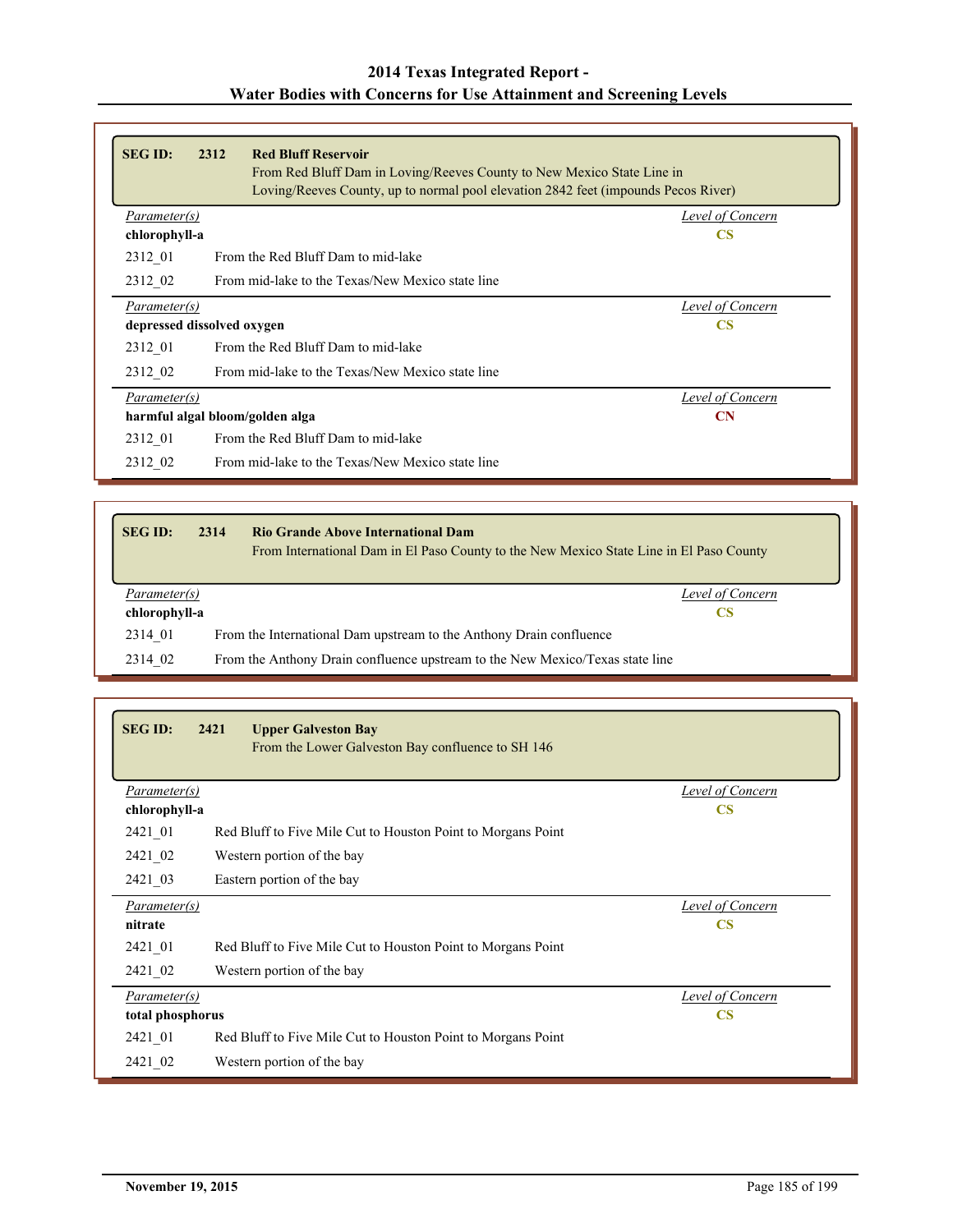| <b>SEG ID:</b>   | 2421A<br><b>Clear Lake Channel</b><br>Clear Lake Channel |                  |
|------------------|----------------------------------------------------------|------------------|
| Parameter(s)     |                                                          | Level of Concern |
| ammonia          |                                                          | <b>CS</b>        |
| 2421A 01         | From Lower Galveston Bay confluence to SH 146            |                  |
| Parameter(s)     |                                                          | Level of Concern |
| total phosphorus |                                                          | CS               |
| 2421A 01         | From Lower Galveston Bay confluence to SH 146            |                  |

| <b>SEG ID:</b>                | 2421B<br><b>Little Cedar Bayou</b><br>From the confluence with Upper Galveston Bay to a point immediately upstream of<br>Barbours Cut Blyd in La Porte |
|-------------------------------|--------------------------------------------------------------------------------------------------------------------------------------------------------|
| Parameter(s)                  | Level of Concern                                                                                                                                       |
| <b>bacteria</b>               | <b>CN</b>                                                                                                                                              |
| 2421B 01                      | From the confluence with Galveston Bay to a point immediately upstream of Barbours Cut Blvd<br>in La Porte                                             |
| Parameter(s)                  | Level of Concern                                                                                                                                       |
| nitrate                       | <b>CS</b>                                                                                                                                              |
| 2421B 01                      | From the confluence with Galveston Bay to a point immediately upstream of Barbours Cut Blvd<br>in La Porte                                             |
| Parameter(s)                  | Level of Concern                                                                                                                                       |
| <b>CS</b><br>total phosphorus |                                                                                                                                                        |
| 2421B 01                      | From the confluence with Galveston Bay to a point immediately upstream of Barbours Cut Blvd<br>in La Porte                                             |

| <b>SEG ID:</b>      | 2422<br><b>Trinity Bay</b><br><b>Trinity Bay</b> |                  |
|---------------------|--------------------------------------------------|------------------|
| Parameter(s)        |                                                  | Level of Concern |
| chlorophyll-a       |                                                  | $\mathbf{CS}$    |
| 2422 01             | Upper half of bay                                |                  |
| 2422 02             | Lower half of bay                                |                  |
| <i>Parameter(s)</i> |                                                  | Level of Concern |
| total phosphorus    |                                                  | $\mathbf{CS}$    |
| 2422 01             | Upper half of bay                                |                  |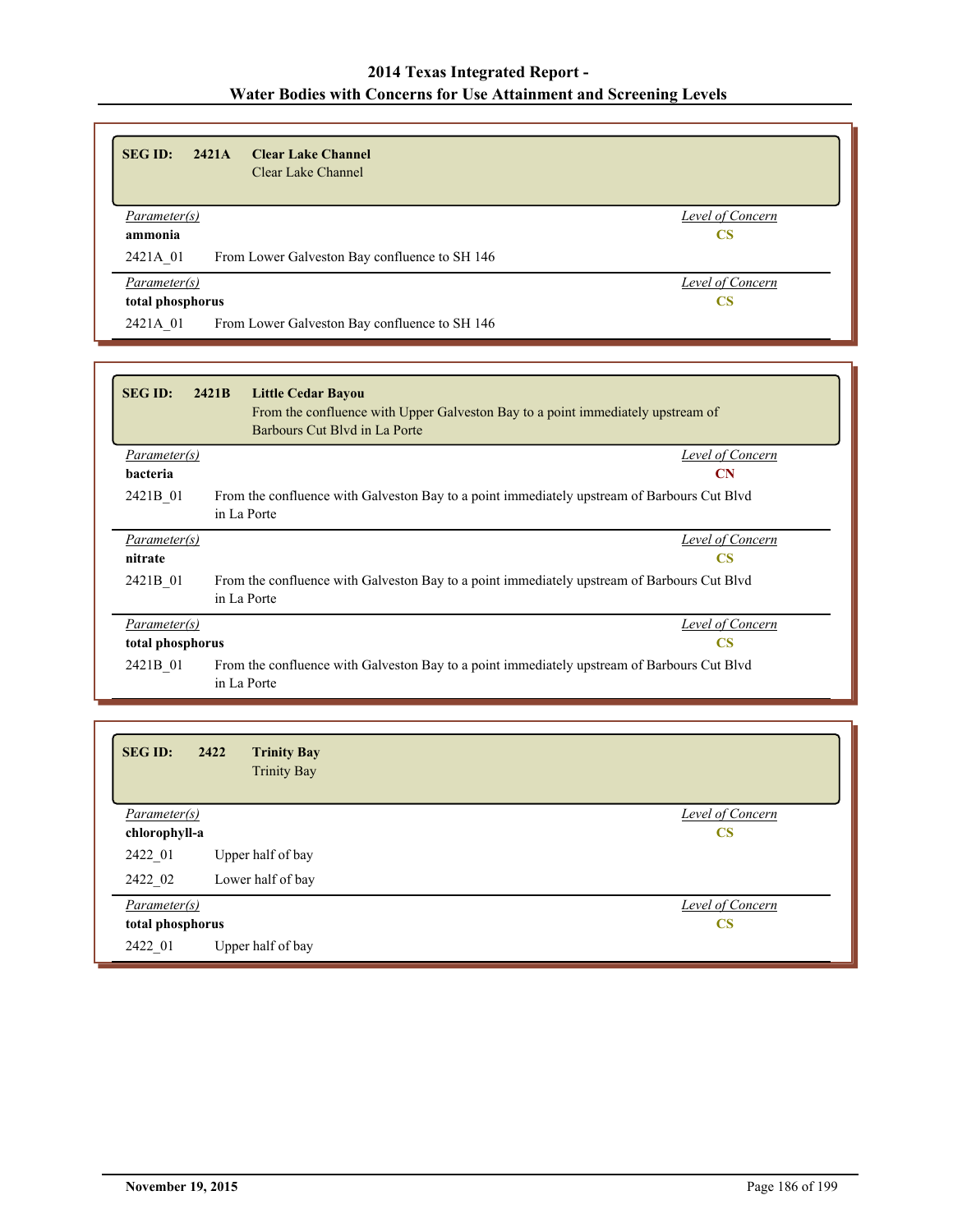| <b>SEG ID:</b> | 2422B<br><b>Double Bayou West Fork</b>                            |                  |
|----------------|-------------------------------------------------------------------|------------------|
|                | From the Trinity Bay confluence to Belton Road in Chambers County |                  |
|                |                                                                   |                  |
| Parameter(s)   |                                                                   | Level of Concern |
| chlorophyll-a  |                                                                   | CS               |
| 2422B 01       | From the Trinity Bay confluence to Belton Road                    |                  |
| Parameter(s)   |                                                                   | Level of Concern |
|                | depressed dissolved oxygen                                        | CS               |
| 2422B 01       | From the Trinity Bay confluence to Belton Road                    |                  |

| <b>SEG ID:</b> | 2423 | <b>East Bay</b><br>East Bay              |
|----------------|------|------------------------------------------|
| Parameter(s)   |      | <b>Level of Concern</b>                  |
| chlorophyll-a  |      | $\mathbf{C}\mathbf{S}$                   |
| 2423 01        |      | Area adjacent to the ICWW (Segment 0702) |
| 2423 02        |      | Remainder of segment                     |

| <b>SEG ID:</b> | 2423A<br><b>Oyster Bayou</b><br>From the East Bay confluence to a point 2.2 km (1.4 mi) upstream from SH 65 in Chambers<br>County |  |
|----------------|-----------------------------------------------------------------------------------------------------------------------------------|--|
| Parameter(s)   | Level of Concern                                                                                                                  |  |
| chlorophyll-a  | CS                                                                                                                                |  |
| 2423A 01       | From the East Bay confluence to a point 2.2 km $(1.4 \text{ mi})$ upstream from SH 65                                             |  |

| <b>SEG ID:</b> | 2424A<br><b>Highland Bayou</b><br>From Jones Bay confluence to Avenue Q 0.8 km (0.5 mi) north of SH 6 between Arcadia<br>and Alta Loma in Galveston County |                  |
|----------------|------------------------------------------------------------------------------------------------------------------------------------------------------------|------------------|
| Parameter(s)   |                                                                                                                                                            | Level of Concern |
| chlorophyll-a  |                                                                                                                                                            | <b>CS</b>        |
| 2424A 02       | From Bayou Lane upstream to Lake Road                                                                                                                      |                  |
| 2424A 03       | From Lake Road upstream to FM 519                                                                                                                          |                  |
| 2424A 05       | From FM 2004 to the headwaters just west of FM 1764                                                                                                        |                  |
| Parameter(s)   |                                                                                                                                                            | Level of Concern |
|                | depressed dissolved oxygen                                                                                                                                 | $\mathbf{CS}$    |
| 2424A 01       | From the Jones Bay confluence upstream to Bayou Lane                                                                                                       |                  |
| 2424A 02       | From Bayou Lane upstream to Lake Road                                                                                                                      |                  |
| 2424A 03       | From Lake Road upstream to FM 519                                                                                                                          |                  |
| 2424A 04       | From FM 519 upstream to FM 2004                                                                                                                            |                  |
| 2424A 05       | From FM 2004 to the headwaters just west of FM 1764                                                                                                        |                  |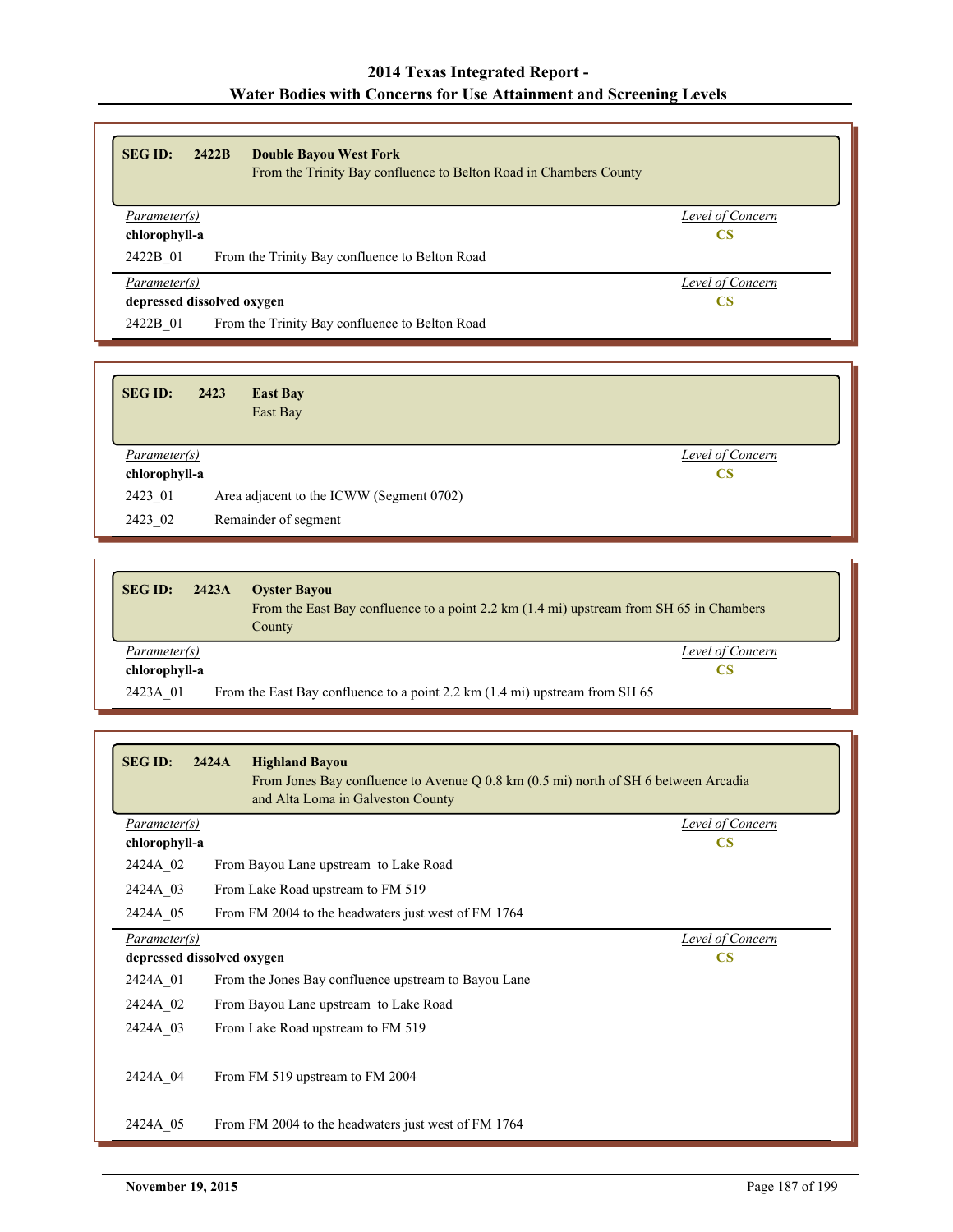| <b>SEG ID:</b>                   | 2424B                                                                                          | <b>Lake Madeline</b><br>Located between Jones Street, Stewart Street and Pine Street, north of the seawall on<br>Galveston Island |
|----------------------------------|------------------------------------------------------------------------------------------------|-----------------------------------------------------------------------------------------------------------------------------------|
| Parameter(s)                     |                                                                                                | Level of Concern                                                                                                                  |
|                                  | chlorophyll-a<br>CS                                                                            |                                                                                                                                   |
| 2424B 01                         | Between Jones Street, Stewart Street and Pine Street, north of the seawall on Galveston Island |                                                                                                                                   |
| Parameter(s)                     |                                                                                                | Level of Concern                                                                                                                  |
| depressed dissolved oxygen<br>CS |                                                                                                |                                                                                                                                   |
| 2424B 01                         | Between Jones Street, Stewart Street and Pine Street, north of the seawall on Galveston Island |                                                                                                                                   |

| <b>SEG ID:</b>             | 2424C | <b>Marchand Bayou</b><br>From Highland Bayou confluence to 0.72 km (0.45 mi) north of IH 45 in Galveston County |
|----------------------------|-------|-----------------------------------------------------------------------------------------------------------------|
| Parameter(s)               |       | Level of Concern                                                                                                |
| depressed dissolved oxygen |       |                                                                                                                 |

| <b>SEG ID:</b><br>2424D | <b>Offatts Bayou</b><br>Located on the east end of Galveston Island, running parallel with the southern terminus of<br>IH 45, and joins West Bay near Teichman Point |
|-------------------------|----------------------------------------------------------------------------------------------------------------------------------------------------------------------|
| Parameter(s)            | Level of Concern                                                                                                                                                     |
| chlorophyll-a           | CS.                                                                                                                                                                  |

2424D\_02 Middle area bordered by 71st Street and Walsh Street

2424C\_01 From Highland Bayou confluence 0.72 km (0.45 mi) north of IH-45

| <b>SEG ID:</b><br>2424E<br><b>English Bayou</b> | Between IH 45, Bayou Shore Drive, South Shore Rear and SH 342 on Galveston Island |
|-------------------------------------------------|-----------------------------------------------------------------------------------|
| <i>Parameter(s)</i>                             | Level of Concern                                                                  |
| chlorophyll-a                                   | CS                                                                                |
| 2424E 01<br>Entire segment                      |                                                                                   |
| Parameter(s)                                    | Level of Concern                                                                  |
| depressed dissolved oxygen                      | CS                                                                                |
| 2424E 01<br>Entire segment                      |                                                                                   |

| <b>SEG ID:</b>             | 2424G                            | <b>Highland Bayou Diversion Canal</b><br>From the confluence with an unnamed tributary adjacent to Jones Bay upstream to the<br>Highland Bayou confluence |  |
|----------------------------|----------------------------------|-----------------------------------------------------------------------------------------------------------------------------------------------------------|--|
|                            | Level of Concern<br>Parameter(s) |                                                                                                                                                           |  |
| depressed dissolved oxygen |                                  | CS                                                                                                                                                        |  |
| 2424G 01                   |                                  | From the confluence with an unnamed tributary adjacent to Jones Bay upstream to the Highland<br>Bayou confluence                                          |  |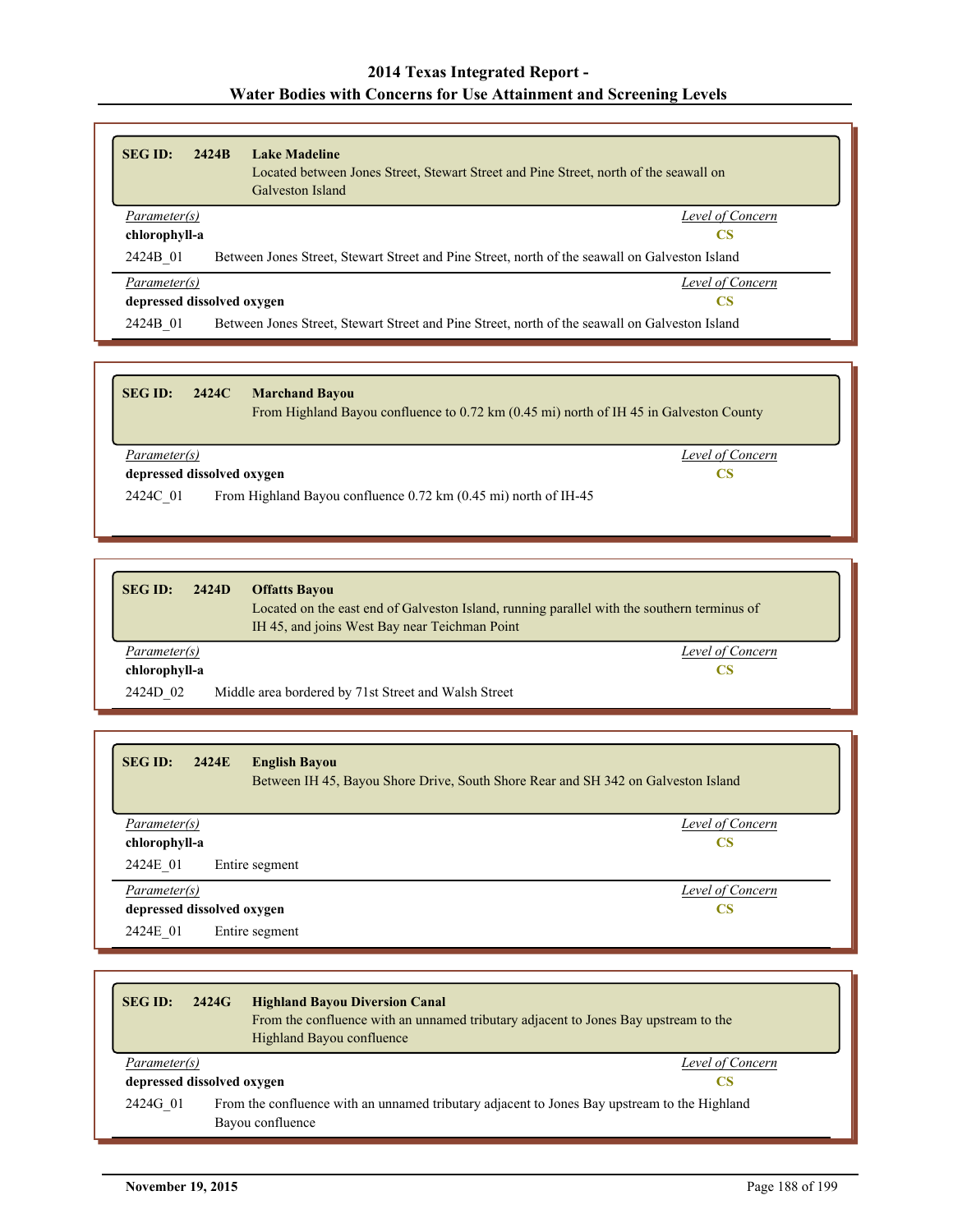| <b>SEG ID:</b><br>2425<br><b>Clear Lake</b><br>Clear Lake |                  |
|-----------------------------------------------------------|------------------|
| Parameter(s)                                              | Level of Concern |
| ammonia                                                   | $\mathbf{CS}$    |
| 2425 01<br>Entire segment                                 |                  |
| Parameter(s)                                              | Level of Concern |
| chlorophyll-a                                             | $\mathbf{CS}$    |
| 2425_01<br>Entire segment                                 |                  |
| Parameter(s)                                              | Level of Concern |
| copper in water                                           | CN               |
| 2425_01<br>Entire segment                                 |                  |
| Parameter(s)                                              | Level of Concern |
| nitrate                                                   | $\mathbf{CS}$    |
| 2425 01<br>Entire segment                                 |                  |
| Parameter(s)                                              | Level of Concern |
| total phosphorus                                          | $\mathbf{CS}$    |
| 2425 01<br>Entire segment                                 |                  |

| <b>SEG ID:</b>   | 2425A<br><b>Taylor Lake</b><br>From the Clear Lake confluence to the Taylor Bayou confluence near Red Bluff Road in<br><b>Galveston County</b> |
|------------------|------------------------------------------------------------------------------------------------------------------------------------------------|
| Parameter(s)     | Level of Concern                                                                                                                               |
| ammonia          | <b>CS</b>                                                                                                                                      |
| 2425A 01         | From the Clear Lake confluence to the Taylor Bayou confluence near Red Bluff Road                                                              |
| Parameter(s)     | Level of Concern                                                                                                                               |
| nitrate          | <b>CS</b>                                                                                                                                      |
| 2425A 01         | From the Clear Lake confluence to the Taylor Bayou confluence near Red Bluff Road                                                              |
| Parameter(s)     | Level of Concern                                                                                                                               |
| total phosphorus | <b>CS</b>                                                                                                                                      |
| 2425A 01         | From the Clear Lake confluence to the Taylor Bayou confluence near Red Bluff Road                                                              |

| <b>SEG ID:</b><br>2425B<br><b>Jarbo Bayou</b><br>From Clear Lake confluence with Clear Lake to 1.1 km (0.67 mi) upstream of FM 518 in<br><b>Galveston County</b> |                  |
|------------------------------------------------------------------------------------------------------------------------------------------------------------------|------------------|
| Parameter(s)                                                                                                                                                     | Level of Concern |
| <b>bacteria</b>                                                                                                                                                  | <b>CN</b>        |
| 2425B 02<br>From Lawrence Road to the headwaters 1.1 km (0.67 mi) upstream of FM 518                                                                             |                  |
| Parameter(s)                                                                                                                                                     | Level of Concern |
| depressed dissolved oxygen                                                                                                                                       | CS               |
| 2425B 01<br>From the Clear Lake confluence upstream to Lawrence Road                                                                                             |                  |
| Parameter(s)                                                                                                                                                     | Level of Concern |
| total phosphorus                                                                                                                                                 | <b>CS</b>        |
| 2425B 01<br>From the Clear Lake confluence upstream to Lawrence Road                                                                                             |                  |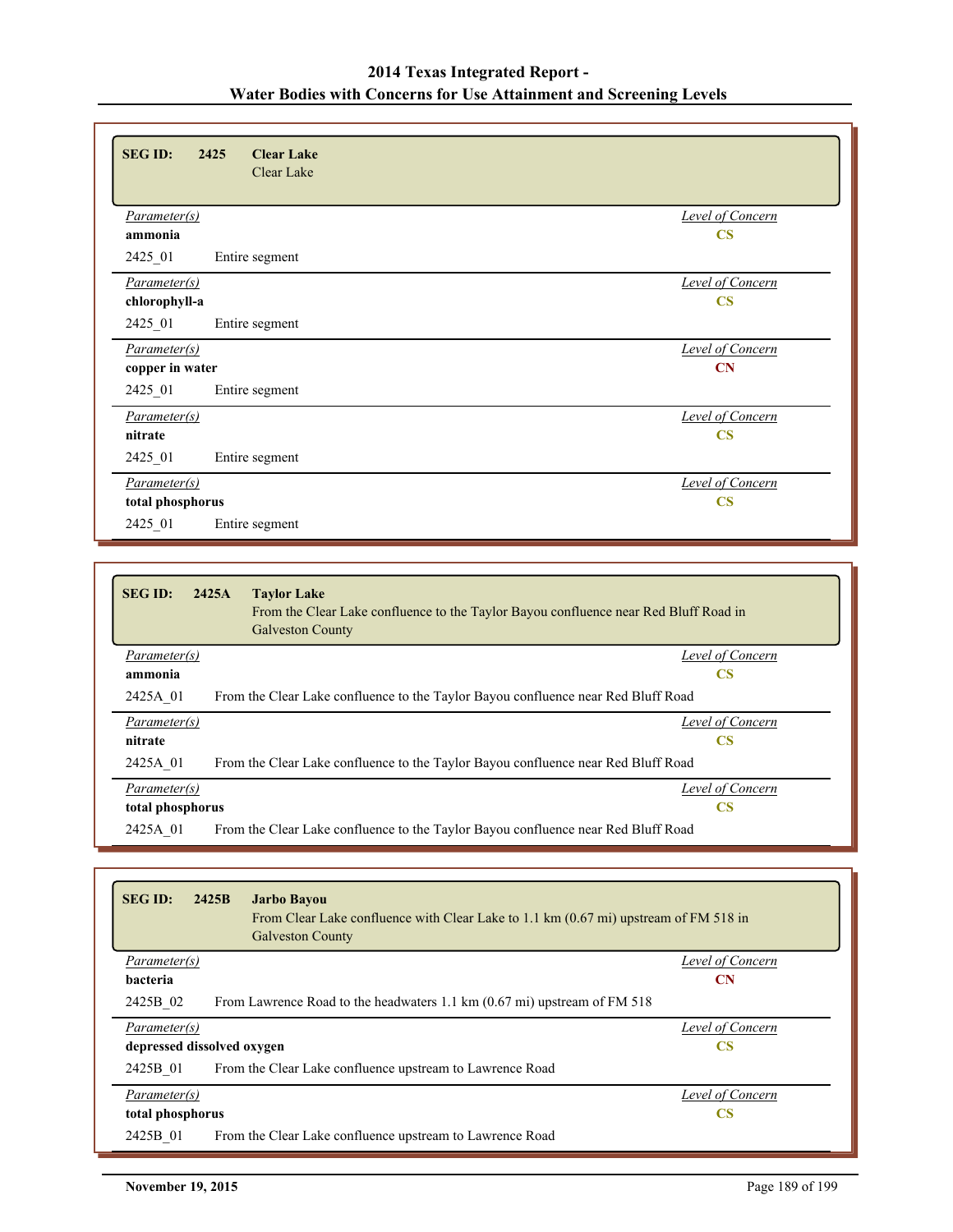| <b>SEG ID:</b><br>2426<br><b>Tabbs Bay</b><br>Tabbs Bay |                         |
|---------------------------------------------------------|-------------------------|
| Parameter(s)                                            | <b>Level of Concern</b> |
| ammonia                                                 | $\mathbf{CS}$           |
| 2426 01<br>Entire segment                               |                         |
| Parameter(s)                                            | <b>Level of Concern</b> |
| nitrate                                                 | <b>CS</b>               |
| 2426 01<br>Entire segment                               |                         |
| Parameter(s)                                            | <b>Level of Concern</b> |
| total phosphorus                                        | $\mathbf{CS}$           |
| 2426 01<br>Entire segment                               |                         |

| <b>SEG ID:</b><br>2427<br><b>San Jacinto Bay</b><br>San Jacinto Bay |                         |
|---------------------------------------------------------------------|-------------------------|
| Parameter(s)                                                        | <b>Level of Concern</b> |
| ammonia                                                             | $\overline{\text{CS}}$  |
| 2427 01<br>Entire segment                                           |                         |
| Parameter(s)                                                        | Level of Concern        |
| nitrate                                                             | $\mathbf{CS}$           |
| 2427 01<br>Entire segment                                           |                         |
| Parameter(s)                                                        | Level of Concern        |
| total phosphorus                                                    | $\mathbf{CS}$           |
| 2427 01<br>Entire segment                                           |                         |

| <b>SEG ID:</b><br>2428<br><b>Black Duck Bay</b><br><b>Black Duck Bay</b> |                         |
|--------------------------------------------------------------------------|-------------------------|
| Parameter(s)                                                             | Level of Concern        |
| chlorophyll-a                                                            | $\overline{\text{CS}}$  |
| 2428 01<br>Entire segment                                                |                         |
| Parameter(s)                                                             | <b>Level of Concern</b> |
| nitrate                                                                  | $\mathbf{CS}$           |
| 2428 01<br>Entire segment                                                |                         |
| Level of Concern<br>Parameter(s)                                         |                         |
| total phosphorus                                                         | $\mathbf{CS}$           |
| 2428 01<br>Entire segment                                                |                         |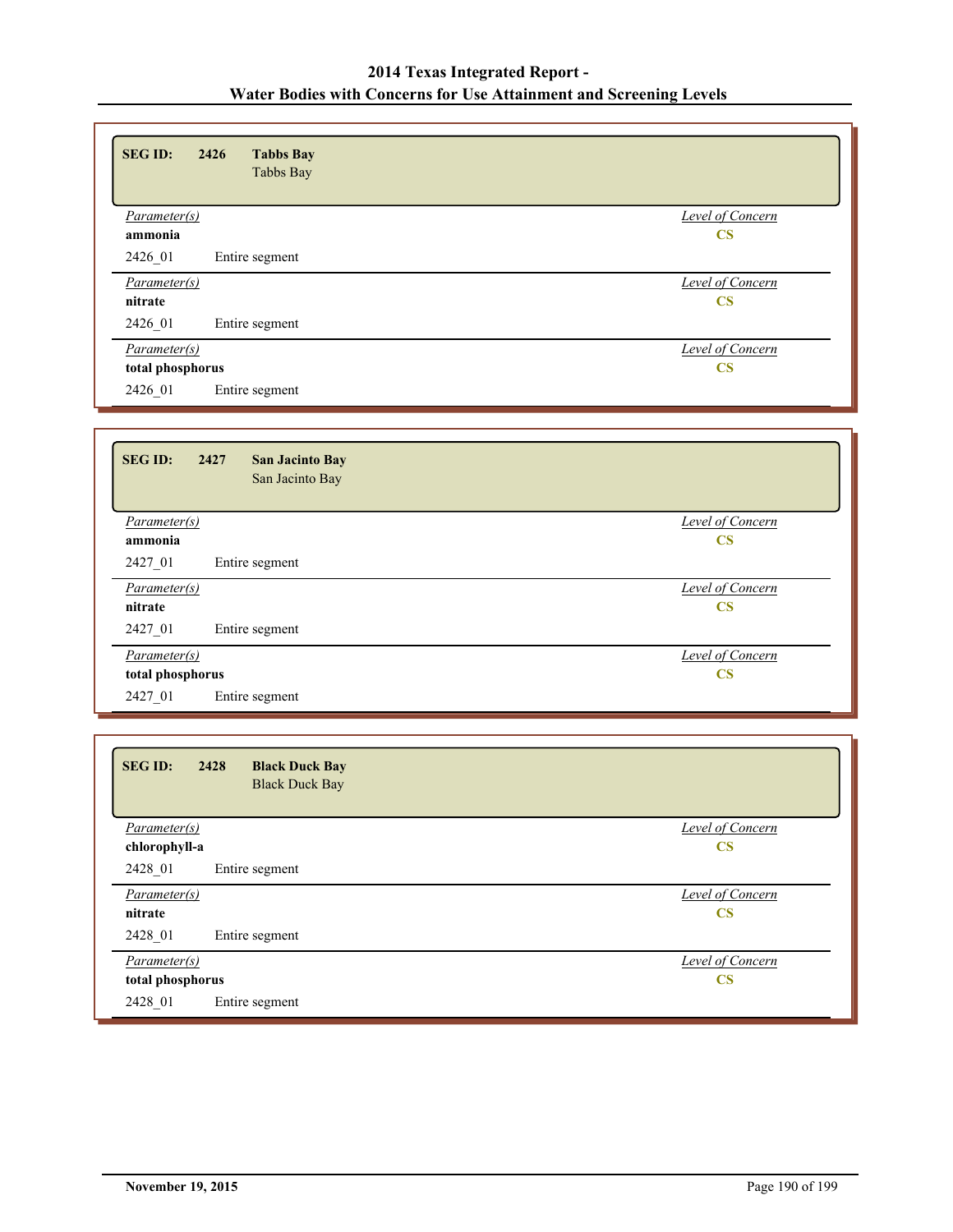| <b>SEG ID:</b><br>2429<br><b>Scott Bay</b><br>Scott Bay |                         |
|---------------------------------------------------------|-------------------------|
| <i>Parameter(s)</i>                                     | <b>Level of Concern</b> |
| ammonia                                                 | $\mathbf{CS}$           |
| 2429 01<br>Entire segment                               |                         |
| Parameter(s)                                            | Level of Concern        |
| nitrate                                                 | $\overline{\text{CS}}$  |
| 2429 01<br>Entire segment                               |                         |
| Parameter(s)                                            | <b>Level of Concern</b> |
| total phosphorus                                        | $\mathbf{CS}$           |
| 2429 01<br>Entire segment                               |                         |

| <b>SEG ID:</b><br>2430<br><b>Burnett Bay</b><br><b>Burnett Bay</b> |                        |
|--------------------------------------------------------------------|------------------------|
| Parameter(s)                                                       | Level of Concern       |
| ammonia                                                            | $\overline{\text{CS}}$ |
| 2430 01<br>Entire segment                                          |                        |
| Parameter(s)                                                       | Level of Concern       |
| chlorophyll-a                                                      | $\mathbf{CS}$          |
| 2430 01<br>Entire segment                                          |                        |
| Parameter(s)                                                       | Level of Concern       |
| nitrate                                                            | $\mathbf{CS}$          |
| 2430 01<br>Entire segment                                          |                        |
| <i>Parameter(s)</i>                                                | Level of Concern       |
| total phosphorus                                                   | $\mathbf{CS}$          |
| 2430 01<br>Entire segment                                          |                        |

| 2430A<br><b>Crystal Bay</b><br><b>SEGID:</b><br>Crystal Bay, a side bay of Burnett Bay, located between Burnett and Scott (Segment 2429)<br>Bays adjacent to?the San Jacinto Monument and Houston Ship Channel (Segment 1005) |                        |
|-------------------------------------------------------------------------------------------------------------------------------------------------------------------------------------------------------------------------------|------------------------|
| <i>Parameter(s)</i>                                                                                                                                                                                                           | Level of Concern       |
| ammonia                                                                                                                                                                                                                       | <b>CS</b>              |
| 2430A 01<br>Entire segment                                                                                                                                                                                                    |                        |
| Parameter(s)                                                                                                                                                                                                                  | Level of Concern       |
| nitrate                                                                                                                                                                                                                       | $\overline{\text{CS}}$ |
| 2430A 01<br>Entire segment                                                                                                                                                                                                    |                        |
| Parameter(s)                                                                                                                                                                                                                  | Level of Concern       |
| total phosphorus                                                                                                                                                                                                              | <b>CS</b>              |
| 2430A 01<br>Entire segment                                                                                                                                                                                                    |                        |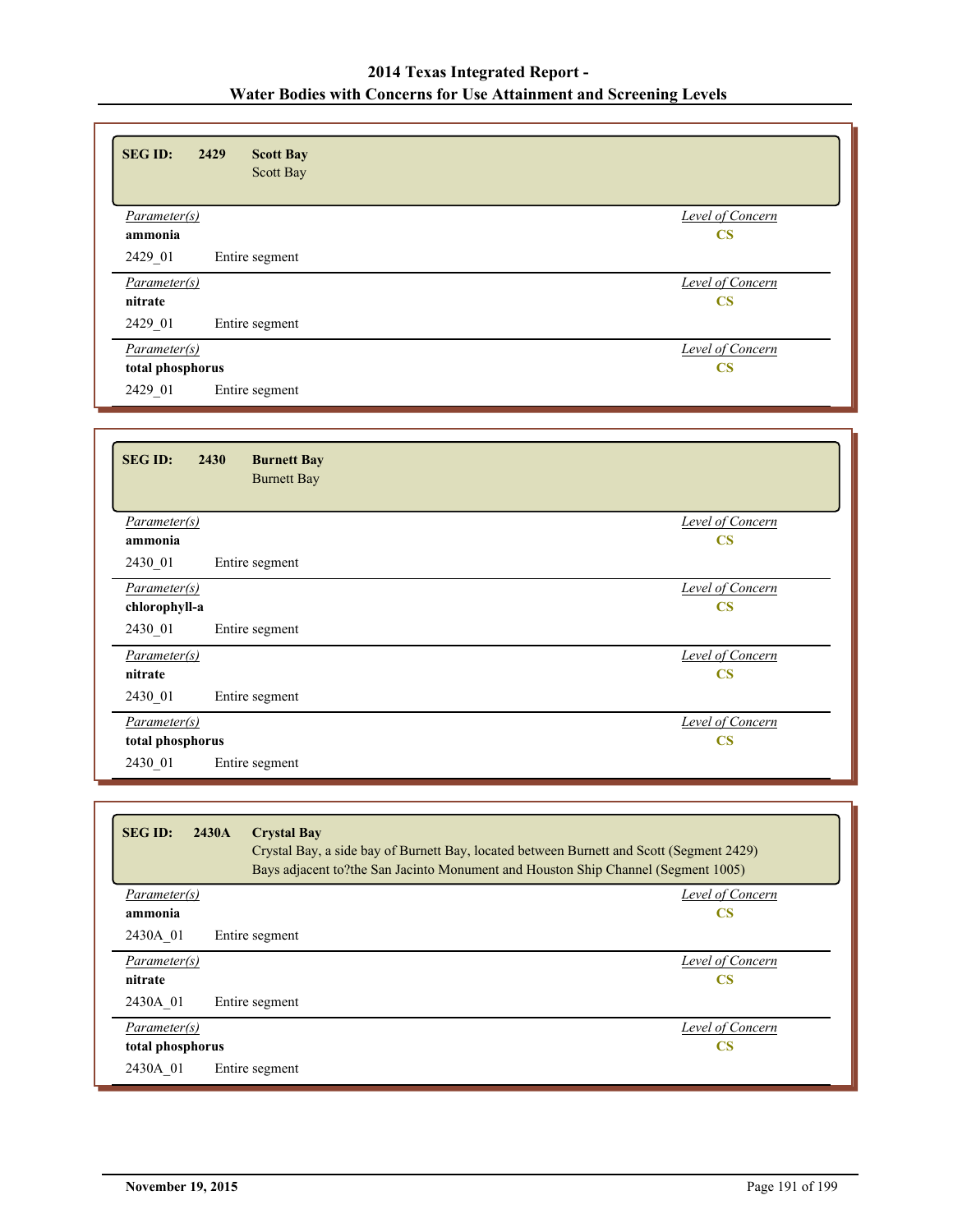| <b>SEG ID:</b> | 2431<br><b>Moses Lake</b><br>Moses Lake |                  |
|----------------|-----------------------------------------|------------------|
| Parameter(s)   |                                         | Level of Concern |
| chlorophyll-a  |                                         | <b>CS</b>        |
| 2431 01        | Entire segment                          |                  |

| <b>SEG ID:</b>      | Unnamed Tributary to the Southern Arm of Moses Lake (East)<br>2431D<br>From the confluence with the southern arm (east) of Moses Lake to a point 0.6 miles<br>upstream of State Highway 146 in Texas City |  |
|---------------------|-----------------------------------------------------------------------------------------------------------------------------------------------------------------------------------------------------------|--|
| <i>Parameter(s)</i> | Level of Concern                                                                                                                                                                                          |  |
| bacteria            | CN                                                                                                                                                                                                        |  |
| 2431D 01            | From the confluence with the southern arm (east) of Moses Lake to a point 0.6 miles upstream of<br>State Highway 146 in Texas City                                                                        |  |

| <b>SEG ID:</b>                   | 2432B<br><b>Willow Bayou</b><br>From the Halls Bayou confluence to a point 9.7 km (6 mi) upstream. |                  |
|----------------------------------|----------------------------------------------------------------------------------------------------|------------------|
| Parameter(s)                     |                                                                                                    | Level of Concern |
| <b>bacteria</b>                  |                                                                                                    | CN               |
| 2432B 01                         | From the Halls Bayou confluence to a point 9.7 km (6 mi) upstream.                                 |                  |
| Parameter(s)                     |                                                                                                    | Level of Concern |
| depressed dissolved oxygen<br>CS |                                                                                                    |                  |
| 2432B 01                         | From the Halls Bayou confluence to a point 9.7 km (6 mi) upstream.                                 |                  |

| <b>SEG ID:</b>                                                                               | 2432C | <b>Halls Bayou Tidal</b><br>From the Chocolate Bay confluence upstream to a point 31.5 km (19.6 mi) upstream |                  |
|----------------------------------------------------------------------------------------------|-------|--------------------------------------------------------------------------------------------------------------|------------------|
|                                                                                              |       |                                                                                                              |                  |
| Parameter(s)                                                                                 |       |                                                                                                              | Level of Concern |
| depressed dissolved oxygen                                                                   |       |                                                                                                              |                  |
| From the Chocolate Bay confluence upstream to a point 31.5 km (19.6 mi) upstream<br>2432C 01 |       |                                                                                                              |                  |

| <b>SEG ID:</b>      | 2432D<br><b>Persimmon Bayou</b><br>From the New Bayou confluence upstream to the Mustang Bayou confluence |
|---------------------|-----------------------------------------------------------------------------------------------------------|
| <i>Parameter(s)</i> | Level of Concern                                                                                          |
| <b>bacteria</b>     | CN                                                                                                        |
| 2432D 01            | From the New Bayou confluence upstream to the confluence with Mustang Bayou                               |

Ъ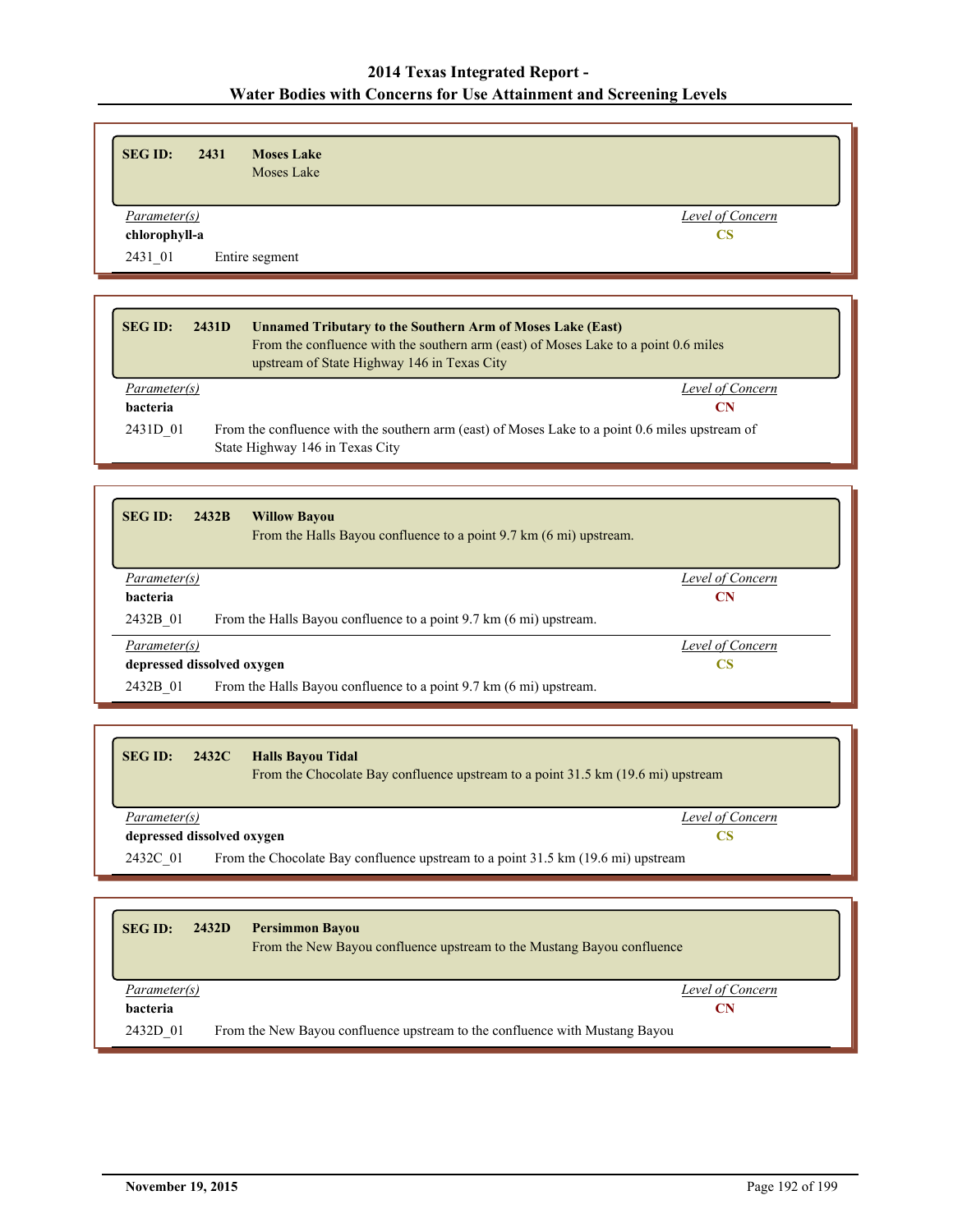| <b>SEG ID:</b>  | 2432E | <b>New Bayou</b><br>From the Chocolate Bay confluence upstream 25.4 km (15.8 mi) to an unnamed tributary |
|-----------------|-------|----------------------------------------------------------------------------------------------------------|
|                 |       |                                                                                                          |
| Parameter(s)    |       | Level of Concern                                                                                         |
| <b>bacteria</b> |       | CN                                                                                                       |

| <b>SEG ID:</b><br>2436<br><b>Barbours Cut</b><br><b>Barbours Cut</b> |                         |
|----------------------------------------------------------------------|-------------------------|
| Parameter(s)                                                         | Level of Concern        |
| ammonia                                                              | $\mathbf{CS}$           |
| 2436 01<br>Entire segment                                            |                         |
| Parameter(s)                                                         | Level of Concern        |
| nitrate                                                              | $\mathbf{CS}$           |
| 2436 01<br>Entire segment                                            |                         |
| Parameter(s)                                                         | <b>Level of Concern</b> |
| total phosphorus                                                     | $\overline{\text{CS}}$  |
| 2436 01<br>Entire segment                                            |                         |

| <b>SEG ID:</b><br>2437<br><b>Texas City Ship Channel</b><br>Texas City Ship Channel |                         |
|-------------------------------------------------------------------------------------|-------------------------|
| Parameter(s)                                                                        | <b>Level of Concern</b> |
| ammonia                                                                             | $\mathbf{CS}$           |
| 2437 01<br>Entire segment                                                           |                         |
| Parameter(s)                                                                        | <b>Level of Concern</b> |
| chlorophyll-a                                                                       | $\mathbf{CS}$           |
| 2437 01<br>Entire segment                                                           |                         |
| Parameter(s)                                                                        | <b>Level of Concern</b> |
| nitrate                                                                             | $\mathbf{CS}$           |
| 2437 01<br>Entire segment                                                           |                         |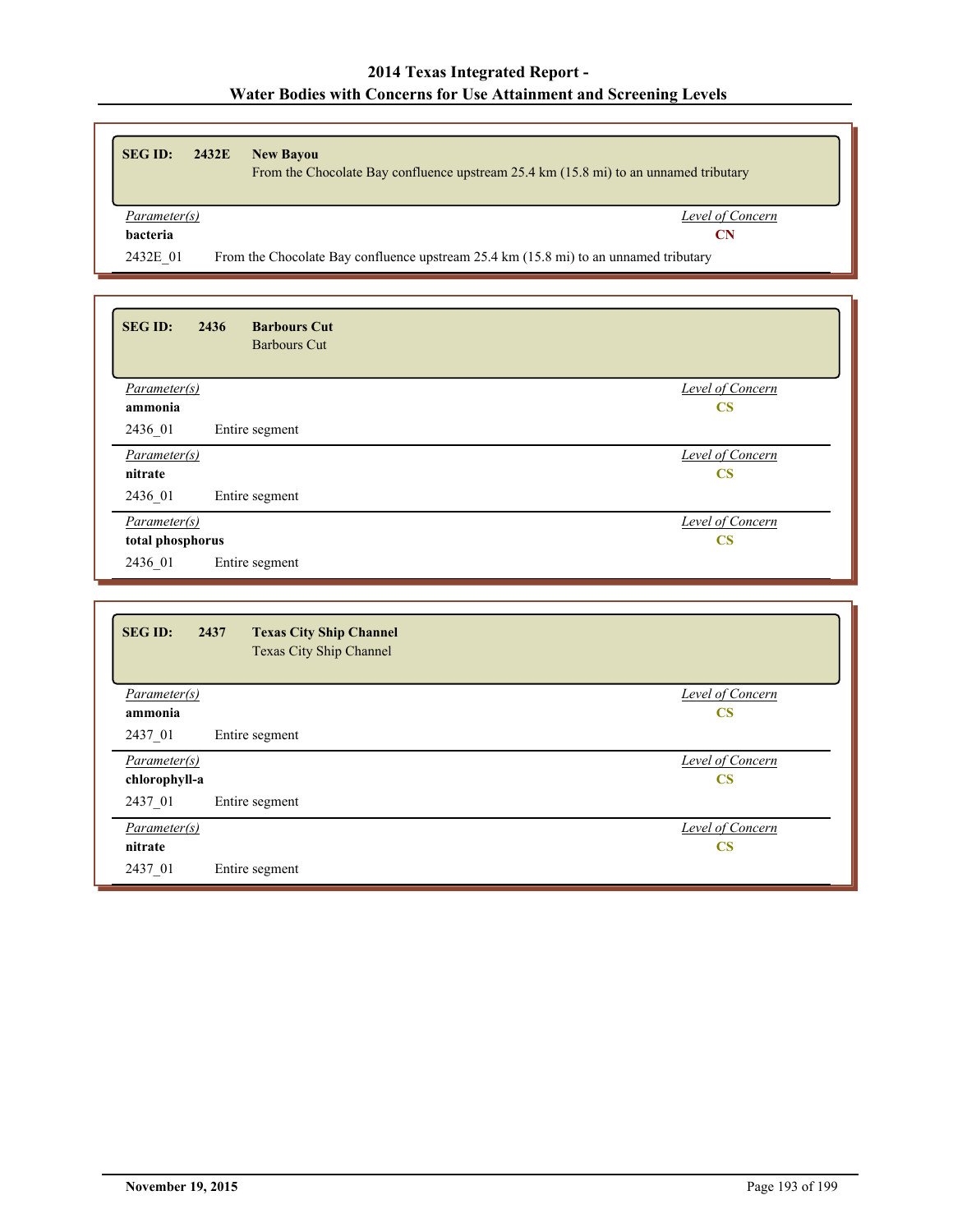| <b>SEGID:</b><br>2438<br><b>Bayport Channel</b><br><b>Bayport Channel</b> |                         |
|---------------------------------------------------------------------------|-------------------------|
| Parameter(s)                                                              | <b>Level of Concern</b> |
| ammonia                                                                   | $\mathbf{CS}$           |
| 2438_01<br>Entire segment                                                 |                         |
| Parameter(s)                                                              | Level of Concern        |
| chlorophyll-a                                                             | $\mathbf{CS}$           |
| 2438 01<br>Entire segment                                                 |                         |
| Parameter(s)                                                              | Level of Concern        |
| depressed dissolved oxygen                                                | $\mathbf{CS}$           |
| 2438 01<br>Entire segment                                                 |                         |
| Parameter(s)                                                              | Level of Concern        |
| nitrate                                                                   | $\overline{\text{CS}}$  |
| 2438_01<br>Entire segment                                                 |                         |
| <i>Parameter(s)</i>                                                       | Level of Concern        |
| total phosphorus                                                          | $\mathbf{CS}$           |
| 2438_01<br>Entire segment                                                 |                         |

| <b>SEG ID:</b> | 2439<br><b>Lower Galveston Bay</b><br>Lower Galveston Bay   |                  |
|----------------|-------------------------------------------------------------|------------------|
| Parameter(s)   |                                                             | Level of Concern |
| chlorophyll-a  |                                                             | <b>CS</b>        |
| 2439 01        | Area adjacent to the Texas City Ship Channel and Moses Lake |                  |
| 2439 02        | Main portion of the bay                                     |                  |

| 2452A<br><b>Tres Palacios Harbor</b><br><b>SEG ID:</b><br><b>Tres Palacios Harbor</b> |                         |
|---------------------------------------------------------------------------------------|-------------------------|
| Parameter(s)                                                                          | <b>Level of Concern</b> |
| chlorophyll-a                                                                         | $\mathbf{CS}$           |
| 2452A 01<br>Entire segment                                                            |                         |
| Parameter(s)                                                                          | Level of Concern        |
| depressed dissolved oxygen                                                            | <b>CN</b>               |
| 2452A 01<br>Entire segment                                                            |                         |

| <b>SEG ID:</b> | 2453<br><b>Lavaca Bay/Chocolate Bay</b><br>Lavaca Bay/Chocolate Bay |                  |
|----------------|---------------------------------------------------------------------|------------------|
| Parameter(s)   |                                                                     | Level of Concern |
| chlorophyll-a  |                                                                     | <b>CS</b>        |
| 2453 02        | North-northeastern portion of the bay near Point Comfort            |                  |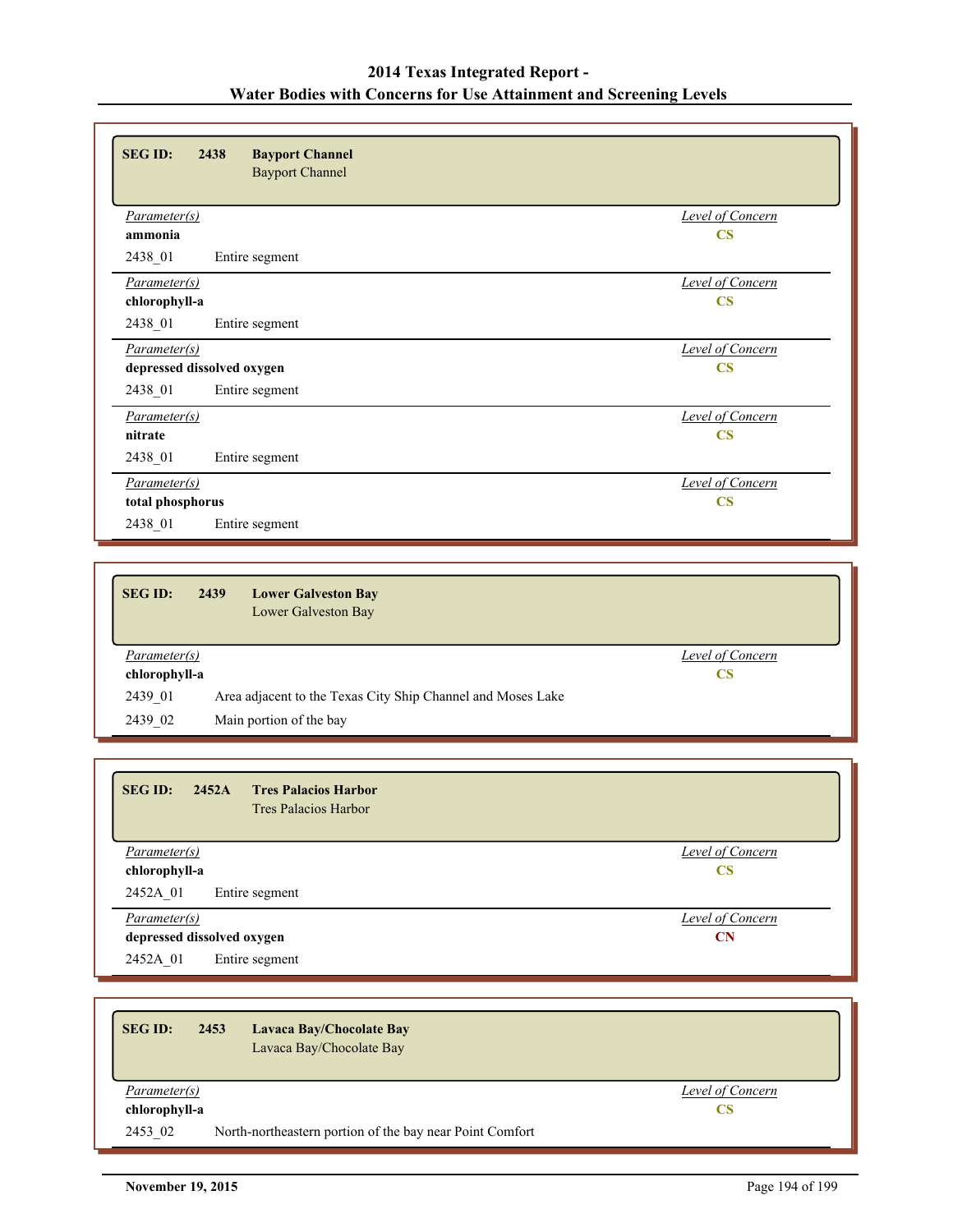| <b>SEG ID:</b>             | 2454A<br><b>Cox Lake</b><br>From the Cox Lake dam located 4.0 km (2.5 mi) southeast of Point Comfort in Calhoun<br>County to the Calhoun/Jackson County line |                  |
|----------------------------|--------------------------------------------------------------------------------------------------------------------------------------------------------------|------------------|
| Parameter(s)               |                                                                                                                                                              | Level of Concern |
| depressed dissolved oxygen |                                                                                                                                                              | <b>CS</b>        |
| 2454A 01                   | From the Cox Lake dam located 4.0 km (2.5 mi) southeast of Point Comfort to the<br>Calhoun/Jackson County line                                               |                  |
| Parameter(s)               |                                                                                                                                                              | Level of Concern |
| nitrate                    |                                                                                                                                                              | <b>CS</b>        |
| 2454A 01                   | From the Cox Lake dam located 4.0 km (2.5 mi) southeast of Point Comfort to the<br>Calhoun/Jackson County line                                               |                  |
| Parameter(s)               |                                                                                                                                                              | Level of Concern |
| total phosphorus           |                                                                                                                                                              | <b>CS</b>        |
| 2454A 01                   | From the Cox Lake dam located 4.0 km (2.5 mi) southeast of Point Comfort to the<br>Calhoun/Jackson County line                                               |                  |

| <b>SEG ID:</b>   | 2456<br>Carancahua Bay<br>Carancahua Bay |                  |
|------------------|------------------------------------------|------------------|
| Parameter(s)     |                                          | Level of Concern |
| chlorophyll-a    |                                          | <b>CS</b>        |
| 2456 02          | Upper half of bay                        |                  |
| Parameter(s)     |                                          | Level of Concern |
| total phosphorus |                                          | $\mathbf{CS}$    |
| 2456 02          | Upper half of bay                        |                  |

| <b>SEGID:</b>       | <b>West Carancahua Creek Tidal</b><br>2456A<br>From the Carancahua Bay confluence to Jackson CR 440, 10.1 km (6.3 mi) upstream of FM<br>616 in Jackson County |  |
|---------------------|---------------------------------------------------------------------------------------------------------------------------------------------------------------|--|
| Parameter(s)        | Level of Concern                                                                                                                                              |  |
| chlorophyll-a       | <b>CS</b>                                                                                                                                                     |  |
| 2456A 01            | From the Carancahua Bay confluence to Jackson CR 440, 10.1 km (6.3 mi) upstream of FM 616<br>in Jackson County                                                |  |
| <i>Parameter(s)</i> | Level of Concern                                                                                                                                              |  |
|                     | depressed dissolved oxygen<br>CS                                                                                                                              |  |
| 2456A 01            | From the Carancahua Bay confluence to Jackson CR 440, 10.1 km (6.3 mi) upstream of FM 616<br>in Jackson County                                                |  |

| <b>SEG ID:</b>      | 2462 | San Antonio Bay/Hynes Bay/Guadalupe Bay<br>San Antonio Bay/Hynes Bay/Guadalupe Bay |  |
|---------------------|------|------------------------------------------------------------------------------------|--|
| <i>Parameter(s)</i> |      | Level of Concern                                                                   |  |
| chlorophyll-a       |      | CS                                                                                 |  |
| 2462 01             |      | Entire segment                                                                     |  |

Г

Г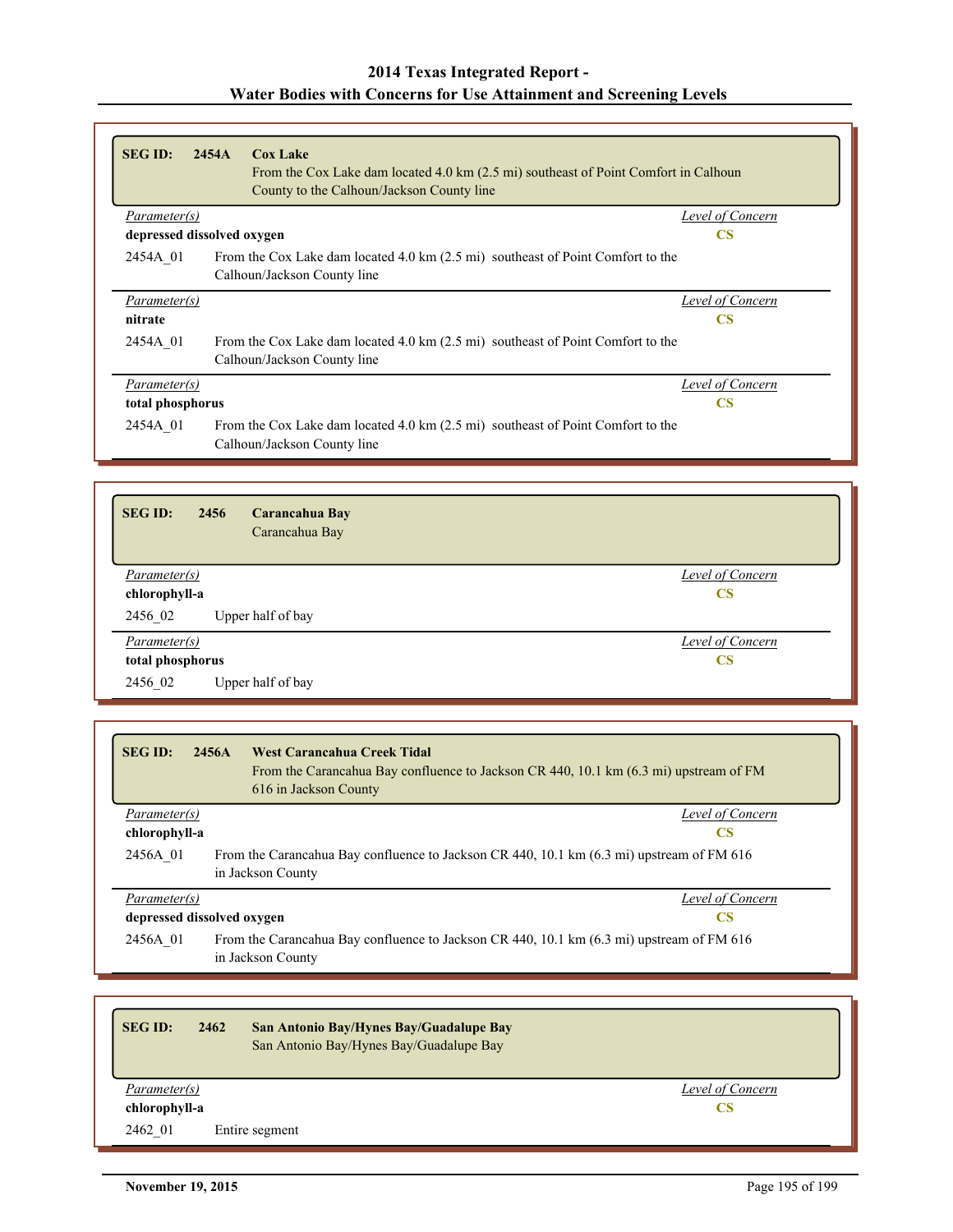| <b>SEG ID:</b>            | 2471A | <b>Little Bay</b><br>Located between Aransas Bay (Segment 2471) on the east side and Broadway Street in<br>Rockport on the west side and Rockport Beach on the south side in Aransas County |
|---------------------------|-------|---------------------------------------------------------------------------------------------------------------------------------------------------------------------------------------------|
| Parameter(s)              |       | Level of Concern                                                                                                                                                                            |
| chlorophyll-a<br>2471A 01 |       | CS<br>Entire segment                                                                                                                                                                        |

| Level of Concern<br>Parameter(s)<br>depressed dissolved oxygen<br>$\mathbf{CS}$ |
|---------------------------------------------------------------------------------|
| 2473 01<br>Entire segment                                                       |

| <u>bud iv.</u>      | - - - -<br>11000000000 |                  |
|---------------------|------------------------|------------------|
|                     | Nueces Bay             |                  |
|                     |                        |                  |
|                     |                        |                  |
| <i>Parameter(s)</i> |                        | Level of Concern |
| copper in water     |                        | <b>CN</b>        |
| 2482 01             | Entire segment         |                  |
|                     |                        |                  |

| <b>SEG ID:</b>  | 2483A     | <b>Conn Brown Harbor</b><br>From the Aransas Channel confluence southeast of Aransas Pass in San Patricio County to a<br>point 1.6 km (1 mi) northeast in Aransas County |
|-----------------|-----------|--------------------------------------------------------------------------------------------------------------------------------------------------------------------------|
| Parameter(s)    |           | Level of Concern                                                                                                                                                         |
| copper in water |           | CN                                                                                                                                                                       |
| 2483A 01        | northeast | From the Aransas Channel confluence southeast of Aransas Pass to a point 1.6 km (1 mi)                                                                                   |

| <b>SEG ID:</b>          | 2484<br><b>Corpus Christi Inner Harbor</b><br>Corpus Christi Inner Harbor |                                      |
|-------------------------|---------------------------------------------------------------------------|--------------------------------------|
| Parameter(s)<br>ammonia |                                                                           | <b>Level of Concern</b><br><b>CS</b> |
| 2484 01                 | Entire segment                                                            |                                      |
| Parameter(s)<br>nitrate |                                                                           | Level of Concern<br><b>CS</b>        |
| 2484 01                 | Entire segment                                                            |                                      |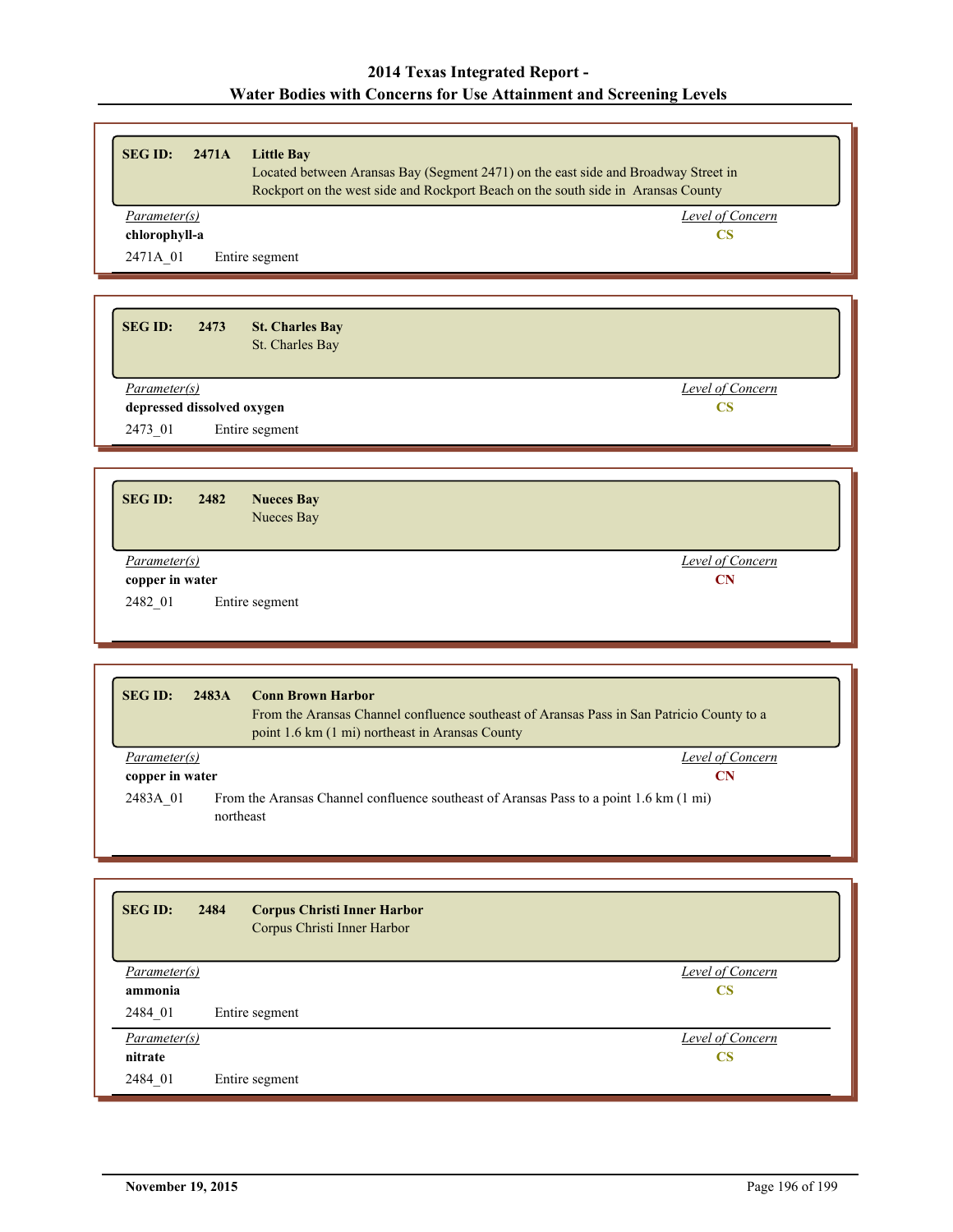| <b>SEG ID:</b>   | 2485<br><b>Oso Bay</b><br>Oso Bay                        |                  |
|------------------|----------------------------------------------------------|------------------|
| Parameter(s)     |                                                          | Level of Concern |
| chlorophyll-a    |                                                          | <b>CS</b>        |
| 2485 01          | Upper bay (Holly Road to County Hwy 24)                  |                  |
| 2485 02          | Middle bay (State Park Road 22 to Holly Road)            |                  |
| 2485 03          | Lower portion of bay (Ocean Drive to State Park Road 22) |                  |
| Parameter(s)     |                                                          | Level of Concern |
| total phosphorus |                                                          | <b>CS</b>        |
| 2485 03          | Lower portion of bay (Ocean Drive to State Park Road 22) |                  |

| <b>SEG ID:</b>      | 2485A<br><b>Oso Creek</b><br>From the Oso Bay confluence in southern Corpus Christi to a point 4.8 km (3 mi) upstream<br>of SH 44, west of Corpus Christi in Nueces County |
|---------------------|----------------------------------------------------------------------------------------------------------------------------------------------------------------------------|
| <i>Parameter(s)</i> | Level of Concern                                                                                                                                                           |
| chlorophyll-a       | <b>CS</b>                                                                                                                                                                  |
| 2485A 01            | From the Oso Bay confluence in southern Corpus Christi to a point 4.8 km (3 mi) upstream of SH<br>44, west of Corpus Christi                                               |
| <i>Parameter(s)</i> | Level of Concern                                                                                                                                                           |
| nitrate             | <b>CS</b>                                                                                                                                                                  |
| 2485A 01            | From the Oso Bay confluence in southern Corpus Christi to a point 4.8 km (3 mi) upstream of SH<br>44, west of Corpus Christi                                               |
| Parameter(s)        | Level of Concern                                                                                                                                                           |
| total phosphorus    | CS                                                                                                                                                                         |
| 2485A 01            | From the Oso Bay confluence in southern Corpus Christi to a point 4.8 km (3 mi) upstream of SH<br>44, west of Corpus Christi                                               |

| <b>SEGID:</b>    | 2485 <sub>R</sub> | <b>Unnamed trib of Oso Creek</b><br>From the Oso Creek confluence upstream to a point 5.2 km (3.2 mi) west of State Hwy 286<br>in Nueces County |
|------------------|-------------------|-------------------------------------------------------------------------------------------------------------------------------------------------|
| Parameter(s)     |                   | Level of Concern                                                                                                                                |
| total phosphorus |                   | CS                                                                                                                                              |
| 2485B 01         |                   | From the Oso Creek confluence upstream to a point 5.2 km (3.2 mi) west of State Hwy 286                                                         |

| <b>SEG ID:</b>   | 2485D<br><b>West Oso Creek</b><br>From the Oso Creek confluence upstream to a point 0.49 km (0.3 mi) west of FM 1694 in<br><b>Neuces County</b> |                  |
|------------------|-------------------------------------------------------------------------------------------------------------------------------------------------|------------------|
| Parameter(s)     |                                                                                                                                                 | Level of Concern |
| total phosphorus |                                                                                                                                                 | CS               |
| 2485D 01         | From the Oso Creek confluence upstream to a point 0.49 km (0.3 mi) west of FM 1694                                                              |                  |

Г

ī.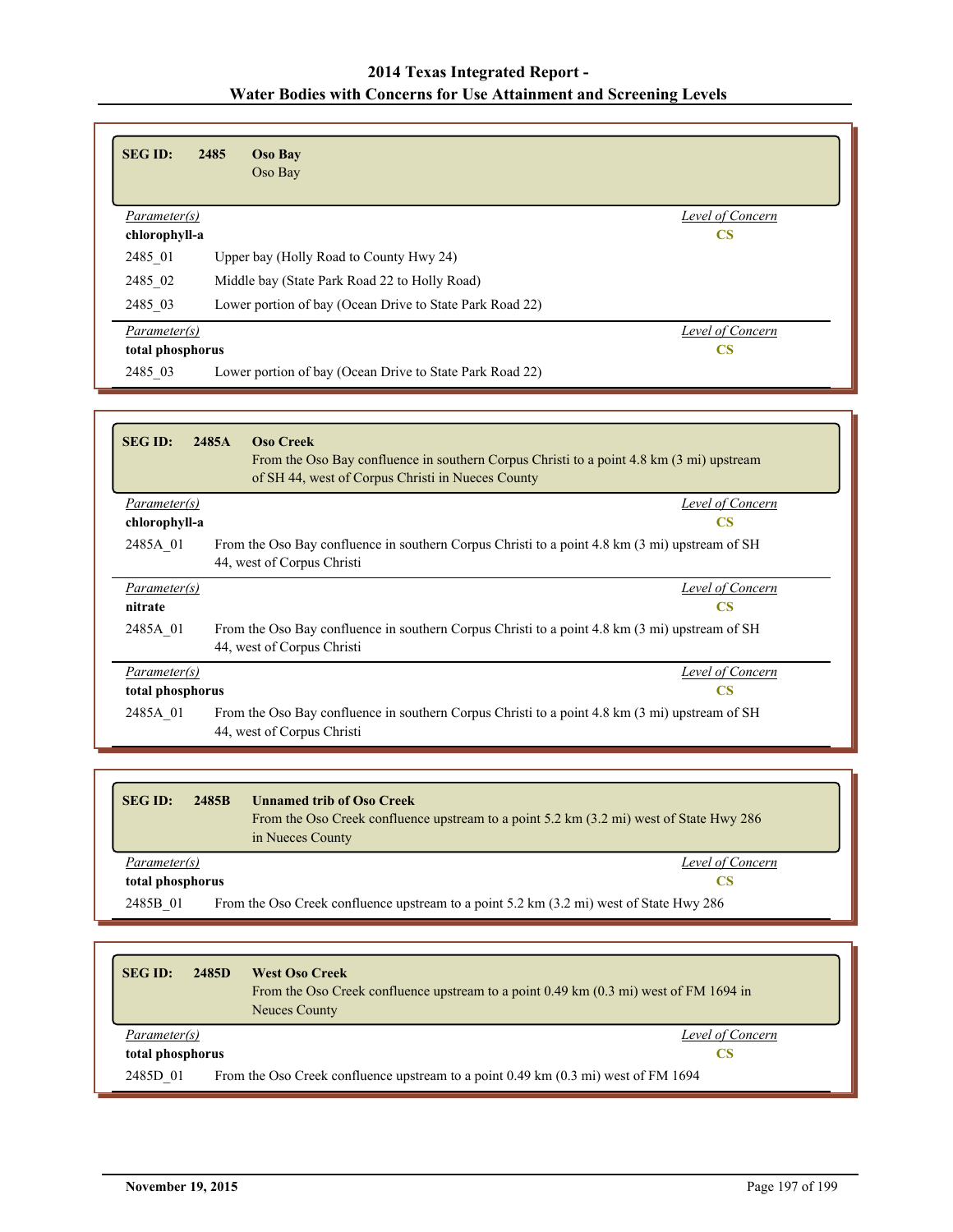| <b>SEG ID:</b><br>2491<br>Laguna Madre<br>Laguna Madre                                                                                |                                             |
|---------------------------------------------------------------------------------------------------------------------------------------|---------------------------------------------|
| Parameter(s)<br>ammonia                                                                                                               | <b>Level of Concern</b><br><b>CS</b>        |
| 2491 02<br>Area adjacent to the Arroyo Colorado confluence                                                                            |                                             |
| Parameter(s)<br>chlorophyll-a                                                                                                         | <b>Level of Concern</b><br>$\mathbf{CS}$    |
| 2491 01<br>Upper portion of bay north of the Arroyo Colorado confluence<br>2491 02<br>Area adjacent to the Arroyo Colorado confluence |                                             |
| Parameter(s)<br>depressed dissolved oxygen<br>2491 03<br>Lower portion of bay south of the Arroyo Colorado confluence                 | Level of Concern<br>$\mathbf{CS}$           |
| Parameter(s)<br>nitrate                                                                                                               | Level of Concern<br>$\overline{\mathbf{C}}$ |
| 2491 02<br>Area adjacent to the Arroyo Colorado confluence                                                                            |                                             |

| <b>SEG ID:</b> | 2492 | Baffin Bay/Alazan Bay/Cayo del Grullo/Laguna Salada<br>Baffin Bay/Alazan Bay/Cayo del Grullo/Laguna Salada |  |
|----------------|------|------------------------------------------------------------------------------------------------------------|--|
| Parameter(s)   |      | Level of Concern                                                                                           |  |
| chlorophyll-a  |      | CS                                                                                                         |  |
| 2492 01        |      | Entire segment                                                                                             |  |

| 2492A<br><b>SEGID:</b><br><b>San Fernando Creek</b><br>From the Gayo Del Grullo confluence in Kleberg County to the Lake Alice Dam in Jim<br><b>Wells County</b> |                  |
|------------------------------------------------------------------------------------------------------------------------------------------------------------------|------------------|
| Parameter(s)                                                                                                                                                     | Level of Concern |
| chlorophyll-a                                                                                                                                                    | <b>CS</b>        |
| 2492A 01<br>From the Cayo Del Grullo confluence to the Lake Alice Dam                                                                                            |                  |
| Parameter(s)                                                                                                                                                     | Level of Concern |
| nitrate                                                                                                                                                          | <b>CS</b>        |
| 2492A 01<br>From the Cayo Del Grullo confluence to the Lake Alice Dam                                                                                            |                  |
| Parameter(s)                                                                                                                                                     | Level of Concern |
| total phosphorus                                                                                                                                                 | <b>CS</b>        |
| 2492A 01<br>From the Cavo Del Grullo confluence to the Lake Alice Dam                                                                                            |                  |

| <b>SEG ID:</b>                             | 2494 | <b>Brownsville Ship Channel</b>                                      |                  |
|--------------------------------------------|------|----------------------------------------------------------------------|------------------|
|                                            |      | From the Laguna Madre confluence upstream to the Port of Brownsville |                  |
|                                            |      |                                                                      |                  |
|                                            |      |                                                                      |                  |
|                                            |      |                                                                      | Level of Concern |
| Parameter(s)<br>depressed dissolved oxygen |      |                                                                      | CS               |